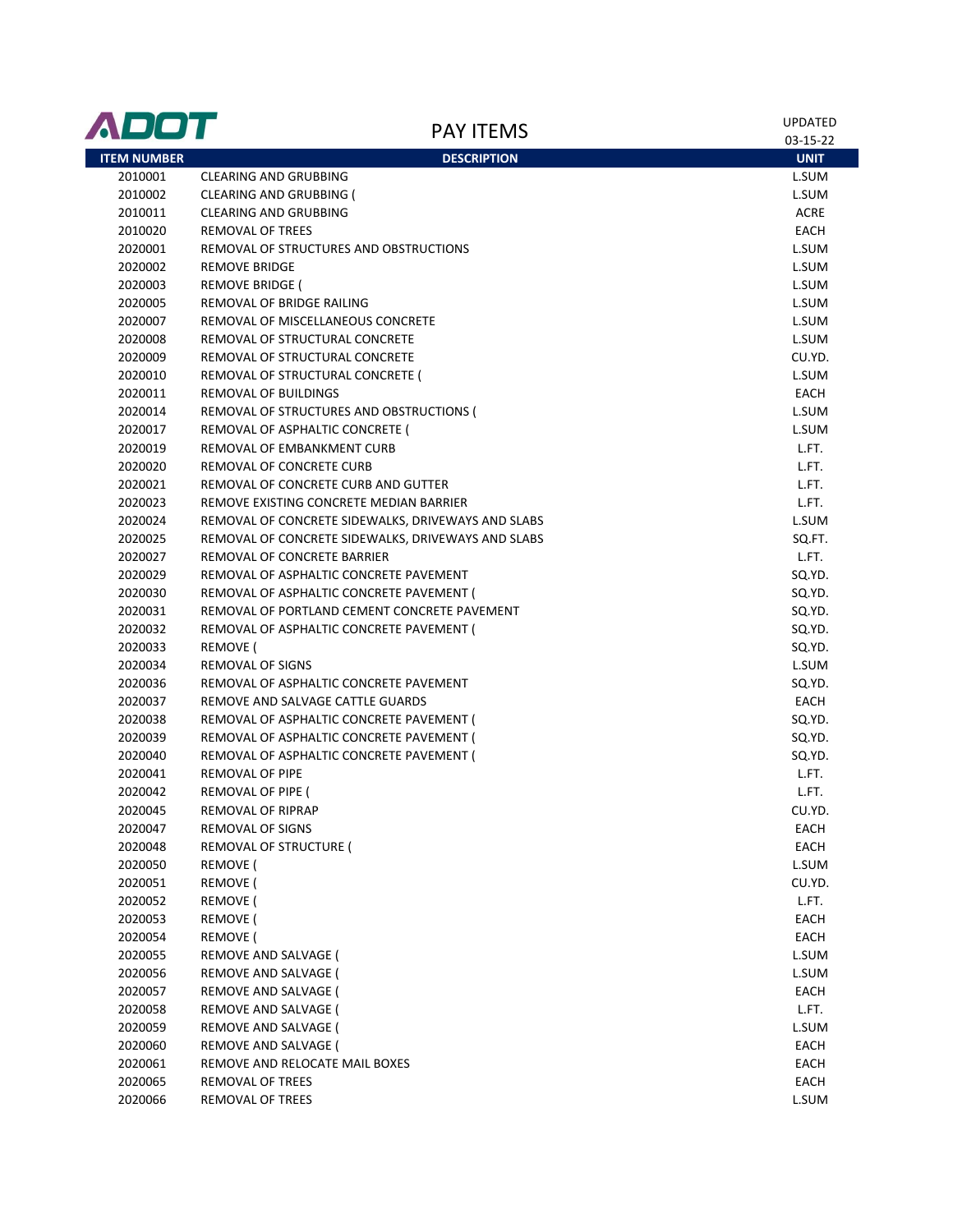| <b>ADOT</b>        | <b>PAY ITEMS</b>                                             | UPDATED<br>03-15-22 |
|--------------------|--------------------------------------------------------------|---------------------|
| <b>ITEM NUMBER</b> | <b>DESCRIPTION</b>                                           | <b>UNIT</b>         |
| 2020067            | REMOVAL OF TREES                                             | <b>ACRE</b>         |
| 2020071            | REMOVE GUARD RAIL                                            | L.FT.               |
| 2020072            | REMOVE AND SALVAGE GUARD RAIL                                | L.FT.               |
| 2020076            | REMOVE AND SALVAGE BREAKAWAY CABLE TERMINAL                  | EACH                |
| 2020077            | REMOVE BITUMINOUS PAVEMENT FROM AC (MILLING FRICTION COURSE) | SQ.YD.              |
| 2020078            | REMOVE BITUMINOUS PAVEMENT FROM PCC (MILLING)                | SQ.YD.              |
| 2020079            | REMOVE BITUMINOUS PAVEMENT (MILLING) (                       | SQ.YD.              |
| 2020080            | REMOVE BITUMINOUS PAVEMENT (MILLING) (1/2")                  | SQ.YD.              |
| 2020081            | REMOVE BITUMINOUS PAVEMENT (MILLING) (1")                    | SQ.YD.              |
| 2020082            | REMOVE BITUMINOUS PAVEMENT (MILLING) (1 1/2")                | SQ.YD.              |
| 2020083            | REMOVE BITUMINOUS PAVEMENT (MILLING) (2")                    | SQ.YD.              |
| 2020084            | REMOVE BITUMINOUS PAVEMENT (MILLING) (2 1/2")                | SQ.YD.              |
| 2020085            | REMOVE BITUMINOUS PAVEMENT (MILLING) (3")                    | SQ.YD.              |
| 2020086            | REMOVE BITUMINOUS PAVEMENT (MILLING) (3 1/2 ")               | SQ.YD.              |
| 2020087            | REMOVE BITUMINOUS PAVEMENT (MILLING) (4")                    | SQ.YD.              |
| 2020088            | REMOVE BITUMINOUS PAVEMENT (MILLING) (4 1/2" TO 6")          | SQ.YD.              |
| 2020089            | REMOVE BITUMINOUS PAVEMENT (MILLING) (6 1/2" TO 8")          | SQ.YD.              |
| 2020090            | REMOVAL OF SHORING AND BRACING                               | L.SUM               |
| 2020100            | <b>REMOVE FENCE (</b>                                        | L.FT.               |
| 2020101            | <b>REMOVE FENCE</b>                                          | L.FT.               |
| 2020102            | REMOVE AND SALVAGE FENCE                                     | L.FT.               |
| 2020112            | REMOVE AND SALVAGE GATE                                      | EACH                |
| 2020115            | REMOVE (                                                     | EACH                |
| 2020116            | <b>REMOVE</b> (                                              | EACH                |
| 2020117            | REMOVE (                                                     | EACH                |
| 2020118            | <b>REMOVE</b> (                                              | EACH                |
| 2020120            | <b>REMOVE</b> (                                              | L.FT.               |
| 2020121            | <b>REMOVE</b> (                                              | L.FT.               |
| 2020122            | <b>REMOVE</b> (                                              | L.FT.               |
| 2020123            | <b>REMOVE</b> (                                              | L.FT.               |
| 2020151            | <b>REMOVE DETOUR</b>                                         | L.SUM               |
| 2020152            | <b>REMOVE DETOUR</b>                                         | SQ.YD.              |
| 2020153            | REMOVE (                                                     | L.SUM               |
| 2020154            | <b>REMOVE</b> (                                              | L.SUM               |
| 2020155            | REMOVE (                                                     | EACH                |
| 2020156            | REMOVE (                                                     | <b>EACH</b>         |
| 2020157            | <b>REMOVE</b> (                                              | EACH                |
| 2020158            | REMOVE (                                                     | EACH                |
| 2020159            | REMOVE (                                                     | EACH                |
| 2020160            | REMOVE (                                                     | L.SUM               |
| 2020162            | REMOVE (                                                     | SQ.YD.              |
| 2020163            | REMOVE AND SALVAGE (                                         | L.FT.               |
| 2020164            | <b>REMOVE</b> (                                              | L.FT.               |
| 2020165<br>2020167 | REMOVE (                                                     | L.FT.               |
|                    | <b>REMOVE</b> (                                              | L.FT.               |
| 2020168            | REMOVE (                                                     | SQ.FT.              |
| 2020169            | REMOVE (<br><b>REMOVE</b> (                                  | SQ.FT.              |
| 2020170<br>2020171 | REMOVAL OF PUMP STATION                                      | SQ.YD.              |
| 2020172            | REMOVE (                                                     | L.SUM<br>SQ.YD.     |
| 2020173            | REMOVE (                                                     | EACH                |
| 2020174            | REMOVE (                                                     | L.SUM               |
|                    |                                                              |                     |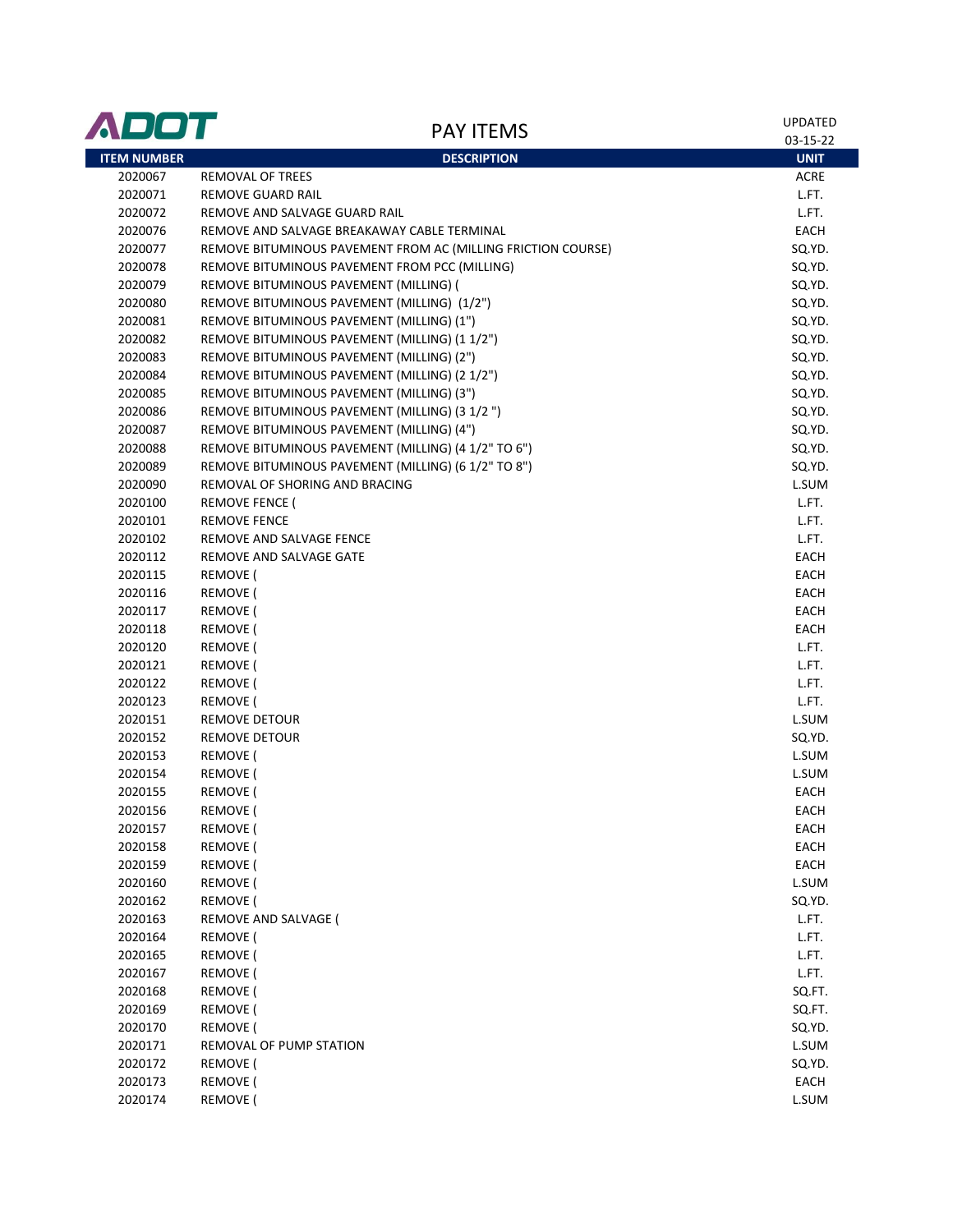| <b>ITEM NUMBER</b><br><b>DESCRIPTION</b><br><b>UNIT</b><br>REMOVAL OF LIGHT POLES AND BASES<br>2020175<br>EACH<br>2020181<br>ROADWAY OBLITERATION AND RESTORATION<br>L.SUM<br>2020252<br>SQ.YD.<br>REMOVE BRIDGE DECK SURFACE (MECHANICAL MILLING)<br>2020345<br>REMOVE (<br>CU.YD.<br>2020346<br>REMOVE (<br>CU.YD.<br><b>REMOVE</b> (<br><b>ACRE</b><br>2020350<br><b>REMOVE</b> (<br>ACRE<br>2020351<br><b>REMOVE</b> (<br>ACRE<br>2020352<br>2020360<br>REMOVE ASBESTOS MATERIAL<br>L.SUM<br>2020361<br>REMOVE ASBESTOS CONCRETE PIPE<br>L.FT.<br>2020362<br>REMOVE ASBESTOS MATERIAL<br>SQ.FT.<br>L.FT.<br>2020365<br>REMOVE LEAD-BASED STRIPING<br>2020366<br>REMOVE LEAD-BASED PAINT MATERIALS<br>L.SUM<br>2020370<br>DISPOSE OF LEAD-BASED PAINT MATERIALS (FORCE ACCOUNT)<br>L.SUM<br>EACH<br>2020400<br>REMOVE AND RELOCATE (<br>REMOVE AND RESET (<br>2020401<br>EACH<br>2020402<br>REMOVE AND RESET (<br>L.SUM<br>SHOULDER BUILD-UP (EARTHEN)<br>L.FT.<br>2030111<br>2030112<br>SHOULDER BUILD-UP (MILLED AC)<br>L.FT.<br>2030113<br><b>HOUR</b><br>SHOULDER BUILD-UP (COMPACTION)<br>2030120<br>L.FT.<br><b>GRADER ROAD</b><br>2030201<br>CU.YD.<br>EXCAVATION (<br>CU.YD.<br>2030202<br>EXCAVATION (<br>CU.YD.<br>2030205<br>EXCAVATION (<br>2030301<br>CU.YD.<br>ROADWAY EXCAVATION<br>2030302<br>CU.YD.<br>ROADWAY EXCAVATION (<br>2030303<br>ROADWAY EXCAVATION (<br>CU.YD.<br>2030305<br>ROCK EXCAVATION<br>CU.YD.<br>CU.YD.<br>2030401<br>DRAINAGE EXCAVATION<br>CU.YD.<br>2030402<br>DRAINAGE EXCAVATION (<br>2030501<br>STRUCTURAL EXCAVATION<br>CU.YD.<br>2030502<br>STRUCTURAL EXCAVATION (<br>CU.YD.<br>CU.YD.<br>2030506<br><b>STRUCTURE BACKFILL</b><br>2030507<br>CU.YD.<br>COMPACTED BACKFILL (<br>2030508<br><b>STRUCTURE BACKFILL</b><br>CU.YD.<br>2030509<br>STRUCTURE BACKFILL (<br>CU.YD.<br>SPECIAL FOUNDATION BACKFILL (<br>CU.YD.<br>2030515<br>2030602<br><b>GRADER DITCH (</b><br>L.FT.<br>2030611<br><b>IRRIGATION DITCH</b><br>L.FT.<br>2030701<br>L.FT.<br>CROWN DITCH<br>2030706<br>L.FT.<br>CROWN DITCH (<br>2030711<br>DITCH (<br>L.FT.<br>2030712<br>DITCH (<br>L.FT.<br>2030801<br>CROWN DIKE (C-3.10)<br>L.FT.<br>2030802<br>CROWN DIKE (<br>L.FT.<br>DYKE (TYPE A) (C-03.10)<br>2030811<br>L.FT.<br>DYKE (TYPE B) (C-03.10)<br>2030814<br>L.FT.<br>2030815<br>DIKE (SPECIAL)<br>L.FT.<br>2030900<br><b>BORROW</b> (<br>CU.YD.<br>2030901<br><b>BORROW</b> (<br>CU.YD.<br>2030902<br><b>BORROW</b> (<br>CU.YD.<br><b>BORROW (IN PLACE)</b><br>2030904<br>CU.YD. | ADOT | <b>PAY ITEMS</b> | <b>UPDATED</b><br>03-15-22 |
|----------------------------------------------------------------------------------------------------------------------------------------------------------------------------------------------------------------------------------------------------------------------------------------------------------------------------------------------------------------------------------------------------------------------------------------------------------------------------------------------------------------------------------------------------------------------------------------------------------------------------------------------------------------------------------------------------------------------------------------------------------------------------------------------------------------------------------------------------------------------------------------------------------------------------------------------------------------------------------------------------------------------------------------------------------------------------------------------------------------------------------------------------------------------------------------------------------------------------------------------------------------------------------------------------------------------------------------------------------------------------------------------------------------------------------------------------------------------------------------------------------------------------------------------------------------------------------------------------------------------------------------------------------------------------------------------------------------------------------------------------------------------------------------------------------------------------------------------------------------------------------------------------------------------------------------------------------------------------------------------------------------------------------------------------------------------------------------------------------------------------------------------------------------------------------------------------------------------------------------------------------------------------------------------------------------------------------------------------------------------------------------------------------------------------------------------------------------------------------------------------------------|------|------------------|----------------------------|
|                                                                                                                                                                                                                                                                                                                                                                                                                                                                                                                                                                                                                                                                                                                                                                                                                                                                                                                                                                                                                                                                                                                                                                                                                                                                                                                                                                                                                                                                                                                                                                                                                                                                                                                                                                                                                                                                                                                                                                                                                                                                                                                                                                                                                                                                                                                                                                                                                                                                                                                |      |                  |                            |
|                                                                                                                                                                                                                                                                                                                                                                                                                                                                                                                                                                                                                                                                                                                                                                                                                                                                                                                                                                                                                                                                                                                                                                                                                                                                                                                                                                                                                                                                                                                                                                                                                                                                                                                                                                                                                                                                                                                                                                                                                                                                                                                                                                                                                                                                                                                                                                                                                                                                                                                |      |                  |                            |
|                                                                                                                                                                                                                                                                                                                                                                                                                                                                                                                                                                                                                                                                                                                                                                                                                                                                                                                                                                                                                                                                                                                                                                                                                                                                                                                                                                                                                                                                                                                                                                                                                                                                                                                                                                                                                                                                                                                                                                                                                                                                                                                                                                                                                                                                                                                                                                                                                                                                                                                |      |                  |                            |
|                                                                                                                                                                                                                                                                                                                                                                                                                                                                                                                                                                                                                                                                                                                                                                                                                                                                                                                                                                                                                                                                                                                                                                                                                                                                                                                                                                                                                                                                                                                                                                                                                                                                                                                                                                                                                                                                                                                                                                                                                                                                                                                                                                                                                                                                                                                                                                                                                                                                                                                |      |                  |                            |
|                                                                                                                                                                                                                                                                                                                                                                                                                                                                                                                                                                                                                                                                                                                                                                                                                                                                                                                                                                                                                                                                                                                                                                                                                                                                                                                                                                                                                                                                                                                                                                                                                                                                                                                                                                                                                                                                                                                                                                                                                                                                                                                                                                                                                                                                                                                                                                                                                                                                                                                |      |                  |                            |
|                                                                                                                                                                                                                                                                                                                                                                                                                                                                                                                                                                                                                                                                                                                                                                                                                                                                                                                                                                                                                                                                                                                                                                                                                                                                                                                                                                                                                                                                                                                                                                                                                                                                                                                                                                                                                                                                                                                                                                                                                                                                                                                                                                                                                                                                                                                                                                                                                                                                                                                |      |                  |                            |
|                                                                                                                                                                                                                                                                                                                                                                                                                                                                                                                                                                                                                                                                                                                                                                                                                                                                                                                                                                                                                                                                                                                                                                                                                                                                                                                                                                                                                                                                                                                                                                                                                                                                                                                                                                                                                                                                                                                                                                                                                                                                                                                                                                                                                                                                                                                                                                                                                                                                                                                |      |                  |                            |
|                                                                                                                                                                                                                                                                                                                                                                                                                                                                                                                                                                                                                                                                                                                                                                                                                                                                                                                                                                                                                                                                                                                                                                                                                                                                                                                                                                                                                                                                                                                                                                                                                                                                                                                                                                                                                                                                                                                                                                                                                                                                                                                                                                                                                                                                                                                                                                                                                                                                                                                |      |                  |                            |
|                                                                                                                                                                                                                                                                                                                                                                                                                                                                                                                                                                                                                                                                                                                                                                                                                                                                                                                                                                                                                                                                                                                                                                                                                                                                                                                                                                                                                                                                                                                                                                                                                                                                                                                                                                                                                                                                                                                                                                                                                                                                                                                                                                                                                                                                                                                                                                                                                                                                                                                |      |                  |                            |
|                                                                                                                                                                                                                                                                                                                                                                                                                                                                                                                                                                                                                                                                                                                                                                                                                                                                                                                                                                                                                                                                                                                                                                                                                                                                                                                                                                                                                                                                                                                                                                                                                                                                                                                                                                                                                                                                                                                                                                                                                                                                                                                                                                                                                                                                                                                                                                                                                                                                                                                |      |                  |                            |
|                                                                                                                                                                                                                                                                                                                                                                                                                                                                                                                                                                                                                                                                                                                                                                                                                                                                                                                                                                                                                                                                                                                                                                                                                                                                                                                                                                                                                                                                                                                                                                                                                                                                                                                                                                                                                                                                                                                                                                                                                                                                                                                                                                                                                                                                                                                                                                                                                                                                                                                |      |                  |                            |
|                                                                                                                                                                                                                                                                                                                                                                                                                                                                                                                                                                                                                                                                                                                                                                                                                                                                                                                                                                                                                                                                                                                                                                                                                                                                                                                                                                                                                                                                                                                                                                                                                                                                                                                                                                                                                                                                                                                                                                                                                                                                                                                                                                                                                                                                                                                                                                                                                                                                                                                |      |                  |                            |
|                                                                                                                                                                                                                                                                                                                                                                                                                                                                                                                                                                                                                                                                                                                                                                                                                                                                                                                                                                                                                                                                                                                                                                                                                                                                                                                                                                                                                                                                                                                                                                                                                                                                                                                                                                                                                                                                                                                                                                                                                                                                                                                                                                                                                                                                                                                                                                                                                                                                                                                |      |                  |                            |
|                                                                                                                                                                                                                                                                                                                                                                                                                                                                                                                                                                                                                                                                                                                                                                                                                                                                                                                                                                                                                                                                                                                                                                                                                                                                                                                                                                                                                                                                                                                                                                                                                                                                                                                                                                                                                                                                                                                                                                                                                                                                                                                                                                                                                                                                                                                                                                                                                                                                                                                |      |                  |                            |
|                                                                                                                                                                                                                                                                                                                                                                                                                                                                                                                                                                                                                                                                                                                                                                                                                                                                                                                                                                                                                                                                                                                                                                                                                                                                                                                                                                                                                                                                                                                                                                                                                                                                                                                                                                                                                                                                                                                                                                                                                                                                                                                                                                                                                                                                                                                                                                                                                                                                                                                |      |                  |                            |
|                                                                                                                                                                                                                                                                                                                                                                                                                                                                                                                                                                                                                                                                                                                                                                                                                                                                                                                                                                                                                                                                                                                                                                                                                                                                                                                                                                                                                                                                                                                                                                                                                                                                                                                                                                                                                                                                                                                                                                                                                                                                                                                                                                                                                                                                                                                                                                                                                                                                                                                |      |                  |                            |
|                                                                                                                                                                                                                                                                                                                                                                                                                                                                                                                                                                                                                                                                                                                                                                                                                                                                                                                                                                                                                                                                                                                                                                                                                                                                                                                                                                                                                                                                                                                                                                                                                                                                                                                                                                                                                                                                                                                                                                                                                                                                                                                                                                                                                                                                                                                                                                                                                                                                                                                |      |                  |                            |
|                                                                                                                                                                                                                                                                                                                                                                                                                                                                                                                                                                                                                                                                                                                                                                                                                                                                                                                                                                                                                                                                                                                                                                                                                                                                                                                                                                                                                                                                                                                                                                                                                                                                                                                                                                                                                                                                                                                                                                                                                                                                                                                                                                                                                                                                                                                                                                                                                                                                                                                |      |                  |                            |
|                                                                                                                                                                                                                                                                                                                                                                                                                                                                                                                                                                                                                                                                                                                                                                                                                                                                                                                                                                                                                                                                                                                                                                                                                                                                                                                                                                                                                                                                                                                                                                                                                                                                                                                                                                                                                                                                                                                                                                                                                                                                                                                                                                                                                                                                                                                                                                                                                                                                                                                |      |                  |                            |
|                                                                                                                                                                                                                                                                                                                                                                                                                                                                                                                                                                                                                                                                                                                                                                                                                                                                                                                                                                                                                                                                                                                                                                                                                                                                                                                                                                                                                                                                                                                                                                                                                                                                                                                                                                                                                                                                                                                                                                                                                                                                                                                                                                                                                                                                                                                                                                                                                                                                                                                |      |                  |                            |
|                                                                                                                                                                                                                                                                                                                                                                                                                                                                                                                                                                                                                                                                                                                                                                                                                                                                                                                                                                                                                                                                                                                                                                                                                                                                                                                                                                                                                                                                                                                                                                                                                                                                                                                                                                                                                                                                                                                                                                                                                                                                                                                                                                                                                                                                                                                                                                                                                                                                                                                |      |                  |                            |
|                                                                                                                                                                                                                                                                                                                                                                                                                                                                                                                                                                                                                                                                                                                                                                                                                                                                                                                                                                                                                                                                                                                                                                                                                                                                                                                                                                                                                                                                                                                                                                                                                                                                                                                                                                                                                                                                                                                                                                                                                                                                                                                                                                                                                                                                                                                                                                                                                                                                                                                |      |                  |                            |
|                                                                                                                                                                                                                                                                                                                                                                                                                                                                                                                                                                                                                                                                                                                                                                                                                                                                                                                                                                                                                                                                                                                                                                                                                                                                                                                                                                                                                                                                                                                                                                                                                                                                                                                                                                                                                                                                                                                                                                                                                                                                                                                                                                                                                                                                                                                                                                                                                                                                                                                |      |                  |                            |
|                                                                                                                                                                                                                                                                                                                                                                                                                                                                                                                                                                                                                                                                                                                                                                                                                                                                                                                                                                                                                                                                                                                                                                                                                                                                                                                                                                                                                                                                                                                                                                                                                                                                                                                                                                                                                                                                                                                                                                                                                                                                                                                                                                                                                                                                                                                                                                                                                                                                                                                |      |                  |                            |
|                                                                                                                                                                                                                                                                                                                                                                                                                                                                                                                                                                                                                                                                                                                                                                                                                                                                                                                                                                                                                                                                                                                                                                                                                                                                                                                                                                                                                                                                                                                                                                                                                                                                                                                                                                                                                                                                                                                                                                                                                                                                                                                                                                                                                                                                                                                                                                                                                                                                                                                |      |                  |                            |
|                                                                                                                                                                                                                                                                                                                                                                                                                                                                                                                                                                                                                                                                                                                                                                                                                                                                                                                                                                                                                                                                                                                                                                                                                                                                                                                                                                                                                                                                                                                                                                                                                                                                                                                                                                                                                                                                                                                                                                                                                                                                                                                                                                                                                                                                                                                                                                                                                                                                                                                |      |                  |                            |
|                                                                                                                                                                                                                                                                                                                                                                                                                                                                                                                                                                                                                                                                                                                                                                                                                                                                                                                                                                                                                                                                                                                                                                                                                                                                                                                                                                                                                                                                                                                                                                                                                                                                                                                                                                                                                                                                                                                                                                                                                                                                                                                                                                                                                                                                                                                                                                                                                                                                                                                |      |                  |                            |
|                                                                                                                                                                                                                                                                                                                                                                                                                                                                                                                                                                                                                                                                                                                                                                                                                                                                                                                                                                                                                                                                                                                                                                                                                                                                                                                                                                                                                                                                                                                                                                                                                                                                                                                                                                                                                                                                                                                                                                                                                                                                                                                                                                                                                                                                                                                                                                                                                                                                                                                |      |                  |                            |
|                                                                                                                                                                                                                                                                                                                                                                                                                                                                                                                                                                                                                                                                                                                                                                                                                                                                                                                                                                                                                                                                                                                                                                                                                                                                                                                                                                                                                                                                                                                                                                                                                                                                                                                                                                                                                                                                                                                                                                                                                                                                                                                                                                                                                                                                                                                                                                                                                                                                                                                |      |                  |                            |
|                                                                                                                                                                                                                                                                                                                                                                                                                                                                                                                                                                                                                                                                                                                                                                                                                                                                                                                                                                                                                                                                                                                                                                                                                                                                                                                                                                                                                                                                                                                                                                                                                                                                                                                                                                                                                                                                                                                                                                                                                                                                                                                                                                                                                                                                                                                                                                                                                                                                                                                |      |                  |                            |
|                                                                                                                                                                                                                                                                                                                                                                                                                                                                                                                                                                                                                                                                                                                                                                                                                                                                                                                                                                                                                                                                                                                                                                                                                                                                                                                                                                                                                                                                                                                                                                                                                                                                                                                                                                                                                                                                                                                                                                                                                                                                                                                                                                                                                                                                                                                                                                                                                                                                                                                |      |                  |                            |
|                                                                                                                                                                                                                                                                                                                                                                                                                                                                                                                                                                                                                                                                                                                                                                                                                                                                                                                                                                                                                                                                                                                                                                                                                                                                                                                                                                                                                                                                                                                                                                                                                                                                                                                                                                                                                                                                                                                                                                                                                                                                                                                                                                                                                                                                                                                                                                                                                                                                                                                |      |                  |                            |
|                                                                                                                                                                                                                                                                                                                                                                                                                                                                                                                                                                                                                                                                                                                                                                                                                                                                                                                                                                                                                                                                                                                                                                                                                                                                                                                                                                                                                                                                                                                                                                                                                                                                                                                                                                                                                                                                                                                                                                                                                                                                                                                                                                                                                                                                                                                                                                                                                                                                                                                |      |                  |                            |
|                                                                                                                                                                                                                                                                                                                                                                                                                                                                                                                                                                                                                                                                                                                                                                                                                                                                                                                                                                                                                                                                                                                                                                                                                                                                                                                                                                                                                                                                                                                                                                                                                                                                                                                                                                                                                                                                                                                                                                                                                                                                                                                                                                                                                                                                                                                                                                                                                                                                                                                |      |                  |                            |
|                                                                                                                                                                                                                                                                                                                                                                                                                                                                                                                                                                                                                                                                                                                                                                                                                                                                                                                                                                                                                                                                                                                                                                                                                                                                                                                                                                                                                                                                                                                                                                                                                                                                                                                                                                                                                                                                                                                                                                                                                                                                                                                                                                                                                                                                                                                                                                                                                                                                                                                |      |                  |                            |
|                                                                                                                                                                                                                                                                                                                                                                                                                                                                                                                                                                                                                                                                                                                                                                                                                                                                                                                                                                                                                                                                                                                                                                                                                                                                                                                                                                                                                                                                                                                                                                                                                                                                                                                                                                                                                                                                                                                                                                                                                                                                                                                                                                                                                                                                                                                                                                                                                                                                                                                |      |                  |                            |
|                                                                                                                                                                                                                                                                                                                                                                                                                                                                                                                                                                                                                                                                                                                                                                                                                                                                                                                                                                                                                                                                                                                                                                                                                                                                                                                                                                                                                                                                                                                                                                                                                                                                                                                                                                                                                                                                                                                                                                                                                                                                                                                                                                                                                                                                                                                                                                                                                                                                                                                |      |                  |                            |
|                                                                                                                                                                                                                                                                                                                                                                                                                                                                                                                                                                                                                                                                                                                                                                                                                                                                                                                                                                                                                                                                                                                                                                                                                                                                                                                                                                                                                                                                                                                                                                                                                                                                                                                                                                                                                                                                                                                                                                                                                                                                                                                                                                                                                                                                                                                                                                                                                                                                                                                |      |                  |                            |
|                                                                                                                                                                                                                                                                                                                                                                                                                                                                                                                                                                                                                                                                                                                                                                                                                                                                                                                                                                                                                                                                                                                                                                                                                                                                                                                                                                                                                                                                                                                                                                                                                                                                                                                                                                                                                                                                                                                                                                                                                                                                                                                                                                                                                                                                                                                                                                                                                                                                                                                |      |                  |                            |
|                                                                                                                                                                                                                                                                                                                                                                                                                                                                                                                                                                                                                                                                                                                                                                                                                                                                                                                                                                                                                                                                                                                                                                                                                                                                                                                                                                                                                                                                                                                                                                                                                                                                                                                                                                                                                                                                                                                                                                                                                                                                                                                                                                                                                                                                                                                                                                                                                                                                                                                |      |                  |                            |
|                                                                                                                                                                                                                                                                                                                                                                                                                                                                                                                                                                                                                                                                                                                                                                                                                                                                                                                                                                                                                                                                                                                                                                                                                                                                                                                                                                                                                                                                                                                                                                                                                                                                                                                                                                                                                                                                                                                                                                                                                                                                                                                                                                                                                                                                                                                                                                                                                                                                                                                |      |                  |                            |
|                                                                                                                                                                                                                                                                                                                                                                                                                                                                                                                                                                                                                                                                                                                                                                                                                                                                                                                                                                                                                                                                                                                                                                                                                                                                                                                                                                                                                                                                                                                                                                                                                                                                                                                                                                                                                                                                                                                                                                                                                                                                                                                                                                                                                                                                                                                                                                                                                                                                                                                |      |                  |                            |
|                                                                                                                                                                                                                                                                                                                                                                                                                                                                                                                                                                                                                                                                                                                                                                                                                                                                                                                                                                                                                                                                                                                                                                                                                                                                                                                                                                                                                                                                                                                                                                                                                                                                                                                                                                                                                                                                                                                                                                                                                                                                                                                                                                                                                                                                                                                                                                                                                                                                                                                |      |                  |                            |
|                                                                                                                                                                                                                                                                                                                                                                                                                                                                                                                                                                                                                                                                                                                                                                                                                                                                                                                                                                                                                                                                                                                                                                                                                                                                                                                                                                                                                                                                                                                                                                                                                                                                                                                                                                                                                                                                                                                                                                                                                                                                                                                                                                                                                                                                                                                                                                                                                                                                                                                |      |                  |                            |
|                                                                                                                                                                                                                                                                                                                                                                                                                                                                                                                                                                                                                                                                                                                                                                                                                                                                                                                                                                                                                                                                                                                                                                                                                                                                                                                                                                                                                                                                                                                                                                                                                                                                                                                                                                                                                                                                                                                                                                                                                                                                                                                                                                                                                                                                                                                                                                                                                                                                                                                |      |                  |                            |
|                                                                                                                                                                                                                                                                                                                                                                                                                                                                                                                                                                                                                                                                                                                                                                                                                                                                                                                                                                                                                                                                                                                                                                                                                                                                                                                                                                                                                                                                                                                                                                                                                                                                                                                                                                                                                                                                                                                                                                                                                                                                                                                                                                                                                                                                                                                                                                                                                                                                                                                |      |                  |                            |
|                                                                                                                                                                                                                                                                                                                                                                                                                                                                                                                                                                                                                                                                                                                                                                                                                                                                                                                                                                                                                                                                                                                                                                                                                                                                                                                                                                                                                                                                                                                                                                                                                                                                                                                                                                                                                                                                                                                                                                                                                                                                                                                                                                                                                                                                                                                                                                                                                                                                                                                |      |                  |                            |
|                                                                                                                                                                                                                                                                                                                                                                                                                                                                                                                                                                                                                                                                                                                                                                                                                                                                                                                                                                                                                                                                                                                                                                                                                                                                                                                                                                                                                                                                                                                                                                                                                                                                                                                                                                                                                                                                                                                                                                                                                                                                                                                                                                                                                                                                                                                                                                                                                                                                                                                |      |                  |                            |
|                                                                                                                                                                                                                                                                                                                                                                                                                                                                                                                                                                                                                                                                                                                                                                                                                                                                                                                                                                                                                                                                                                                                                                                                                                                                                                                                                                                                                                                                                                                                                                                                                                                                                                                                                                                                                                                                                                                                                                                                                                                                                                                                                                                                                                                                                                                                                                                                                                                                                                                |      |                  |                            |
|                                                                                                                                                                                                                                                                                                                                                                                                                                                                                                                                                                                                                                                                                                                                                                                                                                                                                                                                                                                                                                                                                                                                                                                                                                                                                                                                                                                                                                                                                                                                                                                                                                                                                                                                                                                                                                                                                                                                                                                                                                                                                                                                                                                                                                                                                                                                                                                                                                                                                                                |      |                  |                            |
|                                                                                                                                                                                                                                                                                                                                                                                                                                                                                                                                                                                                                                                                                                                                                                                                                                                                                                                                                                                                                                                                                                                                                                                                                                                                                                                                                                                                                                                                                                                                                                                                                                                                                                                                                                                                                                                                                                                                                                                                                                                                                                                                                                                                                                                                                                                                                                                                                                                                                                                |      |                  |                            |
|                                                                                                                                                                                                                                                                                                                                                                                                                                                                                                                                                                                                                                                                                                                                                                                                                                                                                                                                                                                                                                                                                                                                                                                                                                                                                                                                                                                                                                                                                                                                                                                                                                                                                                                                                                                                                                                                                                                                                                                                                                                                                                                                                                                                                                                                                                                                                                                                                                                                                                                |      |                  |                            |
|                                                                                                                                                                                                                                                                                                                                                                                                                                                                                                                                                                                                                                                                                                                                                                                                                                                                                                                                                                                                                                                                                                                                                                                                                                                                                                                                                                                                                                                                                                                                                                                                                                                                                                                                                                                                                                                                                                                                                                                                                                                                                                                                                                                                                                                                                                                                                                                                                                                                                                                |      |                  |                            |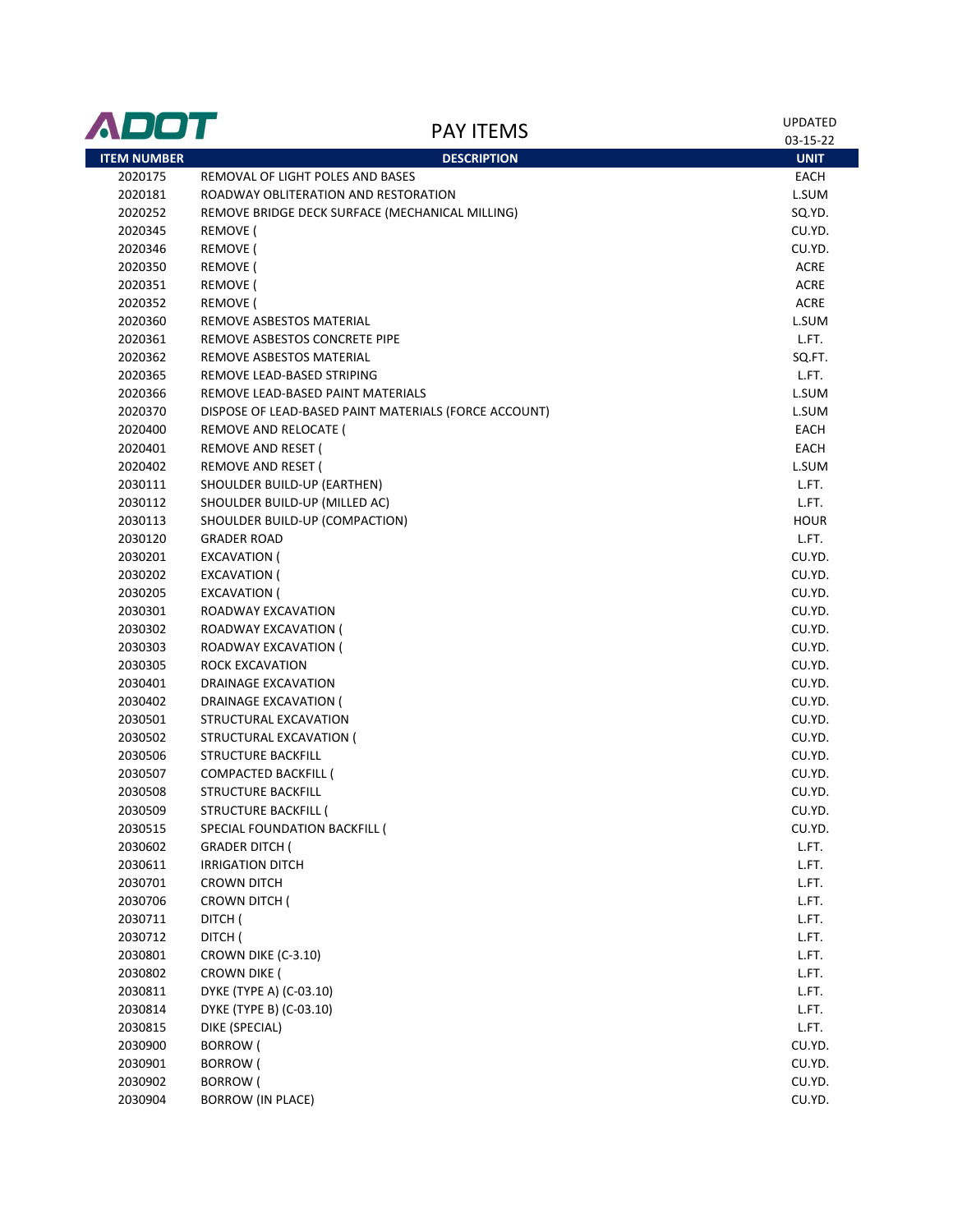| <b>ADDT</b>        | <b>PAY ITEMS</b>                             | <b>UPDATED</b><br>03-15-22 |
|--------------------|----------------------------------------------|----------------------------|
| <b>ITEM NUMBER</b> | <b>DESCRIPTION</b>                           | <b>UNIT</b>                |
| 2030911            | <b>BORROW (FOR PLATING)</b>                  | CU.YD.                     |
| 2030921            | <b>IRRIGATION BERM</b>                       | L.FT.                      |
| 2031004            | <b>GRADER ROAD</b>                           | L.FT.                      |
| 2031010            | SHOULDER BUILD-UP                            | L.FT.                      |
| 2031011            | SHOULDER BUILD-UP (                          | L.FT.                      |
| 2031031            | <b>GRADER ROAD</b>                           | SQ.YD.                     |
| 2032000            | SLOPE IMPROVEMENTS (CONSTRUCTION OPERATIONS) | L.SUM                      |
| 2032001            | SLOPE IMPROVEMENTS (FOREMAN)                 | <b>HOUR</b>                |
| 2032002            | SLOPE IMPROVEMENTS (HIGH SCALER)             | <b>HOUR</b>                |
| 2032003            | SLOPE IMPROVEMENTS (SCALER-DRILLER)          | <b>HOUR</b>                |
| 2032004            | SLOPE IMPROVEMENTS (FRONT END LOADER)        | <b>HOUR</b>                |
| 2032005            | SLOPE IMPROVEMENTS (DUMP TRUCK)              | <b>HOUR</b>                |
| 2032006            | SLOPE IMPROVEMENTS (POWER SWEEPER)           | <b>HOUR</b>                |
| 2032009            | SLOPE IMPROVEMENTS (                         | <b>HOUR</b>                |
| 2032010            | SLOPE IMPROVEMENTS (                         | <b>HOUR</b>                |
| 2040001            | RESHAPING AND GRADING EXISTING IMPROVEMENTS  | L.SUM                      |
| 2040002            | <b>GRADING FOR DRAINAGE</b>                  | SQ.YD.                     |
| 2050001            | <b>GRADING ROADWAY FOR PAVEMENT</b>          | SQ.YD.                     |
| 2050003            | <b>GRADING ROADWAY FOR PAVEMENT (</b>        | SQ.YD.                     |
| 2050004            | <b>GRADING ROADWAY FOR PAVEMENT (</b>        | SQ.YD.                     |
| 2050005            | <b>GRADING ROADWAY FOR PAVEMENT (</b>        | SQ.YD.                     |
| 2050006            | <b>GRADING ROADWAY FOR PAVEMENT</b>          | L.SUM                      |
| 2060001            | <b>FURNISH WATER SUPPLY</b>                  | L.SUM                      |
| 2060002            | <b>FURNISH WATER SUPPLY (</b>                | L.SUM                      |
| 2080001            | SEPARATION GEOTEXTILE FABRIC                 | SQ.YD.                     |
| 2080031            | <b>GEOMEMBRANE</b>                           | SQ.YD.                     |
| 2090005            | <b>FURNISH WATER</b>                         | M.GAL.                     |
| 3010001            | LIME TREATED SUBGRADE                        | SQ.YD.                     |
| 3010002            | LIME TREATED SUBGRADE                        | SQ.YD.                     |
| 3010011            | HYDRATED LIME FOR SUBGRADE TREATMENT         | <b>TON</b>                 |
| 3010012            | QUICKLIME FOR SUBGRADE TREATMENT             | <b>TON</b>                 |
| 3020001            | <b>CEMENT TREATED SUBGRADE</b>               | SQ.YD.                     |
| 3020003            | <b>CEMENT TREATED SUBGRADE</b>               | SQ.YD.                     |
| 3020011            | <b>CEMENT FOR SUBGRADE TREATMENT</b>         | <b>TON</b>                 |
| 3030001            | AGGREGATE BASE, CLASS 1                      | <b>TON</b>                 |
| 3030002            | AGGREGATE BASE, CLASS 2                      | TON                        |
| 3030003            | AGGREGATE BASE, CLASS 3                      | <b>TON</b>                 |
| 3030005            | AGGREGATE SUBBASE, CLASS 5                   | <b>TON</b>                 |
| 3030021            | AGGREGATE BASE, CLASS 1                      | CU.YD.                     |
| 3030022            | AGGREGATE BASE, CLASS 2                      | CU.YD.                     |
| 3030023            | AGGREGATE BASE, CLASS 3                      | CU.YD.                     |
| 3030024            | AGGREGATE SUBBASE, CLASS 4                   | CU.YD.                     |
| 3030025            | <b>AGGREGATE SUBBASE, CLASS 5</b>            | CU.YD.                     |
| 3030026            | AGGREGATE SUBBASE, CLASS 6                   | CU.YD.                     |
| 3030102            | AGGREGATE BASE (                             | CU.YD.                     |
| 3030202            | <b>CRUSHED ROCK (FOR BALLAST)</b>            | CU.YD.                     |
| 3040001            | <b>CEMENT TREATED BASE</b>                   | SQ.YD.                     |
| 3040004            | <b>CEMENT TREATED BASE (4")</b>              | SQ.YD.                     |
| 3040007            | CEMENT TREATED BASE (7")                     | SQ.YD.                     |
| 3040008            | <b>CEMENT TREATED BASE (8")</b>              | SQ.YD.                     |
| 3040101            | <b>CEMENT TREATED BASE</b>                   | CU.YD.                     |
| 3040201            | <b>CEMENT TREATED BASE</b>                   | L.FT.                      |
|                    |                                              |                            |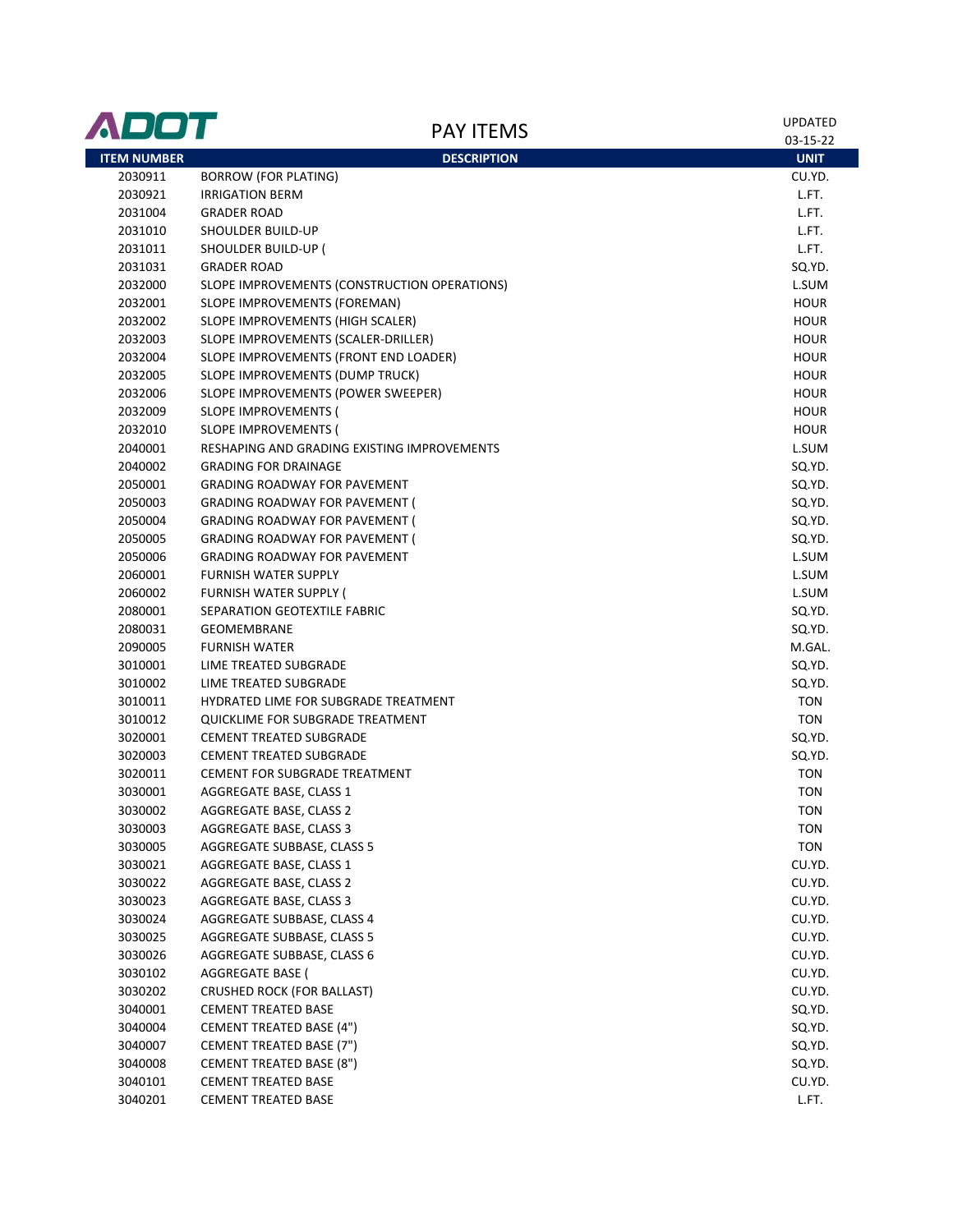| <b>ITEM NUMBER</b><br><b>DESCRIPTION</b><br><b>UNIT</b><br><b>CEMENT TREATED BASE</b><br>3040301<br><b>TON</b><br><b>TON</b><br>3040501<br><b>CEMENT FOR CEMENT TREATED BASE</b><br>3050001<br>SQ.YD.<br>LEAN CONCRETE BASE<br>SQ.YD.<br>3050006<br>LEAN CONCRETE BASE (6")<br>3060001<br><b>GEOGRID BASE REINFORCEMENT</b><br>SQ.YD.<br><b>TON</b><br><b>BITUMINOUS TREATED BASE</b><br>3080001<br>BITUMINOUS TREATED BASE (4")<br>SQ.YD.<br>3080014<br>3080015<br>BITUMINOUS TREATED BASE (4 1/2")<br>SQ.YD.<br>3080031<br>BITUMINOUS TREATED BASE (<br>SQ.YD.<br>4010004<br>PORTLAND CEMENT CONCRETE PAVEMENT (4")<br>SQ.YD.<br>PORTLAND CEMENT CONCRETE PAVEMENT (6")<br>SQ.YD.<br>4010006<br>PORTLAND CEMENT CONCRETE PAVEMENT (7")<br>SQ.YD.<br>4010007<br>PORTLAND CEMENT CONCRETE PAVEMENT (8")<br>SQ.YD.<br>4010008<br>PORTLAND CEMENT CONCRETE PAVEMENT (9")<br>SQ.YD.<br>4010009<br>PORTLAND CEMENT CONCRETE PAVEMENT (10")<br>SQ.YD.<br>4010010<br>PORTLAND CEMENT CONCRETE PAVEMENT (11")<br>SQ.YD.<br>4010011<br>PORTLAND CEMENT CONCRETE PAVEMENT (12")<br>SQ.YD.<br>4010012<br>PORTLAND CEMENT CONCRETE PAVEMENT (13")<br>SQ.YD.<br>4010013<br>SQ.YD.<br>4010015<br>PORTLAND CEMENT CONCRETE PAVEMENT (15")<br>SQ.YD.<br>4010016<br>PORTLAND CEMENT CONCRETE PAVEMENT (<br>4010019<br>PORTLAND CEMENT CONCRETE PAVEMENT (<br>SQ.YD.<br>4010020<br>PORTLAND CEMENT CONCRETE PAVEMENT (<br>SQ.YD.<br>4010028<br>PORTLAND CEMENT CONCRETE PAVEMENT (FOR BUS BAY)<br>SQ.YD.<br>CRACK AND SEAT PORTLAND CEMENT CONCRETE PAVEMENT<br>SQ.YD.<br>4010210<br>4010301<br><b>LOAD TRANSFER DOWELS</b><br>EACH<br>LOAD TRANSFER DOWEL ASSEMBLY (<br>EACH<br>4010310<br>EACH<br>4010312<br>LOAD TRANSFER DOWEL ASSEMBLY (12-FT)<br>EACH<br>4010314<br>LOAD TRANSFER DOWEL ASSEMBLY (14-FT)<br>4010316<br>LOAD TRANSFER DOWEL ASSEMBLY (16-FT)<br>EACH<br>LOAD TRANSFER DOWEL ASSEMBLY (18-FT)<br>EACH<br>4010318<br>GRIND EXISTING PORTLAND CEMENT CONCRETE PAVEMENT<br>4020048<br>SQ.YD.<br>SQ.YD.<br>4020049<br>PORTLAND CEMENT CONCRETE PAVEMENT (DIAMOND GRINDING)<br>RECONSTRUCT EXPANSION JOINT<br>L.FT.<br>4020050<br>RECONSTRUCT CONCRETE PAVEMENT JOINT<br>L.FT.<br>4020051<br>RECONSTRUCT CONCRETE PAVEMENT RELIEF JOINT<br>L.FT.<br>4020055<br>L.FT.<br>4020060<br>SEAL CRACKS IN PORTLAND CEMENT CONCRETE PAVEMENT<br>4020061<br>SEAL EDGE OF PORTLAND CEMENT CONCRETE PAVEMENT<br>L.FT.<br>4020062<br>SEAL EDGE OF PORTLAND CEMENT CONCRETE PAVEMENT (<br>L.FT.<br>REPAIR PORTLAND CEMENT CONCRETE PAVEMENT (SPALLED AREAS)<br>SQ.FT.<br>4020072<br>SQ.FT.<br>4020073<br>REPAIR PORTLAND CEMENT CONCRETE PAVEMENT (<br>SQ.YD.<br>4020080<br><b>GROOVE PORTLAND CEMENT CONCRETE PAVEMENT</b><br>4020090<br>PORTLAND CEMENT CONCRETE PAVEMENT SLAB REPAIR<br>SQ.YD.<br>L.FT.<br>4026001<br>JOINT AND CRACK REPAIR<br>4026002<br>JOINT AND CRACK REPAIR (<br>L.FT.<br>L.FT.<br>4026003<br>JOINT AND CRACK REPAIR (<br><b>TON</b><br>4040002<br><b>ASPHALT CEMENT (</b><br><b>ASPHALT CEMENT (</b><br><b>TON</b><br>4040003<br>ASPHALT CEMENT (MODIFIED) (<br><b>TON</b><br>4040054<br>ASPHALT CEMENT (MODIFIED) (<br><b>TON</b><br>4040055<br>ASPHALT CEMENT (MODIFIED) (<br><b>TON</b><br>4040056<br>LIQUID ASPHALT (MC-800)<br><b>TON</b><br>4040063<br><b>TON</b> | ADOT    | <b>PAY ITEMS</b>                                  | <b>UPDATED</b><br>03-15-22 |
|-----------------------------------------------------------------------------------------------------------------------------------------------------------------------------------------------------------------------------------------------------------------------------------------------------------------------------------------------------------------------------------------------------------------------------------------------------------------------------------------------------------------------------------------------------------------------------------------------------------------------------------------------------------------------------------------------------------------------------------------------------------------------------------------------------------------------------------------------------------------------------------------------------------------------------------------------------------------------------------------------------------------------------------------------------------------------------------------------------------------------------------------------------------------------------------------------------------------------------------------------------------------------------------------------------------------------------------------------------------------------------------------------------------------------------------------------------------------------------------------------------------------------------------------------------------------------------------------------------------------------------------------------------------------------------------------------------------------------------------------------------------------------------------------------------------------------------------------------------------------------------------------------------------------------------------------------------------------------------------------------------------------------------------------------------------------------------------------------------------------------------------------------------------------------------------------------------------------------------------------------------------------------------------------------------------------------------------------------------------------------------------------------------------------------------------------------------------------------------------------------------------------------------------------------------------------------------------------------------------------------------------------------------------------------------------------------------------------------------------------------------------------------------------------------------------------------------------------------------------------------------------------------------------------------------------------------------------------------------------------------------------------------------------------------------------------------------------------------------------------------------------------------------------------------------------------------------------------------------------------------------------------------------------|---------|---------------------------------------------------|----------------------------|
|                                                                                                                                                                                                                                                                                                                                                                                                                                                                                                                                                                                                                                                                                                                                                                                                                                                                                                                                                                                                                                                                                                                                                                                                                                                                                                                                                                                                                                                                                                                                                                                                                                                                                                                                                                                                                                                                                                                                                                                                                                                                                                                                                                                                                                                                                                                                                                                                                                                                                                                                                                                                                                                                                                                                                                                                                                                                                                                                                                                                                                                                                                                                                                                                                                                                                   |         |                                                   |                            |
|                                                                                                                                                                                                                                                                                                                                                                                                                                                                                                                                                                                                                                                                                                                                                                                                                                                                                                                                                                                                                                                                                                                                                                                                                                                                                                                                                                                                                                                                                                                                                                                                                                                                                                                                                                                                                                                                                                                                                                                                                                                                                                                                                                                                                                                                                                                                                                                                                                                                                                                                                                                                                                                                                                                                                                                                                                                                                                                                                                                                                                                                                                                                                                                                                                                                                   |         |                                                   |                            |
|                                                                                                                                                                                                                                                                                                                                                                                                                                                                                                                                                                                                                                                                                                                                                                                                                                                                                                                                                                                                                                                                                                                                                                                                                                                                                                                                                                                                                                                                                                                                                                                                                                                                                                                                                                                                                                                                                                                                                                                                                                                                                                                                                                                                                                                                                                                                                                                                                                                                                                                                                                                                                                                                                                                                                                                                                                                                                                                                                                                                                                                                                                                                                                                                                                                                                   |         |                                                   |                            |
|                                                                                                                                                                                                                                                                                                                                                                                                                                                                                                                                                                                                                                                                                                                                                                                                                                                                                                                                                                                                                                                                                                                                                                                                                                                                                                                                                                                                                                                                                                                                                                                                                                                                                                                                                                                                                                                                                                                                                                                                                                                                                                                                                                                                                                                                                                                                                                                                                                                                                                                                                                                                                                                                                                                                                                                                                                                                                                                                                                                                                                                                                                                                                                                                                                                                                   |         |                                                   |                            |
|                                                                                                                                                                                                                                                                                                                                                                                                                                                                                                                                                                                                                                                                                                                                                                                                                                                                                                                                                                                                                                                                                                                                                                                                                                                                                                                                                                                                                                                                                                                                                                                                                                                                                                                                                                                                                                                                                                                                                                                                                                                                                                                                                                                                                                                                                                                                                                                                                                                                                                                                                                                                                                                                                                                                                                                                                                                                                                                                                                                                                                                                                                                                                                                                                                                                                   |         |                                                   |                            |
|                                                                                                                                                                                                                                                                                                                                                                                                                                                                                                                                                                                                                                                                                                                                                                                                                                                                                                                                                                                                                                                                                                                                                                                                                                                                                                                                                                                                                                                                                                                                                                                                                                                                                                                                                                                                                                                                                                                                                                                                                                                                                                                                                                                                                                                                                                                                                                                                                                                                                                                                                                                                                                                                                                                                                                                                                                                                                                                                                                                                                                                                                                                                                                                                                                                                                   |         |                                                   |                            |
|                                                                                                                                                                                                                                                                                                                                                                                                                                                                                                                                                                                                                                                                                                                                                                                                                                                                                                                                                                                                                                                                                                                                                                                                                                                                                                                                                                                                                                                                                                                                                                                                                                                                                                                                                                                                                                                                                                                                                                                                                                                                                                                                                                                                                                                                                                                                                                                                                                                                                                                                                                                                                                                                                                                                                                                                                                                                                                                                                                                                                                                                                                                                                                                                                                                                                   |         |                                                   |                            |
|                                                                                                                                                                                                                                                                                                                                                                                                                                                                                                                                                                                                                                                                                                                                                                                                                                                                                                                                                                                                                                                                                                                                                                                                                                                                                                                                                                                                                                                                                                                                                                                                                                                                                                                                                                                                                                                                                                                                                                                                                                                                                                                                                                                                                                                                                                                                                                                                                                                                                                                                                                                                                                                                                                                                                                                                                                                                                                                                                                                                                                                                                                                                                                                                                                                                                   |         |                                                   |                            |
|                                                                                                                                                                                                                                                                                                                                                                                                                                                                                                                                                                                                                                                                                                                                                                                                                                                                                                                                                                                                                                                                                                                                                                                                                                                                                                                                                                                                                                                                                                                                                                                                                                                                                                                                                                                                                                                                                                                                                                                                                                                                                                                                                                                                                                                                                                                                                                                                                                                                                                                                                                                                                                                                                                                                                                                                                                                                                                                                                                                                                                                                                                                                                                                                                                                                                   |         |                                                   |                            |
|                                                                                                                                                                                                                                                                                                                                                                                                                                                                                                                                                                                                                                                                                                                                                                                                                                                                                                                                                                                                                                                                                                                                                                                                                                                                                                                                                                                                                                                                                                                                                                                                                                                                                                                                                                                                                                                                                                                                                                                                                                                                                                                                                                                                                                                                                                                                                                                                                                                                                                                                                                                                                                                                                                                                                                                                                                                                                                                                                                                                                                                                                                                                                                                                                                                                                   |         |                                                   |                            |
|                                                                                                                                                                                                                                                                                                                                                                                                                                                                                                                                                                                                                                                                                                                                                                                                                                                                                                                                                                                                                                                                                                                                                                                                                                                                                                                                                                                                                                                                                                                                                                                                                                                                                                                                                                                                                                                                                                                                                                                                                                                                                                                                                                                                                                                                                                                                                                                                                                                                                                                                                                                                                                                                                                                                                                                                                                                                                                                                                                                                                                                                                                                                                                                                                                                                                   |         |                                                   |                            |
|                                                                                                                                                                                                                                                                                                                                                                                                                                                                                                                                                                                                                                                                                                                                                                                                                                                                                                                                                                                                                                                                                                                                                                                                                                                                                                                                                                                                                                                                                                                                                                                                                                                                                                                                                                                                                                                                                                                                                                                                                                                                                                                                                                                                                                                                                                                                                                                                                                                                                                                                                                                                                                                                                                                                                                                                                                                                                                                                                                                                                                                                                                                                                                                                                                                                                   |         |                                                   |                            |
|                                                                                                                                                                                                                                                                                                                                                                                                                                                                                                                                                                                                                                                                                                                                                                                                                                                                                                                                                                                                                                                                                                                                                                                                                                                                                                                                                                                                                                                                                                                                                                                                                                                                                                                                                                                                                                                                                                                                                                                                                                                                                                                                                                                                                                                                                                                                                                                                                                                                                                                                                                                                                                                                                                                                                                                                                                                                                                                                                                                                                                                                                                                                                                                                                                                                                   |         |                                                   |                            |
|                                                                                                                                                                                                                                                                                                                                                                                                                                                                                                                                                                                                                                                                                                                                                                                                                                                                                                                                                                                                                                                                                                                                                                                                                                                                                                                                                                                                                                                                                                                                                                                                                                                                                                                                                                                                                                                                                                                                                                                                                                                                                                                                                                                                                                                                                                                                                                                                                                                                                                                                                                                                                                                                                                                                                                                                                                                                                                                                                                                                                                                                                                                                                                                                                                                                                   |         |                                                   |                            |
|                                                                                                                                                                                                                                                                                                                                                                                                                                                                                                                                                                                                                                                                                                                                                                                                                                                                                                                                                                                                                                                                                                                                                                                                                                                                                                                                                                                                                                                                                                                                                                                                                                                                                                                                                                                                                                                                                                                                                                                                                                                                                                                                                                                                                                                                                                                                                                                                                                                                                                                                                                                                                                                                                                                                                                                                                                                                                                                                                                                                                                                                                                                                                                                                                                                                                   |         |                                                   |                            |
|                                                                                                                                                                                                                                                                                                                                                                                                                                                                                                                                                                                                                                                                                                                                                                                                                                                                                                                                                                                                                                                                                                                                                                                                                                                                                                                                                                                                                                                                                                                                                                                                                                                                                                                                                                                                                                                                                                                                                                                                                                                                                                                                                                                                                                                                                                                                                                                                                                                                                                                                                                                                                                                                                                                                                                                                                                                                                                                                                                                                                                                                                                                                                                                                                                                                                   |         |                                                   |                            |
|                                                                                                                                                                                                                                                                                                                                                                                                                                                                                                                                                                                                                                                                                                                                                                                                                                                                                                                                                                                                                                                                                                                                                                                                                                                                                                                                                                                                                                                                                                                                                                                                                                                                                                                                                                                                                                                                                                                                                                                                                                                                                                                                                                                                                                                                                                                                                                                                                                                                                                                                                                                                                                                                                                                                                                                                                                                                                                                                                                                                                                                                                                                                                                                                                                                                                   |         |                                                   |                            |
|                                                                                                                                                                                                                                                                                                                                                                                                                                                                                                                                                                                                                                                                                                                                                                                                                                                                                                                                                                                                                                                                                                                                                                                                                                                                                                                                                                                                                                                                                                                                                                                                                                                                                                                                                                                                                                                                                                                                                                                                                                                                                                                                                                                                                                                                                                                                                                                                                                                                                                                                                                                                                                                                                                                                                                                                                                                                                                                                                                                                                                                                                                                                                                                                                                                                                   |         |                                                   |                            |
|                                                                                                                                                                                                                                                                                                                                                                                                                                                                                                                                                                                                                                                                                                                                                                                                                                                                                                                                                                                                                                                                                                                                                                                                                                                                                                                                                                                                                                                                                                                                                                                                                                                                                                                                                                                                                                                                                                                                                                                                                                                                                                                                                                                                                                                                                                                                                                                                                                                                                                                                                                                                                                                                                                                                                                                                                                                                                                                                                                                                                                                                                                                                                                                                                                                                                   |         |                                                   |                            |
|                                                                                                                                                                                                                                                                                                                                                                                                                                                                                                                                                                                                                                                                                                                                                                                                                                                                                                                                                                                                                                                                                                                                                                                                                                                                                                                                                                                                                                                                                                                                                                                                                                                                                                                                                                                                                                                                                                                                                                                                                                                                                                                                                                                                                                                                                                                                                                                                                                                                                                                                                                                                                                                                                                                                                                                                                                                                                                                                                                                                                                                                                                                                                                                                                                                                                   |         |                                                   |                            |
|                                                                                                                                                                                                                                                                                                                                                                                                                                                                                                                                                                                                                                                                                                                                                                                                                                                                                                                                                                                                                                                                                                                                                                                                                                                                                                                                                                                                                                                                                                                                                                                                                                                                                                                                                                                                                                                                                                                                                                                                                                                                                                                                                                                                                                                                                                                                                                                                                                                                                                                                                                                                                                                                                                                                                                                                                                                                                                                                                                                                                                                                                                                                                                                                                                                                                   |         |                                                   |                            |
|                                                                                                                                                                                                                                                                                                                                                                                                                                                                                                                                                                                                                                                                                                                                                                                                                                                                                                                                                                                                                                                                                                                                                                                                                                                                                                                                                                                                                                                                                                                                                                                                                                                                                                                                                                                                                                                                                                                                                                                                                                                                                                                                                                                                                                                                                                                                                                                                                                                                                                                                                                                                                                                                                                                                                                                                                                                                                                                                                                                                                                                                                                                                                                                                                                                                                   |         |                                                   |                            |
|                                                                                                                                                                                                                                                                                                                                                                                                                                                                                                                                                                                                                                                                                                                                                                                                                                                                                                                                                                                                                                                                                                                                                                                                                                                                                                                                                                                                                                                                                                                                                                                                                                                                                                                                                                                                                                                                                                                                                                                                                                                                                                                                                                                                                                                                                                                                                                                                                                                                                                                                                                                                                                                                                                                                                                                                                                                                                                                                                                                                                                                                                                                                                                                                                                                                                   |         |                                                   |                            |
|                                                                                                                                                                                                                                                                                                                                                                                                                                                                                                                                                                                                                                                                                                                                                                                                                                                                                                                                                                                                                                                                                                                                                                                                                                                                                                                                                                                                                                                                                                                                                                                                                                                                                                                                                                                                                                                                                                                                                                                                                                                                                                                                                                                                                                                                                                                                                                                                                                                                                                                                                                                                                                                                                                                                                                                                                                                                                                                                                                                                                                                                                                                                                                                                                                                                                   |         |                                                   |                            |
|                                                                                                                                                                                                                                                                                                                                                                                                                                                                                                                                                                                                                                                                                                                                                                                                                                                                                                                                                                                                                                                                                                                                                                                                                                                                                                                                                                                                                                                                                                                                                                                                                                                                                                                                                                                                                                                                                                                                                                                                                                                                                                                                                                                                                                                                                                                                                                                                                                                                                                                                                                                                                                                                                                                                                                                                                                                                                                                                                                                                                                                                                                                                                                                                                                                                                   |         |                                                   |                            |
|                                                                                                                                                                                                                                                                                                                                                                                                                                                                                                                                                                                                                                                                                                                                                                                                                                                                                                                                                                                                                                                                                                                                                                                                                                                                                                                                                                                                                                                                                                                                                                                                                                                                                                                                                                                                                                                                                                                                                                                                                                                                                                                                                                                                                                                                                                                                                                                                                                                                                                                                                                                                                                                                                                                                                                                                                                                                                                                                                                                                                                                                                                                                                                                                                                                                                   |         |                                                   |                            |
|                                                                                                                                                                                                                                                                                                                                                                                                                                                                                                                                                                                                                                                                                                                                                                                                                                                                                                                                                                                                                                                                                                                                                                                                                                                                                                                                                                                                                                                                                                                                                                                                                                                                                                                                                                                                                                                                                                                                                                                                                                                                                                                                                                                                                                                                                                                                                                                                                                                                                                                                                                                                                                                                                                                                                                                                                                                                                                                                                                                                                                                                                                                                                                                                                                                                                   |         |                                                   |                            |
|                                                                                                                                                                                                                                                                                                                                                                                                                                                                                                                                                                                                                                                                                                                                                                                                                                                                                                                                                                                                                                                                                                                                                                                                                                                                                                                                                                                                                                                                                                                                                                                                                                                                                                                                                                                                                                                                                                                                                                                                                                                                                                                                                                                                                                                                                                                                                                                                                                                                                                                                                                                                                                                                                                                                                                                                                                                                                                                                                                                                                                                                                                                                                                                                                                                                                   |         |                                                   |                            |
|                                                                                                                                                                                                                                                                                                                                                                                                                                                                                                                                                                                                                                                                                                                                                                                                                                                                                                                                                                                                                                                                                                                                                                                                                                                                                                                                                                                                                                                                                                                                                                                                                                                                                                                                                                                                                                                                                                                                                                                                                                                                                                                                                                                                                                                                                                                                                                                                                                                                                                                                                                                                                                                                                                                                                                                                                                                                                                                                                                                                                                                                                                                                                                                                                                                                                   |         |                                                   |                            |
|                                                                                                                                                                                                                                                                                                                                                                                                                                                                                                                                                                                                                                                                                                                                                                                                                                                                                                                                                                                                                                                                                                                                                                                                                                                                                                                                                                                                                                                                                                                                                                                                                                                                                                                                                                                                                                                                                                                                                                                                                                                                                                                                                                                                                                                                                                                                                                                                                                                                                                                                                                                                                                                                                                                                                                                                                                                                                                                                                                                                                                                                                                                                                                                                                                                                                   |         |                                                   |                            |
|                                                                                                                                                                                                                                                                                                                                                                                                                                                                                                                                                                                                                                                                                                                                                                                                                                                                                                                                                                                                                                                                                                                                                                                                                                                                                                                                                                                                                                                                                                                                                                                                                                                                                                                                                                                                                                                                                                                                                                                                                                                                                                                                                                                                                                                                                                                                                                                                                                                                                                                                                                                                                                                                                                                                                                                                                                                                                                                                                                                                                                                                                                                                                                                                                                                                                   |         |                                                   |                            |
|                                                                                                                                                                                                                                                                                                                                                                                                                                                                                                                                                                                                                                                                                                                                                                                                                                                                                                                                                                                                                                                                                                                                                                                                                                                                                                                                                                                                                                                                                                                                                                                                                                                                                                                                                                                                                                                                                                                                                                                                                                                                                                                                                                                                                                                                                                                                                                                                                                                                                                                                                                                                                                                                                                                                                                                                                                                                                                                                                                                                                                                                                                                                                                                                                                                                                   |         |                                                   |                            |
|                                                                                                                                                                                                                                                                                                                                                                                                                                                                                                                                                                                                                                                                                                                                                                                                                                                                                                                                                                                                                                                                                                                                                                                                                                                                                                                                                                                                                                                                                                                                                                                                                                                                                                                                                                                                                                                                                                                                                                                                                                                                                                                                                                                                                                                                                                                                                                                                                                                                                                                                                                                                                                                                                                                                                                                                                                                                                                                                                                                                                                                                                                                                                                                                                                                                                   |         |                                                   |                            |
|                                                                                                                                                                                                                                                                                                                                                                                                                                                                                                                                                                                                                                                                                                                                                                                                                                                                                                                                                                                                                                                                                                                                                                                                                                                                                                                                                                                                                                                                                                                                                                                                                                                                                                                                                                                                                                                                                                                                                                                                                                                                                                                                                                                                                                                                                                                                                                                                                                                                                                                                                                                                                                                                                                                                                                                                                                                                                                                                                                                                                                                                                                                                                                                                                                                                                   |         |                                                   |                            |
|                                                                                                                                                                                                                                                                                                                                                                                                                                                                                                                                                                                                                                                                                                                                                                                                                                                                                                                                                                                                                                                                                                                                                                                                                                                                                                                                                                                                                                                                                                                                                                                                                                                                                                                                                                                                                                                                                                                                                                                                                                                                                                                                                                                                                                                                                                                                                                                                                                                                                                                                                                                                                                                                                                                                                                                                                                                                                                                                                                                                                                                                                                                                                                                                                                                                                   |         |                                                   |                            |
|                                                                                                                                                                                                                                                                                                                                                                                                                                                                                                                                                                                                                                                                                                                                                                                                                                                                                                                                                                                                                                                                                                                                                                                                                                                                                                                                                                                                                                                                                                                                                                                                                                                                                                                                                                                                                                                                                                                                                                                                                                                                                                                                                                                                                                                                                                                                                                                                                                                                                                                                                                                                                                                                                                                                                                                                                                                                                                                                                                                                                                                                                                                                                                                                                                                                                   |         |                                                   |                            |
|                                                                                                                                                                                                                                                                                                                                                                                                                                                                                                                                                                                                                                                                                                                                                                                                                                                                                                                                                                                                                                                                                                                                                                                                                                                                                                                                                                                                                                                                                                                                                                                                                                                                                                                                                                                                                                                                                                                                                                                                                                                                                                                                                                                                                                                                                                                                                                                                                                                                                                                                                                                                                                                                                                                                                                                                                                                                                                                                                                                                                                                                                                                                                                                                                                                                                   |         |                                                   |                            |
|                                                                                                                                                                                                                                                                                                                                                                                                                                                                                                                                                                                                                                                                                                                                                                                                                                                                                                                                                                                                                                                                                                                                                                                                                                                                                                                                                                                                                                                                                                                                                                                                                                                                                                                                                                                                                                                                                                                                                                                                                                                                                                                                                                                                                                                                                                                                                                                                                                                                                                                                                                                                                                                                                                                                                                                                                                                                                                                                                                                                                                                                                                                                                                                                                                                                                   |         |                                                   |                            |
|                                                                                                                                                                                                                                                                                                                                                                                                                                                                                                                                                                                                                                                                                                                                                                                                                                                                                                                                                                                                                                                                                                                                                                                                                                                                                                                                                                                                                                                                                                                                                                                                                                                                                                                                                                                                                                                                                                                                                                                                                                                                                                                                                                                                                                                                                                                                                                                                                                                                                                                                                                                                                                                                                                                                                                                                                                                                                                                                                                                                                                                                                                                                                                                                                                                                                   |         |                                                   |                            |
|                                                                                                                                                                                                                                                                                                                                                                                                                                                                                                                                                                                                                                                                                                                                                                                                                                                                                                                                                                                                                                                                                                                                                                                                                                                                                                                                                                                                                                                                                                                                                                                                                                                                                                                                                                                                                                                                                                                                                                                                                                                                                                                                                                                                                                                                                                                                                                                                                                                                                                                                                                                                                                                                                                                                                                                                                                                                                                                                                                                                                                                                                                                                                                                                                                                                                   |         |                                                   |                            |
|                                                                                                                                                                                                                                                                                                                                                                                                                                                                                                                                                                                                                                                                                                                                                                                                                                                                                                                                                                                                                                                                                                                                                                                                                                                                                                                                                                                                                                                                                                                                                                                                                                                                                                                                                                                                                                                                                                                                                                                                                                                                                                                                                                                                                                                                                                                                                                                                                                                                                                                                                                                                                                                                                                                                                                                                                                                                                                                                                                                                                                                                                                                                                                                                                                                                                   |         |                                                   |                            |
|                                                                                                                                                                                                                                                                                                                                                                                                                                                                                                                                                                                                                                                                                                                                                                                                                                                                                                                                                                                                                                                                                                                                                                                                                                                                                                                                                                                                                                                                                                                                                                                                                                                                                                                                                                                                                                                                                                                                                                                                                                                                                                                                                                                                                                                                                                                                                                                                                                                                                                                                                                                                                                                                                                                                                                                                                                                                                                                                                                                                                                                                                                                                                                                                                                                                                   |         |                                                   |                            |
|                                                                                                                                                                                                                                                                                                                                                                                                                                                                                                                                                                                                                                                                                                                                                                                                                                                                                                                                                                                                                                                                                                                                                                                                                                                                                                                                                                                                                                                                                                                                                                                                                                                                                                                                                                                                                                                                                                                                                                                                                                                                                                                                                                                                                                                                                                                                                                                                                                                                                                                                                                                                                                                                                                                                                                                                                                                                                                                                                                                                                                                                                                                                                                                                                                                                                   |         |                                                   |                            |
|                                                                                                                                                                                                                                                                                                                                                                                                                                                                                                                                                                                                                                                                                                                                                                                                                                                                                                                                                                                                                                                                                                                                                                                                                                                                                                                                                                                                                                                                                                                                                                                                                                                                                                                                                                                                                                                                                                                                                                                                                                                                                                                                                                                                                                                                                                                                                                                                                                                                                                                                                                                                                                                                                                                                                                                                                                                                                                                                                                                                                                                                                                                                                                                                                                                                                   |         |                                                   |                            |
|                                                                                                                                                                                                                                                                                                                                                                                                                                                                                                                                                                                                                                                                                                                                                                                                                                                                                                                                                                                                                                                                                                                                                                                                                                                                                                                                                                                                                                                                                                                                                                                                                                                                                                                                                                                                                                                                                                                                                                                                                                                                                                                                                                                                                                                                                                                                                                                                                                                                                                                                                                                                                                                                                                                                                                                                                                                                                                                                                                                                                                                                                                                                                                                                                                                                                   |         |                                                   |                            |
|                                                                                                                                                                                                                                                                                                                                                                                                                                                                                                                                                                                                                                                                                                                                                                                                                                                                                                                                                                                                                                                                                                                                                                                                                                                                                                                                                                                                                                                                                                                                                                                                                                                                                                                                                                                                                                                                                                                                                                                                                                                                                                                                                                                                                                                                                                                                                                                                                                                                                                                                                                                                                                                                                                                                                                                                                                                                                                                                                                                                                                                                                                                                                                                                                                                                                   |         |                                                   |                            |
|                                                                                                                                                                                                                                                                                                                                                                                                                                                                                                                                                                                                                                                                                                                                                                                                                                                                                                                                                                                                                                                                                                                                                                                                                                                                                                                                                                                                                                                                                                                                                                                                                                                                                                                                                                                                                                                                                                                                                                                                                                                                                                                                                                                                                                                                                                                                                                                                                                                                                                                                                                                                                                                                                                                                                                                                                                                                                                                                                                                                                                                                                                                                                                                                                                                                                   |         |                                                   |                            |
|                                                                                                                                                                                                                                                                                                                                                                                                                                                                                                                                                                                                                                                                                                                                                                                                                                                                                                                                                                                                                                                                                                                                                                                                                                                                                                                                                                                                                                                                                                                                                                                                                                                                                                                                                                                                                                                                                                                                                                                                                                                                                                                                                                                                                                                                                                                                                                                                                                                                                                                                                                                                                                                                                                                                                                                                                                                                                                                                                                                                                                                                                                                                                                                                                                                                                   |         |                                                   |                            |
|                                                                                                                                                                                                                                                                                                                                                                                                                                                                                                                                                                                                                                                                                                                                                                                                                                                                                                                                                                                                                                                                                                                                                                                                                                                                                                                                                                                                                                                                                                                                                                                                                                                                                                                                                                                                                                                                                                                                                                                                                                                                                                                                                                                                                                                                                                                                                                                                                                                                                                                                                                                                                                                                                                                                                                                                                                                                                                                                                                                                                                                                                                                                                                                                                                                                                   |         |                                                   |                            |
|                                                                                                                                                                                                                                                                                                                                                                                                                                                                                                                                                                                                                                                                                                                                                                                                                                                                                                                                                                                                                                                                                                                                                                                                                                                                                                                                                                                                                                                                                                                                                                                                                                                                                                                                                                                                                                                                                                                                                                                                                                                                                                                                                                                                                                                                                                                                                                                                                                                                                                                                                                                                                                                                                                                                                                                                                                                                                                                                                                                                                                                                                                                                                                                                                                                                                   |         |                                                   |                            |
|                                                                                                                                                                                                                                                                                                                                                                                                                                                                                                                                                                                                                                                                                                                                                                                                                                                                                                                                                                                                                                                                                                                                                                                                                                                                                                                                                                                                                                                                                                                                                                                                                                                                                                                                                                                                                                                                                                                                                                                                                                                                                                                                                                                                                                                                                                                                                                                                                                                                                                                                                                                                                                                                                                                                                                                                                                                                                                                                                                                                                                                                                                                                                                                                                                                                                   |         |                                                   |                            |
|                                                                                                                                                                                                                                                                                                                                                                                                                                                                                                                                                                                                                                                                                                                                                                                                                                                                                                                                                                                                                                                                                                                                                                                                                                                                                                                                                                                                                                                                                                                                                                                                                                                                                                                                                                                                                                                                                                                                                                                                                                                                                                                                                                                                                                                                                                                                                                                                                                                                                                                                                                                                                                                                                                                                                                                                                                                                                                                                                                                                                                                                                                                                                                                                                                                                                   |         |                                                   |                            |
|                                                                                                                                                                                                                                                                                                                                                                                                                                                                                                                                                                                                                                                                                                                                                                                                                                                                                                                                                                                                                                                                                                                                                                                                                                                                                                                                                                                                                                                                                                                                                                                                                                                                                                                                                                                                                                                                                                                                                                                                                                                                                                                                                                                                                                                                                                                                                                                                                                                                                                                                                                                                                                                                                                                                                                                                                                                                                                                                                                                                                                                                                                                                                                                                                                                                                   | 4040065 | LIQUID ASPHALT (MC-250 OR MC-800) (FOR TACK COAT) |                            |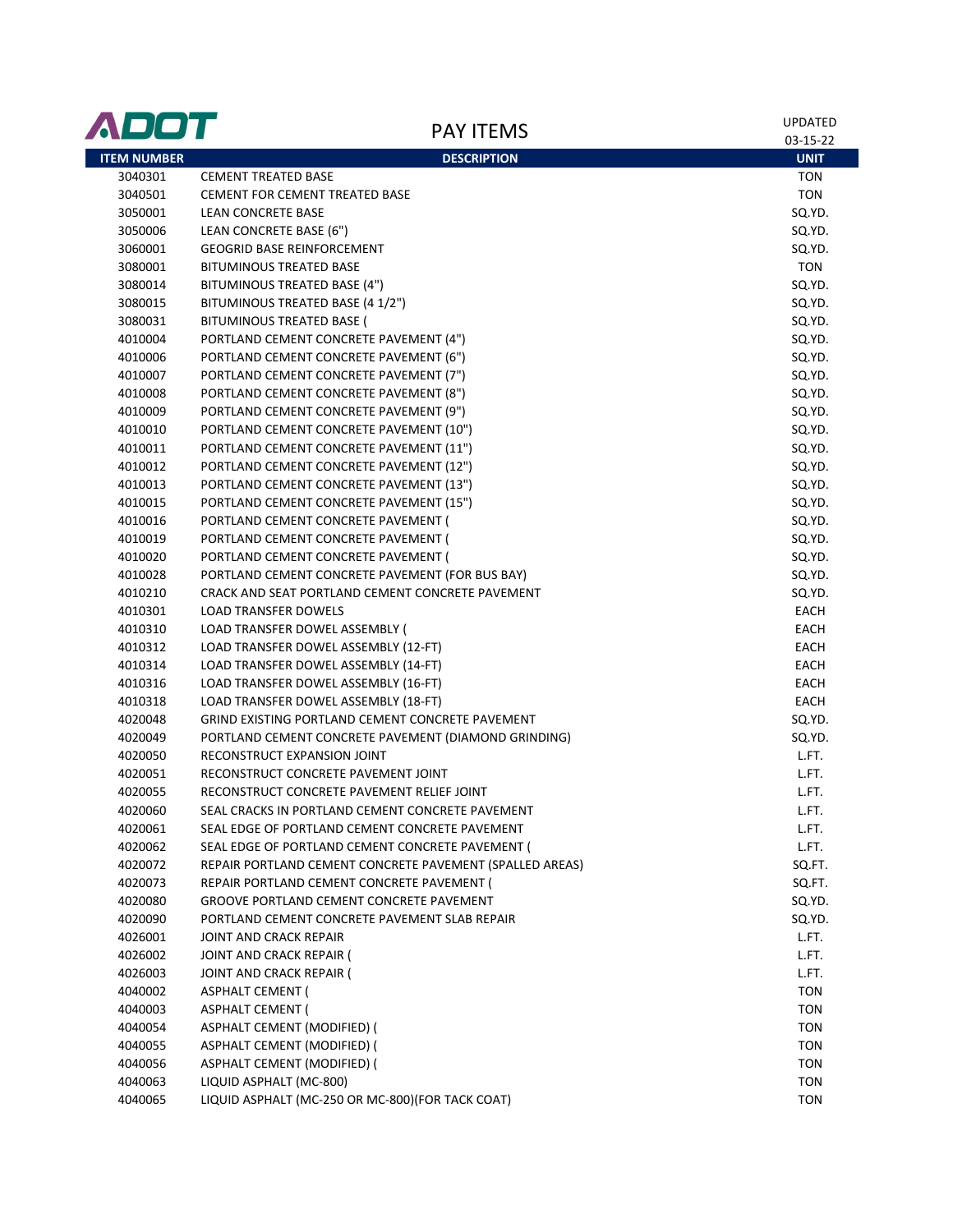| ADOT               | <b>PAY ITEMS</b>                          | <b>UPDATED</b><br>03-15-22 |
|--------------------|-------------------------------------------|----------------------------|
| <b>ITEM NUMBER</b> | <b>DESCRIPTION</b>                        | <b>UNIT</b>                |
| 4040070            | EMULSIFIED ASPHALT (FOR FOG COAT)         | <b>TON</b>                 |
| 4040072            | EMULSIFIED ASPHALT (SLURRY SEAL)          | <b>TON</b>                 |
| 4040073            | EMULSIFIED ASPHALT (CRS-2P)               | <b>TON</b>                 |
| 4040074            | EMULSIFIED ASPHALT (CRS-2)                | <b>TON</b>                 |
| 4040075            | <b>EMULSIFIED ASPHALT (SS-1)</b>          | <b>TON</b>                 |
| 4040076            | EMULSIFIED ASPHALT (MICRO-SURFACING)      | <b>TON</b>                 |
| 4040077            | <b>EMULSIFIED ASPHALT (</b>               | <b>TON</b>                 |
| 4040078            | EMULSIFIED ASPHALT (FOR FOG COAT) (       | <b>TON</b>                 |
| 4040079            | EMULSIFIED ASPHALT (LATEX MODIFIED)       | <b>TON</b>                 |
| 4040081            | RECYCLING AGENT (RA-1)                    | <b>TON</b>                 |
| 4040091            | <b>EMULSIFIED RECYCLING AGENT (ERA-1)</b> | <b>TON</b>                 |
| 4040092            | EMULSIFIED RECYCLING AGENT (ERA-5)        | <b>TON</b>                 |
| 4040093            | EMULSIFIED RECYCLING AGENT (ERA-25)       | <b>TON</b>                 |
| 4040095            | EMULSIFIED RECYCLING AGENT (              | <b>TON</b>                 |
| 4040101            | PRIME COAT                                | <b>TON</b>                 |
| 4040111            | <b>BITUMINOUS TACK COAT</b>               | <b>TON</b>                 |
| 4040112            | BITUMINOUS TACK COAT (                    | <b>TON</b>                 |
| 4040116            | APPLY BITUMINOUS TACK COAT                | <b>HOUR</b>                |
| 4040125            | FOG COAT                                  | <b>TON</b>                 |
| 4040126            | FOG COAT (ERA-25)                         | <b>TON</b>                 |
| 4040127            | FOG COAT (                                | <b>TON</b>                 |
| 4040136            | APPLY PROVISIONAL SEAL COAT               | <b>HOUR</b>                |
| 4040151            | REJUVENATING COAT                         | <b>TON</b>                 |
| 4040156            | <b>SLURRY SEAL</b>                        | SQ.YD.                     |
| 4040158            | COVER MATERIAL (SPECIAL) (                | SQ.YD.                     |
| 4040159            | <b>COVER MATERIAL</b>                     | SQ.YD.                     |
| 4040163            | <b>BLOTTER MATERIAL</b>                   | <b>TON</b>                 |
| 4040165            | <b>BLOTTER MATERIAL</b>                   | SQ.YD.                     |
| 4040170            | AGGREGATE (                               | <b>TON</b>                 |
| 4040171            | AGGREGATE (                               | <b>TON</b>                 |
| 4040172            | DRY MINERAL AGGREGATE (MICRO-SURFACING) ( | <b>TON</b>                 |
| 4040174            | DRY MINERAL AGGREGATE (SLURRY SEAL) (     | <b>TON</b>                 |
| 4040230            | ASPHALT BINDER (                          | <b>TON</b>                 |
| 4040232            | <b>ASPHALT BINDER (</b>                   | <b>TON</b>                 |
| 4040234            | ASPHALT BINDER (                          | <b>TON</b>                 |
| 4040256            | ASPHALT BINDER (PG 58-28)                 | <b>TON</b>                 |
| 4040262            | ASPHALT BINDER (PG 64-16)                 | <b>TON</b>                 |
| 4040264            | ASPHALT BINDER (PG 64-22)                 | <b>TON</b>                 |
| 4040266            | ASPHALT BINDER (PG 64-28)                 | <b>TON</b>                 |
| 4040268            | ASPHALT BINDER (PG 64-34)                 | <b>TON</b>                 |
| 4040270            | ASPHALT BINDER (PG 70-10)                 | <b>TON</b>                 |
| 4040272            | ASPHALT BINDER (PG 70-16)                 | <b>TON</b>                 |
| 4040274            | <b>ASPHALT BINDER (PG 70-22)</b>          | <b>TON</b>                 |
| 4040276            | <b>ASPHALT BINDER (PG 70-28)</b>          | <b>TON</b>                 |
| 4040282            | ASPHALT BINDER (PG 76-16)                 | <b>TON</b>                 |
| 4040284            | <b>ASPHALT BINDER (PG 76-22)</b>          | <b>TON</b>                 |
| 4040286            | ASPHALT BINDER (PG 64-28 TR+)             | <b>TON</b>                 |
| 4040288            | ASPHALT BINDER (PG 70-22 TR+)             | <b>TON</b>                 |
| 4040290            | ASPHALT BINDER (PG 76-22 TR+)             | <b>TON</b>                 |
| 4040291            | ASPHALT BINDER (PG 64-28)(TR+)(S92)       | <b>TON</b>                 |
| 4040292            | ASPHALT BINDER (PG 70-22)(TR+)(S92)       | <b>TON</b>                 |
| 4040293            | ASPHALT BINDER (PG 70-22)(TR+)(SBS)       | <b>TON</b>                 |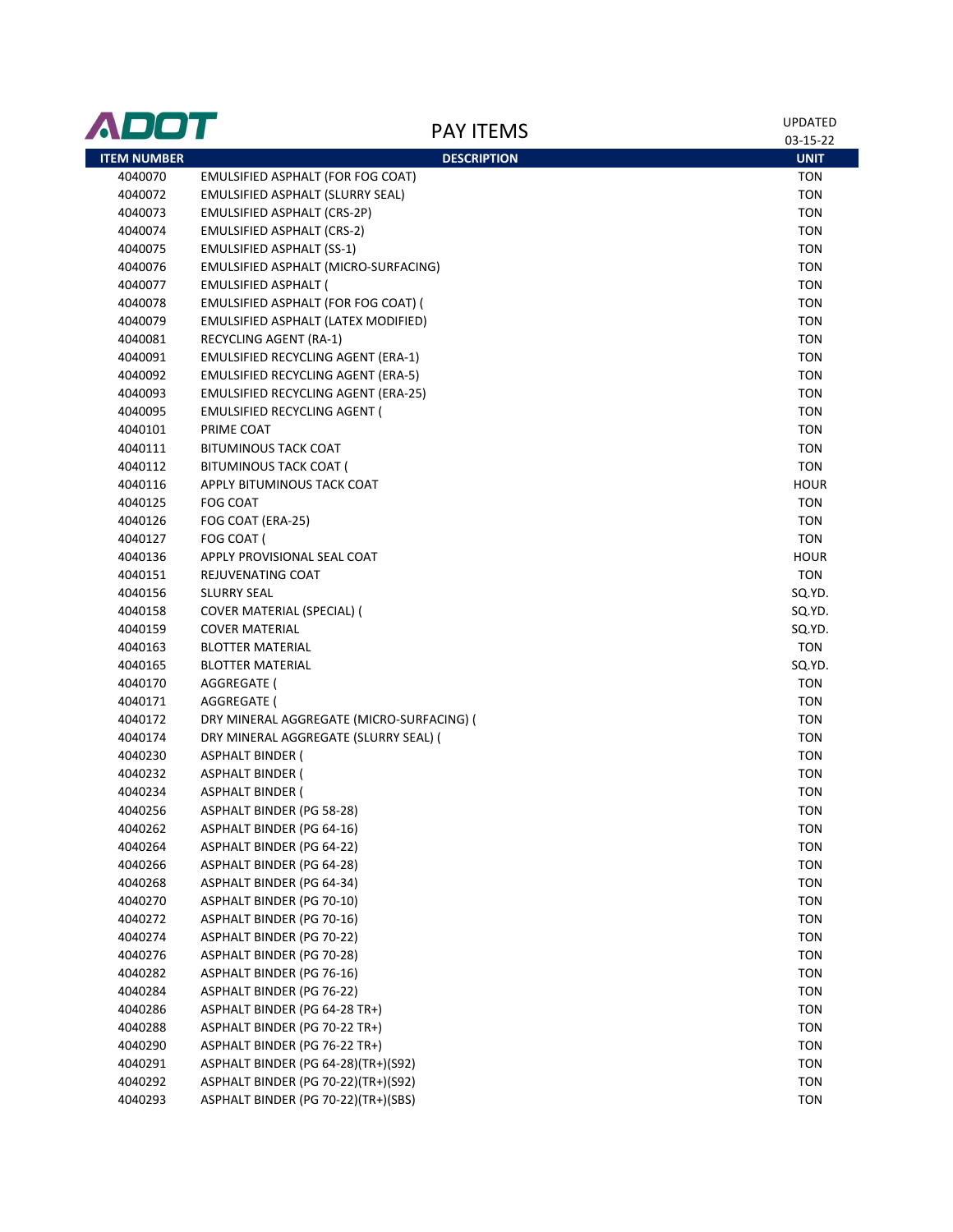| <b>ITEM NUMBER</b><br><b>DESCRIPTION</b><br><b>UNIT</b><br>4040300<br>CRACK SEALING (ASPHALTIC CONCRETE PAVEMENT)<br>L.FT.<br>4040301<br>SEAL CRACKS IN ASPHALTIC CONCRETE PAVEMENT<br>L.FT.<br>LB.<br>4040302<br>WIDE CRACK REPAIR USING HOT APPLIED MASTIC<br>4040305<br>SEAL CRACKS (POLYMER MODIFIED ASPHALT)<br>LB.<br>4040310<br>JOINT SEALING (ASPHALTIC CONCRETE OVERLAY)<br>L.FT.<br><b>TON</b><br>4040401<br>ASPHALT CEMENT (FOR MEMBRANE SEAL) (RUBBERIZED)<br>STRESS ABSORBING MEMBRANE INTERLAYER FABRIC<br>L.FT.<br>4040415<br>ROAD MIX BITUMINOUS PAVEMENT<br><b>TON</b><br>4050001<br>4050005<br>ROAD MIX BITUMINOUS TREATED BASE<br>SQ.YD.<br><b>TON</b><br>4060009<br>ASPHALTIC CONCRETE (MISCELLANEOUS PAVING)<br><b>TON</b><br>BITUMINOUS MIXED MATERIAL (FOR PAVEMENT REPLACEMENT)<br>4060801<br>PAVEMENT REPLACEMENT (MAG DET. 200-1) (TYPE A)<br>SQ.YD.<br>4061001<br>PAVEMENT CUT & REPLACEMENT<br>SQ.YD.<br>4061003<br>PAVEMENT CUT & REPLACEMENT (<br>SQ.YD.<br>4061004<br>PAVEMENT CUT & REPLACEMENT (C-7.06)<br>SQ.YD.<br>4061021<br>4070001<br>ASPHALTIC CONCRETE FRICTION COURSE<br><b>TON</b><br><b>TON</b><br>4070002<br>ASPHALTIC CONCRETE FRICTION COURSE (<br><b>TON</b><br>4070006<br>ASPHALTIC CONCRETE FRICTION COURSE (<br><b>TON</b><br>4070021<br>MINERAL ADMIXTURE (<br>4080001<br><b>TON</b><br>RECYCLED ASPHALTIC CONCRETE<br><b>TON</b><br>4080002<br>RECYCLED ASPHALTIC CONCRETE (<br>4080003<br>SQ.YD.<br>HOT IN-PLACE RECYCLED ASPHALTIC CONCRETE (<br>4080004<br>SQ.YD.<br>HOT IN-PLACE RECYCLED ASPHALTIC CONCRETE (<br>COLD RECYCLING (BITUMINOUS SURFACE)<br>SQ.YD.<br>4080011<br>4080012<br>MILL AND MIX (<br>SQ.YD.<br>4090003<br>ASPHALTIC CONCRETE (MISCELLANEOUS STRUCTURAL)<br><b>TON</b><br>ASPHALTIC CONCRETE (MISCELLANEOUS STRUCTURAL) (<br><b>TON</b><br>4090005<br>ASPHALTIC CONCRETE (MISCELLANEOUS STRUCTURAL) (SPECIAL MIX)<br><b>TON</b><br>4090006<br>4100100<br>ASPHALT RUBBER MATERIAL (FOR ASPHALT RUBBER MEMBRANE)<br><b>TON</b><br>4100110<br>ASPHALT RUBBER MATERIAL (FOR ASPHALT RUBBER CHIP SEAL)<br><b>TON</b><br>4100200<br>CU.YD.<br>COVER MATERIAL (FOR ASPHALT RUBBER MATERIAL)<br><b>TON</b><br>ASPHALTIC CONCRETE FRICTION COURSE (MISC.)<br>4110001<br>FABRIC MATERIAL (PAVEMENT FABRIC INTERLAYER)<br>SQ.YD.<br>4122010<br>4122012<br>FABRIC MATERIAL (PAVEMENT FABRIC INTERLAYER) (<br>SQ.YD.<br>ASPHALT BINDER COAT (PAVEMENT FABRIC INTERLAYER)<br><b>TON</b><br>4122020<br><b>HOUR</b><br>4123040<br>APPLY ASPHALT BINDER (PAVEMENT FABRIC INTERLAYER)<br>4130040<br>ASPHALTIC CONCRETE (ASPHALT-RUBBER)<br><b>TON</b><br><b>TON</b><br>4130042<br>ASPHALT RUBBER MATERIAL (FOR AR-AC)<br><b>TON</b><br>MINERAL ADMIXTURE (FOR AR-AC)<br>4130044<br><b>TON</b><br>ASPHALTIC CONCRETE FRICTION COURSE (ASPHALT-RUBBER)<br>4140040<br><b>TON</b><br>ASPHALT RUBBER MATERIAL (FOR AR-ACFC)<br>4140042<br>4140044<br>MINERAL ADMIXTURE (FOR AR-ACFC)<br><b>TON</b><br>ASPHALTIC CONCRETE (ASPHALT- RUBBER) (END PRODUCT)<br><b>TON</b><br>4150040<br><b>TON</b><br>ASPHALT RUBBER MATERIAL (FOR AR-AC) (END PRODUCT)<br>4150042<br>MINERAL ADMIXTURE (FOR AR-AC) (END PRODUCT)<br><b>TON</b><br>4150044<br>ASPHALTIC CONCRETE (1/2" MIX) (END PRODUCT)<br>4160001<br><b>TON</b><br>ASPHALTIC CONCRETE (3/4" MIX) (END PRODUCT)<br>4160002<br><b>TON</b><br>ASPHALTIC CONCRETE (1/2" MIX) (END PRODUCT) (SPECIAL MIX)<br>4160003<br><b>TON</b><br>ASPHALTIC CONCRETE (3/4" MIX) (END PRODUCT) (SPECIAL MIX)<br>4160004<br><b>TON</b><br>ASPHALTIC CONCRETE (BASE MIX) (END PRODUCT) (SPECIAL MIX)<br>4160007<br><b>TON</b><br>4160008<br>ASPHALTIC CONCRETE (BASE MIX) (END PRODUCT)<br><b>TON</b><br>ASPHALTIC CONCRETE (END PRODUCT) (<br><b>TON</b><br>4160009 | ADOT | <b>PAY ITEMS</b> | <b>UPDATED</b><br>03-15-22 |
|--------------------------------------------------------------------------------------------------------------------------------------------------------------------------------------------------------------------------------------------------------------------------------------------------------------------------------------------------------------------------------------------------------------------------------------------------------------------------------------------------------------------------------------------------------------------------------------------------------------------------------------------------------------------------------------------------------------------------------------------------------------------------------------------------------------------------------------------------------------------------------------------------------------------------------------------------------------------------------------------------------------------------------------------------------------------------------------------------------------------------------------------------------------------------------------------------------------------------------------------------------------------------------------------------------------------------------------------------------------------------------------------------------------------------------------------------------------------------------------------------------------------------------------------------------------------------------------------------------------------------------------------------------------------------------------------------------------------------------------------------------------------------------------------------------------------------------------------------------------------------------------------------------------------------------------------------------------------------------------------------------------------------------------------------------------------------------------------------------------------------------------------------------------------------------------------------------------------------------------------------------------------------------------------------------------------------------------------------------------------------------------------------------------------------------------------------------------------------------------------------------------------------------------------------------------------------------------------------------------------------------------------------------------------------------------------------------------------------------------------------------------------------------------------------------------------------------------------------------------------------------------------------------------------------------------------------------------------------------------------------------------------------------------------------------------------------------------------------------------------------------------------------------------------------------------------------------------------------------------------------------------------------------------------------------------------------------------------------------------------------------------------------------------------------------------------------------------------------------------------------------------------------------------------------------------------------------------------------------------------------------------------------------------------------------------------------------------------------------------------------------|------|------------------|----------------------------|
|                                                                                                                                                                                                                                                                                                                                                                                                                                                                                                                                                                                                                                                                                                                                                                                                                                                                                                                                                                                                                                                                                                                                                                                                                                                                                                                                                                                                                                                                                                                                                                                                                                                                                                                                                                                                                                                                                                                                                                                                                                                                                                                                                                                                                                                                                                                                                                                                                                                                                                                                                                                                                                                                                                                                                                                                                                                                                                                                                                                                                                                                                                                                                                                                                                                                                                                                                                                                                                                                                                                                                                                                                                                                                                                                                        |      |                  |                            |
|                                                                                                                                                                                                                                                                                                                                                                                                                                                                                                                                                                                                                                                                                                                                                                                                                                                                                                                                                                                                                                                                                                                                                                                                                                                                                                                                                                                                                                                                                                                                                                                                                                                                                                                                                                                                                                                                                                                                                                                                                                                                                                                                                                                                                                                                                                                                                                                                                                                                                                                                                                                                                                                                                                                                                                                                                                                                                                                                                                                                                                                                                                                                                                                                                                                                                                                                                                                                                                                                                                                                                                                                                                                                                                                                                        |      |                  |                            |
|                                                                                                                                                                                                                                                                                                                                                                                                                                                                                                                                                                                                                                                                                                                                                                                                                                                                                                                                                                                                                                                                                                                                                                                                                                                                                                                                                                                                                                                                                                                                                                                                                                                                                                                                                                                                                                                                                                                                                                                                                                                                                                                                                                                                                                                                                                                                                                                                                                                                                                                                                                                                                                                                                                                                                                                                                                                                                                                                                                                                                                                                                                                                                                                                                                                                                                                                                                                                                                                                                                                                                                                                                                                                                                                                                        |      |                  |                            |
|                                                                                                                                                                                                                                                                                                                                                                                                                                                                                                                                                                                                                                                                                                                                                                                                                                                                                                                                                                                                                                                                                                                                                                                                                                                                                                                                                                                                                                                                                                                                                                                                                                                                                                                                                                                                                                                                                                                                                                                                                                                                                                                                                                                                                                                                                                                                                                                                                                                                                                                                                                                                                                                                                                                                                                                                                                                                                                                                                                                                                                                                                                                                                                                                                                                                                                                                                                                                                                                                                                                                                                                                                                                                                                                                                        |      |                  |                            |
|                                                                                                                                                                                                                                                                                                                                                                                                                                                                                                                                                                                                                                                                                                                                                                                                                                                                                                                                                                                                                                                                                                                                                                                                                                                                                                                                                                                                                                                                                                                                                                                                                                                                                                                                                                                                                                                                                                                                                                                                                                                                                                                                                                                                                                                                                                                                                                                                                                                                                                                                                                                                                                                                                                                                                                                                                                                                                                                                                                                                                                                                                                                                                                                                                                                                                                                                                                                                                                                                                                                                                                                                                                                                                                                                                        |      |                  |                            |
|                                                                                                                                                                                                                                                                                                                                                                                                                                                                                                                                                                                                                                                                                                                                                                                                                                                                                                                                                                                                                                                                                                                                                                                                                                                                                                                                                                                                                                                                                                                                                                                                                                                                                                                                                                                                                                                                                                                                                                                                                                                                                                                                                                                                                                                                                                                                                                                                                                                                                                                                                                                                                                                                                                                                                                                                                                                                                                                                                                                                                                                                                                                                                                                                                                                                                                                                                                                                                                                                                                                                                                                                                                                                                                                                                        |      |                  |                            |
|                                                                                                                                                                                                                                                                                                                                                                                                                                                                                                                                                                                                                                                                                                                                                                                                                                                                                                                                                                                                                                                                                                                                                                                                                                                                                                                                                                                                                                                                                                                                                                                                                                                                                                                                                                                                                                                                                                                                                                                                                                                                                                                                                                                                                                                                                                                                                                                                                                                                                                                                                                                                                                                                                                                                                                                                                                                                                                                                                                                                                                                                                                                                                                                                                                                                                                                                                                                                                                                                                                                                                                                                                                                                                                                                                        |      |                  |                            |
|                                                                                                                                                                                                                                                                                                                                                                                                                                                                                                                                                                                                                                                                                                                                                                                                                                                                                                                                                                                                                                                                                                                                                                                                                                                                                                                                                                                                                                                                                                                                                                                                                                                                                                                                                                                                                                                                                                                                                                                                                                                                                                                                                                                                                                                                                                                                                                                                                                                                                                                                                                                                                                                                                                                                                                                                                                                                                                                                                                                                                                                                                                                                                                                                                                                                                                                                                                                                                                                                                                                                                                                                                                                                                                                                                        |      |                  |                            |
|                                                                                                                                                                                                                                                                                                                                                                                                                                                                                                                                                                                                                                                                                                                                                                                                                                                                                                                                                                                                                                                                                                                                                                                                                                                                                                                                                                                                                                                                                                                                                                                                                                                                                                                                                                                                                                                                                                                                                                                                                                                                                                                                                                                                                                                                                                                                                                                                                                                                                                                                                                                                                                                                                                                                                                                                                                                                                                                                                                                                                                                                                                                                                                                                                                                                                                                                                                                                                                                                                                                                                                                                                                                                                                                                                        |      |                  |                            |
|                                                                                                                                                                                                                                                                                                                                                                                                                                                                                                                                                                                                                                                                                                                                                                                                                                                                                                                                                                                                                                                                                                                                                                                                                                                                                                                                                                                                                                                                                                                                                                                                                                                                                                                                                                                                                                                                                                                                                                                                                                                                                                                                                                                                                                                                                                                                                                                                                                                                                                                                                                                                                                                                                                                                                                                                                                                                                                                                                                                                                                                                                                                                                                                                                                                                                                                                                                                                                                                                                                                                                                                                                                                                                                                                                        |      |                  |                            |
|                                                                                                                                                                                                                                                                                                                                                                                                                                                                                                                                                                                                                                                                                                                                                                                                                                                                                                                                                                                                                                                                                                                                                                                                                                                                                                                                                                                                                                                                                                                                                                                                                                                                                                                                                                                                                                                                                                                                                                                                                                                                                                                                                                                                                                                                                                                                                                                                                                                                                                                                                                                                                                                                                                                                                                                                                                                                                                                                                                                                                                                                                                                                                                                                                                                                                                                                                                                                                                                                                                                                                                                                                                                                                                                                                        |      |                  |                            |
|                                                                                                                                                                                                                                                                                                                                                                                                                                                                                                                                                                                                                                                                                                                                                                                                                                                                                                                                                                                                                                                                                                                                                                                                                                                                                                                                                                                                                                                                                                                                                                                                                                                                                                                                                                                                                                                                                                                                                                                                                                                                                                                                                                                                                                                                                                                                                                                                                                                                                                                                                                                                                                                                                                                                                                                                                                                                                                                                                                                                                                                                                                                                                                                                                                                                                                                                                                                                                                                                                                                                                                                                                                                                                                                                                        |      |                  |                            |
|                                                                                                                                                                                                                                                                                                                                                                                                                                                                                                                                                                                                                                                                                                                                                                                                                                                                                                                                                                                                                                                                                                                                                                                                                                                                                                                                                                                                                                                                                                                                                                                                                                                                                                                                                                                                                                                                                                                                                                                                                                                                                                                                                                                                                                                                                                                                                                                                                                                                                                                                                                                                                                                                                                                                                                                                                                                                                                                                                                                                                                                                                                                                                                                                                                                                                                                                                                                                                                                                                                                                                                                                                                                                                                                                                        |      |                  |                            |
|                                                                                                                                                                                                                                                                                                                                                                                                                                                                                                                                                                                                                                                                                                                                                                                                                                                                                                                                                                                                                                                                                                                                                                                                                                                                                                                                                                                                                                                                                                                                                                                                                                                                                                                                                                                                                                                                                                                                                                                                                                                                                                                                                                                                                                                                                                                                                                                                                                                                                                                                                                                                                                                                                                                                                                                                                                                                                                                                                                                                                                                                                                                                                                                                                                                                                                                                                                                                                                                                                                                                                                                                                                                                                                                                                        |      |                  |                            |
|                                                                                                                                                                                                                                                                                                                                                                                                                                                                                                                                                                                                                                                                                                                                                                                                                                                                                                                                                                                                                                                                                                                                                                                                                                                                                                                                                                                                                                                                                                                                                                                                                                                                                                                                                                                                                                                                                                                                                                                                                                                                                                                                                                                                                                                                                                                                                                                                                                                                                                                                                                                                                                                                                                                                                                                                                                                                                                                                                                                                                                                                                                                                                                                                                                                                                                                                                                                                                                                                                                                                                                                                                                                                                                                                                        |      |                  |                            |
|                                                                                                                                                                                                                                                                                                                                                                                                                                                                                                                                                                                                                                                                                                                                                                                                                                                                                                                                                                                                                                                                                                                                                                                                                                                                                                                                                                                                                                                                                                                                                                                                                                                                                                                                                                                                                                                                                                                                                                                                                                                                                                                                                                                                                                                                                                                                                                                                                                                                                                                                                                                                                                                                                                                                                                                                                                                                                                                                                                                                                                                                                                                                                                                                                                                                                                                                                                                                                                                                                                                                                                                                                                                                                                                                                        |      |                  |                            |
|                                                                                                                                                                                                                                                                                                                                                                                                                                                                                                                                                                                                                                                                                                                                                                                                                                                                                                                                                                                                                                                                                                                                                                                                                                                                                                                                                                                                                                                                                                                                                                                                                                                                                                                                                                                                                                                                                                                                                                                                                                                                                                                                                                                                                                                                                                                                                                                                                                                                                                                                                                                                                                                                                                                                                                                                                                                                                                                                                                                                                                                                                                                                                                                                                                                                                                                                                                                                                                                                                                                                                                                                                                                                                                                                                        |      |                  |                            |
|                                                                                                                                                                                                                                                                                                                                                                                                                                                                                                                                                                                                                                                                                                                                                                                                                                                                                                                                                                                                                                                                                                                                                                                                                                                                                                                                                                                                                                                                                                                                                                                                                                                                                                                                                                                                                                                                                                                                                                                                                                                                                                                                                                                                                                                                                                                                                                                                                                                                                                                                                                                                                                                                                                                                                                                                                                                                                                                                                                                                                                                                                                                                                                                                                                                                                                                                                                                                                                                                                                                                                                                                                                                                                                                                                        |      |                  |                            |
|                                                                                                                                                                                                                                                                                                                                                                                                                                                                                                                                                                                                                                                                                                                                                                                                                                                                                                                                                                                                                                                                                                                                                                                                                                                                                                                                                                                                                                                                                                                                                                                                                                                                                                                                                                                                                                                                                                                                                                                                                                                                                                                                                                                                                                                                                                                                                                                                                                                                                                                                                                                                                                                                                                                                                                                                                                                                                                                                                                                                                                                                                                                                                                                                                                                                                                                                                                                                                                                                                                                                                                                                                                                                                                                                                        |      |                  |                            |
|                                                                                                                                                                                                                                                                                                                                                                                                                                                                                                                                                                                                                                                                                                                                                                                                                                                                                                                                                                                                                                                                                                                                                                                                                                                                                                                                                                                                                                                                                                                                                                                                                                                                                                                                                                                                                                                                                                                                                                                                                                                                                                                                                                                                                                                                                                                                                                                                                                                                                                                                                                                                                                                                                                                                                                                                                                                                                                                                                                                                                                                                                                                                                                                                                                                                                                                                                                                                                                                                                                                                                                                                                                                                                                                                                        |      |                  |                            |
|                                                                                                                                                                                                                                                                                                                                                                                                                                                                                                                                                                                                                                                                                                                                                                                                                                                                                                                                                                                                                                                                                                                                                                                                                                                                                                                                                                                                                                                                                                                                                                                                                                                                                                                                                                                                                                                                                                                                                                                                                                                                                                                                                                                                                                                                                                                                                                                                                                                                                                                                                                                                                                                                                                                                                                                                                                                                                                                                                                                                                                                                                                                                                                                                                                                                                                                                                                                                                                                                                                                                                                                                                                                                                                                                                        |      |                  |                            |
|                                                                                                                                                                                                                                                                                                                                                                                                                                                                                                                                                                                                                                                                                                                                                                                                                                                                                                                                                                                                                                                                                                                                                                                                                                                                                                                                                                                                                                                                                                                                                                                                                                                                                                                                                                                                                                                                                                                                                                                                                                                                                                                                                                                                                                                                                                                                                                                                                                                                                                                                                                                                                                                                                                                                                                                                                                                                                                                                                                                                                                                                                                                                                                                                                                                                                                                                                                                                                                                                                                                                                                                                                                                                                                                                                        |      |                  |                            |
|                                                                                                                                                                                                                                                                                                                                                                                                                                                                                                                                                                                                                                                                                                                                                                                                                                                                                                                                                                                                                                                                                                                                                                                                                                                                                                                                                                                                                                                                                                                                                                                                                                                                                                                                                                                                                                                                                                                                                                                                                                                                                                                                                                                                                                                                                                                                                                                                                                                                                                                                                                                                                                                                                                                                                                                                                                                                                                                                                                                                                                                                                                                                                                                                                                                                                                                                                                                                                                                                                                                                                                                                                                                                                                                                                        |      |                  |                            |
|                                                                                                                                                                                                                                                                                                                                                                                                                                                                                                                                                                                                                                                                                                                                                                                                                                                                                                                                                                                                                                                                                                                                                                                                                                                                                                                                                                                                                                                                                                                                                                                                                                                                                                                                                                                                                                                                                                                                                                                                                                                                                                                                                                                                                                                                                                                                                                                                                                                                                                                                                                                                                                                                                                                                                                                                                                                                                                                                                                                                                                                                                                                                                                                                                                                                                                                                                                                                                                                                                                                                                                                                                                                                                                                                                        |      |                  |                            |
|                                                                                                                                                                                                                                                                                                                                                                                                                                                                                                                                                                                                                                                                                                                                                                                                                                                                                                                                                                                                                                                                                                                                                                                                                                                                                                                                                                                                                                                                                                                                                                                                                                                                                                                                                                                                                                                                                                                                                                                                                                                                                                                                                                                                                                                                                                                                                                                                                                                                                                                                                                                                                                                                                                                                                                                                                                                                                                                                                                                                                                                                                                                                                                                                                                                                                                                                                                                                                                                                                                                                                                                                                                                                                                                                                        |      |                  |                            |
|                                                                                                                                                                                                                                                                                                                                                                                                                                                                                                                                                                                                                                                                                                                                                                                                                                                                                                                                                                                                                                                                                                                                                                                                                                                                                                                                                                                                                                                                                                                                                                                                                                                                                                                                                                                                                                                                                                                                                                                                                                                                                                                                                                                                                                                                                                                                                                                                                                                                                                                                                                                                                                                                                                                                                                                                                                                                                                                                                                                                                                                                                                                                                                                                                                                                                                                                                                                                                                                                                                                                                                                                                                                                                                                                                        |      |                  |                            |
|                                                                                                                                                                                                                                                                                                                                                                                                                                                                                                                                                                                                                                                                                                                                                                                                                                                                                                                                                                                                                                                                                                                                                                                                                                                                                                                                                                                                                                                                                                                                                                                                                                                                                                                                                                                                                                                                                                                                                                                                                                                                                                                                                                                                                                                                                                                                                                                                                                                                                                                                                                                                                                                                                                                                                                                                                                                                                                                                                                                                                                                                                                                                                                                                                                                                                                                                                                                                                                                                                                                                                                                                                                                                                                                                                        |      |                  |                            |
|                                                                                                                                                                                                                                                                                                                                                                                                                                                                                                                                                                                                                                                                                                                                                                                                                                                                                                                                                                                                                                                                                                                                                                                                                                                                                                                                                                                                                                                                                                                                                                                                                                                                                                                                                                                                                                                                                                                                                                                                                                                                                                                                                                                                                                                                                                                                                                                                                                                                                                                                                                                                                                                                                                                                                                                                                                                                                                                                                                                                                                                                                                                                                                                                                                                                                                                                                                                                                                                                                                                                                                                                                                                                                                                                                        |      |                  |                            |
|                                                                                                                                                                                                                                                                                                                                                                                                                                                                                                                                                                                                                                                                                                                                                                                                                                                                                                                                                                                                                                                                                                                                                                                                                                                                                                                                                                                                                                                                                                                                                                                                                                                                                                                                                                                                                                                                                                                                                                                                                                                                                                                                                                                                                                                                                                                                                                                                                                                                                                                                                                                                                                                                                                                                                                                                                                                                                                                                                                                                                                                                                                                                                                                                                                                                                                                                                                                                                                                                                                                                                                                                                                                                                                                                                        |      |                  |                            |
|                                                                                                                                                                                                                                                                                                                                                                                                                                                                                                                                                                                                                                                                                                                                                                                                                                                                                                                                                                                                                                                                                                                                                                                                                                                                                                                                                                                                                                                                                                                                                                                                                                                                                                                                                                                                                                                                                                                                                                                                                                                                                                                                                                                                                                                                                                                                                                                                                                                                                                                                                                                                                                                                                                                                                                                                                                                                                                                                                                                                                                                                                                                                                                                                                                                                                                                                                                                                                                                                                                                                                                                                                                                                                                                                                        |      |                  |                            |
|                                                                                                                                                                                                                                                                                                                                                                                                                                                                                                                                                                                                                                                                                                                                                                                                                                                                                                                                                                                                                                                                                                                                                                                                                                                                                                                                                                                                                                                                                                                                                                                                                                                                                                                                                                                                                                                                                                                                                                                                                                                                                                                                                                                                                                                                                                                                                                                                                                                                                                                                                                                                                                                                                                                                                                                                                                                                                                                                                                                                                                                                                                                                                                                                                                                                                                                                                                                                                                                                                                                                                                                                                                                                                                                                                        |      |                  |                            |
|                                                                                                                                                                                                                                                                                                                                                                                                                                                                                                                                                                                                                                                                                                                                                                                                                                                                                                                                                                                                                                                                                                                                                                                                                                                                                                                                                                                                                                                                                                                                                                                                                                                                                                                                                                                                                                                                                                                                                                                                                                                                                                                                                                                                                                                                                                                                                                                                                                                                                                                                                                                                                                                                                                                                                                                                                                                                                                                                                                                                                                                                                                                                                                                                                                                                                                                                                                                                                                                                                                                                                                                                                                                                                                                                                        |      |                  |                            |
|                                                                                                                                                                                                                                                                                                                                                                                                                                                                                                                                                                                                                                                                                                                                                                                                                                                                                                                                                                                                                                                                                                                                                                                                                                                                                                                                                                                                                                                                                                                                                                                                                                                                                                                                                                                                                                                                                                                                                                                                                                                                                                                                                                                                                                                                                                                                                                                                                                                                                                                                                                                                                                                                                                                                                                                                                                                                                                                                                                                                                                                                                                                                                                                                                                                                                                                                                                                                                                                                                                                                                                                                                                                                                                                                                        |      |                  |                            |
|                                                                                                                                                                                                                                                                                                                                                                                                                                                                                                                                                                                                                                                                                                                                                                                                                                                                                                                                                                                                                                                                                                                                                                                                                                                                                                                                                                                                                                                                                                                                                                                                                                                                                                                                                                                                                                                                                                                                                                                                                                                                                                                                                                                                                                                                                                                                                                                                                                                                                                                                                                                                                                                                                                                                                                                                                                                                                                                                                                                                                                                                                                                                                                                                                                                                                                                                                                                                                                                                                                                                                                                                                                                                                                                                                        |      |                  |                            |
|                                                                                                                                                                                                                                                                                                                                                                                                                                                                                                                                                                                                                                                                                                                                                                                                                                                                                                                                                                                                                                                                                                                                                                                                                                                                                                                                                                                                                                                                                                                                                                                                                                                                                                                                                                                                                                                                                                                                                                                                                                                                                                                                                                                                                                                                                                                                                                                                                                                                                                                                                                                                                                                                                                                                                                                                                                                                                                                                                                                                                                                                                                                                                                                                                                                                                                                                                                                                                                                                                                                                                                                                                                                                                                                                                        |      |                  |                            |
|                                                                                                                                                                                                                                                                                                                                                                                                                                                                                                                                                                                                                                                                                                                                                                                                                                                                                                                                                                                                                                                                                                                                                                                                                                                                                                                                                                                                                                                                                                                                                                                                                                                                                                                                                                                                                                                                                                                                                                                                                                                                                                                                                                                                                                                                                                                                                                                                                                                                                                                                                                                                                                                                                                                                                                                                                                                                                                                                                                                                                                                                                                                                                                                                                                                                                                                                                                                                                                                                                                                                                                                                                                                                                                                                                        |      |                  |                            |
|                                                                                                                                                                                                                                                                                                                                                                                                                                                                                                                                                                                                                                                                                                                                                                                                                                                                                                                                                                                                                                                                                                                                                                                                                                                                                                                                                                                                                                                                                                                                                                                                                                                                                                                                                                                                                                                                                                                                                                                                                                                                                                                                                                                                                                                                                                                                                                                                                                                                                                                                                                                                                                                                                                                                                                                                                                                                                                                                                                                                                                                                                                                                                                                                                                                                                                                                                                                                                                                                                                                                                                                                                                                                                                                                                        |      |                  |                            |
|                                                                                                                                                                                                                                                                                                                                                                                                                                                                                                                                                                                                                                                                                                                                                                                                                                                                                                                                                                                                                                                                                                                                                                                                                                                                                                                                                                                                                                                                                                                                                                                                                                                                                                                                                                                                                                                                                                                                                                                                                                                                                                                                                                                                                                                                                                                                                                                                                                                                                                                                                                                                                                                                                                                                                                                                                                                                                                                                                                                                                                                                                                                                                                                                                                                                                                                                                                                                                                                                                                                                                                                                                                                                                                                                                        |      |                  |                            |
|                                                                                                                                                                                                                                                                                                                                                                                                                                                                                                                                                                                                                                                                                                                                                                                                                                                                                                                                                                                                                                                                                                                                                                                                                                                                                                                                                                                                                                                                                                                                                                                                                                                                                                                                                                                                                                                                                                                                                                                                                                                                                                                                                                                                                                                                                                                                                                                                                                                                                                                                                                                                                                                                                                                                                                                                                                                                                                                                                                                                                                                                                                                                                                                                                                                                                                                                                                                                                                                                                                                                                                                                                                                                                                                                                        |      |                  |                            |
|                                                                                                                                                                                                                                                                                                                                                                                                                                                                                                                                                                                                                                                                                                                                                                                                                                                                                                                                                                                                                                                                                                                                                                                                                                                                                                                                                                                                                                                                                                                                                                                                                                                                                                                                                                                                                                                                                                                                                                                                                                                                                                                                                                                                                                                                                                                                                                                                                                                                                                                                                                                                                                                                                                                                                                                                                                                                                                                                                                                                                                                                                                                                                                                                                                                                                                                                                                                                                                                                                                                                                                                                                                                                                                                                                        |      |                  |                            |
|                                                                                                                                                                                                                                                                                                                                                                                                                                                                                                                                                                                                                                                                                                                                                                                                                                                                                                                                                                                                                                                                                                                                                                                                                                                                                                                                                                                                                                                                                                                                                                                                                                                                                                                                                                                                                                                                                                                                                                                                                                                                                                                                                                                                                                                                                                                                                                                                                                                                                                                                                                                                                                                                                                                                                                                                                                                                                                                                                                                                                                                                                                                                                                                                                                                                                                                                                                                                                                                                                                                                                                                                                                                                                                                                                        |      |                  |                            |
|                                                                                                                                                                                                                                                                                                                                                                                                                                                                                                                                                                                                                                                                                                                                                                                                                                                                                                                                                                                                                                                                                                                                                                                                                                                                                                                                                                                                                                                                                                                                                                                                                                                                                                                                                                                                                                                                                                                                                                                                                                                                                                                                                                                                                                                                                                                                                                                                                                                                                                                                                                                                                                                                                                                                                                                                                                                                                                                                                                                                                                                                                                                                                                                                                                                                                                                                                                                                                                                                                                                                                                                                                                                                                                                                                        |      |                  |                            |
|                                                                                                                                                                                                                                                                                                                                                                                                                                                                                                                                                                                                                                                                                                                                                                                                                                                                                                                                                                                                                                                                                                                                                                                                                                                                                                                                                                                                                                                                                                                                                                                                                                                                                                                                                                                                                                                                                                                                                                                                                                                                                                                                                                                                                                                                                                                                                                                                                                                                                                                                                                                                                                                                                                                                                                                                                                                                                                                                                                                                                                                                                                                                                                                                                                                                                                                                                                                                                                                                                                                                                                                                                                                                                                                                                        |      |                  |                            |
|                                                                                                                                                                                                                                                                                                                                                                                                                                                                                                                                                                                                                                                                                                                                                                                                                                                                                                                                                                                                                                                                                                                                                                                                                                                                                                                                                                                                                                                                                                                                                                                                                                                                                                                                                                                                                                                                                                                                                                                                                                                                                                                                                                                                                                                                                                                                                                                                                                                                                                                                                                                                                                                                                                                                                                                                                                                                                                                                                                                                                                                                                                                                                                                                                                                                                                                                                                                                                                                                                                                                                                                                                                                                                                                                                        |      |                  |                            |
|                                                                                                                                                                                                                                                                                                                                                                                                                                                                                                                                                                                                                                                                                                                                                                                                                                                                                                                                                                                                                                                                                                                                                                                                                                                                                                                                                                                                                                                                                                                                                                                                                                                                                                                                                                                                                                                                                                                                                                                                                                                                                                                                                                                                                                                                                                                                                                                                                                                                                                                                                                                                                                                                                                                                                                                                                                                                                                                                                                                                                                                                                                                                                                                                                                                                                                                                                                                                                                                                                                                                                                                                                                                                                                                                                        |      |                  |                            |
|                                                                                                                                                                                                                                                                                                                                                                                                                                                                                                                                                                                                                                                                                                                                                                                                                                                                                                                                                                                                                                                                                                                                                                                                                                                                                                                                                                                                                                                                                                                                                                                                                                                                                                                                                                                                                                                                                                                                                                                                                                                                                                                                                                                                                                                                                                                                                                                                                                                                                                                                                                                                                                                                                                                                                                                                                                                                                                                                                                                                                                                                                                                                                                                                                                                                                                                                                                                                                                                                                                                                                                                                                                                                                                                                                        |      |                  |                            |
|                                                                                                                                                                                                                                                                                                                                                                                                                                                                                                                                                                                                                                                                                                                                                                                                                                                                                                                                                                                                                                                                                                                                                                                                                                                                                                                                                                                                                                                                                                                                                                                                                                                                                                                                                                                                                                                                                                                                                                                                                                                                                                                                                                                                                                                                                                                                                                                                                                                                                                                                                                                                                                                                                                                                                                                                                                                                                                                                                                                                                                                                                                                                                                                                                                                                                                                                                                                                                                                                                                                                                                                                                                                                                                                                                        |      |                  |                            |
|                                                                                                                                                                                                                                                                                                                                                                                                                                                                                                                                                                                                                                                                                                                                                                                                                                                                                                                                                                                                                                                                                                                                                                                                                                                                                                                                                                                                                                                                                                                                                                                                                                                                                                                                                                                                                                                                                                                                                                                                                                                                                                                                                                                                                                                                                                                                                                                                                                                                                                                                                                                                                                                                                                                                                                                                                                                                                                                                                                                                                                                                                                                                                                                                                                                                                                                                                                                                                                                                                                                                                                                                                                                                                                                                                        |      |                  |                            |
|                                                                                                                                                                                                                                                                                                                                                                                                                                                                                                                                                                                                                                                                                                                                                                                                                                                                                                                                                                                                                                                                                                                                                                                                                                                                                                                                                                                                                                                                                                                                                                                                                                                                                                                                                                                                                                                                                                                                                                                                                                                                                                                                                                                                                                                                                                                                                                                                                                                                                                                                                                                                                                                                                                                                                                                                                                                                                                                                                                                                                                                                                                                                                                                                                                                                                                                                                                                                                                                                                                                                                                                                                                                                                                                                                        |      |                  |                            |
|                                                                                                                                                                                                                                                                                                                                                                                                                                                                                                                                                                                                                                                                                                                                                                                                                                                                                                                                                                                                                                                                                                                                                                                                                                                                                                                                                                                                                                                                                                                                                                                                                                                                                                                                                                                                                                                                                                                                                                                                                                                                                                                                                                                                                                                                                                                                                                                                                                                                                                                                                                                                                                                                                                                                                                                                                                                                                                                                                                                                                                                                                                                                                                                                                                                                                                                                                                                                                                                                                                                                                                                                                                                                                                                                                        |      |                  |                            |
|                                                                                                                                                                                                                                                                                                                                                                                                                                                                                                                                                                                                                                                                                                                                                                                                                                                                                                                                                                                                                                                                                                                                                                                                                                                                                                                                                                                                                                                                                                                                                                                                                                                                                                                                                                                                                                                                                                                                                                                                                                                                                                                                                                                                                                                                                                                                                                                                                                                                                                                                                                                                                                                                                                                                                                                                                                                                                                                                                                                                                                                                                                                                                                                                                                                                                                                                                                                                                                                                                                                                                                                                                                                                                                                                                        |      |                  |                            |
|                                                                                                                                                                                                                                                                                                                                                                                                                                                                                                                                                                                                                                                                                                                                                                                                                                                                                                                                                                                                                                                                                                                                                                                                                                                                                                                                                                                                                                                                                                                                                                                                                                                                                                                                                                                                                                                                                                                                                                                                                                                                                                                                                                                                                                                                                                                                                                                                                                                                                                                                                                                                                                                                                                                                                                                                                                                                                                                                                                                                                                                                                                                                                                                                                                                                                                                                                                                                                                                                                                                                                                                                                                                                                                                                                        |      |                  |                            |
|                                                                                                                                                                                                                                                                                                                                                                                                                                                                                                                                                                                                                                                                                                                                                                                                                                                                                                                                                                                                                                                                                                                                                                                                                                                                                                                                                                                                                                                                                                                                                                                                                                                                                                                                                                                                                                                                                                                                                                                                                                                                                                                                                                                                                                                                                                                                                                                                                                                                                                                                                                                                                                                                                                                                                                                                                                                                                                                                                                                                                                                                                                                                                                                                                                                                                                                                                                                                                                                                                                                                                                                                                                                                                                                                                        |      |                  |                            |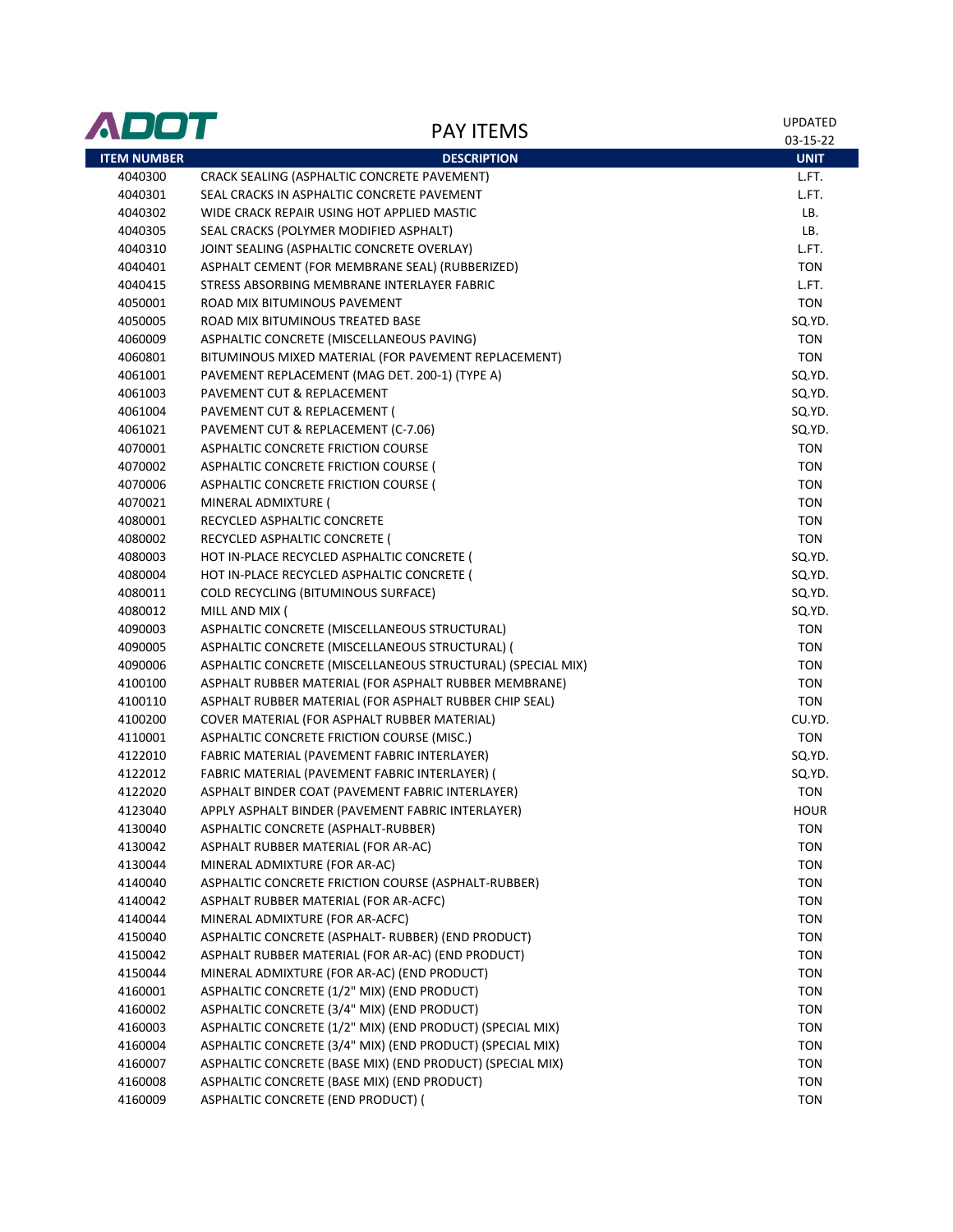| ADOT               | <b>PAY ITEMS</b>                                                       | <b>UPDATED</b> |
|--------------------|------------------------------------------------------------------------|----------------|
|                    |                                                                        | 03-15-22       |
| <b>ITEM NUMBER</b> | <b>DESCRIPTION</b>                                                     | <b>UNIT</b>    |
| 4160010            | ASPHALTIC CONCRETE (END PRODUCT) (                                     | <b>TON</b>     |
| 4160031            | MINERAL ADMIXTURE                                                      | <b>TON</b>     |
| 4170005            | ASPHALTIC CONCRETE (SHRP) (END PRODUCT) (1/2" MIX)                     | <b>TON</b>     |
| 4170006            | ASPHALTIC CONCRETE (SHRP) (END PRODUCT) (3/4" MIX)                     | <b>TON</b>     |
| 4170007            | ASPHALTIC CONCRETE (SHRP) (END PRODUCT) (1" MIX)                       | <b>TON</b>     |
| 4170011            | ASPHALTIC CONCRETE (SHRP) (END PRODUCT) (                              | <b>TON</b>     |
| 4170031            | MINERAL ADMIXTURE                                                      | <b>TON</b>     |
| 5010002            | PIPE, CORRUGATED METAL, 8"                                             | L.FT.          |
| 5010004            | PIPE, CORRUGATED METAL, 12"                                            | L.FT.          |
| 5010005            | PIPE, CORRUGATED METAL, 15"                                            | L.FT.          |
| 5010007            | PIPE, CORRUGATED METAL, 18"                                            | L.FT.          |
| 5010008            | PIPE, CORRUGATED METAL, 18" (                                          | L.FT.          |
| 5010009            | PIPE, CORRUGATED METAL, 21"                                            | L.FT.          |
| 5010011            | PIPE, CORRUGATED METAL, 24"                                            | L.FT.          |
| 5010017            | PIPE, CORRUGATED METAL, 30"                                            | L.FT.          |
| 5010025            | PIPE, CORRUGATED METAL, 36"                                            | L.FT.          |
| 5010026            | PIPE, CORRUGATED METAL, 36" (                                          | L.FT.          |
| 5010030            | PIPE, CORRUGATED METAL, 42"                                            | L.FT.          |
| 5010035            | PIPE, CORRUGATED METAL, 48"                                            | L.FT.          |
| 5010040            | PIPE, CORRUGATED METAL, 54"                                            | L.FT.          |
| 5010045            | PIPE, CORRUGATED METAL, 60"                                            | L.FT.          |
| 5010050            | PIPE, CORRUGATED METAL, 66"                                            | L.FT.          |
| 5010055            | PIPE, CORRUGATED METAL, 72"                                            | L.FT.          |
| 5010060            | PIPE, CORRUGATED METAL, 78"                                            | L.FT.          |
| 5010065            | PIPE, CORRUGATED METAL, 84"                                            | L.FT.          |
| 5010069            | PIPE, CORRUGATED METAL, 90"                                            | L.FT.          |
| 5010073            | PIPE, CORRUGATED METAL, 96"                                            | L.FT.          |
| 5010076            | PIPE, CORRUGATED METAL, 102"                                           | L.FT.          |
| 5010079            | PIPE, CORRUGATED METAL, 108"                                           | L.FT.          |
| 5010084            | PIPE, CORRUGATED METAL, 120"                                           | L.FT.          |
| 5010104            | PIPE, CORRUGATED METAL, SLOTTED, 12"                                   | L.FT.          |
| 5010107            | PIPE, CORRUGATED METAL, SLOTTED, 18"                                   | L.FT.          |
| 5010111            | PIPE, CORRUGATED METAL, SLOTTED, 24"                                   | L.FT.          |
| 5010154            | PIPE, CORRUGATED METAL, PERFORATED, 12"                                | L.FT.          |
| 5010178            | PIPE, CORRAGATED METAL, PERFORATED, 48"                                | L.FT.          |
| 5010201            |                                                                        |                |
|                    | PIPE, CORRUGATED METAL, 17" X 13"<br>PIPE, CORRUGATED METAL, 21" X 15" | L.FT.          |
| 5010202<br>5010203 | PIPE, CORRUGATED METAL, 24" X 18"                                      | L.FT.<br>L.FT. |
|                    |                                                                        |                |
| 5010204            | PIPE, CORRUGATED METAL, 28" X 20"                                      | L.FT.          |
| 5010205            | PIPE, CORRUGATED METAL, 35" X 24"                                      | L.FT.          |
| 5010206            | PIPE, CORRUGATED METAL, 36" X 22"                                      | L.FT.          |
| 5010211            | PIPE, CORRUGATED METAL, 42" X 29"                                      | L.FT.          |
| 5010212            | PIPE, CORRUGATED METAL, 49" X 33"                                      | L.FT.          |
| 5010213            | PIPE, CORRUGATED METAL, 57" X 38"                                      | L.FT.          |
| 5010214            | PIPE, CORRUGATED METAL, 64" X 43"                                      | L.FT.          |
| 5010215            | PIPE, CORRUGATED METAL, 71" X 47"                                      | L.FT.          |
| 5010217            | PIPE, CORRUGATED METAL, 83" X 57"                                      | L.FT.          |
| 5010251            | PIPE, CORRUGATED METAL, 43" X 27"                                      | L.FT.          |
| 5010254            | PIPE, CORRUGATED METAL, 29" X 18"                                      | L.FT.          |
| 5010271            | PIPE, CORRUGATED METAL (                                               | L.FT.          |
| 5010272            | PIPE, CORRUGATED METAL (                                               | L.FT.          |
| 5010273            | PIPE, CORRUGATED METAL (                                               | L.FT.          |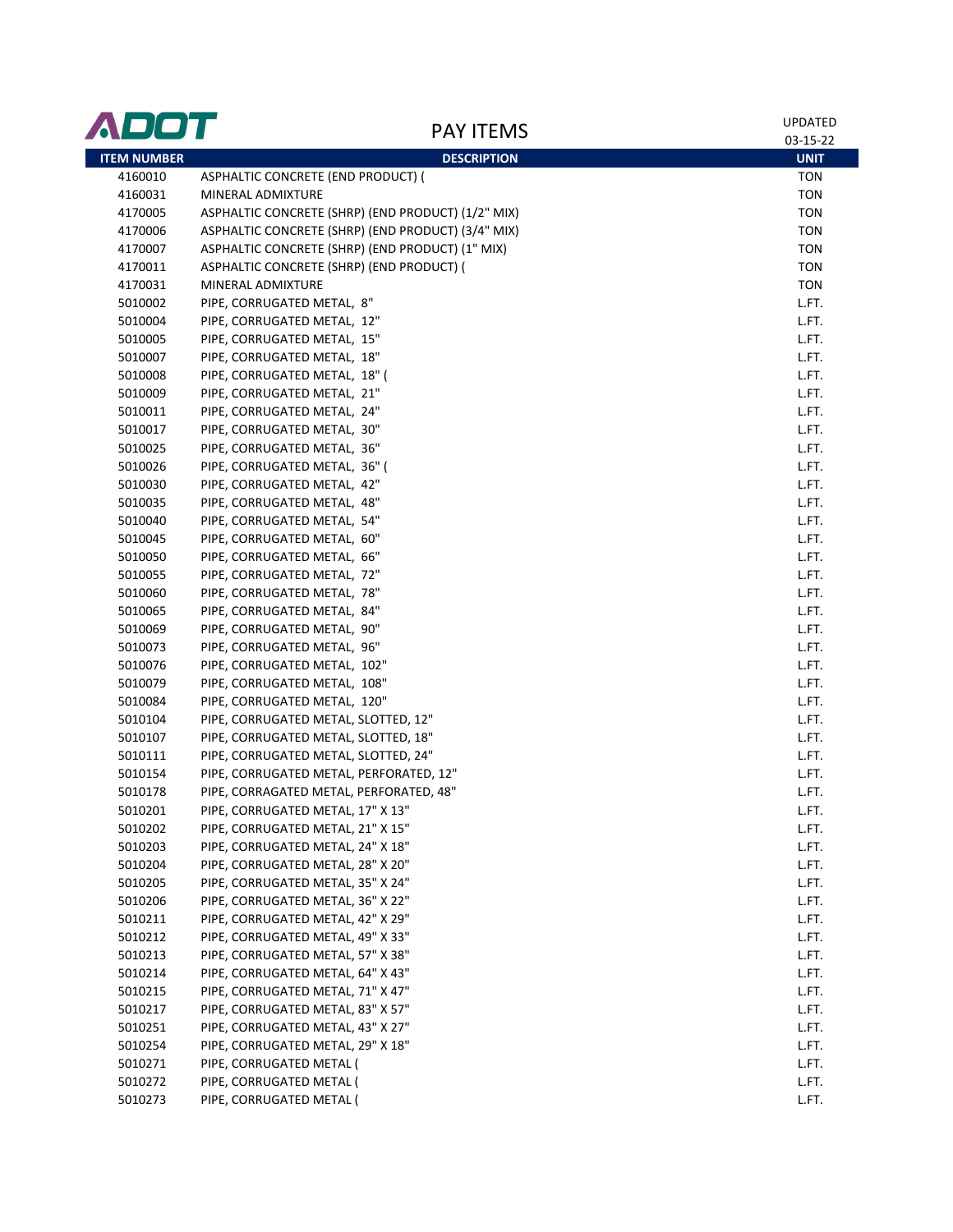| ADOT               | <b>PAY ITEMS</b>                          | <b>UPDATED</b> |
|--------------------|-------------------------------------------|----------------|
|                    |                                           | 03-15-22       |
| <b>ITEM NUMBER</b> | <b>DESCRIPTION</b>                        | <b>UNIT</b>    |
| 5010274            | PIPE, CORRUGATED METAL (                  | L.FT.          |
| 5010401            | PIPE, CORRUGATED STEEL, 24" (SLEEVE)      | L.FT.          |
| 5010405            | PIPE, CORRUGATED STEEL, 12" (SLEEVE)      | L.FT.          |
| 5010408            | PIPE, CORRUGATED STEEL, 8" (SLEEVE)       | L.FT.          |
| 5010600            | JACKING, BORING OR TUNNELING PIPE         | L.FT.          |
| 5011002            | PIPE, REINFORCED CONCRETE, CLASS II, 12"  | L.FT.          |
| 5011003            | PIPE, REINFORCED CONCRETE, CLASS III, 12" | L.FT.          |
| 5011004            | PIPE, REINFORCED CONCRETE, CLASS IV, 12"  | L.FT.          |
| 5011005            | PIPE, REINFORCED CONCRETE, CLASS V, 12"   | L.FT.          |
| 5011007            | PIPE, REINFORCED CONCRETE, CLASS II, 15"  | L.FT.          |
| 5011008            | PIPE, REINFORCED CONCRETE, CLASS III, 15" | L.FT.          |
| 5011009            | PIPE, REINFORCED CONCRETE, CLASS IV, 15"  | L.FT.          |
| 5011010            | PIPE, REINFORCED CONCRETE, CLASS V, 15"   | L.FT.          |
| 5011012            | PIPE, REINFORCED CONCRETE, CLASS II, 18"  | L.FT.          |
| 5011013            | PIPE, REINFORCED CONCRETE, CLASS III, 18" | L.FT.          |
| 5011014            | PIPE, REINFORCED CONCRETE, CLASS IV, 18"  | L.FT.          |
| 5011015            | PIPE, REINFORCED CONCRETE, CLASS V, 18"   | L.FT.          |
| 5011017            | PIPE, REINFORCED CONCRETE, CLASS II, 21"  | L.FT.          |
| 5011019            | PIPE, REINFORCED CONCRETE, CLASS IV, 21"  | L.FT.          |
| 5011020            | PIPE, REINFORCED CONCRETE, CLASS V, 21"   | L.FT.          |
| 5011022            | PIPE, REINFORCED CONCRETE, CLASS II, 24"  | L.FT.          |
| 5011023            | PIPE, REINFORCED CONCRETE, CLASS III, 24" | L.FT.          |
| 5011024            | PIPE, REINFORCED CONCRETE, CLASS IV, 24"  | L.FT.          |
| 5011025            | PIPE, REINFORCED CONCRETE, CLASS V, 24"   | L.FT.          |
| 5011027            | PIPE, REINFORCED CONCRETE, CLASS II, 27"  | L.FT.          |
| 5011028            | PIPE, REINFORCED CONCRETE, CLASS III, 27" | L.FT.          |
| 5011029            | PIPE, REINFORCED CONCRETE, CLASS IV, 27"  | L.FT.          |
| 5011030            | PIPE, REINFORCED CONCRETE, CLASS V, 27"   | L.FT.          |
| 5011032            | PIPE, REINFORCED CONCRETE, CLASS II, 30"  | L.FT.          |
| 5011033            | PIPE, REINFORCED CONCRETE, CLASS III, 30" | L.FT.          |
| 5011034            | PIPE, REINFORCED CONCRETE, CLASS IV, 30"  | L.FT.          |
| 5011035            | PIPE, REINFORCED CONCRETE, CLASS V, 30"   | L.FT.          |
| 5011037            | PIPE, REINFORCED CONCRETE, CLASS II, 33"  | L.FT.          |
| 5011038            | PIPE, REINFORCED CONCRETE, CLASS III, 33" | L.FT.          |
| 5011039            | PIPE, REINFORCED CONCRETE, CLASS IV, 33"  | L.FT.          |
| 5011042            | PIPE, REINFORCED CONCRETE, CLASS II, 36"  | L.FT.          |
| 5011043            | PIPE, REINFORCED CONCRETE, CLASS III, 36" | L.FT.          |
| 5011044            | PIPE, REINFORCED CONCRETE, CLASS IV, 36"  | L.FT.          |
| 5011045            | PIPE, REINFORCED CONCRETE, CLASS V, 36"   | L.FT.          |
| 5011046            | PIPE, REINFORCED CONCRETE, CLASS I, 42"   | L.FT.          |
| 5011047            | PIPE, REINFORCED CONCRETE, CLASS II, 42"  | L.FT.          |
| 5011048            | PIPE, REINFORCED CONCRETE, CLASS III, 42" | L.FT.          |
| 5011049            | PIPE, REINFORCED CONCRETE, CLASS IV, 42"  | L.FT.          |
| 5011050            | PIPE, REINFORCED CONCRETE, CLASS V, 42"   | L.FT.          |
| 5011052            | PIPE, REINFORCED CONCRETE, CLASS II, 48"  | L.FT.          |
| 5011053            | PIPE, REINFORCED CONCRETE, CLASS III, 48" | L.FT.          |
| 5011054            | PIPE, REINFORCED CONCRETE, CLASS IV, 48"  | L.FT.          |
| 5011055            | PIPE, REINFORCED CONCRETE, CLASS V, 48"   | L.FT.          |
| 5011057            | PIPE, REINFORCED CONCRETE, CLASS II, 54"  | L.FT.          |
| 5011058            | PIPE, REINFORCED CONCRETE, CLASS III, 54" | L.FT.          |
| 5011059            | PIPE, REINFORCED CONCRETE, CLASS IV, 54"  | L.FT.          |
| 5011060            | PIPE, REINFORCED CONCRETE, CLASS V, 54"   | L.FT.          |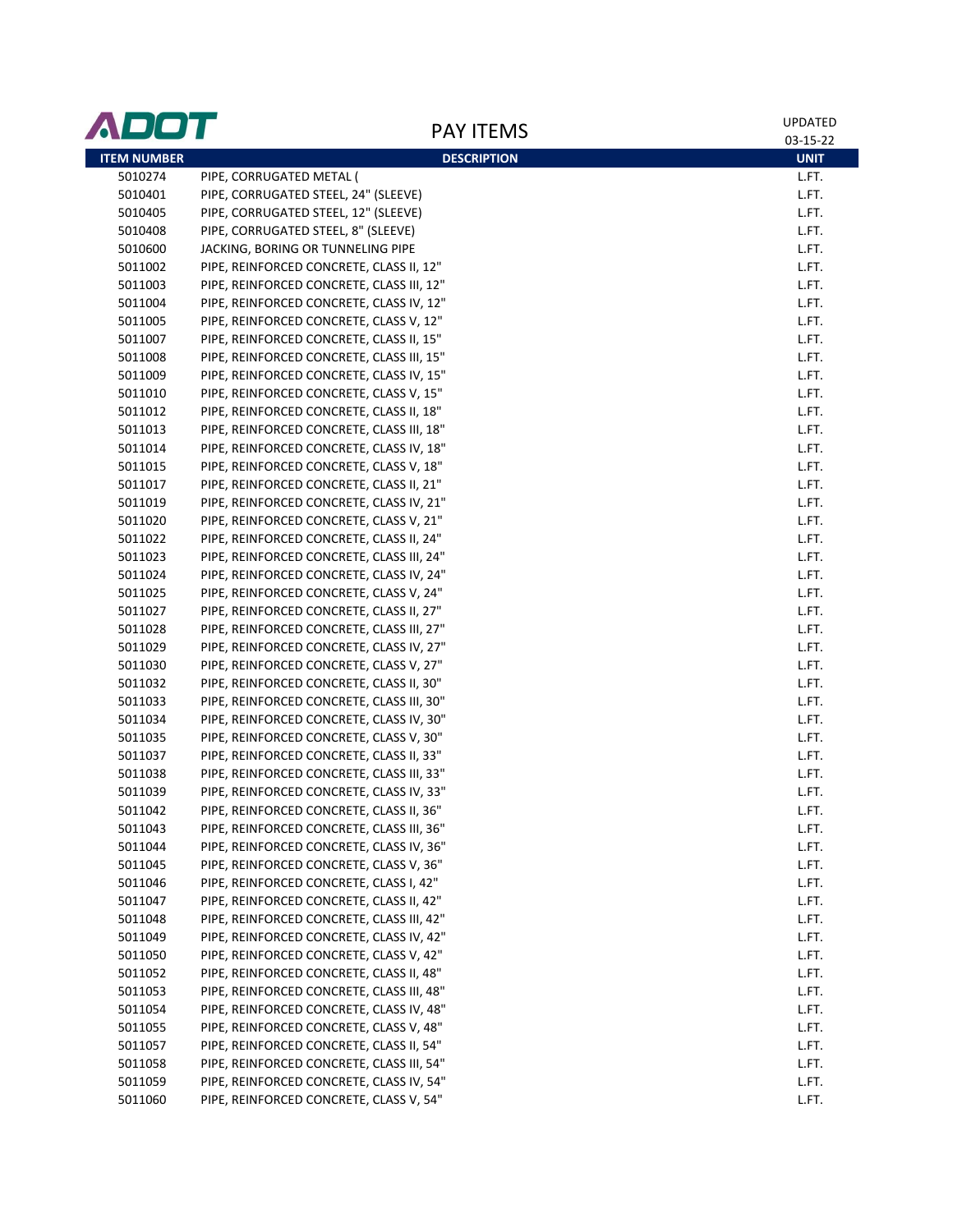| ADOT               | <b>PAY ITEMS</b>                                   | UPDATED     |
|--------------------|----------------------------------------------------|-------------|
|                    |                                                    | 03-15-22    |
| <b>ITEM NUMBER</b> | <b>DESCRIPTION</b>                                 | <b>UNIT</b> |
| 5011062            | PIPE, REINFORCED CONCRETE, CLASS II, 60"           | L.FT.       |
| 5011063            | PIPE, REINFORCED CONCRETE, CLASS III, 60"          | L.FT.       |
| 5011064            | PIPE, REINFORCED CONCRETE, CLASS IV, 60"           | L.FT.       |
| 5011065            | PIPE, REINFORCED CONCRETE, CLASS V, 60"            | L.FT.       |
| 5011066            | PIPE, REINFORCED CONCRETE, CLASS I, 66"            | L.FT.       |
| 5011067            | PIPE, REINFORCED CONCRETE, CLASS II, 66"           | L.FT.       |
| 5011068            | PIPE, REINFORCED CONCRETE, CLASS III, 66"          | L.FT.       |
| 5011069            | PIPE, REINFORCED CONCRETE, CLASS IV, 66"           | L.FT.       |
| 5011070            | PIPE, REINFORCED CONCRETE, CLASS V, 66"            | L.FT.       |
| 5011071            | PIPE, REINFORCED CONCRETE, CLASS I, 72"            | L.FT.       |
| 5011072            | PIPE, REINFORCED CONCRETE, CLASS II, 72"           | L.FT.       |
| 5011073            | PIPE, REINFORCED CONCRETE, CLASS III, 72"          | L.FT.       |
| 5011074            | PIPE, REINFORCED CONCRETE, CLASS IV, 72"           | L.FT.       |
| 5011075            | PIPE, REINFORCED CONCRETE, CLASS V, 72"            | L.FT.       |
| 5011077            | PIPE, REINFORCED CONCRETE, CLASS II, 78"           | L.FT.       |
| 5011078            | PIPE, REINFORCED CONCRETE, CLASS III, 78"          | L.FT.       |
| 5011081            | PIPE, REINFORCED CONCRETE, CLASS I, 84"            | L.FT.       |
| 5011082            | PIPE, REINFORCED CONCRETE, CLASS II, 84"           | L.FT.       |
| 5011083            | PIPE, REINFORCED CONCRETE, CLASS III, 84"          | L.FT.       |
| 5011084            | PIPE, REINFORCED CONCRETE, CLASS IV, 84"           | L.FT.       |
| 5011087            | PIPE, REINFORCED CONCRETE, CLASS II, 90"           | L.FT.       |
| 5011088            | PIPE, REINFORCED CONCRETE, CLASS III, 90"          | L.FT.       |
| 5011091            | PIPE, REINFORCED CONCRETE, CLASS I, 96"            | L.FT.       |
| 5011094            | PIPE, REINFORCED CONCRETE, CLASS IV, 96"           | L.FT.       |
| 5011096            | PIPE, REINFORCED CONCRETE, CLASS I, 102"           | L.FT.       |
| 5011098            | PIPE, REINFORCED CONCRETE, CLASS III, 102"         | L.FT.       |
| 5011099            | PIPE, REINFORCED CONCRETE, CLASS IV, 102"          | L.FT.       |
| 5011101            | PIPE, REINFORCED CONCRETE, CLASS I, 108"           | L.FT.       |
| 5011102            | PIPE, REINFORCED CONCRETE, CLASS II, 108"          | L.FT.       |
| 5011105            | PIPE, REINFORCED CONCRETE, CLASS V, 108"           | L.FT.       |
| 5011181            | PIPE, REINFORCED CONCRETE (30") (                  | L.FT.       |
| 5011184            | PIPE, REINFORCED CONCRETE (96") (                  | L.FT.       |
| 5011186            | PIPE, REINFORCED CONCRETE ( 08") (                 | L.FT.       |
| 5011212            | PIPE, REINFORCED CONCRETE, CLASS HE II, 14" X 23"  | L.FT.       |
| 5011213            | PIPE, REINFORCED CONCRETE, CLASS HE III, 14" X 23" | L.FT.       |
| 5011214            | PIPE, REINFORCED CONCRETE, CLASS HE IV, 14" X 23"  | L.FT.       |
| 5011222            | PIPE, REINFORCED CONCRETE, CLASS HE II, 19" X 30"  | L.FT.       |
| 5011223            | PIPE, REINFORCED CONCRETE, CLASS HE III, 19" X 30" | L.FT.       |
| 5011224            | PIPE, REINFORCED CONCRETE, CLASS HE IV, 19" X 30"  | L.FT.       |
| 5011242            | PIPE, REINFORCED CONCRETE, CLASS HE II, 24" x 38"  | L.FT.       |
| 5011243            | PIPE, REINFORCED CONCRETE, CLASS HE III, 24" X 38" | L.FT.       |
| 5011251            | PIPE, REINFORCED CONCRETE, CLASS HE III, 27" X 42" | L.FT.       |
| 5011262            | PIPE, REINFORCED CONCRETE, CLASS HE II, 29" X 45"  | L.FT.       |
| 5011263            | PIPE, REINFORCED CONCRETE, CLASS HE III, 29" X 45" | L.FT.       |
| 5011264            | PIPE, REINFORCED CONCRETE, CLASS HE IV, 29" X 45"  | L.FT.       |
| 5011273            | PIPE, REINFORCED CONCRETE, CLASS HE III, 32" X 49" | L.FT.       |
| 5011281            | PIPE, REINFORCED CONCRETE, CLASS HE 1, 34" X 53"   | L.FT.       |
| 5011284            | PIPE, REINFORCED CONCRETE, CLASS HE IV, 34" X 53"  | L.FT.       |
| 5011292            | PIPE, REINFORCED CONCRETE, CLASS HE II, 38" X 60"  | L.FT.       |
| 5011301            | PIPE, REINFORCED CONCRETE, CLASS HE 1, 43" X 68"   | L.FT.       |
| 5011302            | PIPE, REINFORCED CONCRETE, CLASS HE II, 43" X 68"  | L.FT.       |
| 5011304            | PIPE, REINFORCED CONCRETE, CLASS HE IV, 43" X 68"  | L.FT.       |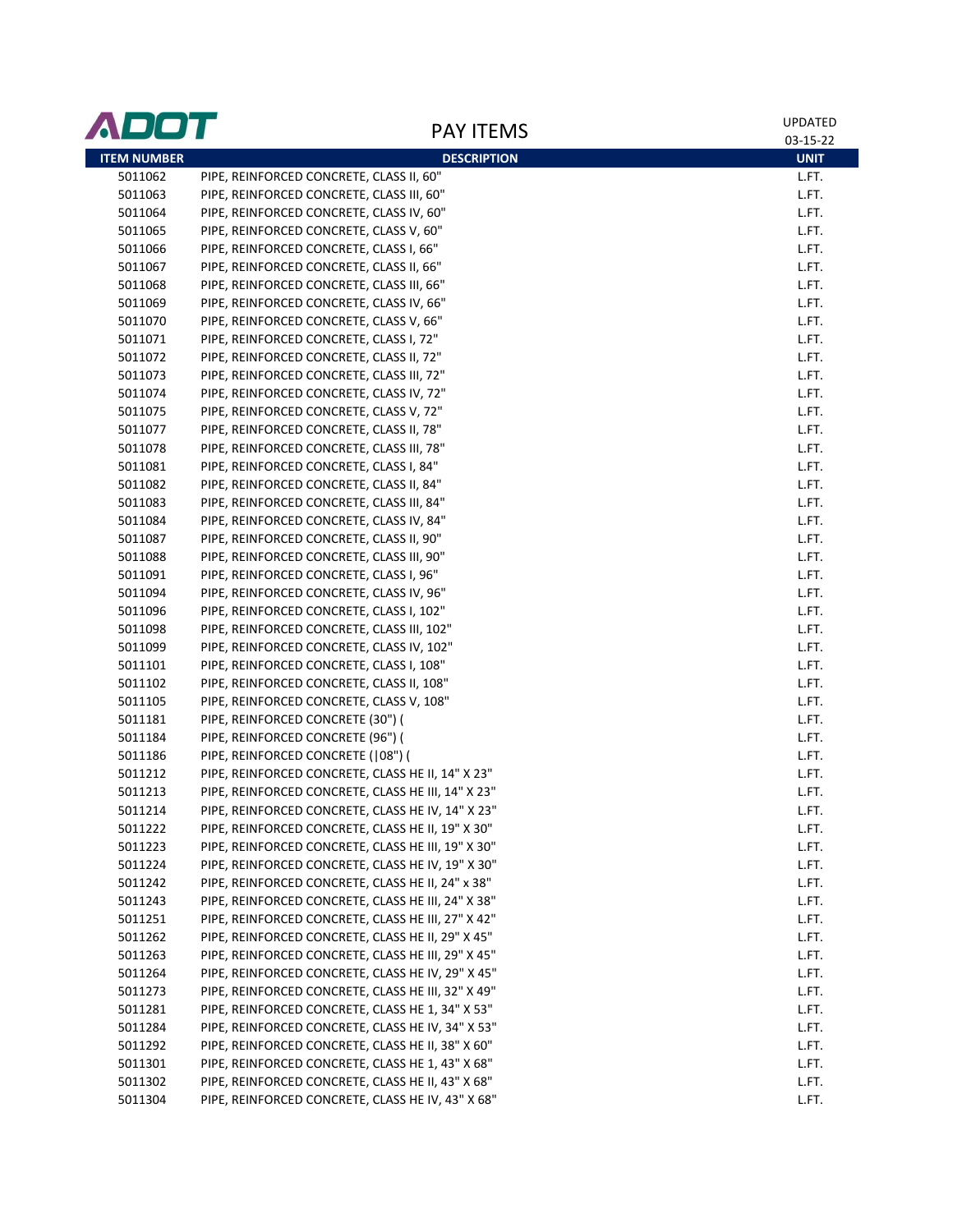| ADOT               |                                                         | <b>UPDATED</b> |
|--------------------|---------------------------------------------------------|----------------|
|                    | <b>PAY ITEMS</b>                                        | 03-15-22       |
| <b>ITEM NUMBER</b> | <b>DESCRIPTION</b>                                      | <b>UNIT</b>    |
| 5011312            | PIPE, REINFORCED CONCRETE, CLASS HE II, 48" X 76"       | L.FT.          |
| 5011313            | PIPE, REINFORCED CONCRETE, CLASS HE III, 48" X 76"      | L.FT.          |
| 5011333            | PIPE, REINFORCED CONCRETE, CLASS HE III, 58" X 91"      | L.FT.          |
| 5011343            | PIPE, REINFORCED CONCRETE, CLASS HE III, 63" X 98"      | L.FT.          |
| 5011345            | PIPE, REINFORCED CONCRETE, CLASS HE, 68" X 106"         | L.FT.          |
| 5011361            | PIPE, REINFORCED CONCRETE, CLASS II, ARCH (36" X 58.5") | L.FT.          |
| 5011474            | PIPE, REINFORCED CONCRETE, CLASS IV, 75"                | L.FT.          |
| 5011501            | PIPE, REINFORCED CONCRETE (                             | L.FT.          |
| 5011502            | PIPE, REINFORCED CONCRETE (                             | L.FT.          |
| 5011503            | PIPE, REINFORCED CONCRETE (                             | L.FT.          |
| 5011504            | PIPE, REINFORCED CONCRETE (                             | L.FT.          |
| 5011505            | PIPE, REINFORCED CONCRETE (                             | L.FT.          |
| 5011506            | PIPE, REINFORCED CONCRETE (                             | L.FT.          |
| 5011507            | PIPE, REINFORCED CONCRETE (                             | L.FT.          |
| 5011508            | PIPE, REINFORCED CONCRETE (                             | L.FT.          |
| 5011509            | PIPE, REINFORCED CONCRETE (                             | L.FT.          |
| 5012062            | PIPE, NONREINFORCED CONCRETE, CLASS 2, 6"               | L.FT.          |
| 5012082            | PIPE, NONREINFORCED CONCRETE, CLASS 2, 8"               | L.FT.          |
| 5012121            | PIPE, NONREINFORCED CONCRETE, CLASS 1, 12"              | L.FT.          |
| 5012122            | PIPE, NONREINFORCED CONCRETE, CLASS 2, 12"              | L.FT.          |
| 5012152            | PIPE, NONREINFORCED CONCRETE, CLASS 2, 15"              | L.FT.          |
| 5012182            | PIPE, NONREINFORCED CONCRETE, CLASS 2, 18"              | L.FT.          |
| 5012241            | PIPE, NONREINFORCED CONCRETE, CLASS 1, 24"              | L.FT.          |
| 5012242            | PIPE, NONREINFORCED CONCRETE, CLASS 2, 24"              | L.FT.          |
| 5012243            | PIPE, NONREINFORCED CONCRETE, CLASS 3, 24"              | L.FT.          |
| 5012512            | STORM DRAIN PIPE, 12"                                   | L.FT.          |
| 5012515            | STORM DRAIN PIPE, 15"                                   | L.FT.          |
| 5012518            | STORM DRAIN PIPE, 18"                                   | L.FT.          |
| 5012521            | STORM DRAIN PIPE, 21"                                   | L.FT.          |
| 5012524            | STORM DRAIN PIPE, 24"                                   | L.FT.          |
| 5012527            | STORM DRAIN PIPE, 27"                                   | L.FT.          |
| 5012530            | STORM DRAIN PIPE, 30"                                   | L.FT.          |
| 5012533            | STORM DRAIN PIPE, 33"                                   | L.FT.          |
| 5012536            | STORM DRAIN PIPE 36"                                    | L.FT.          |
| 5012539            | STORM DRAIN PIPE, 39"                                   | L.FT.          |
| 5012542            | STORM DRAIN PIPE, 42"                                   | L.FT.          |
| 5012548            | STORM DRAIN PIPE, 48"                                   | L.FT.          |
| 5012554            | STORM DRAIN PIPE, 54"                                   | L.FT.          |
| 5012560            | STORM DRAIN PIPE, 60"                                   | L.FT.          |
| 5012566            | STORM DRAIN PIPE, 66"                                   | L.FT.          |
| 5012572            | STORM DRAIN PIPE, 72"                                   | L.FT.          |
| 5012578            | STORM DRAIN PIPE, 78"                                   | L.FT.          |
| 5012584            | STORM DRAIN PIPE, 84"                                   | L.FT.          |
| 5012590            | STORM DRAIN PIPE, 90"                                   | L.FT.          |
| 5012592            | STORM DRAIN PIPE (                                      | EACH           |
| 5012594            | STORM DRAIN PIPE (                                      | L.FT.          |
| 5012912            | PIPE CULVERT, 12"                                       | L.FT.          |
| 5012915            | PIPE CULVERT, 15"                                       | L.FT.          |
| 5012918            | PIPE CULVERT, 18"                                       | L.FT.          |
| 5012924            | PIPE CULVERT, 24"                                       | L.FT.          |
| 5012930            | PIPE CULVERT, 30"                                       | L.FT.          |
| 5012936            | PIPE CULVERT, 36"                                       | L.FT.          |
|                    |                                                         |                |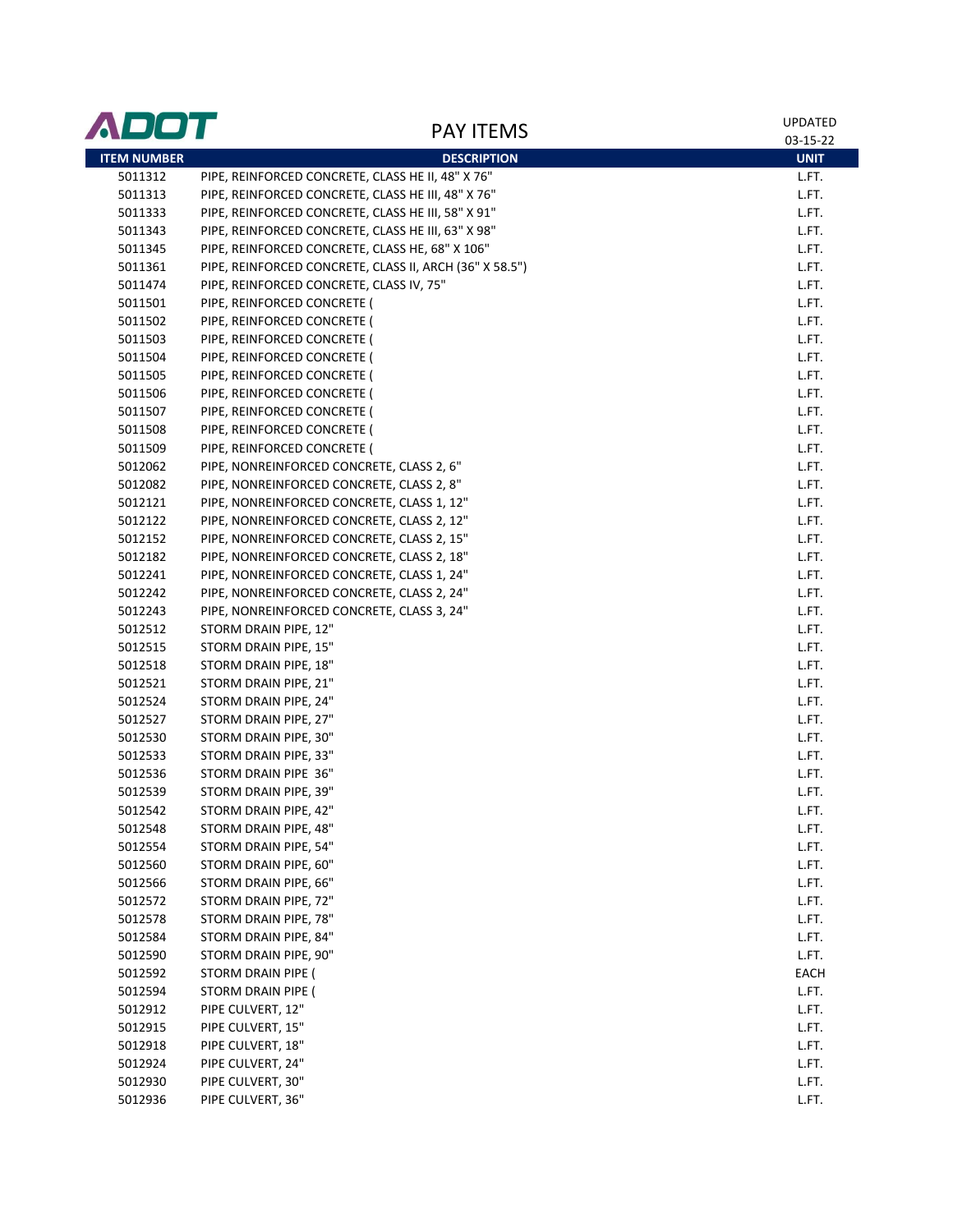| <b>ITEM NUMBER</b><br><b>DESCRIPTION</b><br><b>UNIT</b><br>5012942<br>PIPE CULVERT, 42"<br>L.FT.<br>PIPE CULVERT, 48"<br>5012948<br>L.FT.<br>PIPE CULVERT, 54"<br>5012954<br>L.FT.<br>PIPE CULVERT, 60"<br>5012960<br>L.FT.<br>PIPE CULVERT, 66"<br>5012966<br>L.FT.<br>PIPE CULVERT, 72"<br>5012972<br>L.FT.<br>CU.YD.<br>5013023<br>CEMENT-TREATED SLURRY BEDDING MATERIAL<br>5013028<br>PIPE CULVERT (<br>L.FT.<br>PIPE CULVERT, (42" X 29")<br>5013031<br>L.FT.<br>PIPE CULVERT, (35" X 24")<br>5013035<br>L.FT.<br>FLARED END SECTION, 12" (C-13.25)<br>EACH<br>5014012<br>FLARED END SECTION, 18" (C-13.25)<br>EACH<br>5014018<br>FLARED END SECTION, 24" (C-13.25)<br>5014024<br>EACH<br>FLARED END SECTION, 27" (C-13.25)<br>5014027<br>EACH<br>FLARED END SECTION, 30" (C-13.25)<br>5014030<br>EACH<br>FLARED END SECTION, 36" (C-13.25)<br>EACH<br>5014036<br>FLARED END SECTION, 42" (C-13.25)<br>5014042<br>EACH<br>FLARED END SECTION, 48" (C-13.25)<br>5014048<br>EACH<br>5014054<br>FLARED END SECTION, 54" (C-13.25)<br>EACH<br>5014060<br>FLARED END SECTION, 60" (C-13.25)<br>EACH<br>FLARED END SECTION, 66" (C-13.25)<br>5014066<br>EACH<br>FLARED END SECTION, 78" (C-13.25)<br>5014078<br>EACH<br>FLARED END SECTION, 84" (C-13.25)<br>5014084<br>EACH<br>FLARED END SECTION (12") (C-13.20)<br>EACH<br>5014112<br>FLARED END SECTION (18") (C-13.20)<br>5014118<br>EACH<br>FLARED END SECTION (21") (C-13.20)<br>5014121<br>EACH<br>FLARED END SECTION (24") (C-13.20)<br>5014124<br>EACH<br>FLARED END SECTION (30") (C-13.20)<br>EACH<br>5014130<br>FLARED END SECTION (36") (C-13.20)<br>5014136<br>EACH<br>FLARED END SECTION (42") (C-13.20)<br>5014142<br>EACH<br>5014148<br>FLARED END SECTION (48") (C-13.20)<br>EACH<br>FLARED END SECTION, 17" X 13" (C-13.25)<br>EACH<br>5014217<br>FLARED END SECTION, 21" X 15" (C-13.25)<br>5014221<br>EACH<br>FLARED END SECTION, 24" X 18" (C-13.25)<br>5014224<br>EACH<br>FLARED END SECTION, 28" X 20" (C-13.25)<br>5014228<br>EACH<br>FLARED END SECTION, 29" X 18" (C-13.25)<br>EACH<br>5014229<br>FLARED END SECTION, 30" X 19" (C-13.25)<br>5014230<br>EACH<br>FLARED END SECTION, 35" X 24" (C-13.25)<br>5014235<br>EACH<br>FLARED END SECTION, 36" X 22" (C-13.25)<br>5014236<br>EACH<br>FLARED END SECTION, 42" X 29" (C-13.25)<br>5014242<br>EACH<br>FLARED END SECTION, 43" X 27" (C-13.25)<br>5014243<br>EACH<br>FLARED END SECTION, 49" X 33" (C-13.25)<br>5014249<br>EACH<br>FLARED END SECTION (<br>5014253<br>EACH<br>FLARED END SECTION, 57" X 38" (C-13.25)<br>5014257<br>EACH<br>FLARED END SECTION, 64" X 43" (C-13.25)<br>EACH<br>5014264<br>FLARED END SECTION, 83" X 57" (C-13.25)<br>EACH<br>5014283<br>FLARED END SECTION, 35" X 24" (C-13.20 OR 13.25)<br>5014309<br>EACH<br>FLARED END SECTION, 42" X 29" (C-13.20 OR 13.25)<br>5014312<br>EACH<br>FLARED END SECTION, 50" X 31" (C-13.20 OR 13.25)<br>5014316<br>EACH<br>FLARED END SECTION, 24" X 18" (C-13.25)<br>5014424<br>EACH<br>FLARED END SECTION, 12" (C-13.20 OR C-13.25)<br>5014512<br>EACH<br>FLARED END SECTION, 15" (C-13.20 OR C-13.25)<br>EACH<br>5014515 | ADOT | <b>PAY ITEMS</b> | <b>UPDATED</b><br>03-15-22 |
|------------------------------------------------------------------------------------------------------------------------------------------------------------------------------------------------------------------------------------------------------------------------------------------------------------------------------------------------------------------------------------------------------------------------------------------------------------------------------------------------------------------------------------------------------------------------------------------------------------------------------------------------------------------------------------------------------------------------------------------------------------------------------------------------------------------------------------------------------------------------------------------------------------------------------------------------------------------------------------------------------------------------------------------------------------------------------------------------------------------------------------------------------------------------------------------------------------------------------------------------------------------------------------------------------------------------------------------------------------------------------------------------------------------------------------------------------------------------------------------------------------------------------------------------------------------------------------------------------------------------------------------------------------------------------------------------------------------------------------------------------------------------------------------------------------------------------------------------------------------------------------------------------------------------------------------------------------------------------------------------------------------------------------------------------------------------------------------------------------------------------------------------------------------------------------------------------------------------------------------------------------------------------------------------------------------------------------------------------------------------------------------------------------------------------------------------------------------------------------------------------------------------------------------------------------------------------------------------------------------------------------------------------------------------------------------------------------------------------------------------------------------------------------------------------------------------------------------------------------------------------------------------------------------------------------------------------------------------------------------------------------------------------------------------------------------------------------------------------------------------------|------|------------------|----------------------------|
|                                                                                                                                                                                                                                                                                                                                                                                                                                                                                                                                                                                                                                                                                                                                                                                                                                                                                                                                                                                                                                                                                                                                                                                                                                                                                                                                                                                                                                                                                                                                                                                                                                                                                                                                                                                                                                                                                                                                                                                                                                                                                                                                                                                                                                                                                                                                                                                                                                                                                                                                                                                                                                                                                                                                                                                                                                                                                                                                                                                                                                                                                                                              |      |                  |                            |
|                                                                                                                                                                                                                                                                                                                                                                                                                                                                                                                                                                                                                                                                                                                                                                                                                                                                                                                                                                                                                                                                                                                                                                                                                                                                                                                                                                                                                                                                                                                                                                                                                                                                                                                                                                                                                                                                                                                                                                                                                                                                                                                                                                                                                                                                                                                                                                                                                                                                                                                                                                                                                                                                                                                                                                                                                                                                                                                                                                                                                                                                                                                              |      |                  |                            |
|                                                                                                                                                                                                                                                                                                                                                                                                                                                                                                                                                                                                                                                                                                                                                                                                                                                                                                                                                                                                                                                                                                                                                                                                                                                                                                                                                                                                                                                                                                                                                                                                                                                                                                                                                                                                                                                                                                                                                                                                                                                                                                                                                                                                                                                                                                                                                                                                                                                                                                                                                                                                                                                                                                                                                                                                                                                                                                                                                                                                                                                                                                                              |      |                  |                            |
|                                                                                                                                                                                                                                                                                                                                                                                                                                                                                                                                                                                                                                                                                                                                                                                                                                                                                                                                                                                                                                                                                                                                                                                                                                                                                                                                                                                                                                                                                                                                                                                                                                                                                                                                                                                                                                                                                                                                                                                                                                                                                                                                                                                                                                                                                                                                                                                                                                                                                                                                                                                                                                                                                                                                                                                                                                                                                                                                                                                                                                                                                                                              |      |                  |                            |
|                                                                                                                                                                                                                                                                                                                                                                                                                                                                                                                                                                                                                                                                                                                                                                                                                                                                                                                                                                                                                                                                                                                                                                                                                                                                                                                                                                                                                                                                                                                                                                                                                                                                                                                                                                                                                                                                                                                                                                                                                                                                                                                                                                                                                                                                                                                                                                                                                                                                                                                                                                                                                                                                                                                                                                                                                                                                                                                                                                                                                                                                                                                              |      |                  |                            |
|                                                                                                                                                                                                                                                                                                                                                                                                                                                                                                                                                                                                                                                                                                                                                                                                                                                                                                                                                                                                                                                                                                                                                                                                                                                                                                                                                                                                                                                                                                                                                                                                                                                                                                                                                                                                                                                                                                                                                                                                                                                                                                                                                                                                                                                                                                                                                                                                                                                                                                                                                                                                                                                                                                                                                                                                                                                                                                                                                                                                                                                                                                                              |      |                  |                            |
|                                                                                                                                                                                                                                                                                                                                                                                                                                                                                                                                                                                                                                                                                                                                                                                                                                                                                                                                                                                                                                                                                                                                                                                                                                                                                                                                                                                                                                                                                                                                                                                                                                                                                                                                                                                                                                                                                                                                                                                                                                                                                                                                                                                                                                                                                                                                                                                                                                                                                                                                                                                                                                                                                                                                                                                                                                                                                                                                                                                                                                                                                                                              |      |                  |                            |
|                                                                                                                                                                                                                                                                                                                                                                                                                                                                                                                                                                                                                                                                                                                                                                                                                                                                                                                                                                                                                                                                                                                                                                                                                                                                                                                                                                                                                                                                                                                                                                                                                                                                                                                                                                                                                                                                                                                                                                                                                                                                                                                                                                                                                                                                                                                                                                                                                                                                                                                                                                                                                                                                                                                                                                                                                                                                                                                                                                                                                                                                                                                              |      |                  |                            |
|                                                                                                                                                                                                                                                                                                                                                                                                                                                                                                                                                                                                                                                                                                                                                                                                                                                                                                                                                                                                                                                                                                                                                                                                                                                                                                                                                                                                                                                                                                                                                                                                                                                                                                                                                                                                                                                                                                                                                                                                                                                                                                                                                                                                                                                                                                                                                                                                                                                                                                                                                                                                                                                                                                                                                                                                                                                                                                                                                                                                                                                                                                                              |      |                  |                            |
|                                                                                                                                                                                                                                                                                                                                                                                                                                                                                                                                                                                                                                                                                                                                                                                                                                                                                                                                                                                                                                                                                                                                                                                                                                                                                                                                                                                                                                                                                                                                                                                                                                                                                                                                                                                                                                                                                                                                                                                                                                                                                                                                                                                                                                                                                                                                                                                                                                                                                                                                                                                                                                                                                                                                                                                                                                                                                                                                                                                                                                                                                                                              |      |                  |                            |
|                                                                                                                                                                                                                                                                                                                                                                                                                                                                                                                                                                                                                                                                                                                                                                                                                                                                                                                                                                                                                                                                                                                                                                                                                                                                                                                                                                                                                                                                                                                                                                                                                                                                                                                                                                                                                                                                                                                                                                                                                                                                                                                                                                                                                                                                                                                                                                                                                                                                                                                                                                                                                                                                                                                                                                                                                                                                                                                                                                                                                                                                                                                              |      |                  |                            |
|                                                                                                                                                                                                                                                                                                                                                                                                                                                                                                                                                                                                                                                                                                                                                                                                                                                                                                                                                                                                                                                                                                                                                                                                                                                                                                                                                                                                                                                                                                                                                                                                                                                                                                                                                                                                                                                                                                                                                                                                                                                                                                                                                                                                                                                                                                                                                                                                                                                                                                                                                                                                                                                                                                                                                                                                                                                                                                                                                                                                                                                                                                                              |      |                  |                            |
|                                                                                                                                                                                                                                                                                                                                                                                                                                                                                                                                                                                                                                                                                                                                                                                                                                                                                                                                                                                                                                                                                                                                                                                                                                                                                                                                                                                                                                                                                                                                                                                                                                                                                                                                                                                                                                                                                                                                                                                                                                                                                                                                                                                                                                                                                                                                                                                                                                                                                                                                                                                                                                                                                                                                                                                                                                                                                                                                                                                                                                                                                                                              |      |                  |                            |
|                                                                                                                                                                                                                                                                                                                                                                                                                                                                                                                                                                                                                                                                                                                                                                                                                                                                                                                                                                                                                                                                                                                                                                                                                                                                                                                                                                                                                                                                                                                                                                                                                                                                                                                                                                                                                                                                                                                                                                                                                                                                                                                                                                                                                                                                                                                                                                                                                                                                                                                                                                                                                                                                                                                                                                                                                                                                                                                                                                                                                                                                                                                              |      |                  |                            |
|                                                                                                                                                                                                                                                                                                                                                                                                                                                                                                                                                                                                                                                                                                                                                                                                                                                                                                                                                                                                                                                                                                                                                                                                                                                                                                                                                                                                                                                                                                                                                                                                                                                                                                                                                                                                                                                                                                                                                                                                                                                                                                                                                                                                                                                                                                                                                                                                                                                                                                                                                                                                                                                                                                                                                                                                                                                                                                                                                                                                                                                                                                                              |      |                  |                            |
|                                                                                                                                                                                                                                                                                                                                                                                                                                                                                                                                                                                                                                                                                                                                                                                                                                                                                                                                                                                                                                                                                                                                                                                                                                                                                                                                                                                                                                                                                                                                                                                                                                                                                                                                                                                                                                                                                                                                                                                                                                                                                                                                                                                                                                                                                                                                                                                                                                                                                                                                                                                                                                                                                                                                                                                                                                                                                                                                                                                                                                                                                                                              |      |                  |                            |
|                                                                                                                                                                                                                                                                                                                                                                                                                                                                                                                                                                                                                                                                                                                                                                                                                                                                                                                                                                                                                                                                                                                                                                                                                                                                                                                                                                                                                                                                                                                                                                                                                                                                                                                                                                                                                                                                                                                                                                                                                                                                                                                                                                                                                                                                                                                                                                                                                                                                                                                                                                                                                                                                                                                                                                                                                                                                                                                                                                                                                                                                                                                              |      |                  |                            |
|                                                                                                                                                                                                                                                                                                                                                                                                                                                                                                                                                                                                                                                                                                                                                                                                                                                                                                                                                                                                                                                                                                                                                                                                                                                                                                                                                                                                                                                                                                                                                                                                                                                                                                                                                                                                                                                                                                                                                                                                                                                                                                                                                                                                                                                                                                                                                                                                                                                                                                                                                                                                                                                                                                                                                                                                                                                                                                                                                                                                                                                                                                                              |      |                  |                            |
|                                                                                                                                                                                                                                                                                                                                                                                                                                                                                                                                                                                                                                                                                                                                                                                                                                                                                                                                                                                                                                                                                                                                                                                                                                                                                                                                                                                                                                                                                                                                                                                                                                                                                                                                                                                                                                                                                                                                                                                                                                                                                                                                                                                                                                                                                                                                                                                                                                                                                                                                                                                                                                                                                                                                                                                                                                                                                                                                                                                                                                                                                                                              |      |                  |                            |
|                                                                                                                                                                                                                                                                                                                                                                                                                                                                                                                                                                                                                                                                                                                                                                                                                                                                                                                                                                                                                                                                                                                                                                                                                                                                                                                                                                                                                                                                                                                                                                                                                                                                                                                                                                                                                                                                                                                                                                                                                                                                                                                                                                                                                                                                                                                                                                                                                                                                                                                                                                                                                                                                                                                                                                                                                                                                                                                                                                                                                                                                                                                              |      |                  |                            |
|                                                                                                                                                                                                                                                                                                                                                                                                                                                                                                                                                                                                                                                                                                                                                                                                                                                                                                                                                                                                                                                                                                                                                                                                                                                                                                                                                                                                                                                                                                                                                                                                                                                                                                                                                                                                                                                                                                                                                                                                                                                                                                                                                                                                                                                                                                                                                                                                                                                                                                                                                                                                                                                                                                                                                                                                                                                                                                                                                                                                                                                                                                                              |      |                  |                            |
|                                                                                                                                                                                                                                                                                                                                                                                                                                                                                                                                                                                                                                                                                                                                                                                                                                                                                                                                                                                                                                                                                                                                                                                                                                                                                                                                                                                                                                                                                                                                                                                                                                                                                                                                                                                                                                                                                                                                                                                                                                                                                                                                                                                                                                                                                                                                                                                                                                                                                                                                                                                                                                                                                                                                                                                                                                                                                                                                                                                                                                                                                                                              |      |                  |                            |
|                                                                                                                                                                                                                                                                                                                                                                                                                                                                                                                                                                                                                                                                                                                                                                                                                                                                                                                                                                                                                                                                                                                                                                                                                                                                                                                                                                                                                                                                                                                                                                                                                                                                                                                                                                                                                                                                                                                                                                                                                                                                                                                                                                                                                                                                                                                                                                                                                                                                                                                                                                                                                                                                                                                                                                                                                                                                                                                                                                                                                                                                                                                              |      |                  |                            |
|                                                                                                                                                                                                                                                                                                                                                                                                                                                                                                                                                                                                                                                                                                                                                                                                                                                                                                                                                                                                                                                                                                                                                                                                                                                                                                                                                                                                                                                                                                                                                                                                                                                                                                                                                                                                                                                                                                                                                                                                                                                                                                                                                                                                                                                                                                                                                                                                                                                                                                                                                                                                                                                                                                                                                                                                                                                                                                                                                                                                                                                                                                                              |      |                  |                            |
|                                                                                                                                                                                                                                                                                                                                                                                                                                                                                                                                                                                                                                                                                                                                                                                                                                                                                                                                                                                                                                                                                                                                                                                                                                                                                                                                                                                                                                                                                                                                                                                                                                                                                                                                                                                                                                                                                                                                                                                                                                                                                                                                                                                                                                                                                                                                                                                                                                                                                                                                                                                                                                                                                                                                                                                                                                                                                                                                                                                                                                                                                                                              |      |                  |                            |
|                                                                                                                                                                                                                                                                                                                                                                                                                                                                                                                                                                                                                                                                                                                                                                                                                                                                                                                                                                                                                                                                                                                                                                                                                                                                                                                                                                                                                                                                                                                                                                                                                                                                                                                                                                                                                                                                                                                                                                                                                                                                                                                                                                                                                                                                                                                                                                                                                                                                                                                                                                                                                                                                                                                                                                                                                                                                                                                                                                                                                                                                                                                              |      |                  |                            |
|                                                                                                                                                                                                                                                                                                                                                                                                                                                                                                                                                                                                                                                                                                                                                                                                                                                                                                                                                                                                                                                                                                                                                                                                                                                                                                                                                                                                                                                                                                                                                                                                                                                                                                                                                                                                                                                                                                                                                                                                                                                                                                                                                                                                                                                                                                                                                                                                                                                                                                                                                                                                                                                                                                                                                                                                                                                                                                                                                                                                                                                                                                                              |      |                  |                            |
|                                                                                                                                                                                                                                                                                                                                                                                                                                                                                                                                                                                                                                                                                                                                                                                                                                                                                                                                                                                                                                                                                                                                                                                                                                                                                                                                                                                                                                                                                                                                                                                                                                                                                                                                                                                                                                                                                                                                                                                                                                                                                                                                                                                                                                                                                                                                                                                                                                                                                                                                                                                                                                                                                                                                                                                                                                                                                                                                                                                                                                                                                                                              |      |                  |                            |
|                                                                                                                                                                                                                                                                                                                                                                                                                                                                                                                                                                                                                                                                                                                                                                                                                                                                                                                                                                                                                                                                                                                                                                                                                                                                                                                                                                                                                                                                                                                                                                                                                                                                                                                                                                                                                                                                                                                                                                                                                                                                                                                                                                                                                                                                                                                                                                                                                                                                                                                                                                                                                                                                                                                                                                                                                                                                                                                                                                                                                                                                                                                              |      |                  |                            |
|                                                                                                                                                                                                                                                                                                                                                                                                                                                                                                                                                                                                                                                                                                                                                                                                                                                                                                                                                                                                                                                                                                                                                                                                                                                                                                                                                                                                                                                                                                                                                                                                                                                                                                                                                                                                                                                                                                                                                                                                                                                                                                                                                                                                                                                                                                                                                                                                                                                                                                                                                                                                                                                                                                                                                                                                                                                                                                                                                                                                                                                                                                                              |      |                  |                            |
|                                                                                                                                                                                                                                                                                                                                                                                                                                                                                                                                                                                                                                                                                                                                                                                                                                                                                                                                                                                                                                                                                                                                                                                                                                                                                                                                                                                                                                                                                                                                                                                                                                                                                                                                                                                                                                                                                                                                                                                                                                                                                                                                                                                                                                                                                                                                                                                                                                                                                                                                                                                                                                                                                                                                                                                                                                                                                                                                                                                                                                                                                                                              |      |                  |                            |
|                                                                                                                                                                                                                                                                                                                                                                                                                                                                                                                                                                                                                                                                                                                                                                                                                                                                                                                                                                                                                                                                                                                                                                                                                                                                                                                                                                                                                                                                                                                                                                                                                                                                                                                                                                                                                                                                                                                                                                                                                                                                                                                                                                                                                                                                                                                                                                                                                                                                                                                                                                                                                                                                                                                                                                                                                                                                                                                                                                                                                                                                                                                              |      |                  |                            |
|                                                                                                                                                                                                                                                                                                                                                                                                                                                                                                                                                                                                                                                                                                                                                                                                                                                                                                                                                                                                                                                                                                                                                                                                                                                                                                                                                                                                                                                                                                                                                                                                                                                                                                                                                                                                                                                                                                                                                                                                                                                                                                                                                                                                                                                                                                                                                                                                                                                                                                                                                                                                                                                                                                                                                                                                                                                                                                                                                                                                                                                                                                                              |      |                  |                            |
|                                                                                                                                                                                                                                                                                                                                                                                                                                                                                                                                                                                                                                                                                                                                                                                                                                                                                                                                                                                                                                                                                                                                                                                                                                                                                                                                                                                                                                                                                                                                                                                                                                                                                                                                                                                                                                                                                                                                                                                                                                                                                                                                                                                                                                                                                                                                                                                                                                                                                                                                                                                                                                                                                                                                                                                                                                                                                                                                                                                                                                                                                                                              |      |                  |                            |
|                                                                                                                                                                                                                                                                                                                                                                                                                                                                                                                                                                                                                                                                                                                                                                                                                                                                                                                                                                                                                                                                                                                                                                                                                                                                                                                                                                                                                                                                                                                                                                                                                                                                                                                                                                                                                                                                                                                                                                                                                                                                                                                                                                                                                                                                                                                                                                                                                                                                                                                                                                                                                                                                                                                                                                                                                                                                                                                                                                                                                                                                                                                              |      |                  |                            |
|                                                                                                                                                                                                                                                                                                                                                                                                                                                                                                                                                                                                                                                                                                                                                                                                                                                                                                                                                                                                                                                                                                                                                                                                                                                                                                                                                                                                                                                                                                                                                                                                                                                                                                                                                                                                                                                                                                                                                                                                                                                                                                                                                                                                                                                                                                                                                                                                                                                                                                                                                                                                                                                                                                                                                                                                                                                                                                                                                                                                                                                                                                                              |      |                  |                            |
|                                                                                                                                                                                                                                                                                                                                                                                                                                                                                                                                                                                                                                                                                                                                                                                                                                                                                                                                                                                                                                                                                                                                                                                                                                                                                                                                                                                                                                                                                                                                                                                                                                                                                                                                                                                                                                                                                                                                                                                                                                                                                                                                                                                                                                                                                                                                                                                                                                                                                                                                                                                                                                                                                                                                                                                                                                                                                                                                                                                                                                                                                                                              |      |                  |                            |
|                                                                                                                                                                                                                                                                                                                                                                                                                                                                                                                                                                                                                                                                                                                                                                                                                                                                                                                                                                                                                                                                                                                                                                                                                                                                                                                                                                                                                                                                                                                                                                                                                                                                                                                                                                                                                                                                                                                                                                                                                                                                                                                                                                                                                                                                                                                                                                                                                                                                                                                                                                                                                                                                                                                                                                                                                                                                                                                                                                                                                                                                                                                              |      |                  |                            |
|                                                                                                                                                                                                                                                                                                                                                                                                                                                                                                                                                                                                                                                                                                                                                                                                                                                                                                                                                                                                                                                                                                                                                                                                                                                                                                                                                                                                                                                                                                                                                                                                                                                                                                                                                                                                                                                                                                                                                                                                                                                                                                                                                                                                                                                                                                                                                                                                                                                                                                                                                                                                                                                                                                                                                                                                                                                                                                                                                                                                                                                                                                                              |      |                  |                            |
|                                                                                                                                                                                                                                                                                                                                                                                                                                                                                                                                                                                                                                                                                                                                                                                                                                                                                                                                                                                                                                                                                                                                                                                                                                                                                                                                                                                                                                                                                                                                                                                                                                                                                                                                                                                                                                                                                                                                                                                                                                                                                                                                                                                                                                                                                                                                                                                                                                                                                                                                                                                                                                                                                                                                                                                                                                                                                                                                                                                                                                                                                                                              |      |                  |                            |
|                                                                                                                                                                                                                                                                                                                                                                                                                                                                                                                                                                                                                                                                                                                                                                                                                                                                                                                                                                                                                                                                                                                                                                                                                                                                                                                                                                                                                                                                                                                                                                                                                                                                                                                                                                                                                                                                                                                                                                                                                                                                                                                                                                                                                                                                                                                                                                                                                                                                                                                                                                                                                                                                                                                                                                                                                                                                                                                                                                                                                                                                                                                              |      |                  |                            |
|                                                                                                                                                                                                                                                                                                                                                                                                                                                                                                                                                                                                                                                                                                                                                                                                                                                                                                                                                                                                                                                                                                                                                                                                                                                                                                                                                                                                                                                                                                                                                                                                                                                                                                                                                                                                                                                                                                                                                                                                                                                                                                                                                                                                                                                                                                                                                                                                                                                                                                                                                                                                                                                                                                                                                                                                                                                                                                                                                                                                                                                                                                                              |      |                  |                            |
|                                                                                                                                                                                                                                                                                                                                                                                                                                                                                                                                                                                                                                                                                                                                                                                                                                                                                                                                                                                                                                                                                                                                                                                                                                                                                                                                                                                                                                                                                                                                                                                                                                                                                                                                                                                                                                                                                                                                                                                                                                                                                                                                                                                                                                                                                                                                                                                                                                                                                                                                                                                                                                                                                                                                                                                                                                                                                                                                                                                                                                                                                                                              |      |                  |                            |
|                                                                                                                                                                                                                                                                                                                                                                                                                                                                                                                                                                                                                                                                                                                                                                                                                                                                                                                                                                                                                                                                                                                                                                                                                                                                                                                                                                                                                                                                                                                                                                                                                                                                                                                                                                                                                                                                                                                                                                                                                                                                                                                                                                                                                                                                                                                                                                                                                                                                                                                                                                                                                                                                                                                                                                                                                                                                                                                                                                                                                                                                                                                              |      |                  |                            |
|                                                                                                                                                                                                                                                                                                                                                                                                                                                                                                                                                                                                                                                                                                                                                                                                                                                                                                                                                                                                                                                                                                                                                                                                                                                                                                                                                                                                                                                                                                                                                                                                                                                                                                                                                                                                                                                                                                                                                                                                                                                                                                                                                                                                                                                                                                                                                                                                                                                                                                                                                                                                                                                                                                                                                                                                                                                                                                                                                                                                                                                                                                                              |      |                  |                            |
|                                                                                                                                                                                                                                                                                                                                                                                                                                                                                                                                                                                                                                                                                                                                                                                                                                                                                                                                                                                                                                                                                                                                                                                                                                                                                                                                                                                                                                                                                                                                                                                                                                                                                                                                                                                                                                                                                                                                                                                                                                                                                                                                                                                                                                                                                                                                                                                                                                                                                                                                                                                                                                                                                                                                                                                                                                                                                                                                                                                                                                                                                                                              |      |                  |                            |
|                                                                                                                                                                                                                                                                                                                                                                                                                                                                                                                                                                                                                                                                                                                                                                                                                                                                                                                                                                                                                                                                                                                                                                                                                                                                                                                                                                                                                                                                                                                                                                                                                                                                                                                                                                                                                                                                                                                                                                                                                                                                                                                                                                                                                                                                                                                                                                                                                                                                                                                                                                                                                                                                                                                                                                                                                                                                                                                                                                                                                                                                                                                              |      |                  |                            |
|                                                                                                                                                                                                                                                                                                                                                                                                                                                                                                                                                                                                                                                                                                                                                                                                                                                                                                                                                                                                                                                                                                                                                                                                                                                                                                                                                                                                                                                                                                                                                                                                                                                                                                                                                                                                                                                                                                                                                                                                                                                                                                                                                                                                                                                                                                                                                                                                                                                                                                                                                                                                                                                                                                                                                                                                                                                                                                                                                                                                                                                                                                                              |      |                  |                            |
|                                                                                                                                                                                                                                                                                                                                                                                                                                                                                                                                                                                                                                                                                                                                                                                                                                                                                                                                                                                                                                                                                                                                                                                                                                                                                                                                                                                                                                                                                                                                                                                                                                                                                                                                                                                                                                                                                                                                                                                                                                                                                                                                                                                                                                                                                                                                                                                                                                                                                                                                                                                                                                                                                                                                                                                                                                                                                                                                                                                                                                                                                                                              |      |                  |                            |
|                                                                                                                                                                                                                                                                                                                                                                                                                                                                                                                                                                                                                                                                                                                                                                                                                                                                                                                                                                                                                                                                                                                                                                                                                                                                                                                                                                                                                                                                                                                                                                                                                                                                                                                                                                                                                                                                                                                                                                                                                                                                                                                                                                                                                                                                                                                                                                                                                                                                                                                                                                                                                                                                                                                                                                                                                                                                                                                                                                                                                                                                                                                              |      |                  |                            |
|                                                                                                                                                                                                                                                                                                                                                                                                                                                                                                                                                                                                                                                                                                                                                                                                                                                                                                                                                                                                                                                                                                                                                                                                                                                                                                                                                                                                                                                                                                                                                                                                                                                                                                                                                                                                                                                                                                                                                                                                                                                                                                                                                                                                                                                                                                                                                                                                                                                                                                                                                                                                                                                                                                                                                                                                                                                                                                                                                                                                                                                                                                                              |      |                  |                            |
|                                                                                                                                                                                                                                                                                                                                                                                                                                                                                                                                                                                                                                                                                                                                                                                                                                                                                                                                                                                                                                                                                                                                                                                                                                                                                                                                                                                                                                                                                                                                                                                                                                                                                                                                                                                                                                                                                                                                                                                                                                                                                                                                                                                                                                                                                                                                                                                                                                                                                                                                                                                                                                                                                                                                                                                                                                                                                                                                                                                                                                                                                                                              |      |                  |                            |
|                                                                                                                                                                                                                                                                                                                                                                                                                                                                                                                                                                                                                                                                                                                                                                                                                                                                                                                                                                                                                                                                                                                                                                                                                                                                                                                                                                                                                                                                                                                                                                                                                                                                                                                                                                                                                                                                                                                                                                                                                                                                                                                                                                                                                                                                                                                                                                                                                                                                                                                                                                                                                                                                                                                                                                                                                                                                                                                                                                                                                                                                                                                              |      |                  |                            |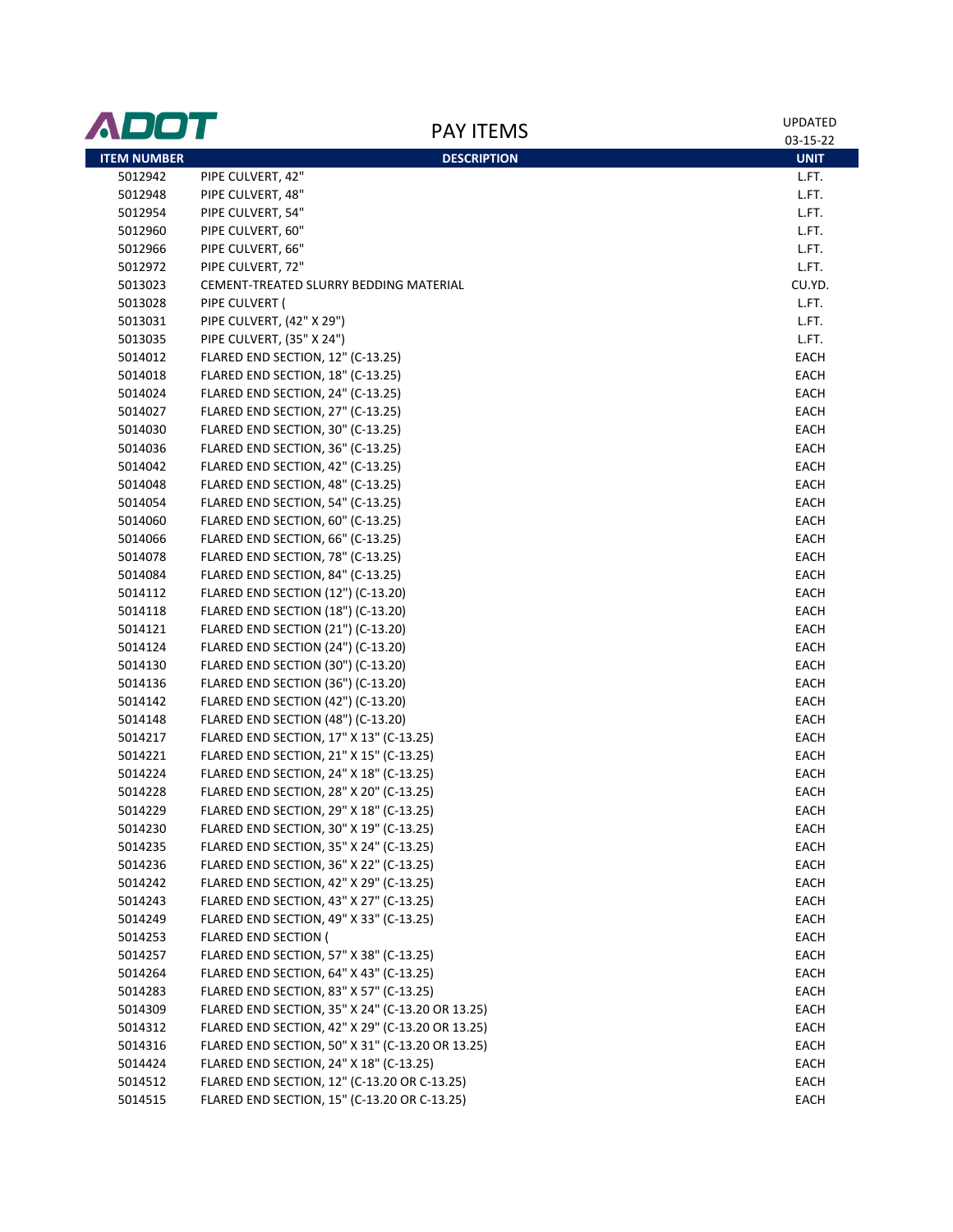| ADOT               | <b>PAY ITEMS</b>                                                                              | <b>UPDATED</b> |
|--------------------|-----------------------------------------------------------------------------------------------|----------------|
|                    |                                                                                               | 03-15-22       |
| <b>ITEM NUMBER</b> | <b>DESCRIPTION</b>                                                                            | <b>UNIT</b>    |
| 5014518            | FLARED END SECTION, 18" (C-13.20 OR C-13.25)<br>FLARED END SECTION, 24" (C-13.20 OR C-13.25)  | EACH<br>EACH   |
| 5014524<br>5014530 | FLARED END SECTION, 30" (C-13.20 OR C-13.25)                                                  | EACH           |
| 5014536            | FLARED END SECTION, 36" (C-13.20 OR C-13.25)                                                  | EACH           |
| 5014542            | FLARED END SECTION, 42" (C-13.20 OR C-13.25)                                                  | EACH           |
|                    | FLARED END SECTION, 48" (C-13.20 OR C-13.25)                                                  | EACH           |
| 5014548            | FLARED END SECTION, 72" (C-13.20 OR C-13.25)                                                  | EACH           |
| 5014572<br>5014618 | METAL SAFETY END SECTION (18")                                                                | EACH           |
|                    |                                                                                               |                |
| 5014624            | METAL SAFETY END SECTION (24 ")                                                               | EACH           |
| 5014630            | METAL SAFETY END SECTION (30")<br>METAL SAFETY END SECTION (36")                              | EACH<br>EACH   |
| 5014636            | METAL SAFETY END SECTION (42")                                                                | EACH           |
| 5014642            |                                                                                               |                |
| 5014648            | METAL SAFETY END SECTION (48")                                                                | EACH           |
| 5014654            | METAL SAFETY END SECTION (54")                                                                | EACH           |
| 5014660            | METAL SAFETY END SECTION (60")                                                                | EACH           |
| 5014672            | METAL SAFETY END SECTION (28" X 20")<br>METAL SAFETY END SECTION (35" X 24")                  | EACH           |
| 5014673            | METAL SAFETY END SECTION (                                                                    | EACH           |
| 5014699            |                                                                                               | EACH           |
| 5014701            | REMOVE AND RESET FLARED END SECTION                                                           | EACH           |
| 5016012            | RELOCATE CORRUGATED METAL PIPE (12"")                                                         | L.FT.          |
| 5016024            | RELOCATE CORRUGATED METAL PIPE (24")                                                          | L.FT.          |
| 5016030            | RELOCATE CORRUGATED METAL PIPE (30")                                                          | L.FT.          |
| 5016048            | RELOCATE CORRUGATED METAL PIPE (48")                                                          | L.FT.          |
| 5016136            | RELOCATE CORRUGATED METAL PIPE (36" X 22")                                                    | L.FT.          |
| 5017986<br>5018040 | PIPE, REINFORCED CONCRETE, LOW-HEAD PRESSURE, C-50, 108"<br>RELOCATE REINFORCED CONCRETE PIPE | L.FT.<br>L.SUM |
|                    | PIPE, STEEL (5")                                                                              | L.FT.          |
| 5019005            | PIPE (                                                                                        | L.FT.          |
| 5019007<br>5019008 | PIPE (                                                                                        |                |
| 5019009            | PIPE (                                                                                        | L.FT.<br>L.FT. |
| 5019010            | PIPE, STEEL (10")                                                                             | L.FT.          |
| 5019012            | PIPE, STEEL (12")                                                                             | L.FT.          |
| 5019018            | PIPE, STEEL (18")                                                                             | L.FT.          |
| 5019020            | PIPE, STEEL (20")                                                                             | L.FT.          |
| 5019024            | PIPE, STEEL (24")                                                                             | L.FT.          |
| 5019036            | PIPE, STEEL (36")                                                                             | L.FT.          |
| 5019301            | PIPE (                                                                                        | EACH           |
| 5019302            | PIPE (                                                                                        | L.FT.          |
| 5019311            | PIPE (                                                                                        | L.FT.          |
| 5019321            | PIPE (                                                                                        | L.FT.          |
| 5020084            | STRUCTURAL PLATE PIPE, 84"                                                                    | L.FT.          |
| 5020096            | STRUCTURAL PLATE PIPE, 96"                                                                    | L.FT.          |
| 5020120            | STRUCTURAL PLATE PIPE, 120"                                                                   | L.FT.          |
| 5020138            | STRUCTURAL PLATE PIPE, 138"                                                                   | L.FT.          |
| 5020144            | STRUCTURAL PLATE PIPE, 144"                                                                   | L.FT.          |
| 5020156            | STRUCTURAL PLATE PIPE, 156"                                                                   | L.FT.          |
| 5020168            | STRUCTURAL PLATE PIPE, 168"                                                                   | L.FT.          |
| 5020200            | STRUCTURAL PLATE PIPE (                                                                       | L.FT.          |
| 5021208            | STRUCTURAL PLATE PIPE ARCH (                                                                  | L.FT.          |
| 5021503            | STRUCTURAL PLATE ARCH (14' X 7')                                                              | L.FT.          |
| 5021504            | STRUCTURAL PLATE ARCH (15' x 4'6")                                                            | L.FT.          |
| 5021511            | STRUCTURAL PLATE ARCH (16' X 8')                                                              | L.FT.          |
|                    |                                                                                               |                |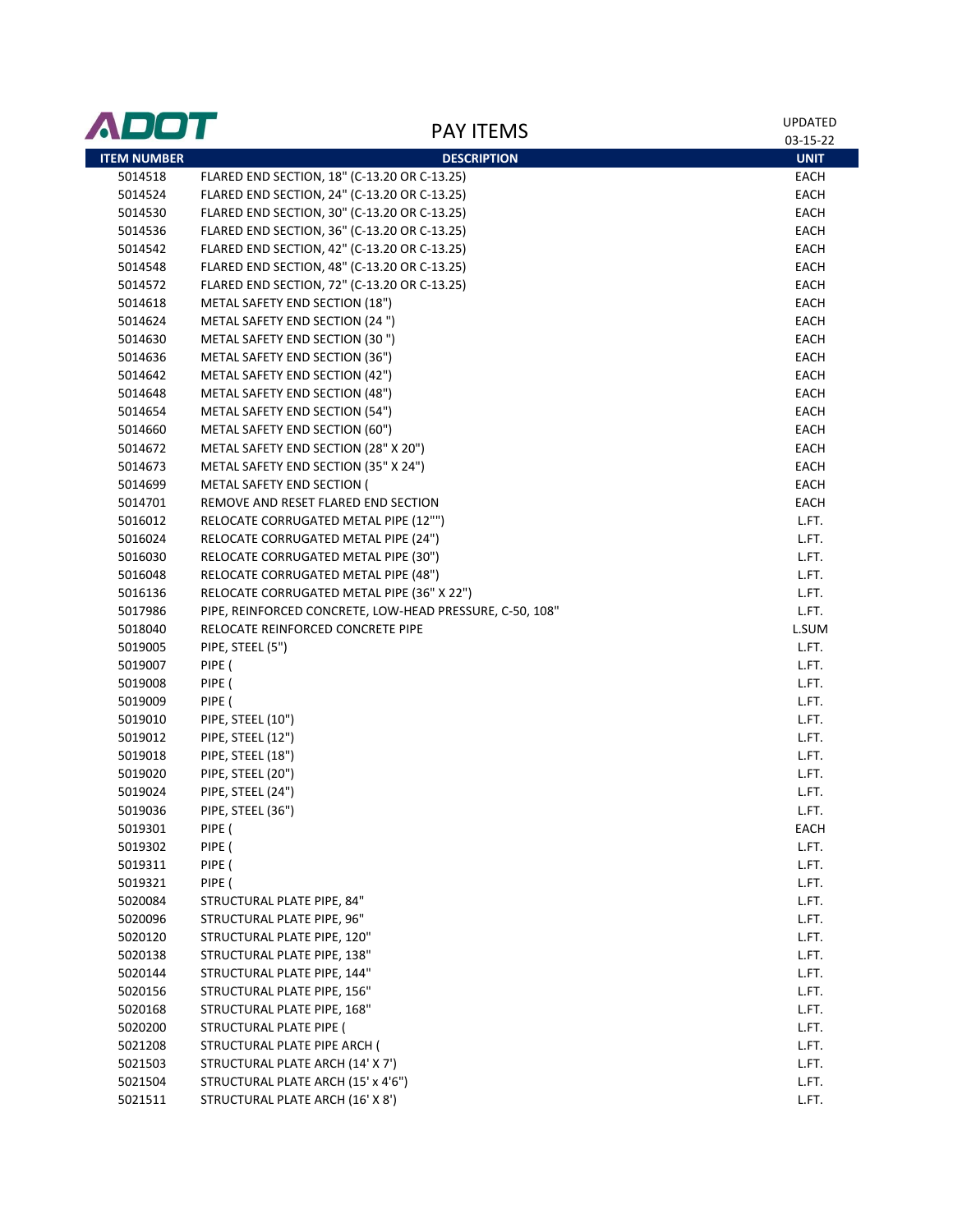| ADOT               | <b>PAY ITEMS</b>                                             | <b>UPDATED</b><br>03-15-22 |
|--------------------|--------------------------------------------------------------|----------------------------|
| <b>ITEM NUMBER</b> | <b>DESCRIPTION</b>                                           | <b>UNIT</b>                |
| 5022309            | STRUCTURAL PLATE ARCH (23' X 9' 10")                         | L.FT.                      |
| 5023815            | STRUCTURAL PLATE ARCH (38' 4" X 15' 9")                      | L.FT.                      |
| 5030001            | CONCRETE CATCH BASIN (C-15.10) SINGLE, H=8' OR LESS          | EACH                       |
| 5030002            | CONCRETE CATCH BASIN (C-15.10) SINGLE, H=OVER 8'             | EACH                       |
| 5030003            | CONCRETE CATCH BASIN (C-15.10) DOUBLE, H=8' OR LESS          | EACH                       |
| 5030012            | CONCRETE CATCH BASIN (C-15.10) SINGLE, H=OVER 8' (           | EACH                       |
| 5030013            | CONCRETE CATCH BASIN (C-15.10) DOUBLE, H=8' OR LESS          | EACH                       |
| 5030014            | CONCRETE CATCH BASIN (C-15.10) DOUBLE H=OVER 8' (            | EACH                       |
| 5030021            | CONCRETE CATCH BASIN (C-15.20) ONE 3.5' WING, H=8' OR LESS   | EACH                       |
| 5030022            | CONCRETE CATCH BASIN (C-15.20) ONE 3.5' WING, H= OVER 8'     | EACH                       |
| 5030023            | CONCRETE CATCH BASIN (C-15.20) ONE 7.5' WING, H=8' OR LESS   | EACH                       |
| 5030024            | CONCRETE CATCH BASIN (C-15.20) ONE 7.5' WING, H=OVER 8'      | EACH                       |
| 5030025            | CONCRETE CATCH BASIN (C-15.20) ONE 11.5' WING, H=8' OR LESS  | EACH                       |
| 5030026            | CONCRETE CATCH BASIN (C-15.20) ONE 11.5' WING, H=OVER 8'     | EACH                       |
| 5030027            | CONCRETE CATCH BASIN (C-15.20) ONE 19.5' WING, H=8' OR LESS  | EACH                       |
| 5030028            | CONCRETE CATCH BASIN (C-15.20) ONE 19.5' WING, H=OVER 8'     | EACH                       |
| 5030029            | CONCRETE CATCH BASIN (C-15.20) TWO 3.5' WINGS, H=8' OR LESS  | EACH                       |
| 5030030            | CONCRETE CATCH BASIN (C-15.20) TWO 7.5' WINGS, H=8' OR LESS  | EACH                       |
| 5030031            | CONCRETE CATCH BASIN (C-15.20) SUMP ONLY, H=8' OR LESS       | EACH                       |
| 5030032            | CONCRETE CATCH BASIN (C-15.20) SUMP ONLY, H=OVER 8'          | EACH                       |
| 5030036            | CONCRETE CATCH BASIN (C-15.20) TWO 11.5' WINGS, H=8' OR LESS | EACH                       |
| 5030044            | CONCRETE CATCH BASIN (C-15.20) TWO 19.5' WINGS, H=8' OR LESS | EACH                       |
| 5030066            | CONCRETE CATCH BASIN (C-15.20) (                             | EACH                       |
| 5030070            | CONCRETE CATCH BASIN (C-15.30) SINGLE, H=8' OR LESS          | EACH                       |
| 5030071            | CONCRETE CATCH BASIN (C-15.30) SINGLE, H=OVER 8'             | EACH                       |
| 5030072            | CONCRETE CATCH BASIN (C-15.30) DOUBLE, H = 8' OR LESS        | EACH                       |
| 5030073            | CONCRETE CATCH BASIN (C-15.30) DOUBLE, H=OVER 8'             | EACH                       |
| 5030074            | CONCRETE CATCH BASIN (C-15.30) TRIPLE, H=8' OR LESS          | EACH                       |
| 5030076            | CONCRETE CATCH BASIN (C-15.30) QUAD, H=8' OR LESS            | EACH                       |
| 5030080            | CONCRETE CATCH BASIN (C-15.30) SINGLE, H =8' OR LESS (       | EACH                       |
| 5030081            | CONCRETE CATCH BASIN (C-15.30) SINGLE, H=OVER 8' (           | EACH                       |
| 5030082            | CONCRETE CATCH BASIN (C-15.30) DOUBLE, H=8' OR LESS (        | EACH                       |
| 5030086            | CONCRETE CATCH BASIN (C-15.30) QUAD, H=8' OR LESS (          | EACH                       |
| 5030091            | CONCRETE CATCH BASIN (C-15.40) SUMP ONLY, H=8' OR LESS       | EACH                       |
| 5030092            | CONCRETE CATCH BASIN (C-15.40) ONE 3.5' WING, H=8' OR LESS   | <b>EACH</b>                |
| 5030094            | CONCRETE CATCH BASIN (C-15.40) ONE 7.5' WING, H=8' OR LESS   | EACH                       |
| 5030101            | CONCRETE CATCH BASIN (C-15.40) ONE 11.5' WING, H=8' OR LESS  | EACH                       |
| 5030102            | CONCRETE CATCH BASIN (C-15.40) ONE 11.5' WING, H=OVER 8'     | EACH                       |
| 5030104            | CONCRETE CATCH BASIN (C-15.40) ONE 19.5' WING, H=8' OR LESS  | EACH                       |
| 5030106            | CONCRETE CATCH BASIN (C-15.40) ONE 19.5' WING, H=OVER 8'     | EACH                       |
| 5030109            | CONCRETE CATCH BASIN (C-15.40) TWO 19.5' WINGS, H=OVER 8'    | EACH                       |
| 5030110            | CONCRETE CATCH BASIN (C-15.40) TWO 3.5' WINGS, H=8' OR LESS  | EACH                       |
| 5030111            | CONCRETE CATCH BASIN (C-15.40) SUMP ONLY, H=8' OR LESS (     | EACH                       |
| 5030112            | CONCRETE CATCH BASIN (C-15.40) TWO 7.5' WINGS, H=8' OR LESS  | EACH                       |
| 5030114            | CONCRETE CATCH BASIN (C-15.40) TWO 11.5' WINGS, H=8' OR LESS | EACH                       |
| 5030115            | CONCRETE CATCH BASIN (C-15.40) TWO 19.5' WINGS, H=8' OR LESS | EACH                       |
| 5030141            | <b>CONCRETE CATCH BASIN (MEDIAN)</b>                         | EACH                       |
| 5030142            | CONCRETE CATCH BASIN (MEDIAN) (                              | EACH                       |
| 5030143            | CONCRETE CATCH BASIN (MEDIAN) (                              | EACH                       |
| 5030151            | CONCRETE CATCH BASIN (MEDIAN DIKES)                          | EACH                       |
| 5030152            | CONCRETE CATCH BASIN (MEDIAN DIKES) (                        | EACH                       |
| 5030161            | <b>INLET STRUCTURE</b>                                       | EACH                       |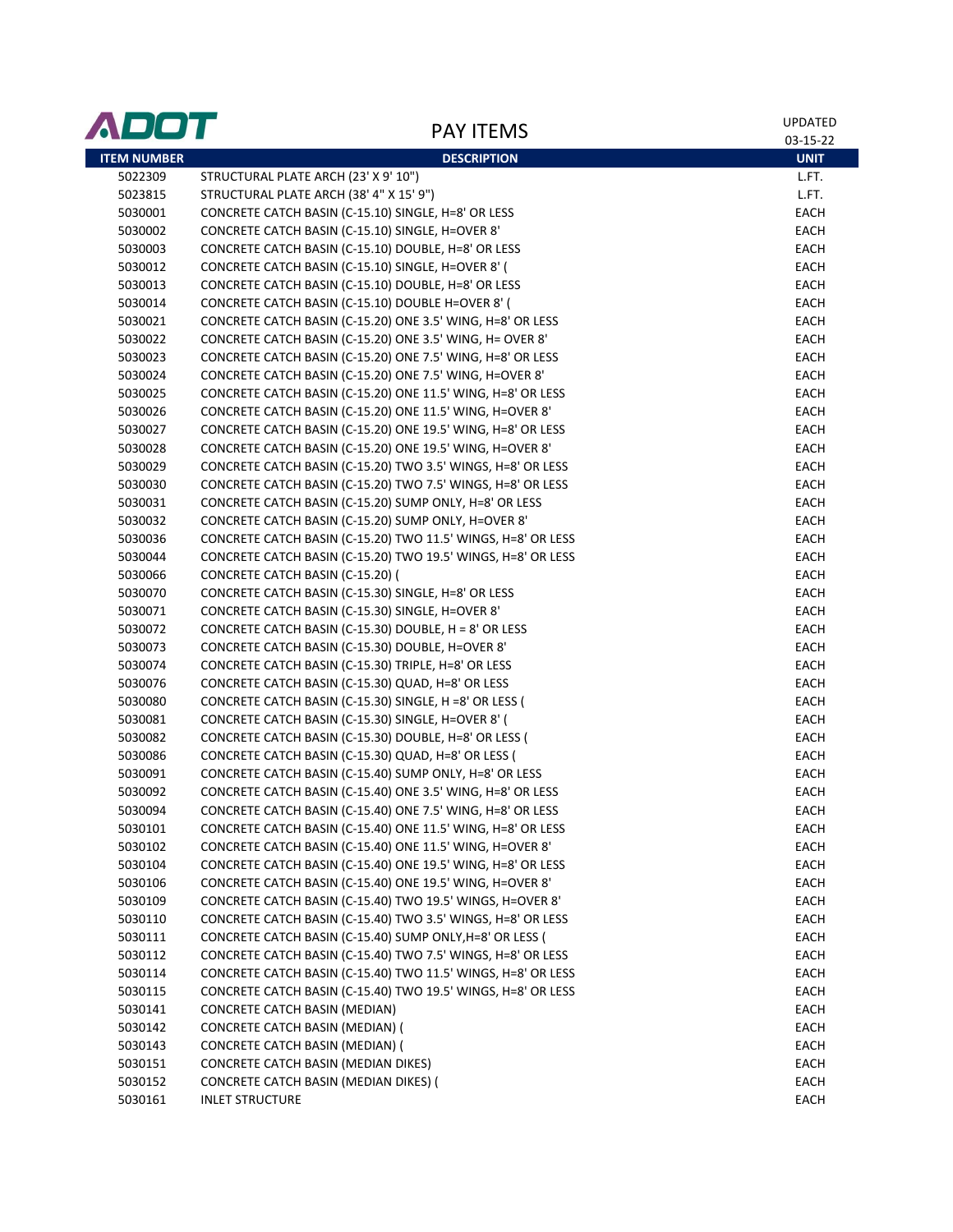| ADOT               | <b>PAY ITEMS</b>                                   | UPDATED<br>03-15-22 |
|--------------------|----------------------------------------------------|---------------------|
| <b>ITEM NUMBER</b> | <b>DESCRIPTION</b>                                 | <b>UNIT</b>         |
| 5030162            | <b>INLET STRUCTURE (</b>                           | EACH                |
| 5030163            | <b>INLET STRUCTURE (</b>                           | EACH                |
| 5030167            | <b>OUTLET STRUCTURE (</b>                          | EACH                |
| 5030168            | <b>OUTLET STRUCTURE (</b>                          | EACH                |
| 5030169            | <b>OVERFLOW STRUCTURE (</b>                        | EACH                |
| 5030171            | CONCRETE CATCH BASIN (SAFETY INLET)                | EACH                |
| 5030173            | CONCRETE CATCH BASIN (SAFETY INLET) (DOUBLE)       | EACH                |
| 5030181            | DROP INLET (WITH GRATE)                            | EACH                |
| 5030183            | DROP INLET (                                       | EACH                |
| 5030184            | DROP INLET (                                       | EACH                |
| 5030185            | <b>DROP STRUCTURE (</b>                            | EACH                |
| 5030186            | DROP STRUCTURE (                                   | EACH                |
| 5030190            | RECONSTRUCT CATCH BASIN (                          | EACH                |
| 5030191            | RECONSTRUCT CATCH BASIN                            | EACH                |
| 5030192            | ADJUST CATCH BASIN TO GRADE                        | EACH                |
| 5030211            | TRENCH DRAIN (                                     | L.FT.               |
| 5030236            | <b>CATCH BASIN</b>                                 | EACH                |
| 5030251            | CATCH BASIN, TYPE J14, (PHOENIX DET. P-1566)       | EACH                |
| 5030255            | CATCH BASIN, TYPE K7 (PHOENIX DET. P-1567)         | EACH                |
| 5030256            | CATCH BASIN, TYPE K14 (PHOENIX DET. P-1567)        | EACH                |
| 5030258            | CATCH BASIN, TYPE K14 (PHOENIX DET. P-1567) (      | EACH                |
| 5030260            | CATCH BASIN, TYPE L (PHOENIX DET. P-1568)          | EACH                |
| 5030263            | CATCH BASIN, TYPE L (PHOENIX DET. P-1568) (        | EACH                |
| 5030270            | CATCH BASIN, TYPE M (D-9)                          | EACH                |
| 5030271            | CATCH BASIN, TYPE M-1 (L=3')                       | EACH                |
| 5030272            | CATCH BASIN, TYPE M-1 (L=6') (PHOENIX DET. P-1569) | EACH                |
| 5030273            | CATCH BASIN, TYPE M-1 (L=10')(PHOENIX DET. P-1569) | EACH                |
| 5030274            | CATCH BASIN, TYPE M-1 (L=17')(PHOENIX DET. P-1569) | EACH                |
| 5030276            | CATCH BASIN, TYPE M-2 (L=3') (PHOENIX DET. P-1569) | EACH                |
| 5030277            | CATCH BASIN, TYPE M-2 (L=6') (PHOENIX DET. P-1569) | EACH                |
| 5030278            | CATCH BASIN, TYPE M-2 (L=10')(PHOENIX DET. P-1569) | EACH                |
| 5030279            | CATCH BASIN, TYPE M-2 (L=17')(PHOENIX DET. P-1569) | EACH                |
| 5030282            | CATCH BASIN, TYPE N, TRIPLE (PHOENIX DET. P-1570)  | EACH                |
| 5030290            | CATCH BASIN, TYPE P, (PHOENIX DET. P-1571)         | EACH                |
| 5030300            | CATCH BASIN, TYPE Q, SINGLE (PHOENIX DET. P-1572)  | EACH                |
| 5030301            | CATCH BASIN, TYPE Q, DOUBLE (PHOENIX DET. P-1572)  | EACH                |
| 5030310            | CATCH BASIN, TYPE R (PHOENIX DET. P-1573)          | EACH                |
| 5030311            | CATCH BASIN, TYPE R (PHOENIX DETAIL P-1573) (      | EACH                |
| 5030320            | CATCH BASIN, TYPE S-1                              | EACH                |
| 5030321            | CATCH BASIN, TYPE S-2                              | EACH                |
| 5030332            | CATCH BASIN, TYPE A, (MAG DET. 530)                | EACH                |
| 5030337            | CATCH BASIN, TYPE B, (MAG DET. 531)                | EACH                |
| 5030342            | CATCH BASIN, TYPE C, (MAG DET. 532)                | EACH                |
| 5030343            | CATCH BASIN, TYPE C, B=15' 6" (MAG DET. 532)       | EACH                |
| 5030346            | CATCH BASIN, TYPE D, ONE 3' WING (MAG DET. 533-1)  | EACH                |
| 5030347            | CATCH BASIN, TYPE D, ONE 6' WING (MAG DET. 533-1)  | EACH                |
| 5030348            | CATCH BASIN, TYPE D, ONE 10' WING (MAG DET. 533-1) | EACH                |
| 5030349            | CATCH BASIN, TYPE D, ONE 17' WING (MAG DET. 533-1) | EACH                |
| 5030365            | CATCH BASIN, TYPE E, (MAG DET. 534-1 & 534-2)      | EACH                |
| 5030366            | CATCH BASIN, TYPE E, (MAG DET. 534-1 & 534-2)(     | <b>EACH</b>         |
| 5030371            | CATCH BASIN, TYPE F, (MAG DET. 535)                | EACH                |
| 5030376            | CATCH BASIN, TYPE G, (MAG DET. 537)                | EACH                |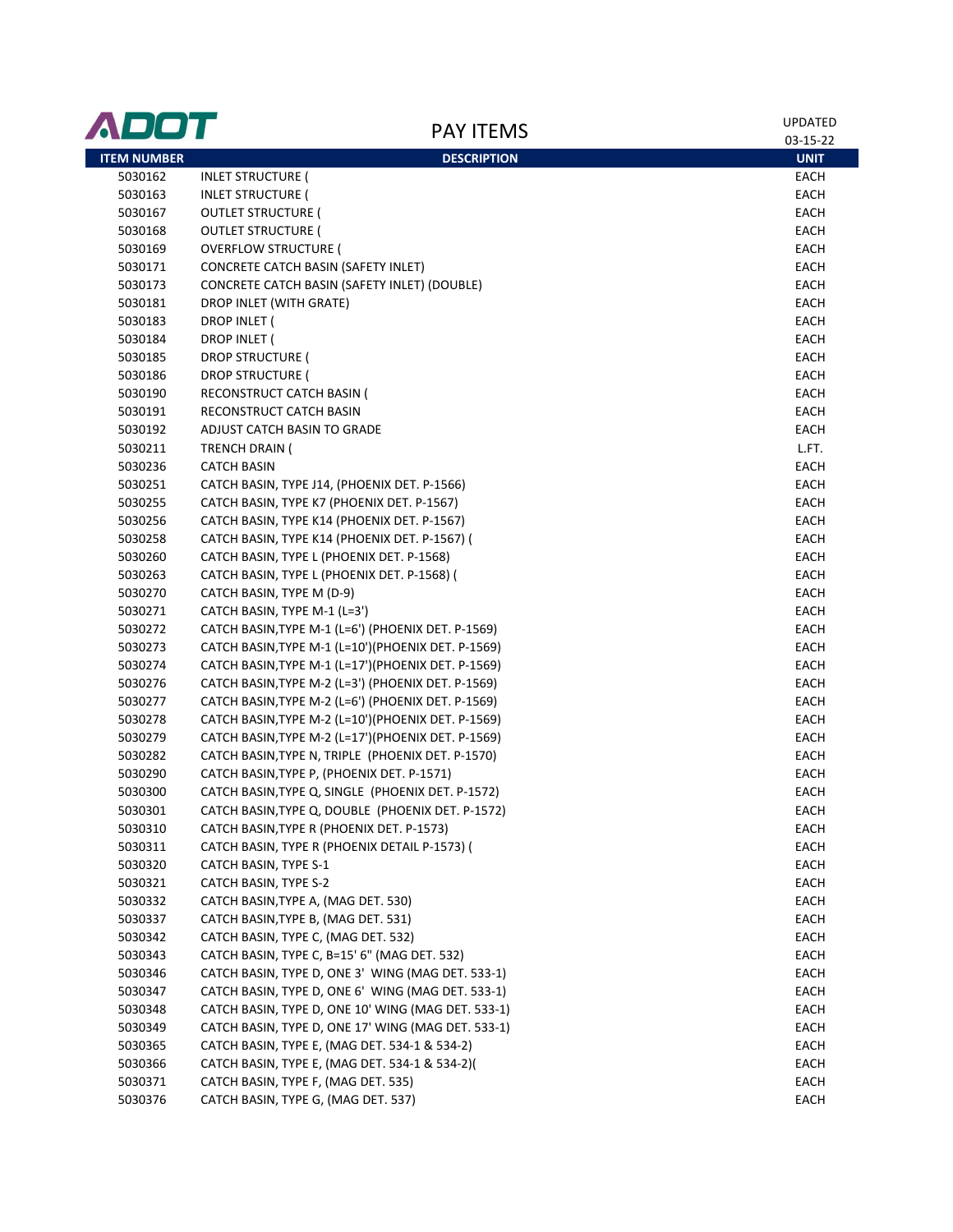| ADOT               | <b>PAY ITEMS</b>                                               | <b>UPDATED</b> |
|--------------------|----------------------------------------------------------------|----------------|
|                    |                                                                | 03-15-22       |
| <b>ITEM NUMBER</b> | <b>DESCRIPTION</b>                                             | <b>UNIT</b>    |
| 5030401            | <b>CONCRETE APRON FOR CATCH BASIN</b>                          | EACH           |
| 5030402            | CONCRETE APRON FOR CATCH BASIN (                               | EACH           |
| 5030451            | <b>CATCH BASIN GRATE</b>                                       | EACH           |
| 5030461            | TRASH RACK FOR BOX CULVERT (                                   | EACH           |
| 5030462            | TRASH RACK (                                                   | EACH           |
| 5030463            | <b>TRASH RACK (</b>                                            | EACH           |
| 5030464            | <b>TRASH RACK (</b>                                            | EACH           |
| 5030465            | <b>TRASH RACK (</b>                                            | EACH           |
| 5030466            | TRASH RACK (                                                   | EACH           |
| 5030467            | <b>TRASH RACK (</b>                                            | EACH           |
| 5030468            | <b>TRASH RACK (</b>                                            | EACH           |
| 5030500            | <b>JUNCTION BOX</b>                                            | EACH           |
| 5030501            | <b>JUNCTION BOX (</b>                                          | EACH           |
| 5030601            | <b>CATCH BASIN (</b>                                           | EACH           |
| 5030602            | <b>CATCH BASIN (</b>                                           | EACH           |
| 5030603            | <b>CONCRETE CATCH BASIN (SPECIAL)</b>                          | EACH           |
| 5030604            | <b>CONCRETE CATCH BASIN (</b>                                  | EACH           |
| 5030605            | <b>CONCRETE CATCH BASIN (</b>                                  | EACH           |
| 5030606            | <b>CONCRETE CATCH BASIN (</b>                                  | EACH           |
| 5030607            | <b>CONCRETE CATCH BASIN (</b>                                  | EACH           |
| 5030608            | <b>CONCRETE CATCH BASIN (</b>                                  | EACH           |
| 5030609            | <b>CONCRETE CATCH BASIN (</b><br><b>CONCRETE CATCH BASIN (</b> | EACH<br>EACH   |
| 5030610<br>5030611 | <b>CONCRETE CATCH BASIN (</b>                                  | EACH           |
| 5030612            | <b>CONCRETE CATCH BASIN (</b>                                  | EACH           |
| 5030613            | <b>CONCRETE CATCH BASIN (</b>                                  | EACH           |
| 5030621            | CATCH BASIN, TYPE M-1 (L=6 FT)(PHOENIX DET. P-1569) (          | EACH           |
| 5030622            | CATCH BASIN, TYPE K-14 (PHOENIX DET. P-1567) (                 | EACH           |
| 5030623            | CATCH BASIN, TYPE M-1 (L=10') (PHOENIX DET. P-1569) (          | L.SUM          |
| 5030701            | JUNCTION STRUCTURE (FOR PUMP HOUSE)                            | EACH           |
| 5030702            | <b>JUNCTION STRUCTURE (</b>                                    | EACH           |
| 5030703            | <b>JUNCTION STRUCTURE (</b>                                    | EACH           |
| 5030704            | <b>JUNCTION STRUCTURE (</b>                                    | EACH           |
| 5030705            | <b>JUNCTION STRUCTURE (</b>                                    | EACH           |
| 5030706            | <b>JUNCTION STRUCTURE (</b>                                    | EACH           |
| 5030707            | <b>JUNCTION STRUCTURE (</b>                                    | EACH           |
| 5030708            | <b>JUNCTION STRUCTURE (</b>                                    | EACH           |
| 5030709            | <b>JUNCTION STRUCTURE (</b>                                    | EACH           |
| 5030710            | APPROACH STRUCTURE (                                           | EACH           |
| 5030712            | <b>JUNCTION STRUCTURE (</b>                                    | <b>EACH</b>    |
| 5030751            | STORM DRAIN OUTLET                                             | <b>EACH</b>    |
| 5030752            | STORM DRAIN OUTLET (                                           | <b>EACH</b>    |
| 5030756            | STORM DRAIN STRUCTURE (CONCRETE) (                             | EACH           |
| 5030760            | STORM SEWER OUTFALL ACCESS BARRIER                             | EACH           |
| 5030801            | CATCH BASIN, COLLECTOR                                         | EACH           |
| 5030802            | CONCRETE CATCH BASIN, COLLECTOR (                              | EACH           |
| 5031103            | CONCRETE CATCH BASIN, PIMA CO. #1, W=3.5 FT                    | EACH           |
| 5031107            | CONCRETE CATCH BASIN, PIMA CO. #1, W= 7 FT                     | EACH           |
| 5031110            | CONCRETE CATCH BASIN, PIMA CO. #1, W=10 FT                     | <b>EACH</b>    |
| 5031114            | CONCRETE CATCH BASIN, PIMA CO. #1, W=14 FT                     | EACH           |
| 5031121            | CONCRETE CATCH BASIN, PIMA CO. #1, W=21 FT                     | EACH           |
| 5031210            | CONCRETE CATCH BASIN, PIMA CO. #1, W=10 FT (                   | EACH           |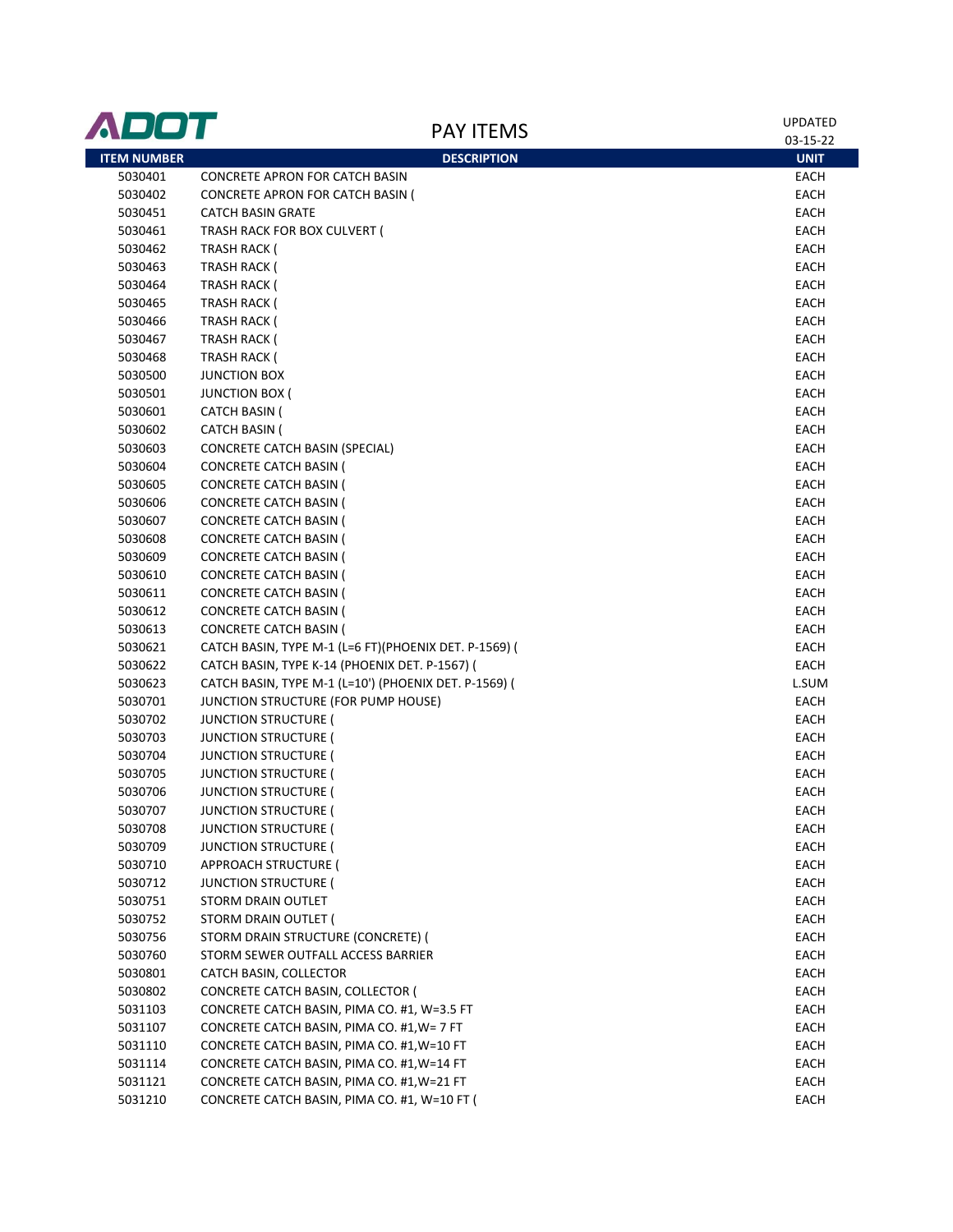| ADOT               | <b>PAY ITEMS</b>                                   | <b>UPDATED</b> |
|--------------------|----------------------------------------------------|----------------|
|                    |                                                    | 03-15-22       |
| <b>ITEM NUMBER</b> | <b>DESCRIPTION</b>                                 | <b>UNIT</b>    |
| 5040012            | STANDPIPE (C-16.20) (TYPE 1) (WITH 12" GATE)       | EACH           |
| 5040112            | STANDPIPE (C-16.20) (TYPE 2) (WITH 12" GATE)       | EACH           |
| 5040138            | PIPE VENT (8")                                     | EACH           |
| 5040150            | RECONSTRUCT STANDPIPE                              | EACH           |
| 5040201            | IRRIGATION STANDPIPE (MAG DET. 503)                | EACH           |
| 5040230            | IRRIGATION STANDPIPE, 30" (MAG DET. 503)           | EACH           |
| 5040231            | IRRIGATION STANDPIPE, 30" (MAG DET 503) (TYPE B)   | EACH           |
| 5040236            | IRRIGATION STANDPIPE, 36" (MAG DET. 503)           | EACH           |
| 5040242            | IRRIGATION STANDPIPE, 42" (MAG DET. 503-B)         | EACH           |
| 5040248            | IRRIGATION STANDPIPE, 48"                          | EACH           |
| 5040518            | IRRIGATION GATE (C-16.30) (PRECAST) (TYPE 1) (18") | EACH           |
| 5040568            | IRRIGATION GATE (C-16.30) (TYPE 2) (24")           | EACH           |
| 5040569            | <b>IRRIGATION GATE (</b>                           | EACH           |
| 5040571            | <b>SLUICE GATE</b>                                 | EACH           |
| 5040575            | <b>AUTOMATIC FLAP GATE (</b>                       | EACH           |
| 5040581            | <b>AUTOMATIC FLAP GATE (36")</b>                   | EACH           |
| 5040582            | <b>AUTOMATIC FLAP GATE (48")</b>                   | EACH           |
| 5040648            | IRRIGATION VALVE, 6' (MAG DET. 506)                | EACH           |
| 5040650            | IRRIGATION VALVE, 8' (MAG DET. 506)                | EACH           |
| 5040652            | IRRIGATION VALVE (PHOENIX STD. 290) (10")          | EACH           |
| 5040654            | IRRIGATION VALVE, 12" (MAG DET. 506)               | EACH           |
| 5040655            | IRRIGATION VALVE, 14" (MAG DET. 506)               | EACH           |
| 5040656            | IRRIGATION VALVE, 16" (MAG DET. 506)               | EACH           |
| 5040660            | <b>IRRIGATION VALVE (</b>                          | EACH           |
| 5040708            | IRRIGATION HEADGATE (8")                           | EACH           |
| 5040712            | IRRIGATION HEADGATE (12")                          | EACH           |
| 5040715            | IRRIGATION HEADGATE (15")                          | EACH           |
| 5040718            | IRRIGATION HEADGATE (18"")                         | EACH           |
| 5040724            | IRRIGATION HEADGATE (24")                          | EACH           |
| 5040901            | IRRIGATION JUNCTION BOX                            | EACH           |
| 5040902            | IRRIGATION JUNCTION BOX (MAG DET. 504)             | EACH           |
| 5040903            | IRRIGATION JUNCTION BOX (SRVWUA)                   | EACH           |
| 5040904            | IRRIGATION JUNCTION BOX (                          | EACH           |
| 5040913            | RECONSTRUCT IRRIGATION JUNCTION BOX                | EACH           |
| 5040921            | FLUME (                                            | L.SUM          |
| 5040951            | <b>IRRIGATION HEADWALL</b>                         | EACH           |
| 5040953            | IRRIGATION HEADWALL (                              | EACH           |
| 5040954            | IRRIGATION HEADWALL (                              | EACH           |
| 5040955            | IRRIGATION HEADWALL (                              | EACH           |
| 5040957            | IRRIGATION HEADWALL (                              | EACH           |
| 5040958            | IRRIGATION HEADWALL (                              | EACH           |
| 5040959            | IRRIGATION HEADWALL (                              | EACH           |
| 5040960            | IRRIGATION HEADWALL (                              | EACH           |
| 5040961            | IRRIGATION HEADWALL (                              | EACH           |
| 5040962            | IRRIGATION HEADWALL (                              | EACH           |
| 5040963            | IRRIGATION HEADWALL (                              | EACH           |
| 5040964            | IRRIGATION HEADWALL (                              | EACH           |
| 5040965            | IRRIGATION HEADWALL (                              | EACH           |
| 5040991            | <b>IRRIGATION STRUCTURE (</b>                      | EACH           |
| 5040992            | <b>IRRIGATION STRUCTURE (</b>                      | EACH           |
| 5040993            | <b>IRRIGATION STRUCTURE (</b>                      | EACH           |
| 5040994            | <b>IRRIGATION STRUCTURE (</b>                      | EACH           |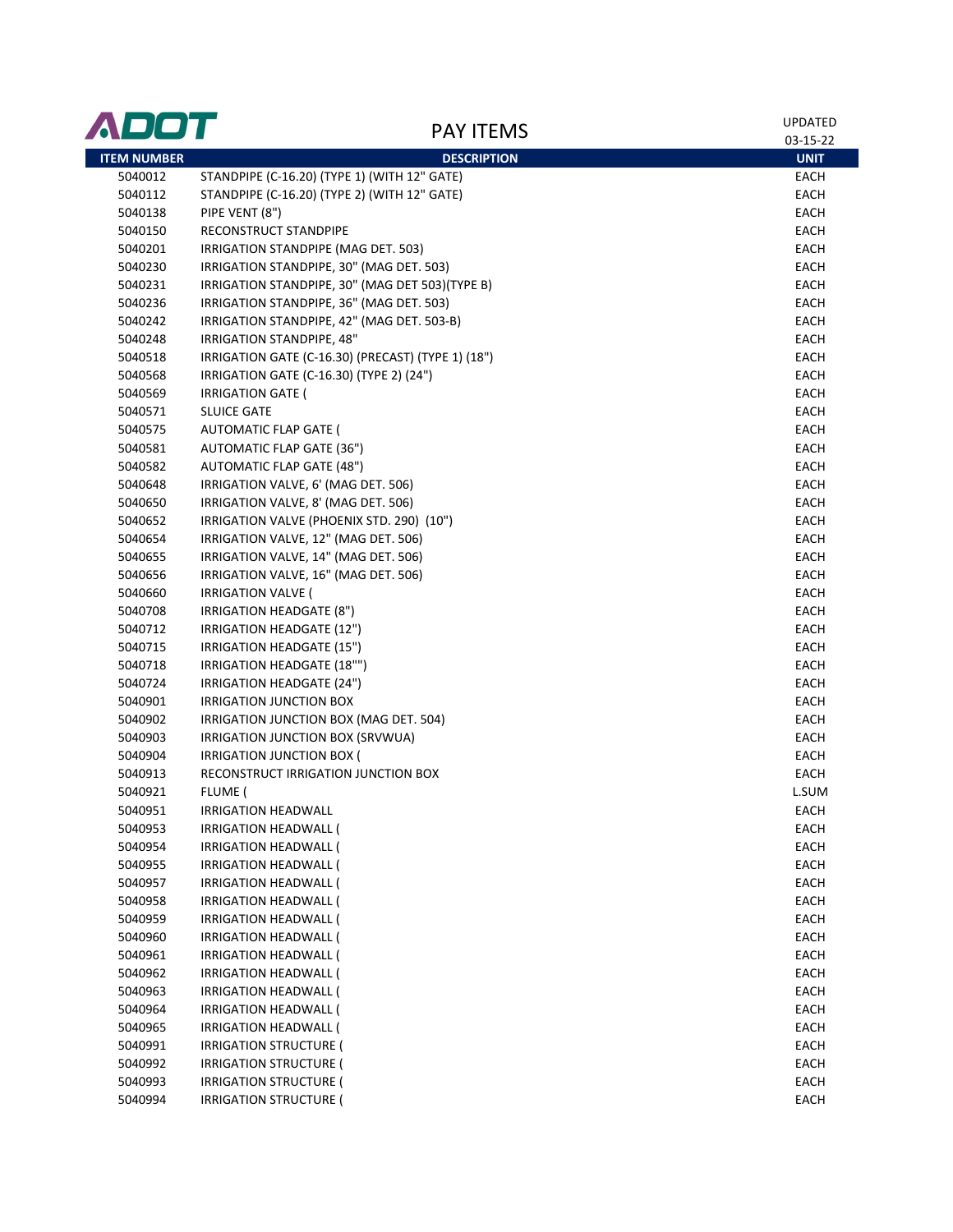| ADOT               | <b>PAY ITEMS</b>                                | UPDATED<br>03-15-22 |
|--------------------|-------------------------------------------------|---------------------|
| <b>ITEM NUMBER</b> | <b>DESCRIPTION</b>                              | <b>UNIT</b>         |
| 5040998            | RELOCATE IRRIGATION LINE (                      | L.FT.               |
| 5041901            | DRAINAGE STRUCTURE (                            | EACH                |
| 5041902            | <b>DRAINAGE STRUCTURE (</b>                     | EACH                |
| 5041903            | <b>DRAINAGE STRUCTURE (</b>                     | EACH                |
| 5041904            | DRAINAGE STRUCTURE (                            | EACH                |
| 5041905            | <b>DRAINAGE STRUCTURE (</b>                     | EACH                |
| 5041906            | <b>DRAINAGE STRUCTURE (</b>                     | EACH                |
| 5041907            | <b>DRAINAGE STRUCTURE (</b>                     | EACH                |
| 5041990            | <b>DRAINAGE STRUCTURE (</b>                     | EACH                |
| 5041991            | <b>DRAINAGE STRUCTURE (</b>                     | EACH                |
| 5041992            | DRAINAGE STRUCTURE (                            | EACH                |
| 5041994            | <b>DRAINAGE STRUCTURE (</b>                     | EACH                |
| 5041995            | <b>DRAINAGE STRUCTURE</b>                       | EACH                |
| 5041996            | DRAINAGE STRUCTURE (HEADWALL)                   | EACH                |
| 5041997            | DRAINAGE STRUCTURE (                            | EACH                |
| 5041998            | <b>DRAINAGE STRUCTURE (</b>                     | EACH                |
| 5041999            | <b>DRAINAGE STRUCTURE (</b>                     | EACH                |
| 5042001            | SEWER SIPHON OUTLET STRUCTURE                   | L.SUM               |
| 5042011            | SEWER SIPHON INLET STRUCTURE                    | L.SUM               |
| 5042021            | SEWER SIPHON MAINTENANCE STRUCTURE              | L.SUM               |
| 5042031            | SEWER SIPHON MAINTENANCE STRUCTURE              | L.SUM               |
| 5050001            | MANHOLE (C-18.10) (NO. 1) (FOR PIPES 6" TO 36") | EACH                |
| 5050002            | MANHOLE (C-18.10) (NO. 1) (FOR PIPES OVER 36")  | EACH                |
| 5050012            | MANHOLE (C-18.10)(NO.1) (                       | EACH                |
| 5050013            | MANHOLE (C 18.10) (                             | EACH                |
| 5050021            | MANHOLE (C-18.10) (NO. 2) (FOR PIPES 6" TO 36") | EACH                |
| 5050022            | MANHOLE (C-18.10)(NO 2)(FOR PIPE OVER 36")      | EACH                |
| 5050023            | MANHOLE (C-18.10)(NO. 2) (                      | EACH                |
| 5050024            | MANHOLE (C-18.10) (NO. 2) (FOR PIPES 6" TO 36") | EACH                |
| 5050031            | MANHOLE (C-18.10) (NO. 3) (FOR PIPES 6" TO 36") | EACH                |
| 5050032            | MANHOLE (C-18.10) (NO. 3) (FOR PIPES OVER 36")  | EACH                |
| 5050033            | MANHOLE (C-18.10) (NO. 3) (                     | EACH                |
| 5050060            | MANHOLE (PHOENIX DET. P-1430)                   | EACH                |
| 5050063            | MANHOLE (MAG DET. 422)                          | EACH                |
| 5050064            | MANHOLE (MAG DET. 522)                          | EACH                |
| 5050065            | MANHOLE (MAG DET. 520 & 522)                    | <b>EACH</b>         |
| 5050066            | MANHOLE (MAG DET. 521 & 522)                    | EACH                |
| 5050067            | MANHOLE (MAG DET. 420-1, 520, 521, & 522)       | <b>EACH</b>         |
| 5050068            | MANHOLE (MAG DET. 420-1 & 424-1)                | <b>EACH</b>         |
| 5050069            | MANHOLE (MAG DET. 420-1, 424-1 & 426)           | <b>EACH</b>         |
| 5050070            | PRESSURE MANHOLE (MAG DET. 520, 521 & 523)      | <b>EACH</b>         |
| 5050072            | MANHOLE (MAG DET. 420 & 424) (60")              | <b>EACH</b>         |
| 5050074            | MANHOLE DROP CONNECTION (MAG. DET. 426)         | <b>EACH</b>         |
| 5050076            | <b>MANHOLE (TUCSON STD.)</b>                    | <b>EACH</b>         |
| 5050080            | <b>IRRIGATION MANHOLE</b>                       | <b>EACH</b>         |
| 5050084            | IRRIGATION MANHOLE (                            | <b>EACH</b>         |
| 5050085            | <b>IRRIGATION MANHOLE (</b>                     | <b>EACH</b>         |
| 5050086            | <b>IRRIGATION MANHOLE (</b>                     | <b>EACH</b>         |
| 5050087            | <b>IRRIGATION MANHOLE (</b>                     | <b>EACH</b>         |
| 5050089            | <b>MANHOLE</b> (                                | EACH                |
| 5050090            | <b>MANHOLE</b> (                                | EACH                |
| 5050091            | <b>MANHOLE</b> (                                | EACH                |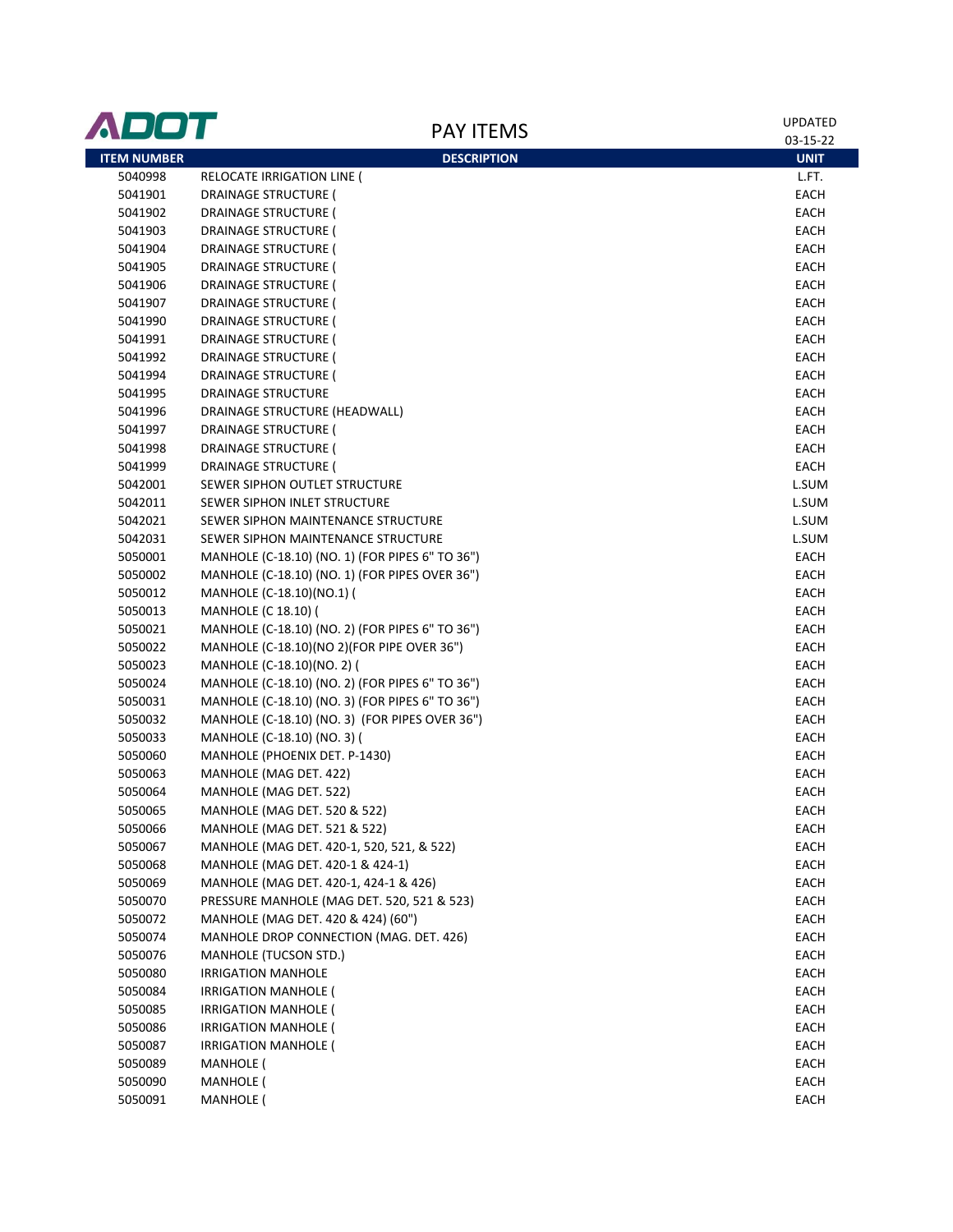| ADOT               | <b>PAY ITEMS</b>                                                               | UPDATED     |
|--------------------|--------------------------------------------------------------------------------|-------------|
|                    |                                                                                | 03-15-22    |
| <b>ITEM NUMBER</b> | <b>DESCRIPTION</b>                                                             | <b>UNIT</b> |
| 5050092            | <b>MANHOLE</b> (                                                               | EACH        |
| 5050093            | <b>MANHOLE</b> (                                                               | EACH        |
| 5050094            | <b>MANHOLE</b> (                                                               | EACH        |
| 5050095            | <b>MANHOLE</b> (                                                               | EACH        |
| 5050096            | MANHOLE (SPECIAL) (                                                            | EACH        |
| 5050097            | MANHOLE (SPECIAL) (                                                            | EACH        |
| 5050098            | MANHOLE (SPECIAL) (                                                            | EACH        |
| 5050101            | FRAME AND COVER FOR MANHOLE                                                    | EACH        |
| 5050102            | FRAME AND COVER FOR MANHOLE (                                                  | EACH        |
| 5050201            | RESET FRAME AND COVER FOR MANHOLE                                              | EACH        |
| 5050202            | RESET FRAME AND COVER FOR MANHOLE (                                            | EACH        |
| 5050206            | RESET FRAME AND COVER FOR MANHOLE (                                            | EACH        |
| 5050211            | RESET FRAME AND COVER FOR CLEAN OUT                                            | EACH        |
| 5050215            | <b>ABANDON MANHOLE</b>                                                         | EACH        |
| 5050216            | ABANDON (                                                                      | EACH        |
| 5050221            | RECONSTRUCT MANHOLE                                                            | EACH        |
| 5050226            | RECONSTRUCT MANHOLE BASE                                                       | EACH        |
| 5050301            | MANHOLE, PIMA CO. #1                                                           | EACH        |
| 5050302            | MANHOLE, PIMA CO. #2                                                           | EACH        |
| 5050304            | MANHOLE, PIMA CO. #4                                                           | EACH        |
| 5050319            | MANHOLE (DROP)(PIMA CO. WMD STD. DET. 212)                                     | EACH        |
| 5050355            | MANHOLE (SANITARY) (5-FT DIAMETER)                                             | EACH        |
| 5052001            | <b>MANHOLE TURNOUT STRUCTURE</b>                                               | EACH        |
| 5053011            | SEWER CLEANOUT (MAG DET. 441)                                                  | EACH        |
| 5053012            | SEWER CLEANOUT (                                                               | EACH        |
| 5053015            | SEWER CLEANOUT (                                                               | EACH        |
| 5053051            | FILL ABANDONED MANHOLE & PLUG PIPE                                             | EACH        |
| 5054011            | <b>EMERGENCY BYPASS SEWER JUNCTION STRUCTURE</b>                               | L.SUM       |
| 5054021            | STORM DRAIN MAINTENANCE MANHOLE NO. 1                                          | L.SUM       |
| 5054022            | STORM DRAIN MAINTENANCE MANHOLE NO. 2                                          | L.SUM       |
| 5054023            | STORM DRAIN STRUCTURE                                                          | L.SUM       |
| 5060100            | PUMP STATION                                                                   | L.SUM       |
| 5060106            | PUMP STATION (                                                                 | L.SUM       |
| 5060200            | <b>GENERATOR &amp; CONTROL BUILDING &amp; WET WELL &amp; PUMP STATION SITE</b> | EACH        |
| 5060202            | <b>GENERATOR &amp; CONTROL BUILDING &amp; WET WELL &amp; PUMP STATION SITE</b> | EACH        |
| 5060203            | GENERATOR & CONTROL BUILDING & WET WELL & PUMP STATION SITE                    | EACH        |
| 5060300            | PUMP STATION EQUIPMENT AND CONTROLS                                            | EACH        |
| 5060302            | PROGRAMMABLE CONTROLLER                                                        | EACH        |
| 5060311            | <b>GENERATOR LOAD BANK</b>                                                     | L.SUM       |
| 5060321            | CRT INDUSTRIAL TERMINAL                                                        | EACH        |
| 5060400            | PUMP STATION PIPING AND PIPING ACCESSORIES                                     | EACH        |
| 5060500            | PUMP STATION ELECTRICAL SYSTEM                                                 | EACH        |
| 5060510            | PUMPS, ELECTRIC MOTORS AND RELATED EQUIPMENT                                   | EACH        |
| 5060600            | PUMP STATION (                                                                 | EACH        |
| 5060601            | RETENTION BASIN LIFT STATION                                                   | L.SUM       |
| 5063001            | UNDERDRAIN (                                                                   | L.FT.       |
| 5080186            | <b>DROP STRUCTURE</b>                                                          | EACH        |
| 6010001            | STRUCTURAL CONCRETE (CLASS S) (F'C = 2,500)                                    | CU.YD.      |
| 6010002            | STRUCTURAL CONCRETE (CLASS S) (F'C = 3,000)                                    | CU.YD.      |
| 6010003            | STRUCTURAL CONCRETE (CLASS S) (F'C = 3,500)                                    | CU.YD.      |
| 6010004            | STRUCTURAL CONCRETE (CLASS S) (F'C = 4,000)                                    | CU.YD.      |
| 6010005            | STRUCTURAL CONCRETE (CLASS S) (F'C = 4,500)                                    | CU.YD.      |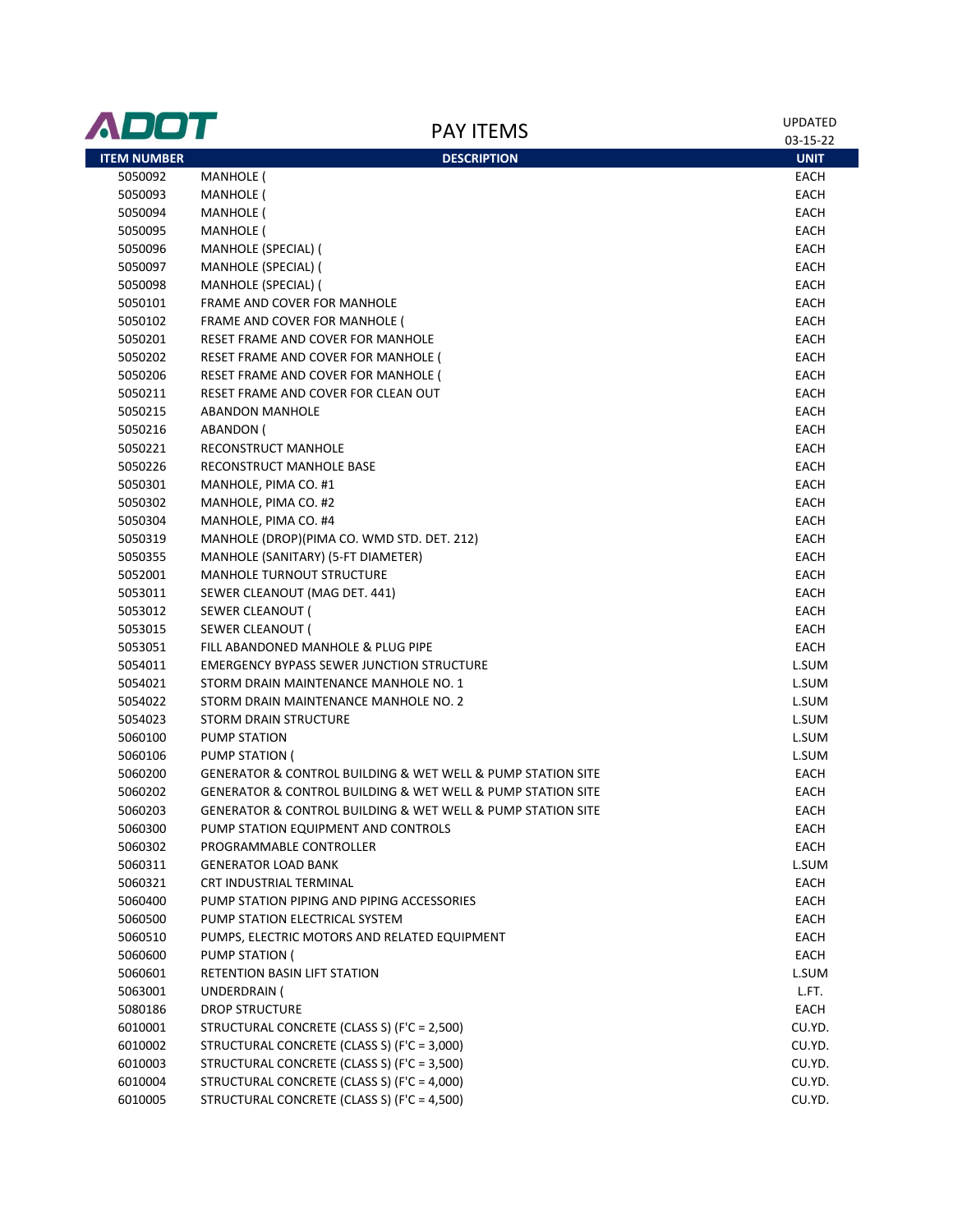| ADOT               | <b>PAY ITEMS</b>                                                         | <b>UPDATED</b> |
|--------------------|--------------------------------------------------------------------------|----------------|
|                    |                                                                          | 03-15-22       |
| <b>ITEM NUMBER</b> | <b>DESCRIPTION</b>                                                       | <b>UNIT</b>    |
| 6010006            | STRUCTURAL CONCRETE (CLASS S) (F'C = 5,000)                              | CU.YD.         |
| 6010007            | STRUCTURAL CONCRETE (CLASS S) (F'C = 5,000)                              | CU.YD.         |
| 6010008            | STRUCTURAL CONCRETE (CLASS S) (                                          | CU.YD.         |
| 6010009            | STRUCTURAL CONCRETE (CLASS S) (                                          | CU.YD.         |
| 6010010            | STRUCTURAL CONCRETE (CLASS S) (                                          | CU.YD.         |
| 6010011            | STRUCTURAL CONCRETE (CLASS S) (                                          | CU.YD.         |
| 6010012            | STRUCTURAL CONCRETE (CLASS S) (                                          | SQ.YD.         |
| 6010020            | STRUCTURAL CONCRETE (CLASS S) (                                          | CU.YD.         |
| 6010051            | STRUCTURAL CONCRETE (FOR WATERLINE ENCASEMENT)                           | CU.YD.         |
| 6010096            | RESET PRECAST, PRESTRESSED CONCRETE BRIDGE MEMBER                        | EACH           |
| 6010102            | SILICA FUME CONCRETE FOR BRIDGE DECKS                                    | CU.YD.         |
| 6010341            | PRECAST CONCRETE BRIDGE MEMBER (                                         | EACH           |
| 6010351            | PRECAST CONCRETE BRIDGE MEMBER (PANELS)                                  | SQ.FT.         |
| 6010361            | PRECAST CONCRETE BRIDGE MEMBER (PANELS)                                  | EACH           |
| 6010401            | CONCRETE ADMIXTURE FOR COLORING                                          | L.SUM          |
| 6010501            | <b>BRIDGE REPAIR</b>                                                     | L.SUM          |
| 6010502            | BRIDGE REPAIR (DECK JOINTS)                                              | L.SUM          |
| 6010503            | BRIDGE REPAIR (SPLICE BOLTS)                                             | L.SUM          |
| 6010504            | <b>BRIDGE REPAIR (</b>                                                   | EACH           |
| 6010505            | <b>BRIDGE REPAIR (</b>                                                   | SQ.YD.         |
| 6010506            | <b>BRIDGE REPAIR (</b>                                                   | SQ.YD.         |
| 6010507            | <b>BRIDGE REPAIR</b>                                                     | L.SUM          |
| 6010508            | <b>BRIDGE REPAIR (</b>                                                   | L.SUM          |
| 6010509            | CONCRETE (                                                               | CU.YD.         |
| 6010510            | <b>BRIDGE REPAIR (</b>                                                   | SQ.FT.         |
| 6010511            | <b>BRIDGE REPAIR (</b>                                                   | L.FT.          |
| 6010602            | PENETRATING DECK SEALER (EPOXY)                                          | SQ.YD.         |
| 6010603            | PENETRATING DECK SEALER (METHACRYLATE)                                   | SQ.YD.         |
| 6010604            | PENETRATING DECK SEALER (                                                | SQ.YD.         |
| 6010724            | PORTLAND CEMENT CONCRETE SLAB (CLASS S) (                                | CU.YD.         |
| 6010725            | PORTLAND CEMENT CONCRETE (                                               | SQ.YD.         |
| 6010731            | <b>CONCRETE SLAB (PROTECTIVE)</b>                                        | SQ.YD.         |
| 6010801            | BRIDGE DECK DRAIN ASSEMBLY                                               | L.SUM          |
| 6010835            | BRIDGE DECK TEXTURING (SAWED GROOVES)                                    | SQ.YD.         |
| 6010903            | <b>CONCRETE BRIDGE DECK</b>                                              | SQ.FT.         |
| 6011109            | F-SHAPED BRIDGE CONCRETE BARRIER (42 ")                                  | L.FT.          |
| 6011110            | F-SHAPED BRIDGE CONCRETE BARRIER (32")                                   | L.FT.          |
| 6011112            | F-SHAPED CONCRETE BARRIER TRANSITION (32 ")                              | EACH           |
| 6011114            | COMBINATION PEDESTRIAN-TRAFFIC BRIDGE RAILING                            | L.FT.          |
| 6011115            | COMBINATION PEDESTRIAN-TRAFFIC BRIDGE RAILING W/FENCE                    | L.FT.          |
| 6011120            | SPECIAL BRIDGE CONCRETE BARRIER TRANSITION                               | <b>EACH</b>    |
| 6011130            | F-SHAPE BRIDGE CONCRETE BARRIER AND TRANSITION (32 INCH)                 | L.FT.          |
| 6011131            | F-SHAPE BRIDGE CONCRETE BARRIER AND TRANSITION (42 INCH)                 | L.FT.          |
| 6011132            | COMBINATION PEDESTRIAN-TRAFFIC BRIDGE RAILING                            | L.FT.          |
| 6011133            | PEDESTRIAN FENCE FOR BRIDGE RAILING                                      | L.FT.          |
| 6011134            | TWO TUBE BRIDGE RAIL                                                     | L.FT.          |
| 6011140            | F-SHAPE BRIDGE CONCRETE BARRIER AND TRANSITION (34")                     | L.FT.          |
| 6011141            | F-SHAPE BRIDGE CONCRETE BARRIER AND TRANSITION (44")                     | L.FT.          |
| 6011142            | 32" TYPE F ROADWAY BARRIER TRANSITION TO 38" SINGLE SLOPE BRIDGE BARRIER | L.FT.          |
| 6011143            | 32" TYPE F ROADWAY BARRIER TRANSITION TO 42" SINGLE SLOPE BRIDGE BARRIER | L.FT.          |
| 6011144            | 42" TYPE F ROADWAY BARRIER TRANSITION TO 42" SINGLE SLOPE BRIDGE BARRIER | L.FT.          |
| 6011150            | SINGLE SLOPE BRIDGE CONCRETE BARRIER AND TRANSITION (38")                | L.FT.          |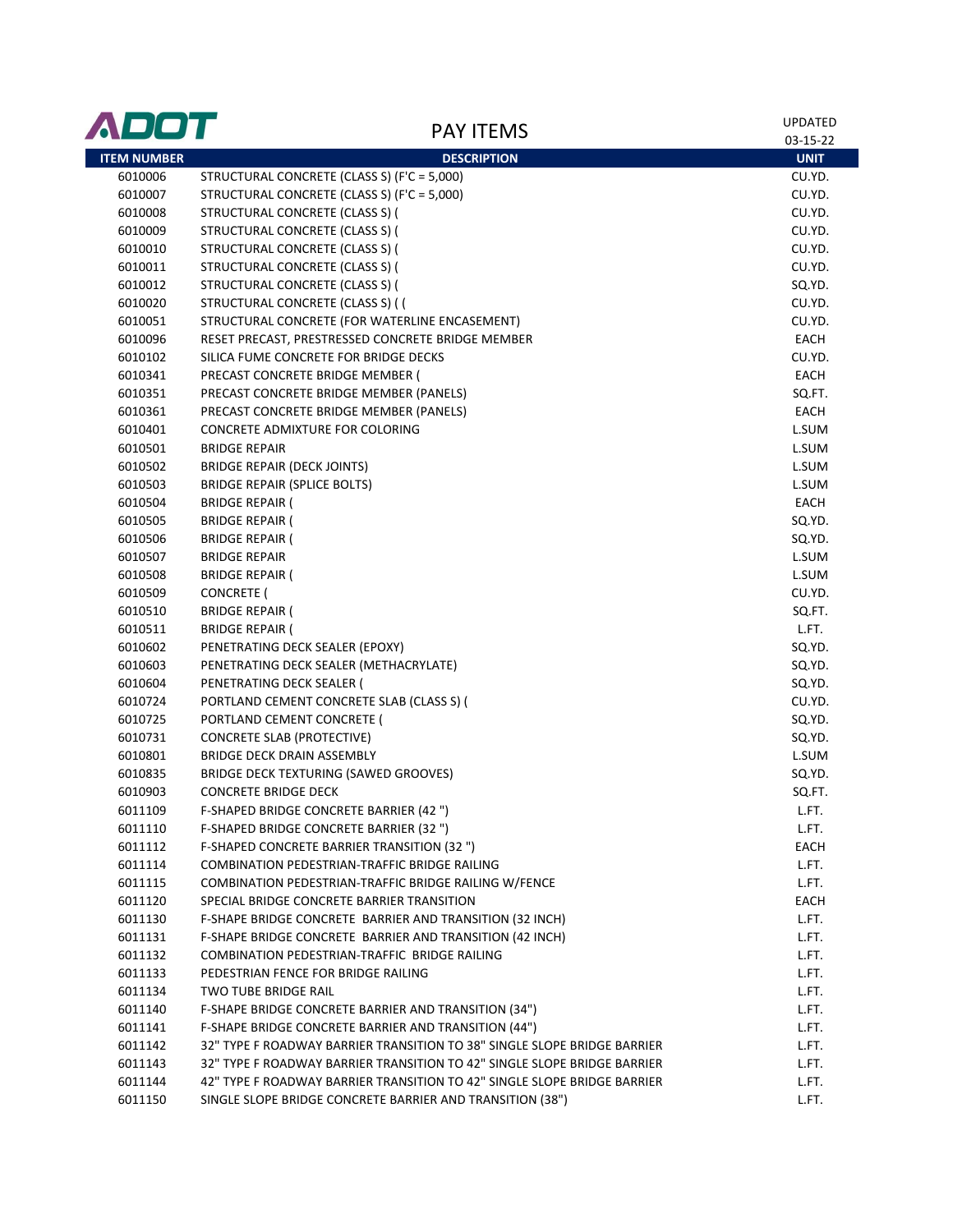| ADOT               |                                                            | UPDATED     |
|--------------------|------------------------------------------------------------|-------------|
|                    | <b>PAY ITEMS</b>                                           | 03-15-22    |
| <b>ITEM NUMBER</b> | <b>DESCRIPTION</b>                                         | <b>UNIT</b> |
| 6011151            | SINGLE SLOPE BRIDGE CONCRETE BARRIER AND TRANSITION (42")  | L.FT.       |
| 6011190            | REPLACE BRIDGE DECK JOINT SEAL (                           | L.FT.       |
| 6011191            | REPLACE BRIDGE DECK JOINT SEAL (                           | L.FT.       |
| 6011192            | REPLACE BRIDGE DECK JOINT SEAL (                           | L.FT.       |
| 6011200            | DECK JOINT MODIFICATION                                    | L.SUM       |
| 6011205            | DECK JOINT ASSEMBLY (                                      | L.FT.       |
| 6011210            | <b>DECK JOINT ASSEMBLY (</b>                               | L.FT.       |
| 6011215            | DECK JOINT ASSEMBLY (                                      | L.FT.       |
| 6011220            | DECK JOINT ASSEMBLY (                                      | L.FT.       |
| 6011225            | DECK JOINT ASSEMBLY (1" MOVEMENT RATING)                   | L.FT.       |
| 6011230            | DECK JOINT ASSEMBLY (11/2" MOVEMENT RATING)                | L.FT.       |
| 6011245            | DECK JOINT ASSEMBLY (3" MOVEMENT RATING)                   | L.FT.       |
| 6011255            | DECK JOINT ASSEMBLY (4" MOVEMENT RATING)                   | L.FT.       |
| 6011280            | DECK JOINT ASSEMBLY (6" MOVEMENT RATING)                   | L.FT.       |
| 6011300            | DECK JOINT ASSEMBLY (8" MOVEMENT RATING)                   | L.FT.       |
| 6011335            | DECK JOINT ASSEMBLY (COMPRESSION SEAL) (B-24.20)           | L.FT.       |
| 6011343            | DECK JOINT ASSEMBLY (FLANGELESS STRIP SEAL)                | L.FT.       |
| 6011344            | DECK JOINT ASSEMBLY (RAISED STRIP SEAL)                    | L.FT.       |
| 6011345            | DECK JOINT ASSEMBLY (STRIP SEAL JOINT)                     | L.FT.       |
| 6011346            | DECK JOINT ASSEMBLY (2X2 COMPRESSION SEAL)                 | L.FT.       |
| 6011347            | DECK JOINT ASSEMBLY (3X3 COMPRESSION SEAL)                 | L.FT.       |
| 6011348            | DECK JOINT ASSEMBLY (4X4 COMPRESSION SEAL)                 | L.FT.       |
| 6011349            | DECK JOINT ASSEMBLY (5X5 COMPRESSION SEAL)                 | L.FT.       |
| 6011350            | DECK JOINT ASSEMBLY (B-10.10 OR B-10.11 SLAB HINGE)        | L.FT.       |
| 6011352            | DECK JOINT ASSEMBLY (B-24.20 3X3 COMPRESSION SEAL)         | L.FT.       |
| 6011357            | RECONSTRUCT EXPANSION JOINT (                              | L.FT.       |
| 6011358            | RECONSTRUCT EXPANSION JOINT (                              | L.FT.       |
| 6011359            | RECONSTRUCT EXPANSION JOINT (                              | L.FT.       |
| 6011360            | RECONSTRUCT EXPANSION JOINT (                              | L.FT.       |
| 6011363            | APPROACH SLAB (                                            | SQ.FT.      |
| 6011364            | APPROACH SLAB (                                            | SQ.FT.      |
| 6011365            | APPROACH SLAB (B-19.11)                                    | SQ.FT.      |
| 6011369            | <b>ANCHOR SLAB (</b>                                       | SQ.FT.      |
| 6011370            | <b>ANCHOR SLAB (</b>                                       | SQ.FT.      |
| 6011371            | APPROACH SLAB (SD 2.01)                                    | SQ.FT.      |
| 6011372            | ANCHOR SLAB (TYPE 1) (SD 2.02)                             | SQ.FT.      |
| 6011373            | ANCHOR SLAB (TYPE 2) (SD 2.03)                             | SQ.FT.      |
| 6012020            | PRECAST BRIDGE (                                           | EACH        |
| 6014851            | PRECAST, PRESTRESSED CONCRETE BRIDGE MEMBER (              | L.FT.       |
| 6014901            | PRECAST, PRESTRESSED CONCRETE BRIDGE MEMBER (NON-STANDARD) | EACH        |
| 6014950            | PRECAST, P/S MEMBER (AASHTO TYPE 2 GIRDER)                 | L.FT.       |
| 6014951            | PRECAST, P/S MEMBER (AASHTO TYPE 3 GIRDER)                 | L.FT.       |
| 6014952            | PRECAST, P/S MEMBER (AASHTO TYPE 4 GIRDER)                 | L.FT.       |
| 6014953            | PRECAST, P/S MEMBER (AASHTO TYPE 5 GIRDER)                 | L.FT.       |
| 6014954            | PRECAST, P/S MEMBER (AASHTO TYPE 6 GIRDER)                 | L.FT.       |
| 6014955            | PRECAST, P/S MEMBER (AASHTO TYPE 5 MOD. GR.)               | L.FT.       |
| 6014956            | PRECAST, P/S MEMBER (AASHTO TYPE 6 MOD. GR.)               | L.FT.       |
| 6014957            | PRECAST, P/S MEMBER (BOX BEAM TYPE BI-36)                  | L.FT.       |
| 6014958            | PRECAST, P/S MEMBER (BOX BEAM TYPE BII-36)                 | L.FT.       |
| 6014959            | PRECAST, P/S MEMBER (BOX BEAM TYPE BIII-36)                | L.FT.       |
| 6014960            | PRECAST, P/S MEMBER (BOX BEAM TYPE BIV-36)                 | L.FT.       |
| 6014961            | PRECAST, P/S MEMBER (BOX BEAM TYPE BI-48)                  | L.FT.       |
|                    |                                                            |             |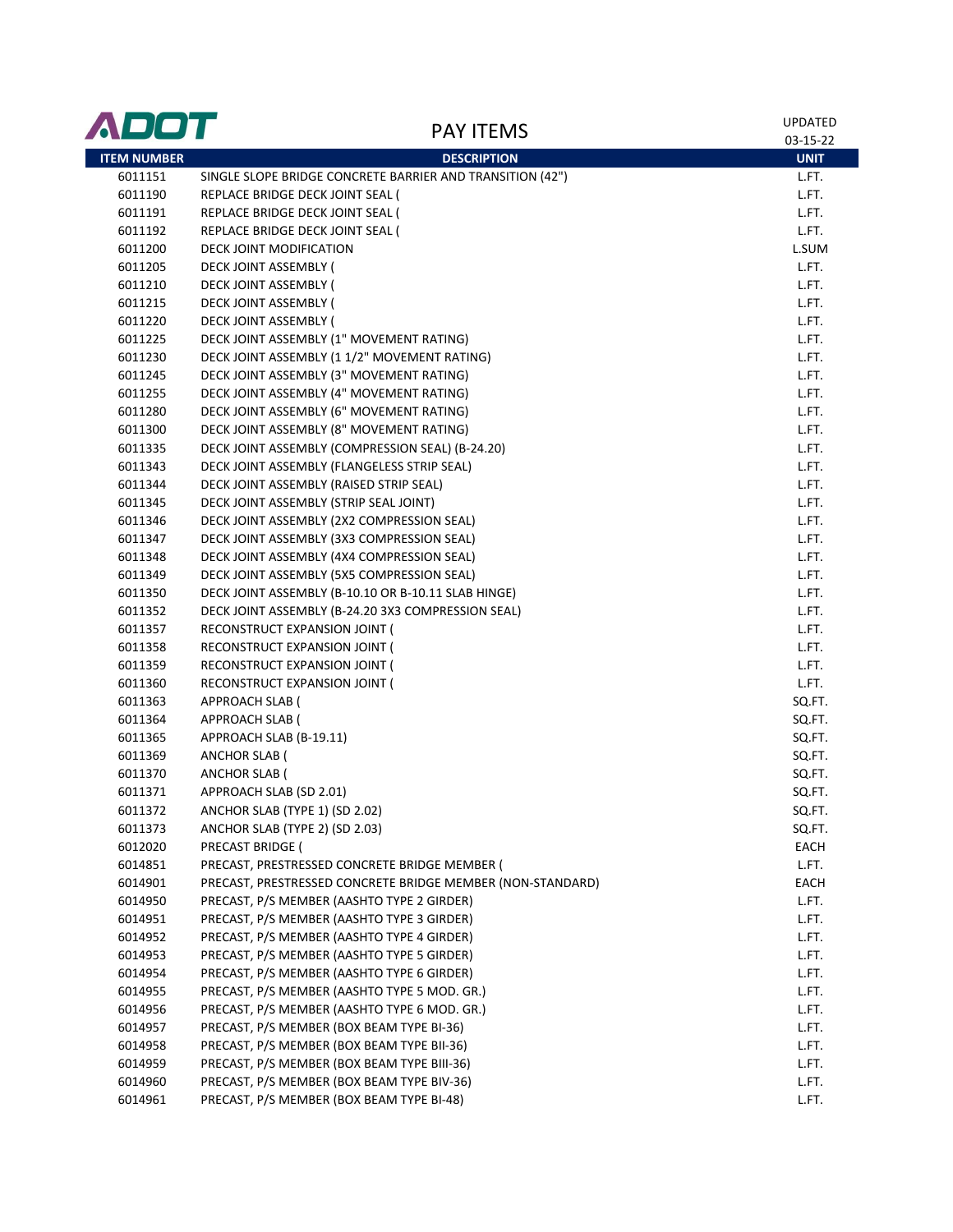| ADOT               | <b>PAY ITEMS</b>                               | <b>UPDATED</b> |
|--------------------|------------------------------------------------|----------------|
|                    |                                                | 03-15-22       |
| <b>ITEM NUMBER</b> | <b>DESCRIPTION</b>                             | <b>UNIT</b>    |
| 6014962            | PRECAST, P/S MEMBER (BOX BEAM TYPE BII-48)     | L.FT.          |
| 6014963            | PRECAST, P/S MEMBER (BOX BEAM TYPE BIII-48)    | L.FT.          |
| 6014964            | PRECAST, P/S MEMBER (BOX BEAM TYPE BIV-48)     | L.FT.          |
| 6014965            | PRECAST, P/S MEMBER (VOIDED SLAB TYPE SI-36)   | L.FT.          |
| 6014966            | PRECAST, P/S MEMBER (VOIDED SLAB TYPE SII-36)  | L.FT.          |
| 6014967            | PRECAST, P/S MEMBER (VOIDED SLAB TYPE SIII-36) | L.FT.          |
| 6014968            | PRECAST, P/S MEMBER (VOIDED SLAB TYPE SIV-36)  | L.FT.          |
| 6014969            | PRECAST, P/S MEMBER (VOIDED SLAB TYPE SI-48)   | L.FT.          |
| 6014970            | PRECAST, P/S MEMBER (VOIDED SLAB TYPE SII-48)  | L.FT.          |
| 6014971            | PRECAST, P/S MEMBER (VOIDED SLAB TYPE SIII-48) | L.FT.          |
| 6014972            | PRECAST, P/S MEMBER (VOIDED SLAB TYPE SIV-48)  | L.FT.          |
| 6014973            | PRECAST, P/S MEMBER (                          | L.FT.          |
| 6014974            | PRECAST, P/S MEMBER (                          | L.FT.          |
| 6015001            | PRESTRESSED ROOF SLAB                          | SQ.FT.         |
| 6015101            | RESTRAINERS, VERTICAL EARTHQUAKE (FIXED)       | EACH           |
| 6015102            | RESTRAINERS, VERTICAL EARTHQUAKE (EXPANSION)   | EACH           |
| 6015106            | LONGITUDINAL RESTRAINER                        | EACH           |
| 6015110            | TRANSVERSE RESTRAINER                          | EACH           |
| 6015200            | HIGH LOAD MULTI-ROTATIONAL BEARING             | EACH           |
| 6015201            | BEARING (FIXED)                                | EACH           |
| 6015203            | <b>BEARING</b> (                               | EACH           |
| 6015242            | <b>BEARING</b> (                               | EACH           |
| 6015301            | <b>CONCRETE BRIDGE BARRIER (</b>               | L.FT.          |
| 6015302            | <b>CONCRETE BRIDGE BARRIER (</b>               | L.FT.          |
| 6015601            | <b>CONCRETE SURFACE FORD (</b>                 | CU.YD.         |
| 6016087            | HEADWALL                                       | EACH           |
| 6016088            | HEADWALL (                                     | EACH           |
| 6016089            | <b>HEADWALL (</b>                              | EACH           |
| 6016090            | <b>HEADWALL (</b>                              | EACH           |
| 6016091            | HEADWALL (                                     | EACH           |
| 6016092            | <b>HEADWALL (</b>                              | EACH           |
| 6016093            | <b>HEADWALL (</b>                              | EACH           |
| 6016094            | <b>HEADWALL (</b>                              | EACH           |
| 6016095            | HEADWALL (                                     | EACH           |
| 6016096            | <b>HEADWALL (</b>                              | EACH           |
| 6016097            | HEADWALL (                                     | EACH           |
| 6016098            | HEADWALL (                                     | EACH           |
| 6016099            | <b>HEADWALL (</b>                              | EACH           |
| 6016100            | <b>HEADWALL (</b>                              | EACH           |
| 6016101            | <b>HEADWALL (</b>                              | EACH           |
| 6016102            | <b>HEADWALL (</b>                              | EACH           |
| 6016103            | <b>HEADWALL (</b>                              | EACH           |
| 6016104            | <b>HEADWALL (</b>                              | EACH           |
| 6016105            | <b>HEADWALL (</b>                              | EACH           |
| 6016106            | HEADWALL (                                     | EACH           |
| 6016107            | HEADWALL (                                     | EACH           |
| 6016108            | <b>HEADWALL (</b>                              | EACH           |
| 6016109            | CUT-OFF-WALL                                   | EACH           |
| 6016111            | CUT-OFF-WALL                                   | L.FT.          |
| 6017101            | PRECAST REINFORCED CONCRETE BOX CULVERT        | EACH           |
| 6017105            | PRECAST REINFORCED CONCRETE BOX CULVERT        | L.FT.          |
| 6017106            | PRECAST REINFORCED CONCRETE BOX CULVERT (      | L.FT.          |
|                    |                                                |                |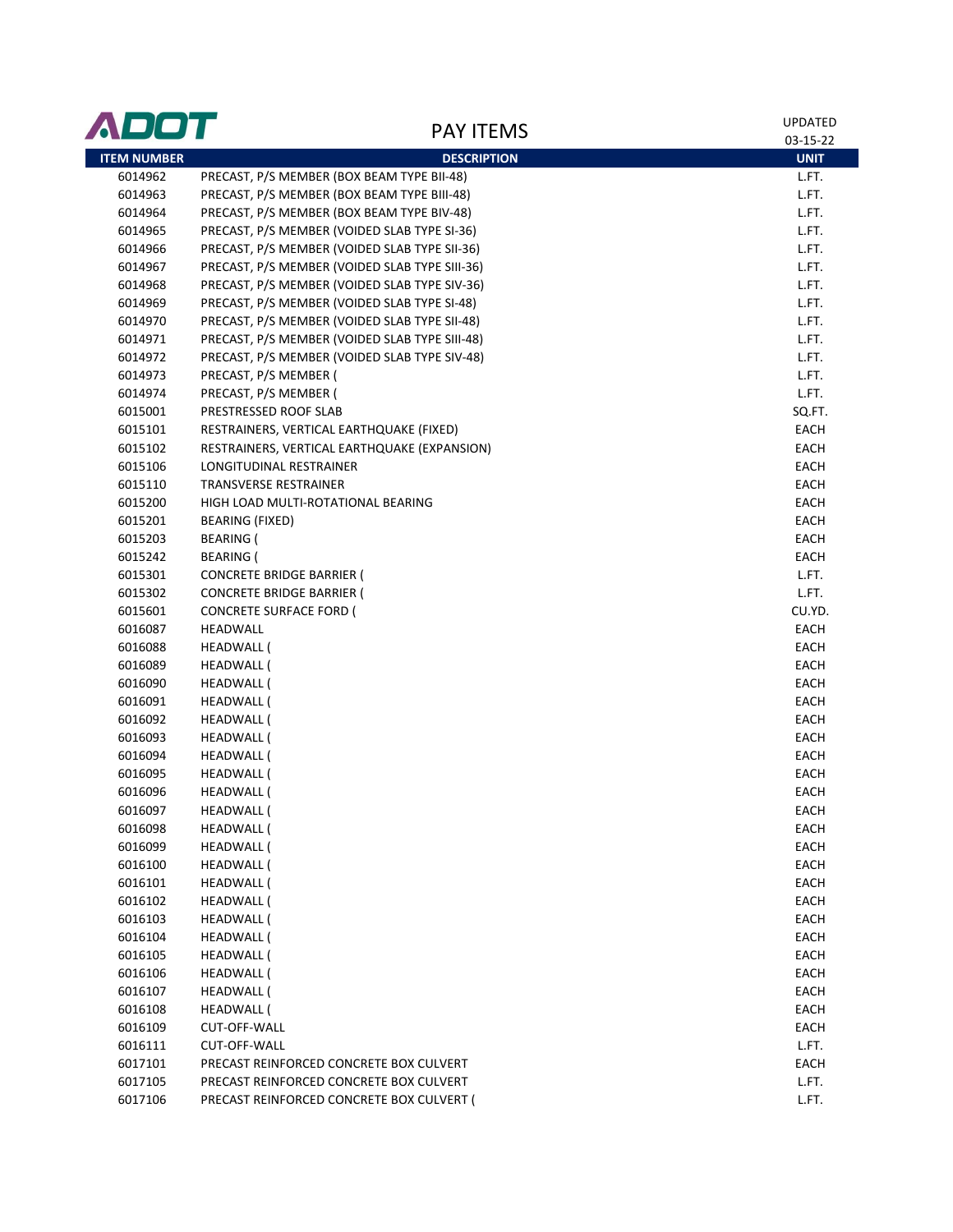| ADOT               | <b>PAY ITEMS</b>                                             | <b>UPDATED</b><br>03-15-22 |
|--------------------|--------------------------------------------------------------|----------------------------|
| <b>ITEM NUMBER</b> | <b>DESCRIPTION</b>                                           | <b>UNIT</b>                |
| 6018101            | REINFORCED CONCRETE BOX CULVERT (                            | L.FT.                      |
| 6018102            | REINFORCED CONCRETE BOX CULVERT (                            | L.FT.                      |
| 6018103            | REINFORCED CONCRETE BOX CULVERT (                            | L.FT.                      |
| 6018111            | REINFORCED CONCRETE BOX CULVERT (                            | L.SUM                      |
| 6019101            | REINFORCED CONCRETE CAP                                      | L.FT.                      |
| 6019811            | <b>CONCRETE STAIN</b>                                        | SQ.FT.                     |
| 6020001            | PRESTRESSING CAST-IN-PLACE CONCRETE- STA (                   | L.SUM                      |
| 6020002            | PRESTRESSING CAST-IN-PLACE CONCRETE-STA (                    | L.SUM                      |
| 6020003            | PRESTRESSING CAST-IN-PLACE CONCRETE-STA (                    | L.SUM                      |
| 6020004            | PRESTRESSING CAST-IN-PLACE CONCRETE-STA                      | L.SUM                      |
| 6020006            | PRESTRESSING CAST-IN-PLACE CONCRETE-STA (                    | L.SUM                      |
| 6030003            | FURNISHING PILES (STEEL) (HP 12X53)                          | L.FT.                      |
| 6030008            | FURNISHING PILES (STEEL) (HP 14 X 89)                        | L.FT.                      |
| 6030010            | FURNISHING PILES (STEEL) (HP 14 X 117)                       | L.FT.                      |
| 6030012            | <b>FURNISH HP PILES (</b>                                    | L.FT.                      |
| 6030013            | <b>FURNISH PILES (</b>                                       | L.FT.                      |
| 6030021            | FURNISHING PILES (PRECAST CONCRETE)                          | L.FT.                      |
| 6030031            | FURNISHING PILES (METAL SHELLS FOR CIP CONCRETE PILES)       | L.FT.                      |
| 6030041            | FURNISHING PILES (PIPE CASING FOR CIP CONCRETE PILES)        | L.FT.                      |
| 6030082            | FURNISH AND INSTALL PILES (                                  | L.FT.                      |
| 6030083            | FURNISH AND INSTALL PILES (                                  | L.FT.                      |
| 6030084            | FURNISH AND INSTALL PILES (                                  | L.FT.                      |
| 6030085            | FURNISH AND INSTALL PILES (                                  | L.FT.                      |
| 6030091            | <b>FURNISHING PILES (TIMBER)</b>                             | L.FT.                      |
| 6030093            | FURNISH AND INSTALL PILES (STEEL) (W 8 X 18)                 | L.FT.                      |
| 6030094            | FURNISH AND INSTALL PILES (STEEL) (W 8 X 24)                 | L.FT.                      |
| 6030095            | FURNISH AND INSTALL PILES (STEEL) (W 8 X 31)                 | L.FT.                      |
| 6030096            | FURNISH AND INSTALL PILES (STEEL) (W 10 X 33)                | L.FT.                      |
| 6030097            | FURNISH AND INSTALL PILES (STEEL) (W 10 X 54)                | L.FT.                      |
| 6030101            | STEEL SHEET PILING                                           | SQ.FT.                     |
| 6030190            | DRIVE HP 310 X 79 PILES                                      | L.FT.                      |
| 6030191            | DRIVE HP 310 X 110 PILES                                     | L.FT.                      |
| 6030192            | DRIVE HP 14 X 89 PILES                                       | L.FT.                      |
| 6030193            | DRIVE HP 360 X 174 PILES                                     | L.FT.                      |
| 6030194            | DRIVE HP PILES (                                             | L.FT.                      |
| 6030195            | DRIVE PILES (                                                | L.FT.                      |
| 6030231            | DRIVING PILES (METAL SHELLS)                                 | L.FT.                      |
| 6030241            | DRIVING PILES (PIPE CASING)                                  | L.FT.                      |
| 6030271            | DRIVING PILES (PRECAST)                                      | L.FT.                      |
| 6030291            | DRIVING PILES (TIMBER)                                       | L.FT.                      |
| 6030295            | DRIVING AND REMOVING PILES (                                 | L.FT.                      |
| 6030303            | SPLICING PILE-STEEL (FOR 5 TIMES UNIT PRICE OF 6030003)      | EACH                       |
| 6030305            | SPLICING PILE-STEEL (FOR 5 TIMES UNIT PRICE OF 6030005)      | EACH                       |
| 6030306            | SPLICING PILE-STEEL (FOR 5 TIMES UNIT PRICE OF 6030006)      | EACH                       |
| 6030308            | SPLICING PILE-STEEL (FOR 5 TIMES UNIT PRICE OF 6030008)      | EACH                       |
| 6030310            | SPLICING PILE-STEEL (FOR 5 TIMES UNIT PRICE OF 6030010)      | EACH                       |
| 6030312            | SPLICING PILE STEEL (FOR 5 TIMES THE UNIT PRICE OF 6030012)  | EACH                       |
| 6030313            | SPLICING PILE STEEL (FOR 5 TIMES THE UNIT PRICE OF 6030013)  | EACH                       |
| 6030331            | SPLICING PILE-METAL SHELL(FOR 5 TIMES UNIT PRICE OF 6030031) | EACH                       |
| 6030341            | SPLICING PILE-PIPE CASING(FOR 5 TIMES UNIT PRICE OF 6030041) | EACH                       |
| 6030351            | EXTEND PILE-PRECAST CONCRETE (FOR 5X UNIT PRICE OF 6030021)  | EACH                       |
| 6040001            | STRUCTURAL STEEL                                             | LB.                        |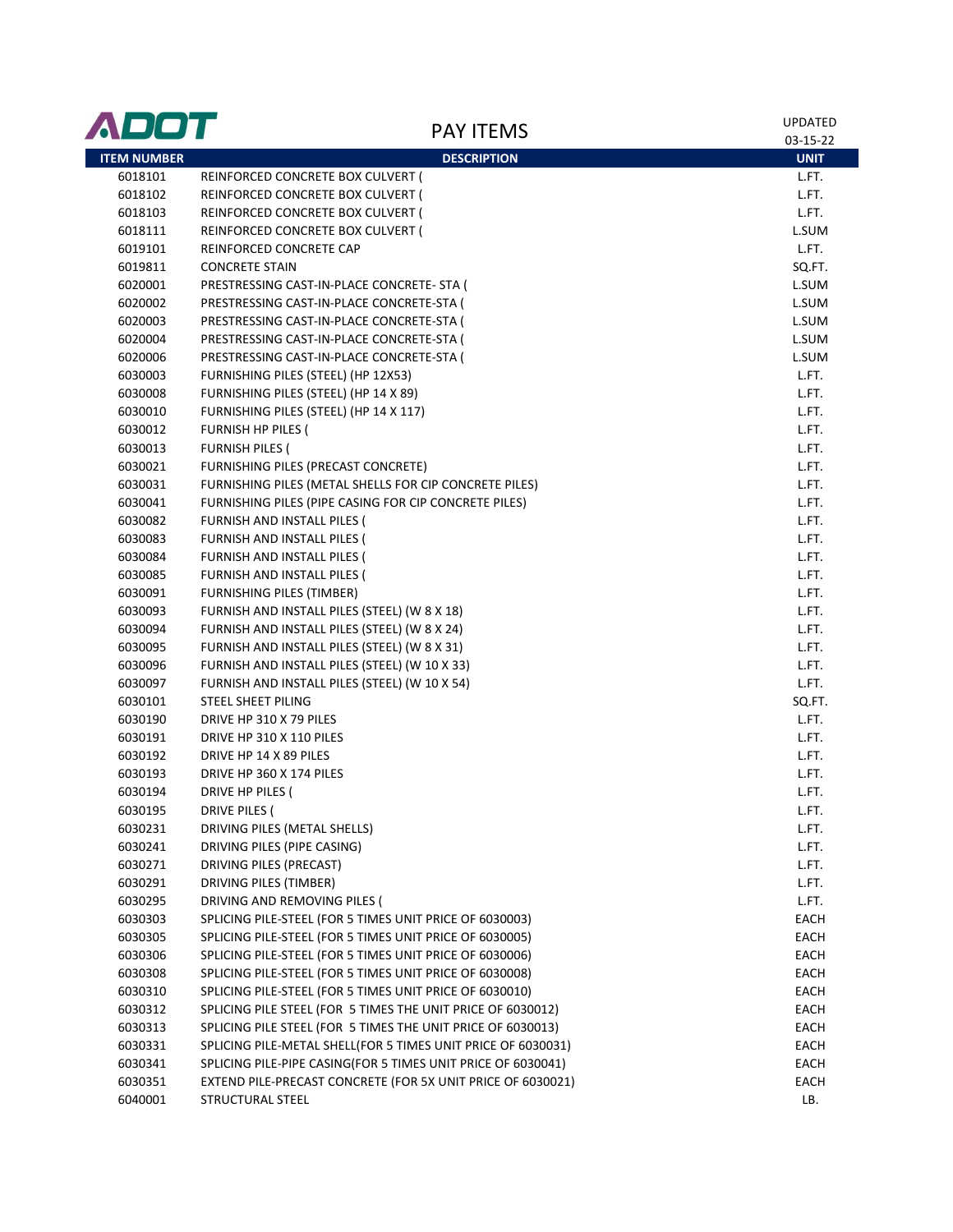| ADOT               | <b>PAY ITEMS</b>                                   | UPDATED<br>03-15-22 |
|--------------------|----------------------------------------------------|---------------------|
| <b>ITEM NUMBER</b> | <b>DESCRIPTION</b>                                 | <b>UNIT</b>         |
| 6040002            | STRUCTURAL STEEL (                                 | LB.                 |
| 6040003            | <b>STRUCTURAL STEEL (MISC)</b>                     | LB.                 |
| 6040021            | STRUCTURAL STEEL (REMOVE, SALVAGE AND RE-ERECT)    | L.SUM               |
| 6040035            | PREFABRICATED STRUCTURE (                          | EACH                |
| 6040101            | METAL GRATE (SKYLIGHT)(DET "L")                    | EACH                |
| 6040104            | <b>STEEL GRATE (</b>                               | SQ.FT.              |
| 6040111            | BRIDGE EXPANSION JOINT ASSEMBLY (                  | L.FT.               |
| 6040201            | <b>BRIDGE EXPANSION JOINT</b>                      | L.FT.               |
| 6040210            | BRIDGE EXPANSION JOINT (                           | L.FT.               |
| 6040211            | BRIDGE EXPANSION JOINT (                           | L.FT.               |
| 6040301            | POT BEARING ASSEMBLY                               | <b>EACH</b>         |
| 6040303            | POT BEARING ASSEMBLY (                             | EACH                |
| 6040304            | POT BEARING ASSEMBLY (                             | EACH                |
| 6040401            | <b>BRIDGE STRAND HANGERS</b>                       | L.SUM               |
| 6041001            | <b>JACKING BRIDGE SUPERSTRUCTURE</b>               | L.SUM               |
| 6044001            | TOP INLET (TYPE I)                                 | EACH                |
| 6044002            | TOP INLET (TYPE II)                                | <b>EACH</b>         |
| 6044003            | TOP INLET (TYPE III)                               | EACH                |
| 6044004            | TOP INLET (TYPE IV)                                | <b>EACH</b>         |
| 6044005            | TOP INLET (TYPE V)                                 | EACH                |
| 6045010            | <b>ACCESS BARRIER GATE</b>                         | EACH                |
| 6045011            | ACCESS BARRIER GATE (                              | EACH                |
| 6045012            | <b>ACCESS BARRIER GATE (</b>                       | EACH                |
| 6045024            | ACCESS BARRIER GATE (24")                          | EACH                |
| 6045030            | ACCESS BARRIER GATE (30")                          | EACH                |
| 6045036            | ACCESS BARRIER GATE (36")                          | <b>EACH</b>         |
| 6045042            | <b>ACCESS BARRIER GATE (42")</b>                   | EACH                |
| 6045048            | ACCESS BARRIER GATE (48")                          | EACH                |
| 6045054            | ACCESS BARRIER GATE (54")                          | EACH                |
| 6045060            | ACCESS BARRIER GATE (60")                          | <b>EACH</b>         |
| 6045066            | ACCESS BARRIER GATE (66")                          | EACH                |
| 6045072            | ACCESS BARRIER GATE (72")                          | EACH                |
| 6050001            | REINFORCING STEEL                                  | L.SUM               |
| 6050002            | REINFORCING STEEL                                  | LB.                 |
| 6050003            | REINFORCING STEEL (                                | LB.                 |
| 6050012            | REINFORCING STEEL (EPOXY COATED)                   | LB.                 |
| 6050101            | PLACE DOWELS                                       | EACH                |
| 6050102            | PLACE DOWELS                                       | EACH                |
| 6050111            | DOWELS (                                           | <b>EACH</b>         |
| 6050302            | <b>ROCK BOLTS</b>                                  | L.FT.               |
| 6060001            | BRIDGE SIGN STRUCTURE (HIGHWAY STANDARD) (40' 0")  | <b>EACH</b>         |
| 6060005            | BRIDGE SIGN STRUCTURE (HIGHWAY STANDARD) (57' 6")  | EACH                |
| 6060006            | BRIDGE SIGN STRUCTURE (HIGHWAY STANDARD) (62' 6")  | <b>EACH</b>         |
| 6060008            | BRIDGE SIGN STRUCTURE (HIGHWAY STANDARD) (72' 6")  | EACH                |
| 6060010            | BRIDGE SIGN STRUCTURE (HIGHWAY STANDARD) (80' 0")  | EACH                |
| 6060012            | BRIDGE SIGN STRUCTURE (HIGHWAY STANDARD) (88' 0")  | EACH                |
| 6060014            | BRIDGE SIGN STRUCTURE (HIGHWAY STANDARD) (96' 0")  | EACH                |
| 6060016            | BRIDGE SIGN STRUCTURE (HIGHWAY STANDARD) (104' 0") | EACH                |
| 6060017            | BRIDGE SIGN STRUCTURE (HIGHWAY STANDARD) (108' 4") | EACH                |
| 6060018            | BRIDGE SIGN STRUCTURE (HIGHWAY STANDARD) (112' 4") | EACH                |
| 6060019            | BRIDGE SIGN STRUCTURE (HIGHWAY STANDARD) (116' 4") | EACH                |
| 6060022            | BRIDGE SIGN STRUCTURE (HIGHWAY STANDARD) (128' 4") | EACH                |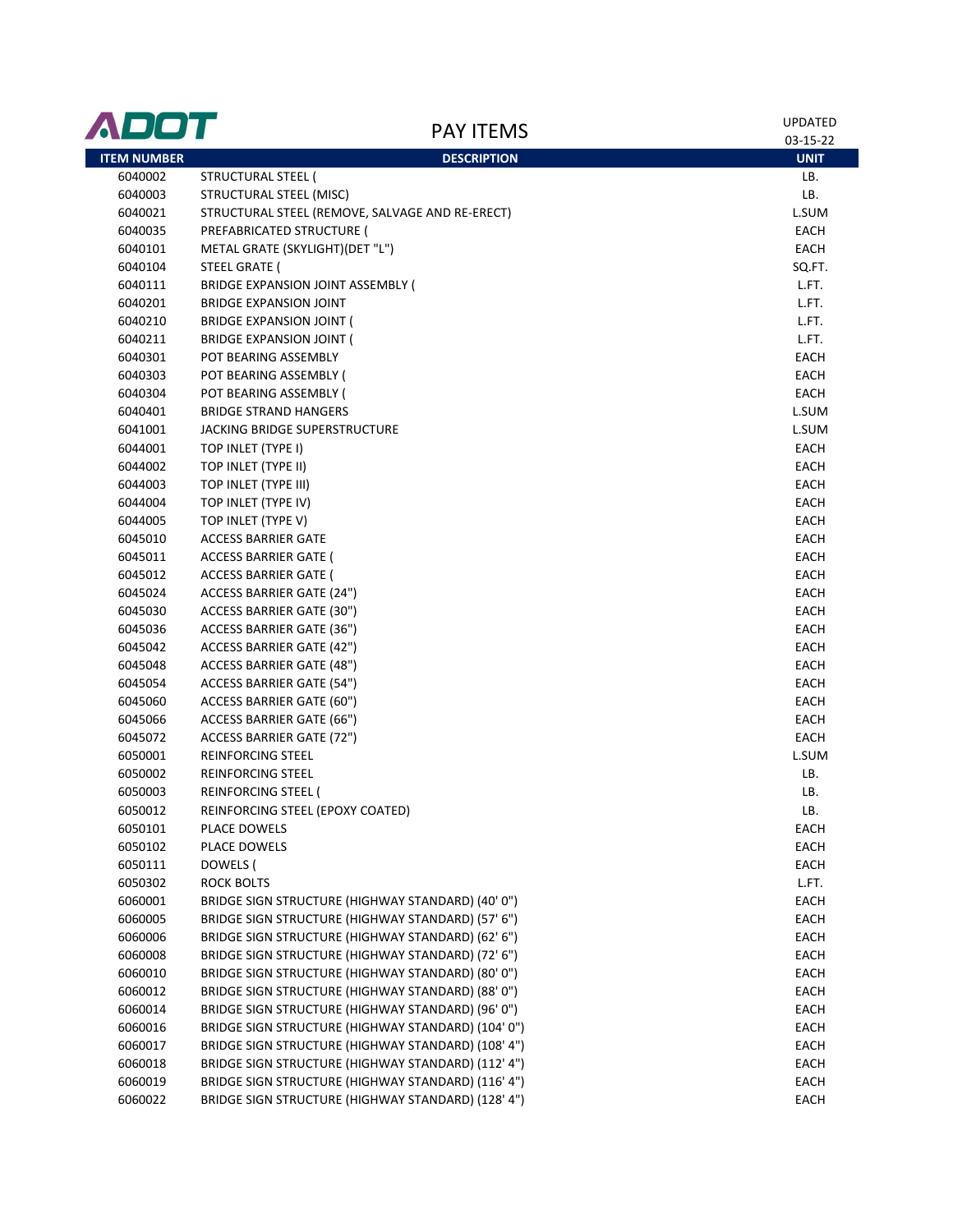| ADOT               | <b>PAY ITEMS</b>                                                 | <b>UPDATED</b><br>03-15-22 |
|--------------------|------------------------------------------------------------------|----------------------------|
| <b>ITEM NUMBER</b> | <b>DESCRIPTION</b>                                               | <b>UNIT</b>                |
| 6060023            | BRIDGE SIGN STRUCTURE (HIGHWAY STANDARD) (132' 4")               | <b>EACH</b>                |
| 6060024            | BRIDGE SIGN STRUCTURE (HIGHWAY STANDARD) (136' 4")               | EACH                       |
| 6060025            | BRIDGE SIGN STRUCTURE (HIGHWAY STANDARD) (140' 4")               | EACH                       |
| 6060026            | BRIDGE SIGN STRUCTURE STANDARD) (113'10")                        | EACH                       |
| 6060030            | BRIDGE SIGN STRUCTURE (HIGHWAY STANDARD) (93'-6")                | EACH                       |
| 6060031            | BRIDGE SIGN STRUCTURE (HIGHWAY STANDARD) (105'-6")               | EACH                       |
| 6060032            | BRIDGE SIGN STRUCTURE (HIGHWAY STANDARD) (113'-10")              | EACH                       |
| 6060033            | BRIDGE SIGN STRUCTURE (HIGHWAY STANDARD) (117' -10")             | EACH                       |
| 6060034            | BRIDGE SIGN STRUCTURE (HIGHWAY STANDARD) (133' -10")             | <b>EACH</b>                |
| 6060035            | BRIDGE SIGN STRUCTURE (HIGHWAY STANDARD) (141'-10")              | <b>EACH</b>                |
| 6060036            | BRIDGE SIGN STRUCTURE (BUTTERFLY DMS)                            | EACH                       |
| 6060037            | <b>BRIDGE SIGN STRUCTURE (</b>                                   | EACH                       |
| 6060038            | <b>BRIDGE SIGN STRUCTURE (</b>                                   | EACH                       |
| 6060039            | <b>BRIDGE SIGN STRUCTURE (</b>                                   | EACH                       |
| 6060041            | BRIDGE SIGN STRUCTURE (TUBULAR) (70' TO 94')                     | EACH                       |
| 6060042            | BRIDGE SIGN STRUCTURE (TUBULAR) (94' TO 106')                    | EACH                       |
| 6060043            | BRIDGE SIGN STRUCTURE (TUBULAR) (106' TO 130')                   | EACH                       |
| 6060044            | BRIDGE SIGN STRUCTURE (TUBULAR) (130' TO 142')                   | EACH                       |
| 6060045            | BRIDGE SIGN STRUCTURE (SD9.20, TYPE 1F)                          | EACH                       |
| 6060046            | BRIDGE SIGN STRUCTURE (SD9.20, TYPE 2F)                          | EACH                       |
| 6060047            | BRIDGE SIGN STRUCTURE (SD9.20, TYPE 3F)                          | EACH                       |
| 6060048            | BRIDGE SIGN STRUCTURE (SD9.20, TYPE 4F)                          | EACH                       |
| 6060049            | <b>BRIDGE SIGN STRUCTURE (</b>                                   | EACH                       |
| 6060051            | BRIDGE SIGN STRUCTURE(TAPERED TUBE, SINGLE BEAM, 41'3"-51'3")    | EACH                       |
| 6060052            | BRIDGE SIGN STRUCTURE(TAPERED TUBE, SINGLE BEAM, 51'3"-61'3")    | EACH                       |
| 6060053            | BRIDGE SIGN STRUCTURE(TAPERED TUBE, SINGLE BEAM, 61'3"-71'3")    | EACH                       |
| 6060054            | BRIDGE SIGN STRUCTURE(TAPERED TUBE, SINGLE BEAM, 71'3"-81'3")    | EACH                       |
| 6060057            | BRIDGE SIGN STRUCTURE (TAPERED TUBE, SINGLE BEAM, 50' TO 70')    | EACH                       |
| 6060058            | BRIDGE SIGN STRUCTURE (TAPERED TUBE, SINGLE BEAM, 70' 1" TO 85') | EACH                       |
| 6060059            | BRIDGE SIGN STRUCTURE (TAPERED TUBE, SINGLE BEAM, 85'1" TO 100') | EACH                       |
| 6060069            | BRIDGE SIGN STRUCTURE(TAPERED TUBE, SINGLE BEAM) (               | EACH                       |
| 6060073            | BRIDGE SIGN STRUCTURE (TAPERED TUBE, SINGLE BEAM)                | EACH                       |
| 6060074            | FOUNDATION FOR BRIDGE SIGN STRUCTURE (TAPERED TUBE)              | EACH                       |
| 6060075            | FOUNDATION FOR BRIDGE SIGN STRUCTURE (SD9.20, TYPE 1F)           | EACH                       |
| 6060076            | FOUNDATION FOR BRIDGE SIGN STRUCTURE (SD9.20, TYPE 2F)           | EACH                       |
| 6060078            | FOUNDATION FOR BRIDGE SIGN STRUCTURE (SD9.20, TYPE 3F)           | EACH                       |
| 6060079            | FOUNDATION FOR BRIDGE SIGN STRUCTURE (SD9.20, TYPE 4F)           | EACH                       |
| 6060080            | FOUNDATION FOR BRIDGE SIGN STRUCTURE (BUTTERFLY DMS)             | EACH                       |
| 6060081            | FOUNDATION FOR BRIDGE SIGN STRUCTURE (                           | EACH                       |
| 6060082            | FOUNDATION FOR BRIDGE SIGN STRUCTURE (                           | EACH                       |
| 6060083            | FOUNDATION FOR BRIDGE SIGN STRUCTURE (                           | EACH                       |
| 6060084            | FOUNDATION FOR BRIDGE SIGN STRUCTURE (                           | EACH                       |
| 6060088            | FOUNDATION FOR BRIDGE SIGN STRUCTURE (HIGHWAY STANDARD) (        | EACH                       |
| 6060091            | FOUNDATION FOR BRIDGE SIGN STRUCTURE (                           | L.FT.                      |
| 6060094            | COLUMN (OVERHEAD SIGN STRUCTURE) (                               | <b>EACH</b>                |
| 6060096            | COLUMN (19 FT 6")(BRIDGE SIGN STRUCTURE)                         | EACH                       |
| 6060097            | COLUMN (22 FT 6")(BRIDGE SIGN STRUCTURE)                         | EACH                       |
| 6060103            | CANTILEVER SIGN STRUCTURE (HWY. STANDARD) (28' ARM)              | EACH                       |
| 6060107            | CANTILEVER SIGN STRUCTURE (                                      | EACH                       |
| 6060108            | CANTILEVER SIGN STRUCTURE (16' ARM)                              | EACH                       |
| 6060109            | CANTILEVER SIGN STRUCTURE (22' ARM)                              | EACH                       |
| 6060110            | CANTILEVER SIGN STRUCTURE (34' ARM)                              | EACH                       |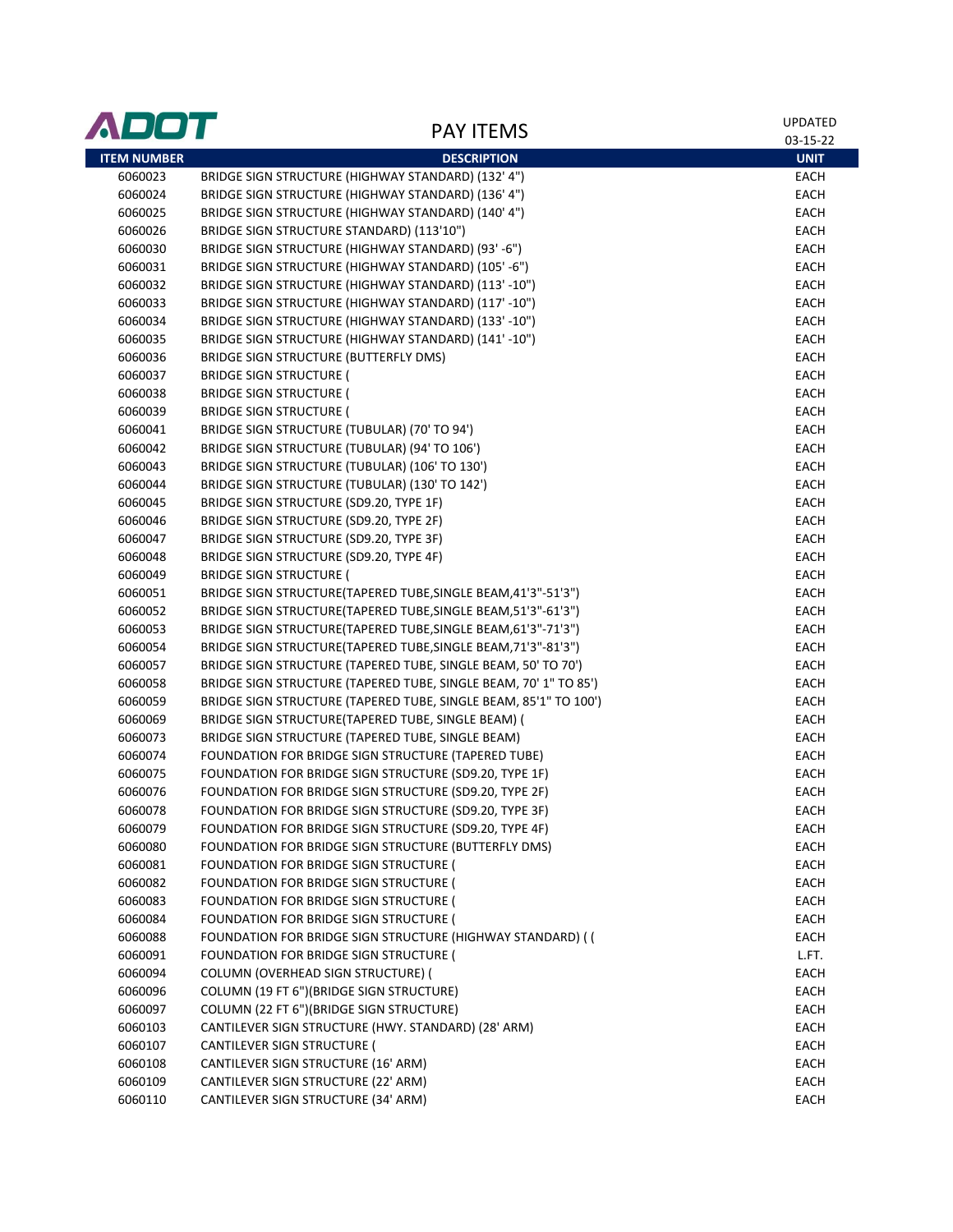| ADOT               |                                                              | UPDATED     |
|--------------------|--------------------------------------------------------------|-------------|
|                    | <b>PAY ITEMS</b>                                             | 03-15-22    |
| <b>ITEM NUMBER</b> | <b>DESCRIPTION</b>                                           | <b>UNIT</b> |
| 6060113            | CANTILEVER SIGN STRUCTURE (12" TAPERED TUBE,24' DOUBLE ARM)  | EACH        |
| 6060117            | CANTILEVER SIGN STRUCTURE (14" TAPERED TUBE, 20' DOUBLE ARM) | EACH        |
| 6060118            | CANTILEVER SIGN STRUCTURE (14" TAPERED TUBE, 24' DOUBLE ARM) | EACH        |
| 6060121            | CANTILEVER SIGN STRUCTURE (15" TAPERED TUBE, 16' DOUBLE ARM) | EACH        |
| 6060122            | CANTILEVER SIGN STRUCTURE (15" TAPERED TUBE, 20' DOUBLE ARM) | EACH        |
| 6060126            | CANTILEVER SIGN STRUCTURE (18" TAPERED TUBE, 22' DOUBLE ARM) | EACH        |
| 6060127            | CANTILEVER SIGN STRUCTURE (18' TAPERED TUBE, 24" DOUBLE ARM) | EACH        |
| 6060128            | CANTILEVER SIGN STRUCTURE (18" TAPERED TUBE, 26' DOUBLE ARM) | EACH        |
| 6060130            | CANTILEVER SIGN STRUCTURE (18" TAPERED TUBE, 34' DOUBLE ARM) | EACH        |
| 6060131            | CANTILEVER SIGN STRUCTURE (SD9.10, TYPE 1C)                  | EACH        |
| 6060132            | CANTILEVER SIGN STRUCTURE (SD9.10, TYPE 2C)                  | EACH        |
| 6060133            | CANTILEVER SIGN STRUCTURE (SD9.10, TYPE 3C)                  | EACH        |
| 6060134            | CANTILEVER SIGN STRUCTURE (SD9.10, TYPE 4C)                  | EACH        |
| 6060146            | CANTILEVER SIGN STRUCTURE (TUBULAR) (37')                    | EACH        |
| 6060148            | CANTILEVER SIGN STRUCTURE (                                  | EACH        |
| 6060149            | CANTILEVER SIGN STRUCTURE (TAPERED TUBE, 55' SINGLE ARM)     | EACH        |
| 6060151            | SIGN STRUCTURE (                                             | EACH        |
| 6060152            | SIGN STRUCTURE (                                             | EACH        |
| 6060153            | SIGN STRUCTURE (                                             | EACH        |
| 6060154            | SIGN STRUCTURE (                                             | EACH        |
| 6060155            | SIGN STRUCTURE (                                             | EACH        |
| 6060156            | SIGN STRUCTURE (                                             | EACH        |
| 6060157            | SIGN STRUCTURE (                                             | EACH        |
| 6060158            | SIGN STRUCTURE (                                             | EACH        |
| 6060159            | SIGN STRUCTURE (                                             | EACH        |
| 6060160            | SIGN STRUCTURE (                                             | EACH        |
| 6060161            | SIGN STRUCTURE (                                             | EACH        |
| 6060162            | SIGN STRUCTURE (MEDIAN) (ONE-SIDED)                          | EACH        |
| 6060163            | SIGN STRUCTURE (MEDIAN) (TWO-SIDED)                          | EACH        |
| 6060181            | <b>DRILLED SHAFT FOUNDATION (42")</b>                        | EACH        |
| 6060239            | FOUNDATION FOR SIGN STRUCTURE (MEDIAN)                       | EACH        |
| 6060243            | FOUNDATION FOR CANTILEVER SIGN STRUCTURE (16' ARM)           | EACH        |
| 6060244            | FOUNDATION FOR CANTILEVER SIGN STRUCTURE (22' ARM)           | EACH        |
| 6060245            | FOUNDATION FOR CANTILEVER SIGN STRUCTURE (34' ARM)           | EACH        |
| 6060247            | FOUNDATION FOR CANTILEVER SIGN STRUCTURE (                   | <b>EACH</b> |
| 6060248            | FOUNDATION FOR CANTILEVER SIGN STRUCTURE (                   | EACH        |
| 6060249            | FOUNDATION FOR CANTILEVER SIGN STRUCTURE (                   | EACH        |
| 6060250            | FOUNDATION FOR CANTILEVER SIGN STRUCTURE (                   | EACH        |
| 6060251            | FOUNDATION FOR CANTILEVER SIGN STRUCTURE (                   | EACH        |
| 6060253            | FOUNDATION FOR CANTILEVER SIGN STRUCTURE (                   | EACH        |
| 6060254            | FOUNDATION FOR CANTILEVER SIGN STRUCTURE (SD9.10, TYPE 1C)   | EACH        |
| 6060255            | FOUNDATION FOR CANTILEVER SIGN STRUCTURE (SD9.10, TYPE 2C)   | EACH        |
| 6060256            | FOUNDATION FOR CANTILEVER SIGN STRUCTURE (SD9.10, TYPE 3C)   | EACH        |
| 6060257            | FOUNDATION FOR CANTILEVER SIGN STRUCTURE (SD9.10, TYPE 4C)   | EACH        |
| 6060301            | RELOCATE EXISTING BRIDGE SIGN STRUCTURE                      | L.SUM       |
| 6060302            | RELOCATE EXISTING CANTILEVER SIGN STRUCTURE                  | EACH        |
| 6060303            | RELOCATE EXISTING TAPERED TUBE SIGN STRUCTURE                | L.SUM       |
| 6060351            | RECONSTRUCT BRIDGE SIGN STRUCTURE FROM SALVAGE               | EACH        |
| 6061001            | SIGN MOUNT ASSEMBLY (FOR BRIDGE FASCIA)                      | EACH        |
| 6061005            | SIGN MOUNT ASSEMBLY (FOR BRIDGE FASCIA) (                    | EACH        |
| 6061010            | SIGN MOUNT ASSEMBLY (FOR SIGN STRUCTURE)                     | EACH        |
| 6061012            | SIGN MOUNT ASSEMBLY (FOR SIGN STRUCTURE)                     | EACH        |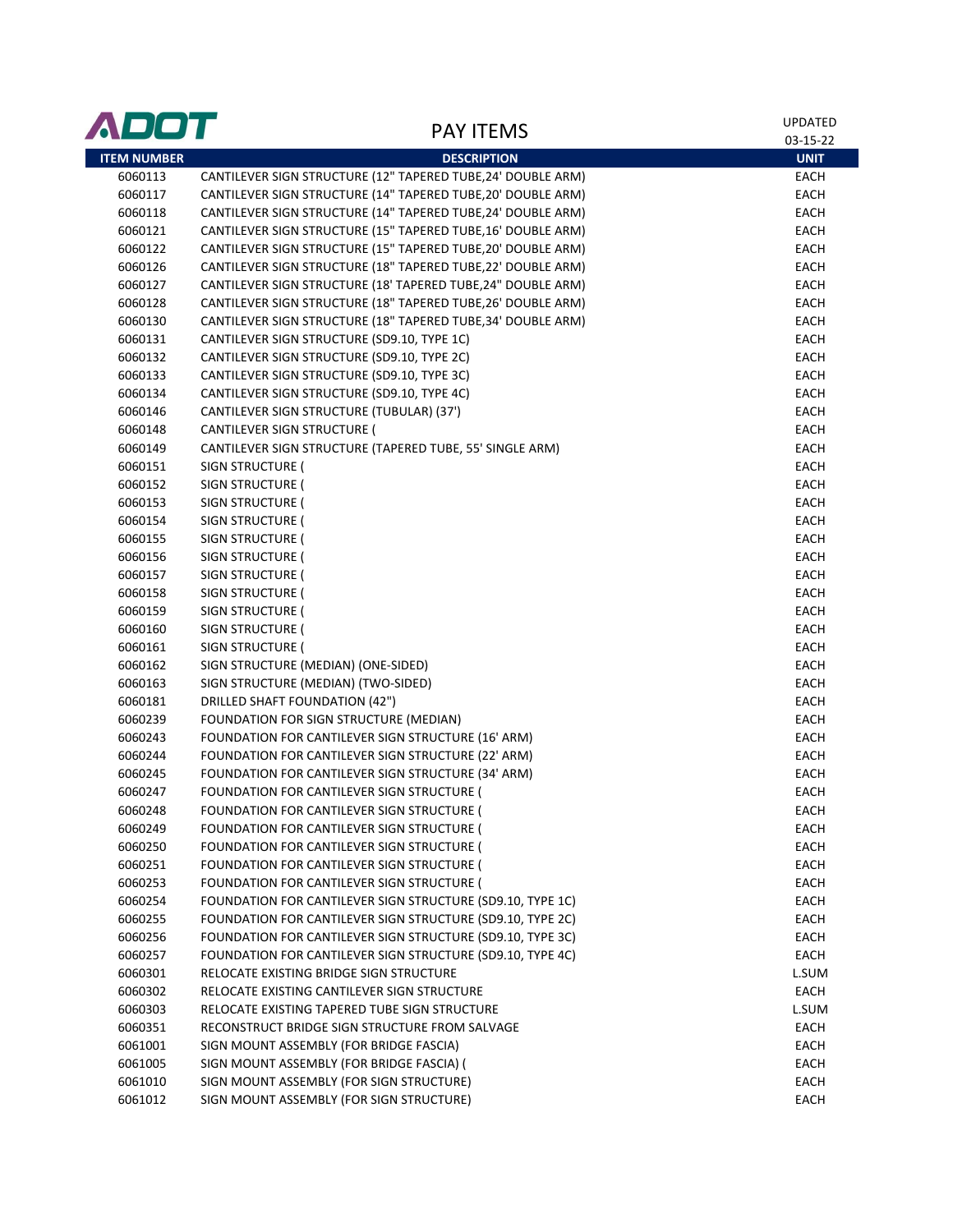| ADOT               | <b>PAY ITEMS</b>                                              | UPDATED<br>03-15-22 |
|--------------------|---------------------------------------------------------------|---------------------|
| <b>ITEM NUMBER</b> | <b>DESCRIPTION</b>                                            | <b>UNIT</b>         |
| 6061015            | SIGN MOUNT ASSEMBLY                                           | EACH                |
| 6061016            | SIGN MOUNT ASSEMBLY                                           | EACH                |
| 6070001            | BREAKAWAY SIGN POST S3X5.7                                    | L.FT.               |
| 6070002            | BREAKAWAY SIGN POST S4X7.7                                    | L.FT.               |
| 6070003            | BREAKAWAY SIGN POST W6X9                                      | L.FT.               |
| 6070004            | BREAKAWAY SIGN POST W6X12                                     | L.FT.               |
| 6070006            | <b>BREAKAWAY SIGN POST W8X18</b>                              | L.FT.               |
| 6070008            | BREAKAWAY SIGN POST W10X22                                    | L.FT.               |
| 6070022            | FOUNDATION FOR BREAKAWAY SIGN POST S4X7.7                     | EACH                |
| 6070023            | FOUNDATION FOR BREAKAWAY SIGN POST W6X9                       | EACH                |
| 6070024            | FOUNDATION FOR BREAKAWAY SIGN POST W6X12                      | EACH                |
| 6070026            | FOUNDATION FOR BREAKAWAY SIGN POST W8X18                      | EACH                |
| 6070028            | FOUNDATION FOR BREAKAWAY SIGN POST W10X22                     | EACH                |
| 6070035            | SIGN POST (PERFORATED) (SINGLE)                               | L.FT.               |
| 6070038            | <b>SLIP BASE</b>                                              | EACH                |
| 6070039            | SLIP BASE (                                                   | EACH                |
| 6070044            | SIGN POST U-CHANNEL (GALVANIZED STEEL)                        | EACH                |
| 6070045            | SIGN POST U-CHANNEL (GALVANIZED STEEL) (                      | EACH                |
| 6070048            | FOUNDATION FOR SQUARE TUBE POST                               | EACH                |
| 6070054            | SIGN POST (PERFORATED) (2 S)                                  | L.FT.               |
| 6070055            | SIGN POST (PERFORATED) (2 1/2 S)                              | L.FT.               |
| 6070056            | SIGN POST (PERFORATED) (2 T)                                  | L.FT.               |
| 6070057            | SIGN POST (PERFORATED) (2 1/2 T)                              | L.FT.               |
| 6070060            | FOUNDATION FOR SIGN POST (CONCRETE)                           | EACH                |
| 6070061            | FOUNDATION FOR SIGN POST (SLEEVE)                             | EACH                |
| 6071001            | SIGN POST (                                                   | EACH                |
| 6071002            | SIGN POST (                                                   | EACH                |
| 6071003            | SIGN POST (                                                   | EACH                |
| 6071004            | SIGN POST (                                                   | EACH                |
| 6071005            | SIGN POST (                                                   | EACH                |
| 6071006            | SIGN POST (                                                   | EACH                |
| 6071007            | SIGN POST (                                                   | EACH                |
| 6071011            | SIGN POST (                                                   | L.FT.               |
| 6071012            | SIGN POST (                                                   | L.FT.               |
| 6071013            | SIGN POST (                                                   | L.FT.               |
| 6071014            | SIGN POST (                                                   | L.FT.               |
| 6080005            | REGULATORY, WARNING, OR MARKER SIGN PANEL                     | SQ.FT.              |
| 6080010            | SIGN PANEL (                                                  | SQ.FT.              |
| 6080011            | WARNING SIGN PANEL                                            | SQ.FT.              |
| 6080018            | EXTRUDED ALUMINUM SIGN PANEL                                  | SQ.FT.              |
| 6080021            | <b>MARKER SIGN PANEL</b>                                      | SQ.FT.              |
| 6080025            | FLAT SHEET ALUMINUM SIGN PANEL                                | SQ.FT.              |
| 6080041            | ARIZONA LOGO (6")                                             | EACH                |
| 6080042            | ARIZONA LOGO (8")                                             | EACH                |
| 6080043            | ARIZONA LOGO (12")                                            | EACH                |
| 6080050            | SIGN PANEL (                                                  | SQ.FT.              |
| 6080051            | SIGN PANEL (                                                  | SQ.FT.              |
| 6080052            | SIGN PANEL (                                                  | SQ.FT.              |
| 6080055            | SIGN PANEL (                                                  | EACH                |
| 6080081            | FLAT SHEET ALUMINUM W/ DIRECT APPLY OR SILK-SCREEN CHARACTERS | SQ.FT.              |
| 6080090            | <b>GRAFFITI SHIELD</b>                                        | SQ.FT.              |
| 6080101            | MISCELLANEOUS WORK (SIGNS)                                    | L.SUM               |
|                    |                                                               |                     |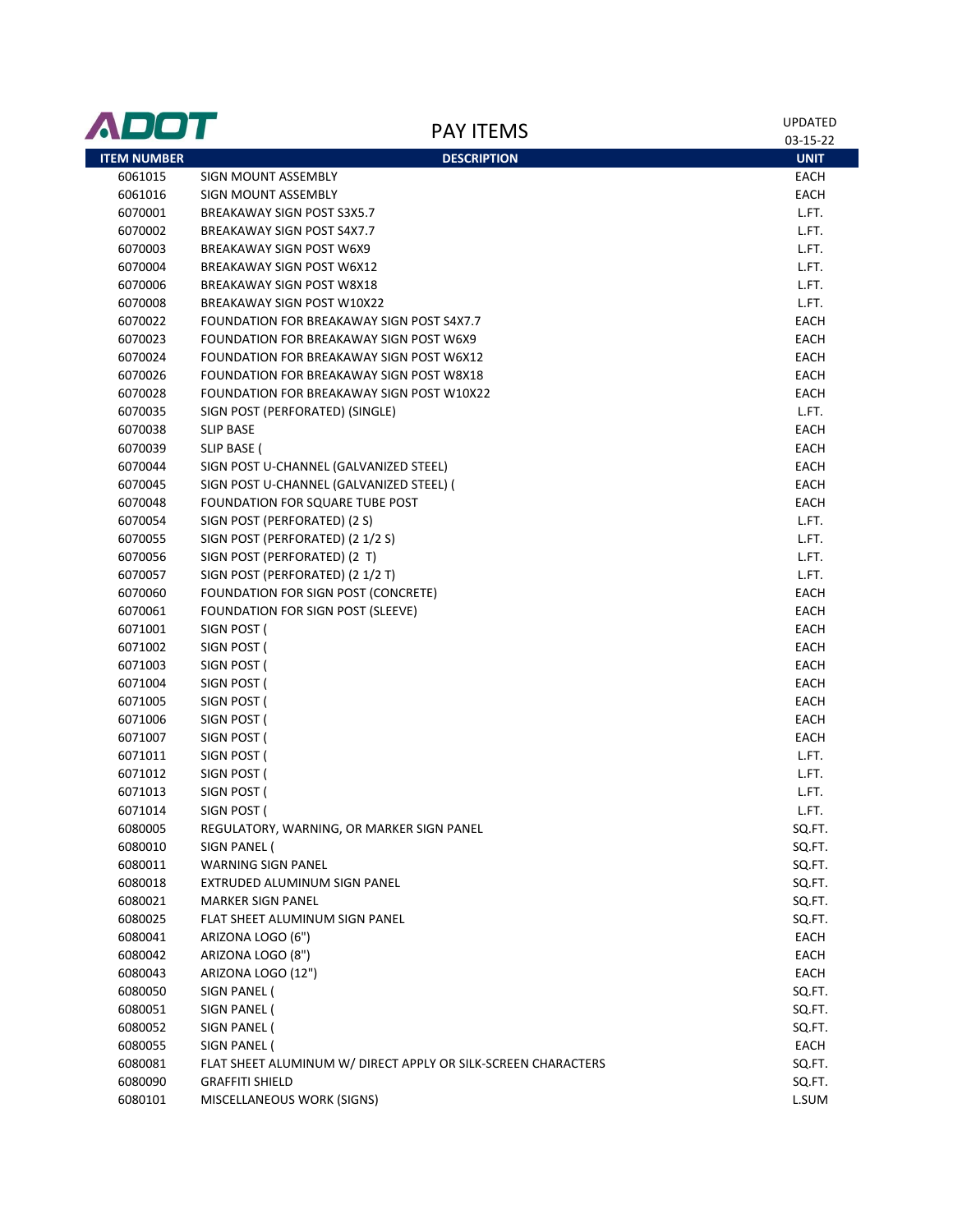| ADOT               |                                                                             | <b>PAY ITEMS</b>   | UPDATED       |
|--------------------|-----------------------------------------------------------------------------|--------------------|---------------|
|                    |                                                                             |                    | 03-15-22      |
| <b>ITEM NUMBER</b> |                                                                             | <b>DESCRIPTION</b> | <b>UNIT</b>   |
| 6080102            | MISCELLANEOUS WORK (SIGNS)                                                  |                    | L.SUM         |
| 6080103            | MISCELLANEOUS WORK (SIGNS)                                                  |                    | L.SUM         |
| 6080104            | MISCELLANEOUS WORK (SIGNS)                                                  |                    | L.SUM         |
| 6080105            | <b>RELOCATE SIGNS</b>                                                       |                    | L.SUM         |
| 6080106            | REMOVE AND RECONSTRUCT SIGN                                                 |                    | EACH          |
| 6080107            | MISCELLANEOUS WORK (SIGNS)                                                  |                    | L.SUM         |
| 6080109            | REMOVE AND REINSTALL SIGN                                                   |                    | L.SUM         |
| 6080110            | REMOVE AND REINSTALL SIGN                                                   |                    | EACH          |
| 6080120            | SIGN (                                                                      |                    | EACH          |
| 6080201            | MODIFY SIGN LEGEND                                                          |                    | L.SUM         |
| 6090024            | <b>DRILLED SHAFT FOUNDATION (24")</b>                                       |                    | L.FT.         |
| 6090030            | <b>DRILLED SHAFT FOUNDATION (30")</b>                                       |                    | L.FT.         |
| 6090036            | <b>DRILLED SHAFT FOUNDATION (36")</b>                                       |                    | L.FT.         |
| 6090042            | <b>DRILLED SHAFT FOUNDATION (42")</b>                                       |                    | L.FT.         |
| 6090048            | <b>DRILLED SHAFT FOUNDATION (48")</b>                                       |                    | L.FT.         |
| 6090054            | <b>DRILLED SHAFT FOUNDATION (54")</b>                                       |                    | L.FT.         |
| 6090060            | <b>DRILLED SHAFT FOUNDATION (60")</b>                                       |                    | L.FT.         |
| 6090066            | <b>DRILLED SHAFT FOUNDATION (66")</b>                                       |                    | L.FT.         |
| 6090072            | <b>DRILLED SHAFT FOUNDATION (72")</b>                                       |                    | L.FT.         |
| 6090078            | <b>DRILLED SHAFT FOUNDATION (78")</b>                                       |                    | L.FT.         |
| 6090084            | <b>DRILLED SHAFT FOUNDATION (84")</b>                                       |                    | L.FT.         |
| 6090096            | <b>DRILLED SHAFT FOUNDATION (96")</b>                                       |                    | L.FT.         |
| 6090148            | DRILLED SHAFT FOUNDATION (                                                  |                    | L.FT.         |
| 6090149            | DRILLED SHAFT FOUNDATION (                                                  |                    | L.FT.         |
| 6091024            | DRILLED SHAFT FOR FOUNDATION (                                              |                    | L.FT.         |
| 6091025            | DRILLED SHAFT FOR FOUNDATION (                                              |                    | L.FT.         |
| 6091026            | DRILLED SHAFT FOR FOUNDATION (                                              |                    | L.FT.         |
| 6091027            | DRILLED SHAFT FOR FOUNDATION (                                              |                    | L.FT.         |
| 6091030            | DRILLED SHAFTS (ROCK) (                                                     |                    | L.FT.         |
| 6091031            | <b>DRILLED SHAFTS (ROCK) (</b>                                              |                    | L.FT.         |
| 6100011            | PAINT BRIDGE (STA)                                                          |                    | L.SUM         |
| 6100012            | PAINT BRIDGE (STA)                                                          |                    | L.SUM         |
| 6100021            | PAINT STRUCTURE (                                                           |                    | L.SUM         |
| 6100026            | PAINT STRUCTURE (                                                           |                    | SQ.FT.        |
| 6100401            | <b>ROCK STAINING</b>                                                        |                    | SQ.FT.        |
| 6110101            | METAL HANDRAIL (WITH 2-FT CATWALK)                                          |                    | L.FT.         |
| 6110200            | METAL HANDRAIL (                                                            |                    | L.FT.         |
| 6110201            | <b>METAL HANDRAIL</b>                                                       |                    | L.FT.         |
| 6110202            | METAL HANDRAIL (                                                            |                    | L.FT.         |
| 6110203            | PROTECTIVE RAILING                                                          |                    | L.FT.         |
| 6110301            | TRAFFIC & PEDESTRIAN RAIL (                                                 |                    | L.FT.         |
| 6120500            | TIMBER STRUCTURE REPAIR                                                     |                    | M.BD.FT.      |
| 7010003            | MAINTENANCE AND PROTECTION OF TRAFFIC (                                     |                    | L.SUM         |
| 7010005            | MAINTENANCE AND PROTECTION OF TRAFFIC                                       |                    | L.SUM         |
| 7010006            | FURNISH AND INSTALL TEMPORARY TRAFFIC CONTROL DEVICES                       |                    | L.SUM         |
| 7010007            | TEMPORARY CONCRETE BARRIER (TO REMAIN)                                      |                    | L.FT.         |
| 7010008            | TEMPORARY CONCRETE BARRIER (NEW INSTALLATION) (SPECIAL)                     |                    | L.FT.         |
| 7010009            | TEMPORARY IMPACT ATTENUATION DEVICES (IN USE)                               |                    | EACH          |
| 7010010            | TEMPORARY CONCRETE BARRIER                                                  |                    | L.FT.         |
| 7010011            | TEMPORARY CONCRETE BARRIER (IN USE)<br>TEMPORARY IMPACT ATTENUATION DEVICES |                    | L.FT.<br>EACH |
| 7010012<br>7010018 | CONSTRUCTION SIGNS (ADDITIONAL)                                             |                    | SQ.FT.        |
|                    |                                                                             |                    |               |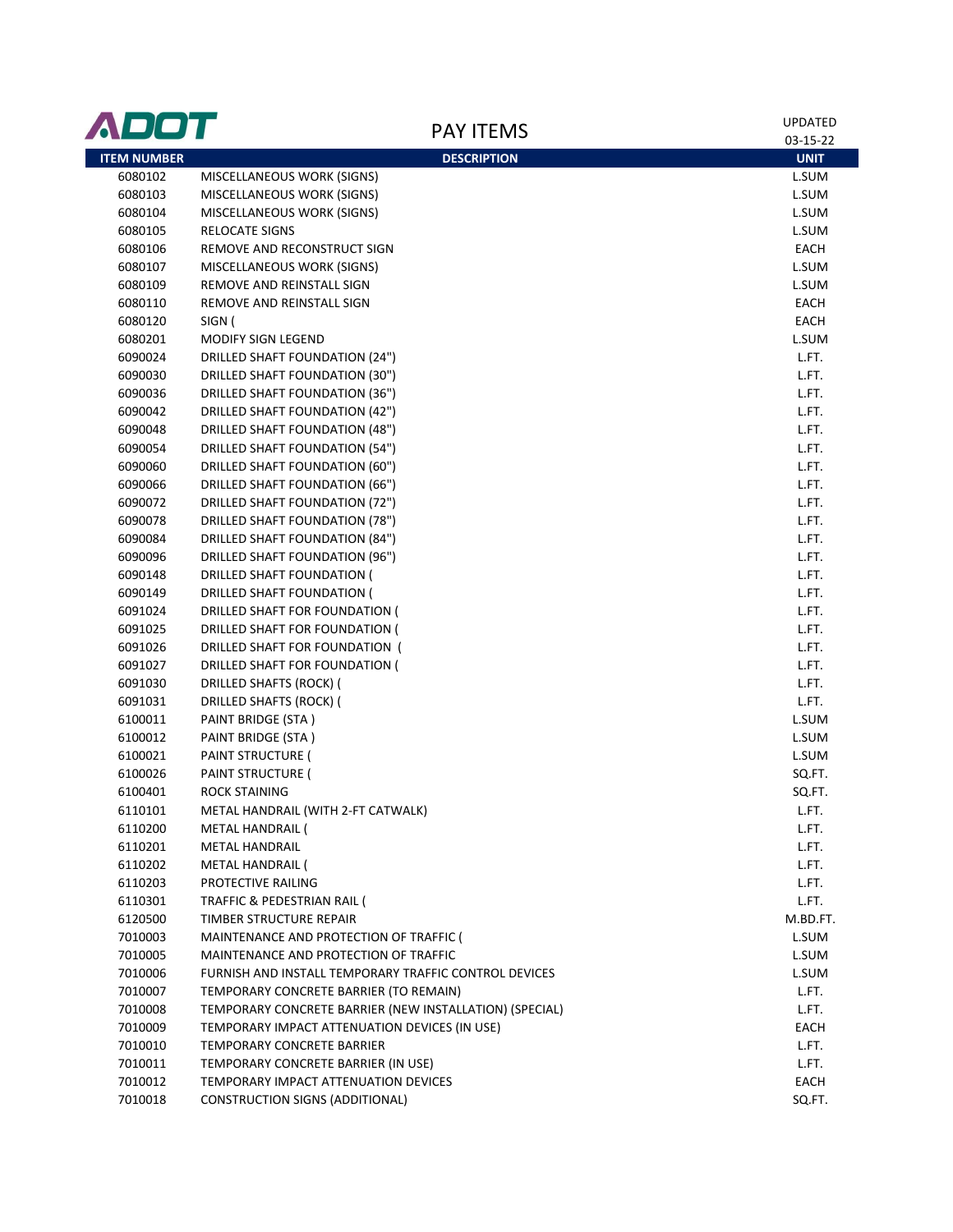| ADOT               | <b>PAY ITEMS</b>                                                             | <b>UPDATED</b><br>03-15-22 |
|--------------------|------------------------------------------------------------------------------|----------------------------|
| <b>ITEM NUMBER</b> | <b>DESCRIPTION</b>                                                           | <b>UNIT</b>                |
| 7010021            | MAINTAIN DEPARTMENT FURNISHED SIGN                                           | <b>DAY</b>                 |
| 7010025            | TEMPORARY IMPACT ATTENUATION DEVICE (IN-LINE ENERGY ABSORBING TERM.)         | EACH                       |
| 7010026            | TEMPORARY IMPACT ATTENUTION DEVICE (IN-LINE ENERGY ABSORBING TERM.) (IN USE) | EACH-DAY                   |
| 7010031            | TRUCK MOUNTED ATTENUATOR                                                     | <b>HOUR</b>                |
| 7010032            | TRUCK MOUNTED ATTENUATOR (                                                   | <b>HOUR</b>                |
| 7010061            | TEMPORARY CONCRETE BARRIER (SPECIAL) (                                       | L.FT.                      |
| 7010062            | <b>GLARE SCREEN FOR TEMPORARY CONCRETE BARRIER</b>                           | L.FT.                      |
| 7010063            | TEMPORARY PAVEMENT MARKER ((                                                 | EACH                       |
| 7010126            | <b>BARRICADE (</b>                                                           | L.FT.                      |
| 7010127            | <b>BARRICADE (</b>                                                           | EACH                       |
| 7010128            | <b>BARRICADE (TYPE A)</b>                                                    | EACH                       |
| 7010132            | <b>BARRICADE (TYPE 2)</b>                                                    | EACH                       |
| 7010133            | BARRICADE (TRAFFIC CONTROL MANUAL 6C-8, TYPE III)                            | <b>EACH</b>                |
| 7010135            | <b>BARRICADE (TYPE 3) (</b>                                                  | EACH                       |
| 7010185            | TRAFFIC BARREL (PLASTIC)                                                     | <b>EACH</b>                |
| 7010301            | TEMPORARY PAVEMENT MARKING (RAISED MARKER)                                   | <b>EACH</b>                |
| 7010302            | TEMPORARY PAVEMENT MARKER (TYPE Y)                                           | <b>EACH</b>                |
| 7010303            | TEMPORARY PAVEMENT MARKER (TYPE W)                                           | EACH                       |
| 7010304            | TEMPORARY PAVEMENT MARKER (TYPE YD)                                          | EACH                       |
| 7010305            | TEMPORARY PAVEMENT MARKER (TYPE WD)                                          | EACH                       |
| 7010526            | INSTALL AND REMOVE TEMPORARY UNDERDECK LUMINAIRE                             | <b>EACH</b>                |
| 7010527            | RELOCATE TEMPORARY UNDERDECK LUMINAIRE                                       | EACH                       |
| 7010528            | INSTALL AND REMOVE TEMPORARY LIGHT POLE                                      | EACH                       |
| 7010529            | RELOCATE TEMPORARY LIGHT POLE                                                | EACH                       |
| 7010901            | ROADWAY SWEEPING                                                             | <b>HOUR</b>                |
| 7015010            | TEMPORARY CONCRETE BARRIER (INSTALLATION AND REMOVAL)                        | L.FT.                      |
| 7015020            | TEMPORARY IMPACT ATTENUATORS (INSTALLATION AND REMOVAL)                      | EACH                       |
| 7015032            | TEMPORARY PREFORMED MARKING (TYPE II, TAPE LINE)                             | L.FT.                      |
| 7015036            | TEMPORARY PREFORMED MARKING (ARROW, SYMBOL OR LEGEND)                        | EACH                       |
| 7015051            | OBLITERATE PAVEMENT MARKING (ARROW, SYMBOL OR LEGEND)                        | EACH                       |
| 7015052            | <b>OBLITERATE PAVEMENT MARKING (STRIPE)</b>                                  | L.FT.                      |
| 7015061            | TEMPORARY PAVEMENT MARKERS (RAISED) (REFLECTIVE)                             | EACH                       |
| 7015069            | TEMPORARY PAVEMENT MARKERS (CHIP SEAL)                                       | EACH                       |
| 7015070            | <b>OBLITERATE PAVEMENT MARKERS</b>                                           | EACH                       |
| 7015080            | <b>TEMPORARY DELINEATORS</b>                                                 | EACH                       |
| 7015091            | <b>SPECIALTY SIGNS</b>                                                       | SQ.FT.                     |
| 7016020            | TEMPORARY CONCRETE BARRIER (IN USE)                                          | L.FT.-DAY                  |
| 7016021            | TEMPORARY IMPACT ATTENUATORS (IN USE)                                        | EACH-DAY                   |
| 7016029            | PORTABLE SIGN STANDS-BARRIER MOUNTED                                         | EACH-DAY                   |
| 7016030            | BARRICADE (TYPE 1, TYPE 2, VERT.PANEL, TUBULAR MARKER)                       | EACH-DAY                   |
| 7016031            | BARRICADE (TYPE 3, HIGH LEVEL FLAG TREE)                                     | EACH-DAY                   |
| 7016032            | PORTABLE SIGN STAND (RIGID)                                                  | EACH-DAY                   |
| 7016033            | PORTABLE SIGN STAND (SPRING TYPE)                                            | EACH-DAY                   |
| 7016034            | DRUM                                                                         | EACH-DAY                   |
| 7016035            | WARNING LIGHT (TYPE A)                                                       | EACH-DAY                   |
| 7016036            | WARNING LIGHT (TYPE B)                                                       | EACH-DAY                   |
| 7016037            | WARNING LIGHT (TYPE C)                                                       | EACH-DAY                   |
| 7016038            | TRAFFIC CONE (                                                               | EACH-DAY                   |
| 7016039            | <b>EMBEDDED SIGN POST</b>                                                    | EACH-DAY                   |
| 7016050            | TRUCK-MOUNTED ATTENUATOR                                                     | EACH-DAY                   |
| 7016051            | TEMPORARY SIGN (LESS THAN 10 S.F.)                                           | EACH-DAY                   |
| 7016052            | TEMPORARY SIGN (10 S.F. OR MORE)                                             | EACH-DAY                   |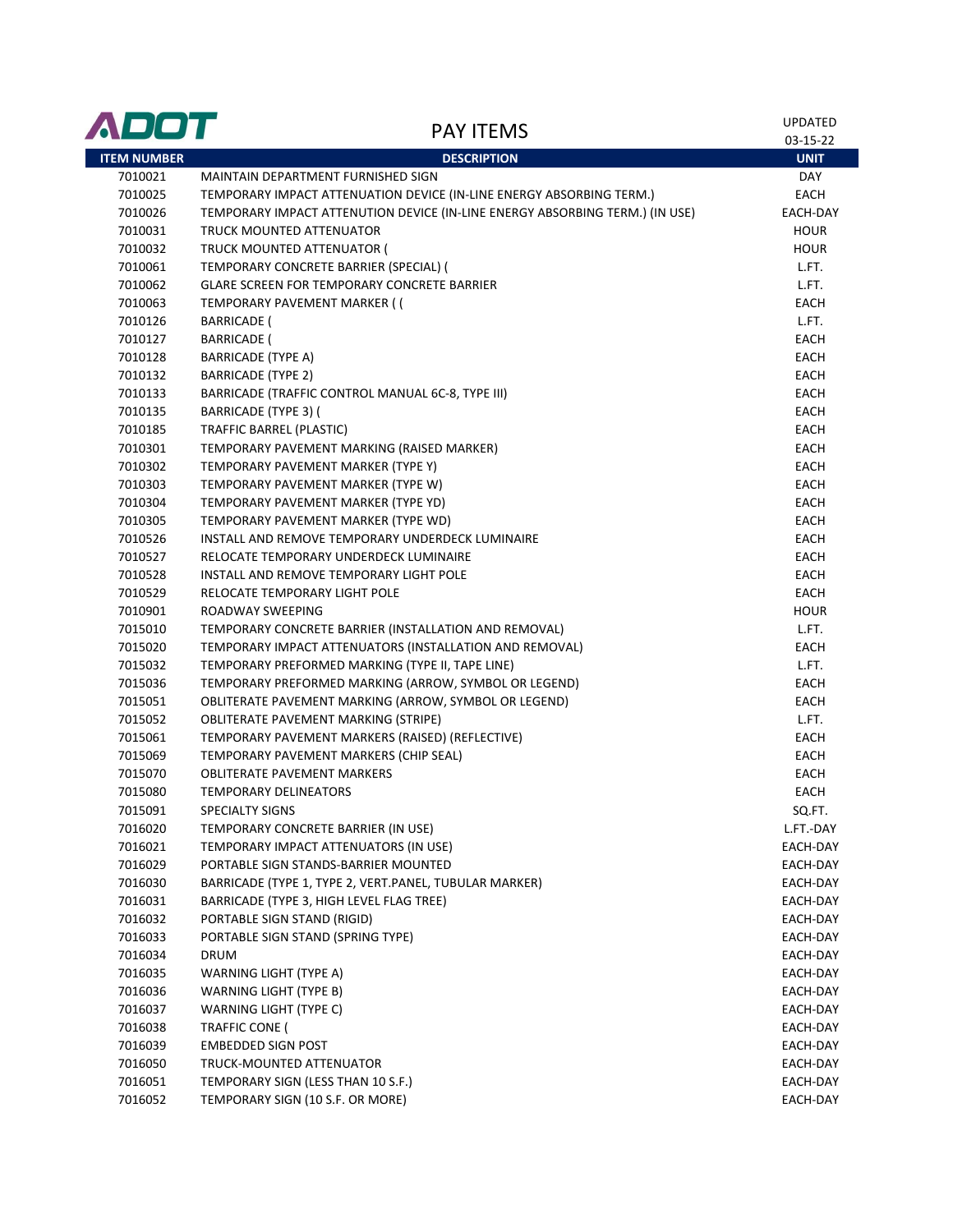| <b>ITEM NUMBER</b><br><b>DESCRIPTION</b><br><b>UNIT</b><br>7016061<br><b>FLASHING ARROW PANEL</b><br>EACH-DAY<br>7016067<br>CHANGEABLE MESSAGE BOARD (CONTRACTOR FURNISHED)<br>EACH-DAY<br>7016068<br><b>DRUM</b><br>EACH-DAY<br>7016069<br>TEMPORARY WATER-FILLED BARRIER<br>L.FT.-DAY<br>7016071<br>PILOT VEHICLE WITH DRIVER<br><b>HOUR</b><br>7016075<br><b>FLAGGING SERVICES (CIVILIAN)</b><br><b>HOUR</b><br>7016079<br>FLAGGING SERVICES (UNIFORMED OFFICER)<br><b>HOUR</b><br>7017001<br>AUTOMATED FLAGGER ASSISTANCE DEVICE (INSTALL & REMOVE)<br>L.SUM<br>7017005<br>AUTOMATED FLAGGER DEVICE (IN USE)<br>DAY<br>7017020<br>TEMPORARY AND PORTABLE TRAFFIC CONTROL SIGNAL (INSTALL & REMOVE)<br>L.SUM<br>7017025<br>TEMPORARY AND PORTABLE TRAFFIC CONTROL SIGNAL (IN USE)<br>DAY<br>SEQUENTIAL FLASHING WARNING LIGHT<br>EACH-DAY<br>7017030<br>IMPACT ATTENUATION DEVICE (ENERGY ABSORBING TERMINAL)<br><b>EACH</b><br>7020001<br>7020007<br><b>IMPACT ATTENUATION DEVICE (</b><br>EACH<br>7020008<br><b>IMPACT ATTENUATION DEVICE (</b><br>EACH<br><b>IMPACT ATTENUATION DEVICE (</b><br><b>EACH</b><br>7020009<br>7020010<br><b>IMPACT ATTENUATION DEVICE (</b><br>EACH<br>7020011<br>IMPACT ATTENUATION DEVICE(SAND BARREL CRASH CUSHION, TYPE A)<br>EACH<br>7020012<br>IMPACT ATTENUATION DEVICE(SAND BARREL CRASH CUSHION, TYPE B)<br><b>EACH</b><br>IMPACT ATTENUATION DEVICE (SAND BARREL CRASH CUSHION)<br><b>EACH</b><br>7020013<br>7020015<br>RECONSTRUCT SAND BARREL CRASH CUSHION<br>EACH<br>7020021<br>REMOVE AND RECONSTRUCT IMPACT ATTENUATION DEVICE<br>L.SUM<br>7030008<br><b>DELINEATOR (</b><br><b>EACH</b><br>7030009<br><b>DELINEATOR (</b><br>EACH<br>7030018<br><b>OBJECT MARKER (FLEXIBLE)</b><br>EACH<br>7030019<br><b>OBJECT MARKER (FLEXIBLE) (TYPE 2)</b><br>EACH<br>7030022<br>DELINEATOR (FLEXIBLE) (SINGLE WHITE OR SINGLE YELLOW)<br>EACH<br>DELINEATOR (FLEXIBLE) (DOUBLE WHITE OR DOUBLE YELLOW)<br><b>EACH</b><br>7030023<br>MULTI-DIRECTIONAL DELINEATOR (360 DEGREE) (FLEXIBLE)<br>EACH<br>7030024<br>7030025<br>DELINEATOR ASSEMBLY (FLEXIBLE) (DRIVEN FOUNDATION)<br>EACH<br>7030026<br>DELINEATOR ASSEMBLY (FLEXIBLE) (CONCRETE FOUNDATION)<br>EACH<br>7030027<br>DELINEATOR ASSEMBLY (FLEXIBLE) (SURFACE-MOUNTED)<br>EACH<br>7030038<br>FOUNDATION FOR MILEPOST MARKER<br>EACH<br>7030051<br><b>RESET DELINEATOR</b><br>EACH<br>7030053<br><b>RESET MILEPOST MARKER</b><br>EACH<br>7030061<br>EACH<br>HIGHWAY WILDLIFE REFLECTOR<br>HIGHWAY WILDLIFE REFLECTOR (<br>7030062<br>EACH<br>7030070<br>DELINEATOR (M-31) (SINGLE GREEN)<br>EACH<br>7030071<br>DELINEATOR (M-31) (DOUBLE GREEN)<br>EACH<br>7030072<br>DELINEATOR (M-25) (SINGLE WHITE OR SINGLE YELLOW)<br>EACH<br>DELINEATOR (M-25) (DOUBLE WHITE OR DOUBLE YELLOW)<br>EACH<br>7030073<br>DELINEATOR (M-25) (360 DEGREES WHITE OR YELLOW)<br>7030074<br>EACH<br>7030080<br>OBJECT MARKER (M-23) (TYPE 3)<br>EACH<br>OBJECT MARKER (M-23) (TYPE 3-2)<br>EACH<br>7030081<br>OBJECT MARKER (M-23) (TYPE 2)<br>7030082<br>EACH<br>OBJECT MARKER (M-32) (TYPE BM-1 OR BM-2)<br>7030083<br>EACH<br>OBJECT MARKER (M-23) (TYPE 1 OR 4)<br>7030084<br>EACH<br><b>OBJECT MARKER (</b><br>7030085<br>EACH<br>REFERENCE MARKER (M-30)<br>EACH<br>7030090<br>MILEPOST MARKER (S-10) (ON EXISTING FOUNDATION)<br>7030094<br>EACH<br>7030095<br>MILEPOST MARKER (S-10)<br>EACH | ADOT    | <b>PAY ITEMS</b>                          | <b>UPDATED</b><br>03-15-22 |
|----------------------------------------------------------------------------------------------------------------------------------------------------------------------------------------------------------------------------------------------------------------------------------------------------------------------------------------------------------------------------------------------------------------------------------------------------------------------------------------------------------------------------------------------------------------------------------------------------------------------------------------------------------------------------------------------------------------------------------------------------------------------------------------------------------------------------------------------------------------------------------------------------------------------------------------------------------------------------------------------------------------------------------------------------------------------------------------------------------------------------------------------------------------------------------------------------------------------------------------------------------------------------------------------------------------------------------------------------------------------------------------------------------------------------------------------------------------------------------------------------------------------------------------------------------------------------------------------------------------------------------------------------------------------------------------------------------------------------------------------------------------------------------------------------------------------------------------------------------------------------------------------------------------------------------------------------------------------------------------------------------------------------------------------------------------------------------------------------------------------------------------------------------------------------------------------------------------------------------------------------------------------------------------------------------------------------------------------------------------------------------------------------------------------------------------------------------------------------------------------------------------------------------------------------------------------------------------------------------------------------------------------------------------------------------------------------------------------------------------------------------------------------------------------------------------------------------------------------------------------------------------------------------------------------------------------------------------------------------------------------------------------------------------------------------------------------------------------------------------------------------------------------------------------------------------------------------------------------------------------------------------------------------------------------------------------------------------------------------------------------------|---------|-------------------------------------------|----------------------------|
|                                                                                                                                                                                                                                                                                                                                                                                                                                                                                                                                                                                                                                                                                                                                                                                                                                                                                                                                                                                                                                                                                                                                                                                                                                                                                                                                                                                                                                                                                                                                                                                                                                                                                                                                                                                                                                                                                                                                                                                                                                                                                                                                                                                                                                                                                                                                                                                                                                                                                                                                                                                                                                                                                                                                                                                                                                                                                                                                                                                                                                                                                                                                                                                                                                                                                                                                                                                  |         |                                           |                            |
|                                                                                                                                                                                                                                                                                                                                                                                                                                                                                                                                                                                                                                                                                                                                                                                                                                                                                                                                                                                                                                                                                                                                                                                                                                                                                                                                                                                                                                                                                                                                                                                                                                                                                                                                                                                                                                                                                                                                                                                                                                                                                                                                                                                                                                                                                                                                                                                                                                                                                                                                                                                                                                                                                                                                                                                                                                                                                                                                                                                                                                                                                                                                                                                                                                                                                                                                                                                  |         |                                           |                            |
|                                                                                                                                                                                                                                                                                                                                                                                                                                                                                                                                                                                                                                                                                                                                                                                                                                                                                                                                                                                                                                                                                                                                                                                                                                                                                                                                                                                                                                                                                                                                                                                                                                                                                                                                                                                                                                                                                                                                                                                                                                                                                                                                                                                                                                                                                                                                                                                                                                                                                                                                                                                                                                                                                                                                                                                                                                                                                                                                                                                                                                                                                                                                                                                                                                                                                                                                                                                  |         |                                           |                            |
|                                                                                                                                                                                                                                                                                                                                                                                                                                                                                                                                                                                                                                                                                                                                                                                                                                                                                                                                                                                                                                                                                                                                                                                                                                                                                                                                                                                                                                                                                                                                                                                                                                                                                                                                                                                                                                                                                                                                                                                                                                                                                                                                                                                                                                                                                                                                                                                                                                                                                                                                                                                                                                                                                                                                                                                                                                                                                                                                                                                                                                                                                                                                                                                                                                                                                                                                                                                  |         |                                           |                            |
|                                                                                                                                                                                                                                                                                                                                                                                                                                                                                                                                                                                                                                                                                                                                                                                                                                                                                                                                                                                                                                                                                                                                                                                                                                                                                                                                                                                                                                                                                                                                                                                                                                                                                                                                                                                                                                                                                                                                                                                                                                                                                                                                                                                                                                                                                                                                                                                                                                                                                                                                                                                                                                                                                                                                                                                                                                                                                                                                                                                                                                                                                                                                                                                                                                                                                                                                                                                  |         |                                           |                            |
|                                                                                                                                                                                                                                                                                                                                                                                                                                                                                                                                                                                                                                                                                                                                                                                                                                                                                                                                                                                                                                                                                                                                                                                                                                                                                                                                                                                                                                                                                                                                                                                                                                                                                                                                                                                                                                                                                                                                                                                                                                                                                                                                                                                                                                                                                                                                                                                                                                                                                                                                                                                                                                                                                                                                                                                                                                                                                                                                                                                                                                                                                                                                                                                                                                                                                                                                                                                  |         |                                           |                            |
|                                                                                                                                                                                                                                                                                                                                                                                                                                                                                                                                                                                                                                                                                                                                                                                                                                                                                                                                                                                                                                                                                                                                                                                                                                                                                                                                                                                                                                                                                                                                                                                                                                                                                                                                                                                                                                                                                                                                                                                                                                                                                                                                                                                                                                                                                                                                                                                                                                                                                                                                                                                                                                                                                                                                                                                                                                                                                                                                                                                                                                                                                                                                                                                                                                                                                                                                                                                  |         |                                           |                            |
|                                                                                                                                                                                                                                                                                                                                                                                                                                                                                                                                                                                                                                                                                                                                                                                                                                                                                                                                                                                                                                                                                                                                                                                                                                                                                                                                                                                                                                                                                                                                                                                                                                                                                                                                                                                                                                                                                                                                                                                                                                                                                                                                                                                                                                                                                                                                                                                                                                                                                                                                                                                                                                                                                                                                                                                                                                                                                                                                                                                                                                                                                                                                                                                                                                                                                                                                                                                  |         |                                           |                            |
|                                                                                                                                                                                                                                                                                                                                                                                                                                                                                                                                                                                                                                                                                                                                                                                                                                                                                                                                                                                                                                                                                                                                                                                                                                                                                                                                                                                                                                                                                                                                                                                                                                                                                                                                                                                                                                                                                                                                                                                                                                                                                                                                                                                                                                                                                                                                                                                                                                                                                                                                                                                                                                                                                                                                                                                                                                                                                                                                                                                                                                                                                                                                                                                                                                                                                                                                                                                  |         |                                           |                            |
|                                                                                                                                                                                                                                                                                                                                                                                                                                                                                                                                                                                                                                                                                                                                                                                                                                                                                                                                                                                                                                                                                                                                                                                                                                                                                                                                                                                                                                                                                                                                                                                                                                                                                                                                                                                                                                                                                                                                                                                                                                                                                                                                                                                                                                                                                                                                                                                                                                                                                                                                                                                                                                                                                                                                                                                                                                                                                                                                                                                                                                                                                                                                                                                                                                                                                                                                                                                  |         |                                           |                            |
|                                                                                                                                                                                                                                                                                                                                                                                                                                                                                                                                                                                                                                                                                                                                                                                                                                                                                                                                                                                                                                                                                                                                                                                                                                                                                                                                                                                                                                                                                                                                                                                                                                                                                                                                                                                                                                                                                                                                                                                                                                                                                                                                                                                                                                                                                                                                                                                                                                                                                                                                                                                                                                                                                                                                                                                                                                                                                                                                                                                                                                                                                                                                                                                                                                                                                                                                                                                  |         |                                           |                            |
|                                                                                                                                                                                                                                                                                                                                                                                                                                                                                                                                                                                                                                                                                                                                                                                                                                                                                                                                                                                                                                                                                                                                                                                                                                                                                                                                                                                                                                                                                                                                                                                                                                                                                                                                                                                                                                                                                                                                                                                                                                                                                                                                                                                                                                                                                                                                                                                                                                                                                                                                                                                                                                                                                                                                                                                                                                                                                                                                                                                                                                                                                                                                                                                                                                                                                                                                                                                  |         |                                           |                            |
|                                                                                                                                                                                                                                                                                                                                                                                                                                                                                                                                                                                                                                                                                                                                                                                                                                                                                                                                                                                                                                                                                                                                                                                                                                                                                                                                                                                                                                                                                                                                                                                                                                                                                                                                                                                                                                                                                                                                                                                                                                                                                                                                                                                                                                                                                                                                                                                                                                                                                                                                                                                                                                                                                                                                                                                                                                                                                                                                                                                                                                                                                                                                                                                                                                                                                                                                                                                  |         |                                           |                            |
|                                                                                                                                                                                                                                                                                                                                                                                                                                                                                                                                                                                                                                                                                                                                                                                                                                                                                                                                                                                                                                                                                                                                                                                                                                                                                                                                                                                                                                                                                                                                                                                                                                                                                                                                                                                                                                                                                                                                                                                                                                                                                                                                                                                                                                                                                                                                                                                                                                                                                                                                                                                                                                                                                                                                                                                                                                                                                                                                                                                                                                                                                                                                                                                                                                                                                                                                                                                  |         |                                           |                            |
|                                                                                                                                                                                                                                                                                                                                                                                                                                                                                                                                                                                                                                                                                                                                                                                                                                                                                                                                                                                                                                                                                                                                                                                                                                                                                                                                                                                                                                                                                                                                                                                                                                                                                                                                                                                                                                                                                                                                                                                                                                                                                                                                                                                                                                                                                                                                                                                                                                                                                                                                                                                                                                                                                                                                                                                                                                                                                                                                                                                                                                                                                                                                                                                                                                                                                                                                                                                  |         |                                           |                            |
|                                                                                                                                                                                                                                                                                                                                                                                                                                                                                                                                                                                                                                                                                                                                                                                                                                                                                                                                                                                                                                                                                                                                                                                                                                                                                                                                                                                                                                                                                                                                                                                                                                                                                                                                                                                                                                                                                                                                                                                                                                                                                                                                                                                                                                                                                                                                                                                                                                                                                                                                                                                                                                                                                                                                                                                                                                                                                                                                                                                                                                                                                                                                                                                                                                                                                                                                                                                  |         |                                           |                            |
|                                                                                                                                                                                                                                                                                                                                                                                                                                                                                                                                                                                                                                                                                                                                                                                                                                                                                                                                                                                                                                                                                                                                                                                                                                                                                                                                                                                                                                                                                                                                                                                                                                                                                                                                                                                                                                                                                                                                                                                                                                                                                                                                                                                                                                                                                                                                                                                                                                                                                                                                                                                                                                                                                                                                                                                                                                                                                                                                                                                                                                                                                                                                                                                                                                                                                                                                                                                  |         |                                           |                            |
|                                                                                                                                                                                                                                                                                                                                                                                                                                                                                                                                                                                                                                                                                                                                                                                                                                                                                                                                                                                                                                                                                                                                                                                                                                                                                                                                                                                                                                                                                                                                                                                                                                                                                                                                                                                                                                                                                                                                                                                                                                                                                                                                                                                                                                                                                                                                                                                                                                                                                                                                                                                                                                                                                                                                                                                                                                                                                                                                                                                                                                                                                                                                                                                                                                                                                                                                                                                  |         |                                           |                            |
|                                                                                                                                                                                                                                                                                                                                                                                                                                                                                                                                                                                                                                                                                                                                                                                                                                                                                                                                                                                                                                                                                                                                                                                                                                                                                                                                                                                                                                                                                                                                                                                                                                                                                                                                                                                                                                                                                                                                                                                                                                                                                                                                                                                                                                                                                                                                                                                                                                                                                                                                                                                                                                                                                                                                                                                                                                                                                                                                                                                                                                                                                                                                                                                                                                                                                                                                                                                  |         |                                           |                            |
|                                                                                                                                                                                                                                                                                                                                                                                                                                                                                                                                                                                                                                                                                                                                                                                                                                                                                                                                                                                                                                                                                                                                                                                                                                                                                                                                                                                                                                                                                                                                                                                                                                                                                                                                                                                                                                                                                                                                                                                                                                                                                                                                                                                                                                                                                                                                                                                                                                                                                                                                                                                                                                                                                                                                                                                                                                                                                                                                                                                                                                                                                                                                                                                                                                                                                                                                                                                  |         |                                           |                            |
|                                                                                                                                                                                                                                                                                                                                                                                                                                                                                                                                                                                                                                                                                                                                                                                                                                                                                                                                                                                                                                                                                                                                                                                                                                                                                                                                                                                                                                                                                                                                                                                                                                                                                                                                                                                                                                                                                                                                                                                                                                                                                                                                                                                                                                                                                                                                                                                                                                                                                                                                                                                                                                                                                                                                                                                                                                                                                                                                                                                                                                                                                                                                                                                                                                                                                                                                                                                  |         |                                           |                            |
|                                                                                                                                                                                                                                                                                                                                                                                                                                                                                                                                                                                                                                                                                                                                                                                                                                                                                                                                                                                                                                                                                                                                                                                                                                                                                                                                                                                                                                                                                                                                                                                                                                                                                                                                                                                                                                                                                                                                                                                                                                                                                                                                                                                                                                                                                                                                                                                                                                                                                                                                                                                                                                                                                                                                                                                                                                                                                                                                                                                                                                                                                                                                                                                                                                                                                                                                                                                  |         |                                           |                            |
|                                                                                                                                                                                                                                                                                                                                                                                                                                                                                                                                                                                                                                                                                                                                                                                                                                                                                                                                                                                                                                                                                                                                                                                                                                                                                                                                                                                                                                                                                                                                                                                                                                                                                                                                                                                                                                                                                                                                                                                                                                                                                                                                                                                                                                                                                                                                                                                                                                                                                                                                                                                                                                                                                                                                                                                                                                                                                                                                                                                                                                                                                                                                                                                                                                                                                                                                                                                  |         |                                           |                            |
|                                                                                                                                                                                                                                                                                                                                                                                                                                                                                                                                                                                                                                                                                                                                                                                                                                                                                                                                                                                                                                                                                                                                                                                                                                                                                                                                                                                                                                                                                                                                                                                                                                                                                                                                                                                                                                                                                                                                                                                                                                                                                                                                                                                                                                                                                                                                                                                                                                                                                                                                                                                                                                                                                                                                                                                                                                                                                                                                                                                                                                                                                                                                                                                                                                                                                                                                                                                  |         |                                           |                            |
|                                                                                                                                                                                                                                                                                                                                                                                                                                                                                                                                                                                                                                                                                                                                                                                                                                                                                                                                                                                                                                                                                                                                                                                                                                                                                                                                                                                                                                                                                                                                                                                                                                                                                                                                                                                                                                                                                                                                                                                                                                                                                                                                                                                                                                                                                                                                                                                                                                                                                                                                                                                                                                                                                                                                                                                                                                                                                                                                                                                                                                                                                                                                                                                                                                                                                                                                                                                  |         |                                           |                            |
|                                                                                                                                                                                                                                                                                                                                                                                                                                                                                                                                                                                                                                                                                                                                                                                                                                                                                                                                                                                                                                                                                                                                                                                                                                                                                                                                                                                                                                                                                                                                                                                                                                                                                                                                                                                                                                                                                                                                                                                                                                                                                                                                                                                                                                                                                                                                                                                                                                                                                                                                                                                                                                                                                                                                                                                                                                                                                                                                                                                                                                                                                                                                                                                                                                                                                                                                                                                  |         |                                           |                            |
|                                                                                                                                                                                                                                                                                                                                                                                                                                                                                                                                                                                                                                                                                                                                                                                                                                                                                                                                                                                                                                                                                                                                                                                                                                                                                                                                                                                                                                                                                                                                                                                                                                                                                                                                                                                                                                                                                                                                                                                                                                                                                                                                                                                                                                                                                                                                                                                                                                                                                                                                                                                                                                                                                                                                                                                                                                                                                                                                                                                                                                                                                                                                                                                                                                                                                                                                                                                  |         |                                           |                            |
|                                                                                                                                                                                                                                                                                                                                                                                                                                                                                                                                                                                                                                                                                                                                                                                                                                                                                                                                                                                                                                                                                                                                                                                                                                                                                                                                                                                                                                                                                                                                                                                                                                                                                                                                                                                                                                                                                                                                                                                                                                                                                                                                                                                                                                                                                                                                                                                                                                                                                                                                                                                                                                                                                                                                                                                                                                                                                                                                                                                                                                                                                                                                                                                                                                                                                                                                                                                  |         |                                           |                            |
|                                                                                                                                                                                                                                                                                                                                                                                                                                                                                                                                                                                                                                                                                                                                                                                                                                                                                                                                                                                                                                                                                                                                                                                                                                                                                                                                                                                                                                                                                                                                                                                                                                                                                                                                                                                                                                                                                                                                                                                                                                                                                                                                                                                                                                                                                                                                                                                                                                                                                                                                                                                                                                                                                                                                                                                                                                                                                                                                                                                                                                                                                                                                                                                                                                                                                                                                                                                  |         |                                           |                            |
|                                                                                                                                                                                                                                                                                                                                                                                                                                                                                                                                                                                                                                                                                                                                                                                                                                                                                                                                                                                                                                                                                                                                                                                                                                                                                                                                                                                                                                                                                                                                                                                                                                                                                                                                                                                                                                                                                                                                                                                                                                                                                                                                                                                                                                                                                                                                                                                                                                                                                                                                                                                                                                                                                                                                                                                                                                                                                                                                                                                                                                                                                                                                                                                                                                                                                                                                                                                  |         |                                           |                            |
|                                                                                                                                                                                                                                                                                                                                                                                                                                                                                                                                                                                                                                                                                                                                                                                                                                                                                                                                                                                                                                                                                                                                                                                                                                                                                                                                                                                                                                                                                                                                                                                                                                                                                                                                                                                                                                                                                                                                                                                                                                                                                                                                                                                                                                                                                                                                                                                                                                                                                                                                                                                                                                                                                                                                                                                                                                                                                                                                                                                                                                                                                                                                                                                                                                                                                                                                                                                  |         |                                           |                            |
|                                                                                                                                                                                                                                                                                                                                                                                                                                                                                                                                                                                                                                                                                                                                                                                                                                                                                                                                                                                                                                                                                                                                                                                                                                                                                                                                                                                                                                                                                                                                                                                                                                                                                                                                                                                                                                                                                                                                                                                                                                                                                                                                                                                                                                                                                                                                                                                                                                                                                                                                                                                                                                                                                                                                                                                                                                                                                                                                                                                                                                                                                                                                                                                                                                                                                                                                                                                  |         |                                           |                            |
|                                                                                                                                                                                                                                                                                                                                                                                                                                                                                                                                                                                                                                                                                                                                                                                                                                                                                                                                                                                                                                                                                                                                                                                                                                                                                                                                                                                                                                                                                                                                                                                                                                                                                                                                                                                                                                                                                                                                                                                                                                                                                                                                                                                                                                                                                                                                                                                                                                                                                                                                                                                                                                                                                                                                                                                                                                                                                                                                                                                                                                                                                                                                                                                                                                                                                                                                                                                  |         |                                           |                            |
|                                                                                                                                                                                                                                                                                                                                                                                                                                                                                                                                                                                                                                                                                                                                                                                                                                                                                                                                                                                                                                                                                                                                                                                                                                                                                                                                                                                                                                                                                                                                                                                                                                                                                                                                                                                                                                                                                                                                                                                                                                                                                                                                                                                                                                                                                                                                                                                                                                                                                                                                                                                                                                                                                                                                                                                                                                                                                                                                                                                                                                                                                                                                                                                                                                                                                                                                                                                  |         |                                           |                            |
|                                                                                                                                                                                                                                                                                                                                                                                                                                                                                                                                                                                                                                                                                                                                                                                                                                                                                                                                                                                                                                                                                                                                                                                                                                                                                                                                                                                                                                                                                                                                                                                                                                                                                                                                                                                                                                                                                                                                                                                                                                                                                                                                                                                                                                                                                                                                                                                                                                                                                                                                                                                                                                                                                                                                                                                                                                                                                                                                                                                                                                                                                                                                                                                                                                                                                                                                                                                  |         |                                           |                            |
|                                                                                                                                                                                                                                                                                                                                                                                                                                                                                                                                                                                                                                                                                                                                                                                                                                                                                                                                                                                                                                                                                                                                                                                                                                                                                                                                                                                                                                                                                                                                                                                                                                                                                                                                                                                                                                                                                                                                                                                                                                                                                                                                                                                                                                                                                                                                                                                                                                                                                                                                                                                                                                                                                                                                                                                                                                                                                                                                                                                                                                                                                                                                                                                                                                                                                                                                                                                  |         |                                           |                            |
|                                                                                                                                                                                                                                                                                                                                                                                                                                                                                                                                                                                                                                                                                                                                                                                                                                                                                                                                                                                                                                                                                                                                                                                                                                                                                                                                                                                                                                                                                                                                                                                                                                                                                                                                                                                                                                                                                                                                                                                                                                                                                                                                                                                                                                                                                                                                                                                                                                                                                                                                                                                                                                                                                                                                                                                                                                                                                                                                                                                                                                                                                                                                                                                                                                                                                                                                                                                  |         |                                           |                            |
|                                                                                                                                                                                                                                                                                                                                                                                                                                                                                                                                                                                                                                                                                                                                                                                                                                                                                                                                                                                                                                                                                                                                                                                                                                                                                                                                                                                                                                                                                                                                                                                                                                                                                                                                                                                                                                                                                                                                                                                                                                                                                                                                                                                                                                                                                                                                                                                                                                                                                                                                                                                                                                                                                                                                                                                                                                                                                                                                                                                                                                                                                                                                                                                                                                                                                                                                                                                  |         |                                           |                            |
|                                                                                                                                                                                                                                                                                                                                                                                                                                                                                                                                                                                                                                                                                                                                                                                                                                                                                                                                                                                                                                                                                                                                                                                                                                                                                                                                                                                                                                                                                                                                                                                                                                                                                                                                                                                                                                                                                                                                                                                                                                                                                                                                                                                                                                                                                                                                                                                                                                                                                                                                                                                                                                                                                                                                                                                                                                                                                                                                                                                                                                                                                                                                                                                                                                                                                                                                                                                  |         |                                           |                            |
|                                                                                                                                                                                                                                                                                                                                                                                                                                                                                                                                                                                                                                                                                                                                                                                                                                                                                                                                                                                                                                                                                                                                                                                                                                                                                                                                                                                                                                                                                                                                                                                                                                                                                                                                                                                                                                                                                                                                                                                                                                                                                                                                                                                                                                                                                                                                                                                                                                                                                                                                                                                                                                                                                                                                                                                                                                                                                                                                                                                                                                                                                                                                                                                                                                                                                                                                                                                  |         |                                           |                            |
|                                                                                                                                                                                                                                                                                                                                                                                                                                                                                                                                                                                                                                                                                                                                                                                                                                                                                                                                                                                                                                                                                                                                                                                                                                                                                                                                                                                                                                                                                                                                                                                                                                                                                                                                                                                                                                                                                                                                                                                                                                                                                                                                                                                                                                                                                                                                                                                                                                                                                                                                                                                                                                                                                                                                                                                                                                                                                                                                                                                                                                                                                                                                                                                                                                                                                                                                                                                  |         |                                           |                            |
|                                                                                                                                                                                                                                                                                                                                                                                                                                                                                                                                                                                                                                                                                                                                                                                                                                                                                                                                                                                                                                                                                                                                                                                                                                                                                                                                                                                                                                                                                                                                                                                                                                                                                                                                                                                                                                                                                                                                                                                                                                                                                                                                                                                                                                                                                                                                                                                                                                                                                                                                                                                                                                                                                                                                                                                                                                                                                                                                                                                                                                                                                                                                                                                                                                                                                                                                                                                  |         |                                           |                            |
|                                                                                                                                                                                                                                                                                                                                                                                                                                                                                                                                                                                                                                                                                                                                                                                                                                                                                                                                                                                                                                                                                                                                                                                                                                                                                                                                                                                                                                                                                                                                                                                                                                                                                                                                                                                                                                                                                                                                                                                                                                                                                                                                                                                                                                                                                                                                                                                                                                                                                                                                                                                                                                                                                                                                                                                                                                                                                                                                                                                                                                                                                                                                                                                                                                                                                                                                                                                  |         |                                           |                            |
|                                                                                                                                                                                                                                                                                                                                                                                                                                                                                                                                                                                                                                                                                                                                                                                                                                                                                                                                                                                                                                                                                                                                                                                                                                                                                                                                                                                                                                                                                                                                                                                                                                                                                                                                                                                                                                                                                                                                                                                                                                                                                                                                                                                                                                                                                                                                                                                                                                                                                                                                                                                                                                                                                                                                                                                                                                                                                                                                                                                                                                                                                                                                                                                                                                                                                                                                                                                  |         |                                           |                            |
|                                                                                                                                                                                                                                                                                                                                                                                                                                                                                                                                                                                                                                                                                                                                                                                                                                                                                                                                                                                                                                                                                                                                                                                                                                                                                                                                                                                                                                                                                                                                                                                                                                                                                                                                                                                                                                                                                                                                                                                                                                                                                                                                                                                                                                                                                                                                                                                                                                                                                                                                                                                                                                                                                                                                                                                                                                                                                                                                                                                                                                                                                                                                                                                                                                                                                                                                                                                  |         |                                           |                            |
|                                                                                                                                                                                                                                                                                                                                                                                                                                                                                                                                                                                                                                                                                                                                                                                                                                                                                                                                                                                                                                                                                                                                                                                                                                                                                                                                                                                                                                                                                                                                                                                                                                                                                                                                                                                                                                                                                                                                                                                                                                                                                                                                                                                                                                                                                                                                                                                                                                                                                                                                                                                                                                                                                                                                                                                                                                                                                                                                                                                                                                                                                                                                                                                                                                                                                                                                                                                  |         |                                           |                            |
|                                                                                                                                                                                                                                                                                                                                                                                                                                                                                                                                                                                                                                                                                                                                                                                                                                                                                                                                                                                                                                                                                                                                                                                                                                                                                                                                                                                                                                                                                                                                                                                                                                                                                                                                                                                                                                                                                                                                                                                                                                                                                                                                                                                                                                                                                                                                                                                                                                                                                                                                                                                                                                                                                                                                                                                                                                                                                                                                                                                                                                                                                                                                                                                                                                                                                                                                                                                  |         |                                           |                            |
|                                                                                                                                                                                                                                                                                                                                                                                                                                                                                                                                                                                                                                                                                                                                                                                                                                                                                                                                                                                                                                                                                                                                                                                                                                                                                                                                                                                                                                                                                                                                                                                                                                                                                                                                                                                                                                                                                                                                                                                                                                                                                                                                                                                                                                                                                                                                                                                                                                                                                                                                                                                                                                                                                                                                                                                                                                                                                                                                                                                                                                                                                                                                                                                                                                                                                                                                                                                  |         |                                           |                            |
|                                                                                                                                                                                                                                                                                                                                                                                                                                                                                                                                                                                                                                                                                                                                                                                                                                                                                                                                                                                                                                                                                                                                                                                                                                                                                                                                                                                                                                                                                                                                                                                                                                                                                                                                                                                                                                                                                                                                                                                                                                                                                                                                                                                                                                                                                                                                                                                                                                                                                                                                                                                                                                                                                                                                                                                                                                                                                                                                                                                                                                                                                                                                                                                                                                                                                                                                                                                  |         |                                           |                            |
|                                                                                                                                                                                                                                                                                                                                                                                                                                                                                                                                                                                                                                                                                                                                                                                                                                                                                                                                                                                                                                                                                                                                                                                                                                                                                                                                                                                                                                                                                                                                                                                                                                                                                                                                                                                                                                                                                                                                                                                                                                                                                                                                                                                                                                                                                                                                                                                                                                                                                                                                                                                                                                                                                                                                                                                                                                                                                                                                                                                                                                                                                                                                                                                                                                                                                                                                                                                  |         |                                           |                            |
|                                                                                                                                                                                                                                                                                                                                                                                                                                                                                                                                                                                                                                                                                                                                                                                                                                                                                                                                                                                                                                                                                                                                                                                                                                                                                                                                                                                                                                                                                                                                                                                                                                                                                                                                                                                                                                                                                                                                                                                                                                                                                                                                                                                                                                                                                                                                                                                                                                                                                                                                                                                                                                                                                                                                                                                                                                                                                                                                                                                                                                                                                                                                                                                                                                                                                                                                                                                  |         |                                           |                            |
|                                                                                                                                                                                                                                                                                                                                                                                                                                                                                                                                                                                                                                                                                                                                                                                                                                                                                                                                                                                                                                                                                                                                                                                                                                                                                                                                                                                                                                                                                                                                                                                                                                                                                                                                                                                                                                                                                                                                                                                                                                                                                                                                                                                                                                                                                                                                                                                                                                                                                                                                                                                                                                                                                                                                                                                                                                                                                                                                                                                                                                                                                                                                                                                                                                                                                                                                                                                  |         |                                           |                            |
|                                                                                                                                                                                                                                                                                                                                                                                                                                                                                                                                                                                                                                                                                                                                                                                                                                                                                                                                                                                                                                                                                                                                                                                                                                                                                                                                                                                                                                                                                                                                                                                                                                                                                                                                                                                                                                                                                                                                                                                                                                                                                                                                                                                                                                                                                                                                                                                                                                                                                                                                                                                                                                                                                                                                                                                                                                                                                                                                                                                                                                                                                                                                                                                                                                                                                                                                                                                  | 7030096 | MILEPOST MARKER (S-10) (ON EXISTING POST) | EACH                       |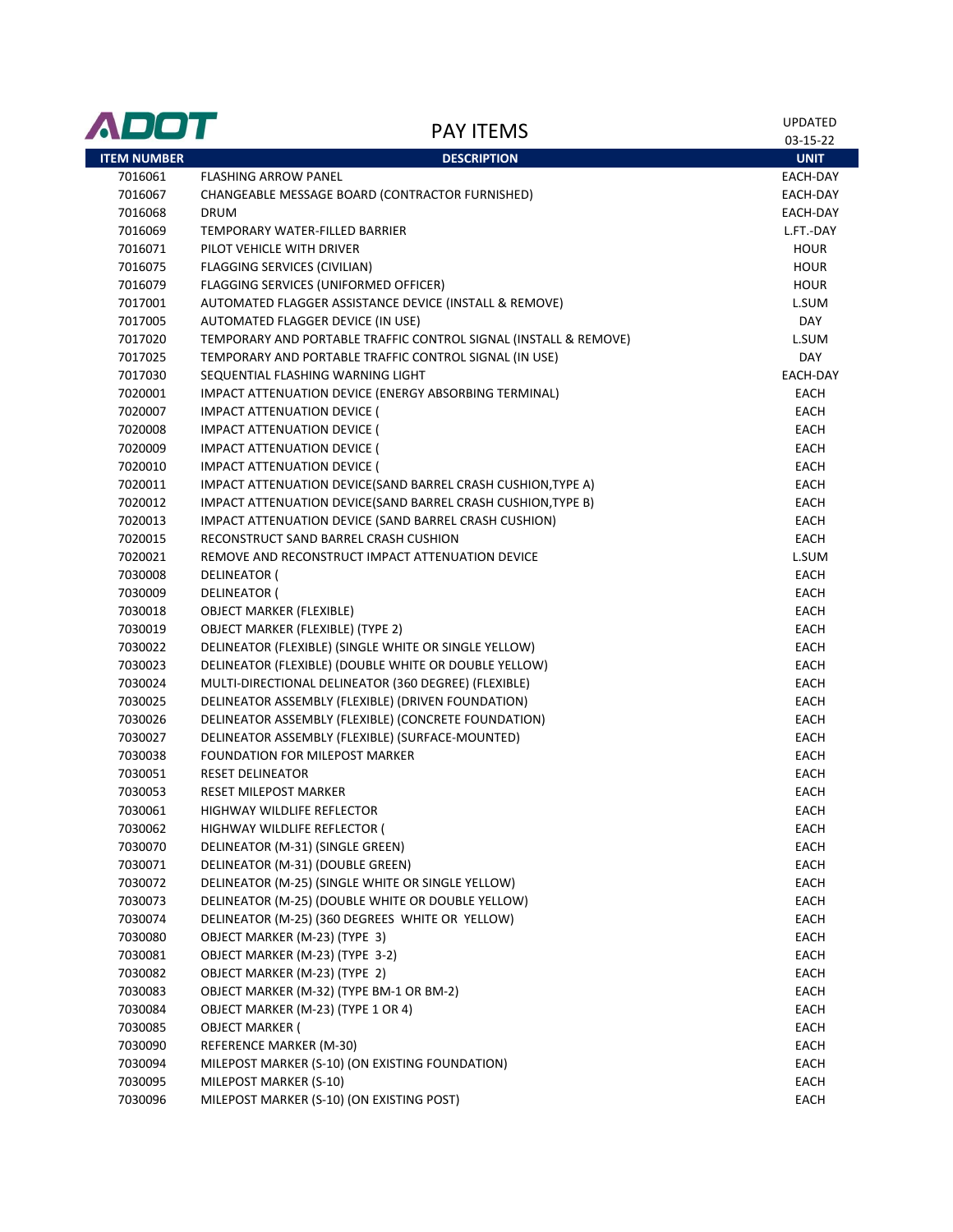| ADOT               | <b>PAY ITEMS</b>                                               | UPDATED<br>03-15-22 |
|--------------------|----------------------------------------------------------------|---------------------|
| <b>ITEM NUMBER</b> | <b>DESCRIPTION</b>                                             | <b>UNIT</b>         |
| 7040005            | PAVEMENT MARKING (WHITE EXTRUDED THERMOPLASTIC) (0.090")       | L.FT.               |
| 7040006            | PAVEMENT MARKING (YELLOW EXTRUDED THERMOPLASTIC) (0.090")      | L.FT.               |
| 7040007            | PAVEMENT MARKING (WHITE EXTRUDED THERMOPLASTIC)(0.120")        | L.FT.               |
| 7040008            | PAVEMENT MARKING (YELLOW EXTRUDED THERMOPLASTIC)(0.120")       | L.FT.               |
| 7040072            | PAVEMENT MARKING (TRANSVERSE) (THERMOPLASTIC) (ALKYD) (0.090") | L.FT.               |
| 7040073            | PAVEMENT LEGEND (EXTRUDED THERMOPLASTIC) (ALKYD) (0.090")      | <b>EACH</b>         |
| 7040074            | PAVEMENT SYMBOL (EXTRUDED THERMOPLASTIC) (ALKYD) (0.090")      | EACH                |
| 7040075            | PAVEMENT MARKING (TRANSVERSE)(THERMOPLASTIC)(ALKYD)(0.120")    | L.FT.               |
| 7040076            | PAVEMENT LEGEND (EXTRUDED THERMOPLASTIC)(ALKYD)(0.120")        | <b>EACH</b>         |
| 7040077            | PAVEMENT SYMBOL (EXTRUDED THERMOPLASTIC)(ALKYD)(0.120")        | EACH                |
| 7041501            | PAVEMENT MARKINGS                                              | L.SUM               |
| 7042031            | PRIMER-SEALER FOR PCCP THERMOPLASTIC STRIPING                  | L.FT.               |
| 7042032            | PRIMER SEALER FOR P.C.C.P.                                     | EACH                |
| 7042036            | PRIMER-SEALER FOR PCCP THERMOPLASTIC SYMBOL/LEGEND             | EACH                |
| 7042037            | PRIMER SEALER FOR CONCRETE                                     | L.FT.               |
| 7042051            | REMOVAL OF CURING COMPOUND FOR STRIPING                        | L.FT.               |
| 7042056            | REMOVAL OF CURING COMPOUND FOR SYMBOL/LEGEND                   | EACH                |
| 7050016            | PAVEMENT MARKING, PREFORMED, TYPE I, WHITE (INLAY METHOD)      | L.FT.               |
| 7050019            | PAVEMENT MARKING, PREFORMED, LEGEND, TYPE I                    | EACH                |
| 7050020            | PAVEMENT MARKING, PREFORMED, TRANSVERSE, TYPE I                | L.FT.               |
| 7050021            | PAVEMENT MARKING, PREFORMED, YELLOW STRIPE, TYPE I             | L.FT.               |
| 7050022            | PAVEMENT MARKING, PREFORMED, WHITE STRIPE, TYPE I              | L.FT.               |
| 7050023            | PAVEMENT MARKING, PREFORMED, SINGLE ARROW, TYPE I              | EACH                |
| 7050024            | PAVEMENT MARKING, PREFORMED, DOUBLE ARROW, TYPE I              | EACH                |
| 7050025            | PAVEMENT MARKING, PREFORMED, LETTER, TYPE I                    | EACH                |
| 7050026            | PAVEMENT MARKING, PREFORMED, LEGEND (ONLY), TYPE I             | EACH                |
| 7050028            | PAVEMENT MARKING, PREFORMED, SYMBOL, TYPE I                    | EACH                |
| 7050029            | PAVEMENT MARKING, PREFORMED, FREEWAY ARROW, TYPE I             | EACH                |
| 7050031            | PAVEMENT MARKING, PREFORMED, TYPE II YELLOW STRIPE             | L.FT.               |
| 7050032            | PAVEMENT MARKING, PREFORMED, TYPE II WHITE STRIPE              | L.FT.               |
| 7050033            | PAVEMENT MARKING, PREFORMED, TYPE II SINGLE ARROW              | EACH                |
| 7050035            | PAVEMENT MARKING, PREFORMED, TYPE II LETTER                    | EACH                |
| 7050036            | PAVEMENT MARKING, PREFORMED, TYPE II LEGEND                    | EACH                |
| 7050041            | PAVEMENT MARKING, PREFORMED, TYPE III, YELLOW STRIPE           | L.FT.               |
| 7050046            | PAVEMENT MARKING, PREFORMED, TYPE III, LEGEND                  | <b>EACH</b>         |
| 7050050            | PAVEMENT MARKING (TEMPORARY) (ALTERNATES)                      | L.FT.               |
| 7050056            | PAVEMENT MARKING, PREFORMED, SYMBOL, TYPE I/IV                 | EACH                |
| 7050057            | PAVEMENT MARKING, PREFORMED, LEGEND, TYPE I/IV                 | EACH                |
| 7050058            | PAVEMENT MARKING, PREFORMED, SHORT LINE, TYPE I/IV             | L.FT.               |
| 7050059            | PAVEMENT MARKING, PREFORMED, ROUTE-TO-ROUTE LEGEND, TYPE I/IV  | EACH                |
| 7050060            | PAVEMENT MARKING, PREFORMED, LEGEND, TYPE IV                   | EACH                |
| 7050061            | PAVEMENT MARKING, PREFORMED, YELLOW STRIPE, TYPE IV            | L.FT.               |
| 7050062            | PAVEMENT MARKING, PREFORMED, WHITE STRIPE, TYPE IV             | L.FT.               |
| 7050063            | PAVEMENT MARKING, PREFORMED, SINGLE ARROW, TYPE IV             | EACH                |
| 7050064            | PAVEMENT MARKING, PREFORMED, DOUBLE ARROW, TYPE IV             | EACH                |
| 7050065            | PAVEMENT MARKING, PREFORMED, LETTER, TYPE IV                   | EACH                |
| 7050066            | PAVEMENT MARKING, PREFORMED, LEGEND (ONLY), TYPE IV            | EACH                |
| 7050067            | PAVEMENT MARKING, PREFORMED, SYMBOL, TYPE IV                   | EACH                |
| 7050068            | PAVEMENT MARKING, PREFORMED, FREEWAY ARROW, TYPE IV            | EACH                |
| 7050069            | PAVEMENT MARKING, PREFORMED, TRANSVERSE, TYPE IV               | L.FT.               |
| 7050070            | PRIMER-SEALER FOR PCCP (STRIPING)                              | L.FT.               |
| 7050071            | PRIMER-SEALER FOR PCCP (SYMBOL/LEGEND)                         | EACH                |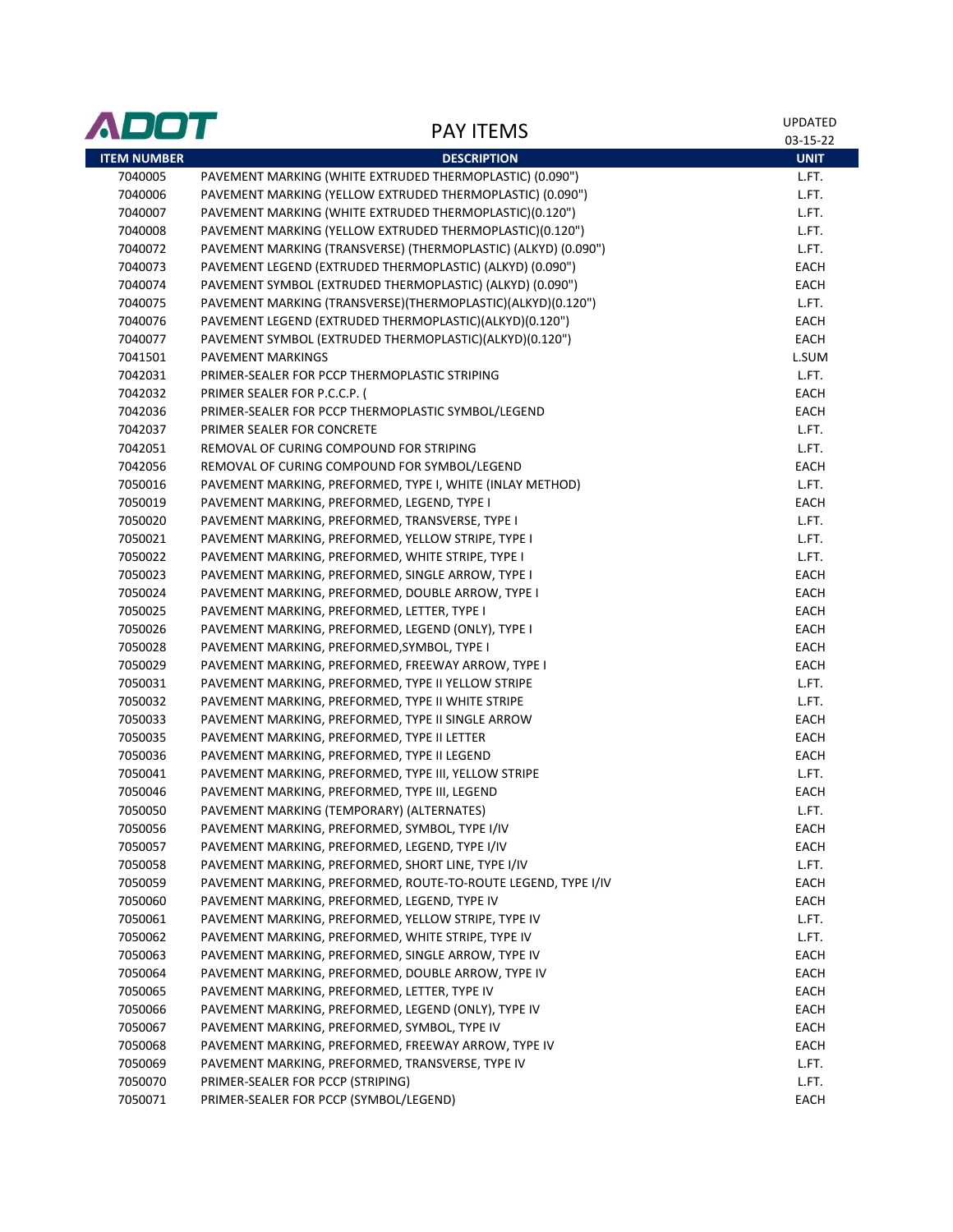| ADOT               | <b>PAY ITEMS</b>                                                | UPDATED<br>03-15-22 |
|--------------------|-----------------------------------------------------------------|---------------------|
| <b>ITEM NUMBER</b> | <b>DESCRIPTION</b>                                              | <b>UNIT</b>         |
| 7050074            | REMOVAL OF CURING COMPOUND (PCCP) (STRIPING)                    | L.FT.               |
| 7050075            | REMOVAL OF CURING COMPOUND (PCCP) (SYMBOL/LEGEND)               | EACH                |
| 7060001            | PAVEMENT MARKER, RAISED (REFLECTIVE)                            | EACH                |
| 7060002            | PAVEMENT MARKER, RAISED (NON-REFLECTIVE)                        | EACH                |
| 7060011            | PAVEMENT MARKER, RAISED, TYPE A                                 | <b>EACH</b>         |
| 7060012            | PAVEMENT MARKER, RAISED, TYPE AY                                | EACH                |
| 7060013            | PAVEMENT MARKER, RAISED, TYPE C                                 | EACH                |
| 7060015            | PAVEMENT MARKER, RAISED, TYPE D                                 | EACH                |
| 7060016            | PAVEMENT MARKER, RAISED, TYPE AB                                | <b>EACH</b>         |
| 7060017            | PAVEMENT MARKER, RAISED, TYPE E                                 | <b>EACH</b>         |
| 7060018            | PAVEMENT MARKER, RAISED, TYPE G                                 | <b>EACH</b>         |
| 7060019            | PAVEMENT MARKER, RAISED, TYPE H                                 | EACH                |
| 7060021            | PAVEMENT MARKER, RAISED, TYPE J DAGMAR                          | EACH                |
| 7060022            | PAVEMENT MARKER, RAISED, TYPE JY DAGMAR                         | EACH                |
| 7060031            | PAVEMENT MARKER, RAISED, TYPE K JIGGLE BAR                      | <b>EACH</b>         |
| 7060032            | PAVEMENT MARKER, RAISED, TYPE KY JIGGLE BAR                     | EACH                |
| 7060100            | PAVEMENT MARKER, RECESSED, TYPE C                               | EACH                |
| 7060101            | PAVEMENT MARKER, RECESSED, TYPE D                               | EACH                |
| 7060102            | PAVEMENT MARKER, RECESSED, TYPE E                               | EACH                |
| 7060111            | PAVEMENT MARKER, RECESSED, TYPE G                               | EACH                |
| 7060113            | PAVEMENT MARKER, RECESSED, TYPE H                               | EACH                |
| 7060131            | PAVEMENT MARKER, SNOWPLOWABLE                                   | EACH                |
| 7060140            | PAVEMENT MARKER (                                               | EACH                |
| 7070001            | <b>TUBULAR MARKERS</b>                                          | EACH                |
| 7078001            | <b>TUBULAR MARKERS</b>                                          | EACH                |
| 7080201            | WATERBORNE-TYPE I PAVEMENT MARKING (PAINTED) (WHITE)            | L.FT.               |
| 7080202            | WATERBORNE-TYPE I PAVEMENT MARKING (PAINTED) (YELLOW)           | L.FT.               |
| 7080203            | WATERBORNE-TYPE I PAVEMENT MARKING (PAINTED) (WHITE OR YELLOW)  | L.FT.               |
| 7080204            | WATERBORNE-TYPE I PAVEMENT MARKING (PAINTED SYMBOL)             | EACH                |
| 7080205            | WATERBORNE-TYPE I PAVEMENT MARKING (PAINTED SYMBOL) (           | EACH                |
| 7080206            | WATERBORNE-TYPE I PAVEMENT MARKING (PAINTED SYMBOL) (ARROW)     | EACH                |
| 7080207            | WATERBORNE-TYPE I PAVEMENT MARKING (PAINTED LEGEND) (           | EACH                |
| 7080208            | WATERBORNE-TYPE I PAVEMENT MARKING (PAINTED LEGEND) (ONLY)      | EACH                |
| 7080301            | <b>PAINT BULL NOSE</b>                                          | EACH                |
| 7080401            | WATERBORNE-TYPE II PAVEMENT MARKING (PAINTED) (WHITE)           | L.FT.               |
| 7080402            | WATERBORNE-TYPE II PAVEMENT MARKING (PAINTED) (YELLOW)          | L.FT.               |
| 7080403            | WATERBORNE-TYPE II PAVEMENT MARKING (PAINTED) (WHITE OR YELLOW) | L.FT.               |
| 7080404            | WATERBORNE-TYPE II PAVEMENT MARKING (PAINTED SYMBOL)            | EACH                |
| 7080405            | WATERBORNE-TYPE II PAVEMENT MARKING (PAINTED SYMBOL) (          | EACH                |
| 7080406            | WATERBORNE-TYPE II PAVEMENT MARKING (PAINTED SYMBOL) (ARROW)    | EACH                |
| 7080407            | WATERBORNE-TYPE II PAVEMENT MARKING (PAINTED LEGEND) (          | EACH                |
| 7080408            | WATERBORNE-TYPE II PAVEMENT MARKING (PAINTED LEGEND) (ONLY)     | EACH                |
| 7090001            | DUAL COMPONENT PAVEMENT MARKING (WHITE EPOXY)                   | L.FT.               |
| 7090002            | DUAL COMPONENT PAVEMENT MARKING (YELLOW EPOXY)                  | L.FT.               |
| 7090005            | DUAL COMPONENT PAVEMENT MARKING (TRANSVERSE)                    | L.FT.               |
| 7090010            | DUAL COMPONENT PAVEMENT LEGEND                                  | EACH                |
| 7090012            | DUAL COMPONENT PAVEMENT SYMBOL                                  | EACH                |
| 7090014            | REMOVAL OF CURING COMPOUND FOR STRIPING                         | L.FT.               |
| 7090016            | REMOVAL OF CURING COMPOUND FOR SYMBOL/LEGEND                    | EACH                |
| 7100001            | <b>SWZ SYSTEM</b>                                               | L.SUM               |
| 7100002            | SWZ SYSTEM ((                                                   | L.SUM               |
| 7100100            | SWZ TDC LOCATION (IN USE)                                       | EACH-DAY            |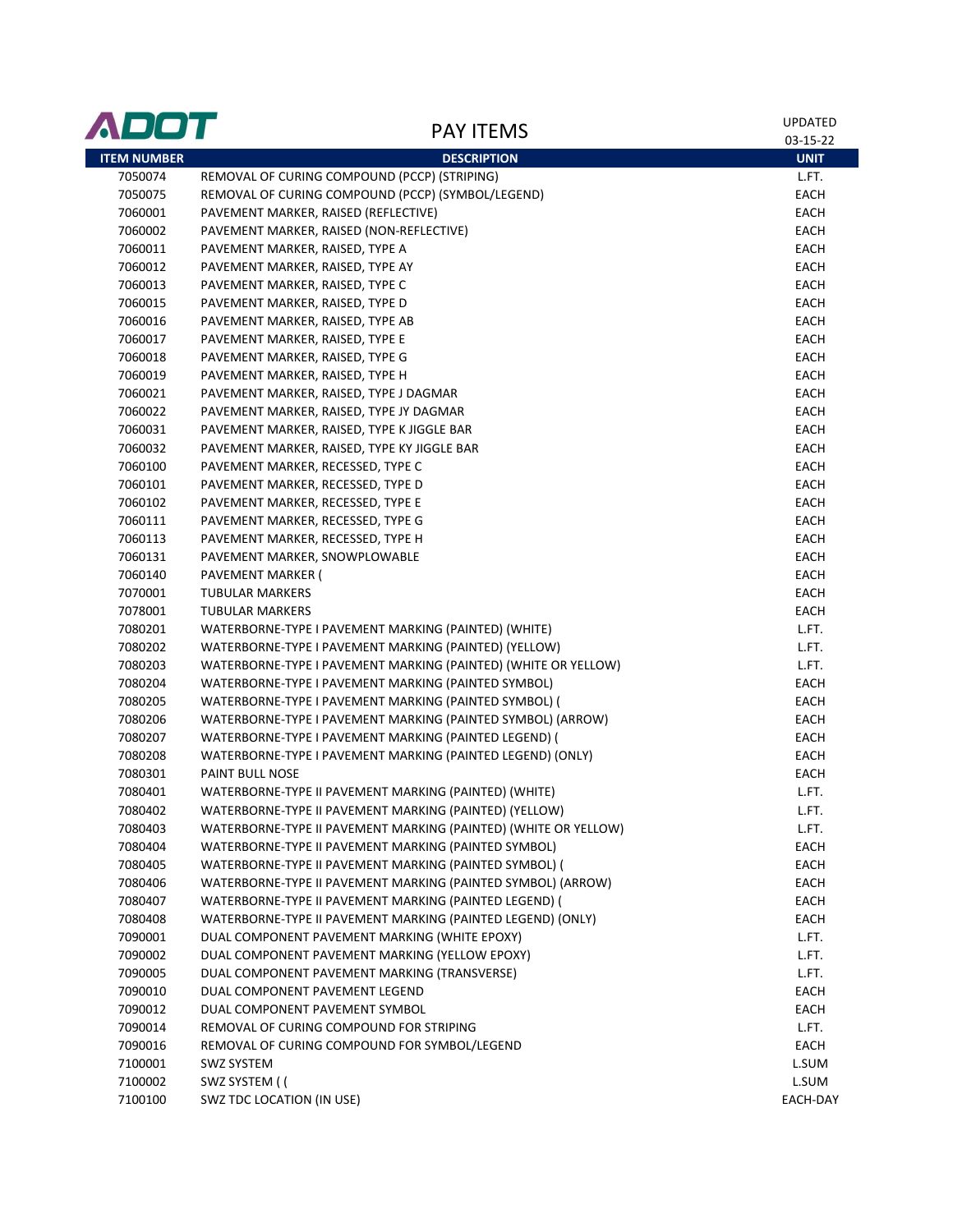| ADOT               | <b>PAY ITEMS</b>                                  | <b>UPDATED</b> |
|--------------------|---------------------------------------------------|----------------|
|                    |                                                   | 03-15-22       |
| <b>ITEM NUMBER</b> | <b>DESCRIPTION</b>                                | <b>UNIT</b>    |
| 7100101            | SWZ TDC LOCATION (IN USE) (                       | EACH-DAY       |
| 7100200            | SWZ CMB ASSEMBLY (IN USE)                         | EACH-DAY       |
| 7100201            | SWZ CMB ASSEMBLY (IN USE) (                       | EACH-DAY       |
| 7100300            | SWZ TRAFFIC MONITORING CAMERA ASSEMBLY (IN USE)   | EACH-DAY       |
| 7100301            | SWZ TRAFFIC MONITORING CAMERA ASSEMBLY (IN USE) ( | EACH-DAY       |
| 7100400            | SWZ VSLS ASSEMBLY (IN USE)                        | EACH-DAY       |
| 7100401            | SWZ VSLS ASSEMBLY (IN USE) (                      | EACH-DAY       |
| 7100500            | SWZ SMART ARROW BOARD                             | EACH-DAY       |
| 7100501            | SWZ SPEED FEEDBACK SIGN                           | EACH-DAY       |
| 7100502            | <b>SWZ GPS LOCATION SENSOR</b>                    | EACH-DAY       |
| 7100503            | SWZ TRUCK ENTRY/EXIT STATIC SIGN                  | EACH-DAY       |
| 7100510            | SWZ (                                             | L.SUM          |
| 7100511            | SWZ (                                             | L.SUM          |
| 7101000            | SWZ (                                             | EACH-DAY       |
| 7101001            | SWZ (                                             | EACH-DAY       |
| 7101002            | SWZ (                                             | EACH           |
| 7101003            | SWZ (                                             | EACH-DAY       |
| 7102000            | SWZ (                                             | L.SUM          |
| 7102001            | SWZ (                                             | L.SUM          |
| 7300915            | TEMPORARY ROADWAY LIGHTING                        | <b>HOUR</b>    |
| 7310008            | <b>MODULAR BRIDGE MOUNT STRUCTURE</b>             | EACH           |
| 7310010            | POLE (TYPE A)                                     | EACH           |
| 7310011            | POLE (TYPE A) (                                   | <b>EACH</b>    |
| 7310012            | POLE (TYPE A) (                                   | EACH           |
| 7310015            | POLE (TYPE A) (DEPARTMENT FURNISHED)              | EACH           |
| 7310041            | POLE (TYPE D) (SLIP AWAY BASE)                    | EACH           |
| 7310050            | POLE (TYPE E)                                     | EACH           |
| 7310055            | POLE (TYPE E) (DEPARTMENT FURNISHED)              | EACH           |
| 7310060            | POLE (TYPE F)                                     | EACH           |
| 7310065            | POLE (TYPE F) (DEPARTMENT FURNISHED)              | EACH           |
| 7310070            | POLE (TYPE G) (STANDARD BASE)                     | EACH           |
| 7310071            | POLE (TYPE G) (SLIP AWAY BASE)                    | EACH           |
| 7310072            | POLE (TYPE G) (SLIP AWAY BASE) (                  | EACH           |
| 7310073            | POLE (TYPE G) (MODIFIED)                          | EACH           |
| 7310075            | POLE (TYPE G) (DEPARTMENT FURNISHED)              | <b>EACH</b>    |
| 7310089            | POLE (TYPE H) (STANDARD BASE) (DOUBLE MAST ARM)   | <b>EACH</b>    |
| 7310090            | POLE (TYPE H) (STANDARD BASE)                     | EACH           |
| 7310092            | POLE (TYPE H) (                                   | EACH           |
| 7310100            | POLE (TYPE I) (STANDARD BASE)                     | EACH           |
| 7310101            | POLE (TYPE I) (SLIP AWAY BASE)                    | EACH           |
| 7310110            | POLE (TYPE J)                                     | EACH           |
| 7310115            | POLE (TYPE J) (DEPARTMENT FURNISHED)              | EACH           |
| 7310120            | POLE (TYPE K)                                     | EACH           |
| 7310121            | POLE (TYPE K) (MODIFIED)                          | EACH           |
| 7310125            | POLE (TYPE K) (DEPARTMENT FURNISHED)              | EACH           |
| 7310126            | POLE (TYPE K) (MODIFIED) (DEPARTMENT FURNISHED)   | EACH           |
| 7310127            | POLE (TYPE M)                                     | EACH           |
| 7310130            | POLE (TYPE Q)                                     | EACH           |
| 7310131            | POLE (TYPE Q) (MODIFIED)                          | EACH           |
| 7310135            | POLE (TYPE Q) (DEPARTMENT FURNISHED)              | EACH           |
| 7310140            | POLE (TYPE R)                                     | EACH           |
| 7310141            | POLE (TYPE R) (                                   | EACH           |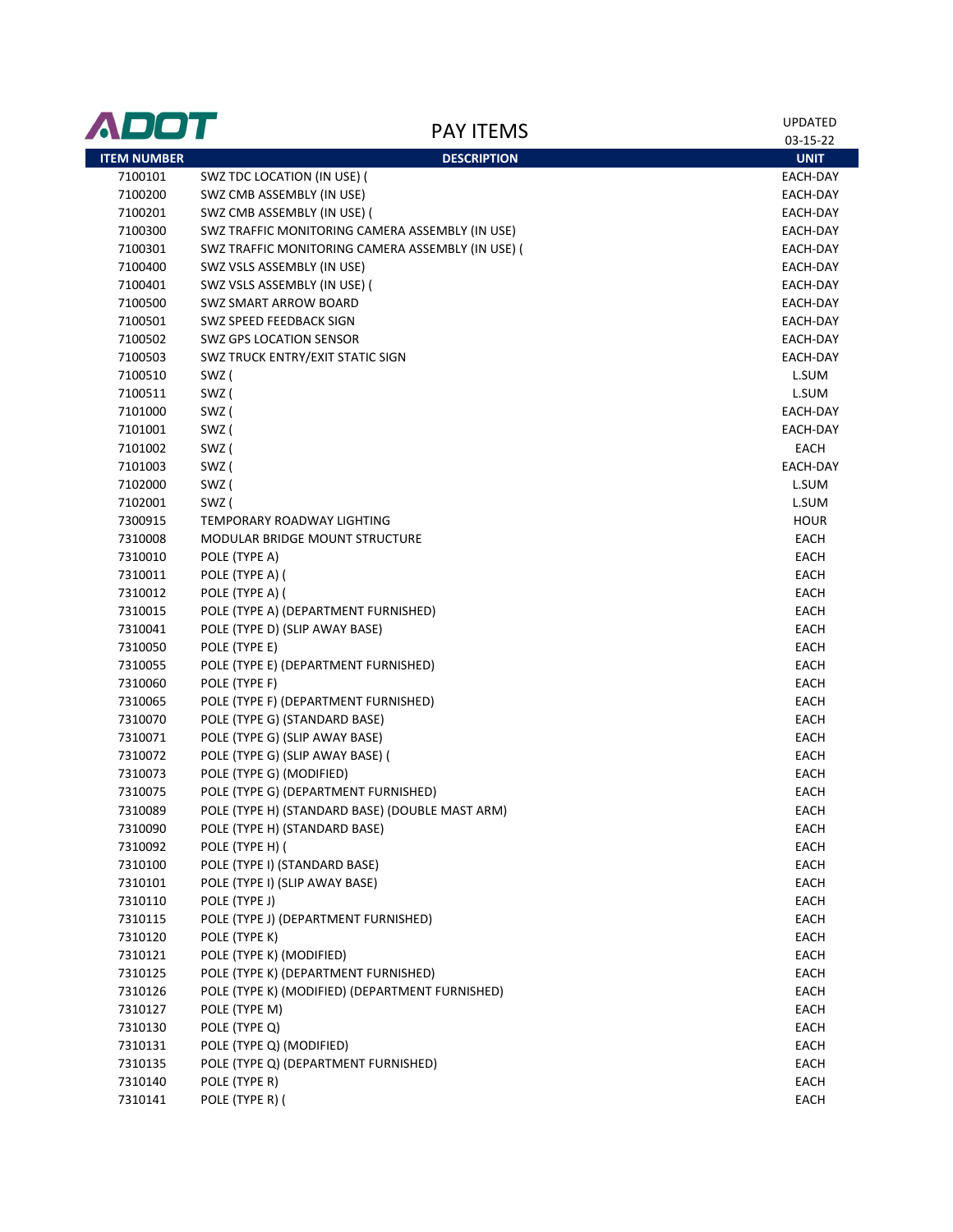| ADOT               | <b>PAY ITEMS</b>                                           | <b>UPDATED</b> |
|--------------------|------------------------------------------------------------|----------------|
|                    |                                                            | 03-15-22       |
| <b>ITEM NUMBER</b> | <b>DESCRIPTION</b>                                         | <b>UNIT</b>    |
| 7310142            | POLE (TYPE R) (MODIFIED)                                   | EACH           |
| 7310145            | POLE (TYPE R) (DEPARTMENT FURNISHED)                       | EACH           |
| 7310146            | POLE (TYPE R) (MODIFIED) (DEPARTMENT FURNISHED)            | EACH           |
| 7310150            | POLE (TYPE S)                                              | EACH           |
| 7310157            | POST (PEDESTRIAN PUSH BUTTON)(DEPARTMENT FURNISHED)        | EACH           |
| 7310161            | POLE (TYPE T) (40 FT.)                                     | EACH           |
| 7310162            | POLE (TYPE T) (50 FT.)                                     | EACH           |
| 7310166            | POLE (TYPE T) (50 FT.) (SLIP AWAY BASE)                    | EACH           |
| 7310167            | POLE (TYPE T-1-A) (60') (STANDARD BASE)                    | EACH           |
| 7310170            | POLE (TYPE U)                                              | EACH           |
| 7310177            | POLE (FOR 70 FT. HIGH MAST)                                | EACH           |
| 7310178            | POLE (FOR 80 FT. HIGH MAST)                                | EACH           |
| 7310180            | POLE (FOR 100 FT. HIGH MAST)                               | EACH           |
| 7310182            | POLE (FOR 120 FT. HIGH MAST)                               | EACH           |
| 7310185            | POLE (FOR 150 FT. HIGH MAST)                               | EACH           |
| 7310186            | POLE (SPECIAL) (                                           | EACH           |
| 7310187            | POLE (SPECIAL) (                                           | EACH           |
| 7310188            | POLE (SPECIAL) (                                           | EACH           |
| 7310189            | POLE (SPECIAL) (                                           | EACH           |
| 7310190            | POLE (                                                     | EACH           |
| 7310191            | POLE (                                                     | EACH           |
| 7310192            | POLE (SPECIAL) (                                           | EACH           |
| 7310193            | POLE (SPECIAL) (                                           | EACH           |
| 7310194            | POLE (SPECIAL) (                                           | EACH           |
| 7310195            | POST (PEDESTRIAN PUSH BUTTON)                              | EACH           |
| 7310196            | POLE (SPECIAL) (                                           | EACH           |
| 7310197            | BREAKAWAY BASE FOR LIGHTING POLE OR SIGNAL FLASHER         | EACH           |
| 7310198            | BREAKAWAY BASE (DEPARTMENT FURNISHED)                      | EACH           |
| 7310200            | POLE FOUNDATION (TYPE A)                                   | EACH           |
| 7310201            | BREAKAWAY BASE FOR LIGHTING POLES (OVER 30')               | EACH           |
| 7310202            | POLE FOUNDATION FOR BREAKAWAY BASE (OVER 30')              | EACH           |
| 7310220            | POLE FOUNDATION (TYPE C)                                   | EACH           |
| 7310231            | POLE FOUNDATION (TYPE D) (SLIP AWAY BASE)                  | EACH           |
| 7310240            | POLE FOUNDATION (TYPE E)                                   | EACH           |
| 7310250            | POLE FOUNDATION (TYPE F)                                   | <b>EACH</b>    |
| 7310260            | POLE FOUNDATION (TYPE G) (STANDARD BASE)                   | EACH           |
| 7310261            | POLE FOUNDATION (TYPE G) (SLIP AWAY BASE)                  | EACH           |
| 7310262            | POLE FOUNDATION (TYPE G) (SLIP AWAY BASE) (                | EACH           |
| 7310269            | POLE FOUNDATION (TYPE H) (STANDARD BASE) (DOUBLE MAST ARM) | <b>EACH</b>    |
| 7310270            | POLE FOUNDATION (TYPE H) (STANDARD BASE)                   | EACH           |
| 7310272            | POLE FOUNDATION (TYPE H) (                                 | EACH           |
| 7310276            | POLE FOUNDATION (TYPE H) (BREAKAWAY)                       | EACH           |
| 7310280            | POLE FOUNDATION (TYPE I)                                   | EACH           |
| 7310281            | POLE FOUNDATION (TYPE I) (                                 | EACH           |
| 7310286            | POLE FOUNDATION (TYPE I) (BREAKAWAY)                       | EACH           |
| 7310290            | POLE FOUNDATION (TYPE J)                                   | EACH           |
| 7310300            | POLE FOUNDATION (TYPE K)                                   | EACH           |
| 7310301            | POLE FOUNDATION (TYPE K MODIFIED)                          | EACH           |
| 7310310            | POLE FOUNDATION (TYPE Q)                                   | EACH           |
| 7310320            | POLE FOUNDATION (TYPE R)                                   | EACH           |
| 7310321            | POLE FOUNDATION (TYPE R MODIFIED)                          | EACH           |
| 7310330            | POLE FOUNDATION (TYPE S) (STANDARD BASE)                   | EACH           |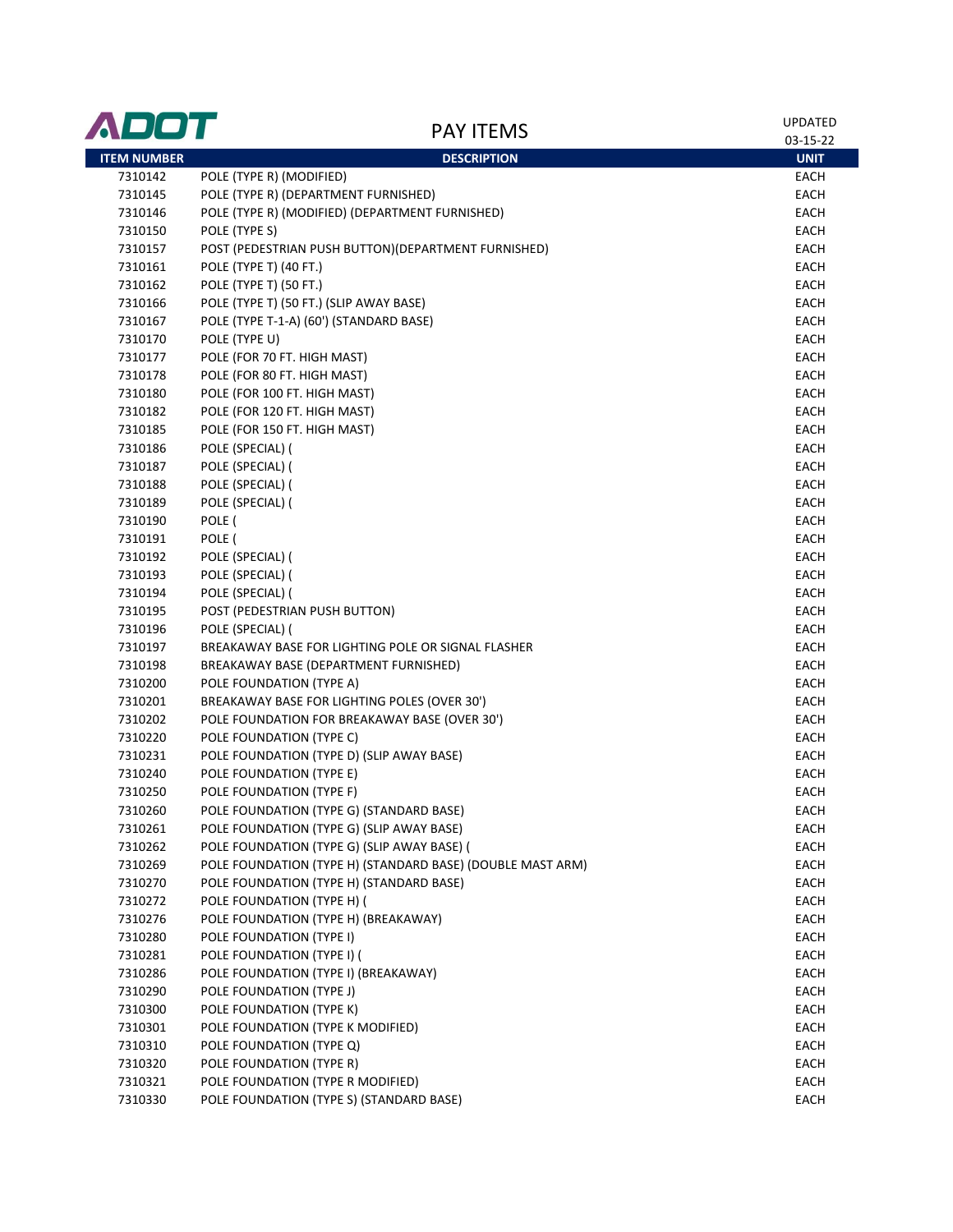| ADOT               | <b>PAY ITEMS</b>                                             | UPDATED<br>03-15-22 |
|--------------------|--------------------------------------------------------------|---------------------|
| <b>ITEM NUMBER</b> | <b>DESCRIPTION</b>                                           | <b>UNIT</b>         |
| 7310331            | POLE FOUNDATION (TYPE S) (SLIP AWAY BASE)                    | EACH                |
| 7310340            | POLE FOUNDATION (TYPE T) (30 FT.)                            | EACH                |
| 7310341            | POLE FOUNDATION (TYPE T) (40 FT. THRU 55 FT.)                | EACH                |
| 7310342            | POLE FOUNDATION (TYPE T)(40 FT. THRU 55 FT.)(SLIP AWAY BASE) | EACH                |
| 7310343            | POLE FOUNDATION (TYPE T-1-A) (60') (STANDARD BASE)           | EACH                |
| 7310346            | POLE FOUNDATION (TYPE T) (BREAKAWAY)                         | EACH                |
| 7310350            | POLE FOUNDATION (TYPE U)                                     | EACH                |
| 7310357            | POLE FOUNDATION (FOR 70 FT. HIGH MAST)                       | EACH                |
| 7310358            | POLE FOUNDATION (FOR 80 FT. HIGH MAST)                       | EACH                |
| 7310360            | POLE FOUNDATION (FOR 100 FT. HIGH MAST)                      | EACH                |
| 7310362            | POLE FOUNDATION (FOR 120 FT. HIGH MAST)                      | EACH                |
| 7310365            | POLE FOUNDATION (FOR 150 FT. HIGH MAST)                      | EACH                |
| 7310371            | POLE FOUNDATION (                                            | EACH                |
| 7310372            | POLE FOUNDATION (                                            | EACH                |
| 7310373            | POLE FOUNDATION (                                            | EACH                |
| 7310374            | POLE FOUNDATION (                                            | EACH                |
| 7310375            | POLE FOUNDATION (                                            | EACH                |
| 7310381            | POLE FOUNDATION (                                            | EACH                |
| 7310385            | POLE FOUNDATION (SPECIAL)                                    | EACH                |
| 7310390            | PEDESTRIAN PUSH BUTTON POST FOUNDATION                       | EACH                |
| 7310400            | POLE FOUNDATION (PHOENIX STANDARD) (POLE TOP)                | EACH                |
| 7310443            | MOUNTING BRACKET (6' DUAL)                                   | EACH                |
| 7310500            | MAST ARM (8 FT.) (TAPERED)                                   | EACH                |
| 7310506            | MAST ARM (6 FT.) (TAPERED)                                   | EACH                |
| 7310511            | MAST ARM (10 FT.) (TAPERED)                                  | EACH                |
| 7310520            | MAST ARM (12 FT.) (TIE ROD TYPE)                             | EACH                |
| 7310521            | MAST ARM (12 FT.) (TAPERED)                                  | EACH                |
| 7310530            | MAST ARM (15 FT.) (TIE ROD TYPE)                             | EACH                |
| 7310531            | MAST ARM (15 FT.) (TAPERED)                                  | EACH                |
| 7310535            | MAST ARM (15 FT.) (TAPERED) (DEPARTMENT FURNISHED)           | EACH                |
| 7310541            | MAST ARM (18 FT.) (TAPERED)                                  | EACH                |
| 7310544            | MAST ARM (18 FT.) (SPECIAL) (FURNISHED) (                    | EACH                |
| 7310550            | MAST ARM (20 FT.) (TIE ROD TYPE)                             | EACH                |
| 7310551            | MAST ARM (20 FT.) (TAPERED)                                  | EACH                |
| 7310554            | MAST ARM (20 FT.) (SPECIAL)                                  | EACH                |
| 7310555            | MAST ARM (20 FT.) (TAPERED) (DEPARTMENT FURNISHED)           | EACH                |
| 7310561            | MAST ARM (25 FT.) (TAPERED)                                  | EACH                |
| 7310563            | MAST ARM (25 FT.) (SPECIAL)                                  | EACH                |
| 7310565            | MAST ARM (25 FT.) (TAPERED) (DEPARTMENT FURNISHED)           | EACH                |
| 7310570            | MAST ARM (30 FT.) (TAPERED)                                  | EACH                |
| 7310575            | MAST ARM (30 FT.) (TAPERED) (DEPARTMENT FURNISHED)           | EACH                |
| 7310580            | MAST ARM (35 FT.) (TAPERED)                                  | EACH                |
| 7310582            | MAST ARM (35 FT.) (SPECIAL)                                  | EACH                |
| 7310585            | MAST ARM (35 FT.) (TAPERED) (DEPARTMENT FURNISHED)           | EACH                |
| 7310590            | MAST ARM (40 FT.) (TAPERED)                                  | EACH                |
| 7310592            | MAST ARM (40 FT.) (SPECIAL)                                  | EACH                |
| 7310595            | MAST ARM (40 FT.) (TAPERED) (DEPARTMENT FURNISHED)           | EACH                |
| 7310600            | MAST ARM (45 FT.) (TAPERED)                                  | EACH                |
| 7310602            | MAST ARM (45 FT.) (SPECIAL)                                  | EACH                |
| 7310605            | MAST ARM (45 FT.) (TAPERED) (DEPARTMENT FURNISHED)           | EACH                |
| 7310610            | MAST ARM (50 FT.) (TAPERED)                                  | EACH                |
| 7310615            | MAST ARM (50 FT.) (TAPERED) (DEPARTMENT FURNISHED)           | EACH                |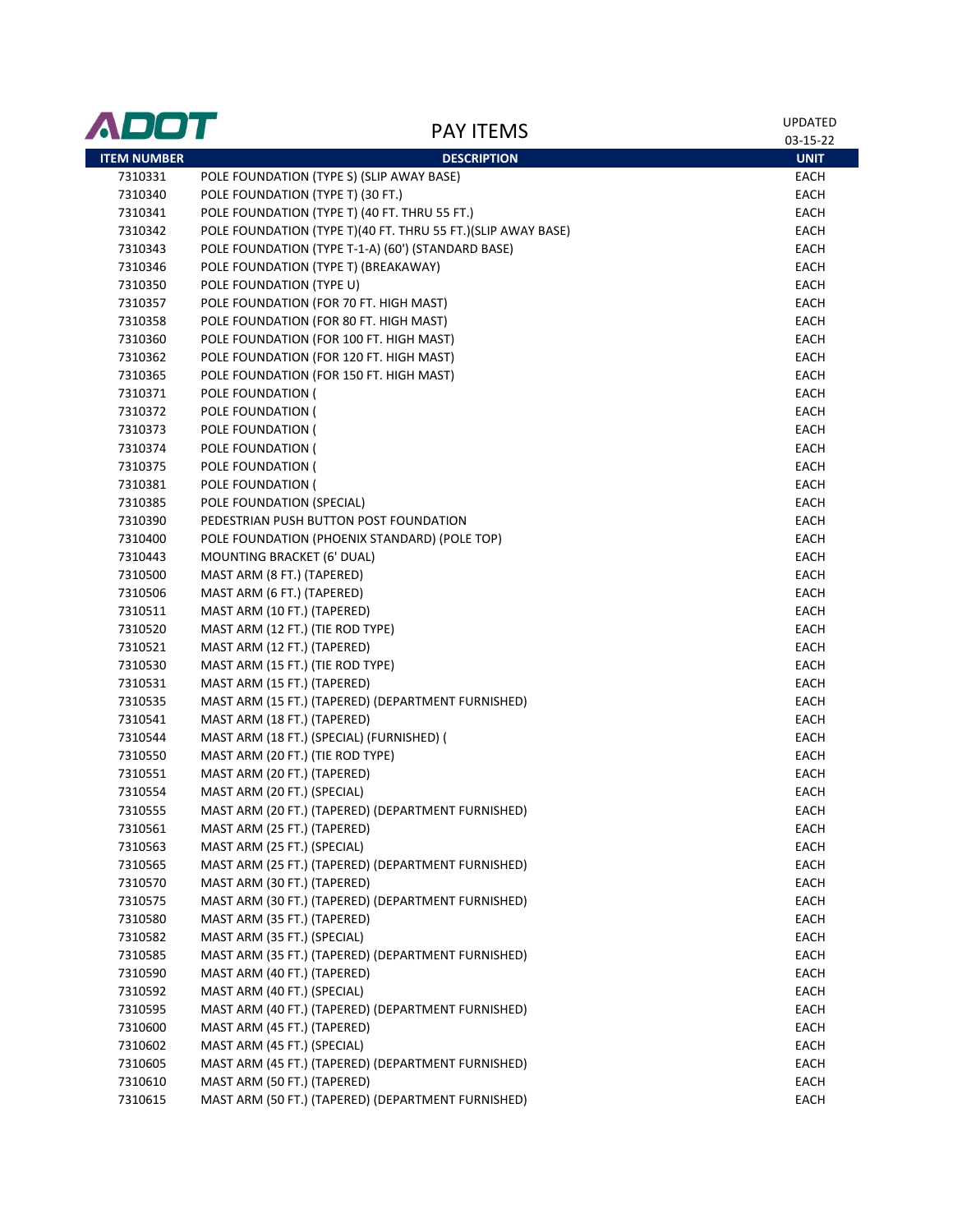| ADOT               | <b>PAY ITEMS</b>                              | UPDATED     |
|--------------------|-----------------------------------------------|-------------|
|                    |                                               | 03-15-22    |
| <b>ITEM NUMBER</b> | <b>DESCRIPTION</b>                            | <b>UNIT</b> |
| 7310620            | MAST ARM (55 FT.) (TAPERED)                   | EACH        |
| 7310625            | MAST ARM (55 FT.) (TAPERED) (DEPT. FURNISHED) | EACH        |
| 7310630            | HIGH MAST RAISING AND LOWERING DEVICE         | EACH        |
| 7310635            | MAST ARM (60 FT.) (TAPERED)                   | EACH        |
| 7310636            | MAST ARM (60 FT.) (TAPERED) (DEPT. FURNISHED) | EACH        |
| 7310640            | MAST ARM (65 FT.) (TAPERED)                   | EACH        |
| 7310641            | MAST ARM (65 FT.) (TAPERED) (DEPT. FURNISHED) | EACH        |
| 7310650            | MAST ARM (                                    | EACH        |
| 7310651            | MAST ARM (                                    | L.SUM       |
| 7310652            | MAST ARM (                                    | EACH        |
| 7310653            | MAST ARM (                                    | EACH        |
| 7310654            | MAST ARM (                                    | EACH        |
| 7310655            | LUMINATED SIGN FIXTURE                        | EACH        |
| 7310700            | LIGHTING POLE EXTENSION                       | EACH        |
| 7310710            | TWIN LUMINAIRE BRACKET                        | EACH        |
| 7310810            | REMOVE AND SALVAGE EXISTING LIGHTING POLE     | L.SUM       |
| 7310811            | REMOVE AND SALVAGE EXISTING LIGHTING POLES (  | L.SUM       |
| 7310812            | REMOVE AND SALVAGE EXISTING LIGHTING POLES    | EACH        |
| 7310820            | REMOVE EXISTING FOUNDATIONS                   | L.SUM       |
| 7310821            | <b>REMOVE EXISTING FOUNDATIONS</b>            | EACH        |
| 7310830            | RELOCATE EXISTING LIGHT POLES                 | L.SUM       |
| 7310831            | RELOCATE EXISTING LIGHT POLES (               | L.SUM       |
| 7310832            | RELOCATE EXISTING LIGHT POLES                 | EACH        |
| 7310889            | POLE (SPECIAL) (                              | EACH        |
| 7320010            | ELECTRICAL CONDUIT (1/2") (PVC)               | L.FT.       |
| 7320020            | ELECTRICAL CONDUIT (3/4") (PVC)               | L.FT.       |
| 7320030            | ELECTRICAL CONDUIT (1") (PVC)                 | L.FT.       |
| 7320032            | ELECTRICAL CONDUIT (1") (PVC) (FLEX)          | L.FT.       |
| 7320040            | ELECTRICAL CONDUIT (1 1/2") (PVC)             | L.FT.       |
| 7320050            | ELECTRICAL CONDUIT (2") (PVC)                 | L.FT.       |
| 7320055            | ELECTRICAL CONDUIT (2") (PVC) (               | L.FT.       |
| 7320056            | ELECTRICAL CONDUIT (2") (PVC) (               | L.FT.       |
| 7320059            | ELECTRICAL CONDUIT (2") (PVC) (               | L.FT.       |
| 7320060            | ELECTRICAL CONDUIT (2 1/2") (PVC)             | L.FT.       |
| 7320061            | ELECTRIC CONDUIT (2 1/2") (PVC) (             | L.FT.       |
| 7320070            | ELECTRICAL CONDUIT (3") (PVC)                 | L.FT.       |
| 7320071            | ELECTRICAL CONDUIT (3") (PVC) (               | L.FT.       |
| 7320072            | ELECTRICAL CONDUIT (3 - 3") (PVC)             | L.FT.       |
| 7320073            | ELECTRICAL CONDUIT (2 - 3") (PVC)             | L.FT.       |
| 7320074            | ELECTRICAL CONDUIT (3 - 3") (PVC) (           | L.FT.       |
| 7320080            | ELECTRICAL CONDUIT (3 1/2") (PVC)             | L.FT.       |
| 7320090            | ELECTRICAL CONDUIT (4") (PVC)                 | L.FT.       |
| 7320095            | ELECTRICAL CONDUIT (5") (PVC)                 | L.FT.       |
| 7320100            | ELECTRICAL CONDUIT (6") (PVC)                 | L.FT.       |
| 7320110            | ELECTRICAL CONDUIT (1") (RIGID METAL)         | L.FT.       |
| 7320120            | ELECTRICAL CONDUIT (1 1/2") (RIGID METAL)     | L.FT.       |
| 7320130            | ELECTRICAL CONDUIT (2") (RIGID METAL)         | L.FT.       |
| 7320140            | ELECTRICAL CONDUIT (2 1/2") (RIGID METAL)     | L.FT.       |
| 7320150            | ELECTRICAL CONDUIT (3") (RIGID METAL)         | L.FT.       |
| 7320170            | ELECTRICAL CONDUIT (4") (RIGID METAL)         | L.FT.       |
| 7320172            | ELECTRICAL CONDUIT (5") (RIGID METAL)         | L.FT.       |
| 7320175            | ELECTRICAL CONDUIT (6") (RIGID METAL)         | L.FT.       |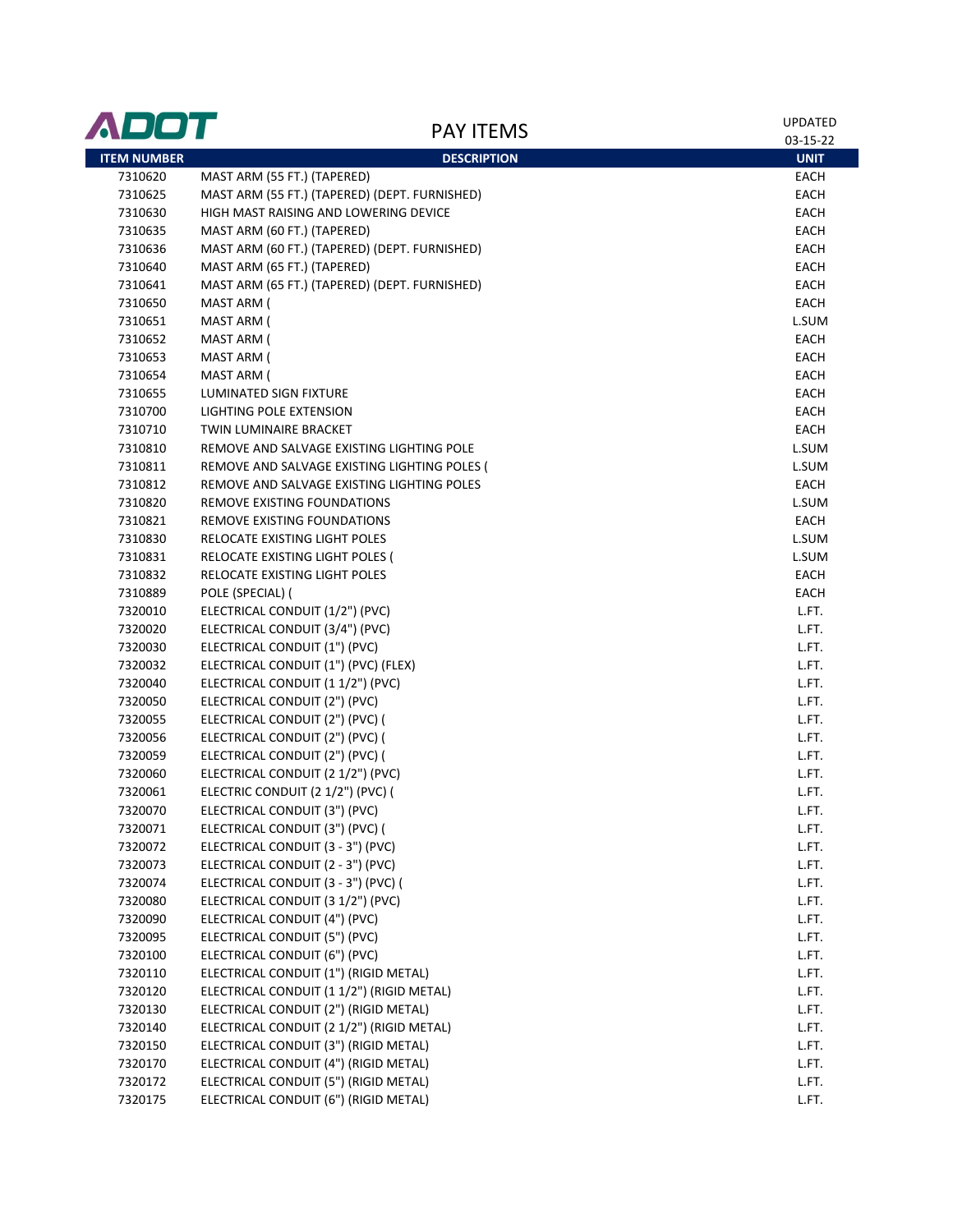| ADOT               | <b>PAY ITEMS</b>                           | <b>UPDATED</b> |
|--------------------|--------------------------------------------|----------------|
|                    |                                            | 03-15-22       |
| <b>ITEM NUMBER</b> | <b>DESCRIPTION</b>                         | <b>UNIT</b>    |
| 7320180            | ELECTRICAL CONDUIT (1") (CONCRETE ENCASED) | L.FT.          |
| 7320190            | ELECTRICAL CONDUIT (2") (CONCRETE ENCASED) | L.FT.          |
| 7320200            | ELECTRICAL CONDUIT (3") (CONCRETE ENCASED) | L.FT.          |
| 7320210            | ELECTRICAL CONDUIT (4") (CONCRETE ENCASED) | L.FT.          |
| 7320220            | ELECTRICAL CONDUIT (1")                    | L.FT.          |
| 7320240            | ELECTRICAL CONDUIT (1 1/2")                | L.FT.          |
| 7320250            | ELECTRICAL CONDUIT (2")                    | L.FT.          |
| 7320260            | ELECTRICAL CONDUIT (2 1/2")                | L.FT.          |
| 7320270            | ELECTRICAL CONDUIT (3")                    | L.FT.          |
| 7320274            | ELECTRICAL CONDUIT (2-3") (                | L.FT.          |
| 7320275            | ELECTRICAL CONDUIT (3 - 3") (              | L.FT.          |
| 7320280            | ELECTRICAL CONDUIT (4")                    | L.FT.          |
| 7320290            | ELECTRICAL CONDUIT                         | L.SUM          |
| 7320291            | ELECTRICAL CONDUIT (                       | L.FT.          |
| 7320292            | ELECTRICAL CONDUIT (                       | L.FT.          |
| 7320293            | ELECTRICAL CONDUIT (                       | L.FT.          |
| 7320294            | ELECTRICAL CONDUIT (                       | L.FT.          |
| 7320295            | ELECTRICAL CONDUIT (                       | L.FT.          |
| 7320296            | ELECTRICAL CONDUIT (                       | L.FT.          |
| 7320297            | ELECTRICAL CONDUIT (                       | L.FT.          |
| 7320298            | ELECTRICAL CONDUIT (                       | L.FT.          |
| 7320299            | <b>CONDUIT IN BRIDGE (</b>                 | L.SUM          |
| 7320300            | <b>CONDUIT IN BRIDGE (</b>                 | L.SUM          |
| 7320301            | <b>CONDUIT IN BRIDGE (</b>                 | L.SUM          |
| 7320302            | <b>CONDUIT IN BRIDGE (</b>                 | L.SUM          |
| 7320303            | <b>CONDUIT IN BRIDGE (</b>                 | L.FT.          |
| 7320304            | <b>CONDUIT IN BRIDGE (</b>                 | L.FT.          |
| 7320305            | <b>CONDUIT IN BRIDGE (</b>                 | L.FT.          |
| 7320332            | <b>DUCT BANK (</b>                         | L.FT.          |
| 7320351            | <b>JUNCTION BOX (</b>                      | EACH           |
| 7320353            | JUNCTION BOX (NO. 3 1/2)                   | EACH           |
| 7320355            | <b>JUNCTION BOX (NO. 5)</b>                | EACH           |
| 7320357            | JUNCTION BOX (NO. 7)                       | EACH           |
| 7320400            | <b>PULL BOX (NO. 3 1/2)</b>                | EACH           |
| 7320410            | PULL BOX (NO. 5)                           | EACH           |
| 7320411            | PULL BOX (NO. 5) (WITH EXTENSION)          | EACH           |
| 7320420            | PULL BOX (NO. 7)                           | EACH           |
| 7320421            | PULL BOX (NO. 7) (WITH EXTENSION)          | EACH           |
| 7320430            | PULL BOX (NO. 3 1/2) (                     | EACH           |
| 7320435            | PULL BOX (NO. 4)                           | EACH           |
| 7320440            | <b>PULL BOX (NO. 5) (</b>                  | EACH           |
| 7320441            | PULL BOX (NO. 5) (WITH EXTENSION) (        | EACH           |
| 7320445            | PULL BOX (NO. 6)                           | EACH           |
|                    | <b>PULL BOX (NO. 7) (</b>                  | EACH           |
| 7320450            |                                            |                |
| 7320451            | PULL BOX (NO. 7) (WITH EXTENSION) (        | EACH           |
| 7320455            | PULL BOX (NO. 9)                           | EACH           |
| 7320456            | PULL BOX (                                 | EACH           |
| 7320460            | PULL BOX (                                 | EACH           |
| 7320461            | PULL BOX (                                 | EACH           |
| 7320462            | PULL BOX (                                 | EACH           |
| 7320463            | PULL BOX (                                 | EACH           |
| 7320464            | PULL BOX (NO. 9 SPLIT)                     | EACH           |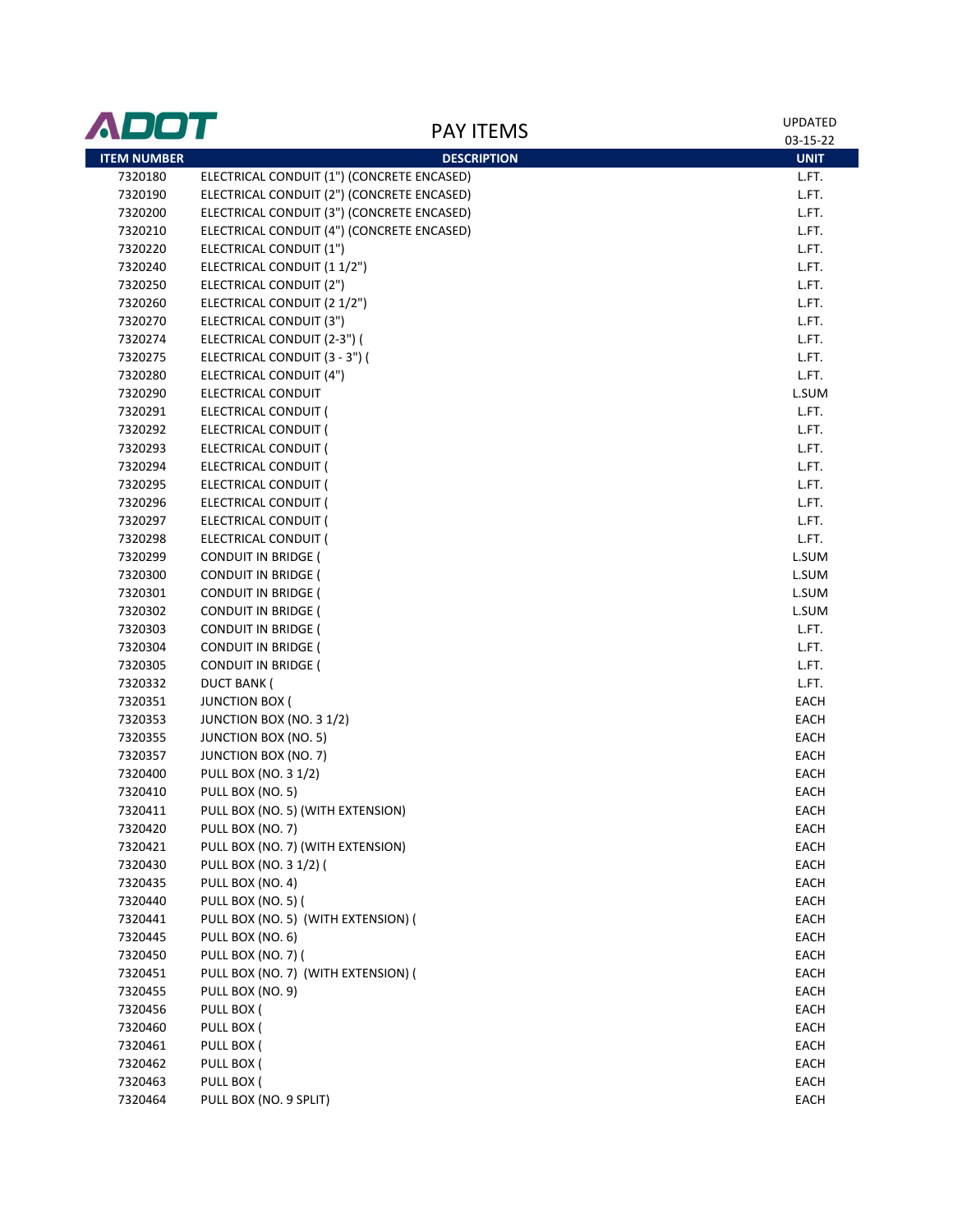| ADOT               | <b>PAY ITEMS</b>                           | <b>UPDATED</b> |  |
|--------------------|--------------------------------------------|----------------|--|
|                    |                                            | 03-15-22       |  |
| <b>ITEM NUMBER</b> | <b>DESCRIPTION</b>                         | <b>UNIT</b>    |  |
| 7320468            | DATA LINK VAULT                            | EACH           |  |
| 7320469            | <b>JUNCTION BOX</b>                        | EACH           |  |
| 7320470            | BRIDGE JUNCTION BOX (CAST METAL)           | EACH           |  |
| 7320472            | <b>BRIDGE JUNCTION BOX (</b>               | EACH           |  |
| 7320473            | <b>BRIDGE JUNCTION BOX (</b>               | EACH           |  |
| 7320475            | <b>JUNCTION BOX (TYPE I)</b>               | EACH           |  |
| 7320476            | <b>JUNCTION BOX (TYPE II)</b>              | EACH           |  |
| 7320480            | RELOCATE EXISTING PULL BOXES               | L.SUM          |  |
| 7320482            | RESET AND/OR RELOCATE EXISTING PULL BOXES  | L.SUM          |  |
| 7320492            | CONDUCTOR (NO. 14)                         | L.FT.          |  |
| 7320495            | CONDUCTOR (NO. 14)                         | L.FT.          |  |
| 7320500            | CONDUCTOR (NO. 12)                         | L.FT.          |  |
| 7320503            | CONDUCTOR (NO. 12)                         | L.FT.          |  |
| 7320510            | CONDUCTOR (NO. 10)                         | L.FT.          |  |
| 7320520            | CONDUCTOR (NO. 8)                          | L.FT.          |  |
| 7320521            | CONDUCTOR (NO. 8) (                        | L.FT.          |  |
| 7320530            | CONDUCTOR (NO. 6)                          | L.FT.          |  |
| 7320531            | CONDUCTOR (NO. 6) (                        | L.FT.          |  |
| 7320540            | CONDUCTOR (NO. 4)                          | L.FT.          |  |
| 7320545            | CONDUCTOR (NO. 4) (                        | L.FT.          |  |
| 7320550            | CONDUCTOR (NO. 3)                          | L.FT.          |  |
| 7320560            | CONDUCTOR (NO. 2)                          | L.FT.          |  |
| 7320570            | CONDUCTOR (NO. 1)                          | L.FT.          |  |
| 7320580            | <b>CONDUCTOR (BARE BOND)</b>               | L.FT.          |  |
| 7320581            | <b>CONDUCTOR (BARE BOND) (</b>             | L.FT.          |  |
| 7320585            | CONDUCTOR (INSULATED BOND) (               | L.FT.          |  |
| 7320586            | CONDUCTOR (                                | L.FT.          |  |
| 7320590            | CONDUCTOR (INSULATED BOND) (               | L.FT.          |  |
| 7320591            | <b>CONDUCTOR (INSULATED BOND)</b>          | L.FT.          |  |
| 7320595            | CONDUCTOR (INSULATED BOND) (               | L.FT.          |  |
| 7320600            | CONDUCTOR (NO. 0)                          | L.FT.          |  |
| 7320610            | CONDUCTOR (NO. 00)                         | L.FT.          |  |
| 7320620            | CONDUCTOR (NO. 000)                        | L.FT.          |  |
| 7320630<br>7320649 | CONDUCTOR (NO. 0000)                       | L.FT.          |  |
|                    | <b>CONDUCTORS (</b>                        | L.SUM          |  |
| 7320650            | <b>CONDUCTORS</b>                          | L.SUM          |  |
| 7320651            | <b>CONDUCTORS (</b>                        | L.SUM          |  |
| 7320652<br>7320653 | <b>CONDUCTORS (</b><br><b>CONDUCTORS (</b> | L.SUM<br>L.SUM |  |
| 7320654            |                                            | L.FT.          |  |
| 7320655            | <b>CONDUCTORS (</b>                        | L.FT.          |  |
| 7320656            | <b>CONDUCTORS (</b>                        | L.FT.          |  |
| 7320657            | <b>CONDUCTORS (</b><br><b>CONDUCTORS (</b> | L.FT.          |  |
| 7320658            | <b>CONDUCTORS (</b>                        | L.FT.          |  |
| 7320660            | <b>CONDUCTORS (</b>                        | L.SUM          |  |
| 7320661            | <b>CONDUCTORS (</b>                        | L.SUM          |  |
| 7320662            | <b>CONDUCTORS (</b>                        | L.SUM          |  |
| 7320663            | <b>CONDUCTORS (</b>                        | L.SUM          |  |
| 7320664            | <b>CONDUCTORS (</b>                        | L.SUM          |  |
| 7320701            | DIRECT BURIAL CABLE                        | L.FT.          |  |
| 7320713            | UTILITY RELOCATION WORK                    | L.SUM          |  |
| 7320714            | UTILITY RELOCATION WORK (                  | L.SUM          |  |
|                    |                                            |                |  |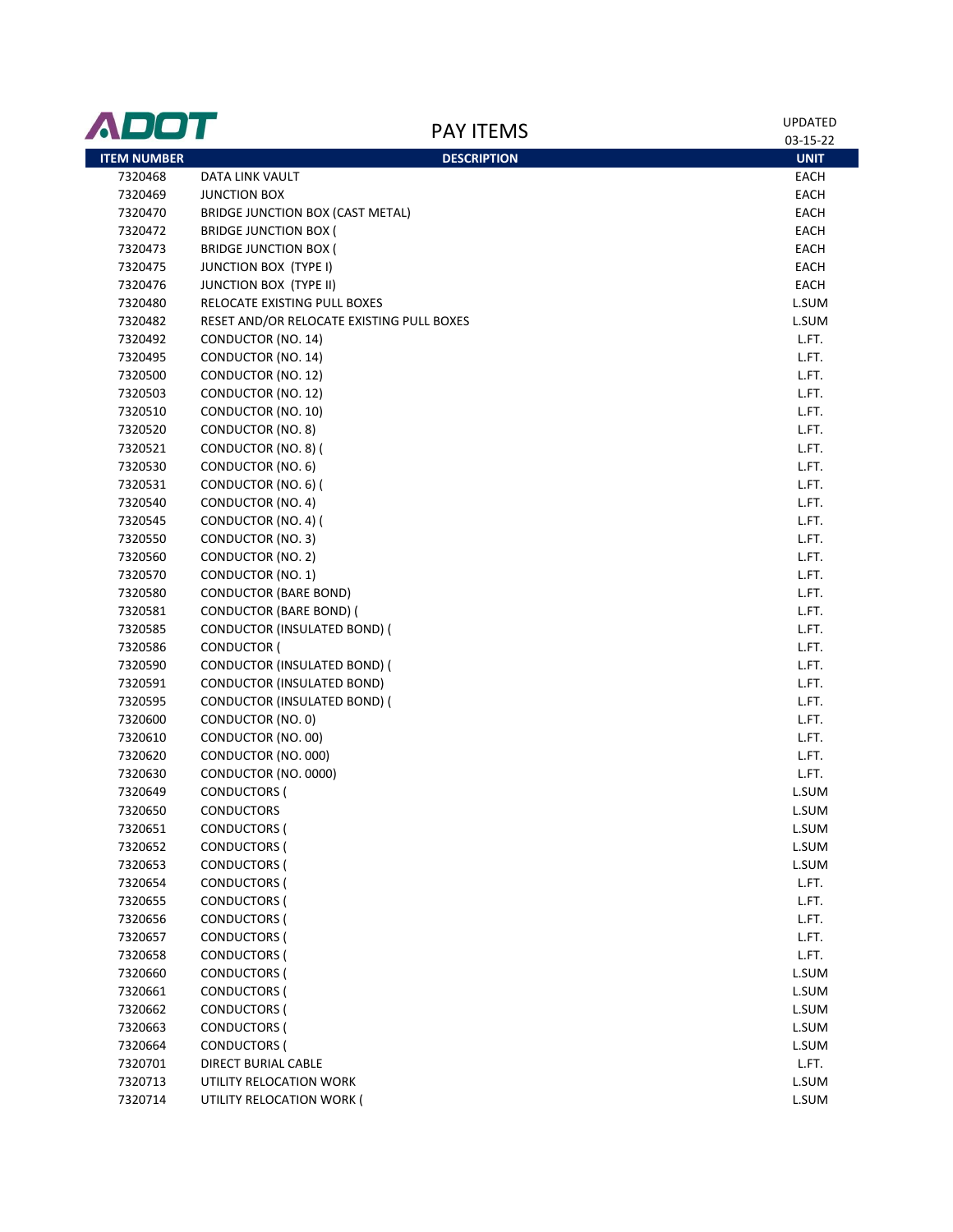| ADOT               | <b>PAY ITEMS</b>                                    | <b>UPDATED</b><br>03-15-22 |
|--------------------|-----------------------------------------------------|----------------------------|
| <b>ITEM NUMBER</b> | <b>DESCRIPTION</b>                                  | <b>UNIT</b>                |
| 7320715            | UTILITY RELOCATION WORK (                           | L.SUM                      |
| 7320720            | TRENCHING (FOR SERVICE CONDUCTORS)                  | L.FT.                      |
| 7320730            | TRENCHING AND BACKFILL (FOR STREET ELECTRIC)        | L.FT.                      |
| 7320740            | REMOVAL OF EXISTING CONDUCTORS                      | L.FT.                      |
| 7320745            | REMOVE AND SALVAGE CONDUCTORS                       | L.SUM                      |
| 7320755            | TWISTED WIRE PAIR CABLE (6 PAIR)                    | L.FT.                      |
| 7320758            | TWISTED WIRE PAIR CABLE (25 PAIR)                   | L.FT.                      |
| 7320763            | SINGLE MODE FIBER OPTIC CABLE (8 FIBERS)            | L.FT.                      |
| 7320765            | SINGLE MODE FIBER OPTIC CABLE (12 FIBERS)           | L.FT.                      |
| 7320770            | FIBER OPTIC CABLE (                                 | L.FT.                      |
| 7320783            | SINGLE MODE FIBER OPTIC CABLE (48 FIBERS)           | L.FT.                      |
| 7320787            | SINGLE MODE FIBER OPTIC CABLE (144 FIBERS)          | L.FT.                      |
| 7320788            | SINGLE MODE FIBER OPTIC CABLE (                     | L.FT.                      |
| 7320789            | SINGLE MODE FIBER OPTIC CABLE (                     | L.FT.                      |
| 7320792            | MULTI-MODE FIBER OPTIC CABLE (18 FIBERS)            | L.FT.                      |
| 7320794            | FIBER OPTIC SPLICE CLOSURE (                        | EACH                       |
| 7320796            | FIBER OPTIC SPLICE CLOSURE (                        | EACH                       |
| 7320807            | CABLE INNERDUCT (3/4")                              | L.FT.                      |
| 7320809            | <b>CABLE INNERDUCT (1")</b>                         | L.FT.                      |
| 7320840            | CABLE/TRAY (                                        | L.FT.                      |
| 7320910            | CABLE-IN-CONDUIT (1")                               | L.FT.                      |
| 7320953            | PULL ROPE-IN-CONDUIT (3")                           | L.FT.                      |
| 7330001            | LANE USE CONTROL SIGNAL (SINGLE HEAD)               | EACH                       |
| 7330003            | LANE USE CONTROL SIGNAL (DOUBLE HEAD)               | EACH                       |
| 7330025            | TRAFFIC SIGNAL FACE (TYPE B) (DEPARTMENT FURNISHED) | EACH                       |
| 7330030            | TRAFFIC SIGNAL FACE (TYPE C)                        | EACH                       |
| 7330031            | TRAFFIC SIGNAL (                                    | EACH                       |
| 7330032            | <b>TRAFFIC SIGNAL (</b>                             | EACH                       |
| 7330033            | <b>TRAFFIC SIGNAL (</b>                             | EACH                       |
| 7330035            | TRAFFIC SIGNAL FACE (TYPE C) (DEPARTMENT FURNISHED) | EACH                       |
| 7330040            | TRAFFIC SIGNAL FACE (TYPE D)                        | EACH                       |
| 7330045            | TRAFFIC SIGNAL FACE (TYPE D) (DEPARTMENT FURNISHED) | EACH                       |
| 7330050            | TRAFFIC SIGNAL FACE (TYPE E)                        | EACH                       |
| 7330055            | TRAFFIC SIGNAL FACE (TYPE E) (DEPARTMENT FURNISHED) | EACH                       |
| 7330060            | TRAFFIC SIGNAL FACE (TYPE F)                        | EACH                       |
| 7330061            | TRAFFIC SIGNAL FACE (TYPE F) (                      | EACH                       |
| 7330065            | TRAFFIC SIGNAL FACE (TYPE F) (                      | EACH                       |
| 7330070            | TRAFFIC SIGNAL FACE (TYPE G)                        | EACH                       |
| 7330075            | TRAFFIC SIGNAL FACE (TYPE G) (DEPARTMENT FURNISHED) | EACH                       |
| 7330111            | TRAFFIC SIGNAL FACE (TYPE M) (                      | EACH                       |
| 7330130            | TRAFFIC SIGNAL FACE (TYPE Q)                        | EACH                       |
| 7330131            | TRAFFIC SIGNAL FACE (TYPE Q) (                      | EACH                       |
| 7330135            | TRAFFIC SIGNAL FACE (TYPE R)                        | EACH                       |
| 7330136            | TRAFFIC SIGNAL FACE (TYPE R) (DEPARTMENT FURNISHED) | EACH                       |
| 7330137            | TRAFFIC SIGNAL FACE (TYPE R) (                      | EACH                       |
| 7330138            | TRAFFIC SIGNAL FACE (TYPE T)                        | EACH                       |
| 7330139            | TRAFFIC SIGNAL FACE (TYPE T) (DEPARTMENT FURNISHED) | EACH                       |
| 7330140            | TRAFFIC SIGNAL FACE (SPECIAL)                       | EACH                       |
| 7330180            | TRAFFIC SIGNAL FACE (TYPE O-5)                      | EACH                       |
| 7330200            | TRAFFIC SIGNAL FACE (PEDESTRIAN) (WALK/DONT WALK)   | EACH                       |
| 7330210            | TRAFFIC SIGNAL FACE (PEDESTRIAN) (MAN/HAND)         | EACH                       |
| 7330211            | PEDESTRIAN SIGNAL (                                 | EACH                       |
|                    |                                                     |                            |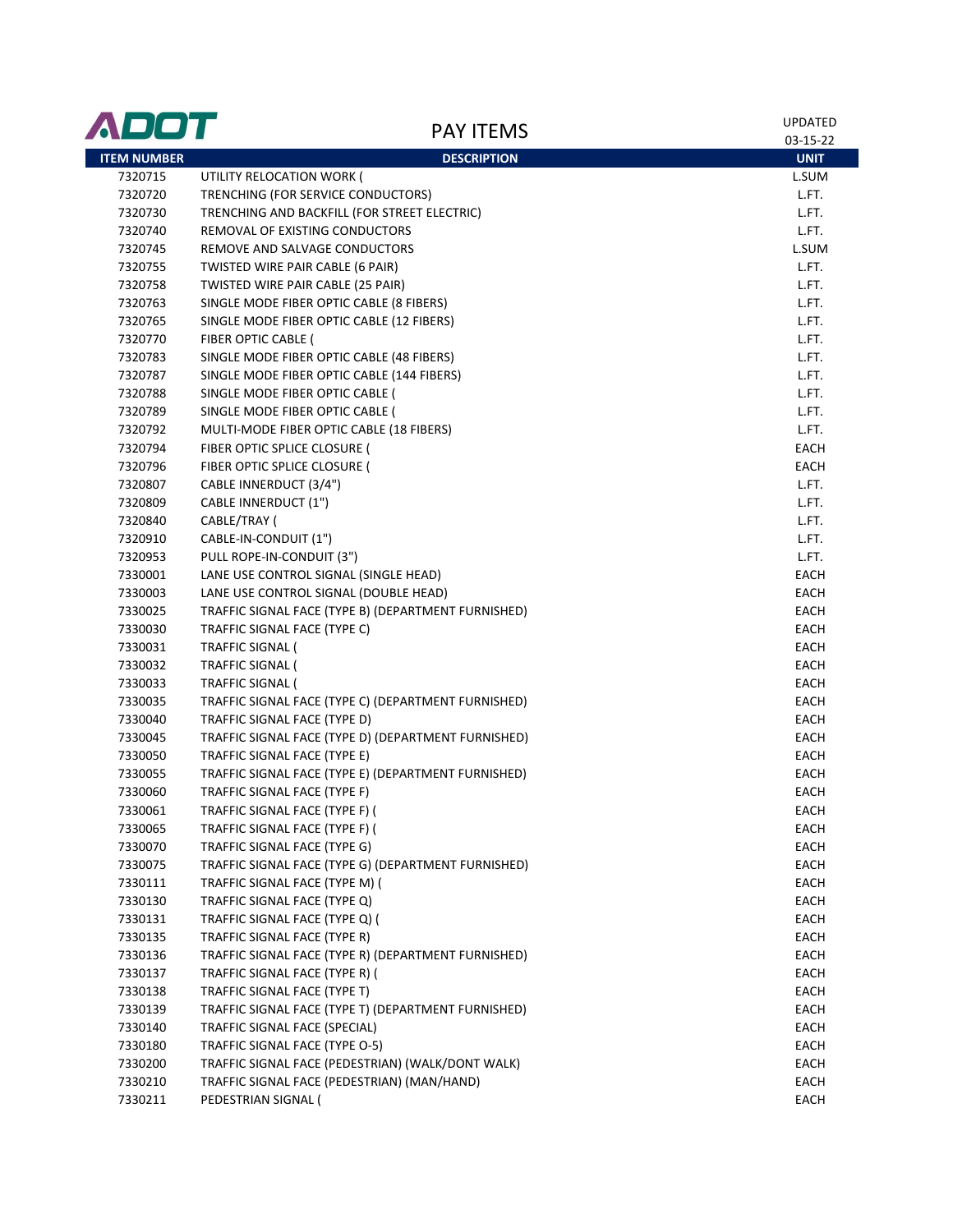| ADOT               | <b>PAY ITEMS</b>                                             | <b>UPDATED</b><br>03-15-22 |
|--------------------|--------------------------------------------------------------|----------------------------|
| <b>ITEM NUMBER</b> | <b>DESCRIPTION</b>                                           | <b>UNIT</b>                |
| 7330212            | PEDESTRIAN SIGNAL (                                          | EACH                       |
| 7330213            | PEDESTRIAN SIGNAL (                                          | <b>EACH</b>                |
| 7330214            | PEDESTRIAN SIGNAL (                                          | EACH                       |
| 7330215            | TRAFFIC SIGNAL FACE (PEDESTRIAN) (MAN/HAND) (                | EACH                       |
| 7330220            | PEDESTRIAN PUSH BUTTON                                       | <b>EACH</b>                |
| 7330221            | PEDESTRIAN PUSH BUTTON (                                     | <b>EACH</b>                |
| 7330225            | PEDESTRIAN PUSH BUTTON (DEPARTMENT FURNISHED)                | <b>EACH</b>                |
| 7330300            | TRAFFIC SIGNAL MOUNTING ASSEMBLY (TYPE I)                    | EACH                       |
| 7330310            | TRAFFIC SIGNAL MOUNTING ASSEMBLY (TYPE II)                   | <b>EACH</b>                |
| 7330315            | TRAFFIC SIGNAL MOUNTING ASSEMBLY (TYPE II) (DEPT. FURNISHED) | EACH                       |
| 7330320            | TRAFFIC SIGNAL MOUNTING ASSEMBLY (TYPE III)                  | EACH                       |
| 7330325            | TRAFFIC SIGNAL MOUNTING ASSEMBLY (TYPE III) (DEPT FURNISH)   | EACH                       |
| 7330330            | TRAFFIC SIGNAL MOUNTING ASSEMBLY (TYPE IV)                   | EACH                       |
| 7330335            | TRAFFIC SIGNAL MOUNTING ASSEMBLY (TYPE IV)(DEPT. FURNISHED)  | EACH                       |
| 7330340            | TRAFFIC SIGNAL MOUNTING ASSEMBLY (TYPE V)                    | EACH                       |
| 7330345            | TRAFFIC SIGNAL MOUNTING ASSEMBLY (TYPE V) (DEPT. FURNISHED)  | EACH                       |
| 7330350            | TRAFFIC SIGNAL MOUNTING ASSEMBLY (TYPE VI)                   | EACH                       |
| 7330355            | TRAFFIC SIGNAL MOUNTING ASSEMBLY (TYPE VI)(DEPT.FURNISHED)   | EACH                       |
| 7330360            | TRAFFIC SIGNAL MOUNTING ASSEMBLY (TYPE VII)                  | EACH                       |
| 7330365            | TRAFFIC SIGNAL MOUNTING ASSEMBLY (TYPE VII)(DEPT. FURNISHED  | <b>EACH</b>                |
| 7330370            | TRAFFIC SIGNAL MOUNTING ASSEMBLY (TYPE VIII)                 | EACH                       |
| 7330380            | TRAFFIC SIGNAL MOUNTING ASSEMBLY (TYPE IX)                   | EACH                       |
| 7330390            | TRAFFIC SIGNAL MOUNTING ASSEMBLY (TYPE X)                    | EACH                       |
| 7330400            | TRAFFIC SIGNAL MOUNTING ASSEMBLY (TYPE XI)                   | EACH                       |
| 7330401            | TRAFFIC SIGNAL MOUNTING ASSEMBLY (                           | EACH                       |
| 7330402            | TRAFFIC SIGNAL MOUNTING ASSEMBLY (TYPE XI) (DEPT. FURNISHED) | EACH                       |
| 7330403            | TRAFFIC SIGNAL MOUNTING ASSEMBLY (                           | EACH                       |
| 7330404            | TRAFFIC SIGNAL MOUNTING ASSEMBLY (                           | EACH                       |
| 7330405            | TRAFFIC SIGNAL MOUNTING ASSEMBLY (                           | EACH                       |
| 7330406            | TRAFFIC SIGNAL MOUNTING ASSEMBLY (                           | EACH                       |
| 7330407            | TRAFFIC SIGNAL MOUNTING ASSEMBLY (                           | EACH                       |
| 7330408            | TRAFFIC SIGNALS AND INTERCOM                                 | L.SUM                      |
| 7330410            | POLE FLASHER                                                 | EACH                       |
| 7330412            | TRAFFIC SIGNAL MOUNTING ASSEMBLY (                           | EACH                       |
| 7330413            | TRAFFIC SIGNAL MOUNTING ASSEMBLY (                           | EACH                       |
| 7330414            | TRAFFIC SIGNAL MOUNTING ASSEMBLY (                           | EACH                       |
| 7330446            | RAMP METER SIGNAL AND SUPPORT ASSEMBLY                       | EACH                       |
| 7330500            | MISCELLANEOUS ELECTRICAL                                     | L.SUM                      |
| 7330510            | SIGN (STREET NAME)                                           | EACH                       |
| 7330524            | SIGN ASSEMBLY (                                              | EACH                       |
| 7330530            | <b>REMOVE FLASHERS</b>                                       | L.SUM                      |
| 7330535            | RELOCATE FLASHER POLE                                        | EACH                       |
| 7330550            | REMOVE AND SALVAGE TRAFFIC SIGNALS AND LOAD CENTER CABINETS  | L.SUM                      |
| 7330560            | REMOVE AND SALVAGE TRAFFIC SIGNALS                           | EACH                       |
| 7330610            | RECONSTRUCT TRAFFIC SIGNALS                                  | L.SUM                      |
| 7330620            | RELOCATE TRAFFIC SIGNALS                                     | L.SUM                      |
| 7330625            | RELOCATE TRAFFIC SIGNALS(TYPE A)                             | EACH                       |
| 7330630            | REMOVE TRAFFIC SIGNALS                                       | L.SUM                      |
| 7330700            | <b>FLOAT SWITCH</b>                                          | EACH                       |
| 7340010            | <b>CONTROL CABINET (TYPE I)</b>                              | EACH                       |
| 7340020            | <b>CONTROL CABINET (TYPE II)</b>                             | EACH                       |
| 7340030            | <b>CONTROL CABINET (TYPE III)</b>                            | EACH                       |
|                    |                                                              |                            |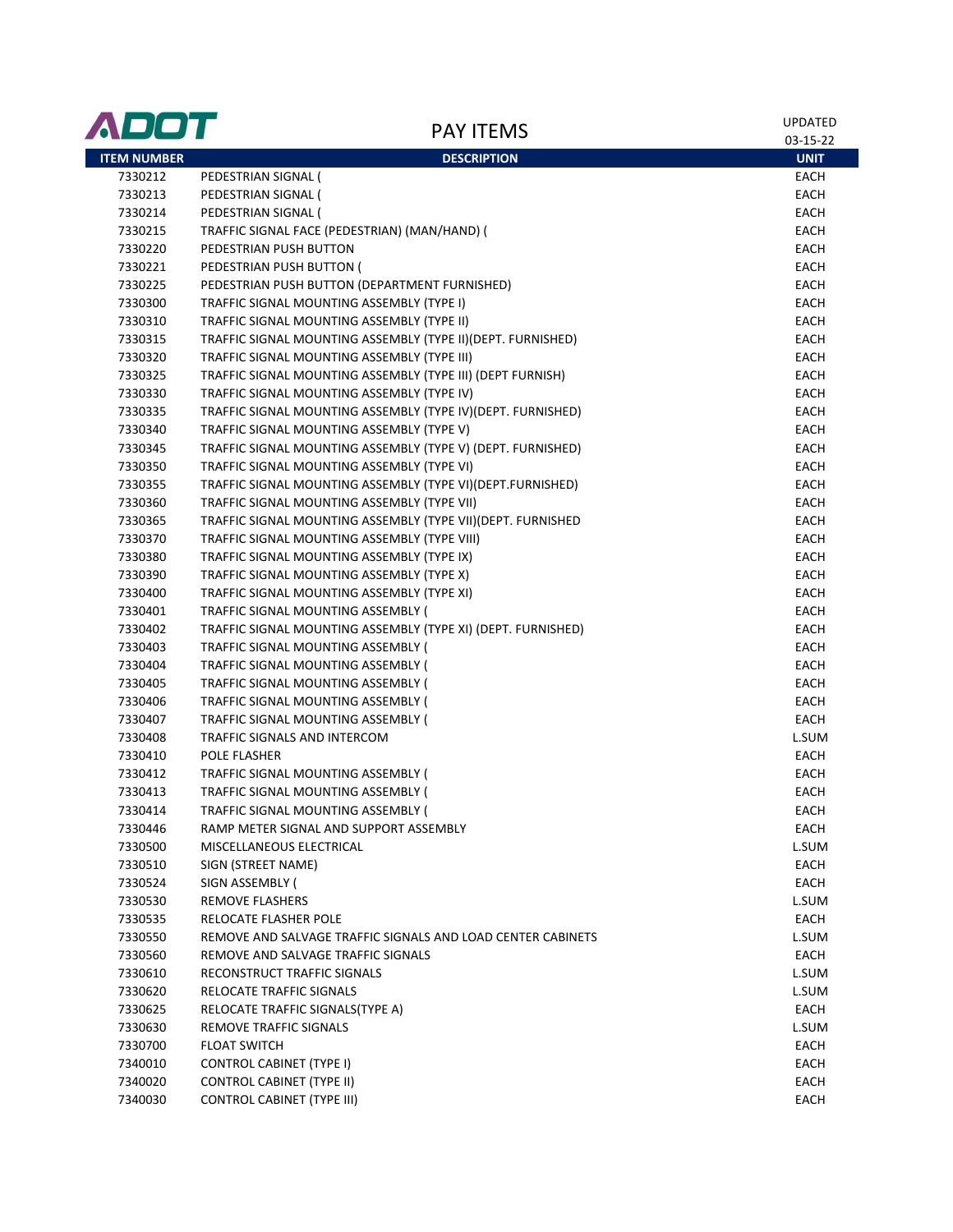| ADOT               | <b>PAY ITEMS</b>                                           | UPDATED<br>03-15-22 |
|--------------------|------------------------------------------------------------|---------------------|
| <b>ITEM NUMBER</b> | <b>DESCRIPTION</b>                                         | <b>UNIT</b>         |
| 7340031            | <b>CONTROL CABINET (TYPE III)</b>                          | EACH                |
| 7340035            | CONTROL CABINET (TYPE III) (DEPARTMENT FURNISHED)          | EACH                |
| 7340040            | <b>CONTROL CABINET (TYPE IV)</b>                           | EACH                |
| 7340045            | CONTROL CABINET (TYPE IV) (DEPARTMENT FURNISHED)           | EACH                |
| 7340050            | <b>CONTROL CABINET (TYPE V)</b>                            | EACH                |
| 7340098            | <b>CONTROL CABINET</b>                                     | EACH                |
| 7340100            | <b>CONTROL CABINET</b>                                     | EACH                |
| 7340101            | <b>CONTROL CABINET (</b>                                   | EACH                |
| 7340103            | <b>CONTROL CABINET (</b>                                   | <b>EACH</b>         |
| 7340104            | NEW CONTROL CABINET FOR EXISTING PUMP                      | EACH                |
| 7340105            | <b>CONTROL CABINET FOUNDATION</b>                          | EACH                |
| 7340110            | SERVICE PEDESTAL CABINET                                   | EACH                |
| 7340115            | PEDESTAL (ELECTRICAL) (                                    | EACH                |
| 7340120            | METER PEDESTAL CABINET                                     | EACH                |
| 7340125            | SERVICE PEDESTAL CABINET FOUNDATION                        | EACH                |
| 7340210            | RELOCATE CONTROL CABINET                                   | EACH                |
| 7340250            | <b>CONTROLLER (</b>                                        | L.SUM               |
| 7340251            | CONTROLLER (                                               | EACH                |
| 7340252            | <b>CONTROLLER (</b>                                        | EACH                |
| 7340256            | <b>CONTROLLER (</b>                                        | EACH                |
| 7340300            | <b>CONTROL CABINET FOUNDATION</b>                          | EACH                |
| 7340304            | CONTROL CABINET FOUNDATION (                               | EACH                |
| 7340305            | CONTROL CABINET FOUNDATION (                               | EACH                |
| 7340306            | METER PEDESTAL FOUNDATION                                  | EACH                |
| 7340401            | TRANSFORMER FOUNDATION                                     | EACH                |
| 7340411            | FOUNDATION (CONTROLLER AND TRANSFORMER)                    | <b>EACH</b>         |
| 7350005            | LOOP DETECTOR (COUNTER)                                    | EACH                |
| 7350006            | LOOP DETECTOR (COUNTER) (FULL REPLACEMENT)                 | EACH                |
| 7350012            | LOOP DETECTOR TRAFFIC COUNTER SYSTEM (                     | EACH                |
| 7350021            | LOOP DETECTOR (SPEED/CLASSIFICATION)                       | EACH                |
| 7350022            | LOOP DETECTOR (SPEED/CLASSIFICATION) (FULL REPLACEMENT)    | EACH                |
| 7350023            | LOOP DETECTOR (SPEED/CLASSIFICATION) (PARTIAL REPLACEMENT) | EACH                |
| 7350027            | LOOP DETECTOR (SPEED/CLASSIFICATION) (TWO-CABINET SYSTEM)  | EACH                |
| 7350030            | LOOP DETECTOR FOR TRAFFIC SURVEILLANCE (                   | <b>EACH</b>         |
| 7350031            | LOOP DETECTOR FOR TRAFFIC SURVEILLANCE (                   | <b>EACH</b>         |
| 7350035            | LOOP DETECTOR FOR TRAFFIC SURVEILLANCE (                   | <b>EACH</b>         |
| 7350037            | LOOP DETECTOR (WEIGH-IN-MOTION)                            | EACH                |
| 7350038            | LOOP DETECTOR (WEIGH-IN-MOTION) (FULL REPLACEMENT)         | EACH                |
| 7350039            | LOOP DETECTOR (WEIGH-IN-MOTION) (PARTIAL REPLACEMENT)      | EACH                |
| 7350040            | LOOP DETECTOR (                                            | EACH                |
| 7350041            | LOOP DETECTOR (                                            | EACH                |
| 7350042            | LOOP DETECTOR (                                            | EACH                |
| 7350043            | <b>LOOP DETECTOR (</b>                                     | EACH                |
| 7350050            | LOOP DETECTOR AMPLIFIERS FOR RAMP METERING                 | EACH                |
| 7350051            | DETECTOR CARD                                              | EACH                |
| 7350052            | AC ISOLATOR                                                | EACH                |
| 7350055            | SERIES MULTIPLE TRANSFORMER (FOR SIGN LIGHTING)            | EACH                |
| 7350056            | <b>CONFLICT MONITOR (</b>                                  | EACH                |
| 7350060            | PEDESTRIAN PUSH BUTTON                                     | EACH                |
| 7350090            | LOOP DETECTOR FOR TRAFFIC SIGNALS (5' X 20') (QUAD)        | EACH                |
| 7350096            | LOOP DETECTOR FOR TRAFFIC SIGNALS (5' X 40') (QUAD)        | EACH                |
| 7350100            | LOOP DETECTOR FOR TRAFFIC SIGNALS (6' X 70')               | EACH                |
|                    |                                                            |                     |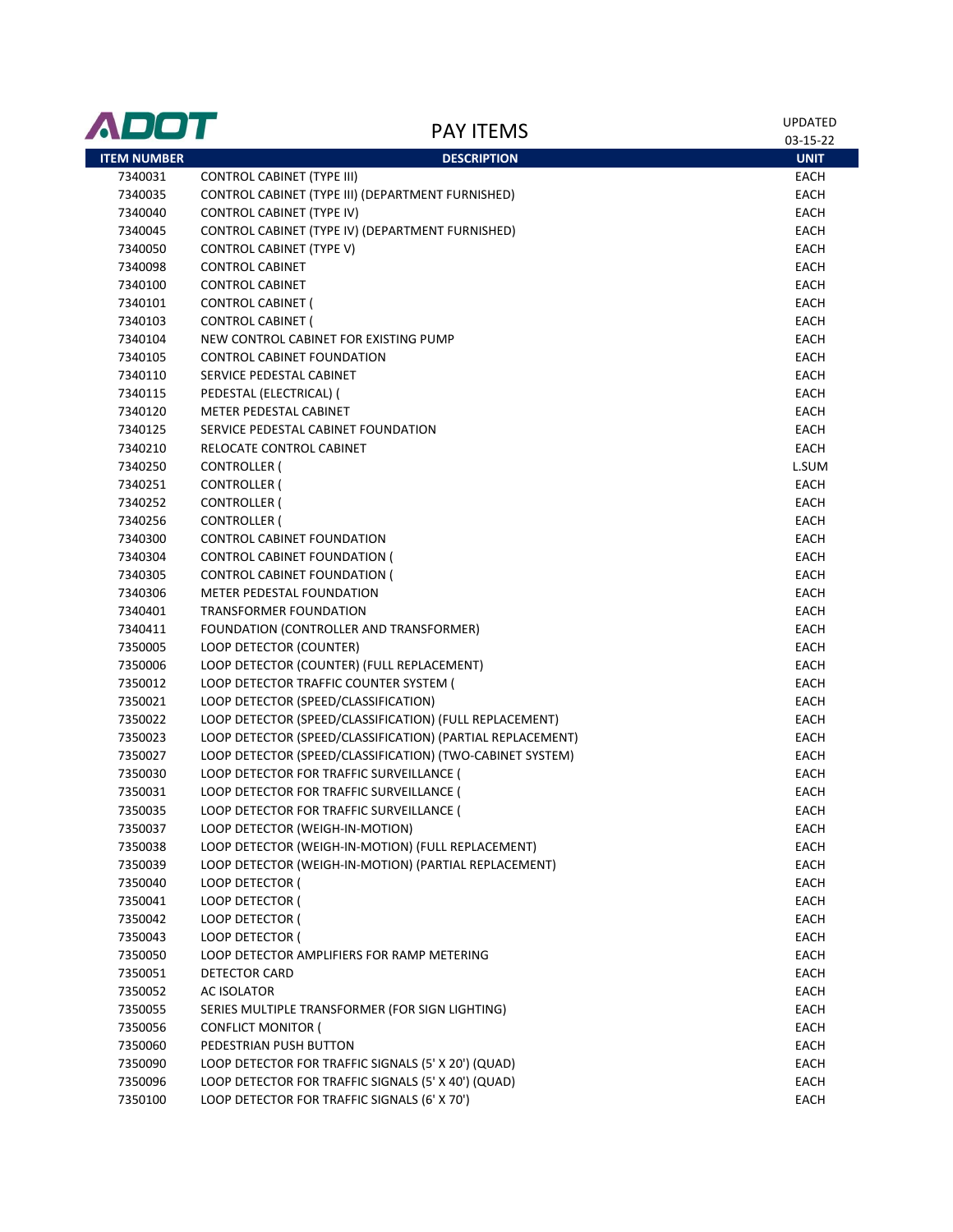| <b>ADOT</b>        |                                                                          | <b>UPDATED</b> |
|--------------------|--------------------------------------------------------------------------|----------------|
|                    | <b>PAY ITEMS</b>                                                         | 03-15-22       |
| <b>ITEM NUMBER</b> | <b>DESCRIPTION</b>                                                       | <b>UNIT</b>    |
| 7350110            | LOOP DETECTOR FOR TRAFFIC SIGNALS (6' X 50')                             | EACH           |
| 7350120            | LOOP DETECTOR FOR TRAFFIC SIGNALS (6' X 6')                              | EACH           |
| 7350124            | LOOP DETECTOR FOR TRAFFIC SIGNALS (6' X 100') (QUAD)                     | EACH           |
| 7350128            | LOOP DETECTOR FOR TRAFFIC SIGNALS (6' X 80')(QUAD)                       | EACH           |
| 7350130            | LOOP DETECTOR FOR TRAFFIC SIGNALS (6' X 70')(QUAD)                       | EACH           |
| 7350132            | LOOP DETECTOR FOR TRAFFIC SIGNALS (6' X 60')(QUAD)                       | EACH           |
| 7350140            | LOOP DETECTOR FOR TRAFFIC SIGNALS (6' X 50')(QUAD)                       | EACH           |
| 7350141            | LOOP DETECTOR FOR TRAFFIC SIGNALS (6' X 35')(QUAD)                       | EACH           |
| 7350142            | LOOP DETECTOR FOR TRAFFIC SIGNALS (6' X 40')(QUAD)                       | EACH           |
| 7350143            | LOOP DETECTOR FOR TRAFFIC SIGNALS (6' X 30')(QUAD)                       | EACH           |
| 7350144            | LOOP DETECTOR FOR TRAFFIC SIGNALS (6' X 20')(QUAD)                       | EACH           |
| 7350145            | LOOP DETECTOR FOR TRAFFIC SIGNALS (6' X 45') (QUAD)                      | EACH           |
| 7350146            | LOOP DETECTOR FOR TRAFFIC SIGNALS (6' X 25') (QUAD)                      | EACH           |
| 7350147            | LOOP DETECTOR FOR TRAFFIC SIGNALS (6' X 10') (QUAD)                      | EACH           |
| 7350150            | LOOP DETECTOR FOR TRAFFIC SIGNALS (6' X 28') (QUAD)                      | EACH           |
| 7350151            | LOOP DETECTOR FOR TRAFFIC SIGNALS (                                      | L.SUM          |
| 7350152            | LOOP DETECTOR FOR TRAFFIC SIGNALS (                                      | EACH           |
| 7350153            | LOOP DETECTOR FOR TRAFFIC SIGNALS (                                      | EACH           |
| 7350154            | LOOP DETECTOR FOR TRAFFIC SIGNALS (                                      | EACH           |
| 7350155            | LOOP DETECTOR FOR TRAFFIC (6' X 6') (PREFORMED)                          | EACH           |
| 7350156            | LOOP DETECTOR FOR TRAFFIC SIGNALS (                                      | EACH           |
| 7350157            | LOOP DETECTOR FOR TRAFFIC SIGNALS (                                      | EACH           |
| 7350158            | LOOP DETECTOR FOR TRAFFIC SIGNALS (                                      | EACH           |
| 7350160            | LOOP DETECTOR FOR TRAFFIC SIGNALS (                                      | L.FT.          |
| 7350165            | LOOP DETECTOR LEAD-IN CABLE                                              | L.FT.          |
| 7350171            | <b>INSTALL AVI ANTENNA</b>                                               | EACH           |
| 7350200            | VIDEO DETECTION SYSTEM (2-CAMERA)                                        | L.SUM          |
| 7350201            | VIDEO DETECTION SYSTEM (2-CAMERA) (DEPARTMENT FURNISHED)                 | L.SUM          |
| 7350202            | VIDEO DETECTION SYSTEM (3-CAMERA)                                        | L.SUM          |
| 7350203            | VIDEO DETECTION SYSTEM (3-CAMERA) (DEPARTMENT FURNISHED)                 | L.SUM          |
| 7350204            | VIDEO DETECTION SYSTEM (4-CAMERA)                                        | L.SUM          |
| 7350205            | VIDEO DETECTION SYSTEM (4-CAMERA) (DEPARTMENT FURNISHED)                 | L.SUM          |
| 7350206            | VIDEO DETECTION SYSTEM (6-CAMERA)                                        | L.SUM          |
| 7350207            | VIDEO DETECTION SYSTEM (6-CAMERA) (DEPARTMENT FURNISHED)                 | L.SUM          |
| 7350208            | VIDEO DETECTION SYSTEM (                                                 | L.SUM          |
| 7350209            | VIDEO DETECTION SYSTEM (                                                 | L.SUM          |
| 7350210            | VIDEO DETECTION SYSTEM (                                                 | EACH           |
| 7350300            | <b>COMMUNICATION CABLE</b>                                               | L.FT.          |
| 7350410            | LOOP DETECTOR INSTALLATION                                               | L.SUM          |
| 7350455            | <b>TESTING LOOP DETECTOR (</b>                                           | EACH           |
| 7350460            | REMOVAL OF PRESSURE DETECTOR                                             | EACH           |
| 7350551            | OPTICOM PRE-EMPTION UNIT                                                 | EACH           |
| 7350735            | SPEED MONITORING SYSTEM                                                  | EACH           |
| 7350800            | <b>BEACONS</b>                                                           | EACH           |
| 7350810            | PRE-EMPT SENSORS                                                         | EACH           |
|                    | PHOTO ELECTRIC CELL                                                      |                |
| 7350820            |                                                                          | EACH           |
| 7350900<br>7360020 | PASSIVE ACOUSTIC DETECTOR<br>LUMINAIRE (HORIZONTAL MOUNT) (HPS 150 WATT) | EACH           |
| 7360030            | LUMINAIRE (HORIZONTAL MOUNT) (HPS 250 WATT)                              | EACH           |
|                    |                                                                          | EACH           |
| 7360035            | LUMINAIRE (HORIZONTAL MOUNT) (HPS 250 WATT) (DEPT FURNISHED)             | EACH           |
| 7360040            | LUMINAIRE (HORIZONTAL MOUNT) (HPS 310 WATT)                              | EACH           |
| 7360050            | LUMINAIRE (HORIZONTAL MOUNT) (HPS 400 WATT)                              | EACH           |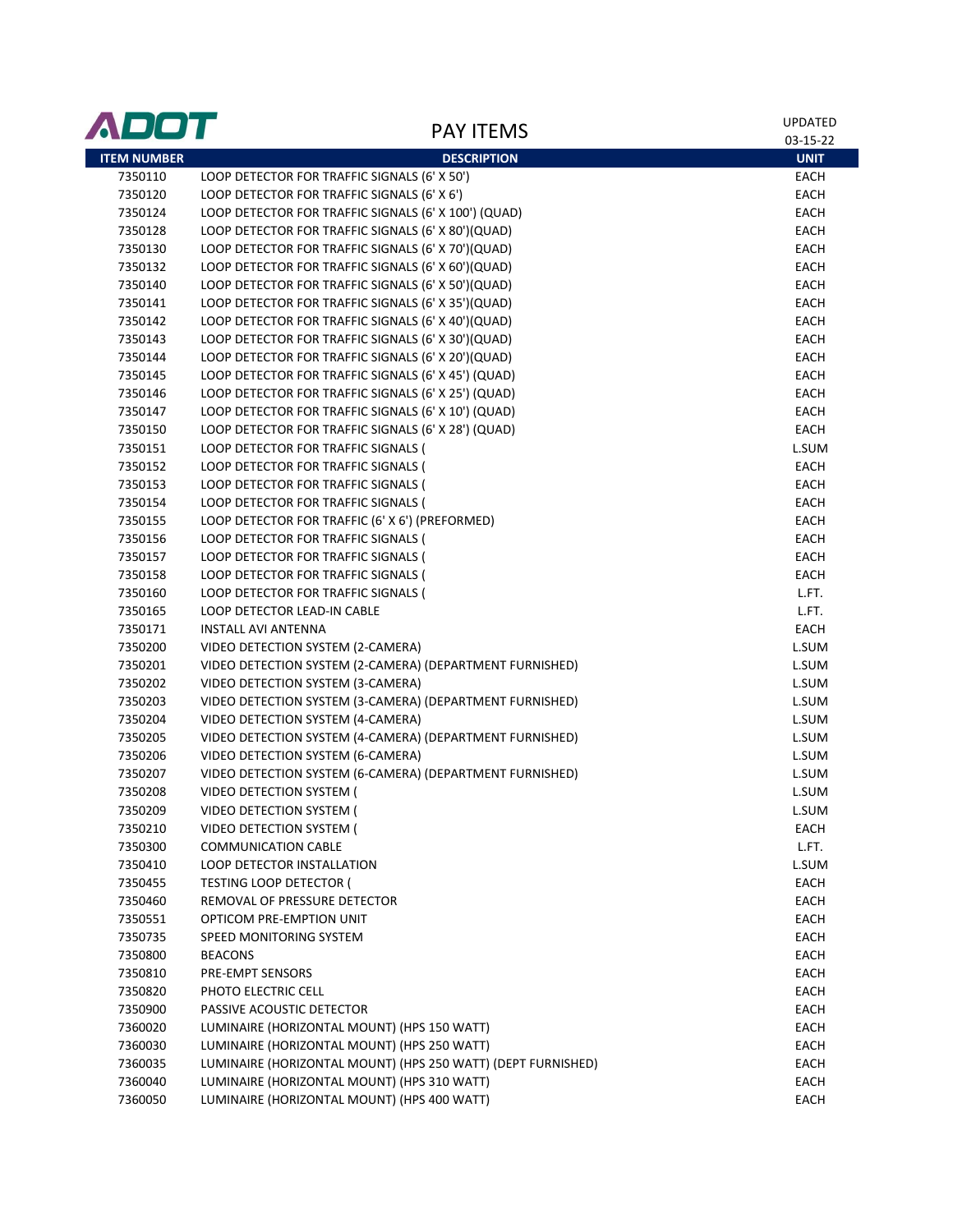| ADOT               |                                                              | <b>UPDATED</b> |
|--------------------|--------------------------------------------------------------|----------------|
|                    | <b>PAY ITEMS</b>                                             | 03-15-22       |
| <b>ITEM NUMBER</b> | <b>DESCRIPTION</b>                                           | <b>UNIT</b>    |
| 7360051            | LUMINAIRE (HORIZONTAL MOUNT) (HPS 400 WATT)                  | EACH           |
| 7360060            | LUMINAIRE (VERTICAL MOUNT) (250 WATT)                        | EACH           |
| 7360070            | LUMINAIRE (VERTICAL MOUNT) (400 WATT)                        | EACH           |
| 7360078            | LUMINAIRE (HIGH MAST) (                                      | EACH           |
| 7360080            | LUMINAIRE (HIGH MAST) (HPS 400 WATT)                         | EACH           |
| 7360081            | LUMINAIRE (HIGH MAST) (HPS 310 WATT)                         | EACH           |
| 7360100            | LUMINAIRE (HPS 150 WATT)                                     | EACH           |
| 7360101            | LUMINAIRE (HPS 150 WATT) (                                   | EACH           |
| 7360103            | SECURITY LIGHTING (HPS 70 WATT) (WITH PHOTO CELL)            | <b>EACH</b>    |
| 7360104            | LUMINAIRE (                                                  | EACH           |
| 7360105            | LUMINAIRE (                                                  | EACH           |
| 7360106            | LUMINAIRE (HPS 250 WATT) (HORIZONT MOUNT) (SPECIAL) (        | EACH           |
| 7360108            | LUMINAIRE (HPS 250 WATT) (                                   | <b>EACH</b>    |
| 7360109            | LUMINAIRE (HPS 250 WATT) (                                   | EACH           |
| 7360110            | LUMINAIRE (                                                  | EACH           |
| 7360111            | LUMINAIRE (                                                  | EACH           |
| 7360112            | LUMINAIRE (                                                  | EACH           |
| 7360113            | LUMINAIRE (                                                  | EACH           |
| 7360114            | LUMINAIRE (                                                  | EACH           |
| 7360115            | LUMINAIRE (                                                  | EACH           |
| 7360116            | LUMINAIRE (                                                  | EACH           |
| 7360117            | LUMINAIRE (                                                  | EACH           |
| 7360118            | LUMINAIRE (                                                  | EACH           |
| 7360120            | SIGN LIGHTING FIXTURE (150 WATT HPS)                         | EACH           |
| 7360125            | SIGN LIGHTING FIXTURE (150 WATT HPS)(UNISTRUT CHANNEL MOUNT) | EACH           |
| 7360131            | STREET LIGHT (                                               | EACH           |
| 7360150            | TWIN LUMINAIRE BRACKET                                       | EACH           |
| 7360160            | POWER SUPPLY (BATTERY BACKUP)                                | EACH           |
| 7360161            | POWER SUPPLY (BATTERY BACKUP) (DEPARTMENT FURNISHED)         | EACH           |
| 7360220            | LOAD CENTER CABINET (TYPE II) (120/240 VOLT)                 | EACH           |
| 7360221            | LOAD CENTER CABINET (TYPE II) (240/480 VOLT)                 | EACH           |
| 7360230            | LOAD CENTER CABINET (TYPE III) (120/240 VOLT)                | EACH           |
| 7360235            | LOAD CENTER CABINET (                                        | EACH           |
| 7360236            | LOAD CENTER CABINET (                                        | EACH           |
| 7360237            | <b>LOAD CENTER CABINET (</b>                                 | <b>EACH</b>    |
| 7360240            | LOAD CENTER CABINET FOUNDATION                               | EACH           |
| 7360241            | LOAD CENTER CABINET (TYPE IV) (240/480 VOLT)                 | EACH           |
| 7360243            | LOAD CENTER CABINET (TYPE IV) (                              | EACH           |
| 7360250            | MODIFY LOAD CENTER CABINET                                   | L.SUM          |
| 7360260            | REMOVE AND SALVAGE LOAD CENTER CABINETS                      | L.SUM          |
| 7360290            | <b>LOAD CENTER CABINET FOUNDATION</b>                        | EACH           |
| 7360300            | ROADWAY LIGHTING                                             | L.SUM          |
| 7360320            | TEMPORARY ROADWAY LIGHTING                                   | L.SUM          |
| 7360325            | TEMPORARY ROADWAY LIGHTING                                   | <b>HOUR</b>    |
|                    | TEMPORARY DETOUR LIGHTING                                    |                |
| 7360330            |                                                              | L.SUM          |
| 7360333            | PEDESTRIAN LIGHTING (                                        | EACH           |
| 7360335            | PEDESTRIAN BRIDGE LIGHTING                                   | L.SUM          |
| 7360340            | UNDERPASS LIGHTING                                           | L.SUM          |
| 7360348            | UNDERDECK LIGHTING                                           | EACH           |
| 7360349            | UNDERDECK LIGHTING                                           | EACH           |
| 7360350            | UNDERDECK LIGHTING                                           | L.SUM          |
| 7360351            | <b>UNDERDECK LIGHTING (</b>                                  | L.SUM          |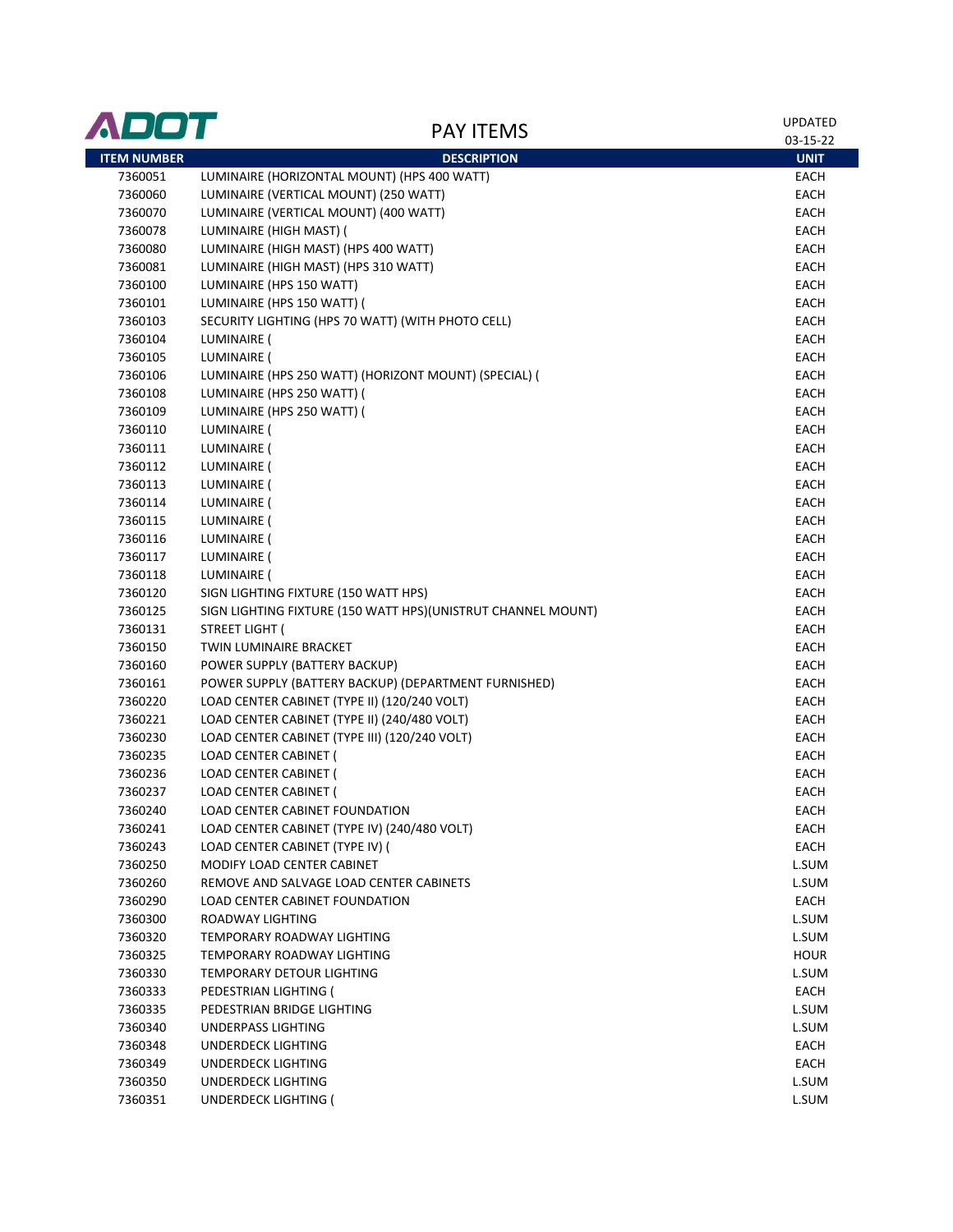| ADOT               | <b>PAY ITEMS</b>                                              | <b>UPDATED</b><br>03-15-22 |
|--------------------|---------------------------------------------------------------|----------------------------|
| <b>ITEM NUMBER</b> | <b>DESCRIPTION</b>                                            | <b>UNIT</b>                |
| 7360352            | <b>UNDERDECK LIGHTING (</b>                                   | L.SUM                      |
| 7360353            | UNDERDECK LIGHTING (                                          | L.SUM                      |
| 7360355            | UNDERDECK LIGHTING AND SIGN LIGHTING                          | L.SUM                      |
| 7360358            | ELECTRICAL FOR FUTURE UNDERDECK LIGHTING                      | L.SUM                      |
| 7360360            | <b>BRIDGE LIGHTING</b>                                        | L.SUM                      |
| 7360361            | STRUCTURE LIGHTING SYSTEM (                                   | L.SUM                      |
| 7360365            | STRUCTURE LIGHTING SYSTEM (                                   | L.SUM                      |
| 7360366            | STRUCTURE LIGHTING SYSTEM (                                   | L.SUM                      |
| 7360367            | <b>BOX CULVERT LIGHTING</b>                                   | L.SUM                      |
| 7360368            | STRUCTURE CONDUIT SYSTEM                                      | EACH                       |
| 7360370            | SAFETY FEATURES FOR ROADWAY LIGHTING                          | L.SUM                      |
| 7360380            | UNDER SCALE LIGHTING AND ELECTRIC                             | L.SUM                      |
| 7360390            | SCALE LIGHTING SYSTEM (SSWIM)                                 | L.SUM                      |
| 7360400            | SIGN LIGHTING                                                 | L.SUM                      |
| 7360401            | SIGN LIGHTING (                                               | L.SUM                      |
| 7360404            | SIGN LIGHTING FIXTURE                                         | EACH                       |
| 7360405            | SIGN LIGHTING (                                               | EACH                       |
| 7360406            | SIGN LIGHTING (                                               | EACH                       |
| 7360408            | TRANSFORMER (FOR INDUCTIVE FLUORESCENT SIGN LIGHTING FIXTURE) | EACH                       |
| 7360410            | RECONSTRUCT SIGN LIGHTING                                     | L.SUM                      |
| 7360420            | REMOVE AND SALVAGE EXISTING SIGN LIGHTING                     | L.SUM                      |
| 7360430            | REMOVE AND SALVAGE EXISTING SIGN LIGHTING FIXTURE SUPPORTS    | EACH                       |
| 7360600            | <b>VERTICAL SUPPORT</b>                                       | <b>EACH</b>                |
| 7360610            | SIGN LIGHTING MOUNT                                           | EACH                       |
| 7360700            | MISCELLANEOUS ELECTRICAL WORK                                 | <b>EACH</b>                |
| 7370100            | MAINTAIN EXISTING TRAFFIC SIGNALS AND LIGHTING SYSTEMS        | L.SUM                      |
| 7370200            | TEMPORARY TRAFFIC SIGNALS                                     | L.SUM                      |
| 7370201            | TEMPORARY TRAFFIC SIGNALS                                     | L.SUM                      |
| 7370202            | TEMPORARY TRAFFIC SIGNAL (                                    | L.SUM                      |
| 7370203            | TEMPORARY TRAFFIC SIGNAL (                                    | L.SUM                      |
| 7370204            | TEMPORARY TRAFFIC SIGNAL (                                    | L.SUM                      |
| 7370210            | TEMPORARY TRAFFIC SIGNALS (PORTABLE)                          | L.SUM                      |
| 7370250            | TEMPORARY TRAFFIC SIGNAL CABLE                                | L.FT.                      |
| 7370300            | REMOVE AND SALVAGE OR REINSTALL ELECTRICAL EQUIPMENT          | L.SUM                      |
| 7370301            | REMOVE (                                                      | EACH                       |
| 7370302            | REMOVE (                                                      | EACH                       |
| 7370303            | REMOVE (                                                      | EACH                       |
| 7370309            | REMOVE AND RELOCATE (                                         | EACH                       |
| 7370310            | REMOVE AND SALVAGE ELECTRICAL EQUIPMENT                       | L.SUM                      |
| 7370350            | SIGNAL REVAMP                                                 | L.SUM                      |
| 7370399            | ELECTRICAL SERVICE                                            | EACH                       |
| 7370400            | ELECTRICAL SERVICE                                            | L.SUM                      |
| 7370410            | ELECTRICAL SYSTEM (                                           | L.SUM                      |
| 7370412            | ELECTRICAL SYSTEM (                                           | L.SUM                      |
|                    |                                                               |                            |
| 7370414<br>7370416 | ELECTRICAL SYSTEM (<br>ELECTRICAL SYSTEM (                    | L.SUM<br>L.SUM             |
| 7370420            | ELECTRICAL SYSTEM (                                           | L.SUM                      |
|                    |                                                               |                            |
| 7370421            | ELECTRICAL SYSTEM (                                           | EACH                       |
| 7370422            | ELECTRICAL SYSTEM (                                           | EACH                       |
| 7370423            | ELECTRICAL SYSTEM (                                           | EACH                       |
| 7370424            | ELECTRICAL SYSTEM (                                           | EACH                       |
| 7370425            | ELECTRICAL SYSTEM (                                           | EACH                       |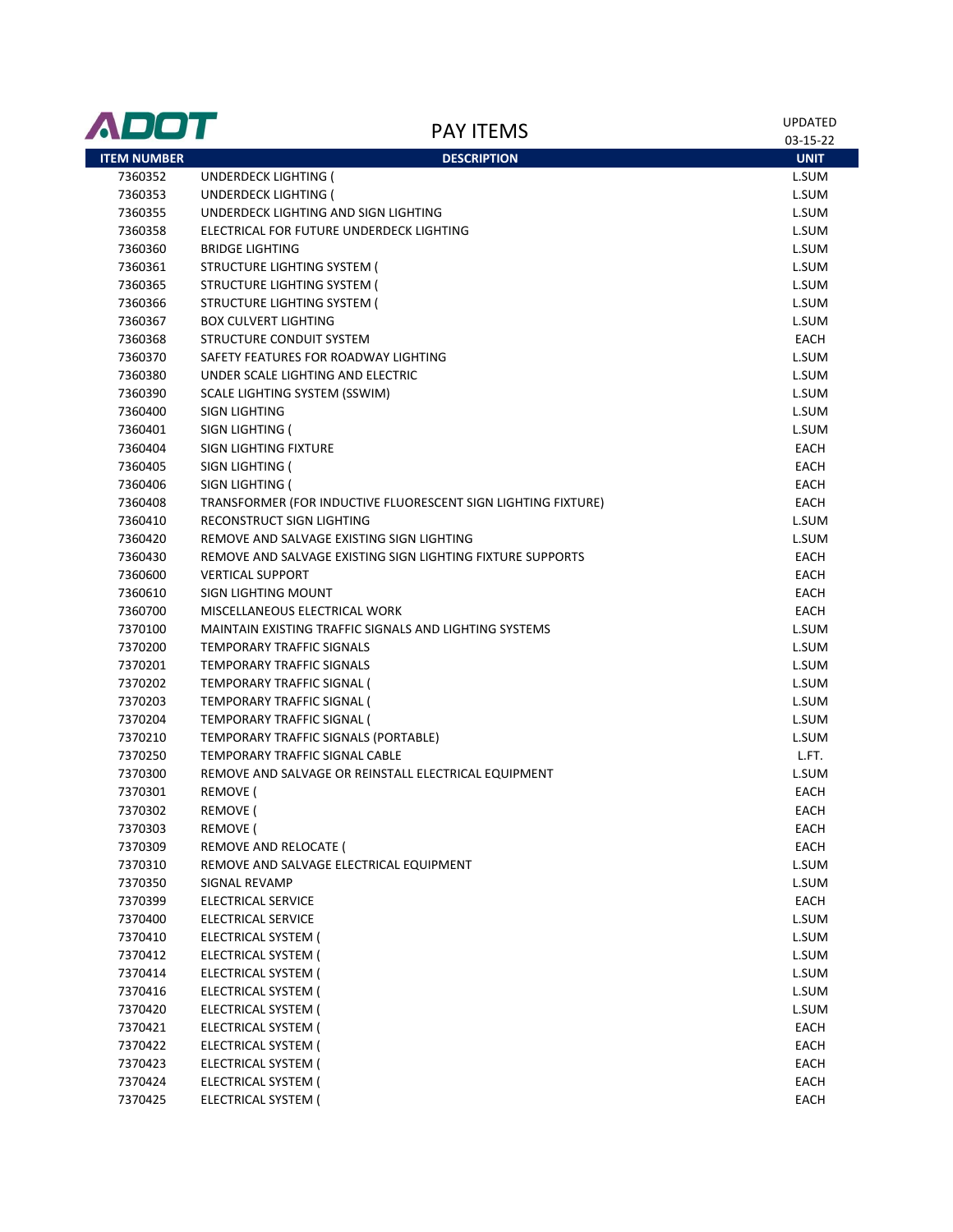| ADOT               |                                                | <b>UPDATED</b> |
|--------------------|------------------------------------------------|----------------|
|                    | <b>PAY ITEMS</b>                               | 03-15-22       |
| <b>ITEM NUMBER</b> | <b>DESCRIPTION</b>                             | <b>UNIT</b>    |
| 7370426            | ELECTRICAL SYSTEM (                            | EACH           |
| 7370430            | <b>TRANSFORMER (</b>                           | EACH           |
| 7370431            | <b>TRANSFORMER (</b>                           | EACH           |
| 7370432            | <b>TRANSFORMER (</b>                           | EACH           |
| 7370450            | MISCELLANEOUS ELECTRICAL                       | L.SUM          |
| 7370452            | MISCELLANEOUS ELECTRICAL (                     | L.SUM          |
| 7370455            | MISCELLANEOUS ELECTRICAL (                     | L.SUM          |
| 7370457            | MISCELLANEOUS ELECTRICAL (                     | L.FT.          |
| 7370480            | PROVIDE ELECTRICAL SERVICE                     | L.SUM          |
| 7370500            | <b>VARIABLE MESSAGE SIGN</b>                   | EACH           |
| 7370510            | EXISTINGUISHABLE MESSAGE SIGN                  | EACH           |
| 7370600            | FURNISH, DELIVER AND INSTALL (                 | L.SUM          |
| 7370620            | <b>FURNISH ELECTRICAL ENERGY (</b>             | L.SUM          |
| 7370650            | FIBER OPTIC TRANSCEIVER (                      | EACH           |
| 7370652            | FIBER OPTIC EQUIPMENT (                        | EACH           |
| 7370654            | FIBER OPTIC EQUIPMENT (                        | EACH           |
| 7370661            | SINGLE NODE ASSEMBLY                           | EACH           |
| 7370663            | NODE BUILDING (                                | EACH           |
| 7370664            | NODE BUILDING (                                | EACH           |
| 7370665            | CENTRAL COMMUNICATION ASSEMBLY                 | L.SUM          |
| 7370666            | SWITCH PACK (LOAD SWITCH) (                    | EACH           |
| 7370678            | <b>OPTICAL TRANSCEIVER</b>                     | EACH           |
| 7370681            | VIDEO CODEC                                    | EACH           |
| 7370682            | <b>VIDEO OPTICAL TRANSCEIVER</b>               | EACH           |
| 7370700            | VIDEO DISPLAY WALL (STRUCTURE)                 | L.SUM          |
| 7370701            | VIDEO DISPLAY WALL (MONITORS)                  | EACH           |
| 7370705            | <b>CCTV FIELD EQUIPMENT</b>                    | EACH           |
| 7370707            | <b>CCTV CENTRAL EQUIPMENT</b>                  | L.SUM          |
| 7370717            | TRAINING (                                     | L.SUM          |
| 7370718            | TRAINING (                                     | L.SUM          |
| 7378906            | <b>DISCONNECT SWITCHES</b>                     | EACH           |
| 7378910            | <b>WIRE AND CABLE</b>                          | L.SUM          |
| 7378915            | <b>GROUNDING</b>                               | L.SUM          |
| 7378916            | <b>GROUND ROD (</b>                            | EACH           |
| 7379002            | <b>BUILDING LIGHTING AND RECEPTACLES</b>       | L.SUM          |
| 7379004            | UNINTERRUPTIBLE POWER SUPPLIES-TUNNEL LIGHTING | L.SUM          |
| 7379006            | <b>TUNNEL LUMINAIRES</b>                       | L.SUM          |
| 7379008            | TUNNEL LIGHTING CABLE TRAY                     | L.SUM          |
| 7379011            | RECEPTACLES (                                  | EACH           |
| 7379012            | PANELBOARDS                                    | L.SUM          |
| 7379013            | <b>15 KV OUTDOOR SWITCHGEAR</b>                | L.SUM          |
| 7379014            | <b>15 KV SWITCH</b>                            | L.SUM          |
| 7379015            | <b>SWITCHES (</b>                              | EACH           |
| 7379016            | 5 KV SWITCHGEAR                                | L.SUM          |
| 7379018            | <b>MAIN TRANSFORMER</b>                        | L.SUM          |
| 7379020            | <b>AUXILIARY TRANSFORMERS</b>                  | L.SUM          |
| 7379026            | <b>5 KV CONTROLLERS</b>                        | L.SUM          |
| 7379029            | <b>MOTOR CONTROL CENTERS</b>                   | EACH           |
| 7379030            | VARIABLE MESSAGE SIGNS                         | L.SUM          |
| 7379034            | CARBON MONOXIDE MONITORING SYSTEM              | L.SUM          |
| 7379036            | <b>TELEVISION SYSTEM</b>                       | L.SUM          |
| 7379038            | RADIO SYSTEM                                   | L.SUM          |
|                    |                                                |                |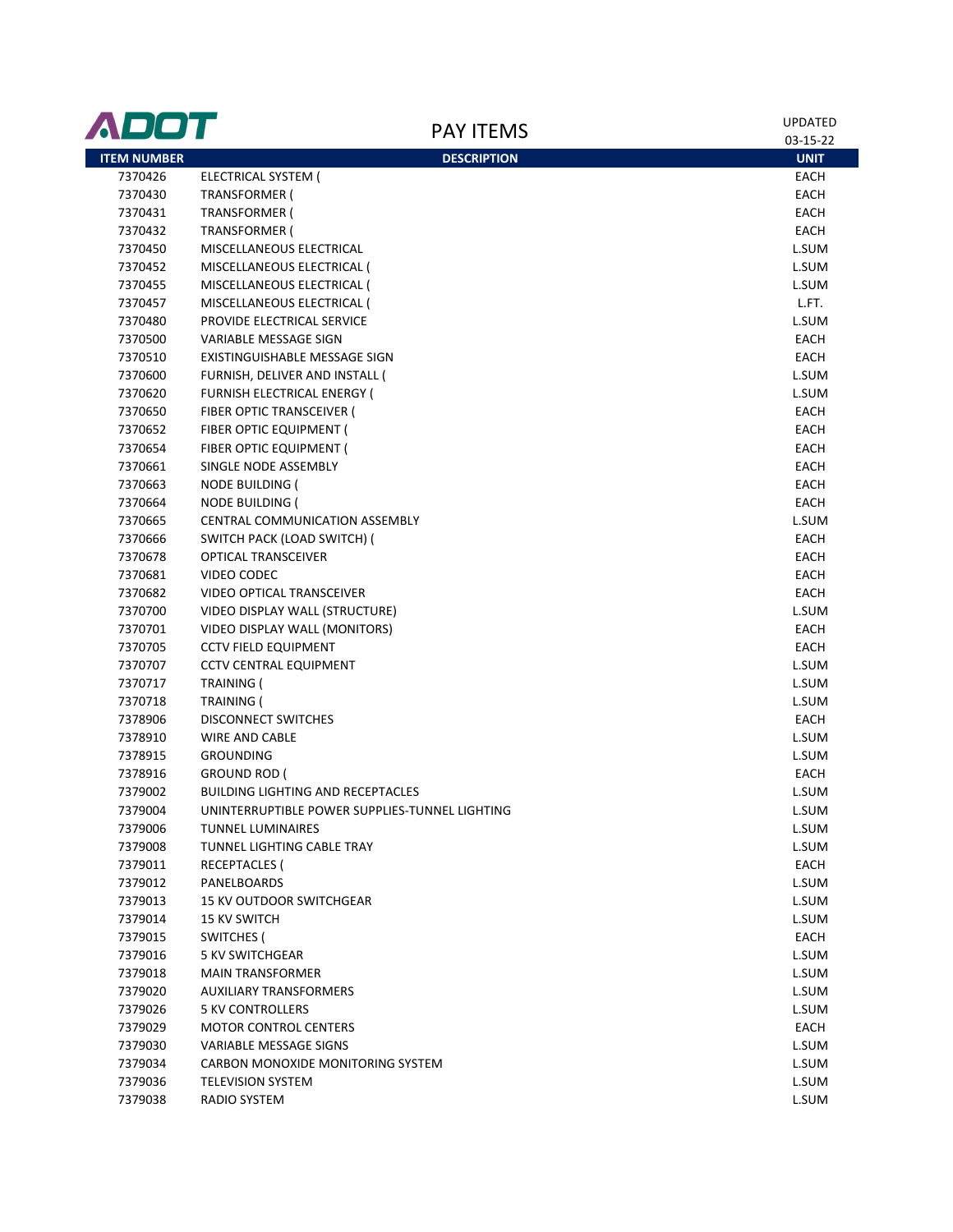| ADOT               | <b>PAY ITEMS</b>                                           | <b>UPDATED</b> |
|--------------------|------------------------------------------------------------|----------------|
|                    |                                                            | 03-15-22       |
| <b>ITEM NUMBER</b> | <b>DESCRIPTION</b>                                         | <b>UNIT</b>    |
| 7379040            | <b>TELEPHONE SYSTEM</b>                                    | L.SUM          |
| 7379042            | TUNNEL FIRE DETECTION AND LIFE SAFETY SYSTEM               | L.SUM          |
| 7379044            | TEMPORARY LIGHTING AND POWER                               | L.SUM          |
| 7379052            | FAN ROOM AND DUCT DRAINAGE SYSTEM                          | L.SUM          |
| 7379054            | FIRE PROTECTION SYSTEM                                     | L.SUM          |
| 7379056            | CONTROL ROOM HALON SYSTEM                                  | L.SUM          |
| 7379058            | HEATING, VENTILATING AND AIR CONDITIONING                  | L.SUM          |
| 7379060            | <b>CONTROL ROOM FINISH</b>                                 | L.SUM          |
| 7379063            | MISCELLANEOUS METALS                                       | L.SUM          |
| 7379064            | <b>ELECTRIC CHAIN HOIST</b>                                | L.SUM          |
| 7379065            | <b>TURNING VANES</b>                                       | L.SUM          |
| 7379067            | FIBER OPTIC DATA LINK                                      | L.FT.          |
| 7379068            | <b>CERAMIC TILE</b>                                        | SQ.YD.         |
| 7379091            | <b>DISTRIBUTION SECTION (</b>                              | EACH           |
| 7379092            | DISTRIBUTION SECTION (                                     | EACH           |
| 7379093            | <b>DISTRIBUTION SECTION (</b>                              | EACH           |
| 7379094            | DISTRIBUTION SECTION (                                     | EACH           |
| 7379097            | <b>SERVICE ENTRANCE SECTION (</b>                          | EACH           |
| 7379098            | SERVICE ENTRANCE SECTION (                                 | EACH           |
| 7379101            | VARIABLE MESSAGE SIGN ASSY-FIBEROPTIC TECHNOLOGY           | EACH           |
| 7379103            | VARIABLE MESSAGE SIGN ASSY-LIGHT EMITTING DIODE TECHNOLOGY | EACH           |
| 7379107            | VARIABLE MESSAGE SIGN SYSTEM-OPERATIONAL SUPPORT PERIOD    | <b>MONTH</b>   |
| 7379109            | VARIABLE MESSAGE SIGN SYSTEM-EXTENDED MAINTENANCE PERIOD   | <b>MONTH</b>   |
| 7379111            | VARIABLE MESSAGE SIGN ASSEMBLY INSTALLATION                | EACH           |
| 7379113            | VARIABLE MESSAGE SIGN ASSEMBLY INSTALLATION                | EACH           |
| 7379123            | OPEN-CLOSED SIGN FIBER OPTIC                               | <b>EACH</b>    |
| 7379131            | WEIGH-IN-MOTION (WIM) (                                    | EACH           |
| 7379201            | <b>VENDOR CABINETS</b>                                     | EACH           |
| 7379202            | <b>VENDOR CABINETS</b>                                     | EACH           |
| 7379301            | <b>OPERATOR CONSOLE</b>                                    | L.SUM          |
| 8001105            | PERMANENT WATER LINE SUPPORT SYSTEM                        | L.SUM          |
| 8010051            | LAWN ERADICATION                                           | SQ.YD.         |
| 8010052            | LAWN ERADICATION (                                         | L.SUM          |
| 8020001            | <b>LANDSCAPE GRADING</b>                                   | SQ.YD.         |
| 8020011            | <b>LANDSCAPE GRADING</b>                                   | L.SUM          |
| 8030001            | <b>LANDSCAPE BORROW</b>                                    | CU.YD.         |
| 8030005            | CHANNEL PLATING MATERIAL                                   | CU.YD.         |
| 8030011            | LANDSCAPE BORROW                                           | <b>TON</b>     |
| 8030091            | <b>GRANITE MULCH</b>                                       | SQ.YD.         |
| 8030092            | <b>GRANITE MULCH (</b>                                     | SQ.YD.         |
| 8030093            | <b>GRANITE MULCH (</b>                                     | SQ.YD.         |
| 8030095            | BIKE PATH (                                                | L.FT.          |
| 8030100            | <b>DECOMPOSED GRANITE</b>                                  | CU.YD.         |
| 8030101            | DECOMPOSED GRANITE                                         | CU.YD.         |
| 8030102            | DECOMPOSED GRANITE (                                       | CU.YD.         |
| 8030103            | DECOMPOSED GRANITE                                         | SQ.YD.         |
| 8030104            | DECOMPOSED GRANITE (                                       | SQ.YD.         |
| 8030105            | DECOMPOSED GRANITE (                                       | CU.YD.         |
| 8030106            | DECOMPOSED GRANITE (                                       | SQ.YD.         |
| 8030107            | SOIL STABILIZER (                                          | SQ.YD.         |
| 8030111            | ROCK MULCH                                                 | CU.YD.         |
| 8030115            | ROCK MULCH (                                               | CU.YD.         |
|                    |                                                            |                |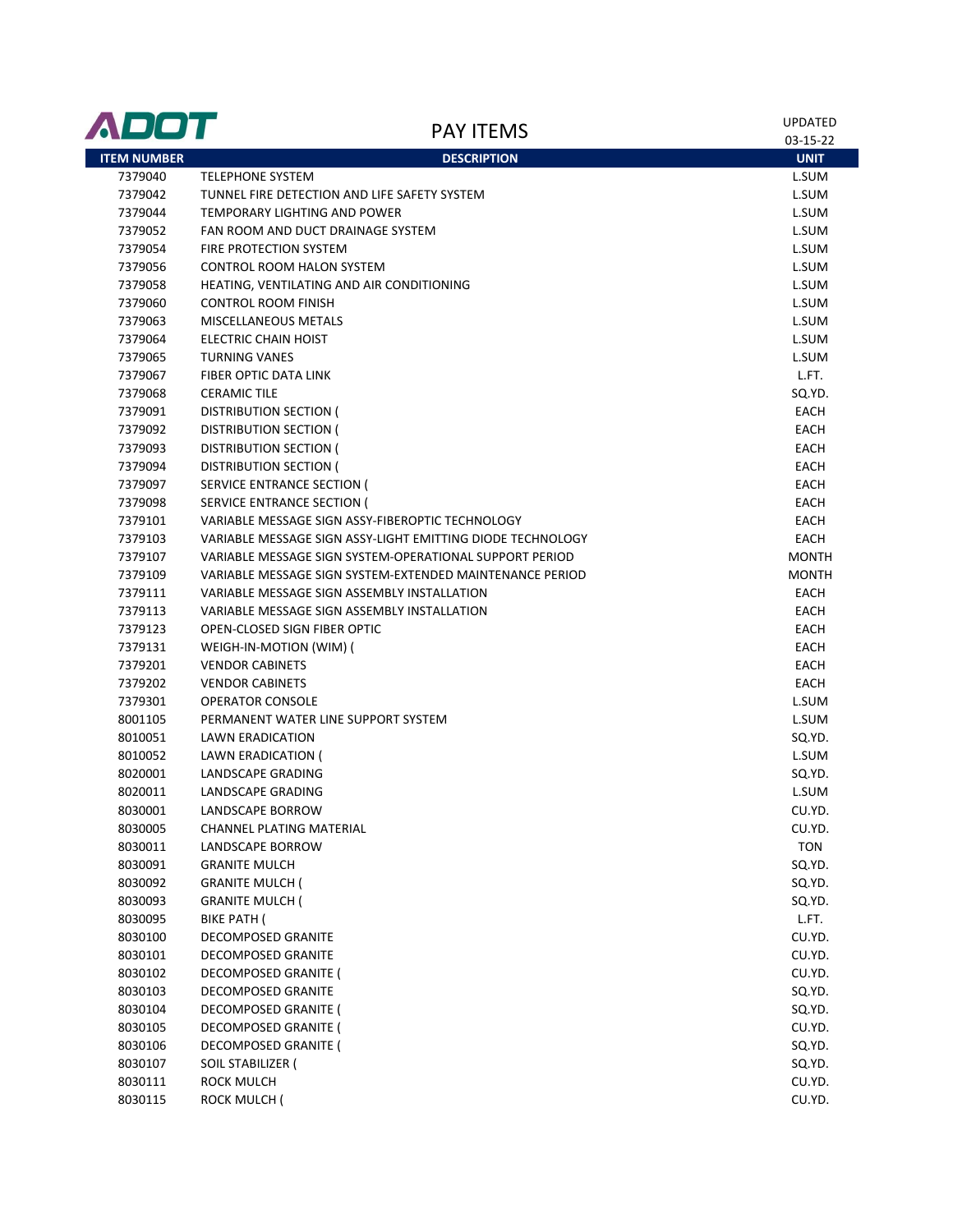| ADOT               | <b>PAY ITEMS</b>                                    | <b>UPDATED</b><br>03-15-22 |
|--------------------|-----------------------------------------------------|----------------------------|
| <b>ITEM NUMBER</b> | <b>DESCRIPTION</b>                                  | <b>UNIT</b>                |
| 8030117            | <b>ROCK MULCH (</b>                                 | SQ.YD.                     |
| 8030121            | ROCK MULCH (3" - 6" RIVER ROCK)                     | CU.YD.                     |
| 8030126            | ROCK (                                              | CU.YD.                     |
| 8030139            | <b>BOULDERS (</b>                                   | L.SUM                      |
| 8030141            | DECORATIVE BOULDERS                                 | L.SUM                      |
| 8030142            | DECORATIVE BOULDERS (                               | EACH                       |
| 8030143            | DECORATIVE BOULDERS (                               | EACH                       |
| 8030144            | DECORATIVE BOULDERS (                               | EACH                       |
| 8030150            | <b>BOULDER RELOCATION</b>                           | EACH                       |
| 8040001            | <b>TOPSOIL</b>                                      | CU.YD.                     |
| 8040011            | PREPARED TOPSOIL                                    | CU.YD.                     |
| 8040140            | <b>HERBICIDE</b>                                    | ACRE                       |
| 8040141            | <b>HERBICIDE</b>                                    | SQ.YD.                     |
| 8040201            | <b>PLANTING PITS</b>                                | CU.YD.                     |
| 8040250            | PLANTING PITS (5 GAL)                               | EACH                       |
| 8040251            | PLANTING PITS (                                     | EACH                       |
| 8040252            | PLANTING PITS (                                     | EACH                       |
| 8040253            | PLANTING PITS (                                     | EACH                       |
| 8040254            | PLANTING PITS (                                     | EACH                       |
| 8040255            | PLANTING PITS (                                     | EACH                       |
| 8040256            | PLANTING PITS (                                     | EACH                       |
| 8040257            | PLANTING PITS (                                     | EACH                       |
| 8040258            | PLANTING PITS (                                     | EACH                       |
| 8040259            | PLANTING PITS (                                     | EACH                       |
| 8040260            | PLANTING PITS (                                     | EACH                       |
| 8040261            | PLANTING PITS (                                     | EACH                       |
| 8040262            | PLANTING PITS (                                     | EACH                       |
| 8040263            | PLANTING PITS (                                     | EACH                       |
| 8040264            | PLANTING PITS (                                     | EACH                       |
| 8040265            | PLANTING PITS (                                     | EACH                       |
| 8040266            | PLANTING PITS (                                     | EACH                       |
| 8040271            | PLANTING PITS (                                     | SQ.YD.                     |
| 8040281            | PLANTING PITS (                                     | L.FT.                      |
| 8040301            | REMOVE AND RECONSTRUCT PLANTER BOX                  | EACH                       |
| 8040321            | PLANTER BOX (                                       | EACH                       |
| 8050003            | SEEDING (CLASS II)                                  | ACRE                       |
| 8050004            | SEEDING (CLASS III)                                 | ACRE                       |
| 8050005            | SEEDING (CLASS I)                                   | SQ.FT.                     |
| 8050014            | SEEDING (CLASS II) (HYDRAULIC)                      | ACRE                       |
| 8050021            | SEEDING (                                           | <b>ACRE</b>                |
| 8050022            | SEEDING (                                           | <b>ACRE</b>                |
| 8050023            | SEEDING (CLASS II) (                                | <b>ACRE</b>                |
| 8050024            | SEEDING (                                           | ACRE                       |
| 8050025            | SEEDING (CLASS II)                                  | SQ.FT.                     |
| 8050071            | BERMUDA GRASS SOD                                   | SQ.YD.                     |
| 8050111            | <b>FABRIC FILTER MATERIAL</b>                       | SQ.YD.                     |
| 8050121            | <b>MULCHING</b>                                     | ACRE                       |
| 8050151            | AMEND EXISTING SOILS                                | SQ.YD.                     |
| 8060001            | PLANTING TREES, SHRUBS AND PLANTS                   | L.SUM                      |
| 8060011            | TRANSPLANTING TREES, SHRUBS AND PLANTS              | L.SUM                      |
| 8060012            | <b>TRANSPLANTING TREES</b>                          | EACH                       |
| 8060014            | TRANSPLANTING TREES, SHRUBS AND PLANTS (IN 24" BOX) | EACH                       |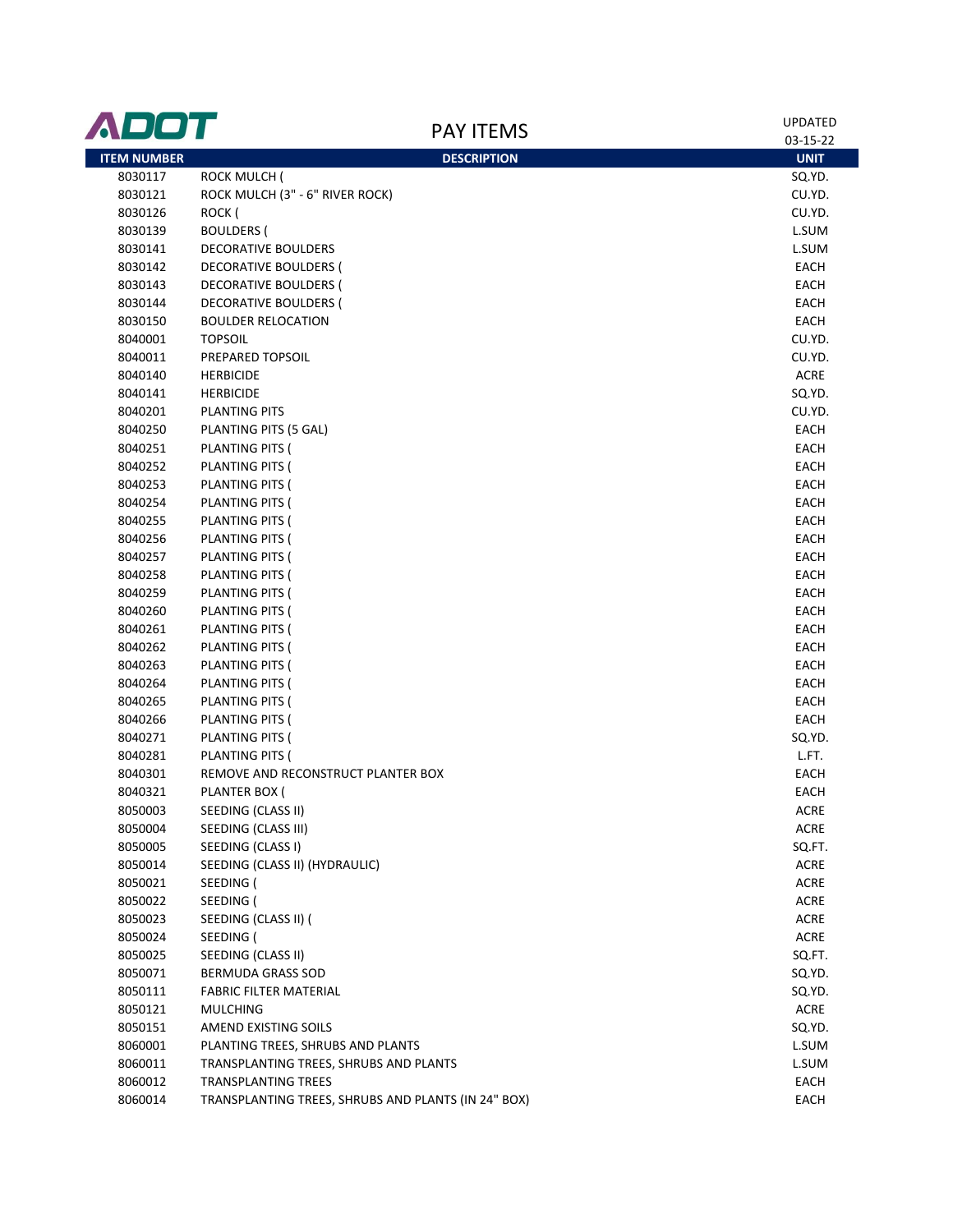| ADOT               | <b>PAY ITEMS</b>                                    | <b>UPDATED</b> |
|--------------------|-----------------------------------------------------|----------------|
|                    |                                                     | 03-15-22       |
| <b>ITEM NUMBER</b> | <b>DESCRIPTION</b>                                  | <b>UNIT</b>    |
| 8060015            | TRANSPLANTING TREES, SHRUBS AND PLANTS (IN 30" BOX) | EACH           |
| 8060016            | TRANSPLANTING TREES, SHRUBS AND PLANTS (IN 36" BOX) | EACH           |
| 8060017            | TRANSPLANTING TREES, SHRUBS AND PLANTS (IN 42" BOX) | <b>EACH</b>    |
| 8060018            | TRANSPLANTING TREES, SHRUBS AND PLANTS (IN 48" BOX) | EACH           |
| 8060019            | TRANSPLANTING TREES, SHRUBS AND PLANTS (            | EACH           |
| 8060020            | TRANSPLANTING TREES, SHRUBS AND PLANTS (            | EACH           |
| 8060021            | TRANSPLANTING PALM TREES                            | <b>EACH</b>    |
| 8060022            | TRANSPLANTING PALM TREES (                          | EACH           |
| 8060023            | TRANSPLANTING PALM TREES (                          | <b>EACH</b>    |
| 8060024            | TRANSPLANTING TREES, SHRUBS AND PLANTS (IN 54" BOX) | EACH           |
| 8060025            | TRANSPLANTING TREES, SHRUBS AND PLANTS (IN 60" BOX) | EACH           |
| 8060026            | TRANSPLANTING TREES, SHRUBS AND PLANTS (IN 66" BOX) | EACH           |
| 8060027            | TRANSPLANTING TREES, SHRUBS AND PLANTS (IN 72" BOX) | EACH           |
| 8060028            | TRANSPLANTING TREES, SHRUBS AND PLANTS (IN 80" BOX) | EACH           |
| 8060033            | <b>TRANSPLANT CACTUS</b>                            | L.SUM          |
| 8060051            | REMOVE AND SALVAGE EXISTING VEGETATION              | L.SUM          |
| 8060052            | REMOVE AND SALVAGE EXISTING VEGETATION              | EACH           |
| 8060060            | PRUNING & SHAPING TREES, SHRUBS & PLANTS            | EACH           |
| 8060066            | PRUNING & SHAPING TREES, SHRUBS & PLANTS            | L.SUM          |
| 8061001            | TREE (ONE GALLON)                                   | EACH           |
| 8061002            | TREE (FIVE GALLON)                                  | EACH           |
| 8061003            | TREE (FIVE GALLON) (                                | EACH           |
| 8061005            | TREE (15 GALLON)                                    | EACH           |
| 8061009            | TREE (24" BOX) (                                    | EACH           |
| 8061011            | TREE (36" BOX) (                                    | EACH           |
| 8061012            | TREE (42" BOX) (                                    | EACH           |
| 8061013            | TREE (48" BOX) (                                    | EACH           |
| 8061014            | <b>TREE (54" BOX)</b>                               | EACH           |
| 8061015            | TREE (60" BOX)                                      | EACH           |
| 8061016            | <b>TREE (66" BOX)</b>                               | EACH           |
| 8061017            | <b>TREE (72" BOX)</b>                               | EACH           |
| 8061065            | TREE (                                              | EACH           |
| 8061067            | TREE (BARE ROOT)                                    | EACH           |
| 8061068            | TREE (                                              | EACH           |
| 8061069            | TREE (                                              | <b>EACH</b>    |
| 8061070            | TREE (PALM) (3' TO 4' IN HEIGHT)                    | EACH           |
| 8061071            | TREE (PALM) (4' TO 6' IN HEIGHT)                    | EACH           |
| 8061072            | TREE (PALM) (6' TO 8' IN HEIGHT)                    | EACH           |
| 8061073            | TREE (PALM) (8' TO 10' IN HEIGHT)                   | EACH           |
| 8061075            | TREE (PALM) (12' TO 14' IN HEIGHT)                  | EACH           |
| 8061076            | TREE (PALM) (14' TO 16' IN HEIGHT)                  | EACH           |
| 8061078            | TREE (PALM) (18' TO 20' IN HEIGHT)                  | EACH           |
| 8061079            | TREE (PALM) (24' TO 28' IN HEIGHT)                  | EACH           |
| 8061081            | TREE (PALM) (SPECIMEN) (4' TO 6' IN HEIGHT)         | EACH           |
| 8061082            | TREE (PALM) (SPECIMEN) (6' TO 8' IN HEIGHT)         | EACH           |
| 8061083            | TREE (PALM) (SPECIMEN) (8' TO 10' IN HEIGHT)        | EACH           |
| 8061084            | TREE (PALM) (SPECIMEN) (10' TO 12' IN HEIGHT)       | EACH           |
| 8061085            | TREE (PALM) (SPECIMEN) (12' TO 14' IN HEIGHT)       | EACH           |
| 8061092            | TREE (PALM)                                         | EACH           |
| 8061111            | <b>GROUND COVER (ONE GALLON)</b>                    | EACH           |
| 8061212            | WILDFLOWERS (ONE GALLON)                            | EACH           |
| 8061213            | WILDFLOWER (FIVE GALLON)                            | EACH           |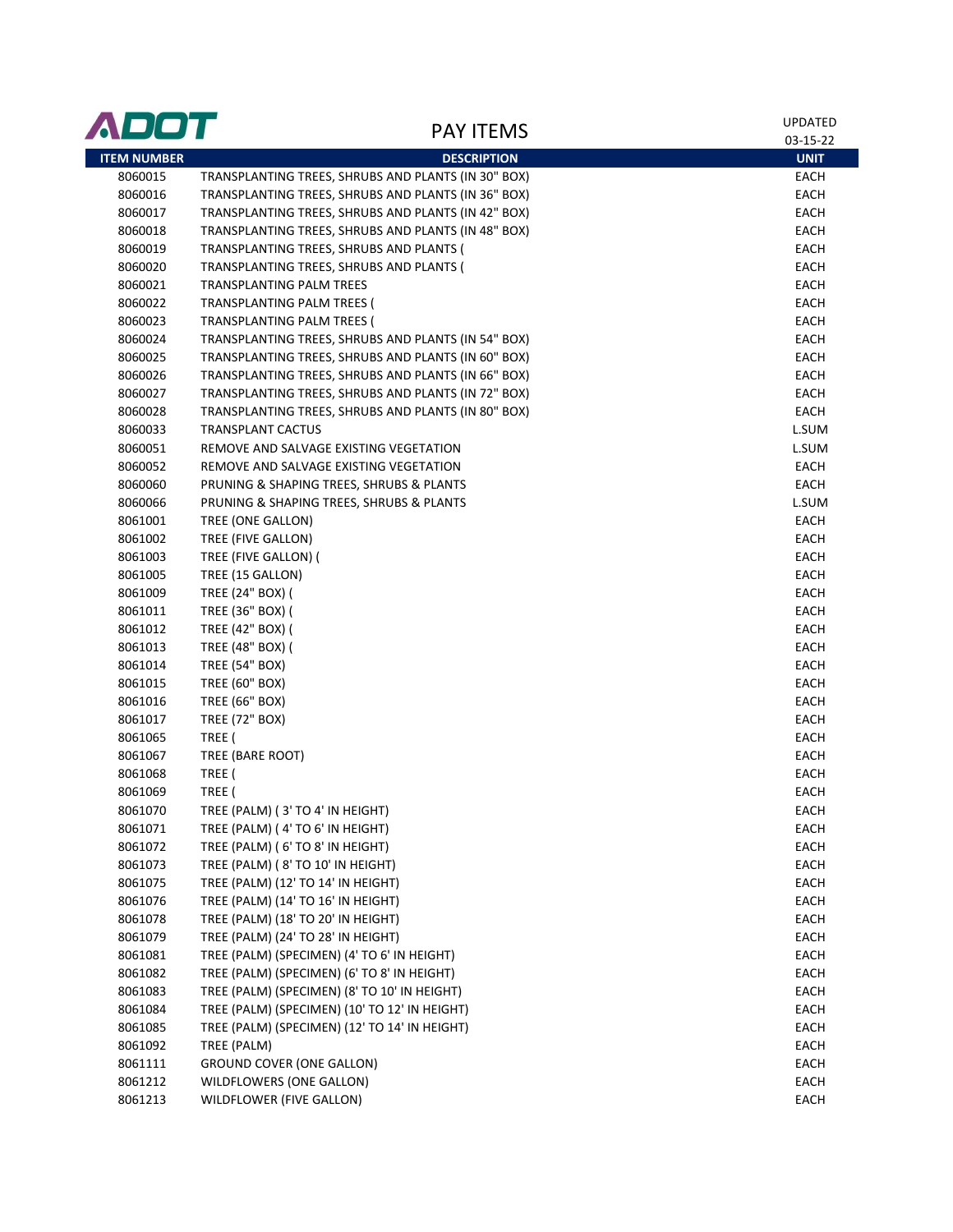| ADOT               | <b>PAY ITEMS</b>                                 | <b>UPDATED</b> |
|--------------------|--------------------------------------------------|----------------|
|                    |                                                  | 03-15-22       |
| <b>ITEM NUMBER</b> | <b>DESCRIPTION</b>                               | <b>UNIT</b>    |
| 8061293            | SHRUB (                                          | EACH           |
| 8061294            | SHRUB (                                          | EACH           |
| 8061295            | SHRUB (                                          | EACH           |
| 8061296            | SHRUB (ONE GALLON)                               | EACH           |
| 8061298            | SHRUB (FIVE GALLON)                              | EACH           |
| 8061299            | SHRUB (15 GALLON)                                | EACH           |
| 8061382            | AGAVE (12" TO 18" IN HEIGHT)                     | EACH           |
| 8061390            | DASYLIRION (18" TO 24" IN HEIGHT)                | EACH           |
| 8061421            | YUCCA (ONE GALLON)                               | EACH           |
| 8061424            | YUCCA (FIVE GALLON)                              | EACH           |
| 8061427            | YUCCA (15-GALLON)                                | EACH           |
| 8061501            | VINE (ONE GALLON)                                | EACH           |
| 8061603            | CACTUS (SAGUARO) (0' TO 6' IN HEIGHT)            | EACH           |
| 8061604            | CACTUS (SAGUARO) (6' TO 8' IN HEIGHT)            | EACH           |
| 8061605            | CACTUS (SAGUARO) (8' TO 10' IN HEIGHT)           | EACH           |
| 8061606            | CACTUS (SAGUARO) (10' TO 12' IN HEIGHT)          | EACH           |
| 8061607            | CACTUS (SAGUARO) (12' TO 14' IN HEIGHT)          | EACH           |
| 8061608            | CACTUS (SAGUARO) (14' TO 16' IN HEIGHT)          | EACH           |
| 8061609            | CACTUS (SAGUARO) (16' TO 18' IN HEIGHT)          | EACH           |
| 8061610            | CACTUS (SAGUARO) (18' TO 20' IN HEIGHT)          | EACH           |
| 8061611            | <b>CACTUS (VARIOUS SPECIES)</b>                  | EACH           |
| 8061612            | CACTUS (SAGUARO) (20' TO 22' IN HEIGHT)          | EACH           |
| 8061621            | CACTUS (ALOE)                                    | EACH           |
| 8061626            | CACTUS (BARREL)                                  | EACH           |
| 8061627            | CACTUS (                                         | EACH           |
| 8061629            | <b>CACTUS</b>                                    | EACH           |
| 8061630            | CACTUS (                                         | EACH           |
| 8061631            | CACTUS (PRICKLY PEAR)                            | EACH           |
| 8061632            | CACTUS (                                         | EACH           |
| 8061633            | CACTUS (                                         | EACH           |
| 8061634            | CACTUS (                                         | EACH           |
| 8061635            | CACTUS (                                         | EACH           |
| 8061636            | CACTUS (                                         | EACH           |
| 8061637            | CACTUS (                                         | EACH           |
| 8061638            | CACTUS (                                         | EACH           |
| 8061639            | CACTUS (                                         | EACH           |
| 8061640            | CACTUS (                                         | EACH           |
| 8061641            | <b>TRANSPLANT CACTUS</b>                         | EACH           |
| 8061644            | CACTUS (SAGUARO)(OVER 15' AND TALLER IN HEIGHT)( | L.FT.          |
| 8061645            | CACTUS (BARREL)(                                 | EACH           |
| 8061646            | CACTUS (VARIOUS SPECIES)(                        | EACH           |
| 8061649            | CACTUS (SAGUARO) (CONTAINER GROWN) (15 GALLON)   | EACH           |
| 8061652            | OCOTILLO (CONTAINER GROWN) (5 GALLON)            | <b>EACH</b>    |
| 8061654            | OCOTILLO (4' TO 6' IN HEIGHT)                    | EACH           |
| 8061655            | OCOTILLO (6' TO 8' IN HEIGHT)                    | EACH           |
| 8061656            | OCOTILLO (OVER 8' IN HEIGHT)                     | EACH           |
| 8062001            | <b>HEADER (CONCRETE)</b>                         | L.FT.          |
| 8062002            | <b>HEADER (METAL)</b>                            | L.FT.          |
| 8062004            | HEADER (REDWOOD) (2" X 4")                       | L.FT.          |
| 8062005            | HEADER (REDWOOD) (2" X 6")                       | L.FT.          |
| 8062006            | HEADER (REDWOOD) (2" X 8")                       | L.FT.          |
| 8062009            | HEADER (REDWOOD) (                               | L.FT.          |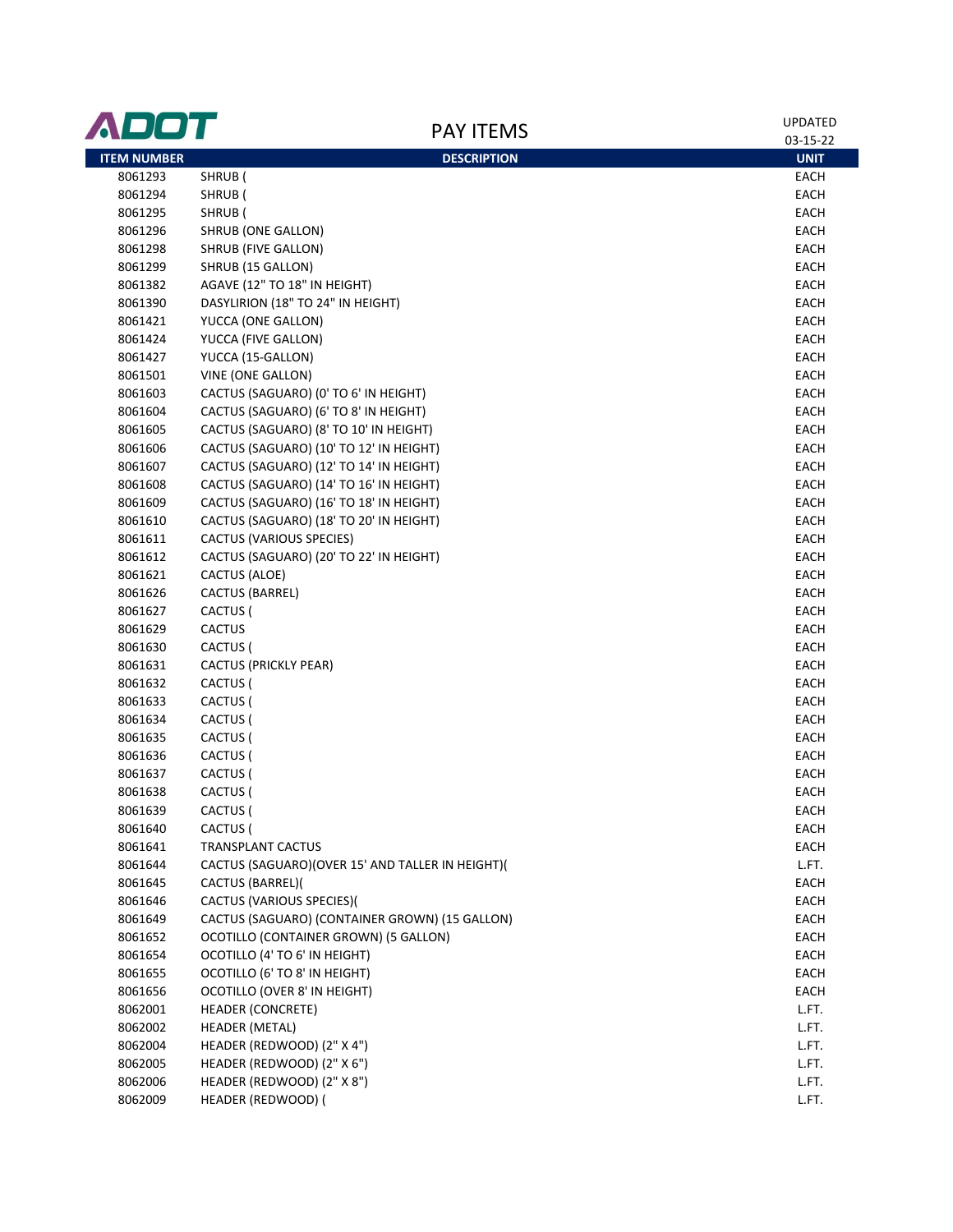| ADOT               | <b>PAY ITEMS</b>                                    | UPDATED<br>03-15-22 |
|--------------------|-----------------------------------------------------|---------------------|
| <b>ITEM NUMBER</b> | <b>DESCRIPTION</b>                                  | <b>UNIT</b>         |
| 8062010            | <b>HEADER (BRICK) (RUNNING BOND)</b>                | L.FT.               |
| 8062021            | GATE (REDWOOD)                                      | <b>EACH</b>         |
| 8062031            | GATE (CEDAR)                                        | <b>EACH</b>         |
| 8063001            | TREE NURSERY (                                      | L.SUM               |
| 8063002            | NURSERY (                                           | L.SUM               |
| 8063003            | <b>BRACE PALM TREES</b>                             | EACH                |
| 8070001            | LANDSCAPING ESTABLISHMENT                           | L.SUM               |
| 8070002            | LANDSCAPING ESTABLISHMENT (EXTENSION)               | EACH                |
| 8070011            | LANDSCAPING ESTABLISHMENT (                         | <b>MONTH</b>        |
| 8070101            | MOWING (OUTSIDE PLANTING AREAS)                     | <b>HOUR</b>         |
| 8070106            | <b>MOWING</b>                                       | <b>EACH</b>         |
| 8080001            | LANDSCAPE IRRIGATION SYSTEM                         | L.SUM               |
| 8080003            | LANDSCAPE IRRIGATION SYSTEM MODIFICATION            | L.SUM               |
| 8080004            | <b>WATER STORAGE TANK</b>                           | EACH                |
| 8080005            | <b>WATER STORAGE TANK (</b>                         | EACH                |
| 8080006            | <b>WATER DISTRIBUTION SYSTEM</b>                    | L.SUM               |
| 8080007            | WATER DISTRIBUTION SYSTEM (1")                      | L.SUM               |
| 8080008            | WATER DISTRIBUTION SYSTEM (                         | L.SUM               |
| 8080011            | BACKFLOW PREVENTION UNIT (ATMOSPHERIC) (3/4")       | <b>EACH</b>         |
| 8080012            | BACKFLOW PREVENTION UNIT (ATMOSPHERIC) (1")         | <b>EACH</b>         |
| 8080013            | BACKFLOW PREVENTION UNIT (ATMOSPHERIC) (1 1/4")     | <b>EACH</b>         |
| 8080014            | BACKFLOW PREVENTION UNIT (ATMOSPHERIC) (1 1/2")     | EACH                |
| 8080015            | BACKFLOW PREVENTION UNIT (ATMOSPHERIC) (2")         | <b>EACH</b>         |
| 8080021            | BACKFLOW PREVENTION UNIT (PRESSURE) (3/4")          | <b>EACH</b>         |
| 8080022            | BACKFLOW PREVENTION UNIT (PRESSURE) (1")            | <b>EACH</b>         |
| 8080023            | BACKFLOW PREVENTION UNIT (PRESSURE) (1 1/4")        | EACH                |
| 8080028            | <b>BACKFLOW PREVENTION UNIT (</b>                   | EACH                |
| 8080030            | BACKFLOW PREVENTION UNIT (REDUCED PRESSURE) (       | EACH                |
| 8080031            | BACKFLOW PREVENTION UNIT (REDUCED PRESSURE) (3/4")  | EACH                |
| 8080032            | BACKFLOW PREVENTION UNIT (REDUCED PRESSURE) (1")    | EACH                |
| 8080034            | BACKFLOW PREVENTION UNIT (REDUCED PRESSURE) (11/2") | EACH                |
| 8080035            | BACKFLOW PREVENTION UNIT (REDUCED PRESSURE) (2")    | <b>EACH</b>         |
| 8080038            | BACKFLOW PREVENTION UNIT (REDUCED PRESSURE) (4")    | EACH                |
| 8080039            | BACKFLOW PREVENTION ASSEMBLY (REDUCED PRESSURE)     | EACH                |
| 8080040            | BACKFLOW PREVENTION ASSEMBLY ENCLOSURE              | <b>EACH</b>         |
| 8080042            | BACKFLOW PREVENTION ASSEMBLY REPAIR                 | EACH                |
| 8080043            | BACKFLOW PREVENTION ASSEMBLY RELOCATION             | EACH                |
| 8080044            | FLOW METER (                                        | EACH                |
| 8080045            | <b>FLOW METER</b>                                   | EACH                |
| 8080046            | FLOW METER (                                        | EACH                |
| 8080047            | PRESSURE SWITCHGAUGE                                | EACH                |
| 8080048            | EMITTER (ASSEMBLY) (THREE OUTLET)                   | EACH                |
| 8080049            | EMITTER (ASSEMBLY) (MULTI OUTLET)                   | EACH                |
| 8080050            | <b>BUBBLER HEAD</b>                                 | EACH                |
| 8080051            | EMITTER (ASSEMBLY) (SINGLE OUTLET)                  | EACH                |
| 8080052            | EMITTER (ASSEMBLY) (DOUBLE OUTLET)                  | EACH                |
| 8080053            | EMITTER (ASSEMBLY) (TWO OUTLET)                     | EACH                |
| 8080054            | EMITTER (ASSEMBLY) (FOUR OUTLET)                    | EACH                |
| 8080055            | <b>EMITTER REPLACEMENT</b>                          | EACH                |
| 8080056            | EMITTER (ASSEMBLY) (FIVE OUTLET)                    | EACH                |
| 8080057            | EMITTER (ASSEMBLY) (SIX OUTLET)                     | EACH                |
| 8080060            | EMITTER (ASSEMBLY) (TEN OUTLET)                     | EACH                |
|                    |                                                     |                     |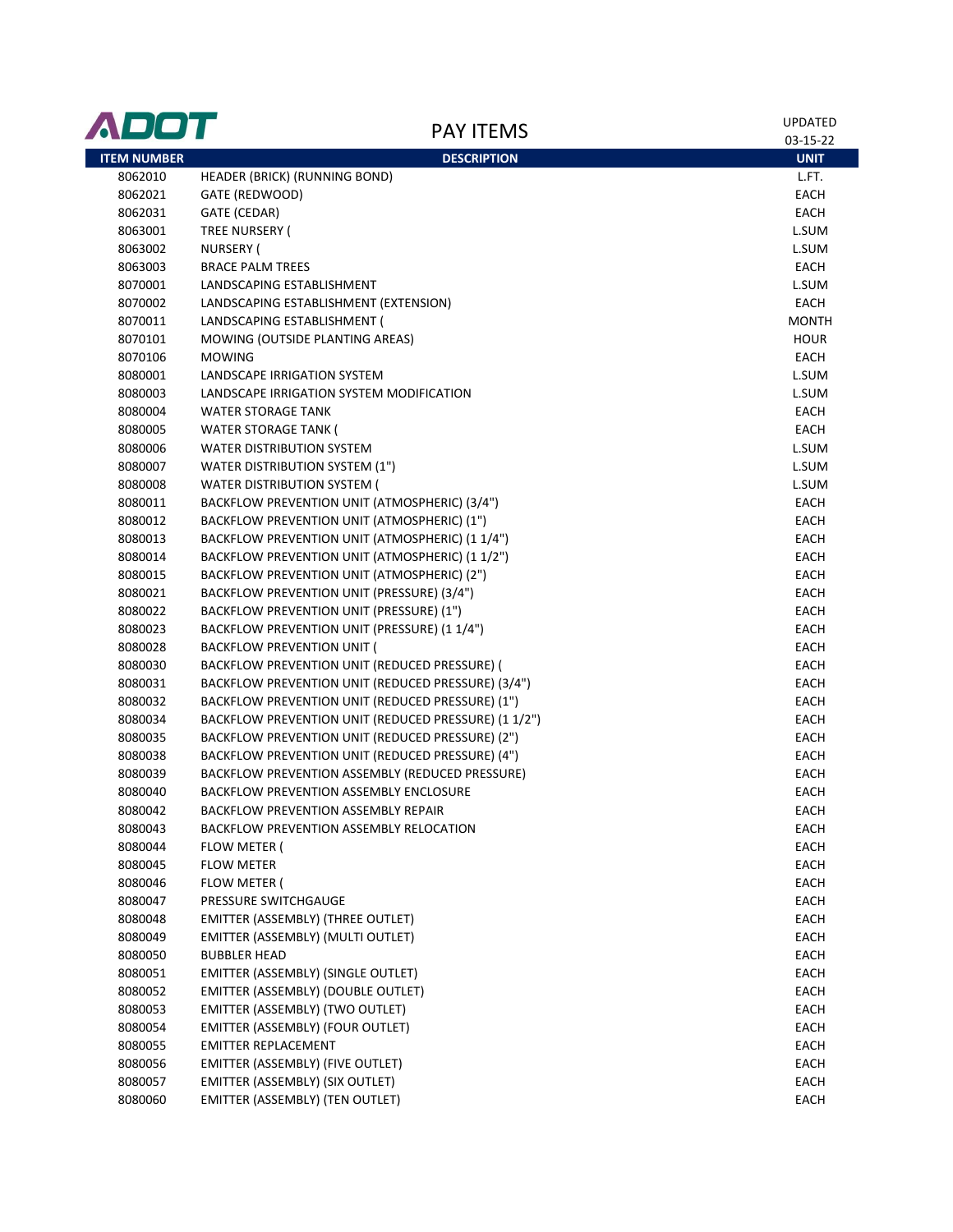| ADOT               | <b>PAY ITEMS</b>                             | <b>UPDATED</b>          |
|--------------------|----------------------------------------------|-------------------------|
| <b>ITEM NUMBER</b> | <b>DESCRIPTION</b>                           | 03-15-22<br><b>UNIT</b> |
| 8080061            | SPRINKLER HEAD (POP-UP SPRAY)                | EACH                    |
| 8080062            | SPRINKLER HEAD (IMPACT DRIVE)                | EACH                    |
| 8080066            | SPRINKLER HEAD (                             | EACH                    |
| 8080067            | <b>SPRINKLER HEAD (</b>                      | EACH                    |
| 8080068            | SPRINKLER HEAD (GEAR DRIVE)                  | EACH                    |
| 8080069            | SPRINKLER HEAD (GEAR DRIVE)                  | EACH                    |
| 8080070            | <b>BUBBLER HEAD</b>                          | EACH                    |
| 8080072            | EMITTER (ASSEMBLY) (TWELVE OUTLET)           | EACH                    |
| 8080076            | HOSE (EMITTER) (FLEXIBLE)                    | L.FT.                   |
| 8080077            | EMITTER RISER ASSEMBLY (FLEXIBLE)            | EACH                    |
| 8080079            | EMITTER RISER (                              | EACH                    |
| 8080084            | PRESSURE REGULATOR                           | EACH                    |
| 8080086            | PRESSURE REGULATOR RISER                     | EACH                    |
| 8080087            | PRESSURE REGULATOR RISER (                   | EACH                    |
| 8080091            | PRESSURE REGULATOR (3/4") (ADJUSTABLE)       | EACH                    |
| 8080095            | <b>EMITTER TUBING (IN-LINE)</b>              | L.FT.                   |
| 8080096            | <b>EMITTER TUBING (IN-LINE)</b>              | L.FT.                   |
| 8080097            | <b>EMITTER TUBING (</b>                      | L.FT.                   |
| 8080103            | FILTER UNIT (3/4")                           | EACH                    |
| 8080104            | FILTER UNIT (1")                             | EACH                    |
| 8080106            | <b>FILTER UNIT (1 1/2")</b>                  | EACH                    |
| 8080108            | FILTER UNIT (2")                             | EACH                    |
| 8080110            | FILTER UNIT (3")                             | EACH                    |
| 8080116            | FILTER UNIT (4")                             | EACH                    |
| 8080120            | FILTER ASSEMBLY (                            | EACH                    |
| 8080121            | <b>BOOSTER PUMP ENCLOSURE</b>                | EACH                    |
| 8080122            | <b>CONTROL STATION ENCLOSURE</b>             | EACH                    |
| 8080123            | HEATER (ELECTRICAL) (2 KW)                   | EACH                    |
| 8080128            | FERTILIZER INJECTOR (11/2")                  | EACH                    |
| 8080130            | FERTILIZER INJECTOR (2")                     | EACH                    |
| 8080131            | COMPUTERIZED CONTROL SYSTEM                  | L.SUM                   |
| 8080132            | QUICK COUPLING VALVE (3/4")                  | EACH                    |
| 8080133            | QUICK COUPLING VALVE (1")                    | EACH                    |
| 8080134            | COMPUTERIZED CONTROL SYSTEM                  | EACH                    |
| 8080135            | COMPUTERIZED CONTROL SYSTEM (                | <b>EACH</b>             |
| 8080136            | 24-VOLT WIRING(2 WIRE PAD)                   | L.FT.                   |
| 8080137            | PUMP STATION MONITORING AND REPORTING SYSTEM | L.SUM                   |
| 8080138            | PHONE MODEM, PCI & OUTPUT UNIT               | EACH                    |
| 8080139            | PUMP (                                       | EACH                    |
| 8080140            | CONTROLLER (AUTOMATIC)                       | EACH                    |
| 8080141            | CONTROLLER (AUTOMATIC) (                     | EACH                    |
| 8080142            | CONTROLLER (AUTOMATIC) (                     | EACH                    |
| 8080146            | AUTOMATIC CONTROLLER ENCLOSURE               | EACH                    |
| 8080147            | <b>AUTOMATIC CONTROLLER ENCLOSURE (</b>      | EACH                    |
| 8080148            | PEDESTAL (FOR AUTOMATIC CONTROLLER)          | EACH                    |
| 8080152            | CONTROL VALVE (MANUAL) (3/4")                | EACH                    |
| 8080153            | CONTROL VALVE (MANUAL) (1")                  | EACH                    |
| 8080154            | CONTROL VALVE (MANUAL) (1 1/4")              | EACH                    |
| 8080164            | CONTROL VALVE (REMOTE) (ELECTRIC) (1")       | EACH                    |
| 8080166            | CONTROL VALVE (REMOTE) (ELECTRIC) (3/4")     | EACH                    |
| 8080167            | CONTROL VALVE (REMOTE) (ELECTRIC) (3/4")     | EACH                    |
| 8080168            | CONTROL VALVE (REMOTE) (ELECTRIC) (1")       | EACH                    |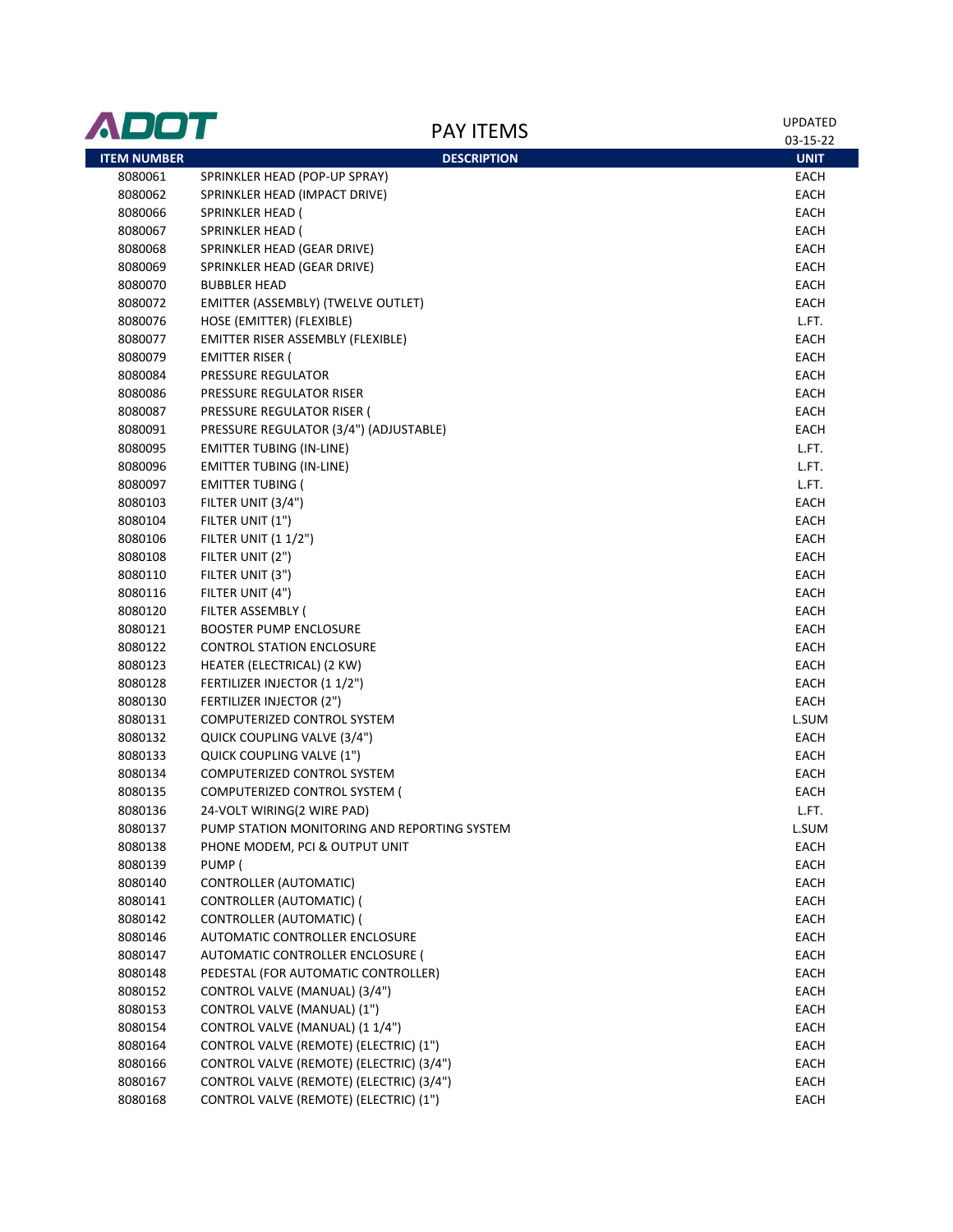| ADOT               | <b>PAY ITEMS</b>                           | <b>UPDATED</b> |
|--------------------|--------------------------------------------|----------------|
|                    |                                            | 03-15-22       |
| <b>ITEM NUMBER</b> | <b>DESCRIPTION</b>                         | <b>UNIT</b>    |
| 8080169            | CONTROL VALVE (REMOTE) (ELECTRIC) (1 1/4") | EACH           |
| 8080170            | CONTROL VALVE (REMOTE) (ELECTRIC) (1 1/2") | EACH           |
| 8080172            | CONTROL VALVE (REMOTE) (ELECTRIC) (2")     | EACH           |
| 8080174            | CONTROL VALVE (REMOTE) (ELECTRIC) (3")     | EACH           |
| 8080182            | <b>MASTER VALVE</b>                        | EACH           |
| 8080187            | AIR/VACUUM RELEASE VALVE (                 | EACH           |
| 8080188            | AIR/VACUUM RELEASE VALVE (1")              | EACH           |
| 8080189            | AIR/VACUUM RELEASE VALVE (                 | EACH           |
| 8080190            | RELOCATE AIR RELEASE VALVE                 | L.SUM          |
| 8080191            | CONTROL VALVE (REMOTE)(REINSTALL)          | EACH           |
| 8080193            | RELOCATE VALVE (                           | EACH           |
| 8080195            | REMOVE AND SALVAGE VALVE (                 | EACH           |
| 8080201            | RELOCATE (                                 | EACH           |
| 8080202            | RELOCATE (                                 | L.SUM          |
| 8080210            | <b>GATE VALVE</b>                          | EACH           |
| 8080211            | GATE VALVE (1/2")                          | EACH           |
| 8080212            | GATE VALVE (3/4")                          | EACH           |
| 8080213            | GATE VALVE (1")                            | EACH           |
| 8080214            | GATE VALVE (1 1/4")                        | EACH           |
| 8080215            | GATE VALVE (1 1/2")                        | EACH           |
| 8080217            | GATE VALVE (2")                            | EACH           |
| 8080218            | <b>GATE VALVE (2 1/2")</b>                 | EACH           |
| 8080219            | GATE VALVE (3")                            | EACH           |
| 8080220            | GATE VALVE (4")                            | EACH           |
| 8080221            | GATE VALVE (6")                            | EACH           |
| 8080222            | GATE VALVE (8")                            | EACH           |
| 8080224            | GATE VALVE (12")                           | EACH           |
| 8080232            | GATE VALVE (16")                           | EACH           |
| 8080236            | GATE VALVE (18")                           | EACH           |
| 8080238            | GATE VALVE (                               | EACH           |
|                    | <b>GATE VALVE (</b>                        | EACH           |
| 8080239            |                                            |                |
| 8080240            | <b>GATE VALVE (</b>                        | EACH           |
| 8080241            | <b>GATE VALVE (</b>                        | EACH           |
| 8080243            | FLUSH LINE ASSEMBLY (                      | EACH           |
| 8080246            | DRAIN VALVE (MANUAL) (3/4")                | EACH           |
| 8080247            | BLOW-OFF ASSEMBLY (2") (                   | <b>EACH</b>    |
| 8080248            | BLOW-OFF ASSEMBLY (8") (                   | EACH           |
| 8080250            | BLOW-OFF ASSEMBLY (12") (                  | EACH           |
| 8080251            | BLOW-OFF ASSEMBLY (FOR WATER LINE)         | EACH           |
| 8080252            | VALVE (2")                                 | EACH           |
| 8080253            | VALVE (3/4") (                             | EACH           |
| 8080255            | VALVE (6") (                               | EACH           |
| 8080256            | VALVE (6")                                 | EACH           |
| 8080258            | VALVE (8")                                 | <b>EACH</b>    |
| 8080259            | VALVE (1") (                               | EACH           |
| 8080261            | VALVE (1 1/4") (                           | EACH           |
| 8080263            | VALVE (                                    | EACH           |
| 8080264            | VALVE (                                    | EACH           |
| 8080268            | <b>VALVE (18")</b>                         | EACH           |
| 8080269            | VALVE (4") (WITH TAPPING)                  | EACH           |
| 8080271            | VALVE (6") (WITH TAPPING)                  | EACH           |
| 8080272            | VALVE (8") (WITH TAPPING)                  | EACH           |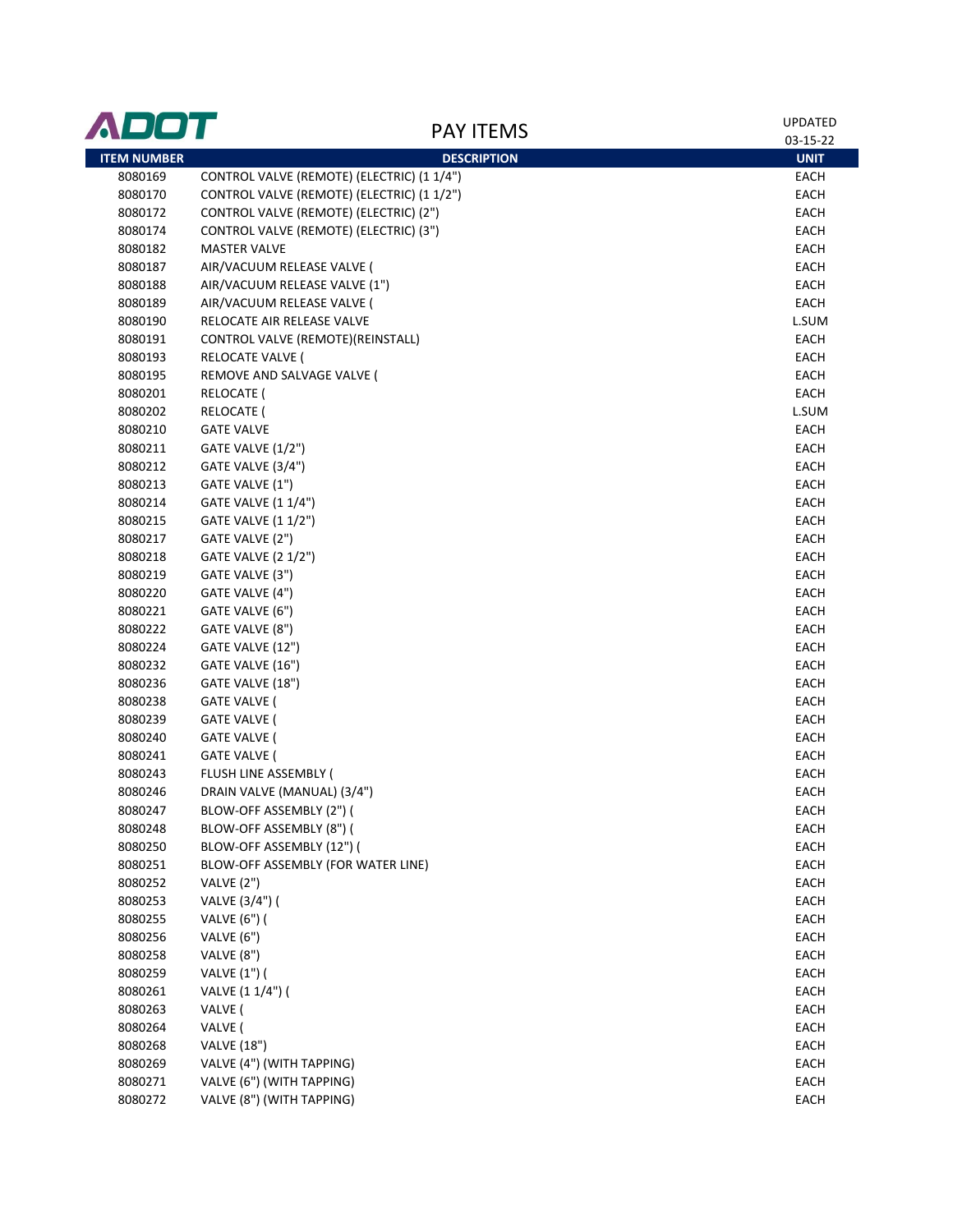| 03-15-22<br><b>ITEM NUMBER</b><br><b>DESCRIPTION</b><br><b>UNIT</b><br>VALVE (10") (WITH TAPPING)<br>8080273<br>EACH<br>VALVE (12") (WITH TAPPING)<br>8080274<br>EACH<br>VALVE (8") (WITH 12" X 8" TAPPING)<br>EACH<br>8080275<br>8080278<br>EACH<br><b>VALVE (24")</b><br><b>VALVE (30")</b><br>EACH<br>8080280<br>8080281<br>BALL VALVE (1")<br>EACH<br>EACH<br>8080282<br>VALVE (FLANGED X MJ) (8")<br>EACH<br>8080284<br>BALL VALVE (1/2")<br>PIPE (PVC) (6") (SCHEDULE 40)<br>L.FT.<br>8080285<br>PIPE (PVC) (6") (<br>L.FT.<br>8080286<br>PIPE (PVC) (6") (CLASS 200)<br>8080287<br>L.FT.<br>L.FT.<br>8080288<br>PIPE (PVC) (6") (<br>L.FT.<br>8080291<br>PIPE (PVC) (12") (AWWA C-900)<br>8080292<br>PIPE (PVC) (16")<br>L.FT.<br>8080293<br>PIPE (PVC) (12") (<br>L.FT.<br>8080295<br>PIPE (PVC) (18")<br>L.FT.<br>PIPE (PVC) (8") (SCHEDULE 40)<br>8080298<br>L.FT.<br>8080299<br>PIPE (PVC) (8") (<br>L.FT.<br>8080300<br>PIPE (PVC) (10") (<br>L.FT.<br>PIPE (PVC) (1/2") (SDR 13.5) (CLASS 315)<br>8080301<br>L.FT.<br>8080303<br>PIPE (PVC) (1/2") (SCHEDULE 40)<br>L.FT.<br>L.FT.<br>8080305<br>PIPE (PVC) (1/2") (<br>PIPE (PVC) (3/4") (SDR 13.5) (CLASS 315)<br>8080311<br>L.FT.<br>PIPE (PVC) (3/4") (SDR 21) (CLASS 200)<br>8080312<br>L.FT.<br>L.FT.<br>8080313<br>PIPE (PVC) (3/4") (SCHEDULE 40)<br>PIPE (PVC) (1") (SDR 13.5) (CLASS 315)<br>L.FT.<br>8080321<br>PIPE (PVC) (1") (SDR 21) (CLASS 200)<br>8080322<br>L.FT.<br>PIPE (PVC) (1") (SDR 26) (CLASS 160)<br>L.FT.<br>8080323<br>PIPE (PVC) (1") (SCHEDULE 40)<br>L.FT.<br>8080324<br>PIPE (PVC) (1") (SCHEDULE 80)<br>8080325<br>L.FT.<br>8080332<br>PIPE (PVC) (1 1/4") (SDR 21) (CLASS 200)<br>L.FT.<br>PIPE (PVC) (1 1/4") (SDR 26) (CLASS 160)<br>8080333<br>L.FT.<br>PIPE (PVC) (1 1/4") (SCHEDULE 40)<br>8080334<br>L.FT.<br>PIPE (PVC) (1 1/2") (SDR 21) (CLASS 200)<br>8080342<br>L.FT.<br>8080343<br>PIPE (PVC) (1 1/2") (SDR 26) (CLASS 160)<br>L.FT.<br>PIPE (PVC) (1 1/2") (SCHEDULE 40)<br>8080344<br>L.FT.<br>PIPE (PVC) (1 1/2") (SCHEDULE 80)<br>8080345<br>L.FT.<br>PIPE (PVC) (2") (<br>8080360<br>L.FT.<br>PIPE (PVC) (2") (SDR 26) (CLASS 160)<br>8080363<br>L.FT.<br>PIPE (PVC) (2") (SCHEDULE 40)<br>8080364<br>L.FT.<br>8080365<br>PIPE (PVC) (2") (SCHEDULE 80)<br>L.FT.<br>PIPE (PVC) (2 1/2")(SDR 21)(CLASS 200)<br>8080372<br>L.FT.<br>PIPE (PVC) (2 1/2") (SDR 26) (CLASS 160)<br>8080373<br>L.FT.<br>8080374<br>PIPE (PVC) (2 1/2") (SCHEDULE 40)<br>L.FT.<br>8080375<br>PIPE (PVC) (2 1/2") (SCHEDULE 80)<br>L.FT.<br>8080378<br>PIPE (PVC) (<br>L.FT.<br>PIPE (PVC) (3") (<br>8080380<br>L.FT.<br>PIPE (PVC) (3") (SDR 13.5) (CLASS 315)<br>8080381<br>L.FT.<br>PIPE (PVC)(3")(SDR 21)(CLASS 200)<br>8080382<br>L.FT.<br>PIPE (PVC) (3") (SCHEDULE 40)<br>8080384<br>L.FT.<br>PIPE (PVC) (3") (SCHEDULE 80)<br>8080385<br>L.FT.<br>PIPE (PVC) (3") (PERFORATED)<br>8080386<br>L.FT. | ADOT | <b>PAY ITEMS</b> | <b>UPDATED</b> |
|----------------------------------------------------------------------------------------------------------------------------------------------------------------------------------------------------------------------------------------------------------------------------------------------------------------------------------------------------------------------------------------------------------------------------------------------------------------------------------------------------------------------------------------------------------------------------------------------------------------------------------------------------------------------------------------------------------------------------------------------------------------------------------------------------------------------------------------------------------------------------------------------------------------------------------------------------------------------------------------------------------------------------------------------------------------------------------------------------------------------------------------------------------------------------------------------------------------------------------------------------------------------------------------------------------------------------------------------------------------------------------------------------------------------------------------------------------------------------------------------------------------------------------------------------------------------------------------------------------------------------------------------------------------------------------------------------------------------------------------------------------------------------------------------------------------------------------------------------------------------------------------------------------------------------------------------------------------------------------------------------------------------------------------------------------------------------------------------------------------------------------------------------------------------------------------------------------------------------------------------------------------------------------------------------------------------------------------------------------------------------------------------------------------------------------------------------------------------------------------------------------------------------------------------------------------------------------------------------------------------------------------------------------------------------------------------------------------------------------------------------------------------------------------------------------------------------------------------------------------------------------------------------|------|------------------|----------------|
|                                                                                                                                                                                                                                                                                                                                                                                                                                                                                                                                                                                                                                                                                                                                                                                                                                                                                                                                                                                                                                                                                                                                                                                                                                                                                                                                                                                                                                                                                                                                                                                                                                                                                                                                                                                                                                                                                                                                                                                                                                                                                                                                                                                                                                                                                                                                                                                                                                                                                                                                                                                                                                                                                                                                                                                                                                                                                                    |      |                  |                |
|                                                                                                                                                                                                                                                                                                                                                                                                                                                                                                                                                                                                                                                                                                                                                                                                                                                                                                                                                                                                                                                                                                                                                                                                                                                                                                                                                                                                                                                                                                                                                                                                                                                                                                                                                                                                                                                                                                                                                                                                                                                                                                                                                                                                                                                                                                                                                                                                                                                                                                                                                                                                                                                                                                                                                                                                                                                                                                    |      |                  |                |
|                                                                                                                                                                                                                                                                                                                                                                                                                                                                                                                                                                                                                                                                                                                                                                                                                                                                                                                                                                                                                                                                                                                                                                                                                                                                                                                                                                                                                                                                                                                                                                                                                                                                                                                                                                                                                                                                                                                                                                                                                                                                                                                                                                                                                                                                                                                                                                                                                                                                                                                                                                                                                                                                                                                                                                                                                                                                                                    |      |                  |                |
|                                                                                                                                                                                                                                                                                                                                                                                                                                                                                                                                                                                                                                                                                                                                                                                                                                                                                                                                                                                                                                                                                                                                                                                                                                                                                                                                                                                                                                                                                                                                                                                                                                                                                                                                                                                                                                                                                                                                                                                                                                                                                                                                                                                                                                                                                                                                                                                                                                                                                                                                                                                                                                                                                                                                                                                                                                                                                                    |      |                  |                |
|                                                                                                                                                                                                                                                                                                                                                                                                                                                                                                                                                                                                                                                                                                                                                                                                                                                                                                                                                                                                                                                                                                                                                                                                                                                                                                                                                                                                                                                                                                                                                                                                                                                                                                                                                                                                                                                                                                                                                                                                                                                                                                                                                                                                                                                                                                                                                                                                                                                                                                                                                                                                                                                                                                                                                                                                                                                                                                    |      |                  |                |
|                                                                                                                                                                                                                                                                                                                                                                                                                                                                                                                                                                                                                                                                                                                                                                                                                                                                                                                                                                                                                                                                                                                                                                                                                                                                                                                                                                                                                                                                                                                                                                                                                                                                                                                                                                                                                                                                                                                                                                                                                                                                                                                                                                                                                                                                                                                                                                                                                                                                                                                                                                                                                                                                                                                                                                                                                                                                                                    |      |                  |                |
|                                                                                                                                                                                                                                                                                                                                                                                                                                                                                                                                                                                                                                                                                                                                                                                                                                                                                                                                                                                                                                                                                                                                                                                                                                                                                                                                                                                                                                                                                                                                                                                                                                                                                                                                                                                                                                                                                                                                                                                                                                                                                                                                                                                                                                                                                                                                                                                                                                                                                                                                                                                                                                                                                                                                                                                                                                                                                                    |      |                  |                |
|                                                                                                                                                                                                                                                                                                                                                                                                                                                                                                                                                                                                                                                                                                                                                                                                                                                                                                                                                                                                                                                                                                                                                                                                                                                                                                                                                                                                                                                                                                                                                                                                                                                                                                                                                                                                                                                                                                                                                                                                                                                                                                                                                                                                                                                                                                                                                                                                                                                                                                                                                                                                                                                                                                                                                                                                                                                                                                    |      |                  |                |
|                                                                                                                                                                                                                                                                                                                                                                                                                                                                                                                                                                                                                                                                                                                                                                                                                                                                                                                                                                                                                                                                                                                                                                                                                                                                                                                                                                                                                                                                                                                                                                                                                                                                                                                                                                                                                                                                                                                                                                                                                                                                                                                                                                                                                                                                                                                                                                                                                                                                                                                                                                                                                                                                                                                                                                                                                                                                                                    |      |                  |                |
|                                                                                                                                                                                                                                                                                                                                                                                                                                                                                                                                                                                                                                                                                                                                                                                                                                                                                                                                                                                                                                                                                                                                                                                                                                                                                                                                                                                                                                                                                                                                                                                                                                                                                                                                                                                                                                                                                                                                                                                                                                                                                                                                                                                                                                                                                                                                                                                                                                                                                                                                                                                                                                                                                                                                                                                                                                                                                                    |      |                  |                |
|                                                                                                                                                                                                                                                                                                                                                                                                                                                                                                                                                                                                                                                                                                                                                                                                                                                                                                                                                                                                                                                                                                                                                                                                                                                                                                                                                                                                                                                                                                                                                                                                                                                                                                                                                                                                                                                                                                                                                                                                                                                                                                                                                                                                                                                                                                                                                                                                                                                                                                                                                                                                                                                                                                                                                                                                                                                                                                    |      |                  |                |
|                                                                                                                                                                                                                                                                                                                                                                                                                                                                                                                                                                                                                                                                                                                                                                                                                                                                                                                                                                                                                                                                                                                                                                                                                                                                                                                                                                                                                                                                                                                                                                                                                                                                                                                                                                                                                                                                                                                                                                                                                                                                                                                                                                                                                                                                                                                                                                                                                                                                                                                                                                                                                                                                                                                                                                                                                                                                                                    |      |                  |                |
|                                                                                                                                                                                                                                                                                                                                                                                                                                                                                                                                                                                                                                                                                                                                                                                                                                                                                                                                                                                                                                                                                                                                                                                                                                                                                                                                                                                                                                                                                                                                                                                                                                                                                                                                                                                                                                                                                                                                                                                                                                                                                                                                                                                                                                                                                                                                                                                                                                                                                                                                                                                                                                                                                                                                                                                                                                                                                                    |      |                  |                |
|                                                                                                                                                                                                                                                                                                                                                                                                                                                                                                                                                                                                                                                                                                                                                                                                                                                                                                                                                                                                                                                                                                                                                                                                                                                                                                                                                                                                                                                                                                                                                                                                                                                                                                                                                                                                                                                                                                                                                                                                                                                                                                                                                                                                                                                                                                                                                                                                                                                                                                                                                                                                                                                                                                                                                                                                                                                                                                    |      |                  |                |
|                                                                                                                                                                                                                                                                                                                                                                                                                                                                                                                                                                                                                                                                                                                                                                                                                                                                                                                                                                                                                                                                                                                                                                                                                                                                                                                                                                                                                                                                                                                                                                                                                                                                                                                                                                                                                                                                                                                                                                                                                                                                                                                                                                                                                                                                                                                                                                                                                                                                                                                                                                                                                                                                                                                                                                                                                                                                                                    |      |                  |                |
|                                                                                                                                                                                                                                                                                                                                                                                                                                                                                                                                                                                                                                                                                                                                                                                                                                                                                                                                                                                                                                                                                                                                                                                                                                                                                                                                                                                                                                                                                                                                                                                                                                                                                                                                                                                                                                                                                                                                                                                                                                                                                                                                                                                                                                                                                                                                                                                                                                                                                                                                                                                                                                                                                                                                                                                                                                                                                                    |      |                  |                |
|                                                                                                                                                                                                                                                                                                                                                                                                                                                                                                                                                                                                                                                                                                                                                                                                                                                                                                                                                                                                                                                                                                                                                                                                                                                                                                                                                                                                                                                                                                                                                                                                                                                                                                                                                                                                                                                                                                                                                                                                                                                                                                                                                                                                                                                                                                                                                                                                                                                                                                                                                                                                                                                                                                                                                                                                                                                                                                    |      |                  |                |
|                                                                                                                                                                                                                                                                                                                                                                                                                                                                                                                                                                                                                                                                                                                                                                                                                                                                                                                                                                                                                                                                                                                                                                                                                                                                                                                                                                                                                                                                                                                                                                                                                                                                                                                                                                                                                                                                                                                                                                                                                                                                                                                                                                                                                                                                                                                                                                                                                                                                                                                                                                                                                                                                                                                                                                                                                                                                                                    |      |                  |                |
|                                                                                                                                                                                                                                                                                                                                                                                                                                                                                                                                                                                                                                                                                                                                                                                                                                                                                                                                                                                                                                                                                                                                                                                                                                                                                                                                                                                                                                                                                                                                                                                                                                                                                                                                                                                                                                                                                                                                                                                                                                                                                                                                                                                                                                                                                                                                                                                                                                                                                                                                                                                                                                                                                                                                                                                                                                                                                                    |      |                  |                |
|                                                                                                                                                                                                                                                                                                                                                                                                                                                                                                                                                                                                                                                                                                                                                                                                                                                                                                                                                                                                                                                                                                                                                                                                                                                                                                                                                                                                                                                                                                                                                                                                                                                                                                                                                                                                                                                                                                                                                                                                                                                                                                                                                                                                                                                                                                                                                                                                                                                                                                                                                                                                                                                                                                                                                                                                                                                                                                    |      |                  |                |
|                                                                                                                                                                                                                                                                                                                                                                                                                                                                                                                                                                                                                                                                                                                                                                                                                                                                                                                                                                                                                                                                                                                                                                                                                                                                                                                                                                                                                                                                                                                                                                                                                                                                                                                                                                                                                                                                                                                                                                                                                                                                                                                                                                                                                                                                                                                                                                                                                                                                                                                                                                                                                                                                                                                                                                                                                                                                                                    |      |                  |                |
|                                                                                                                                                                                                                                                                                                                                                                                                                                                                                                                                                                                                                                                                                                                                                                                                                                                                                                                                                                                                                                                                                                                                                                                                                                                                                                                                                                                                                                                                                                                                                                                                                                                                                                                                                                                                                                                                                                                                                                                                                                                                                                                                                                                                                                                                                                                                                                                                                                                                                                                                                                                                                                                                                                                                                                                                                                                                                                    |      |                  |                |
|                                                                                                                                                                                                                                                                                                                                                                                                                                                                                                                                                                                                                                                                                                                                                                                                                                                                                                                                                                                                                                                                                                                                                                                                                                                                                                                                                                                                                                                                                                                                                                                                                                                                                                                                                                                                                                                                                                                                                                                                                                                                                                                                                                                                                                                                                                                                                                                                                                                                                                                                                                                                                                                                                                                                                                                                                                                                                                    |      |                  |                |
|                                                                                                                                                                                                                                                                                                                                                                                                                                                                                                                                                                                                                                                                                                                                                                                                                                                                                                                                                                                                                                                                                                                                                                                                                                                                                                                                                                                                                                                                                                                                                                                                                                                                                                                                                                                                                                                                                                                                                                                                                                                                                                                                                                                                                                                                                                                                                                                                                                                                                                                                                                                                                                                                                                                                                                                                                                                                                                    |      |                  |                |
|                                                                                                                                                                                                                                                                                                                                                                                                                                                                                                                                                                                                                                                                                                                                                                                                                                                                                                                                                                                                                                                                                                                                                                                                                                                                                                                                                                                                                                                                                                                                                                                                                                                                                                                                                                                                                                                                                                                                                                                                                                                                                                                                                                                                                                                                                                                                                                                                                                                                                                                                                                                                                                                                                                                                                                                                                                                                                                    |      |                  |                |
|                                                                                                                                                                                                                                                                                                                                                                                                                                                                                                                                                                                                                                                                                                                                                                                                                                                                                                                                                                                                                                                                                                                                                                                                                                                                                                                                                                                                                                                                                                                                                                                                                                                                                                                                                                                                                                                                                                                                                                                                                                                                                                                                                                                                                                                                                                                                                                                                                                                                                                                                                                                                                                                                                                                                                                                                                                                                                                    |      |                  |                |
|                                                                                                                                                                                                                                                                                                                                                                                                                                                                                                                                                                                                                                                                                                                                                                                                                                                                                                                                                                                                                                                                                                                                                                                                                                                                                                                                                                                                                                                                                                                                                                                                                                                                                                                                                                                                                                                                                                                                                                                                                                                                                                                                                                                                                                                                                                                                                                                                                                                                                                                                                                                                                                                                                                                                                                                                                                                                                                    |      |                  |                |
|                                                                                                                                                                                                                                                                                                                                                                                                                                                                                                                                                                                                                                                                                                                                                                                                                                                                                                                                                                                                                                                                                                                                                                                                                                                                                                                                                                                                                                                                                                                                                                                                                                                                                                                                                                                                                                                                                                                                                                                                                                                                                                                                                                                                                                                                                                                                                                                                                                                                                                                                                                                                                                                                                                                                                                                                                                                                                                    |      |                  |                |
|                                                                                                                                                                                                                                                                                                                                                                                                                                                                                                                                                                                                                                                                                                                                                                                                                                                                                                                                                                                                                                                                                                                                                                                                                                                                                                                                                                                                                                                                                                                                                                                                                                                                                                                                                                                                                                                                                                                                                                                                                                                                                                                                                                                                                                                                                                                                                                                                                                                                                                                                                                                                                                                                                                                                                                                                                                                                                                    |      |                  |                |
|                                                                                                                                                                                                                                                                                                                                                                                                                                                                                                                                                                                                                                                                                                                                                                                                                                                                                                                                                                                                                                                                                                                                                                                                                                                                                                                                                                                                                                                                                                                                                                                                                                                                                                                                                                                                                                                                                                                                                                                                                                                                                                                                                                                                                                                                                                                                                                                                                                                                                                                                                                                                                                                                                                                                                                                                                                                                                                    |      |                  |                |
|                                                                                                                                                                                                                                                                                                                                                                                                                                                                                                                                                                                                                                                                                                                                                                                                                                                                                                                                                                                                                                                                                                                                                                                                                                                                                                                                                                                                                                                                                                                                                                                                                                                                                                                                                                                                                                                                                                                                                                                                                                                                                                                                                                                                                                                                                                                                                                                                                                                                                                                                                                                                                                                                                                                                                                                                                                                                                                    |      |                  |                |
|                                                                                                                                                                                                                                                                                                                                                                                                                                                                                                                                                                                                                                                                                                                                                                                                                                                                                                                                                                                                                                                                                                                                                                                                                                                                                                                                                                                                                                                                                                                                                                                                                                                                                                                                                                                                                                                                                                                                                                                                                                                                                                                                                                                                                                                                                                                                                                                                                                                                                                                                                                                                                                                                                                                                                                                                                                                                                                    |      |                  |                |
|                                                                                                                                                                                                                                                                                                                                                                                                                                                                                                                                                                                                                                                                                                                                                                                                                                                                                                                                                                                                                                                                                                                                                                                                                                                                                                                                                                                                                                                                                                                                                                                                                                                                                                                                                                                                                                                                                                                                                                                                                                                                                                                                                                                                                                                                                                                                                                                                                                                                                                                                                                                                                                                                                                                                                                                                                                                                                                    |      |                  |                |
|                                                                                                                                                                                                                                                                                                                                                                                                                                                                                                                                                                                                                                                                                                                                                                                                                                                                                                                                                                                                                                                                                                                                                                                                                                                                                                                                                                                                                                                                                                                                                                                                                                                                                                                                                                                                                                                                                                                                                                                                                                                                                                                                                                                                                                                                                                                                                                                                                                                                                                                                                                                                                                                                                                                                                                                                                                                                                                    |      |                  |                |
|                                                                                                                                                                                                                                                                                                                                                                                                                                                                                                                                                                                                                                                                                                                                                                                                                                                                                                                                                                                                                                                                                                                                                                                                                                                                                                                                                                                                                                                                                                                                                                                                                                                                                                                                                                                                                                                                                                                                                                                                                                                                                                                                                                                                                                                                                                                                                                                                                                                                                                                                                                                                                                                                                                                                                                                                                                                                                                    |      |                  |                |
|                                                                                                                                                                                                                                                                                                                                                                                                                                                                                                                                                                                                                                                                                                                                                                                                                                                                                                                                                                                                                                                                                                                                                                                                                                                                                                                                                                                                                                                                                                                                                                                                                                                                                                                                                                                                                                                                                                                                                                                                                                                                                                                                                                                                                                                                                                                                                                                                                                                                                                                                                                                                                                                                                                                                                                                                                                                                                                    |      |                  |                |
|                                                                                                                                                                                                                                                                                                                                                                                                                                                                                                                                                                                                                                                                                                                                                                                                                                                                                                                                                                                                                                                                                                                                                                                                                                                                                                                                                                                                                                                                                                                                                                                                                                                                                                                                                                                                                                                                                                                                                                                                                                                                                                                                                                                                                                                                                                                                                                                                                                                                                                                                                                                                                                                                                                                                                                                                                                                                                                    |      |                  |                |
|                                                                                                                                                                                                                                                                                                                                                                                                                                                                                                                                                                                                                                                                                                                                                                                                                                                                                                                                                                                                                                                                                                                                                                                                                                                                                                                                                                                                                                                                                                                                                                                                                                                                                                                                                                                                                                                                                                                                                                                                                                                                                                                                                                                                                                                                                                                                                                                                                                                                                                                                                                                                                                                                                                                                                                                                                                                                                                    |      |                  |                |
|                                                                                                                                                                                                                                                                                                                                                                                                                                                                                                                                                                                                                                                                                                                                                                                                                                                                                                                                                                                                                                                                                                                                                                                                                                                                                                                                                                                                                                                                                                                                                                                                                                                                                                                                                                                                                                                                                                                                                                                                                                                                                                                                                                                                                                                                                                                                                                                                                                                                                                                                                                                                                                                                                                                                                                                                                                                                                                    |      |                  |                |
|                                                                                                                                                                                                                                                                                                                                                                                                                                                                                                                                                                                                                                                                                                                                                                                                                                                                                                                                                                                                                                                                                                                                                                                                                                                                                                                                                                                                                                                                                                                                                                                                                                                                                                                                                                                                                                                                                                                                                                                                                                                                                                                                                                                                                                                                                                                                                                                                                                                                                                                                                                                                                                                                                                                                                                                                                                                                                                    |      |                  |                |
|                                                                                                                                                                                                                                                                                                                                                                                                                                                                                                                                                                                                                                                                                                                                                                                                                                                                                                                                                                                                                                                                                                                                                                                                                                                                                                                                                                                                                                                                                                                                                                                                                                                                                                                                                                                                                                                                                                                                                                                                                                                                                                                                                                                                                                                                                                                                                                                                                                                                                                                                                                                                                                                                                                                                                                                                                                                                                                    |      |                  |                |
|                                                                                                                                                                                                                                                                                                                                                                                                                                                                                                                                                                                                                                                                                                                                                                                                                                                                                                                                                                                                                                                                                                                                                                                                                                                                                                                                                                                                                                                                                                                                                                                                                                                                                                                                                                                                                                                                                                                                                                                                                                                                                                                                                                                                                                                                                                                                                                                                                                                                                                                                                                                                                                                                                                                                                                                                                                                                                                    |      |                  |                |
|                                                                                                                                                                                                                                                                                                                                                                                                                                                                                                                                                                                                                                                                                                                                                                                                                                                                                                                                                                                                                                                                                                                                                                                                                                                                                                                                                                                                                                                                                                                                                                                                                                                                                                                                                                                                                                                                                                                                                                                                                                                                                                                                                                                                                                                                                                                                                                                                                                                                                                                                                                                                                                                                                                                                                                                                                                                                                                    |      |                  |                |
|                                                                                                                                                                                                                                                                                                                                                                                                                                                                                                                                                                                                                                                                                                                                                                                                                                                                                                                                                                                                                                                                                                                                                                                                                                                                                                                                                                                                                                                                                                                                                                                                                                                                                                                                                                                                                                                                                                                                                                                                                                                                                                                                                                                                                                                                                                                                                                                                                                                                                                                                                                                                                                                                                                                                                                                                                                                                                                    |      |                  |                |
|                                                                                                                                                                                                                                                                                                                                                                                                                                                                                                                                                                                                                                                                                                                                                                                                                                                                                                                                                                                                                                                                                                                                                                                                                                                                                                                                                                                                                                                                                                                                                                                                                                                                                                                                                                                                                                                                                                                                                                                                                                                                                                                                                                                                                                                                                                                                                                                                                                                                                                                                                                                                                                                                                                                                                                                                                                                                                                    |      |                  |                |
|                                                                                                                                                                                                                                                                                                                                                                                                                                                                                                                                                                                                                                                                                                                                                                                                                                                                                                                                                                                                                                                                                                                                                                                                                                                                                                                                                                                                                                                                                                                                                                                                                                                                                                                                                                                                                                                                                                                                                                                                                                                                                                                                                                                                                                                                                                                                                                                                                                                                                                                                                                                                                                                                                                                                                                                                                                                                                                    |      |                  |                |
|                                                                                                                                                                                                                                                                                                                                                                                                                                                                                                                                                                                                                                                                                                                                                                                                                                                                                                                                                                                                                                                                                                                                                                                                                                                                                                                                                                                                                                                                                                                                                                                                                                                                                                                                                                                                                                                                                                                                                                                                                                                                                                                                                                                                                                                                                                                                                                                                                                                                                                                                                                                                                                                                                                                                                                                                                                                                                                    |      |                  |                |
|                                                                                                                                                                                                                                                                                                                                                                                                                                                                                                                                                                                                                                                                                                                                                                                                                                                                                                                                                                                                                                                                                                                                                                                                                                                                                                                                                                                                                                                                                                                                                                                                                                                                                                                                                                                                                                                                                                                                                                                                                                                                                                                                                                                                                                                                                                                                                                                                                                                                                                                                                                                                                                                                                                                                                                                                                                                                                                    |      |                  |                |
|                                                                                                                                                                                                                                                                                                                                                                                                                                                                                                                                                                                                                                                                                                                                                                                                                                                                                                                                                                                                                                                                                                                                                                                                                                                                                                                                                                                                                                                                                                                                                                                                                                                                                                                                                                                                                                                                                                                                                                                                                                                                                                                                                                                                                                                                                                                                                                                                                                                                                                                                                                                                                                                                                                                                                                                                                                                                                                    |      |                  |                |
|                                                                                                                                                                                                                                                                                                                                                                                                                                                                                                                                                                                                                                                                                                                                                                                                                                                                                                                                                                                                                                                                                                                                                                                                                                                                                                                                                                                                                                                                                                                                                                                                                                                                                                                                                                                                                                                                                                                                                                                                                                                                                                                                                                                                                                                                                                                                                                                                                                                                                                                                                                                                                                                                                                                                                                                                                                                                                                    |      |                  |                |
|                                                                                                                                                                                                                                                                                                                                                                                                                                                                                                                                                                                                                                                                                                                                                                                                                                                                                                                                                                                                                                                                                                                                                                                                                                                                                                                                                                                                                                                                                                                                                                                                                                                                                                                                                                                                                                                                                                                                                                                                                                                                                                                                                                                                                                                                                                                                                                                                                                                                                                                                                                                                                                                                                                                                                                                                                                                                                                    |      |                  |                |
|                                                                                                                                                                                                                                                                                                                                                                                                                                                                                                                                                                                                                                                                                                                                                                                                                                                                                                                                                                                                                                                                                                                                                                                                                                                                                                                                                                                                                                                                                                                                                                                                                                                                                                                                                                                                                                                                                                                                                                                                                                                                                                                                                                                                                                                                                                                                                                                                                                                                                                                                                                                                                                                                                                                                                                                                                                                                                                    |      |                  |                |
|                                                                                                                                                                                                                                                                                                                                                                                                                                                                                                                                                                                                                                                                                                                                                                                                                                                                                                                                                                                                                                                                                                                                                                                                                                                                                                                                                                                                                                                                                                                                                                                                                                                                                                                                                                                                                                                                                                                                                                                                                                                                                                                                                                                                                                                                                                                                                                                                                                                                                                                                                                                                                                                                                                                                                                                                                                                                                                    |      |                  |                |
|                                                                                                                                                                                                                                                                                                                                                                                                                                                                                                                                                                                                                                                                                                                                                                                                                                                                                                                                                                                                                                                                                                                                                                                                                                                                                                                                                                                                                                                                                                                                                                                                                                                                                                                                                                                                                                                                                                                                                                                                                                                                                                                                                                                                                                                                                                                                                                                                                                                                                                                                                                                                                                                                                                                                                                                                                                                                                                    |      |                  |                |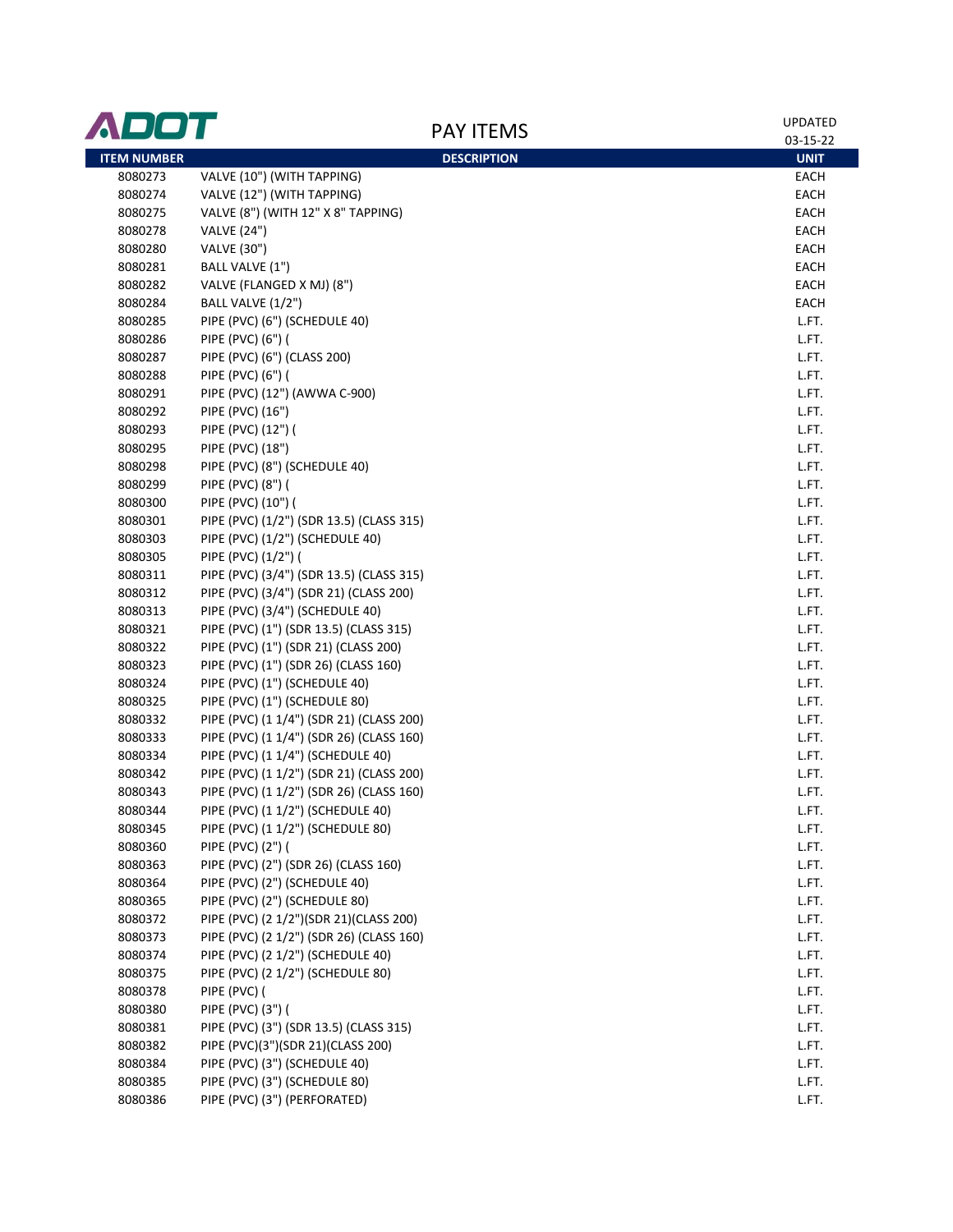| ADOT               | <b>PAY ITEMS</b>                       | <b>UPDATED</b>          |
|--------------------|----------------------------------------|-------------------------|
| <b>ITEM NUMBER</b> | <b>DESCRIPTION</b>                     | 03-15-22<br><b>UNIT</b> |
| 8080389            | PIPE (PVC) (4") (                      | L.FT.                   |
| 8080390            | PIPE (PVC) (4") (SDR 35) (PERFORATED)  | L.FT.                   |
| 8080391            | PIPE (PVC) (4") (SDR 13.5) (CLASS 315) | L.FT.                   |
| 8080392            | PIPE (PVC) (4") (SDR 21) (CLASS 200)   | L.FT.                   |
| 8080394            |                                        | L.FT.                   |
| 8080395            | PIPE (PVC) (4") (SCHEDULE 40)          | L.FT.                   |
| 8080397            | PIPE (PVC) (4") (SCHEDULE 80)          | L.FT.                   |
| 8080398            | PIPE (PVC)(8")(SDR 35)                 | L.FT.                   |
| 8080399            | PIPE (PVC) (12") (SDR 18) (CLASS 150)  |                         |
|                    | PIPE (PVC)(10")(SDR 35)                | L.FT.                   |
| 8080400<br>8080401 | PIPE (PVC) (24") (                     | L.FT.                   |
|                    | PIPE (VITRIFIED CLAY) (4")             | L.FT.                   |
| 8080402            | PIPE (VITRIFIED CLAY) (6")             | L.FT.                   |
| 8080412            | PIPE (VITRIFIED CLAY) (36")            | L.FT.                   |
| 8080413            | PIPE (VITRIFIED CLAY) (                | L.FT.<br><b>EACH</b>    |
| 8080415            | PIPE (VITRIFIED CLAY) (                |                         |
| 8080421            | PIPE (COPPER) (3/4")                   | L.FT.                   |
| 8080422            | PIPE (COPPER) (1")                     | L.FT.                   |
| 8080424            | PIPE (COPPER) (1 1/2")                 | L.FT.                   |
| 8080425            | PIPE (COPPER) (2")                     | L.FT.                   |
| 8080427            | PIPE (COPPER) (2 1/2")                 | L.FT.                   |
| 8080429            | PIPE (COPPER) (3")                     | L.FT.                   |
| 8080480            | PIPE (POLYBUTYLENE) (2")               | L.FT.                   |
| 8080486            | PIPE (POLYETHYLENE) (1/2") (600-700)   | L.FT.                   |
| 8080500            | PIPE (GALVANIZED STEEL) (              | L.FT.                   |
| 8080502            | PIPE (GALVANIZED STEEL) (3/4")         | L.FT.                   |
| 8080505            | PIPE (GALVANIZED STEEL) (1 1/2")       | L.FT.                   |
| 8080506            | PIPE (GALVANIZED STEEL) (2")           | L.FT.                   |
| 8080508            | PIPE (GALVANIZED STEEL) (3")           | L.FT.                   |
| 8080509            | PIPE (GALVANIZED STEEL) (4")           | L.FT.                   |
| 8080517            | PIPE (BLACK STEEL) (30")               | L.FT.                   |
| 8080518            | PIPE (BLACK STEEL) (30")               | L.FT.                   |
| 8080520            | PIPE (BLACK STEEL) (22")               | L.FT.                   |
| 8080526            | PIPE (BLACK STEEL) (2")                | L.FT.                   |
| 8080530            | PIPE (BLACK STEEL) (5")                | L.FT.                   |
| 8080531            | PIPE (BLACK STEEL) (6")                | L.FT.                   |
| 8080532            | PIPE (BLACK STEEL) (8")                | L.FT.                   |
| 8080533            | PIPE (BLACK STEEL) (10")               | L.FT.                   |
| 8080534            | PIPE (BLACK STEEL) (12")               | L.FT.                   |
| 8080536            | PIPE (BLACK STEEL) (16")               | L.FT.                   |
| 8080537            | PIPE (BLACK STEEL) (18")               | L.FT.                   |
| 8080539            | PIPE (BLACK STEEL) (24")               | L.FT.                   |
| 8080540            | PIPE (BLACK STEEL) (30")               | L.FT.                   |
| 8080541            | PIPE (BLACK STEEL) (36")               | L.FT.                   |
| 8080542            | PIPE (BLACK STEEL) (32")               | L.FT.                   |
| 8080544            | PIPE (DUCTILE IRON) (4")               | L.FT.                   |
| 8080550            | PIPE (DUCTILE IRON) (10")              | L.FT.                   |
| 8080551            | PIPE (                                 | L.FT.                   |
| 8080554            | PIPE (4") (                            | L.FT.                   |
| 8080560            | PIPE (10")                             | L.FT.                   |
| 8080562            | PIPE (12")                             | L.FT.                   |
| 8080575            | PIPE (CAST IRON) (3")                  | L.FT.                   |
| 8080576            | PIPE (CAST IRON) (4")                  | L.FT.                   |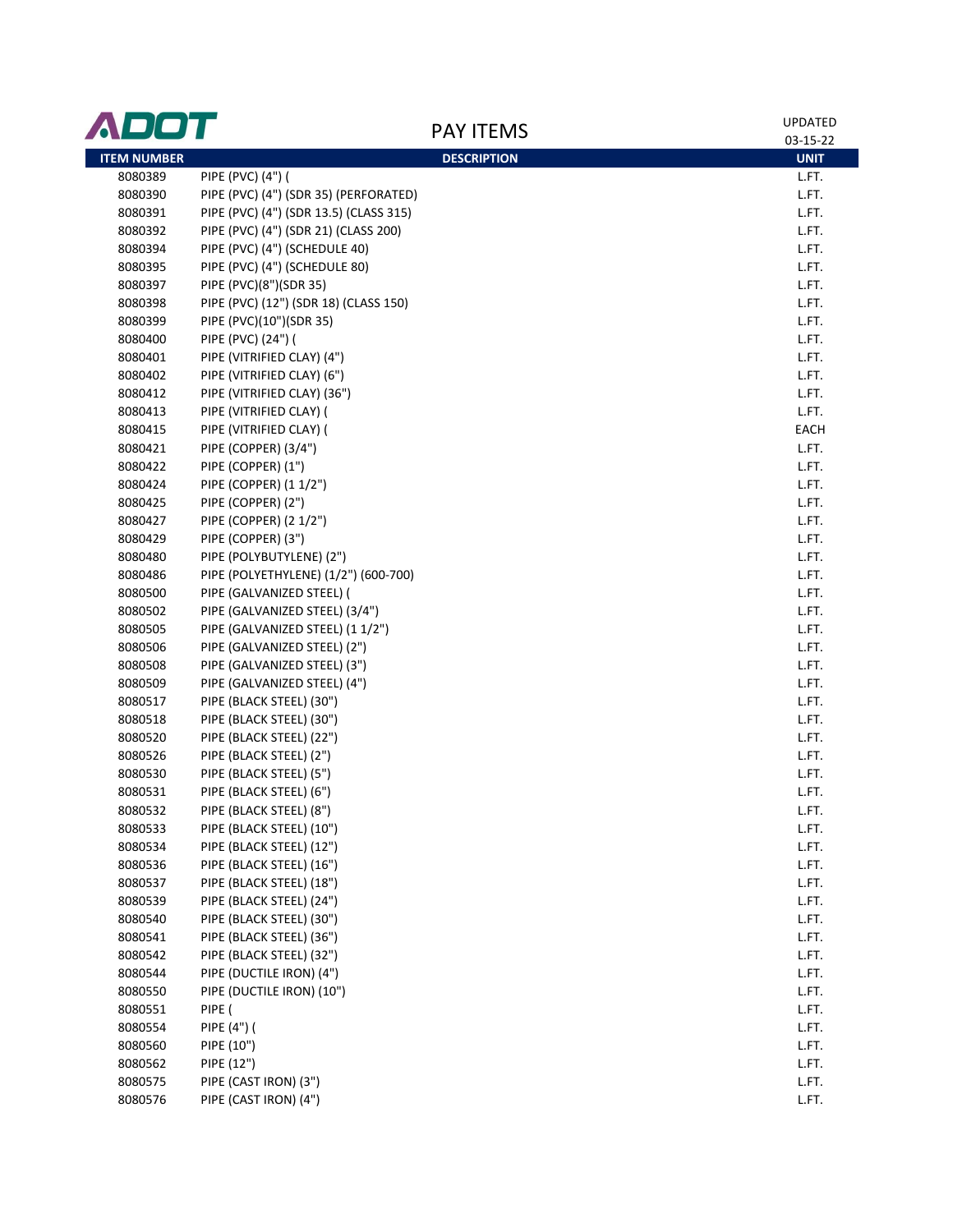| ADOT               | <b>PAY ITEMS</b>                                      | <b>UPDATED</b> |
|--------------------|-------------------------------------------------------|----------------|
|                    |                                                       | 03-15-22       |
| <b>ITEM NUMBER</b> | <b>DESCRIPTION</b>                                    | <b>UNIT</b>    |
| 8080577            | PIPE (CAST IRON) (6")                                 | L.FT.          |
| 8080578            | PIPE (CAST IRON) (8")                                 | L.FT.          |
| 8080580            | PIPE (CAST IRON) (12")                                | L.FT.          |
| 8080586            | PIPE (6") (CAST IRON OR DUCTILE IRON) (WITH FITTINGS) | L.FT.          |
| 8080589            | PIPE (8") (CAST IRON OR DUCTILE IRON) (WITH FITTINGS) | L.FT.          |
| 8080591            | <b>WALL PENETRATION (</b>                             | EACH           |
| 8080600            | ELECTRICAL SERVICE                                    | EACH           |
| 8080601            | <b>ELECTRICAL SERVICE</b>                             | L.SUM          |
| 8080602            | SERVICE CONNECTION                                    | EACH           |
| 8080603            | SERVICE RENEWAL (                                     | L.FT.          |
| 8080604            | SERVICE RENEWAL (                                     | L.FT.          |
| 8080605            | SERVICE TIE-OVER (                                    | EACH           |
| 8080607            | SERVICE RENEWAL (                                     | L.FT.          |
| 8080608            | SERVICE RENEWAL (                                     | L.FT.          |
| 8080609            | SERVICE TIE-OVER (                                    | EACH           |
| 8080611            | PROVIDE WATER SERVICE                                 | L.SUM          |
| 8080612            | PROVIDE WATER SERVICE                                 | EACH           |
| 8080613            | PROVIDE WATER SERVICE                                 | L.FT.          |
| 8080614            | PROVIDE WATER SERVICE (                               | L.FT.          |
| 8080615            | PROVIDE WATER SERVICE (                               | L.FT.          |
| 8080616            | PROVIDE WATER SERVICE (3/4")                          | EACH           |
| 8080617            | PROVIDE WATER SERVICE (1")                            | EACH           |
| 8080619            | PROVIDE WATER SERVICE (1 1/2")                        | EACH           |
| 8080620            | PROVIDE WATER SERVICE (2")                            | EACH           |
| 8080625            | ADJUST WATER LINE                                     | L.SUM          |
| 8080626            | REMOVE AND SALVAGE WATER LINE (                       | L.FT.          |
| 8080627            | RECONSTRUCT WATER SERVICE                             | EACH           |
| 8080628            | RECONSTRUCT WATER SERVICE                             | L.SUM          |
| 8080629            | <b>ADJUST WATER LINE</b>                              | L.FT.          |
| 8080630            | RECONSTRUCT WATER LINE DRAIN (                        | L.SUM          |
| 8080631            | <b>WATER METER</b>                                    | EACH           |
| 8080632            | WATER METER (FOR 3/4" SERVICE)                        | EACH           |
| 8080633            | WATER METER (FOR 1" SERVICE)                          | EACH           |
| 8080634            | WATER METER (FOR 1 1/2" SERVICE)                      | EACH           |
| 8080635            | WATER METER (FOR 2" SERVICE)                          | EACH           |
| 8080637            | WATER METER (FOR 4" SERVICE)                          | EACH           |
| 8080638            | RELOCATE WATER METER                                  | EACH           |
| 8080639            | RELOCATE WATER MAIN                                   | L.SUM          |
| 8080640            | RELOCATE FRAME AND COVER FOR VALVE BOX                | EACH           |
| 8080641            | WATER METER BOX (CONCRETE)                            | EACH           |
| 8080642            | VALVE BOX FRAME AND COVER, TYPE A                     | EACH           |
| 8080643            | VALVE BOX FRAME AND COVER, TYPE B                     | EACH           |
| 8080645            | RESET WATER METER BOX                                 | EACH           |
| 8080646            | RESET FRAME AND COVER FOR VALVE BOX                   | EACH           |
| 8080647            | VALVE BOX (                                           | EACH           |
| 8080648            | VALVE BOX (                                           | EACH           |
| 8080650            | VALVE BOX (                                           | EACH           |
| 8080651            | <b>FIRE HYDRANT</b>                                   | EACH           |
| 8080653            | REMOVE AND SALVAGE EXISTING FIRE HYDRANT              | EACH           |
| 8080654            | FIRE LINE CHECK VAULT (                               | EACH           |
| 8080655            | RELOCATE FIRE HYDRANT                                 | EACH           |
| 8080656            | RELOCATE FIRE HYDRANT (                               | EACH           |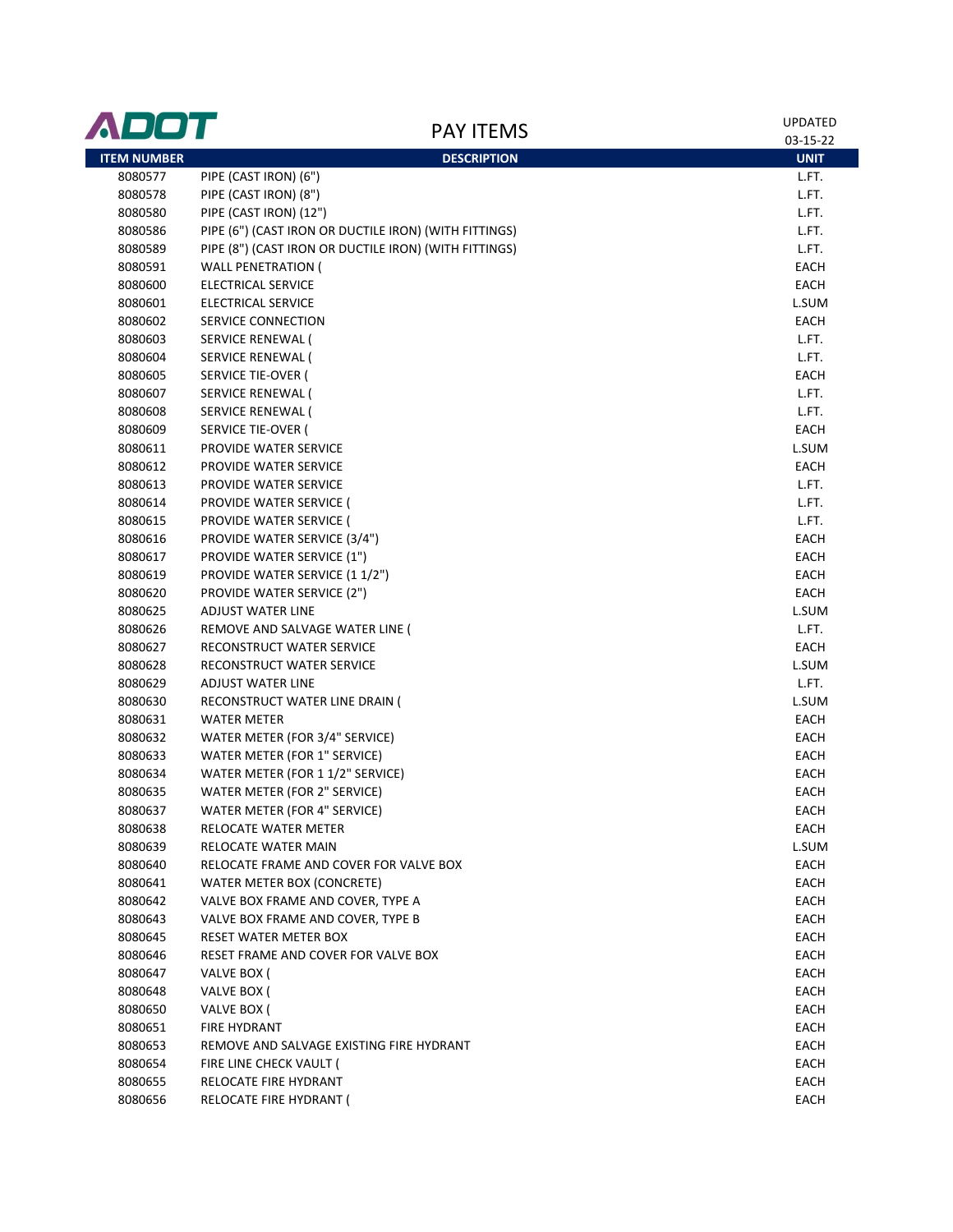| ADOT               | <b>PAY ITEMS</b>                               | UPDATED<br>03-15-22 |
|--------------------|------------------------------------------------|---------------------|
| <b>ITEM NUMBER</b> | <b>DESCRIPTION</b>                             | <b>UNIT</b>         |
| 8080657            | FIRE HYDRANT (INSTALL ONLY)                    | <b>EACH</b>         |
| 8080658            | FIRE HYDRANT (SPECIAL) (                       | <b>EACH</b>         |
| 8080659            | UTILITY VAULT                                  | <b>EACH</b>         |
| 8080660            | <b>FURNISH FIRE HYDRANT</b>                    | <b>EACH</b>         |
| 8080662            | PUMPS, ELECTRIC MOTORS AND RELATED EQUIPMENT   | L.SUM               |
| 8080663            | SUMP PUMPS AND RELATED EQUIPMENT               | L.SUM               |
| 8080665            | PUMP HOUSE (                                   | L.SUM               |
| 8080667            | PREFABRICATED BOOSTER PUMPING STATION (1 PUMP) | L.SUM               |
| 8080669            | <b>INSPECT PUMP STATION</b>                    | L.SUM               |
| 8080676            | RELOCATE SIAMESE CONNECTION                    | EACH                |
| 8080677            | SAFETY DISCONNECT                              | <b>EACH</b>         |
| 8080680            | PIPE SUPPORT (                                 | <b>EACH</b>         |
| 8080681            | PIPE SUPPORT (MAG DET. 403-1 & 403-2) (TYPE A) | <b>EACH</b>         |
| 8080682            | PIPE SUPPORT (MAG DET. 403-1 & 403-2)(TYPE B)  | <b>EACH</b>         |
| 8080683            | PIPE SUPPORT (MAG DET. 403-1 & 403-2)(TYPE C)  | EACH                |
| 8080692            | PIPELINE ENCASEMENT                            | L.FT.               |
| 8080695            | <b>CONCRETE PIPE PLUG</b>                      | EACH                |
| 8080696            | CONCRETE PIPE PLUG (                           | <b>EACH</b>         |
| 8080697            | <b>CONCRETE PIPE PLUG (</b>                    | EACH                |
| 8080700            | RECONSTRUCT LANDSCAPE IRRIGATION SYSTEM        | L.SUM               |
| 8080710            | ENCASED PIPE (10")                             | L.FT.               |
| 8080730            | ENCASED PIPE (30")                             | L.FT.               |
| 8080741            | RELOCATE WATER MAIN                            | L.SUM               |
| 8080743            | RELOCATE WATER MAIN (                          | L.SUM               |
| 8080763            | PUMP STATION (                                 | EACH                |
| 8080764            | PUMPS, GAS ENGINES AND RELATED EQUIPMENT       | L.SUM               |
| 8080765            | SPARE PARTS FOR PUMP HOUSE & RELATED EQUIPMENT | L.SUM               |
| 8080767            | VENTILATION SYSTEM AND RELATED EQUIPMENT       | L.SUM               |
| 8080768            | COMBUSTIBLE GAS DETECTOR ALARM SYSTEM          | <b>EACH</b>         |
| 8080769            | ELECTRICAL SYSTEM AND RELATED EQUIPMENT        | L.SUM               |
| 8080772            | SUMP PUMPS AND RELATED EQUIPMENT               | EACH                |
| 8080773            | SUMP PUMPS AND RELATED EQUIPMENT               | L.SUM               |
| 8080774            | VALVE (12") (WITH TAPPING)                     | <b>EACH</b>         |
| 8080778            | RADIO COMMUNICATION LINK (                     | EACH                |
| 8080779            | RADIO COMMUNICATION LINK (                     | EACH                |
| 8080806            | PIPE ENCASEMENT (FOR 6" PIPE)                  | L.FT.               |
| 8080808            | PIPE ENCASEMENT (FOR 8" PIPE)                  | L.FT.               |
| 8080821            | VALVE BOX (                                    | EACH                |
| 8080822            | VALVE BOX (                                    | EACH                |
| 8080901            | DRAIN VALVE ASSEMBLY                           | <b>EACH</b>         |
| 8080950            | REDUCER (24" X 20") (                          | <b>EACH</b>         |
| 8080951            | REDUCER (                                      | EACH                |
| 8080991            | WATER MAIN (                                   | L.FT.               |
| 8080992            | WATER MAIN (                                   | L.FT.               |
| 8080993            | WATER MAIN (                                   | L.FT.               |
| 8080994            | WATER MAIN (                                   | L.FT.               |
| 8080995            | WATER MAIN (                                   | L.FT.               |
| 8080996            | WATER MAIN (                                   | L.FT.               |
| 8081002            | WATER MAIN (                                   | EACH                |
| 8081003            | WATER MAIN (REALIGNMENT) (                     | EACH                |
| 8081004            | WATER MAIN (REALIGNMENT) (                     | EACH                |
| 8081005            | WATER MAIN (                                   | EACH                |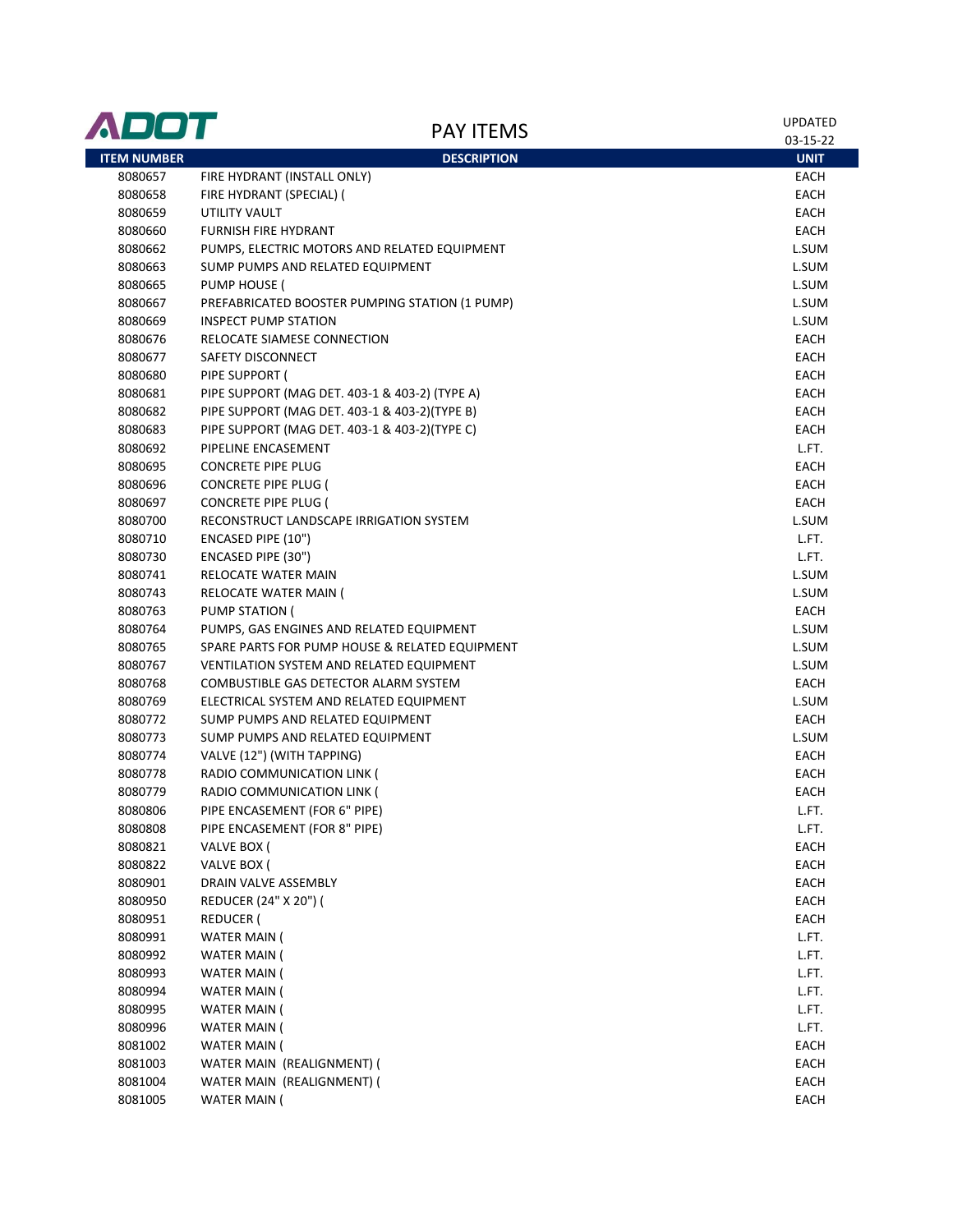| ADOT               | <b>PAY ITEMS</b>                                      | <b>UPDATED</b><br>03-15-22 |
|--------------------|-------------------------------------------------------|----------------------------|
| <b>ITEM NUMBER</b> | <b>DESCRIPTION</b>                                    | <b>UNIT</b>                |
| 8081008            | WATER MAIN (                                          | L.FT.                      |
| 8081009            | <b>WATER MAIN (</b>                                   | L.FT.                      |
| 8081010            | <b>WATER MAIN (</b>                                   | L.FT.                      |
| 8081013            | WATER MAIN (12")                                      | L.FT.                      |
| 8081020            | PIPE, STEEL CYLINDER (20")                            | L.FT.                      |
| 8081030            | PIPE, STEEL CYLINDER, REINFORCED CORE (30")           | L.FT.                      |
| 8081036            | PIPE, STEEL CYLINDER (36")                            | L.FT.                      |
| 8081042            | PIPE, STEEL CYLINDER (42")                            | L.FT.                      |
| 8081045            | PIPE, STEEL CYLINDER, REINFORCED CONCRETE (45")       | L.FT.                      |
| 8081101            | <b>WATER LINE RELOCATION</b>                          | L.SUM                      |
| 8081105            | WATER LINE SUPPORT SYSTEM                             | L.SUM                      |
| 8081111            | WATER LINE REPLACEMENT (6")                           | EACH                       |
| 8081114            | WATER LINE REPLACEMENT (12" AND UNDER)                | EACH                       |
| 8081116            | <b>ABANDON WATER LINE</b>                             | EACH                       |
| 8081117            | <b>ABANDON WATER LINE</b>                             | L.SUM                      |
| 8081121            | <b>WATER LINE CROSSING</b>                            | L.SUM                      |
| 8081122            | WATER LINE CROSSING (                                 | L.SUM                      |
| 8081126            | <b>WATER LINE CROSSING</b>                            | L.FT.                      |
| 8081127            | <b>WATER LINE CROSSING (</b>                          | L.FT.                      |
| 8081128            | <b>WATER LINE CROSSING (</b>                          | L.FT.                      |
| 8081129            | WATER LINE CROSSING (                                 | L.FT.                      |
| 8081130            | VALVE CUT-IN (FOR WATERLINE CROSSINGS)(FORCE ACCOUNT) | L.SUM                      |
| 8081131            | VALVE CUT-IN (                                        | EACH                       |
| 8081151            | <b>WATER LINE (</b>                                   | EACH                       |
| 8081154            | WATER LINE (8")                                       | L.FT.                      |
| 8081158            | <b>WATER LINE (</b>                                   | L.FT.                      |
| 8081171            | <b>CONSTRUCT WATER LINE</b>                           | L.SUM                      |
| 8081173            | <b>CONSTRUCT WATER LINE</b>                           | L.SUM                      |
| 8081177            | <b>CONSTRUCT WATER LINE</b>                           | L.SUM                      |
| 8081218            | PIPE, STEEL (18")                                     | L.FT.                      |
| 8081224            | PIPE, STEEL (24")                                     | L.FT.                      |
| 8081230            | PIPE, STEEL (30")                                     | L.FT.                      |
| 8081236            | PIPE, STEEL (36")                                     | L.FT.                      |
| 8081242            | PIPE, STEEL (42")                                     | L.FT.                      |
| 8081248            | PIPE, STEEL (48")                                     | L.FT.                      |
| 8081278            | PIPE, STEEL (78")                                     | L.FT.                      |
| 8081280            | PIPE SLEEVE, STEEL (                                  | L.FT.                      |
| 8081403            | PIPE, DUCTILE IRON (3")(CLASS 52)                     | L.FT.                      |
| 8081409            | PIPE, DUCTILE IRON (4")(CLASS 51)                     | L.FT.                      |
| 8081411            | PIPE, DUCTILE IRON (4")(CLASS 53)                     | L.FT.                      |
| 8081415            | PIPE, DUCTILE IRON (6")(CLASS 50)                     | L.FT.                      |
| 8081416            | PIPE, DUCTILE IRON (6")(CLASS 51)                     | L.FT.                      |
| 8081417            | PIPE, DUCTILE IRON (6")(CLASS 52)                     | L.FT.                      |
| 8081419            | PIPE, DUCTILE IRON (6")(CLASS 54)                     | L.FT.                      |
| 8081422            | PIPE, DUCTILE IRON (8")(CLASS 50)                     | L.FT.                      |
| 8081423            | PIPE, DUCTILE IRON (8")(CLASS 51)                     | L.FT.                      |
| 8081426            | PIPE, DUCTILE IRON (8")(CLASS 54)                     | L.FT.                      |
| 8081431            | PIPE, DUCTILE IRON (10")(CLASS 52)                    | L.FT.                      |
| 8081433            | PIPE, DUCTILE IRON (10")(CLASS 54)                    | L.FT.                      |
| 8081436            | PIPE, DUCTILE IRON (12")(CLASS 50)                    | L.FT.                      |
| 8081437            | PIPE, DUCTILE IRON (12")(CLASS 51)                    | L.FT.                      |
| 8081438            | PIPE, DUCTILE IRON (12")(CLASS 52)                    | L.FT.                      |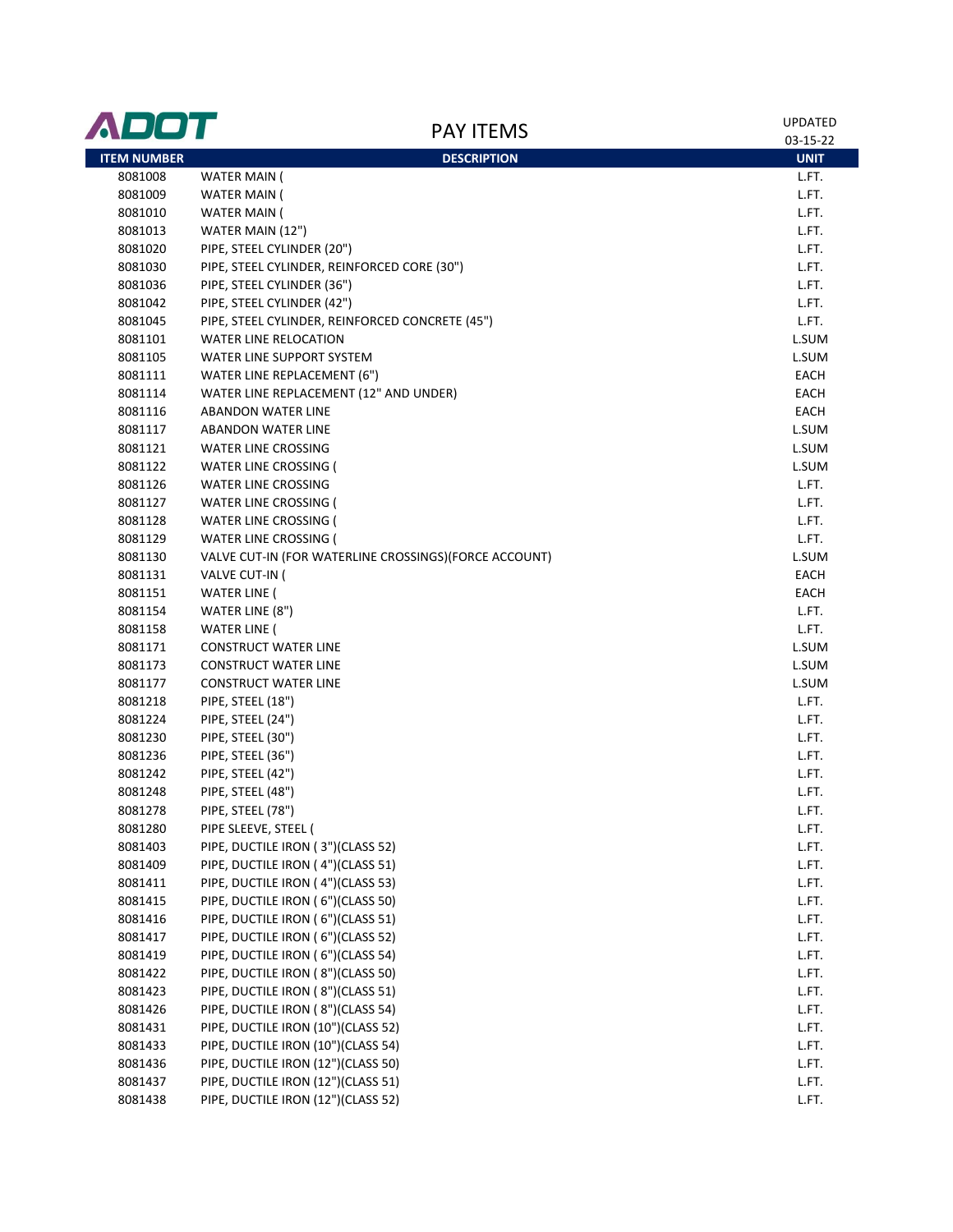| ADOT               |                                    |                    | <b>UPDATED</b> |
|--------------------|------------------------------------|--------------------|----------------|
|                    |                                    | <b>PAY ITEMS</b>   | 03-15-22       |
| <b>ITEM NUMBER</b> |                                    | <b>DESCRIPTION</b> | <b>UNIT</b>    |
| 8081439            | PIPE, DUCTILE IRON (12")(CLASS 53) |                    | L.FT.          |
| 8081440            | PIPE, DUCTILE IRON (12")(CLASS 54) |                    | L.FT.          |
| 8081443            | PIPE, DUCTILE IRON (14")(CLASS 50) |                    | L.FT.          |
| 8081445            | PIPE, DUCTILE IRON (14")(CLASS 52) |                    | L.FT.          |
| 8081450            | PIPE, DUCTILE IRON (16")(CLASS 50) |                    | L.FT.          |
| 8081451            | PIPE, DUCTILE IRON (16")(CLASS 51) |                    | L.FT.          |
| 8081453            | PIPE, DUCTILE IRON (16")(CLASS 53) |                    | L.FT.          |
| 8081454            | PIPE, DUCTILE IRON (16")(CLASS 54) |                    | L.FT.          |
| 8081457            | PIPE, DUCTILE IRON (18")(CLASS 50) |                    | L.FT.          |
| 8081459            | PIPE, DUCTILE IRON (18")(CLASS 52) |                    | L.FT.          |
| 8081464            | PIPE, DUCTILE IRON (20")(CLASS 50) |                    | L.FT.          |
| 8081466            | PIPE, DUCTILE IRON (20")(CLASS 52) |                    | L.FT.          |
| 8081467            | PIPE, DUCTILE IRON (20")(CLASS 53) |                    | L.FT.          |
| 8081468            | PIPE, DUCTILE IRON (20")(CLASS 54) |                    | L.FT.          |
| 8081474            | PIPE, DUCTILE IRON (24")(CLASS 53) |                    | L.FT.          |
| 8081475            | PIPE, DUCTILE IRON (24")(CLASS 54) |                    | L.FT.          |
| 8081480            | PIPE, DUCTILE IRON (30")(CLASS 52) |                    | L.FT.          |
| 8081712            | PIPE, DUCTILE IRON (               |                    | L.FT.          |
| 8081713            | PIPE, DUCTILE IRON (               |                    | L.FT.          |
| 8081714            | PIPE, DUCTILE IRON (               |                    | L.FT.          |
| 8081715            | PIPE, DUCTILE IRON (               |                    | L.FT.          |
| 8082104            | PIPE, DUCTILE IRON, 4"             |                    | L.FT.          |
| 8082106            | PIPE, DUCTILE IRON, 6"             |                    | L.FT.          |
| 8082108            | PIPE, DUCTILE IRON, 8"             |                    | L.FT.          |
| 8082112            | PIPE, DUCTILE IRON, 12"            |                    | L.FT.          |
| 8082116            | PIPE, DUCTILE IRON, 16"            |                    | L.FT.          |
| 8082120            | PIPE, DUCTILE IRON, 20"            |                    | L.FT.          |
| 8082124            | PIPE, DUCTILE IRON, 24"            |                    | L.FT.          |
| 8082130            | PIPE, DUCTILE IRON, 30"            |                    | L.FT.          |
| 8082136            | PIPE, DUCTILE IRON, 36"            |                    | L.FT.          |
| 8082845            | <b>MANHOLE (</b>                   |                    | EACH           |
| 8082846            | MANHOLE (                          |                    | EACH           |
| 8082847            | <b>MANHOLE (</b>                   |                    | EACH           |
| 8082848            | <b>MANHOLE</b> (                   |                    | EACH           |
| 8082850            | MANHOLE UC-63 & 65, 4' DIA         |                    | EACH           |
| 8082855            | MANHOLE UC-63 & 65, 5' DIA (       |                    | EACH           |
| 8082870            | AIR/ACCESS MANHOLE ASSEMBLY        |                    | EACH           |
| 8082875            | ACCESS MANHOLE ASSEMBLY            |                    | EACH           |
| 8083011            | RECONSTRUCT SANITARY SEWER         |                    | L.SUM          |
| 8084008            | BUTTERFLY VALVE (8")               |                    | EACH           |
| 8084010            | BUTTERFLY VALVE (10")              |                    | EACH           |
| 8084012            | BUTTERFLY VALVE (12")              |                    | EACH           |
| 8084016            | BUTTERFLY VALVE (16")              |                    | EACH           |
| 8084018            | <b>BUTTERFLY VALVE (18")</b>       |                    | EACH           |
| 8084020            | BUTTERFLY VALVE (20")              |                    | EACH           |
| 8084024            | BUTTERFLY VALVE (24")              |                    | EACH           |
| 8084036            | BUTTERFLY VALVE (36")              |                    | EACH           |
| 8084042            | BUTTERFLY VALVE (42")              |                    | EACH           |
| 8084048            | <b>BUTTERFLY VALVE</b>             |                    | EACH           |
| 8085001            | FLANGE (                           |                    | EACH           |
| 8085002            | FLANGE (                           |                    | EACH           |
| 8085003            | FLANGE (                           |                    | EACH           |
|                    |                                    |                    |                |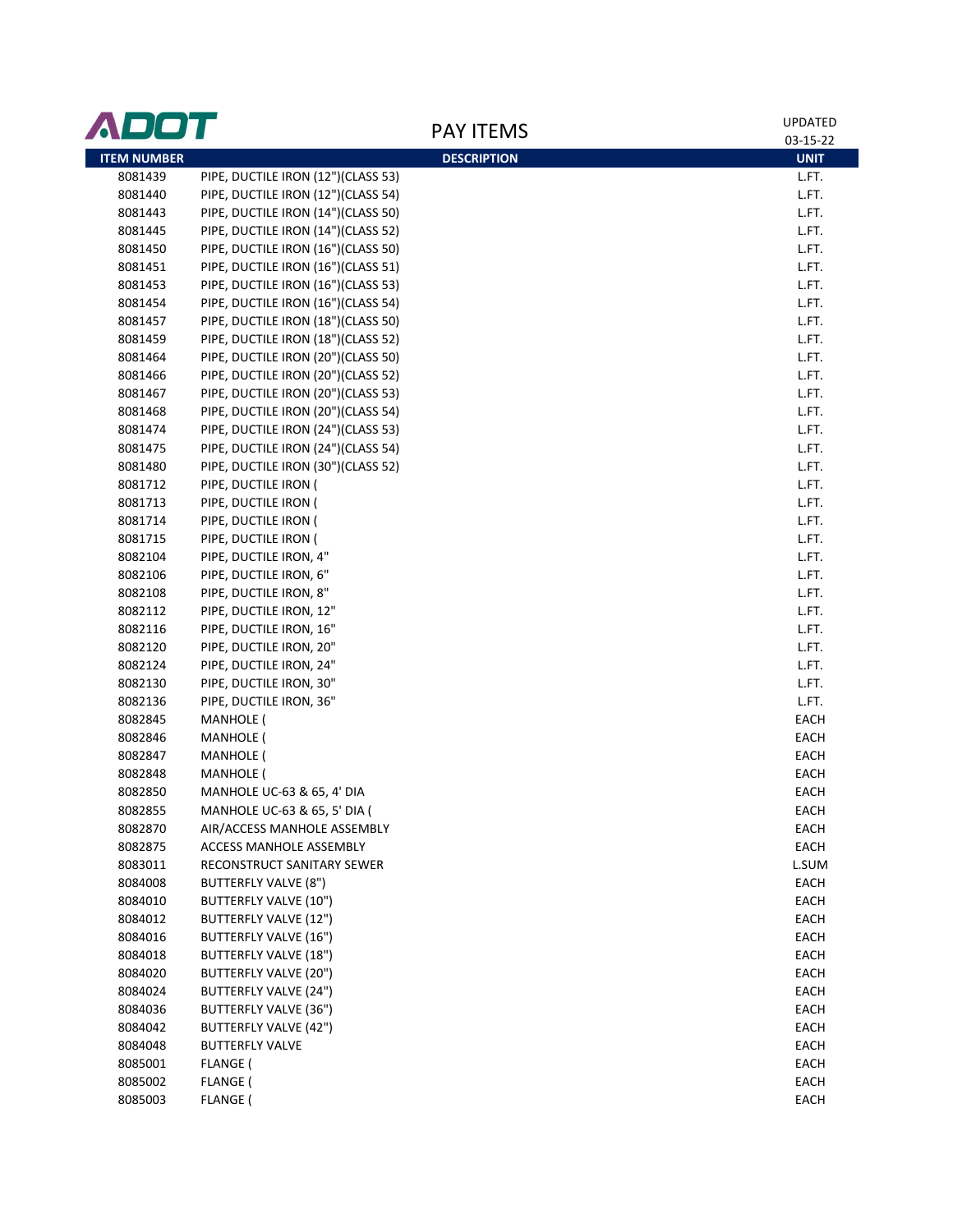| 03-15-22<br><b>ITEM NUMBER</b><br><b>DESCRIPTION</b><br><b>UNIT</b><br>DRILL WELL, 8 INCH (0-499 FT)<br>8086008<br>L.FT.<br>DRILL WELL, 8 INCH (500-999 FT)<br>8086108<br>L.FT.<br>8086110<br>DRILL WELL (<br>L.FT.<br>REAM WELL, 16 INCH (0-499 FT)<br>8086216<br>L.FT.<br>8086316<br>REAM WELL, 16 INCH (500-999 FT)<br>L.FT.<br>L.FT.<br>8086318<br>REAM WELL (<br>CASE WELL, 8 INCH (0-499 FT)<br>L.FT.<br>8086408<br>CASE WELL, 8 INCH (500-999 FT)<br>L.FT.<br>8086508<br>8086510<br>CASE WELL (<br>L.FT.<br>WELL SCREEN, 8 INCH<br>L.FT.<br>8086608<br>L.FT.<br>8086610<br>WELL SCREEN (<br><b>TON</b><br>8086801<br><b>GRAVEL-PACK WELL</b><br>8086820<br>L.SUM<br>DEVELOP WELL<br>8086840<br>TEST PUMPING DURING DRILLING<br>M.GAL.<br>L.SUM<br>8086880<br><b>WELL LOGGING</b><br>8087001<br>BACKFLOW PREVENTION ASSEMBLY (REDUCED PRESSURE)<br>EACH<br>8087003<br>BACKFLOW PREVENTION ASSEMBLY (REDUCED PRESSURE)<br>EACH<br>8087004<br>BACKFLOW PREVENTION ASSEMBLY (REDUCED PRESSURE)<br>EACH<br>8087005<br>BACKFLOW PREVENTION ASSEMBLY (REDUCED PRESSURE)<br>EACH<br>8087006<br>BACKFLOW PREVENTION ASSEMBLY (REDUCED PRESSURE)<br>EACH<br>8090001<br>L.SUM<br>SEWERAGE SYSTEM<br>8090041<br>SEWER PIPE (4") (DUCTILE IRON)<br>L.FT.<br>8090046<br>SEWER PIPE (4") (PVC)<br>L.FT.<br>8090061<br>SEWER PIPE (6") (DUCTILE IRON)<br>L.FT.<br>8090066<br>SEWER PIPE (6") (PVC)<br>L.FT.<br>8090081<br>SEWER PIPE (8") (DUCTILE IRON)<br>L.FT.<br>SEWER PIPE (8") (PVC)<br>L.FT.<br>8090086<br>SEWER PIPE (10") (VITRIFIED CLAY)<br>L.FT.<br>8090108<br>8090121<br>SEWER PIPE (12") (PVC)<br>L.FT.<br>8090181<br>SEWER PIPE (18") (DUCTILE IRON)<br>L.FT.<br>SEWER PIPE (18") (STEEL)<br>L.FT.<br>8090185<br>L.FT.<br>8090186<br>SEWER PIPE (<br>SEWER PIPE (<br>L.FT.<br>8090187<br>8090188<br><b>SEWER PIPE (</b><br>L.FT.<br><b>SEWER PIPE (</b><br>L.FT.<br>8090189<br>L.FT.<br>8090190<br>SEWER PIPE (<br>8090191<br>SEWER PIPE (<br>L.FT.<br>8090192<br>SEWER PIPE (<br>L.FT.<br>SEWER PIPE (24") (DUCTILE IRON)<br>8090241<br>L.FT.<br>SEWER PIPE (30") (DUCTILE IRON)<br>8090301<br>L.FT.<br>SEWER PIPE (30") (RCP WITH PVC)<br>8090304<br>L.FT.<br>8090381<br>SEWER PIPE (42") (RCP)<br>L.FT.<br>SEWER PIPE (PRESTRESS CONCRETE)<br>L.FT.<br>8090391<br>SEWER PIPE (54") (RCP WITH PVC)<br>L.FT.<br>8090394<br>SEWER PIPE (54") (RPC) (<br>L.FT.<br>8090395<br>SEWER PIPE (72") (RCP WITH PVC)<br>L.FT.<br>8090396<br>ADJUST SANITARY SEWER LINE<br>L.SUM<br>8090451<br>SEWER STUBOUT AND PLUG<br>EACH<br>8090501<br>8090511<br>ABANDON HOUSE CONNECTION, SEWER<br>EACH<br>8090680<br>EACH<br>PIPE SUPPORT (<br>8090700<br>CASING (8")<br>L.FT.<br>CASING (16")<br>8090701<br>L.FT. | ADOT | <b>PAY ITEMS</b> | <b>UPDATED</b> |
|--------------------------------------------------------------------------------------------------------------------------------------------------------------------------------------------------------------------------------------------------------------------------------------------------------------------------------------------------------------------------------------------------------------------------------------------------------------------------------------------------------------------------------------------------------------------------------------------------------------------------------------------------------------------------------------------------------------------------------------------------------------------------------------------------------------------------------------------------------------------------------------------------------------------------------------------------------------------------------------------------------------------------------------------------------------------------------------------------------------------------------------------------------------------------------------------------------------------------------------------------------------------------------------------------------------------------------------------------------------------------------------------------------------------------------------------------------------------------------------------------------------------------------------------------------------------------------------------------------------------------------------------------------------------------------------------------------------------------------------------------------------------------------------------------------------------------------------------------------------------------------------------------------------------------------------------------------------------------------------------------------------------------------------------------------------------------------------------------------------------------------------------------------------------------------------------------------------------------------------------------------------------------------------------------------------------------------------------------------------------------------------------------------------------------------------------------------------------------------------------------------------------------------------------------------------------------------------------------------------------------------------------------------------------------------------------------------|------|------------------|----------------|
|                                                                                                                                                                                                                                                                                                                                                                                                                                                                                                                                                                                                                                                                                                                                                                                                                                                                                                                                                                                                                                                                                                                                                                                                                                                                                                                                                                                                                                                                                                                                                                                                                                                                                                                                                                                                                                                                                                                                                                                                                                                                                                                                                                                                                                                                                                                                                                                                                                                                                                                                                                                                                                                                                                        |      |                  |                |
|                                                                                                                                                                                                                                                                                                                                                                                                                                                                                                                                                                                                                                                                                                                                                                                                                                                                                                                                                                                                                                                                                                                                                                                                                                                                                                                                                                                                                                                                                                                                                                                                                                                                                                                                                                                                                                                                                                                                                                                                                                                                                                                                                                                                                                                                                                                                                                                                                                                                                                                                                                                                                                                                                                        |      |                  |                |
|                                                                                                                                                                                                                                                                                                                                                                                                                                                                                                                                                                                                                                                                                                                                                                                                                                                                                                                                                                                                                                                                                                                                                                                                                                                                                                                                                                                                                                                                                                                                                                                                                                                                                                                                                                                                                                                                                                                                                                                                                                                                                                                                                                                                                                                                                                                                                                                                                                                                                                                                                                                                                                                                                                        |      |                  |                |
|                                                                                                                                                                                                                                                                                                                                                                                                                                                                                                                                                                                                                                                                                                                                                                                                                                                                                                                                                                                                                                                                                                                                                                                                                                                                                                                                                                                                                                                                                                                                                                                                                                                                                                                                                                                                                                                                                                                                                                                                                                                                                                                                                                                                                                                                                                                                                                                                                                                                                                                                                                                                                                                                                                        |      |                  |                |
|                                                                                                                                                                                                                                                                                                                                                                                                                                                                                                                                                                                                                                                                                                                                                                                                                                                                                                                                                                                                                                                                                                                                                                                                                                                                                                                                                                                                                                                                                                                                                                                                                                                                                                                                                                                                                                                                                                                                                                                                                                                                                                                                                                                                                                                                                                                                                                                                                                                                                                                                                                                                                                                                                                        |      |                  |                |
|                                                                                                                                                                                                                                                                                                                                                                                                                                                                                                                                                                                                                                                                                                                                                                                                                                                                                                                                                                                                                                                                                                                                                                                                                                                                                                                                                                                                                                                                                                                                                                                                                                                                                                                                                                                                                                                                                                                                                                                                                                                                                                                                                                                                                                                                                                                                                                                                                                                                                                                                                                                                                                                                                                        |      |                  |                |
|                                                                                                                                                                                                                                                                                                                                                                                                                                                                                                                                                                                                                                                                                                                                                                                                                                                                                                                                                                                                                                                                                                                                                                                                                                                                                                                                                                                                                                                                                                                                                                                                                                                                                                                                                                                                                                                                                                                                                                                                                                                                                                                                                                                                                                                                                                                                                                                                                                                                                                                                                                                                                                                                                                        |      |                  |                |
|                                                                                                                                                                                                                                                                                                                                                                                                                                                                                                                                                                                                                                                                                                                                                                                                                                                                                                                                                                                                                                                                                                                                                                                                                                                                                                                                                                                                                                                                                                                                                                                                                                                                                                                                                                                                                                                                                                                                                                                                                                                                                                                                                                                                                                                                                                                                                                                                                                                                                                                                                                                                                                                                                                        |      |                  |                |
|                                                                                                                                                                                                                                                                                                                                                                                                                                                                                                                                                                                                                                                                                                                                                                                                                                                                                                                                                                                                                                                                                                                                                                                                                                                                                                                                                                                                                                                                                                                                                                                                                                                                                                                                                                                                                                                                                                                                                                                                                                                                                                                                                                                                                                                                                                                                                                                                                                                                                                                                                                                                                                                                                                        |      |                  |                |
|                                                                                                                                                                                                                                                                                                                                                                                                                                                                                                                                                                                                                                                                                                                                                                                                                                                                                                                                                                                                                                                                                                                                                                                                                                                                                                                                                                                                                                                                                                                                                                                                                                                                                                                                                                                                                                                                                                                                                                                                                                                                                                                                                                                                                                                                                                                                                                                                                                                                                                                                                                                                                                                                                                        |      |                  |                |
|                                                                                                                                                                                                                                                                                                                                                                                                                                                                                                                                                                                                                                                                                                                                                                                                                                                                                                                                                                                                                                                                                                                                                                                                                                                                                                                                                                                                                                                                                                                                                                                                                                                                                                                                                                                                                                                                                                                                                                                                                                                                                                                                                                                                                                                                                                                                                                                                                                                                                                                                                                                                                                                                                                        |      |                  |                |
|                                                                                                                                                                                                                                                                                                                                                                                                                                                                                                                                                                                                                                                                                                                                                                                                                                                                                                                                                                                                                                                                                                                                                                                                                                                                                                                                                                                                                                                                                                                                                                                                                                                                                                                                                                                                                                                                                                                                                                                                                                                                                                                                                                                                                                                                                                                                                                                                                                                                                                                                                                                                                                                                                                        |      |                  |                |
|                                                                                                                                                                                                                                                                                                                                                                                                                                                                                                                                                                                                                                                                                                                                                                                                                                                                                                                                                                                                                                                                                                                                                                                                                                                                                                                                                                                                                                                                                                                                                                                                                                                                                                                                                                                                                                                                                                                                                                                                                                                                                                                                                                                                                                                                                                                                                                                                                                                                                                                                                                                                                                                                                                        |      |                  |                |
|                                                                                                                                                                                                                                                                                                                                                                                                                                                                                                                                                                                                                                                                                                                                                                                                                                                                                                                                                                                                                                                                                                                                                                                                                                                                                                                                                                                                                                                                                                                                                                                                                                                                                                                                                                                                                                                                                                                                                                                                                                                                                                                                                                                                                                                                                                                                                                                                                                                                                                                                                                                                                                                                                                        |      |                  |                |
|                                                                                                                                                                                                                                                                                                                                                                                                                                                                                                                                                                                                                                                                                                                                                                                                                                                                                                                                                                                                                                                                                                                                                                                                                                                                                                                                                                                                                                                                                                                                                                                                                                                                                                                                                                                                                                                                                                                                                                                                                                                                                                                                                                                                                                                                                                                                                                                                                                                                                                                                                                                                                                                                                                        |      |                  |                |
|                                                                                                                                                                                                                                                                                                                                                                                                                                                                                                                                                                                                                                                                                                                                                                                                                                                                                                                                                                                                                                                                                                                                                                                                                                                                                                                                                                                                                                                                                                                                                                                                                                                                                                                                                                                                                                                                                                                                                                                                                                                                                                                                                                                                                                                                                                                                                                                                                                                                                                                                                                                                                                                                                                        |      |                  |                |
|                                                                                                                                                                                                                                                                                                                                                                                                                                                                                                                                                                                                                                                                                                                                                                                                                                                                                                                                                                                                                                                                                                                                                                                                                                                                                                                                                                                                                                                                                                                                                                                                                                                                                                                                                                                                                                                                                                                                                                                                                                                                                                                                                                                                                                                                                                                                                                                                                                                                                                                                                                                                                                                                                                        |      |                  |                |
|                                                                                                                                                                                                                                                                                                                                                                                                                                                                                                                                                                                                                                                                                                                                                                                                                                                                                                                                                                                                                                                                                                                                                                                                                                                                                                                                                                                                                                                                                                                                                                                                                                                                                                                                                                                                                                                                                                                                                                                                                                                                                                                                                                                                                                                                                                                                                                                                                                                                                                                                                                                                                                                                                                        |      |                  |                |
|                                                                                                                                                                                                                                                                                                                                                                                                                                                                                                                                                                                                                                                                                                                                                                                                                                                                                                                                                                                                                                                                                                                                                                                                                                                                                                                                                                                                                                                                                                                                                                                                                                                                                                                                                                                                                                                                                                                                                                                                                                                                                                                                                                                                                                                                                                                                                                                                                                                                                                                                                                                                                                                                                                        |      |                  |                |
|                                                                                                                                                                                                                                                                                                                                                                                                                                                                                                                                                                                                                                                                                                                                                                                                                                                                                                                                                                                                                                                                                                                                                                                                                                                                                                                                                                                                                                                                                                                                                                                                                                                                                                                                                                                                                                                                                                                                                                                                                                                                                                                                                                                                                                                                                                                                                                                                                                                                                                                                                                                                                                                                                                        |      |                  |                |
|                                                                                                                                                                                                                                                                                                                                                                                                                                                                                                                                                                                                                                                                                                                                                                                                                                                                                                                                                                                                                                                                                                                                                                                                                                                                                                                                                                                                                                                                                                                                                                                                                                                                                                                                                                                                                                                                                                                                                                                                                                                                                                                                                                                                                                                                                                                                                                                                                                                                                                                                                                                                                                                                                                        |      |                  |                |
|                                                                                                                                                                                                                                                                                                                                                                                                                                                                                                                                                                                                                                                                                                                                                                                                                                                                                                                                                                                                                                                                                                                                                                                                                                                                                                                                                                                                                                                                                                                                                                                                                                                                                                                                                                                                                                                                                                                                                                                                                                                                                                                                                                                                                                                                                                                                                                                                                                                                                                                                                                                                                                                                                                        |      |                  |                |
|                                                                                                                                                                                                                                                                                                                                                                                                                                                                                                                                                                                                                                                                                                                                                                                                                                                                                                                                                                                                                                                                                                                                                                                                                                                                                                                                                                                                                                                                                                                                                                                                                                                                                                                                                                                                                                                                                                                                                                                                                                                                                                                                                                                                                                                                                                                                                                                                                                                                                                                                                                                                                                                                                                        |      |                  |                |
|                                                                                                                                                                                                                                                                                                                                                                                                                                                                                                                                                                                                                                                                                                                                                                                                                                                                                                                                                                                                                                                                                                                                                                                                                                                                                                                                                                                                                                                                                                                                                                                                                                                                                                                                                                                                                                                                                                                                                                                                                                                                                                                                                                                                                                                                                                                                                                                                                                                                                                                                                                                                                                                                                                        |      |                  |                |
|                                                                                                                                                                                                                                                                                                                                                                                                                                                                                                                                                                                                                                                                                                                                                                                                                                                                                                                                                                                                                                                                                                                                                                                                                                                                                                                                                                                                                                                                                                                                                                                                                                                                                                                                                                                                                                                                                                                                                                                                                                                                                                                                                                                                                                                                                                                                                                                                                                                                                                                                                                                                                                                                                                        |      |                  |                |
|                                                                                                                                                                                                                                                                                                                                                                                                                                                                                                                                                                                                                                                                                                                                                                                                                                                                                                                                                                                                                                                                                                                                                                                                                                                                                                                                                                                                                                                                                                                                                                                                                                                                                                                                                                                                                                                                                                                                                                                                                                                                                                                                                                                                                                                                                                                                                                                                                                                                                                                                                                                                                                                                                                        |      |                  |                |
|                                                                                                                                                                                                                                                                                                                                                                                                                                                                                                                                                                                                                                                                                                                                                                                                                                                                                                                                                                                                                                                                                                                                                                                                                                                                                                                                                                                                                                                                                                                                                                                                                                                                                                                                                                                                                                                                                                                                                                                                                                                                                                                                                                                                                                                                                                                                                                                                                                                                                                                                                                                                                                                                                                        |      |                  |                |
|                                                                                                                                                                                                                                                                                                                                                                                                                                                                                                                                                                                                                                                                                                                                                                                                                                                                                                                                                                                                                                                                                                                                                                                                                                                                                                                                                                                                                                                                                                                                                                                                                                                                                                                                                                                                                                                                                                                                                                                                                                                                                                                                                                                                                                                                                                                                                                                                                                                                                                                                                                                                                                                                                                        |      |                  |                |
|                                                                                                                                                                                                                                                                                                                                                                                                                                                                                                                                                                                                                                                                                                                                                                                                                                                                                                                                                                                                                                                                                                                                                                                                                                                                                                                                                                                                                                                                                                                                                                                                                                                                                                                                                                                                                                                                                                                                                                                                                                                                                                                                                                                                                                                                                                                                                                                                                                                                                                                                                                                                                                                                                                        |      |                  |                |
|                                                                                                                                                                                                                                                                                                                                                                                                                                                                                                                                                                                                                                                                                                                                                                                                                                                                                                                                                                                                                                                                                                                                                                                                                                                                                                                                                                                                                                                                                                                                                                                                                                                                                                                                                                                                                                                                                                                                                                                                                                                                                                                                                                                                                                                                                                                                                                                                                                                                                                                                                                                                                                                                                                        |      |                  |                |
|                                                                                                                                                                                                                                                                                                                                                                                                                                                                                                                                                                                                                                                                                                                                                                                                                                                                                                                                                                                                                                                                                                                                                                                                                                                                                                                                                                                                                                                                                                                                                                                                                                                                                                                                                                                                                                                                                                                                                                                                                                                                                                                                                                                                                                                                                                                                                                                                                                                                                                                                                                                                                                                                                                        |      |                  |                |
|                                                                                                                                                                                                                                                                                                                                                                                                                                                                                                                                                                                                                                                                                                                                                                                                                                                                                                                                                                                                                                                                                                                                                                                                                                                                                                                                                                                                                                                                                                                                                                                                                                                                                                                                                                                                                                                                                                                                                                                                                                                                                                                                                                                                                                                                                                                                                                                                                                                                                                                                                                                                                                                                                                        |      |                  |                |
|                                                                                                                                                                                                                                                                                                                                                                                                                                                                                                                                                                                                                                                                                                                                                                                                                                                                                                                                                                                                                                                                                                                                                                                                                                                                                                                                                                                                                                                                                                                                                                                                                                                                                                                                                                                                                                                                                                                                                                                                                                                                                                                                                                                                                                                                                                                                                                                                                                                                                                                                                                                                                                                                                                        |      |                  |                |
|                                                                                                                                                                                                                                                                                                                                                                                                                                                                                                                                                                                                                                                                                                                                                                                                                                                                                                                                                                                                                                                                                                                                                                                                                                                                                                                                                                                                                                                                                                                                                                                                                                                                                                                                                                                                                                                                                                                                                                                                                                                                                                                                                                                                                                                                                                                                                                                                                                                                                                                                                                                                                                                                                                        |      |                  |                |
|                                                                                                                                                                                                                                                                                                                                                                                                                                                                                                                                                                                                                                                                                                                                                                                                                                                                                                                                                                                                                                                                                                                                                                                                                                                                                                                                                                                                                                                                                                                                                                                                                                                                                                                                                                                                                                                                                                                                                                                                                                                                                                                                                                                                                                                                                                                                                                                                                                                                                                                                                                                                                                                                                                        |      |                  |                |
|                                                                                                                                                                                                                                                                                                                                                                                                                                                                                                                                                                                                                                                                                                                                                                                                                                                                                                                                                                                                                                                                                                                                                                                                                                                                                                                                                                                                                                                                                                                                                                                                                                                                                                                                                                                                                                                                                                                                                                                                                                                                                                                                                                                                                                                                                                                                                                                                                                                                                                                                                                                                                                                                                                        |      |                  |                |
|                                                                                                                                                                                                                                                                                                                                                                                                                                                                                                                                                                                                                                                                                                                                                                                                                                                                                                                                                                                                                                                                                                                                                                                                                                                                                                                                                                                                                                                                                                                                                                                                                                                                                                                                                                                                                                                                                                                                                                                                                                                                                                                                                                                                                                                                                                                                                                                                                                                                                                                                                                                                                                                                                                        |      |                  |                |
|                                                                                                                                                                                                                                                                                                                                                                                                                                                                                                                                                                                                                                                                                                                                                                                                                                                                                                                                                                                                                                                                                                                                                                                                                                                                                                                                                                                                                                                                                                                                                                                                                                                                                                                                                                                                                                                                                                                                                                                                                                                                                                                                                                                                                                                                                                                                                                                                                                                                                                                                                                                                                                                                                                        |      |                  |                |
|                                                                                                                                                                                                                                                                                                                                                                                                                                                                                                                                                                                                                                                                                                                                                                                                                                                                                                                                                                                                                                                                                                                                                                                                                                                                                                                                                                                                                                                                                                                                                                                                                                                                                                                                                                                                                                                                                                                                                                                                                                                                                                                                                                                                                                                                                                                                                                                                                                                                                                                                                                                                                                                                                                        |      |                  |                |
|                                                                                                                                                                                                                                                                                                                                                                                                                                                                                                                                                                                                                                                                                                                                                                                                                                                                                                                                                                                                                                                                                                                                                                                                                                                                                                                                                                                                                                                                                                                                                                                                                                                                                                                                                                                                                                                                                                                                                                                                                                                                                                                                                                                                                                                                                                                                                                                                                                                                                                                                                                                                                                                                                                        |      |                  |                |
|                                                                                                                                                                                                                                                                                                                                                                                                                                                                                                                                                                                                                                                                                                                                                                                                                                                                                                                                                                                                                                                                                                                                                                                                                                                                                                                                                                                                                                                                                                                                                                                                                                                                                                                                                                                                                                                                                                                                                                                                                                                                                                                                                                                                                                                                                                                                                                                                                                                                                                                                                                                                                                                                                                        |      |                  |                |
|                                                                                                                                                                                                                                                                                                                                                                                                                                                                                                                                                                                                                                                                                                                                                                                                                                                                                                                                                                                                                                                                                                                                                                                                                                                                                                                                                                                                                                                                                                                                                                                                                                                                                                                                                                                                                                                                                                                                                                                                                                                                                                                                                                                                                                                                                                                                                                                                                                                                                                                                                                                                                                                                                                        |      |                  |                |
|                                                                                                                                                                                                                                                                                                                                                                                                                                                                                                                                                                                                                                                                                                                                                                                                                                                                                                                                                                                                                                                                                                                                                                                                                                                                                                                                                                                                                                                                                                                                                                                                                                                                                                                                                                                                                                                                                                                                                                                                                                                                                                                                                                                                                                                                                                                                                                                                                                                                                                                                                                                                                                                                                                        |      |                  |                |
|                                                                                                                                                                                                                                                                                                                                                                                                                                                                                                                                                                                                                                                                                                                                                                                                                                                                                                                                                                                                                                                                                                                                                                                                                                                                                                                                                                                                                                                                                                                                                                                                                                                                                                                                                                                                                                                                                                                                                                                                                                                                                                                                                                                                                                                                                                                                                                                                                                                                                                                                                                                                                                                                                                        |      |                  |                |
|                                                                                                                                                                                                                                                                                                                                                                                                                                                                                                                                                                                                                                                                                                                                                                                                                                                                                                                                                                                                                                                                                                                                                                                                                                                                                                                                                                                                                                                                                                                                                                                                                                                                                                                                                                                                                                                                                                                                                                                                                                                                                                                                                                                                                                                                                                                                                                                                                                                                                                                                                                                                                                                                                                        |      |                  |                |
|                                                                                                                                                                                                                                                                                                                                                                                                                                                                                                                                                                                                                                                                                                                                                                                                                                                                                                                                                                                                                                                                                                                                                                                                                                                                                                                                                                                                                                                                                                                                                                                                                                                                                                                                                                                                                                                                                                                                                                                                                                                                                                                                                                                                                                                                                                                                                                                                                                                                                                                                                                                                                                                                                                        |      |                  |                |
|                                                                                                                                                                                                                                                                                                                                                                                                                                                                                                                                                                                                                                                                                                                                                                                                                                                                                                                                                                                                                                                                                                                                                                                                                                                                                                                                                                                                                                                                                                                                                                                                                                                                                                                                                                                                                                                                                                                                                                                                                                                                                                                                                                                                                                                                                                                                                                                                                                                                                                                                                                                                                                                                                                        |      |                  |                |
|                                                                                                                                                                                                                                                                                                                                                                                                                                                                                                                                                                                                                                                                                                                                                                                                                                                                                                                                                                                                                                                                                                                                                                                                                                                                                                                                                                                                                                                                                                                                                                                                                                                                                                                                                                                                                                                                                                                                                                                                                                                                                                                                                                                                                                                                                                                                                                                                                                                                                                                                                                                                                                                                                                        |      |                  |                |
|                                                                                                                                                                                                                                                                                                                                                                                                                                                                                                                                                                                                                                                                                                                                                                                                                                                                                                                                                                                                                                                                                                                                                                                                                                                                                                                                                                                                                                                                                                                                                                                                                                                                                                                                                                                                                                                                                                                                                                                                                                                                                                                                                                                                                                                                                                                                                                                                                                                                                                                                                                                                                                                                                                        |      |                  |                |
|                                                                                                                                                                                                                                                                                                                                                                                                                                                                                                                                                                                                                                                                                                                                                                                                                                                                                                                                                                                                                                                                                                                                                                                                                                                                                                                                                                                                                                                                                                                                                                                                                                                                                                                                                                                                                                                                                                                                                                                                                                                                                                                                                                                                                                                                                                                                                                                                                                                                                                                                                                                                                                                                                                        |      |                  |                |
|                                                                                                                                                                                                                                                                                                                                                                                                                                                                                                                                                                                                                                                                                                                                                                                                                                                                                                                                                                                                                                                                                                                                                                                                                                                                                                                                                                                                                                                                                                                                                                                                                                                                                                                                                                                                                                                                                                                                                                                                                                                                                                                                                                                                                                                                                                                                                                                                                                                                                                                                                                                                                                                                                                        |      |                  |                |
|                                                                                                                                                                                                                                                                                                                                                                                                                                                                                                                                                                                                                                                                                                                                                                                                                                                                                                                                                                                                                                                                                                                                                                                                                                                                                                                                                                                                                                                                                                                                                                                                                                                                                                                                                                                                                                                                                                                                                                                                                                                                                                                                                                                                                                                                                                                                                                                                                                                                                                                                                                                                                                                                                                        |      |                  |                |
|                                                                                                                                                                                                                                                                                                                                                                                                                                                                                                                                                                                                                                                                                                                                                                                                                                                                                                                                                                                                                                                                                                                                                                                                                                                                                                                                                                                                                                                                                                                                                                                                                                                                                                                                                                                                                                                                                                                                                                                                                                                                                                                                                                                                                                                                                                                                                                                                                                                                                                                                                                                                                                                                                                        |      |                  |                |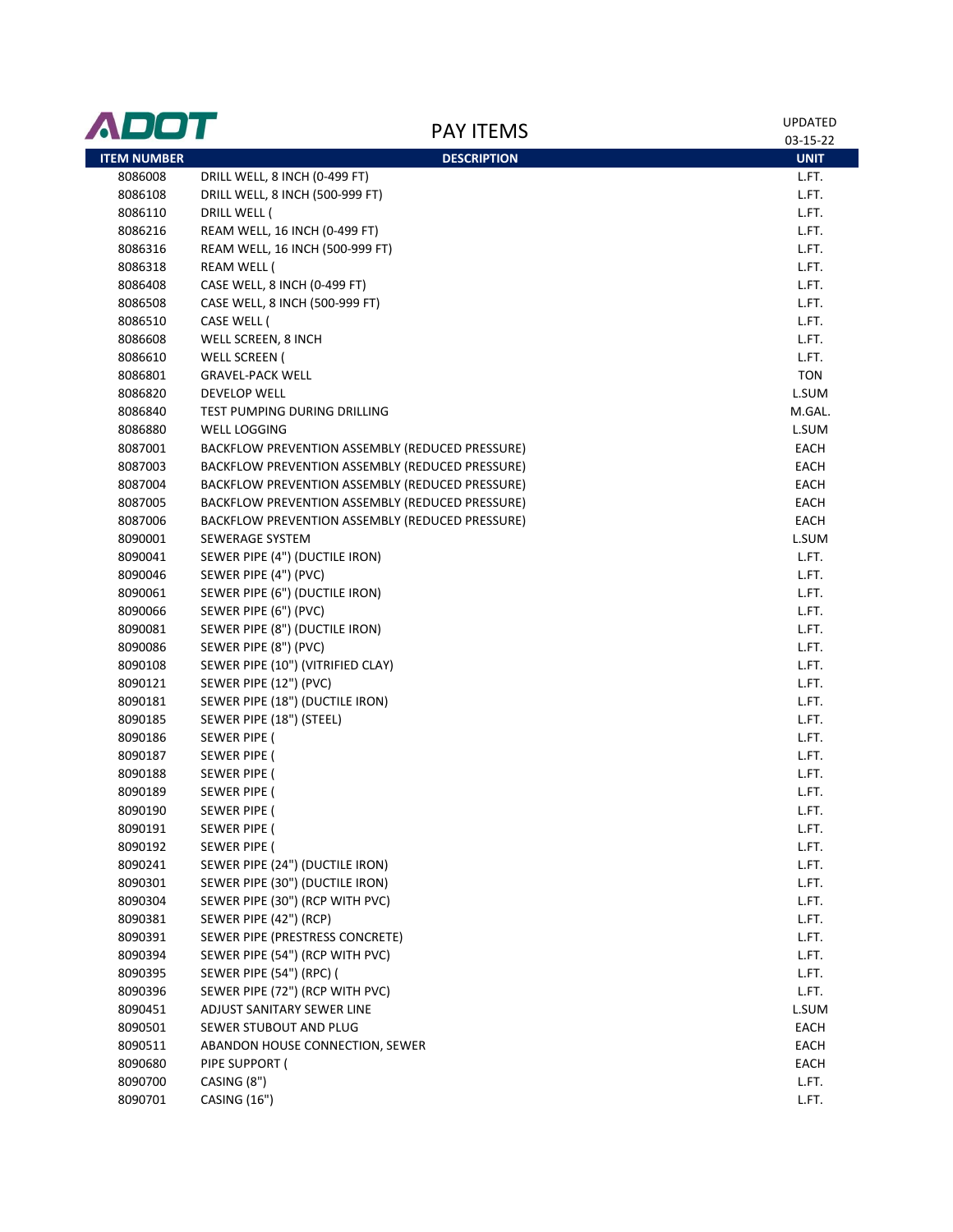| <b>PAY ITEMS</b><br>03-15-22<br><b>ITEM NUMBER</b><br><b>DESCRIPTION</b><br><b>UNIT</b><br>CASING (<br>8090702<br>L.FT.<br>CASING (<br>8090703<br>L.FT.<br>8090704<br>CASING (<br>L.FT.<br>8090705<br>CASING (<br>L.FT.<br>CASING (<br>L.FT.<br>8090706<br>MANHOLE, SANITARY SEWER, 4' DIA.<br>EACH<br>8091111<br>MANHOLE, SANITARY SEWER, 5' DIA.<br>EACH<br>8091113<br>EACH<br>8091114<br>MANHOLE, SANITARY SEWER (<br>8091115<br>MANHOLE, SANITARY SEWER (<br>EACH<br>MANHOLE, SANITARY SEWER (<br>EACH<br>8091116<br>EACH<br>8092000<br>SEWER (<br>EACH<br>8092001<br>SEWER (<br>SEWER (<br>EACH<br>8092002<br>EACH<br>8092010<br>HOUSE CONNECTION, SEWER<br>EACH<br>8092015<br>SEWER CLEANOUT (<br>L.FT.<br>8093154<br>SEWER PIPE (54")<br>CASING OR TUNNEL LINER (42") (BORED)<br>L.FT.<br>8094081<br>CASING OR TUNNEL LINER (60") (BORED)<br>8094101<br>L.FT.<br>8095102<br>DROP SEWER CONNECTION (<br>EACH<br>8095110<br>EACH<br>SEWER LINE ENCASEMENT (<br>8101005<br>EROSION CONTROL (CHECK DAM) (<br>CU.YD.<br>8101007<br><b>EROSION CONTROL (RIPRAP) (</b><br>CU.YD.<br>CU.YD.<br>8101008<br>EROSION CONTROL (RIPRAP) (<br>8101009<br><b>EROSION CONTROL (RIPRAP) (</b><br>CU.YD.<br><b>EROSION CONTROL (RIPRAP) (</b><br>CU.YD.<br>8101010<br>EROSION CONTROL (STRAW BALES)<br>EACH<br>8101011<br>L.FT.<br>8101012<br><b>EROSION CONTROL (SILT FENCE)</b><br>8101013<br><b>EROSION CONTROL (</b><br>L.SUM<br>8101014<br><b>EROSION CONTROL (</b><br>L.FT.<br><b>EROSION CONTROL (SAND BAGS)</b><br>EACH<br>8101015<br><b>EROSION CONTROL (ROCK MULCH)</b><br>CU.YD.<br>8101016<br>8101017<br><b>EROSION CONTROL (</b><br>EACH<br>8101018<br><b>EROSION CONTROL (</b><br>SQ.YD.<br><b>EROSION CONTROL BLANKETS</b><br>SQ.YD.<br>8101019<br>L.FT.<br>8101021<br>EROSION CONTROL (WATTLES) (9")<br>EROSION CONTROL (WATTLES) (12")<br>L.FT.<br>8101023<br>EROSION CONTROL (ROCK MULCH) (<br>CU.YD.<br>8101029<br>8101030<br><b>EROSION CONTROL (</b><br>SQ.YD.<br><b>EROSION CONTROL (</b><br>CU.YD.<br>8101031<br>EROSION CONTROL (SEDIMENT LOGS) (20")<br>8101035<br>L.FT.<br>EROSION CONTROL (FIBER ROLLS) (12" DIAMATER OR LESS)<br>8101040<br>L.FT.<br>EROSION CONTROL (FIBER ROLLS) (GREATER THAN 12" DIAMATER)<br>L.FT.<br>8101041<br>EROSION CONTROL (COMPOST STABILIZATION)<br>SQ.YD.<br>8101045<br>EROSION CONTROL (SEDIMENT CONTROL BERM)<br>L.FT.<br>8101046<br>8101050<br><b>EROSION CONTROL (</b><br>L.FT.<br><b>EROSION CONTROL</b><br>L.SUM<br>8102000<br>L.SUM<br>9010001<br><b>MOBILIZATION</b><br>9010002<br><b>MOBILIZATION</b><br>EACH<br>9010003<br><b>MOBILIZATION (</b><br>L.SUM<br>CHAIN LINK FENCE, TYPE 1 (36")<br>9020001<br>L.FT.<br>CHAIN LINK FENCE, TYPE 1 (48")<br>9020002<br>L.FT.<br>CHAIN LINK FENCE, TYPE 1 (60")<br>9020003<br>L.FT. | ADOT |  | <b>UPDATED</b> |
|--------------------------------------------------------------------------------------------------------------------------------------------------------------------------------------------------------------------------------------------------------------------------------------------------------------------------------------------------------------------------------------------------------------------------------------------------------------------------------------------------------------------------------------------------------------------------------------------------------------------------------------------------------------------------------------------------------------------------------------------------------------------------------------------------------------------------------------------------------------------------------------------------------------------------------------------------------------------------------------------------------------------------------------------------------------------------------------------------------------------------------------------------------------------------------------------------------------------------------------------------------------------------------------------------------------------------------------------------------------------------------------------------------------------------------------------------------------------------------------------------------------------------------------------------------------------------------------------------------------------------------------------------------------------------------------------------------------------------------------------------------------------------------------------------------------------------------------------------------------------------------------------------------------------------------------------------------------------------------------------------------------------------------------------------------------------------------------------------------------------------------------------------------------------------------------------------------------------------------------------------------------------------------------------------------------------------------------------------------------------------------------------------------------------------------------------------------------------------------------------------------------------------------------------------------------------------------------------------------------------------------------------------------------------------------------------------------------------------------------------------------------------------------------|------|--|----------------|
|                                                                                                                                                                                                                                                                                                                                                                                                                                                                                                                                                                                                                                                                                                                                                                                                                                                                                                                                                                                                                                                                                                                                                                                                                                                                                                                                                                                                                                                                                                                                                                                                                                                                                                                                                                                                                                                                                                                                                                                                                                                                                                                                                                                                                                                                                                                                                                                                                                                                                                                                                                                                                                                                                                                                                                                      |      |  |                |
|                                                                                                                                                                                                                                                                                                                                                                                                                                                                                                                                                                                                                                                                                                                                                                                                                                                                                                                                                                                                                                                                                                                                                                                                                                                                                                                                                                                                                                                                                                                                                                                                                                                                                                                                                                                                                                                                                                                                                                                                                                                                                                                                                                                                                                                                                                                                                                                                                                                                                                                                                                                                                                                                                                                                                                                      |      |  |                |
|                                                                                                                                                                                                                                                                                                                                                                                                                                                                                                                                                                                                                                                                                                                                                                                                                                                                                                                                                                                                                                                                                                                                                                                                                                                                                                                                                                                                                                                                                                                                                                                                                                                                                                                                                                                                                                                                                                                                                                                                                                                                                                                                                                                                                                                                                                                                                                                                                                                                                                                                                                                                                                                                                                                                                                                      |      |  |                |
|                                                                                                                                                                                                                                                                                                                                                                                                                                                                                                                                                                                                                                                                                                                                                                                                                                                                                                                                                                                                                                                                                                                                                                                                                                                                                                                                                                                                                                                                                                                                                                                                                                                                                                                                                                                                                                                                                                                                                                                                                                                                                                                                                                                                                                                                                                                                                                                                                                                                                                                                                                                                                                                                                                                                                                                      |      |  |                |
|                                                                                                                                                                                                                                                                                                                                                                                                                                                                                                                                                                                                                                                                                                                                                                                                                                                                                                                                                                                                                                                                                                                                                                                                                                                                                                                                                                                                                                                                                                                                                                                                                                                                                                                                                                                                                                                                                                                                                                                                                                                                                                                                                                                                                                                                                                                                                                                                                                                                                                                                                                                                                                                                                                                                                                                      |      |  |                |
|                                                                                                                                                                                                                                                                                                                                                                                                                                                                                                                                                                                                                                                                                                                                                                                                                                                                                                                                                                                                                                                                                                                                                                                                                                                                                                                                                                                                                                                                                                                                                                                                                                                                                                                                                                                                                                                                                                                                                                                                                                                                                                                                                                                                                                                                                                                                                                                                                                                                                                                                                                                                                                                                                                                                                                                      |      |  |                |
|                                                                                                                                                                                                                                                                                                                                                                                                                                                                                                                                                                                                                                                                                                                                                                                                                                                                                                                                                                                                                                                                                                                                                                                                                                                                                                                                                                                                                                                                                                                                                                                                                                                                                                                                                                                                                                                                                                                                                                                                                                                                                                                                                                                                                                                                                                                                                                                                                                                                                                                                                                                                                                                                                                                                                                                      |      |  |                |
|                                                                                                                                                                                                                                                                                                                                                                                                                                                                                                                                                                                                                                                                                                                                                                                                                                                                                                                                                                                                                                                                                                                                                                                                                                                                                                                                                                                                                                                                                                                                                                                                                                                                                                                                                                                                                                                                                                                                                                                                                                                                                                                                                                                                                                                                                                                                                                                                                                                                                                                                                                                                                                                                                                                                                                                      |      |  |                |
|                                                                                                                                                                                                                                                                                                                                                                                                                                                                                                                                                                                                                                                                                                                                                                                                                                                                                                                                                                                                                                                                                                                                                                                                                                                                                                                                                                                                                                                                                                                                                                                                                                                                                                                                                                                                                                                                                                                                                                                                                                                                                                                                                                                                                                                                                                                                                                                                                                                                                                                                                                                                                                                                                                                                                                                      |      |  |                |
|                                                                                                                                                                                                                                                                                                                                                                                                                                                                                                                                                                                                                                                                                                                                                                                                                                                                                                                                                                                                                                                                                                                                                                                                                                                                                                                                                                                                                                                                                                                                                                                                                                                                                                                                                                                                                                                                                                                                                                                                                                                                                                                                                                                                                                                                                                                                                                                                                                                                                                                                                                                                                                                                                                                                                                                      |      |  |                |
|                                                                                                                                                                                                                                                                                                                                                                                                                                                                                                                                                                                                                                                                                                                                                                                                                                                                                                                                                                                                                                                                                                                                                                                                                                                                                                                                                                                                                                                                                                                                                                                                                                                                                                                                                                                                                                                                                                                                                                                                                                                                                                                                                                                                                                                                                                                                                                                                                                                                                                                                                                                                                                                                                                                                                                                      |      |  |                |
|                                                                                                                                                                                                                                                                                                                                                                                                                                                                                                                                                                                                                                                                                                                                                                                                                                                                                                                                                                                                                                                                                                                                                                                                                                                                                                                                                                                                                                                                                                                                                                                                                                                                                                                                                                                                                                                                                                                                                                                                                                                                                                                                                                                                                                                                                                                                                                                                                                                                                                                                                                                                                                                                                                                                                                                      |      |  |                |
|                                                                                                                                                                                                                                                                                                                                                                                                                                                                                                                                                                                                                                                                                                                                                                                                                                                                                                                                                                                                                                                                                                                                                                                                                                                                                                                                                                                                                                                                                                                                                                                                                                                                                                                                                                                                                                                                                                                                                                                                                                                                                                                                                                                                                                                                                                                                                                                                                                                                                                                                                                                                                                                                                                                                                                                      |      |  |                |
|                                                                                                                                                                                                                                                                                                                                                                                                                                                                                                                                                                                                                                                                                                                                                                                                                                                                                                                                                                                                                                                                                                                                                                                                                                                                                                                                                                                                                                                                                                                                                                                                                                                                                                                                                                                                                                                                                                                                                                                                                                                                                                                                                                                                                                                                                                                                                                                                                                                                                                                                                                                                                                                                                                                                                                                      |      |  |                |
|                                                                                                                                                                                                                                                                                                                                                                                                                                                                                                                                                                                                                                                                                                                                                                                                                                                                                                                                                                                                                                                                                                                                                                                                                                                                                                                                                                                                                                                                                                                                                                                                                                                                                                                                                                                                                                                                                                                                                                                                                                                                                                                                                                                                                                                                                                                                                                                                                                                                                                                                                                                                                                                                                                                                                                                      |      |  |                |
|                                                                                                                                                                                                                                                                                                                                                                                                                                                                                                                                                                                                                                                                                                                                                                                                                                                                                                                                                                                                                                                                                                                                                                                                                                                                                                                                                                                                                                                                                                                                                                                                                                                                                                                                                                                                                                                                                                                                                                                                                                                                                                                                                                                                                                                                                                                                                                                                                                                                                                                                                                                                                                                                                                                                                                                      |      |  |                |
|                                                                                                                                                                                                                                                                                                                                                                                                                                                                                                                                                                                                                                                                                                                                                                                                                                                                                                                                                                                                                                                                                                                                                                                                                                                                                                                                                                                                                                                                                                                                                                                                                                                                                                                                                                                                                                                                                                                                                                                                                                                                                                                                                                                                                                                                                                                                                                                                                                                                                                                                                                                                                                                                                                                                                                                      |      |  |                |
|                                                                                                                                                                                                                                                                                                                                                                                                                                                                                                                                                                                                                                                                                                                                                                                                                                                                                                                                                                                                                                                                                                                                                                                                                                                                                                                                                                                                                                                                                                                                                                                                                                                                                                                                                                                                                                                                                                                                                                                                                                                                                                                                                                                                                                                                                                                                                                                                                                                                                                                                                                                                                                                                                                                                                                                      |      |  |                |
|                                                                                                                                                                                                                                                                                                                                                                                                                                                                                                                                                                                                                                                                                                                                                                                                                                                                                                                                                                                                                                                                                                                                                                                                                                                                                                                                                                                                                                                                                                                                                                                                                                                                                                                                                                                                                                                                                                                                                                                                                                                                                                                                                                                                                                                                                                                                                                                                                                                                                                                                                                                                                                                                                                                                                                                      |      |  |                |
|                                                                                                                                                                                                                                                                                                                                                                                                                                                                                                                                                                                                                                                                                                                                                                                                                                                                                                                                                                                                                                                                                                                                                                                                                                                                                                                                                                                                                                                                                                                                                                                                                                                                                                                                                                                                                                                                                                                                                                                                                                                                                                                                                                                                                                                                                                                                                                                                                                                                                                                                                                                                                                                                                                                                                                                      |      |  |                |
|                                                                                                                                                                                                                                                                                                                                                                                                                                                                                                                                                                                                                                                                                                                                                                                                                                                                                                                                                                                                                                                                                                                                                                                                                                                                                                                                                                                                                                                                                                                                                                                                                                                                                                                                                                                                                                                                                                                                                                                                                                                                                                                                                                                                                                                                                                                                                                                                                                                                                                                                                                                                                                                                                                                                                                                      |      |  |                |
|                                                                                                                                                                                                                                                                                                                                                                                                                                                                                                                                                                                                                                                                                                                                                                                                                                                                                                                                                                                                                                                                                                                                                                                                                                                                                                                                                                                                                                                                                                                                                                                                                                                                                                                                                                                                                                                                                                                                                                                                                                                                                                                                                                                                                                                                                                                                                                                                                                                                                                                                                                                                                                                                                                                                                                                      |      |  |                |
|                                                                                                                                                                                                                                                                                                                                                                                                                                                                                                                                                                                                                                                                                                                                                                                                                                                                                                                                                                                                                                                                                                                                                                                                                                                                                                                                                                                                                                                                                                                                                                                                                                                                                                                                                                                                                                                                                                                                                                                                                                                                                                                                                                                                                                                                                                                                                                                                                                                                                                                                                                                                                                                                                                                                                                                      |      |  |                |
|                                                                                                                                                                                                                                                                                                                                                                                                                                                                                                                                                                                                                                                                                                                                                                                                                                                                                                                                                                                                                                                                                                                                                                                                                                                                                                                                                                                                                                                                                                                                                                                                                                                                                                                                                                                                                                                                                                                                                                                                                                                                                                                                                                                                                                                                                                                                                                                                                                                                                                                                                                                                                                                                                                                                                                                      |      |  |                |
|                                                                                                                                                                                                                                                                                                                                                                                                                                                                                                                                                                                                                                                                                                                                                                                                                                                                                                                                                                                                                                                                                                                                                                                                                                                                                                                                                                                                                                                                                                                                                                                                                                                                                                                                                                                                                                                                                                                                                                                                                                                                                                                                                                                                                                                                                                                                                                                                                                                                                                                                                                                                                                                                                                                                                                                      |      |  |                |
|                                                                                                                                                                                                                                                                                                                                                                                                                                                                                                                                                                                                                                                                                                                                                                                                                                                                                                                                                                                                                                                                                                                                                                                                                                                                                                                                                                                                                                                                                                                                                                                                                                                                                                                                                                                                                                                                                                                                                                                                                                                                                                                                                                                                                                                                                                                                                                                                                                                                                                                                                                                                                                                                                                                                                                                      |      |  |                |
|                                                                                                                                                                                                                                                                                                                                                                                                                                                                                                                                                                                                                                                                                                                                                                                                                                                                                                                                                                                                                                                                                                                                                                                                                                                                                                                                                                                                                                                                                                                                                                                                                                                                                                                                                                                                                                                                                                                                                                                                                                                                                                                                                                                                                                                                                                                                                                                                                                                                                                                                                                                                                                                                                                                                                                                      |      |  |                |
|                                                                                                                                                                                                                                                                                                                                                                                                                                                                                                                                                                                                                                                                                                                                                                                                                                                                                                                                                                                                                                                                                                                                                                                                                                                                                                                                                                                                                                                                                                                                                                                                                                                                                                                                                                                                                                                                                                                                                                                                                                                                                                                                                                                                                                                                                                                                                                                                                                                                                                                                                                                                                                                                                                                                                                                      |      |  |                |
|                                                                                                                                                                                                                                                                                                                                                                                                                                                                                                                                                                                                                                                                                                                                                                                                                                                                                                                                                                                                                                                                                                                                                                                                                                                                                                                                                                                                                                                                                                                                                                                                                                                                                                                                                                                                                                                                                                                                                                                                                                                                                                                                                                                                                                                                                                                                                                                                                                                                                                                                                                                                                                                                                                                                                                                      |      |  |                |
|                                                                                                                                                                                                                                                                                                                                                                                                                                                                                                                                                                                                                                                                                                                                                                                                                                                                                                                                                                                                                                                                                                                                                                                                                                                                                                                                                                                                                                                                                                                                                                                                                                                                                                                                                                                                                                                                                                                                                                                                                                                                                                                                                                                                                                                                                                                                                                                                                                                                                                                                                                                                                                                                                                                                                                                      |      |  |                |
|                                                                                                                                                                                                                                                                                                                                                                                                                                                                                                                                                                                                                                                                                                                                                                                                                                                                                                                                                                                                                                                                                                                                                                                                                                                                                                                                                                                                                                                                                                                                                                                                                                                                                                                                                                                                                                                                                                                                                                                                                                                                                                                                                                                                                                                                                                                                                                                                                                                                                                                                                                                                                                                                                                                                                                                      |      |  |                |
|                                                                                                                                                                                                                                                                                                                                                                                                                                                                                                                                                                                                                                                                                                                                                                                                                                                                                                                                                                                                                                                                                                                                                                                                                                                                                                                                                                                                                                                                                                                                                                                                                                                                                                                                                                                                                                                                                                                                                                                                                                                                                                                                                                                                                                                                                                                                                                                                                                                                                                                                                                                                                                                                                                                                                                                      |      |  |                |
|                                                                                                                                                                                                                                                                                                                                                                                                                                                                                                                                                                                                                                                                                                                                                                                                                                                                                                                                                                                                                                                                                                                                                                                                                                                                                                                                                                                                                                                                                                                                                                                                                                                                                                                                                                                                                                                                                                                                                                                                                                                                                                                                                                                                                                                                                                                                                                                                                                                                                                                                                                                                                                                                                                                                                                                      |      |  |                |
|                                                                                                                                                                                                                                                                                                                                                                                                                                                                                                                                                                                                                                                                                                                                                                                                                                                                                                                                                                                                                                                                                                                                                                                                                                                                                                                                                                                                                                                                                                                                                                                                                                                                                                                                                                                                                                                                                                                                                                                                                                                                                                                                                                                                                                                                                                                                                                                                                                                                                                                                                                                                                                                                                                                                                                                      |      |  |                |
|                                                                                                                                                                                                                                                                                                                                                                                                                                                                                                                                                                                                                                                                                                                                                                                                                                                                                                                                                                                                                                                                                                                                                                                                                                                                                                                                                                                                                                                                                                                                                                                                                                                                                                                                                                                                                                                                                                                                                                                                                                                                                                                                                                                                                                                                                                                                                                                                                                                                                                                                                                                                                                                                                                                                                                                      |      |  |                |
|                                                                                                                                                                                                                                                                                                                                                                                                                                                                                                                                                                                                                                                                                                                                                                                                                                                                                                                                                                                                                                                                                                                                                                                                                                                                                                                                                                                                                                                                                                                                                                                                                                                                                                                                                                                                                                                                                                                                                                                                                                                                                                                                                                                                                                                                                                                                                                                                                                                                                                                                                                                                                                                                                                                                                                                      |      |  |                |
|                                                                                                                                                                                                                                                                                                                                                                                                                                                                                                                                                                                                                                                                                                                                                                                                                                                                                                                                                                                                                                                                                                                                                                                                                                                                                                                                                                                                                                                                                                                                                                                                                                                                                                                                                                                                                                                                                                                                                                                                                                                                                                                                                                                                                                                                                                                                                                                                                                                                                                                                                                                                                                                                                                                                                                                      |      |  |                |
|                                                                                                                                                                                                                                                                                                                                                                                                                                                                                                                                                                                                                                                                                                                                                                                                                                                                                                                                                                                                                                                                                                                                                                                                                                                                                                                                                                                                                                                                                                                                                                                                                                                                                                                                                                                                                                                                                                                                                                                                                                                                                                                                                                                                                                                                                                                                                                                                                                                                                                                                                                                                                                                                                                                                                                                      |      |  |                |
|                                                                                                                                                                                                                                                                                                                                                                                                                                                                                                                                                                                                                                                                                                                                                                                                                                                                                                                                                                                                                                                                                                                                                                                                                                                                                                                                                                                                                                                                                                                                                                                                                                                                                                                                                                                                                                                                                                                                                                                                                                                                                                                                                                                                                                                                                                                                                                                                                                                                                                                                                                                                                                                                                                                                                                                      |      |  |                |
|                                                                                                                                                                                                                                                                                                                                                                                                                                                                                                                                                                                                                                                                                                                                                                                                                                                                                                                                                                                                                                                                                                                                                                                                                                                                                                                                                                                                                                                                                                                                                                                                                                                                                                                                                                                                                                                                                                                                                                                                                                                                                                                                                                                                                                                                                                                                                                                                                                                                                                                                                                                                                                                                                                                                                                                      |      |  |                |
|                                                                                                                                                                                                                                                                                                                                                                                                                                                                                                                                                                                                                                                                                                                                                                                                                                                                                                                                                                                                                                                                                                                                                                                                                                                                                                                                                                                                                                                                                                                                                                                                                                                                                                                                                                                                                                                                                                                                                                                                                                                                                                                                                                                                                                                                                                                                                                                                                                                                                                                                                                                                                                                                                                                                                                                      |      |  |                |
|                                                                                                                                                                                                                                                                                                                                                                                                                                                                                                                                                                                                                                                                                                                                                                                                                                                                                                                                                                                                                                                                                                                                                                                                                                                                                                                                                                                                                                                                                                                                                                                                                                                                                                                                                                                                                                                                                                                                                                                                                                                                                                                                                                                                                                                                                                                                                                                                                                                                                                                                                                                                                                                                                                                                                                                      |      |  |                |
|                                                                                                                                                                                                                                                                                                                                                                                                                                                                                                                                                                                                                                                                                                                                                                                                                                                                                                                                                                                                                                                                                                                                                                                                                                                                                                                                                                                                                                                                                                                                                                                                                                                                                                                                                                                                                                                                                                                                                                                                                                                                                                                                                                                                                                                                                                                                                                                                                                                                                                                                                                                                                                                                                                                                                                                      |      |  |                |
|                                                                                                                                                                                                                                                                                                                                                                                                                                                                                                                                                                                                                                                                                                                                                                                                                                                                                                                                                                                                                                                                                                                                                                                                                                                                                                                                                                                                                                                                                                                                                                                                                                                                                                                                                                                                                                                                                                                                                                                                                                                                                                                                                                                                                                                                                                                                                                                                                                                                                                                                                                                                                                                                                                                                                                                      |      |  |                |
|                                                                                                                                                                                                                                                                                                                                                                                                                                                                                                                                                                                                                                                                                                                                                                                                                                                                                                                                                                                                                                                                                                                                                                                                                                                                                                                                                                                                                                                                                                                                                                                                                                                                                                                                                                                                                                                                                                                                                                                                                                                                                                                                                                                                                                                                                                                                                                                                                                                                                                                                                                                                                                                                                                                                                                                      |      |  |                |
|                                                                                                                                                                                                                                                                                                                                                                                                                                                                                                                                                                                                                                                                                                                                                                                                                                                                                                                                                                                                                                                                                                                                                                                                                                                                                                                                                                                                                                                                                                                                                                                                                                                                                                                                                                                                                                                                                                                                                                                                                                                                                                                                                                                                                                                                                                                                                                                                                                                                                                                                                                                                                                                                                                                                                                                      |      |  |                |
|                                                                                                                                                                                                                                                                                                                                                                                                                                                                                                                                                                                                                                                                                                                                                                                                                                                                                                                                                                                                                                                                                                                                                                                                                                                                                                                                                                                                                                                                                                                                                                                                                                                                                                                                                                                                                                                                                                                                                                                                                                                                                                                                                                                                                                                                                                                                                                                                                                                                                                                                                                                                                                                                                                                                                                                      |      |  |                |
|                                                                                                                                                                                                                                                                                                                                                                                                                                                                                                                                                                                                                                                                                                                                                                                                                                                                                                                                                                                                                                                                                                                                                                                                                                                                                                                                                                                                                                                                                                                                                                                                                                                                                                                                                                                                                                                                                                                                                                                                                                                                                                                                                                                                                                                                                                                                                                                                                                                                                                                                                                                                                                                                                                                                                                                      |      |  |                |
|                                                                                                                                                                                                                                                                                                                                                                                                                                                                                                                                                                                                                                                                                                                                                                                                                                                                                                                                                                                                                                                                                                                                                                                                                                                                                                                                                                                                                                                                                                                                                                                                                                                                                                                                                                                                                                                                                                                                                                                                                                                                                                                                                                                                                                                                                                                                                                                                                                                                                                                                                                                                                                                                                                                                                                                      |      |  |                |
|                                                                                                                                                                                                                                                                                                                                                                                                                                                                                                                                                                                                                                                                                                                                                                                                                                                                                                                                                                                                                                                                                                                                                                                                                                                                                                                                                                                                                                                                                                                                                                                                                                                                                                                                                                                                                                                                                                                                                                                                                                                                                                                                                                                                                                                                                                                                                                                                                                                                                                                                                                                                                                                                                                                                                                                      |      |  |                |
|                                                                                                                                                                                                                                                                                                                                                                                                                                                                                                                                                                                                                                                                                                                                                                                                                                                                                                                                                                                                                                                                                                                                                                                                                                                                                                                                                                                                                                                                                                                                                                                                                                                                                                                                                                                                                                                                                                                                                                                                                                                                                                                                                                                                                                                                                                                                                                                                                                                                                                                                                                                                                                                                                                                                                                                      |      |  |                |
|                                                                                                                                                                                                                                                                                                                                                                                                                                                                                                                                                                                                                                                                                                                                                                                                                                                                                                                                                                                                                                                                                                                                                                                                                                                                                                                                                                                                                                                                                                                                                                                                                                                                                                                                                                                                                                                                                                                                                                                                                                                                                                                                                                                                                                                                                                                                                                                                                                                                                                                                                                                                                                                                                                                                                                                      |      |  |                |
|                                                                                                                                                                                                                                                                                                                                                                                                                                                                                                                                                                                                                                                                                                                                                                                                                                                                                                                                                                                                                                                                                                                                                                                                                                                                                                                                                                                                                                                                                                                                                                                                                                                                                                                                                                                                                                                                                                                                                                                                                                                                                                                                                                                                                                                                                                                                                                                                                                                                                                                                                                                                                                                                                                                                                                                      |      |  |                |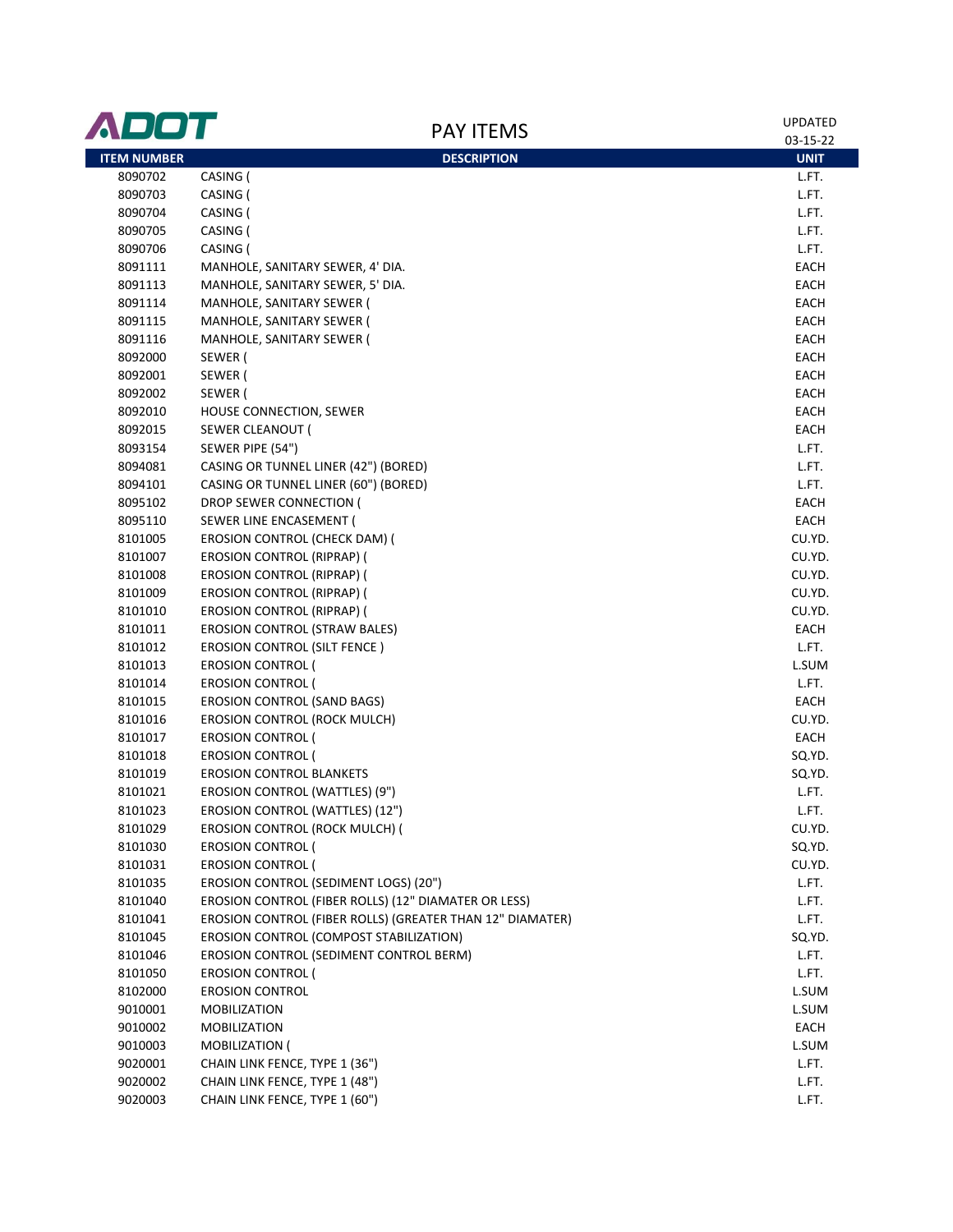| <b>ADOT</b>        | <b>PAY ITEMS</b>                                           | <b>UPDATED</b><br>03-15-22 |
|--------------------|------------------------------------------------------------|----------------------------|
| <b>ITEM NUMBER</b> | <b>DESCRIPTION</b>                                         | <b>UNIT</b>                |
| 9020004            | CHAIN LINK FENCE, TYPE 1 (72")                             | L.FT.                      |
| 9020005            | CHAIN LINK FENCE, TYPE 1 (78")                             | L.FT.                      |
| 9020006            | CHAIN LINK FENCE, TYPE 1 (84")                             | L.FT.                      |
| 9020011            | CHAIN LINK FENCE, TYPE 1 (36") (                           | L.FT.                      |
| 9020012            | CHAIN LINK FENCE, TYPE 1 (48") (                           | L.FT.                      |
| 9020013            | CHAIN LINK FENCE, TYPE 1 (60") (                           | L.FT.                      |
| 9020014            | CHAIN LINK FENCE, TYPE 1 (72") (                           | L.FT.                      |
| 9020021            | CHAIN LINK FENCE, TYPE 2                                   | L.FT.                      |
| 9020026            | CHAIN LINK FENCE, TYPE 2 (                                 | L.FT.                      |
| 9020028            | CHAIN LINK FENCE (                                         | L.FT.                      |
| 9020029            | <b>CHAIN LINK FENCE (</b>                                  | SQ.FT.                     |
| 9020030            | CHAIN LINK FENCE (FOR STRUCTURE)                           | L.FT.                      |
| 9020031            | CHAIN LINK FENCE (SIDEWALK)                                | L.FT.                      |
| 9020032            | CHAIN LINK FENCE (FOR DRAINAGE CHANNEL BRIDGE)             | L.FT.                      |
| 9020033            | TUBE AND MESH ENCLOSURE (                                  | L.FT.                      |
| 9020035            | <b>BRIDGE FENCING CAGE</b>                                 | L.FT.                      |
| 9020036            | <b>BRIDGE FENCING (</b>                                    | L.SUM                      |
| 9020102            | CHAIN LINK FENCE GATE, TYPE 1 (36") (OVER 6' TO 13' WIDE)  | EACH                       |
| 9020104            | CHAIN LINK FENCE GATE, TYPE 1 (48") (UP TO 6' WIDE)        | EACH                       |
| 9020105            | CHAIN LINK FENCE GATE, TYPE 1 (48") (OVER 6' TO 13' WIDE)  | EACH                       |
| 9020106            | CHAIN LINK FENCE GATE, TYPE 1 (48") (OVER 13' TO 18' WIDE) | EACH                       |
| 9020107            | CHAIN LINK FENCE GATE, TYPE 1 (60") (UP TO 6' WIDE)        | EACH                       |
| 9020108            | CHAIN LINK FENCE GATE, TYPE 1 (60") (OVER 6' TO 13' WIDE)  | EACH                       |
| 9020109            | CHAIN LINK FENCE GATE, TYPE 1 (60") (OVER 13' TO 18' WIDE) | EACH                       |
| 9020110            | CHAIN LINK FENCE GATE, TYPE 1 (72") (UP TO 6' WIDE)        | EACH                       |
| 9020111            | CHAIN LINK FENCE GATE, TYPE 1 (72") (OVER 6' TO 13' WIDE)  | EACH                       |
| 9020112            | CHAIN LINK FENCE GATE, TYPE 1 (72") (OVER 13' TO 18' WIDE) | EACH                       |
| 9020114            | CHAIN LINK FENCE GATE, TYPE 1 (                            | EACH                       |
| 9020116            | CHAIN LINK FENCE GATE, TYPE 1 (72") (                      | EACH                       |
| 9020117            | CHAIN LINK FENCE GATE, TYPE 1 (72") (                      | EACH                       |
| 9020118            | CHAIN LINK FENCE GATE, TYPE 1 (                            | EACH                       |
| 9020122            | CHAIN LINK FENCE GATE, TYPE 2 (8' WIDE)                    | EACH                       |
| 9020126            | CHAIN LINK FENCE GATE, TYPE 2 (DOUBLE 8' WIDE)             | EACH                       |
| 9020128            | CHAIN LINK FENCE GATE, TYPE 2 (DOUBLE 10' WIDE)            | EACH                       |
| 9020129            | CHAIN LINK FENCE GATE (                                    | <b>EACH</b>                |
| 9020131            | CHAIN LINK FENCE GATE (ROLLING)                            | EACH                       |
| 9020132            | <b>CHAIN LINK FENCE GATE</b>                               | L.SUM                      |
| 9020145            | MODIFY CHAIN LINK FENCE                                    | EACH                       |
| 9020151            | RECONSTRUCT CHAIN LINK FENCE, TYPE 1 (36")                 | L.FT.                      |
| 9020152            | RECONSTRUCT CHAIN LINK FENCE, TYPE 1 (48")                 | L.FT.                      |
| 9020153            | RECONSTRUCT CHAIN LINK FENCE, TYPE 1 (60")                 | L.FT.                      |
| 9020154            | RECONSTRUCT CHAIN LINK FENCE, TYPE 1 (72")                 | L.FT.                      |
| 9020161            | RECONSTRUCT CHAIN LINK FENCE, TYPE 2                       | L.FT.                      |
| 9020171            | RECONSTRUCT CHAIN LINK FENCE (                             | L.FT.                      |
| 9020174            | REMOVE AND RECONSTRUCT CHAIN LINK FENCE                    | L.FT.                      |
| 9020177            | REMOVE AND SALVAGE CHAIN LINK FENCE                        | L.FT.                      |
| 9020178            | REMOVE AND SALVAGE CHAIN LINK FENCE (HORIZONTAL BAR)       | <b>EACH</b>                |
| 9020181            | RECONSTRUCT CHAIN LINK FENCE GATE                          | EACH                       |
| 9020182            | RECONSTRUCT CHAIN LINK FENCE GATE (                        | EACH                       |
| 9020183            | RECONSTRUCT CHAIN LINK FENCE GATE (                        | L.SUM                      |
| 9020201            | CONSTRUCT CHAIN LINK FENCE FROM SALVAGE                    | L.FT.                      |
| 9020210            | CONSTRUCT CHAIN LINK FENCE GATE FROM SALVAGE               | EACH                       |
|                    |                                                            |                            |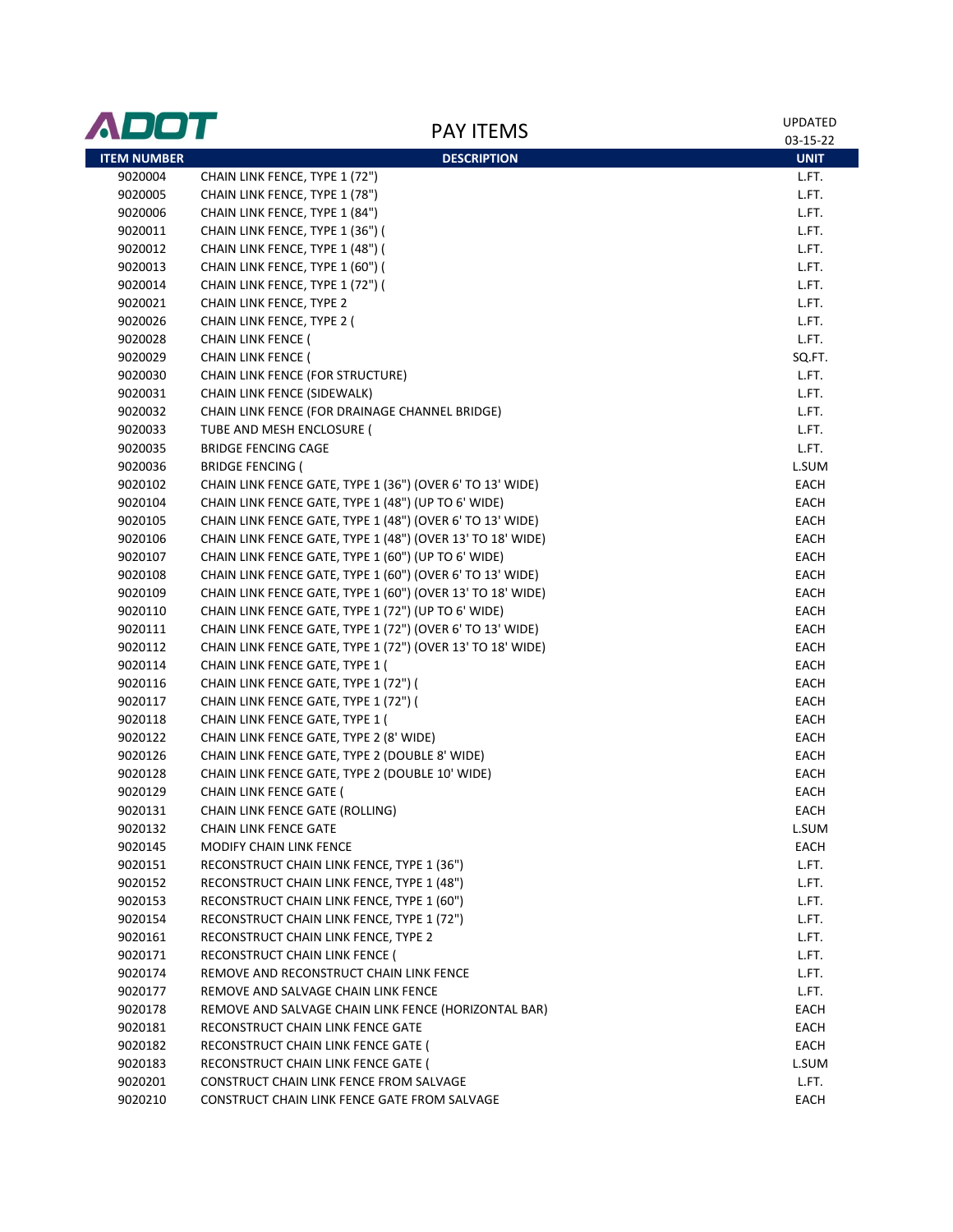| <b>ITEM NUMBER</b><br><b>DESCRIPTION</b><br><b>UNIT</b><br>9020221<br>CHAIN LINK FENCE (INSTALL NEW TRUSS AND TIGHTEN)<br>EACH<br>9020251<br>RECONSTRUCT FENCE GATE FROM SALVAGE<br>EACH<br><b>TEMPORARY FENCE AND GATES</b><br>L.FT.<br>9021001<br>9021011<br><b>TEMPORARY FENCE</b><br>L.FT.-DAY<br>9022001<br><b>MEDIAN GLARE SCREEN</b><br>L.FT.<br>L.FT.<br>9022006<br><b>MEDIAN GLARE SCREEN</b><br>L.FT.<br>9022008<br><b>MEDIAN GLARE SCREEN (</b><br>L.SUM<br>9022801<br><b>GATE POST WITH CHAIN</b><br>L.FT.<br>9030002<br>WOVEN WIRE FENCE, TYPE 2<br>9030004<br>L.FT.<br>WOVEN WIRE FENCE, TYPE 4<br>FENCE (<br>L.FT.<br>9030008<br>FENCE (<br>L.FT.<br>9030009<br>L.FT.<br>9030011<br>BARBED WIRE FENCE, TYPE 1<br>L.FT.<br>9030012<br><b>BARBED WIRE FENCE, TYPE 2</b><br>L.FT.<br>9030013<br>BARBED WIRE GAME FENCE<br>L.FT.<br>9030015<br>BARBED WIRE GAME FENCE<br>L.FT.<br>9030021<br><b>GAME FENCE, TYPE 1</b><br>L.FT.<br>9030022<br><b>GAME FENCE, TYPE 2</b><br>L.FT.<br>9030025<br><b>GAME FENCE (</b><br>L.FT.<br>9030031<br>ANTELOPE FENCE, TYPE 1<br>L.FT.<br>9030033<br><b>BIG GAME FENCE</b><br>L.FT.<br>9030035<br>WIRE FENCE (<br>L.FT.<br>9030041<br>RELOCATE FENCE<br>EACH<br>9030043<br><b>RELOCATE GATE</b><br>EACH<br>9030044<br><b>FENCE GATE (</b><br>EACH<br>9030045<br><b>FENCE GATE (</b><br>EACH<br>9030100<br>FENCE GATE, TYPE 1, SINGLE<br>EACH<br>9030101<br>FENCE GATE, TYPE 1, SINGLE<br>9030102<br>FENCE GATE, TYPE 1, DOUBLE<br>EACH<br>9030103<br>FENCE GATE, TYPE 2<br>EACH<br>9030104<br>FENCE GATE, TYPE 2<br>EACH<br>9030106<br><b>FENCE GATE (</b><br>EACH<br><b>FENCE GATE (</b><br>L.SUM<br>9030107<br>EACH<br>9030108<br>WALK-THROUGH GATE (FOR GAME FENCE)<br>9030109<br>GATE<br>EACH<br>9030110<br>GATE (SPECIAL HEAVY DUTY)<br><b>EACH</b><br>FLOOD GATE (FOR ITEM 9030011)<br>9030111<br>L.FT.<br>FLOOD GATE (FOR ITEM 9030012)<br>L.FT.<br>9030112<br>FLOOD GATE (FOR ITEM 9030013)<br>L.FT.<br>9030113<br>FLOOD GATE (FOR ITEM 9030021)<br>L.FT.<br>9030121<br>FLOOD GATE (FOR ITEM 9030025)<br>L.FT.<br>9030125<br>FLOOD GATE (FOR ITEM 9030031)<br>9030131<br>L.FT.<br>9030133<br><b>FLOOD GATE</b><br>L.FT.<br>SQ.FT.<br>9030134<br><b>CONCRETE VALLEY GUTTER</b><br>9030151<br>FENCE GATE, TYPE 1, DOUBLE (<br>EACH<br>9030156<br>FENCE GATE, TYPE 2, DOUBLE (<br>EACH<br>9030158<br>FENCE GATE, TYPE 2<br>EACH<br>9030160<br>EACH<br><b>VEHICLE ACCESS GATE</b><br>9030170<br>ACCESS DOOR<br>EACH<br>9030201<br>RECONSTRUCT WOVEN WIRE FENCE, TYPE 1<br>L.FT.<br>RECONSTRUCT BARBED WIRE FENCE, TYPE 1<br>9030211<br>L.FT.<br>9030212<br>RECONSTRUCT BARBED WIRE FENCE, TYPE 2<br>L.FT. | ADOT | <b>PAY ITEMS</b> | <b>UPDATED</b><br>03-15-22 |
|-------------------------------------------------------------------------------------------------------------------------------------------------------------------------------------------------------------------------------------------------------------------------------------------------------------------------------------------------------------------------------------------------------------------------------------------------------------------------------------------------------------------------------------------------------------------------------------------------------------------------------------------------------------------------------------------------------------------------------------------------------------------------------------------------------------------------------------------------------------------------------------------------------------------------------------------------------------------------------------------------------------------------------------------------------------------------------------------------------------------------------------------------------------------------------------------------------------------------------------------------------------------------------------------------------------------------------------------------------------------------------------------------------------------------------------------------------------------------------------------------------------------------------------------------------------------------------------------------------------------------------------------------------------------------------------------------------------------------------------------------------------------------------------------------------------------------------------------------------------------------------------------------------------------------------------------------------------------------------------------------------------------------------------------------------------------------------------------------------------------------------------------------------------------------------------------------------------------------------------------------------------------------------------------------------------------------------------------------------------------------------------------------------------------------------------------------------------------------------------------------------------------------------------------------------------------------------------------------------------------------------------------------------------|------|------------------|----------------------------|
|                                                                                                                                                                                                                                                                                                                                                                                                                                                                                                                                                                                                                                                                                                                                                                                                                                                                                                                                                                                                                                                                                                                                                                                                                                                                                                                                                                                                                                                                                                                                                                                                                                                                                                                                                                                                                                                                                                                                                                                                                                                                                                                                                                                                                                                                                                                                                                                                                                                                                                                                                                                                                                                             |      |                  |                            |
|                                                                                                                                                                                                                                                                                                                                                                                                                                                                                                                                                                                                                                                                                                                                                                                                                                                                                                                                                                                                                                                                                                                                                                                                                                                                                                                                                                                                                                                                                                                                                                                                                                                                                                                                                                                                                                                                                                                                                                                                                                                                                                                                                                                                                                                                                                                                                                                                                                                                                                                                                                                                                                                             |      |                  |                            |
|                                                                                                                                                                                                                                                                                                                                                                                                                                                                                                                                                                                                                                                                                                                                                                                                                                                                                                                                                                                                                                                                                                                                                                                                                                                                                                                                                                                                                                                                                                                                                                                                                                                                                                                                                                                                                                                                                                                                                                                                                                                                                                                                                                                                                                                                                                                                                                                                                                                                                                                                                                                                                                                             |      |                  |                            |
|                                                                                                                                                                                                                                                                                                                                                                                                                                                                                                                                                                                                                                                                                                                                                                                                                                                                                                                                                                                                                                                                                                                                                                                                                                                                                                                                                                                                                                                                                                                                                                                                                                                                                                                                                                                                                                                                                                                                                                                                                                                                                                                                                                                                                                                                                                                                                                                                                                                                                                                                                                                                                                                             |      |                  |                            |
|                                                                                                                                                                                                                                                                                                                                                                                                                                                                                                                                                                                                                                                                                                                                                                                                                                                                                                                                                                                                                                                                                                                                                                                                                                                                                                                                                                                                                                                                                                                                                                                                                                                                                                                                                                                                                                                                                                                                                                                                                                                                                                                                                                                                                                                                                                                                                                                                                                                                                                                                                                                                                                                             |      |                  |                            |
|                                                                                                                                                                                                                                                                                                                                                                                                                                                                                                                                                                                                                                                                                                                                                                                                                                                                                                                                                                                                                                                                                                                                                                                                                                                                                                                                                                                                                                                                                                                                                                                                                                                                                                                                                                                                                                                                                                                                                                                                                                                                                                                                                                                                                                                                                                                                                                                                                                                                                                                                                                                                                                                             |      |                  |                            |
|                                                                                                                                                                                                                                                                                                                                                                                                                                                                                                                                                                                                                                                                                                                                                                                                                                                                                                                                                                                                                                                                                                                                                                                                                                                                                                                                                                                                                                                                                                                                                                                                                                                                                                                                                                                                                                                                                                                                                                                                                                                                                                                                                                                                                                                                                                                                                                                                                                                                                                                                                                                                                                                             |      |                  |                            |
|                                                                                                                                                                                                                                                                                                                                                                                                                                                                                                                                                                                                                                                                                                                                                                                                                                                                                                                                                                                                                                                                                                                                                                                                                                                                                                                                                                                                                                                                                                                                                                                                                                                                                                                                                                                                                                                                                                                                                                                                                                                                                                                                                                                                                                                                                                                                                                                                                                                                                                                                                                                                                                                             |      |                  |                            |
|                                                                                                                                                                                                                                                                                                                                                                                                                                                                                                                                                                                                                                                                                                                                                                                                                                                                                                                                                                                                                                                                                                                                                                                                                                                                                                                                                                                                                                                                                                                                                                                                                                                                                                                                                                                                                                                                                                                                                                                                                                                                                                                                                                                                                                                                                                                                                                                                                                                                                                                                                                                                                                                             |      |                  |                            |
|                                                                                                                                                                                                                                                                                                                                                                                                                                                                                                                                                                                                                                                                                                                                                                                                                                                                                                                                                                                                                                                                                                                                                                                                                                                                                                                                                                                                                                                                                                                                                                                                                                                                                                                                                                                                                                                                                                                                                                                                                                                                                                                                                                                                                                                                                                                                                                                                                                                                                                                                                                                                                                                             |      |                  |                            |
|                                                                                                                                                                                                                                                                                                                                                                                                                                                                                                                                                                                                                                                                                                                                                                                                                                                                                                                                                                                                                                                                                                                                                                                                                                                                                                                                                                                                                                                                                                                                                                                                                                                                                                                                                                                                                                                                                                                                                                                                                                                                                                                                                                                                                                                                                                                                                                                                                                                                                                                                                                                                                                                             |      |                  |                            |
|                                                                                                                                                                                                                                                                                                                                                                                                                                                                                                                                                                                                                                                                                                                                                                                                                                                                                                                                                                                                                                                                                                                                                                                                                                                                                                                                                                                                                                                                                                                                                                                                                                                                                                                                                                                                                                                                                                                                                                                                                                                                                                                                                                                                                                                                                                                                                                                                                                                                                                                                                                                                                                                             |      |                  |                            |
|                                                                                                                                                                                                                                                                                                                                                                                                                                                                                                                                                                                                                                                                                                                                                                                                                                                                                                                                                                                                                                                                                                                                                                                                                                                                                                                                                                                                                                                                                                                                                                                                                                                                                                                                                                                                                                                                                                                                                                                                                                                                                                                                                                                                                                                                                                                                                                                                                                                                                                                                                                                                                                                             |      |                  |                            |
|                                                                                                                                                                                                                                                                                                                                                                                                                                                                                                                                                                                                                                                                                                                                                                                                                                                                                                                                                                                                                                                                                                                                                                                                                                                                                                                                                                                                                                                                                                                                                                                                                                                                                                                                                                                                                                                                                                                                                                                                                                                                                                                                                                                                                                                                                                                                                                                                                                                                                                                                                                                                                                                             |      |                  |                            |
|                                                                                                                                                                                                                                                                                                                                                                                                                                                                                                                                                                                                                                                                                                                                                                                                                                                                                                                                                                                                                                                                                                                                                                                                                                                                                                                                                                                                                                                                                                                                                                                                                                                                                                                                                                                                                                                                                                                                                                                                                                                                                                                                                                                                                                                                                                                                                                                                                                                                                                                                                                                                                                                             |      |                  |                            |
|                                                                                                                                                                                                                                                                                                                                                                                                                                                                                                                                                                                                                                                                                                                                                                                                                                                                                                                                                                                                                                                                                                                                                                                                                                                                                                                                                                                                                                                                                                                                                                                                                                                                                                                                                                                                                                                                                                                                                                                                                                                                                                                                                                                                                                                                                                                                                                                                                                                                                                                                                                                                                                                             |      |                  |                            |
|                                                                                                                                                                                                                                                                                                                                                                                                                                                                                                                                                                                                                                                                                                                                                                                                                                                                                                                                                                                                                                                                                                                                                                                                                                                                                                                                                                                                                                                                                                                                                                                                                                                                                                                                                                                                                                                                                                                                                                                                                                                                                                                                                                                                                                                                                                                                                                                                                                                                                                                                                                                                                                                             |      |                  |                            |
|                                                                                                                                                                                                                                                                                                                                                                                                                                                                                                                                                                                                                                                                                                                                                                                                                                                                                                                                                                                                                                                                                                                                                                                                                                                                                                                                                                                                                                                                                                                                                                                                                                                                                                                                                                                                                                                                                                                                                                                                                                                                                                                                                                                                                                                                                                                                                                                                                                                                                                                                                                                                                                                             |      |                  |                            |
|                                                                                                                                                                                                                                                                                                                                                                                                                                                                                                                                                                                                                                                                                                                                                                                                                                                                                                                                                                                                                                                                                                                                                                                                                                                                                                                                                                                                                                                                                                                                                                                                                                                                                                                                                                                                                                                                                                                                                                                                                                                                                                                                                                                                                                                                                                                                                                                                                                                                                                                                                                                                                                                             |      |                  |                            |
|                                                                                                                                                                                                                                                                                                                                                                                                                                                                                                                                                                                                                                                                                                                                                                                                                                                                                                                                                                                                                                                                                                                                                                                                                                                                                                                                                                                                                                                                                                                                                                                                                                                                                                                                                                                                                                                                                                                                                                                                                                                                                                                                                                                                                                                                                                                                                                                                                                                                                                                                                                                                                                                             |      |                  |                            |
|                                                                                                                                                                                                                                                                                                                                                                                                                                                                                                                                                                                                                                                                                                                                                                                                                                                                                                                                                                                                                                                                                                                                                                                                                                                                                                                                                                                                                                                                                                                                                                                                                                                                                                                                                                                                                                                                                                                                                                                                                                                                                                                                                                                                                                                                                                                                                                                                                                                                                                                                                                                                                                                             |      |                  |                            |
|                                                                                                                                                                                                                                                                                                                                                                                                                                                                                                                                                                                                                                                                                                                                                                                                                                                                                                                                                                                                                                                                                                                                                                                                                                                                                                                                                                                                                                                                                                                                                                                                                                                                                                                                                                                                                                                                                                                                                                                                                                                                                                                                                                                                                                                                                                                                                                                                                                                                                                                                                                                                                                                             |      |                  |                            |
|                                                                                                                                                                                                                                                                                                                                                                                                                                                                                                                                                                                                                                                                                                                                                                                                                                                                                                                                                                                                                                                                                                                                                                                                                                                                                                                                                                                                                                                                                                                                                                                                                                                                                                                                                                                                                                                                                                                                                                                                                                                                                                                                                                                                                                                                                                                                                                                                                                                                                                                                                                                                                                                             |      |                  |                            |
|                                                                                                                                                                                                                                                                                                                                                                                                                                                                                                                                                                                                                                                                                                                                                                                                                                                                                                                                                                                                                                                                                                                                                                                                                                                                                                                                                                                                                                                                                                                                                                                                                                                                                                                                                                                                                                                                                                                                                                                                                                                                                                                                                                                                                                                                                                                                                                                                                                                                                                                                                                                                                                                             |      |                  |                            |
|                                                                                                                                                                                                                                                                                                                                                                                                                                                                                                                                                                                                                                                                                                                                                                                                                                                                                                                                                                                                                                                                                                                                                                                                                                                                                                                                                                                                                                                                                                                                                                                                                                                                                                                                                                                                                                                                                                                                                                                                                                                                                                                                                                                                                                                                                                                                                                                                                                                                                                                                                                                                                                                             |      |                  |                            |
|                                                                                                                                                                                                                                                                                                                                                                                                                                                                                                                                                                                                                                                                                                                                                                                                                                                                                                                                                                                                                                                                                                                                                                                                                                                                                                                                                                                                                                                                                                                                                                                                                                                                                                                                                                                                                                                                                                                                                                                                                                                                                                                                                                                                                                                                                                                                                                                                                                                                                                                                                                                                                                                             |      |                  |                            |
|                                                                                                                                                                                                                                                                                                                                                                                                                                                                                                                                                                                                                                                                                                                                                                                                                                                                                                                                                                                                                                                                                                                                                                                                                                                                                                                                                                                                                                                                                                                                                                                                                                                                                                                                                                                                                                                                                                                                                                                                                                                                                                                                                                                                                                                                                                                                                                                                                                                                                                                                                                                                                                                             |      |                  |                            |
|                                                                                                                                                                                                                                                                                                                                                                                                                                                                                                                                                                                                                                                                                                                                                                                                                                                                                                                                                                                                                                                                                                                                                                                                                                                                                                                                                                                                                                                                                                                                                                                                                                                                                                                                                                                                                                                                                                                                                                                                                                                                                                                                                                                                                                                                                                                                                                                                                                                                                                                                                                                                                                                             |      |                  |                            |
|                                                                                                                                                                                                                                                                                                                                                                                                                                                                                                                                                                                                                                                                                                                                                                                                                                                                                                                                                                                                                                                                                                                                                                                                                                                                                                                                                                                                                                                                                                                                                                                                                                                                                                                                                                                                                                                                                                                                                                                                                                                                                                                                                                                                                                                                                                                                                                                                                                                                                                                                                                                                                                                             |      |                  |                            |
|                                                                                                                                                                                                                                                                                                                                                                                                                                                                                                                                                                                                                                                                                                                                                                                                                                                                                                                                                                                                                                                                                                                                                                                                                                                                                                                                                                                                                                                                                                                                                                                                                                                                                                                                                                                                                                                                                                                                                                                                                                                                                                                                                                                                                                                                                                                                                                                                                                                                                                                                                                                                                                                             |      |                  |                            |
|                                                                                                                                                                                                                                                                                                                                                                                                                                                                                                                                                                                                                                                                                                                                                                                                                                                                                                                                                                                                                                                                                                                                                                                                                                                                                                                                                                                                                                                                                                                                                                                                                                                                                                                                                                                                                                                                                                                                                                                                                                                                                                                                                                                                                                                                                                                                                                                                                                                                                                                                                                                                                                                             |      |                  |                            |
|                                                                                                                                                                                                                                                                                                                                                                                                                                                                                                                                                                                                                                                                                                                                                                                                                                                                                                                                                                                                                                                                                                                                                                                                                                                                                                                                                                                                                                                                                                                                                                                                                                                                                                                                                                                                                                                                                                                                                                                                                                                                                                                                                                                                                                                                                                                                                                                                                                                                                                                                                                                                                                                             |      |                  |                            |
|                                                                                                                                                                                                                                                                                                                                                                                                                                                                                                                                                                                                                                                                                                                                                                                                                                                                                                                                                                                                                                                                                                                                                                                                                                                                                                                                                                                                                                                                                                                                                                                                                                                                                                                                                                                                                                                                                                                                                                                                                                                                                                                                                                                                                                                                                                                                                                                                                                                                                                                                                                                                                                                             |      |                  |                            |
|                                                                                                                                                                                                                                                                                                                                                                                                                                                                                                                                                                                                                                                                                                                                                                                                                                                                                                                                                                                                                                                                                                                                                                                                                                                                                                                                                                                                                                                                                                                                                                                                                                                                                                                                                                                                                                                                                                                                                                                                                                                                                                                                                                                                                                                                                                                                                                                                                                                                                                                                                                                                                                                             |      |                  |                            |
|                                                                                                                                                                                                                                                                                                                                                                                                                                                                                                                                                                                                                                                                                                                                                                                                                                                                                                                                                                                                                                                                                                                                                                                                                                                                                                                                                                                                                                                                                                                                                                                                                                                                                                                                                                                                                                                                                                                                                                                                                                                                                                                                                                                                                                                                                                                                                                                                                                                                                                                                                                                                                                                             |      |                  |                            |
|                                                                                                                                                                                                                                                                                                                                                                                                                                                                                                                                                                                                                                                                                                                                                                                                                                                                                                                                                                                                                                                                                                                                                                                                                                                                                                                                                                                                                                                                                                                                                                                                                                                                                                                                                                                                                                                                                                                                                                                                                                                                                                                                                                                                                                                                                                                                                                                                                                                                                                                                                                                                                                                             |      |                  |                            |
|                                                                                                                                                                                                                                                                                                                                                                                                                                                                                                                                                                                                                                                                                                                                                                                                                                                                                                                                                                                                                                                                                                                                                                                                                                                                                                                                                                                                                                                                                                                                                                                                                                                                                                                                                                                                                                                                                                                                                                                                                                                                                                                                                                                                                                                                                                                                                                                                                                                                                                                                                                                                                                                             |      |                  |                            |
|                                                                                                                                                                                                                                                                                                                                                                                                                                                                                                                                                                                                                                                                                                                                                                                                                                                                                                                                                                                                                                                                                                                                                                                                                                                                                                                                                                                                                                                                                                                                                                                                                                                                                                                                                                                                                                                                                                                                                                                                                                                                                                                                                                                                                                                                                                                                                                                                                                                                                                                                                                                                                                                             |      |                  |                            |
|                                                                                                                                                                                                                                                                                                                                                                                                                                                                                                                                                                                                                                                                                                                                                                                                                                                                                                                                                                                                                                                                                                                                                                                                                                                                                                                                                                                                                                                                                                                                                                                                                                                                                                                                                                                                                                                                                                                                                                                                                                                                                                                                                                                                                                                                                                                                                                                                                                                                                                                                                                                                                                                             |      |                  |                            |
|                                                                                                                                                                                                                                                                                                                                                                                                                                                                                                                                                                                                                                                                                                                                                                                                                                                                                                                                                                                                                                                                                                                                                                                                                                                                                                                                                                                                                                                                                                                                                                                                                                                                                                                                                                                                                                                                                                                                                                                                                                                                                                                                                                                                                                                                                                                                                                                                                                                                                                                                                                                                                                                             |      |                  |                            |
|                                                                                                                                                                                                                                                                                                                                                                                                                                                                                                                                                                                                                                                                                                                                                                                                                                                                                                                                                                                                                                                                                                                                                                                                                                                                                                                                                                                                                                                                                                                                                                                                                                                                                                                                                                                                                                                                                                                                                                                                                                                                                                                                                                                                                                                                                                                                                                                                                                                                                                                                                                                                                                                             |      |                  |                            |
|                                                                                                                                                                                                                                                                                                                                                                                                                                                                                                                                                                                                                                                                                                                                                                                                                                                                                                                                                                                                                                                                                                                                                                                                                                                                                                                                                                                                                                                                                                                                                                                                                                                                                                                                                                                                                                                                                                                                                                                                                                                                                                                                                                                                                                                                                                                                                                                                                                                                                                                                                                                                                                                             |      |                  |                            |
|                                                                                                                                                                                                                                                                                                                                                                                                                                                                                                                                                                                                                                                                                                                                                                                                                                                                                                                                                                                                                                                                                                                                                                                                                                                                                                                                                                                                                                                                                                                                                                                                                                                                                                                                                                                                                                                                                                                                                                                                                                                                                                                                                                                                                                                                                                                                                                                                                                                                                                                                                                                                                                                             |      |                  |                            |
|                                                                                                                                                                                                                                                                                                                                                                                                                                                                                                                                                                                                                                                                                                                                                                                                                                                                                                                                                                                                                                                                                                                                                                                                                                                                                                                                                                                                                                                                                                                                                                                                                                                                                                                                                                                                                                                                                                                                                                                                                                                                                                                                                                                                                                                                                                                                                                                                                                                                                                                                                                                                                                                             |      |                  |                            |
|                                                                                                                                                                                                                                                                                                                                                                                                                                                                                                                                                                                                                                                                                                                                                                                                                                                                                                                                                                                                                                                                                                                                                                                                                                                                                                                                                                                                                                                                                                                                                                                                                                                                                                                                                                                                                                                                                                                                                                                                                                                                                                                                                                                                                                                                                                                                                                                                                                                                                                                                                                                                                                                             |      |                  |                            |
|                                                                                                                                                                                                                                                                                                                                                                                                                                                                                                                                                                                                                                                                                                                                                                                                                                                                                                                                                                                                                                                                                                                                                                                                                                                                                                                                                                                                                                                                                                                                                                                                                                                                                                                                                                                                                                                                                                                                                                                                                                                                                                                                                                                                                                                                                                                                                                                                                                                                                                                                                                                                                                                             |      |                  |                            |
|                                                                                                                                                                                                                                                                                                                                                                                                                                                                                                                                                                                                                                                                                                                                                                                                                                                                                                                                                                                                                                                                                                                                                                                                                                                                                                                                                                                                                                                                                                                                                                                                                                                                                                                                                                                                                                                                                                                                                                                                                                                                                                                                                                                                                                                                                                                                                                                                                                                                                                                                                                                                                                                             |      |                  |                            |
|                                                                                                                                                                                                                                                                                                                                                                                                                                                                                                                                                                                                                                                                                                                                                                                                                                                                                                                                                                                                                                                                                                                                                                                                                                                                                                                                                                                                                                                                                                                                                                                                                                                                                                                                                                                                                                                                                                                                                                                                                                                                                                                                                                                                                                                                                                                                                                                                                                                                                                                                                                                                                                                             |      |                  |                            |
|                                                                                                                                                                                                                                                                                                                                                                                                                                                                                                                                                                                                                                                                                                                                                                                                                                                                                                                                                                                                                                                                                                                                                                                                                                                                                                                                                                                                                                                                                                                                                                                                                                                                                                                                                                                                                                                                                                                                                                                                                                                                                                                                                                                                                                                                                                                                                                                                                                                                                                                                                                                                                                                             |      |                  |                            |
|                                                                                                                                                                                                                                                                                                                                                                                                                                                                                                                                                                                                                                                                                                                                                                                                                                                                                                                                                                                                                                                                                                                                                                                                                                                                                                                                                                                                                                                                                                                                                                                                                                                                                                                                                                                                                                                                                                                                                                                                                                                                                                                                                                                                                                                                                                                                                                                                                                                                                                                                                                                                                                                             |      |                  |                            |
|                                                                                                                                                                                                                                                                                                                                                                                                                                                                                                                                                                                                                                                                                                                                                                                                                                                                                                                                                                                                                                                                                                                                                                                                                                                                                                                                                                                                                                                                                                                                                                                                                                                                                                                                                                                                                                                                                                                                                                                                                                                                                                                                                                                                                                                                                                                                                                                                                                                                                                                                                                                                                                                             |      |                  |                            |
|                                                                                                                                                                                                                                                                                                                                                                                                                                                                                                                                                                                                                                                                                                                                                                                                                                                                                                                                                                                                                                                                                                                                                                                                                                                                                                                                                                                                                                                                                                                                                                                                                                                                                                                                                                                                                                                                                                                                                                                                                                                                                                                                                                                                                                                                                                                                                                                                                                                                                                                                                                                                                                                             |      |                  |                            |
|                                                                                                                                                                                                                                                                                                                                                                                                                                                                                                                                                                                                                                                                                                                                                                                                                                                                                                                                                                                                                                                                                                                                                                                                                                                                                                                                                                                                                                                                                                                                                                                                                                                                                                                                                                                                                                                                                                                                                                                                                                                                                                                                                                                                                                                                                                                                                                                                                                                                                                                                                                                                                                                             |      |                  |                            |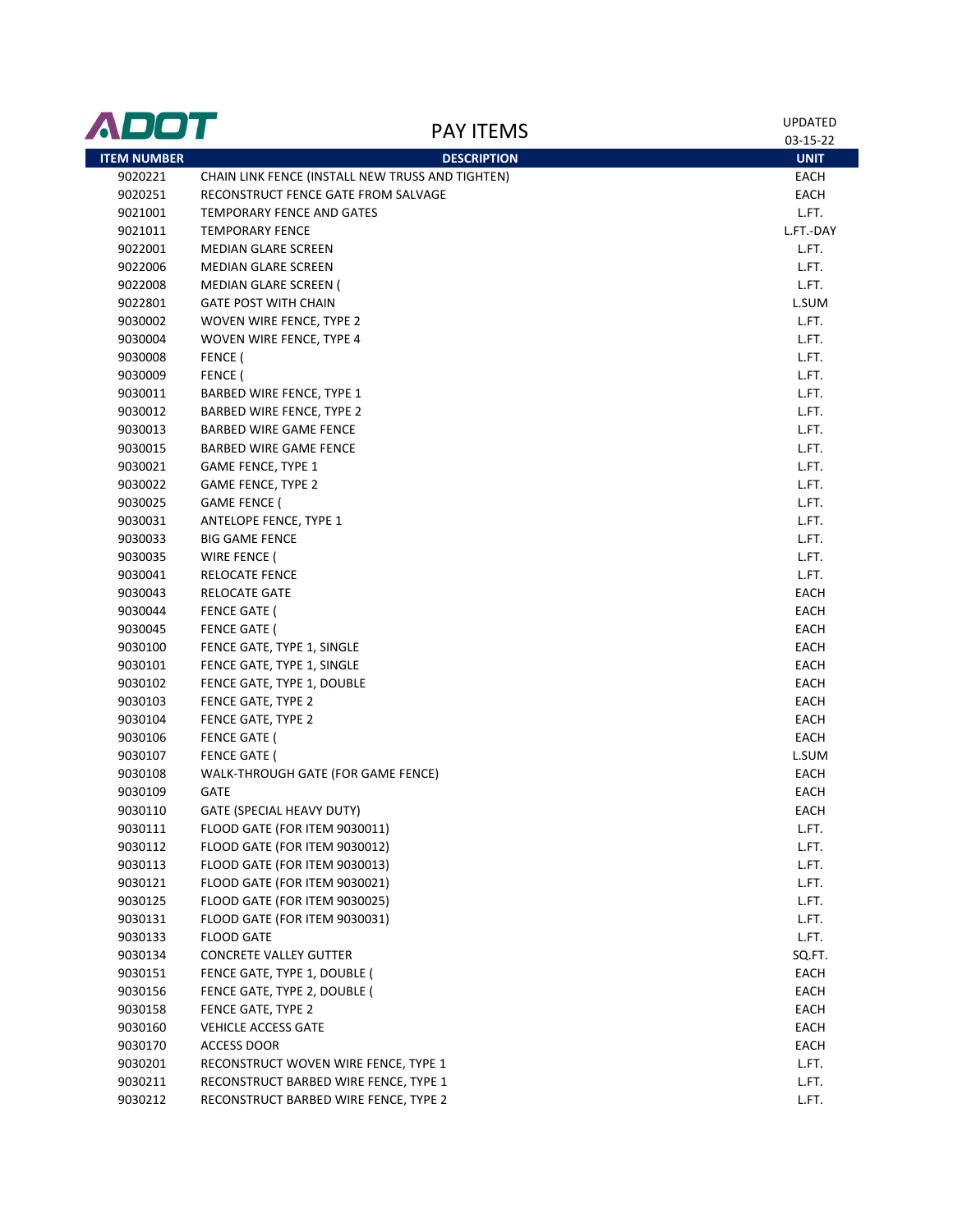| ADOT               | <b>PAY ITEMS</b>                                              | <b>UPDATED</b> |
|--------------------|---------------------------------------------------------------|----------------|
|                    |                                                               | 03-15-22       |
| <b>ITEM NUMBER</b> | <b>DESCRIPTION</b>                                            | <b>UNIT</b>    |
| 9030221            | RECONSTRUCT BARBED WIRE GAME FENCE                            | L.FT.          |
| 9030222            | RECONSTRUCT BARBED WIRE GAME FENCE                            | L.FT.          |
| 9030233            | REMOVE AND RECONSTRUCT WIRE FENCE                             | L.FT.          |
| 9030234            | RECONSTRUCT WIRE FENCE                                        | L.FT.          |
| 9030236            | RECONSTRUCT FENCE GATE (                                      | EACH           |
| 9030239            | REMOVE AND RECONSTRUCT FENCE (                                | L.FT.          |
| 9030301            | SNOW FENCE (METAL)                                            | EACH           |
| 9031001            | <b>TEMPORARY FENCE</b>                                        | L.FT.          |
| 9031003            | <b>TEMPORARY FENCE (</b>                                      | L.FT.          |
| 9031006            | <b>TEMPORARY FENCE</b>                                        | L.FT.-DAY      |
| 9040001            | CHAIN LINK CABLE BARRIER                                      | L.FT.          |
| 9040002            | CHAIN LINK CABLE BARRIER (                                    | L.FT.          |
| 9040201            | MEDIAN CABLE BARRIER (                                        | L.FT.          |
| 9040221            | MEDIAN CABLE BARRIER ANCHOR (                                 | EACH           |
| 9040223            | MEDIAN CABLE BARRIER END TERMINAL (                           | EACH           |
| 9050002            | GUARD RAIL, W-BEAM, SINGLE FACE, SHOP CURVED                  | L.FT.          |
| 9050003            | GUARD RAIL, W-BEAM, SINGLE FACE (                             | L.FT.          |
| 9050004            | GUARD RAIL, W-BEAM, SINGLE FACE (                             | L.FT.          |
| 9050005            | GUARD RAIL, W-BEAM, SINGLE FACE (                             | L.FT.          |
| 9050006            | GUARD RAIL, W-BEAM, SINGLE FACE                               | L.FT.          |
| 9050009            | GUARD RAIL, SPECIAL (                                         | EACH           |
| 9050010            | <b>GUARD RAIL, SPECIAL (</b>                                  | L.FT.          |
| 9050023            | <b>GUARD RAIL TERMINAL</b>                                    | EACH           |
| 9050024            | <b>GUARD RAIL TERMINAL (</b>                                  | EACH           |
| 9050025            | <b>GUARD RAIL TERMINAL (</b>                                  | EACH           |
| 9050027            | GUARD RAIL TERMINAL (TANGENT TYPE) (CURB/GUTTER ALT.)         | EACH           |
| 9050028            | <b>GUARD RAIL TERMINAL (FLARE TYPE)</b>                       | EACH           |
| 9050036            | <b>GUARD RAIL, ANCHOR ASSEMBLY</b>                            | EACH           |
| 9050038            | <b>GUARD RAIL, ANCHOR ASSEMBLY (</b>                          | EACH           |
| 9050040            | GUARD RAIL, END TERMINAL ASSEMBLY                             | EACH           |
| 9050046            | RECONSTRUCT GUARD RAIL ANCHOR ASSEMBLY                        | EACH           |
| 9050047            | RECONSTRUCT GUARD RAIL END TERMINAL ASSEMBLY                  | EACH           |
| 9050048            | RECONSTRUCT GUARD RAIL TERMINAL                               | EACH           |
| 9050090            | CONSTRUCT GUARD RAIL TERMINAL FROM SALVAGE                    | EACH           |
| 9050100            | CONSTRUCT GUARD RAIL FROM SALVAGE                             | L.FT.          |
| 9050109            | RECONSTRUCT GUARD RAIL (                                      | L.FT.          |
| 9050110            | RECONSTRUCT GUARD RAIL                                        | L.FT.          |
| 9050111            | RECONSTRUCT GUARDRAIL WITH EXISTING MATERIALS                 | L.FT.          |
| 9050112            | RECONSTRUCT GUARDRAIL WITH NEW POSTS, BLOCKS, AND HARDWARE    | L.FT.          |
| 9050205            | <b>BOX CULVERT GUARD RAIL POST</b>                            | EACH           |
| 9050256            | GUARD RAIL, CABLE, TERMINAL END SECTION                       | EACH           |
| 9050400            | GUARD RAIL TRANSITION, W-BEAM TO CONCRETE BARRIER (           | EACH           |
| 9050401            | GUARD RAIL TRANSITION, W-BEAM TO CONCRETE BARRIER             | EACH           |
| 9050404            | GUARD RAIL TRANSITION, W-BEAM TO CONCRETE HALF BARRIER        | EACH           |
| 9050405            | GUARD RAIL TRANSITION, W-BEAM TO CONCRETE HALF BARRIER (      | EACH           |
| 9050407            | RECONSTRUCT GUARD RAIL TRANSITION, W-BEAM TO CONCRETE BARRIER | EACH           |
| 9050410            | APPROACH GUARD RAIL TO BRIDGE DADO OR CONCRETE BARRIER        | EACH           |
| 9050411            | APPROACH GUARD RAIL TO BRIDGE DADO                            | L.FT.          |
| 9050412            | APPROACH GUARD RAIL TO BRIDGE DADO (                          | L.FT.          |
| 9050413            | GUARD RAIL TRANSITION TO BRIDGE DADO                          | L.FT.          |
| 9050414            | <b>GUARD RAIL TRANSITION TO BRIDGE DADO (</b>                 | L.FT.          |
| 9050415            | <b>GUARD RAIL TRANSITION TO BRIDGE DADO (</b>                 | L.FT.          |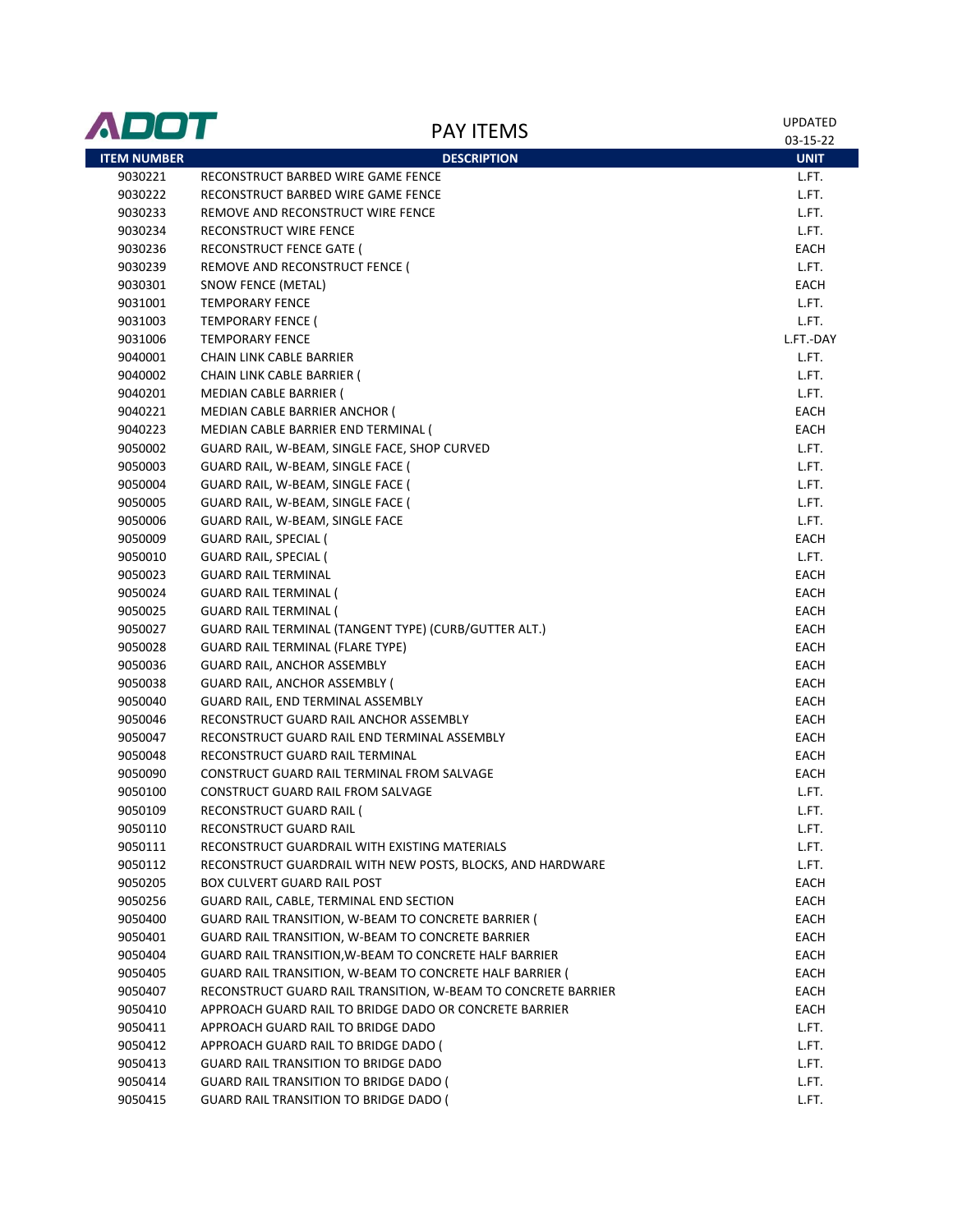| ADOT               | <b>PAY ITEMS</b>                                    | <b>UPDATED</b> |
|--------------------|-----------------------------------------------------|----------------|
|                    |                                                     | 03-15-22       |
| <b>ITEM NUMBER</b> | <b>DESCRIPTION</b>                                  | <b>UNIT</b>    |
| 9050417            | <b>GUARD RAIL TRANSITION TO BRIDGE DADO</b>         | EACH           |
| 9050419            | <b>GUARD RAIL TRANSITION (</b>                      | EACH           |
| 9050420            | <b>GUARD RAIL TRANSITION (</b>                      | EACH           |
| 9050423            | <b>GUARD RAIL TRANSITION (</b>                      | EACH           |
| 9050425            | <b>GUARD RAIL TRANSITION (</b>                      | EACH           |
| 9050427            | DEPART CONN. TO BRIDGE DADO OR CONC BARRIER         | L.FT.          |
| 9050429            | DEPART CONN. TO BRIDGE DADO OR CONC BARRIER         | L.FT.          |
| 9050451            | <b>GUARD RAIL POSTS</b>                             | EACH           |
| 9050452            | <b>GUARD RAIL POSTS (</b>                           | EACH           |
| 9050502            | <b>GUARD RAIL BRIDGE CONNECTION</b>                 | EACH           |
| 9050601            | TEMPORARY GUARD RAIL MODIFICATION                   | L.FT.          |
| 9060011            | CATTLE GUARD (                                      | EACH           |
| 9060015            | CATTLE GUARD (DEPARTMENT FURNISHED)                 | EACH           |
| 9060021            | CATTLE GUARD (2 UNIT)                               | EACH           |
| 9060031            | CATTLE GUARD (3 UNIT)                               | EACH           |
| 9060041            | CATTLE GUARD (4 UNIT)                               | EACH           |
| 9060042            | <b>CATTLE GUARD (</b>                               | EACH           |
| 9060051            | CATTLE GUARD (5 UNIT)                               | EACH           |
| 9060053            | CATTLE GUARD (5 UNIT) (                             | EACH           |
| 9060061            | CATTLE GUARD (6 UNIT)                               | EACH           |
| 9060071            | CATTLE GUARD (7 UNIT)                               | EACH           |
| 9060081            | CATTLE GUARD (8 UNIT)                               | EACH           |
| 9060083            | CATTLE GUARD (9 UNIT)                               | EACH           |
| 9060086            | CATTLE GUARD (10 UNIT)                              | EACH           |
| 9060301            | RECONSTRUCT CATTLE GUARD                            | EACH           |
| 9060302            | RECONSTRUCT CATTLE GUARD (5 UNITS)                  | EACH           |
| 9070101            | WATERPROOF CONCRETE BRIDGE DECK                     | SQ.YD.         |
| 9070201            | WATERPROOFING AND DRAINAGE FOR DECK STRUCTURE       | SQ.FT.         |
| 9080001            | CONCRETE CURB (C-05.10) (TYPE A)                    | L.FT.          |
| 9080003            | CONCRETE CURB (C-05.10) (TYPE A) (                  | L.FT.          |
| 9080021            | CONCRETE CURB (C-05.10) (TYPE F)                    | L.FT.          |
| 9080031            | CONCRETE CURB (C-05.10) (TYPE G)                    | L.FT.          |
| 9080032            | CONCRETE CURB (C-05.10) (TYPE G)(HT=8")             | L.FT.          |
| 9080041            | <b>CONCRETE CURB (</b>                              | L.FT.          |
| 9080042            | <b>CONCRETE CURB (</b>                              | L.FT.          |
| 9080043            | <b>CONCRETE CURB (</b>                              | L.FT.          |
| 9080044            | <b>CONCRETE CURB (</b>                              | L.FT.          |
| 9080045            | <b>CONCRETE CURB (</b>                              | L.FT.          |
| 9080051            | CONCRETE CURB AND GUTTER (C-05.10) (TYPE A)         | L.FT.          |
| 9080071            | CONCRETE CURB AND GUTTER (C-05.10) (TYPE F)         | L.FT.          |
| 9080081            | CONCRETE CURB AND GUTTER (C-05.10) (TYPE G)         | L.FT.          |
| 9080083            | CONCRETE CURB AND GUTTER (GUARDRAIL TERMINAL FLARE) | L.FT.          |
| 9080084            | <b>CONCRETE CURB AND GUTTER (</b>                   | L.FT.          |
| 9080085            | <b>CONCRETE CURB AND GUTTER (</b>                   | L.FT.          |
| 9080086            | <b>CONCRETE CURB AND GUTTER (</b>                   | L.FT.          |
| 9080087            | <b>CONCRETE CURB AND GUTTER (</b>                   | L.FT.          |
| 9080088            | <b>CONCRETE CURB AND GUTTER (</b>                   | L.FT.          |
| 9080089            | <b>CONCRETE CURB AND GUTTER (</b>                   | L.FT.          |
| 9080090            | <b>CONCRETE CURB AND GUTTER (</b>                   | L.FT.          |
| 9080091            | <b>CONCRETE CURB AND GUTTER (</b>                   | L.FT.          |
| 9080092            | CONCRETE CURB AND GUTTER (C-05.10)(TYPE A) (        | L.FT.          |
| 9080093            | CONCRETE CURB AND GUTTER, TYPE A (                  | L.FT.          |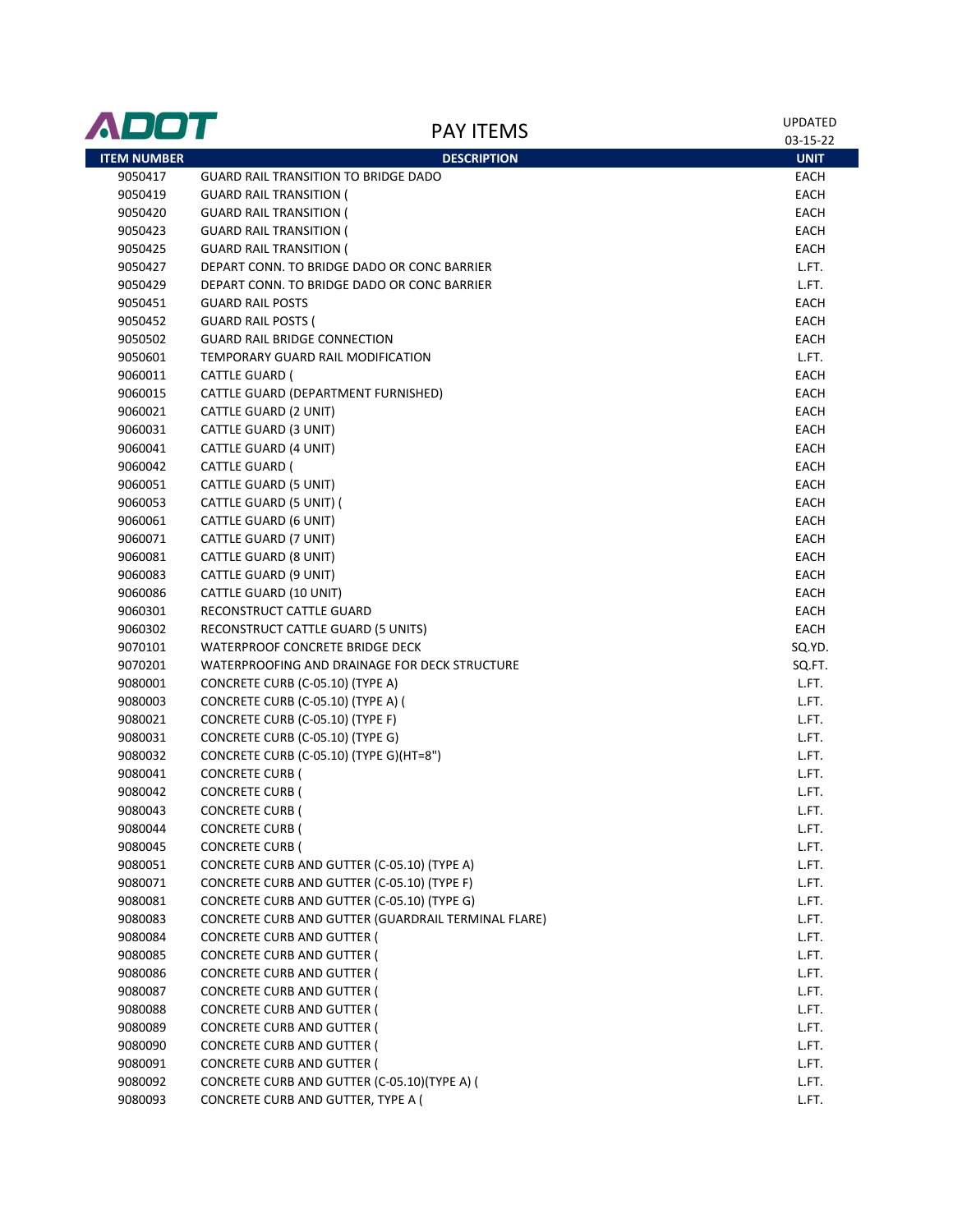| ADOT               | <b>PAY ITEMS</b>                                        | <b>UPDATED</b><br>03-15-22 |
|--------------------|---------------------------------------------------------|----------------------------|
| <b>ITEM NUMBER</b> | <b>DESCRIPTION</b>                                      | <b>UNIT</b>                |
| 9080094            | <b>CONCRETE CURB AND GUTTER (</b>                       | EACH                       |
| 9080095            | <b>CONCRETE CURB AND GUTTER (</b>                       | EACH                       |
| 9080096            | <b>CONCRETE CURB AND GUTTER (</b>                       | EACH                       |
| 9080097            | <b>CONCRETE CURB AND GUTTER (</b>                       | EACH                       |
| 9080098            | <b>CONCRETE CURB AND GUTTER (</b>                       | EACH                       |
| 9080100            | <b>CONCRETE CURB AND GUTTER (</b>                       | EACH                       |
| 9080101            | CONCRETE CURB AND GUTTER, TYPE A (MAG DET. 220-1)       | L.FT.                      |
| 9080102            | CONCRETE CURB AND GUTTER, TYPE B (MAG DET. 220-1)       | L.FT.                      |
| 9080103            | CONCRETE CURB AND GUTTER, TYPE C (MAG DET. 220-1)       | L.FT.                      |
| 9080104            | CONCRETE CURB AND GUTTER, TYPE D (MAG DET. 220-1)       | L.FT.                      |
| 9080105            | CONCRETE CURB, PRECAST (MAG DET. 150)                   | L.FT.                      |
| 9080106            | CONCRETE CURB & GUTTER, TYPE A (MAG DET. 220-1) (       | L.FT.                      |
| 9080107            | CONCRETE SINGLE CURB (MAG DET. 222)                     | L.FT.                      |
| 9080108            | CONCRETE SINGLE CURB (MAG DET. 222) (TYPE A) (          | L.FT.                      |
| 9080109            | <b>CONCRETE SINGLE CURB (</b>                           | L.FT.                      |
| 9080111            | <b>CONCRETE SINGLE CURB (</b>                           | L.FT.                      |
| 9080114            | CONCRETE CURB, PRECAST (                                | EACH                       |
| 9080131            | <b>CONCRETE VALLEY GUTTER</b>                           | L.FT.                      |
| 9080132            | <b>CONCRETE VALLEY GUTTER (</b>                         | L.FT.                      |
| 9080134            | <b>CONCRETE VALLEY GUTTER (</b>                         | SQ.FT.                     |
| 9080135            | <b>CONCRETE VALLEY GUTTER (</b>                         | SQ.FT.                     |
| 9080201            | CONCRETE SIDEWALK (C-05.20)                             | SQ.FT.                     |
| 9080241            | CONCRETE SIDEWALK (MAG DET. 230)                        | SQ.FT.                     |
| 9080242            | CONCRETE SIDEWALK (                                     | SQ.FT.                     |
| 9080243            | CONCRETE SIDEWALK (                                     | SQ.FT.                     |
| 9080244            | CONCRETE SIDEWALK (                                     | SQ.FT.                     |
| 9080245            | CONCRETE (                                              | SQ.YD.                     |
| 9080246            | CONCRETE (                                              | SQ.FT.                     |
| 9080247            | CONCRETE (                                              | EACH                       |
| 9080286            | CONCRETE SIDEWALK RAMP (                                | EACH                       |
| 9080287            | CONCRETE SIDEWALK RAMP (                                | EACH                       |
| 9080288            | CONCRETE SIDEWALK RAMP (                                | EACH                       |
| 9080289            | CONCRETE SIDEWALK RAMP (                                | EACH                       |
| 9080290            | CONCRETE SIDEWALK RAMP (                                | EACH                       |
| 9080295            | <b>CONCRETE SIDEWALK RAMP</b>                           | SQ.FT.                     |
| 9080296            | <b>CONCRETE SIDEWALK RAMP (</b>                         | EACH                       |
| 9080297            | CONCRETE SIDEWALK RAMP (                                | SQ.FT.                     |
| 9080298            | CONCRETE SIDEWALK RAMP (                                | <b>EACH</b>                |
| 9080299            | CONCRETE SIDEWALK RAMP (                                | SQ.FT.                     |
| 9080300            | <b>CONCRETE SIDEWALK RAMP (</b>                         | EACH                       |
| 9080301            | CONCRETE DRIVEWAY (C-05.20)                             | SQ.FT.                     |
| 9080303            | CONCRETE DRIVEWAY                                       | SQ.FT.                     |
| 9080304            | CONCRETE DRIVEWAY (                                     | SQ.FT.                     |
| 9080305            | <b>CONCRETE DRIVEWAY (</b>                              | SQ.FT.                     |
| 9080350            | CONCRETE DRIVEWAY (MAG DET. 250-1 & 250-2)              | SQ.FT.                     |
| 9080351            | CONCRETE DRIVEWAY (MAG DET. 250-2)                      | SQ.FT.                     |
| 9080355            | CONCRETE DRIVEWAY (MAG DET. 251)                        | SQ.FT.                     |
| 9080356            | <b>CONCRETE DRIVEWAY (</b>                              | SQ.FT.                     |
| 9080361            | CONCRETE DRIVEWAY (MAG DET. 260) (ALLEY ENTRANCE)       | SQ.FT.                     |
| 9080362            | CONCRETE DRIVEWAY (MAG DET. 261) (ALLEY ENTRANCE)       | SQ.FT.                     |
| 9080363            | WING TYPE ALLEY ENTRANCE (WITH COMBINED CURB & GUTTER)  | SQ.FT.                     |
| 9080364            | WING TYPE ALLEY ENTRANCE (WITH ROLL TYPE CURB & GUTTER) | SQ.FT.                     |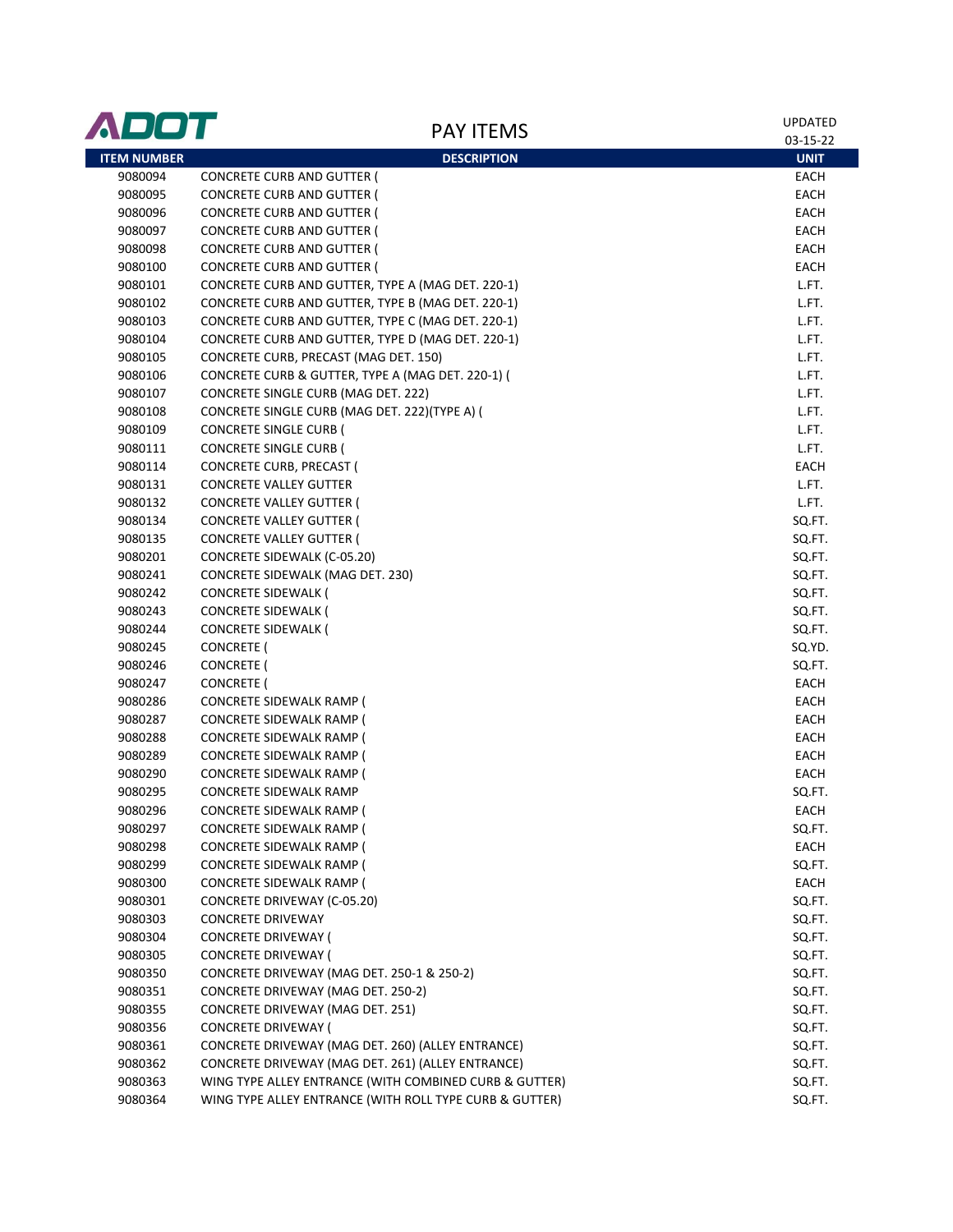| 03-15-22<br><b>ITEM NUMBER</b><br><b>DESCRIPTION</b><br><b>UNIT</b><br>9080366<br><b>CONCRETE ALLEY ENTRANCE</b><br>EACH<br>9080401<br><b>CONCRETE HEADER</b><br>L.FT.<br>9080402<br><b>CONCRETE HEADER (</b><br>L.FT.<br>9080403<br><b>CONCRETE HEADER (</b><br>L.FT.<br><b>CONCRETE FORD WALL</b><br>L.FT.<br>9080501<br>L.FT.<br>9080502<br>CONCRETE FORD WALL (<br>L.FT.<br>9080503<br>CONCRETE FORD WALL (<br><b>CONCRETE FORD WALL (</b><br>L.FT.<br>9080504<br>SCUPPER (MAG DET. 203)<br>EACH<br>9080511<br>EACH<br>9080512<br>SCUPPER (<br>EACH<br>9080513<br>SCUPPER (<br>EACH<br>9080514<br>SCUPPER (<br><b>SCUPPER (</b><br>SQ.FT.<br>9080515<br>SCUPPER (<br>EACH<br>9080516<br>9080601<br>CONCRETE BUS SHELTER PAD (PHOENIX DET. P-1259)<br>SQ.FT.<br>9080602<br><b>CONCRETE BUS SHELTER PAD (</b><br>SQ.FT.<br>L.FT.<br>9080651<br><b>CONCRETE PLANTER BOX</b><br>SQ.YD.<br>9080801<br><b>CONCRETE SLAB (</b><br>SQ.YD.<br>9080806<br><b>CONCRETE SLAB (</b><br>9090001<br>SURVEY MONUMENT (C-21.10)<br>EACH<br>9090003<br><b>SURVEY MONUMENT (</b><br>EACH<br>9090004<br><b>SURVEY MONUMENT (</b><br>EACH<br>EACH<br>9090021<br>FRAME AND COVER FOR SURVEY MONUMENT (C-21.10)<br>EACH<br>9090023<br>FRAME AND COVER FOR SURVEY MONUMENT (<br>EACH<br>9090031<br>RESET FRAME AND COVER FOR SURVEY MONUMENT (C-21.10)<br>EACH<br>9090032<br>RESET FRAME AND COVER FOR VALVE BOX<br>EACH<br>9090033<br>RESET FRAME AND COVER FOR VALVE BOX (<br>9090034<br><b>RESET VALVE BOX</b><br>EACH<br>RESET FRAME & COVER FOR VALVE BOX, TYPE B/A (MAG DET)<br>9090035<br>EACH<br>EACH<br>9090041<br>VALVE BOX, FRAME AND COVER<br>9090521<br>SURVEY MARKER, TYPE A (MAG DET. 120)<br>EACH<br>SURVEY MARKER, TYPE B (MAG DET. 120)<br>9090522<br>EACH<br>SURVEY MARKER, TYPE C (MAG DET. 120)<br>9090524<br>EACH<br>SURVEY MARKER, (MAG DET. 120-2) (TYPE<br>EACH<br>9090525<br>9090526<br><b>SURVEY MARKER (</b><br>EACH<br>RESET SURVEY MONUMENT<br>EACH<br>9090531<br>9090561<br>SURVEY MONUMENT (TUCSON STD. 8-1202-006)<br>EACH<br>9090565<br>SURVEY MONUMENT (TUCSON STD. 8-1202-016)<br>EACH<br>HISTORICAL MARKER (<br>9090777<br><b>EACH</b><br>9100000<br>CONCRETE BARRIER (SINGLE FACE WITH GUTTER)<br>L.FT.<br>9100001<br><b>CONCRETE BARRIER</b><br>L.FT.<br>CONCRETE BARRIER (SINGLE FACE)<br>L.FT.<br>9100002<br><b>CONCRETE BARRIER (FOR CRASH CUSHION)</b><br>L.FT.<br>9100003<br>9100004<br><b>CONCRETE BARRIER (TRANSITION)</b><br>L.FT.<br><b>CONCRETE BARRIER (TRANSITION) (</b><br>L.FT.<br>9100005<br>CONCRETE BARRIER (SPECIAL HALF)<br>L.FT.<br>9100006<br>CONCRETE HALF BARRIER TRANSITION (20-FT)<br>EACH<br>9100007<br>L.FT.<br>9100008<br><b>CONCRETE BARRIER (</b><br>L.FT.<br>9100009<br><b>CONCRETE BARRIER (</b><br><b>CONCRETE BARRIER (</b><br>L.FT.<br>9100012<br><b>CONCRETE BARRIER (</b><br>L.SUM<br>9100013<br>9100014<br><b>CONCRETE BARRIER (</b><br>L.FT. | ADOT | <b>PAY ITEMS</b> | <b>UPDATED</b> |
|--------------------------------------------------------------------------------------------------------------------------------------------------------------------------------------------------------------------------------------------------------------------------------------------------------------------------------------------------------------------------------------------------------------------------------------------------------------------------------------------------------------------------------------------------------------------------------------------------------------------------------------------------------------------------------------------------------------------------------------------------------------------------------------------------------------------------------------------------------------------------------------------------------------------------------------------------------------------------------------------------------------------------------------------------------------------------------------------------------------------------------------------------------------------------------------------------------------------------------------------------------------------------------------------------------------------------------------------------------------------------------------------------------------------------------------------------------------------------------------------------------------------------------------------------------------------------------------------------------------------------------------------------------------------------------------------------------------------------------------------------------------------------------------------------------------------------------------------------------------------------------------------------------------------------------------------------------------------------------------------------------------------------------------------------------------------------------------------------------------------------------------------------------------------------------------------------------------------------------------------------------------------------------------------------------------------------------------------------------------------------------------------------------------------------------------------------------------------------------------------------------------------------------------------------------------------------------------------------------------------------------------------------------------------------------------------------------------------------------------------------------------------------------------------------------------------------------------------------------------------------------------------------------|------|------------------|----------------|
|                                                                                                                                                                                                                                                                                                                                                                                                                                                                                                                                                                                                                                                                                                                                                                                                                                                                                                                                                                                                                                                                                                                                                                                                                                                                                                                                                                                                                                                                                                                                                                                                                                                                                                                                                                                                                                                                                                                                                                                                                                                                                                                                                                                                                                                                                                                                                                                                                                                                                                                                                                                                                                                                                                                                                                                                                                                                                                        |      |                  |                |
|                                                                                                                                                                                                                                                                                                                                                                                                                                                                                                                                                                                                                                                                                                                                                                                                                                                                                                                                                                                                                                                                                                                                                                                                                                                                                                                                                                                                                                                                                                                                                                                                                                                                                                                                                                                                                                                                                                                                                                                                                                                                                                                                                                                                                                                                                                                                                                                                                                                                                                                                                                                                                                                                                                                                                                                                                                                                                                        |      |                  |                |
|                                                                                                                                                                                                                                                                                                                                                                                                                                                                                                                                                                                                                                                                                                                                                                                                                                                                                                                                                                                                                                                                                                                                                                                                                                                                                                                                                                                                                                                                                                                                                                                                                                                                                                                                                                                                                                                                                                                                                                                                                                                                                                                                                                                                                                                                                                                                                                                                                                                                                                                                                                                                                                                                                                                                                                                                                                                                                                        |      |                  |                |
|                                                                                                                                                                                                                                                                                                                                                                                                                                                                                                                                                                                                                                                                                                                                                                                                                                                                                                                                                                                                                                                                                                                                                                                                                                                                                                                                                                                                                                                                                                                                                                                                                                                                                                                                                                                                                                                                                                                                                                                                                                                                                                                                                                                                                                                                                                                                                                                                                                                                                                                                                                                                                                                                                                                                                                                                                                                                                                        |      |                  |                |
|                                                                                                                                                                                                                                                                                                                                                                                                                                                                                                                                                                                                                                                                                                                                                                                                                                                                                                                                                                                                                                                                                                                                                                                                                                                                                                                                                                                                                                                                                                                                                                                                                                                                                                                                                                                                                                                                                                                                                                                                                                                                                                                                                                                                                                                                                                                                                                                                                                                                                                                                                                                                                                                                                                                                                                                                                                                                                                        |      |                  |                |
|                                                                                                                                                                                                                                                                                                                                                                                                                                                                                                                                                                                                                                                                                                                                                                                                                                                                                                                                                                                                                                                                                                                                                                                                                                                                                                                                                                                                                                                                                                                                                                                                                                                                                                                                                                                                                                                                                                                                                                                                                                                                                                                                                                                                                                                                                                                                                                                                                                                                                                                                                                                                                                                                                                                                                                                                                                                                                                        |      |                  |                |
|                                                                                                                                                                                                                                                                                                                                                                                                                                                                                                                                                                                                                                                                                                                                                                                                                                                                                                                                                                                                                                                                                                                                                                                                                                                                                                                                                                                                                                                                                                                                                                                                                                                                                                                                                                                                                                                                                                                                                                                                                                                                                                                                                                                                                                                                                                                                                                                                                                                                                                                                                                                                                                                                                                                                                                                                                                                                                                        |      |                  |                |
|                                                                                                                                                                                                                                                                                                                                                                                                                                                                                                                                                                                                                                                                                                                                                                                                                                                                                                                                                                                                                                                                                                                                                                                                                                                                                                                                                                                                                                                                                                                                                                                                                                                                                                                                                                                                                                                                                                                                                                                                                                                                                                                                                                                                                                                                                                                                                                                                                                                                                                                                                                                                                                                                                                                                                                                                                                                                                                        |      |                  |                |
|                                                                                                                                                                                                                                                                                                                                                                                                                                                                                                                                                                                                                                                                                                                                                                                                                                                                                                                                                                                                                                                                                                                                                                                                                                                                                                                                                                                                                                                                                                                                                                                                                                                                                                                                                                                                                                                                                                                                                                                                                                                                                                                                                                                                                                                                                                                                                                                                                                                                                                                                                                                                                                                                                                                                                                                                                                                                                                        |      |                  |                |
|                                                                                                                                                                                                                                                                                                                                                                                                                                                                                                                                                                                                                                                                                                                                                                                                                                                                                                                                                                                                                                                                                                                                                                                                                                                                                                                                                                                                                                                                                                                                                                                                                                                                                                                                                                                                                                                                                                                                                                                                                                                                                                                                                                                                                                                                                                                                                                                                                                                                                                                                                                                                                                                                                                                                                                                                                                                                                                        |      |                  |                |
|                                                                                                                                                                                                                                                                                                                                                                                                                                                                                                                                                                                                                                                                                                                                                                                                                                                                                                                                                                                                                                                                                                                                                                                                                                                                                                                                                                                                                                                                                                                                                                                                                                                                                                                                                                                                                                                                                                                                                                                                                                                                                                                                                                                                                                                                                                                                                                                                                                                                                                                                                                                                                                                                                                                                                                                                                                                                                                        |      |                  |                |
|                                                                                                                                                                                                                                                                                                                                                                                                                                                                                                                                                                                                                                                                                                                                                                                                                                                                                                                                                                                                                                                                                                                                                                                                                                                                                                                                                                                                                                                                                                                                                                                                                                                                                                                                                                                                                                                                                                                                                                                                                                                                                                                                                                                                                                                                                                                                                                                                                                                                                                                                                                                                                                                                                                                                                                                                                                                                                                        |      |                  |                |
|                                                                                                                                                                                                                                                                                                                                                                                                                                                                                                                                                                                                                                                                                                                                                                                                                                                                                                                                                                                                                                                                                                                                                                                                                                                                                                                                                                                                                                                                                                                                                                                                                                                                                                                                                                                                                                                                                                                                                                                                                                                                                                                                                                                                                                                                                                                                                                                                                                                                                                                                                                                                                                                                                                                                                                                                                                                                                                        |      |                  |                |
|                                                                                                                                                                                                                                                                                                                                                                                                                                                                                                                                                                                                                                                                                                                                                                                                                                                                                                                                                                                                                                                                                                                                                                                                                                                                                                                                                                                                                                                                                                                                                                                                                                                                                                                                                                                                                                                                                                                                                                                                                                                                                                                                                                                                                                                                                                                                                                                                                                                                                                                                                                                                                                                                                                                                                                                                                                                                                                        |      |                  |                |
|                                                                                                                                                                                                                                                                                                                                                                                                                                                                                                                                                                                                                                                                                                                                                                                                                                                                                                                                                                                                                                                                                                                                                                                                                                                                                                                                                                                                                                                                                                                                                                                                                                                                                                                                                                                                                                                                                                                                                                                                                                                                                                                                                                                                                                                                                                                                                                                                                                                                                                                                                                                                                                                                                                                                                                                                                                                                                                        |      |                  |                |
|                                                                                                                                                                                                                                                                                                                                                                                                                                                                                                                                                                                                                                                                                                                                                                                                                                                                                                                                                                                                                                                                                                                                                                                                                                                                                                                                                                                                                                                                                                                                                                                                                                                                                                                                                                                                                                                                                                                                                                                                                                                                                                                                                                                                                                                                                                                                                                                                                                                                                                                                                                                                                                                                                                                                                                                                                                                                                                        |      |                  |                |
|                                                                                                                                                                                                                                                                                                                                                                                                                                                                                                                                                                                                                                                                                                                                                                                                                                                                                                                                                                                                                                                                                                                                                                                                                                                                                                                                                                                                                                                                                                                                                                                                                                                                                                                                                                                                                                                                                                                                                                                                                                                                                                                                                                                                                                                                                                                                                                                                                                                                                                                                                                                                                                                                                                                                                                                                                                                                                                        |      |                  |                |
|                                                                                                                                                                                                                                                                                                                                                                                                                                                                                                                                                                                                                                                                                                                                                                                                                                                                                                                                                                                                                                                                                                                                                                                                                                                                                                                                                                                                                                                                                                                                                                                                                                                                                                                                                                                                                                                                                                                                                                                                                                                                                                                                                                                                                                                                                                                                                                                                                                                                                                                                                                                                                                                                                                                                                                                                                                                                                                        |      |                  |                |
|                                                                                                                                                                                                                                                                                                                                                                                                                                                                                                                                                                                                                                                                                                                                                                                                                                                                                                                                                                                                                                                                                                                                                                                                                                                                                                                                                                                                                                                                                                                                                                                                                                                                                                                                                                                                                                                                                                                                                                                                                                                                                                                                                                                                                                                                                                                                                                                                                                                                                                                                                                                                                                                                                                                                                                                                                                                                                                        |      |                  |                |
|                                                                                                                                                                                                                                                                                                                                                                                                                                                                                                                                                                                                                                                                                                                                                                                                                                                                                                                                                                                                                                                                                                                                                                                                                                                                                                                                                                                                                                                                                                                                                                                                                                                                                                                                                                                                                                                                                                                                                                                                                                                                                                                                                                                                                                                                                                                                                                                                                                                                                                                                                                                                                                                                                                                                                                                                                                                                                                        |      |                  |                |
|                                                                                                                                                                                                                                                                                                                                                                                                                                                                                                                                                                                                                                                                                                                                                                                                                                                                                                                                                                                                                                                                                                                                                                                                                                                                                                                                                                                                                                                                                                                                                                                                                                                                                                                                                                                                                                                                                                                                                                                                                                                                                                                                                                                                                                                                                                                                                                                                                                                                                                                                                                                                                                                                                                                                                                                                                                                                                                        |      |                  |                |
|                                                                                                                                                                                                                                                                                                                                                                                                                                                                                                                                                                                                                                                                                                                                                                                                                                                                                                                                                                                                                                                                                                                                                                                                                                                                                                                                                                                                                                                                                                                                                                                                                                                                                                                                                                                                                                                                                                                                                                                                                                                                                                                                                                                                                                                                                                                                                                                                                                                                                                                                                                                                                                                                                                                                                                                                                                                                                                        |      |                  |                |
|                                                                                                                                                                                                                                                                                                                                                                                                                                                                                                                                                                                                                                                                                                                                                                                                                                                                                                                                                                                                                                                                                                                                                                                                                                                                                                                                                                                                                                                                                                                                                                                                                                                                                                                                                                                                                                                                                                                                                                                                                                                                                                                                                                                                                                                                                                                                                                                                                                                                                                                                                                                                                                                                                                                                                                                                                                                                                                        |      |                  |                |
|                                                                                                                                                                                                                                                                                                                                                                                                                                                                                                                                                                                                                                                                                                                                                                                                                                                                                                                                                                                                                                                                                                                                                                                                                                                                                                                                                                                                                                                                                                                                                                                                                                                                                                                                                                                                                                                                                                                                                                                                                                                                                                                                                                                                                                                                                                                                                                                                                                                                                                                                                                                                                                                                                                                                                                                                                                                                                                        |      |                  |                |
|                                                                                                                                                                                                                                                                                                                                                                                                                                                                                                                                                                                                                                                                                                                                                                                                                                                                                                                                                                                                                                                                                                                                                                                                                                                                                                                                                                                                                                                                                                                                                                                                                                                                                                                                                                                                                                                                                                                                                                                                                                                                                                                                                                                                                                                                                                                                                                                                                                                                                                                                                                                                                                                                                                                                                                                                                                                                                                        |      |                  |                |
|                                                                                                                                                                                                                                                                                                                                                                                                                                                                                                                                                                                                                                                                                                                                                                                                                                                                                                                                                                                                                                                                                                                                                                                                                                                                                                                                                                                                                                                                                                                                                                                                                                                                                                                                                                                                                                                                                                                                                                                                                                                                                                                                                                                                                                                                                                                                                                                                                                                                                                                                                                                                                                                                                                                                                                                                                                                                                                        |      |                  |                |
|                                                                                                                                                                                                                                                                                                                                                                                                                                                                                                                                                                                                                                                                                                                                                                                                                                                                                                                                                                                                                                                                                                                                                                                                                                                                                                                                                                                                                                                                                                                                                                                                                                                                                                                                                                                                                                                                                                                                                                                                                                                                                                                                                                                                                                                                                                                                                                                                                                                                                                                                                                                                                                                                                                                                                                                                                                                                                                        |      |                  |                |
|                                                                                                                                                                                                                                                                                                                                                                                                                                                                                                                                                                                                                                                                                                                                                                                                                                                                                                                                                                                                                                                                                                                                                                                                                                                                                                                                                                                                                                                                                                                                                                                                                                                                                                                                                                                                                                                                                                                                                                                                                                                                                                                                                                                                                                                                                                                                                                                                                                                                                                                                                                                                                                                                                                                                                                                                                                                                                                        |      |                  |                |
|                                                                                                                                                                                                                                                                                                                                                                                                                                                                                                                                                                                                                                                                                                                                                                                                                                                                                                                                                                                                                                                                                                                                                                                                                                                                                                                                                                                                                                                                                                                                                                                                                                                                                                                                                                                                                                                                                                                                                                                                                                                                                                                                                                                                                                                                                                                                                                                                                                                                                                                                                                                                                                                                                                                                                                                                                                                                                                        |      |                  |                |
|                                                                                                                                                                                                                                                                                                                                                                                                                                                                                                                                                                                                                                                                                                                                                                                                                                                                                                                                                                                                                                                                                                                                                                                                                                                                                                                                                                                                                                                                                                                                                                                                                                                                                                                                                                                                                                                                                                                                                                                                                                                                                                                                                                                                                                                                                                                                                                                                                                                                                                                                                                                                                                                                                                                                                                                                                                                                                                        |      |                  |                |
|                                                                                                                                                                                                                                                                                                                                                                                                                                                                                                                                                                                                                                                                                                                                                                                                                                                                                                                                                                                                                                                                                                                                                                                                                                                                                                                                                                                                                                                                                                                                                                                                                                                                                                                                                                                                                                                                                                                                                                                                                                                                                                                                                                                                                                                                                                                                                                                                                                                                                                                                                                                                                                                                                                                                                                                                                                                                                                        |      |                  |                |
|                                                                                                                                                                                                                                                                                                                                                                                                                                                                                                                                                                                                                                                                                                                                                                                                                                                                                                                                                                                                                                                                                                                                                                                                                                                                                                                                                                                                                                                                                                                                                                                                                                                                                                                                                                                                                                                                                                                                                                                                                                                                                                                                                                                                                                                                                                                                                                                                                                                                                                                                                                                                                                                                                                                                                                                                                                                                                                        |      |                  |                |
|                                                                                                                                                                                                                                                                                                                                                                                                                                                                                                                                                                                                                                                                                                                                                                                                                                                                                                                                                                                                                                                                                                                                                                                                                                                                                                                                                                                                                                                                                                                                                                                                                                                                                                                                                                                                                                                                                                                                                                                                                                                                                                                                                                                                                                                                                                                                                                                                                                                                                                                                                                                                                                                                                                                                                                                                                                                                                                        |      |                  |                |
|                                                                                                                                                                                                                                                                                                                                                                                                                                                                                                                                                                                                                                                                                                                                                                                                                                                                                                                                                                                                                                                                                                                                                                                                                                                                                                                                                                                                                                                                                                                                                                                                                                                                                                                                                                                                                                                                                                                                                                                                                                                                                                                                                                                                                                                                                                                                                                                                                                                                                                                                                                                                                                                                                                                                                                                                                                                                                                        |      |                  |                |
|                                                                                                                                                                                                                                                                                                                                                                                                                                                                                                                                                                                                                                                                                                                                                                                                                                                                                                                                                                                                                                                                                                                                                                                                                                                                                                                                                                                                                                                                                                                                                                                                                                                                                                                                                                                                                                                                                                                                                                                                                                                                                                                                                                                                                                                                                                                                                                                                                                                                                                                                                                                                                                                                                                                                                                                                                                                                                                        |      |                  |                |
|                                                                                                                                                                                                                                                                                                                                                                                                                                                                                                                                                                                                                                                                                                                                                                                                                                                                                                                                                                                                                                                                                                                                                                                                                                                                                                                                                                                                                                                                                                                                                                                                                                                                                                                                                                                                                                                                                                                                                                                                                                                                                                                                                                                                                                                                                                                                                                                                                                                                                                                                                                                                                                                                                                                                                                                                                                                                                                        |      |                  |                |
|                                                                                                                                                                                                                                                                                                                                                                                                                                                                                                                                                                                                                                                                                                                                                                                                                                                                                                                                                                                                                                                                                                                                                                                                                                                                                                                                                                                                                                                                                                                                                                                                                                                                                                                                                                                                                                                                                                                                                                                                                                                                                                                                                                                                                                                                                                                                                                                                                                                                                                                                                                                                                                                                                                                                                                                                                                                                                                        |      |                  |                |
|                                                                                                                                                                                                                                                                                                                                                                                                                                                                                                                                                                                                                                                                                                                                                                                                                                                                                                                                                                                                                                                                                                                                                                                                                                                                                                                                                                                                                                                                                                                                                                                                                                                                                                                                                                                                                                                                                                                                                                                                                                                                                                                                                                                                                                                                                                                                                                                                                                                                                                                                                                                                                                                                                                                                                                                                                                                                                                        |      |                  |                |
|                                                                                                                                                                                                                                                                                                                                                                                                                                                                                                                                                                                                                                                                                                                                                                                                                                                                                                                                                                                                                                                                                                                                                                                                                                                                                                                                                                                                                                                                                                                                                                                                                                                                                                                                                                                                                                                                                                                                                                                                                                                                                                                                                                                                                                                                                                                                                                                                                                                                                                                                                                                                                                                                                                                                                                                                                                                                                                        |      |                  |                |
|                                                                                                                                                                                                                                                                                                                                                                                                                                                                                                                                                                                                                                                                                                                                                                                                                                                                                                                                                                                                                                                                                                                                                                                                                                                                                                                                                                                                                                                                                                                                                                                                                                                                                                                                                                                                                                                                                                                                                                                                                                                                                                                                                                                                                                                                                                                                                                                                                                                                                                                                                                                                                                                                                                                                                                                                                                                                                                        |      |                  |                |
|                                                                                                                                                                                                                                                                                                                                                                                                                                                                                                                                                                                                                                                                                                                                                                                                                                                                                                                                                                                                                                                                                                                                                                                                                                                                                                                                                                                                                                                                                                                                                                                                                                                                                                                                                                                                                                                                                                                                                                                                                                                                                                                                                                                                                                                                                                                                                                                                                                                                                                                                                                                                                                                                                                                                                                                                                                                                                                        |      |                  |                |
|                                                                                                                                                                                                                                                                                                                                                                                                                                                                                                                                                                                                                                                                                                                                                                                                                                                                                                                                                                                                                                                                                                                                                                                                                                                                                                                                                                                                                                                                                                                                                                                                                                                                                                                                                                                                                                                                                                                                                                                                                                                                                                                                                                                                                                                                                                                                                                                                                                                                                                                                                                                                                                                                                                                                                                                                                                                                                                        |      |                  |                |
|                                                                                                                                                                                                                                                                                                                                                                                                                                                                                                                                                                                                                                                                                                                                                                                                                                                                                                                                                                                                                                                                                                                                                                                                                                                                                                                                                                                                                                                                                                                                                                                                                                                                                                                                                                                                                                                                                                                                                                                                                                                                                                                                                                                                                                                                                                                                                                                                                                                                                                                                                                                                                                                                                                                                                                                                                                                                                                        |      |                  |                |
|                                                                                                                                                                                                                                                                                                                                                                                                                                                                                                                                                                                                                                                                                                                                                                                                                                                                                                                                                                                                                                                                                                                                                                                                                                                                                                                                                                                                                                                                                                                                                                                                                                                                                                                                                                                                                                                                                                                                                                                                                                                                                                                                                                                                                                                                                                                                                                                                                                                                                                                                                                                                                                                                                                                                                                                                                                                                                                        |      |                  |                |
|                                                                                                                                                                                                                                                                                                                                                                                                                                                                                                                                                                                                                                                                                                                                                                                                                                                                                                                                                                                                                                                                                                                                                                                                                                                                                                                                                                                                                                                                                                                                                                                                                                                                                                                                                                                                                                                                                                                                                                                                                                                                                                                                                                                                                                                                                                                                                                                                                                                                                                                                                                                                                                                                                                                                                                                                                                                                                                        |      |                  |                |
|                                                                                                                                                                                                                                                                                                                                                                                                                                                                                                                                                                                                                                                                                                                                                                                                                                                                                                                                                                                                                                                                                                                                                                                                                                                                                                                                                                                                                                                                                                                                                                                                                                                                                                                                                                                                                                                                                                                                                                                                                                                                                                                                                                                                                                                                                                                                                                                                                                                                                                                                                                                                                                                                                                                                                                                                                                                                                                        |      |                  |                |
|                                                                                                                                                                                                                                                                                                                                                                                                                                                                                                                                                                                                                                                                                                                                                                                                                                                                                                                                                                                                                                                                                                                                                                                                                                                                                                                                                                                                                                                                                                                                                                                                                                                                                                                                                                                                                                                                                                                                                                                                                                                                                                                                                                                                                                                                                                                                                                                                                                                                                                                                                                                                                                                                                                                                                                                                                                                                                                        |      |                  |                |
|                                                                                                                                                                                                                                                                                                                                                                                                                                                                                                                                                                                                                                                                                                                                                                                                                                                                                                                                                                                                                                                                                                                                                                                                                                                                                                                                                                                                                                                                                                                                                                                                                                                                                                                                                                                                                                                                                                                                                                                                                                                                                                                                                                                                                                                                                                                                                                                                                                                                                                                                                                                                                                                                                                                                                                                                                                                                                                        |      |                  |                |
|                                                                                                                                                                                                                                                                                                                                                                                                                                                                                                                                                                                                                                                                                                                                                                                                                                                                                                                                                                                                                                                                                                                                                                                                                                                                                                                                                                                                                                                                                                                                                                                                                                                                                                                                                                                                                                                                                                                                                                                                                                                                                                                                                                                                                                                                                                                                                                                                                                                                                                                                                                                                                                                                                                                                                                                                                                                                                                        |      |                  |                |
|                                                                                                                                                                                                                                                                                                                                                                                                                                                                                                                                                                                                                                                                                                                                                                                                                                                                                                                                                                                                                                                                                                                                                                                                                                                                                                                                                                                                                                                                                                                                                                                                                                                                                                                                                                                                                                                                                                                                                                                                                                                                                                                                                                                                                                                                                                                                                                                                                                                                                                                                                                                                                                                                                                                                                                                                                                                                                                        |      |                  |                |
|                                                                                                                                                                                                                                                                                                                                                                                                                                                                                                                                                                                                                                                                                                                                                                                                                                                                                                                                                                                                                                                                                                                                                                                                                                                                                                                                                                                                                                                                                                                                                                                                                                                                                                                                                                                                                                                                                                                                                                                                                                                                                                                                                                                                                                                                                                                                                                                                                                                                                                                                                                                                                                                                                                                                                                                                                                                                                                        |      |                  |                |
|                                                                                                                                                                                                                                                                                                                                                                                                                                                                                                                                                                                                                                                                                                                                                                                                                                                                                                                                                                                                                                                                                                                                                                                                                                                                                                                                                                                                                                                                                                                                                                                                                                                                                                                                                                                                                                                                                                                                                                                                                                                                                                                                                                                                                                                                                                                                                                                                                                                                                                                                                                                                                                                                                                                                                                                                                                                                                                        |      |                  |                |
|                                                                                                                                                                                                                                                                                                                                                                                                                                                                                                                                                                                                                                                                                                                                                                                                                                                                                                                                                                                                                                                                                                                                                                                                                                                                                                                                                                                                                                                                                                                                                                                                                                                                                                                                                                                                                                                                                                                                                                                                                                                                                                                                                                                                                                                                                                                                                                                                                                                                                                                                                                                                                                                                                                                                                                                                                                                                                                        |      |                  |                |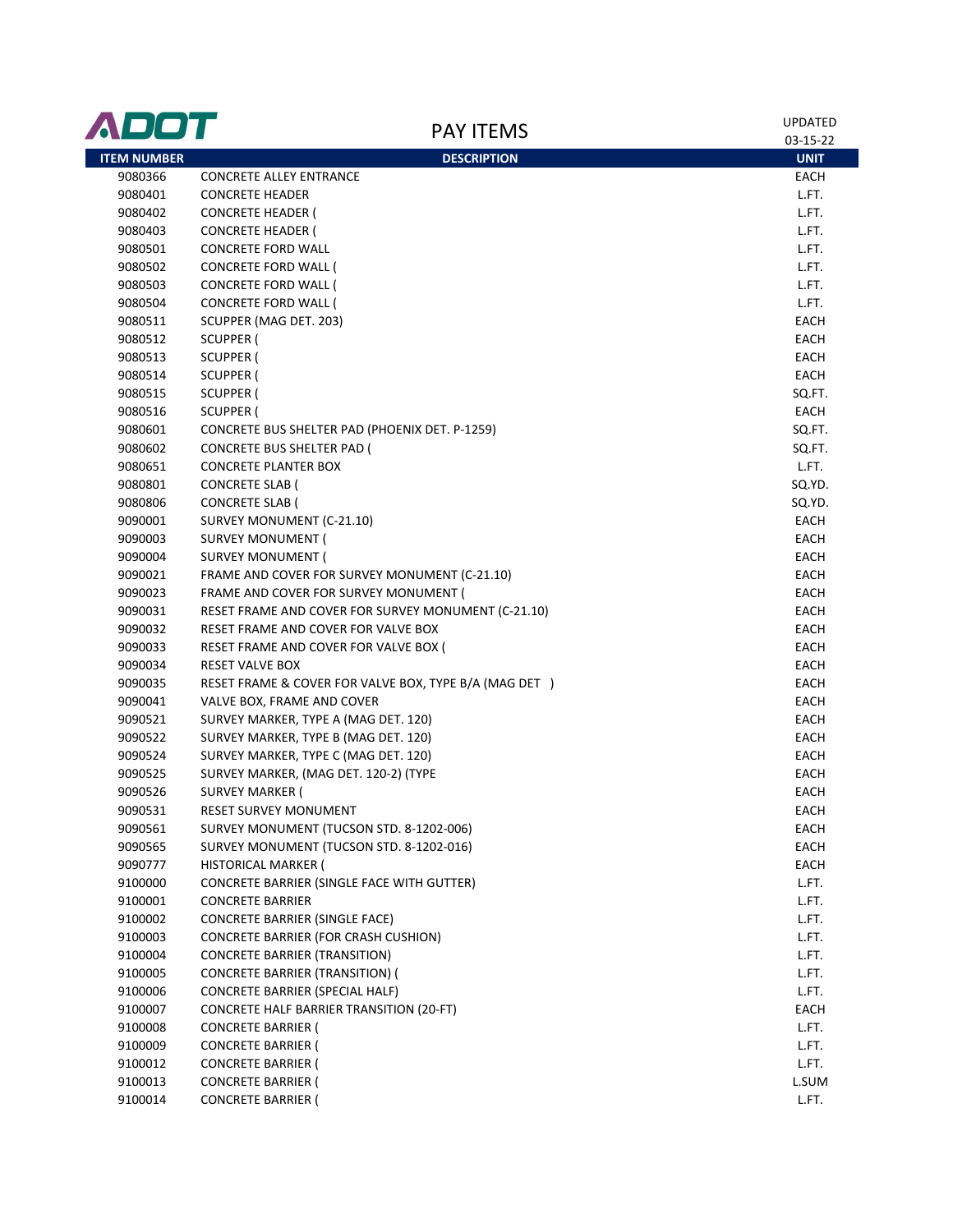| ADOT               | <b>PAY ITEMS</b>                           | <b>UPDATED</b> |
|--------------------|--------------------------------------------|----------------|
|                    |                                            | 03-15-22       |
| <b>ITEM NUMBER</b> | <b>DESCRIPTION</b>                         | <b>UNIT</b>    |
| 9100015            | <b>CONCRETE BARRIER (</b>                  | L.FT.          |
| 9100017            | CONCRETE HALF BARRIER TRANSITION (         | L.FT.          |
| 9100036            | CONCRETE BARRIER (SPECIAL HALF)            | L.FT.          |
| 9100037            | CONCRETE BARRIER (SPECIAL HALF) (          | L.FT.          |
| 9100038            | CONCRETE BARRIER (SPECIAL HALF) (          | L.FT.          |
| 9100039            | CONCRETE BARRIER (SPECIAL HALF) (          | L.FT.          |
| 9100040            | CONCRETE BARRIER (SPECIAL HALF) (          | L.FT.          |
| 9100051            | <b>CONCRETE BRIDGE BARRIER</b>             | L.FT.          |
| 9100052            | <b>CONCRETE BRIDGE BARRIER (</b>           | L.FT.          |
| 9100053            | <b>CONCRETE BRIDGE BARRIER TRANSITION</b>  | EACH           |
| 9100054            | <b>CONCRETE BRIDGE BARRIER TRANSITION(</b> | EACH           |
| 9100079            | <b>CONCRETE BARRIER (</b>                  | L.FT.          |
| 9100111            | CONCRETE HALF BARRIER TRANSITION           | EACH           |
| 9100112            | <b>CONCRETE HALF BARRIER TRANSITION (</b>  | EACH           |
| 9100113            | <b>CONCRETE BARRIER TRANSITION (</b>       | EACH           |
| 9100114            | <b>CONCRETE BARRIER TRANSITION (</b>       | EACH           |
| 9100115            | <b>CONCRETE BARRIER TRANSITION (</b>       | EACH           |
| 9100116            | <b>CONCRETE BARRIER TRANSITION (</b>       | EACH           |
| 9100117            | <b>CONCRETE BARRIER TRANSITION (</b>       | EACH           |
| 9100201            | CONCRETE MEDIAN BARRIER                    | L.FT.          |
| 9110001            | RIGHT-OF-WAY MARKER                        | <b>EACH</b>    |
| 9110011            | RIGHT-OF-WAY MARKER (                      | EACH           |
| 9110101            | RESET RIGHT-OF-WAY MARKER                  | EACH           |
| 9120001            | <b>SHOTCRETE</b>                           | SQ.YD.         |
| 9120002            | SHOTCRETE (                                | SQ.YD.         |
| 9120003            | SHOTCRETE (3")                             | SQ.YD.         |
| 9120004            | SHOTCRETE (4")                             | SQ.YD.         |
| 9120006            | SHOTCRETE (6")                             | SQ.YD.         |
| 9120101            | <b>SHOTCRETE</b>                           | CU.YD.         |
| 9130001            | RIPRAP (DUMPED)                            | CU.YD.         |
| 9130002            | RIPRAP (WIRE-TIED)                         | CU.YD.         |
| 9130003            | <b>RIPRAP (GROUTED)</b>                    | CU.YD.         |
| 9130004            | RIPRAP (SLOPE MATTRESS)                    | CU.YD.         |
| 9130005            | <b>RIPRAP (GABIONS)</b>                    | CU.YD.         |
| 9130006            | RIPRAP (SACKED CONCRETE)                   | CU.YD.         |
| 9130007            | RIPRAP (DUMPED) (                          | CU.YD.         |
| 9130008            | RIPRAP (DUMPED) (                          | CU.YD.         |
| 9130009            | RIPRAP (GROUTED)(                          | CU.YD.         |
| 9130010            | RIPRAP (GROUTED) (                         | CU.YD.         |
| 9130011            | RAIL BANK PROTECTION, TYPE 1               | L.FT.          |
| 9130012            | RAIL BANK PROTECTION, TYPE 2               | L.FT.          |
| 9130013            | RAIL BANK PROTECTION, TYPE 3               | L.FT.          |
| 9130014            | RAIL BANK PROTECTION, TYPE 4               | L.FT.          |
| 9130015            | RAIL BANK PROTECTION, TYPE 5               | L.FT.          |
| 9130017            | RAIL BANK PROTECTION (C-17.20) (           | L.FT.          |
| 9130021            | RAIL BANK PROTECTION (STD. RB-2)           | L.FT.          |
| 9130022            | RAIL BANK PROTECTION (STD. RB-2) (         | L.FT.          |
| 9130023            | RAIL BANK PROTECTION (STANDARD RB-2) (     | L.FT.          |
| 9130026            | RAIL BANK PROTECTION (                     | L.FT.          |
| 9130029            | RAIL BANK PROTECTION (B-23.10, TYPE C)     | L.FT.          |
| 9130030            | RIPRAP (GABIONS) (                         | CU.YD.         |
| 9130031            | RIPRAP (GABIONS) (                         | CU.YD.         |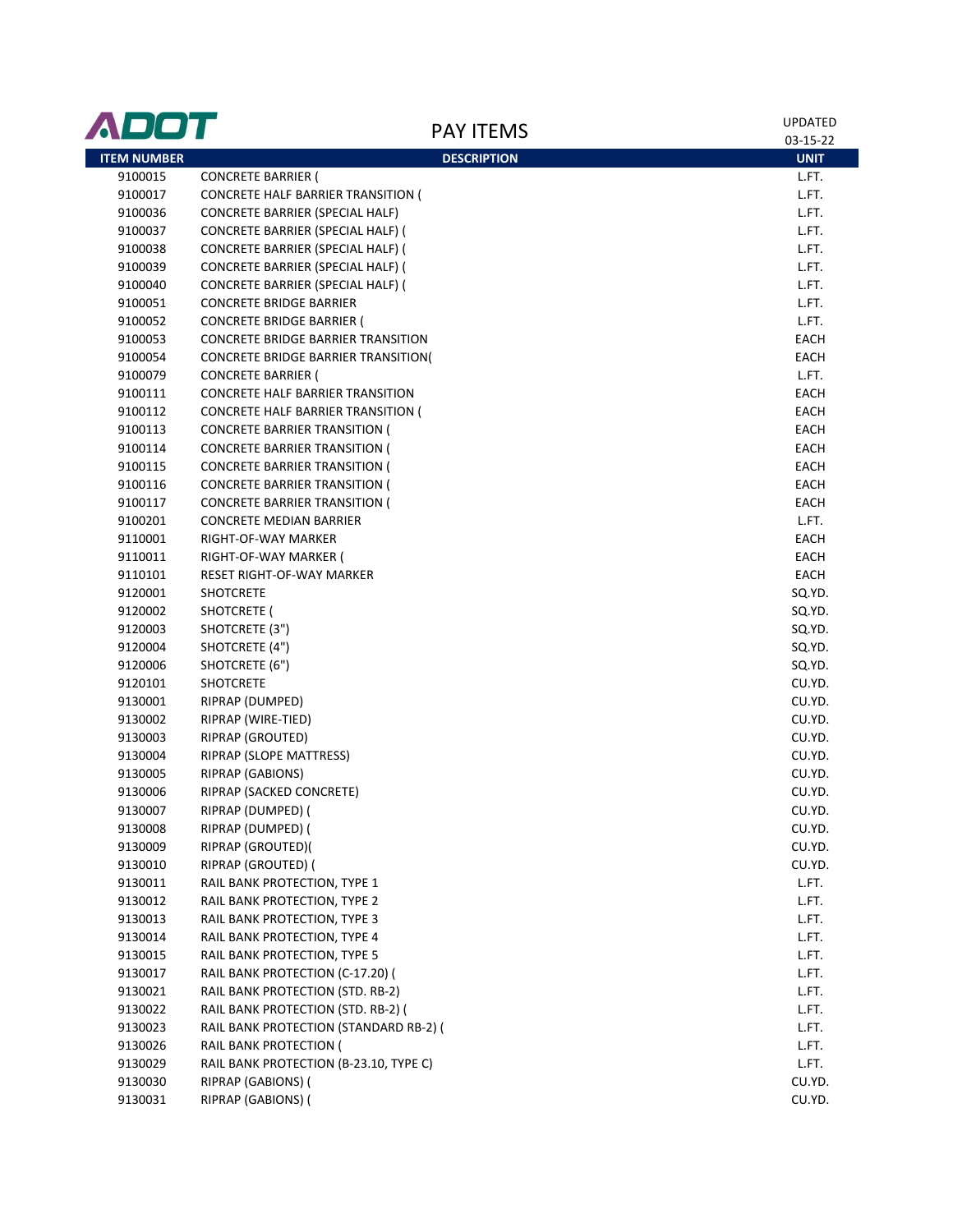| ADOT               | <b>PAY ITEMS</b>                             | <b>UPDATED</b>        |
|--------------------|----------------------------------------------|-----------------------|
| <b>ITEM NUMBER</b> |                                              | 03-15-22              |
| 9130035            | <b>DESCRIPTION</b><br>RIPRAP (               | <b>UNIT</b><br>CU.YD. |
| 9130036            | RIPRAP (                                     | CU.YD.                |
| 9130037            | RIPRAP (                                     | SQ.YD.                |
| 9130038            | RIPRAP (                                     | SQ.YD.                |
| 9130051            | RIPRAP (DUMPED) (                            | CU.YD.                |
| 9130052            | RIPRAP (DUMPED) (                            | CU.YD.                |
| 9130053            | RIPRAP (DUMPED) (                            | CU.YD.                |
| 9130054            | RIPRAP (DUMPED) (                            | CU.YD.                |
| 9130055            | RIPRAP (GROUTED) (HAND PLACED)               | SQ.YD.                |
| 9130056            | RIPRAP (DUMPED) (                            | CU.YD.                |
| 9130058            | RIPRAP (WIRE-TIED) (GROUTED)                 | CU.YD.                |
| 9130060            | DRYWELL (                                    | EACH                  |
| 9130061            | <b>GRAVEL DRAIN (</b>                        | EACH                  |
|                    | RECONSTRUCT RIPRAP                           | L.SUM                 |
| 9130099            | <b>RECONSTRUCT RIPRAP</b>                    | L.FT.                 |
| 9130100            | <b>RECONSTRUCT RIPRAP</b>                    | CU.YD.                |
| 9130101            |                                              |                       |
| 9130111            | RECONSTRUCT RAIL BANK PROTECTION             | L.FT.                 |
| 9130201            | <b>COBBLE ROCK APRON</b>                     | SQ.YD.                |
| 9130401            | SOIL CEMENT BANK PROTECTION                  | CU.YD.                |
| 9130402            | SOIL CEMENT BANK PROTECTION                  | SQ.YD.                |
| 9130406            | SOIL CEMENT EROSION PROTECTION               | SQ.YD.                |
| 9130411            | CEMENT STABILIZED ALLUVIUM                   | CU.YD.                |
| 9130447            | <b>CEMENT FOR RCC</b>                        | <b>TON</b>            |
| 9130449            | <b>FLYASH FOR RCC</b>                        | <b>TON</b>            |
| 9130451            | CEMENT FOR SOIL CEMENT BANK PROTECTION       | <b>TON</b>            |
| 9130500            | BANK PROTECTION (TIMBER PILE RETARDS)        | L.FT.                 |
| 9130501            | BANK PROTECTION (DOUBLE TIMBER PILE RETARDS) | L.FT.                 |
| 9130700            | <b>GEOGRID (SOIL STABILIZATION)</b>          | SQ.YD.                |
| 9130850            | AGGREGATE TRENCH EDGE DRAIN (ATED)           | L.FT.                 |
| 9140001            | PICNIC TABLES & BENCHES (PRECAST CONCRETE)   | EACH                  |
| 9140002            | <b>BENCH (CONCRETE)</b>                      | EACH                  |
| 9140003            | RAMADA (                                     | EACH                  |
| 9140004            | RAMADA (                                     | EACH                  |
| 9140005            | RAMADA (                                     | EACH                  |
| 9140006            | RESTROOM AND STORAGE BUILDING                | EACH                  |
| 9140007            | <b>VENDING MACHINE SHELTER</b>               | EACH                  |
| 9140008            | VENDING MACHINE BUILDING                     | EACH                  |
| 9140009            | <b>CARETAKER RESIDENCE</b>                   | L.SUM                 |
| 9140016            | <b>EVAPORATION POND</b>                      | EACH                  |
| 9140017            | <b>EVAPORATION POND</b>                      | L.SUM                 |
| 9140019            | POND AERATOR & RELATED EQUIPMENT             | L.SUM                 |
| 9140022            | LIGHTING (FOR RAMADA)                        | L.SUM                 |
| 9140024            | SEPTIC TANK SYSTEM                           | L.SUM                 |
| 9140026            | OIL SEPARATOR                                | EACH                  |
| 9140031            | TRASH RECEPTACLE (ABOVE GROUND)              | EACH                  |
| 9140036            | <b>TRASH RACK (</b>                          | <b>EACH</b>           |
| 9140041            | <b>COOK GRILL</b>                            | EACH                  |
| 9140042            | <b>COOK GRILL</b>                            | EACH                  |
| 9140051            | <b>FLAGPOLE</b>                              | EACH                  |
| 9140056            | INSTALL HISTORICAL MARKER                    | EACH                  |
| 9140062            | INSTALL HISTORICAL MARKER (                  | EACH                  |
| 9140063            | <b>INSTALL HISTORICAL MARKER (</b>           | EACH                  |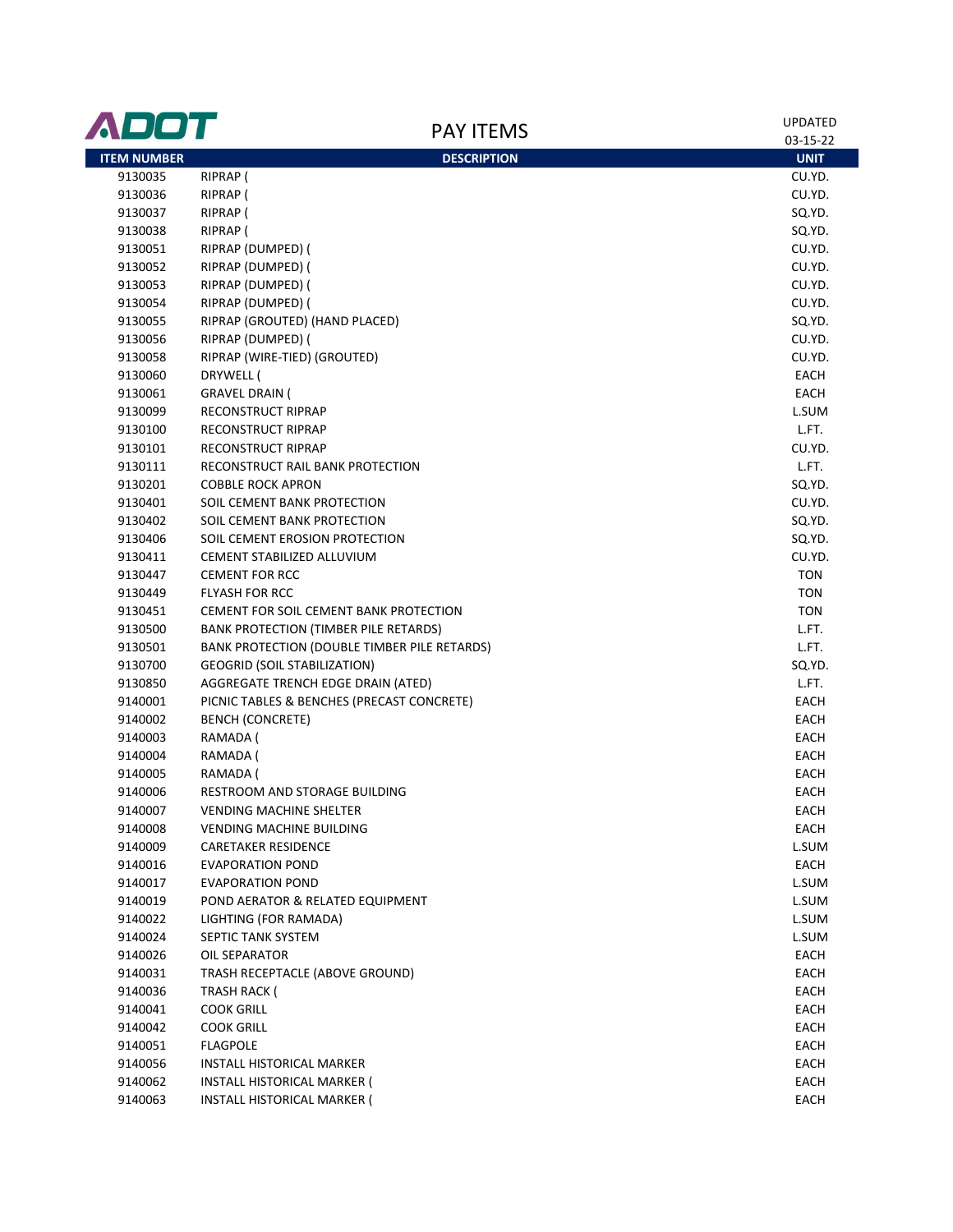| 03-15-22<br><b>ITEM NUMBER</b><br><b>DESCRIPTION</b><br><b>UNIT</b><br><b>BASE FOR HISTORICAL SCULPTURE</b><br>9140065<br>L.SUM<br>9140067<br>EACH<br>PICNIC SHELTER<br>9140072<br><b>BENCH</b><br>EACH<br>9140074<br>PICNIC TABLES AND BENCHES (<br>EACH<br>9140076<br>RAMADA (ONE TABLE)<br>EACH<br>LADDER (FIXED)<br>L.FT.<br>9140081<br>LADDER (RETRACTABLE)<br>EACH<br>9140083<br><b>SHADE STRUCTURE</b><br>EACH<br>9140085<br>9140091<br><b>BUS SHELTER (</b><br>EACH<br><b>BUS BAY (</b><br>EACH<br>9140094<br><b>SLOPE GRAPHICS</b><br>L.SUM<br>9140100<br>9140102<br>DECORATIVE CONCRETE<br>SQ.YD.<br>DECORATIVE PAVEMENT<br>SQ.YD.<br>9140103<br>SQ.FT.<br>9140104<br>DECORATIVE PAVEMENT<br>SQ.YD.<br>9140105<br>DECORATIVE PAVEMENT (<br>DECORATIVE PAVEMENT (<br>SQ.YD.<br>9140106<br>WALL (<br>SQ.FT.<br>9140107<br>WALL (<br>L.FT.<br>9140108<br>WALL (<br>9140109<br>L.FT.<br>9140110<br>WALL (BLOCK)<br>L.FT.<br>9140113<br>WALL (BLOCK)<br>SQ.FT.<br>WALL (CONCRETE)<br>SQ.FT.<br>9140114<br>WALL (<br>SQ.FT.<br>9140115<br>WALL (BLOCK) (RECONSTRUCT)<br>L.SUM<br>9140116<br>WALL (BLOCK)<br>L.SUM<br>9140117<br>L.SUM<br>9140118<br>RETAINING WALL<br>RETAINING WALL (TEMPORARY)<br>L.SUM<br>9140119<br>9140120<br>RETAINING WALL (INTERNALLY REINFORCED)<br>SQ.FT.<br>9140121<br>RETAINING WALL (REINFORCED CONCRETE)<br>SQ.FT.<br>SQ.FT.<br>9140122<br>RETAINING WALL (REINFORCED EARTH)<br>SQ.FT.<br>9140123<br>RETAINING WALL (DOUBLWALL)<br>RETAINING WALL (RETAINED EARTH)<br>SQ.FT.<br>9140124<br>9140126<br>RETAINING WALL (SCHNABEL)<br>SQ.FT.<br>RETAINING WALL (HILFIKER RSE)<br>SQ.FT.<br>9140129<br>NOISE BARRIER WALL (TYPES 3 AND 4)<br>SQ.FT.<br>9140132<br>SQ.FT.<br>9140133<br>NOISE BARRIER WALL (<br>9140134<br>NOISE BARRIER WALL (<br>SQ.FT.<br>9140135<br>EACH<br>PRECAST CONCRETE PLUG<br>9140136<br>SOUND BARRIER WALL (CONCRETE)<br>SQ.FT.<br>SOUND BARRIER WALL (MASONRY)<br>9140137<br>SQ.FT.<br>9140138<br>WALL (<br>SQ.FT.<br>RECONSTRUCT FENCE (<br>9140142<br>L.FT.<br>STEEL FENCE, COLORED PICKET (72")<br>9140144<br>L.FT.<br>STEEL FENCE, COLORED PICKET (84")<br>9140145<br>L.FT.<br>STEEL GATE, COLORED PICKET (<br>9140146<br>EACH<br>9140148<br>RETAINING WALL (<br>L.SUM<br>9140149<br>RETAINING WALL (<br>L.SUM<br>9140150<br>RETAINING WALL (<br>L.SUM<br>9140151<br>RETAINING WALL (<br>L.SUM<br>9140152<br>RETAINING WALL (<br>L.SUM<br>9140153<br>RETAINING WALL (<br>SQ.FT.<br>9140154<br>RETAINING WALL (<br>L.FT. | ADOT | <b>PAY ITEMS</b> | <b>UPDATED</b> |
|---------------------------------------------------------------------------------------------------------------------------------------------------------------------------------------------------------------------------------------------------------------------------------------------------------------------------------------------------------------------------------------------------------------------------------------------------------------------------------------------------------------------------------------------------------------------------------------------------------------------------------------------------------------------------------------------------------------------------------------------------------------------------------------------------------------------------------------------------------------------------------------------------------------------------------------------------------------------------------------------------------------------------------------------------------------------------------------------------------------------------------------------------------------------------------------------------------------------------------------------------------------------------------------------------------------------------------------------------------------------------------------------------------------------------------------------------------------------------------------------------------------------------------------------------------------------------------------------------------------------------------------------------------------------------------------------------------------------------------------------------------------------------------------------------------------------------------------------------------------------------------------------------------------------------------------------------------------------------------------------------------------------------------------------------------------------------------------------------------------------------------------------------------------------------------------------------------------------------------------------------------------------------------------------------------------------------------------------------------------------------------------------------------------------------------------------------------------------------------------|------|------------------|----------------|
|                                                                                                                                                                                                                                                                                                                                                                                                                                                                                                                                                                                                                                                                                                                                                                                                                                                                                                                                                                                                                                                                                                                                                                                                                                                                                                                                                                                                                                                                                                                                                                                                                                                                                                                                                                                                                                                                                                                                                                                                                                                                                                                                                                                                                                                                                                                                                                                                                                                                                       |      |                  |                |
|                                                                                                                                                                                                                                                                                                                                                                                                                                                                                                                                                                                                                                                                                                                                                                                                                                                                                                                                                                                                                                                                                                                                                                                                                                                                                                                                                                                                                                                                                                                                                                                                                                                                                                                                                                                                                                                                                                                                                                                                                                                                                                                                                                                                                                                                                                                                                                                                                                                                                       |      |                  |                |
|                                                                                                                                                                                                                                                                                                                                                                                                                                                                                                                                                                                                                                                                                                                                                                                                                                                                                                                                                                                                                                                                                                                                                                                                                                                                                                                                                                                                                                                                                                                                                                                                                                                                                                                                                                                                                                                                                                                                                                                                                                                                                                                                                                                                                                                                                                                                                                                                                                                                                       |      |                  |                |
|                                                                                                                                                                                                                                                                                                                                                                                                                                                                                                                                                                                                                                                                                                                                                                                                                                                                                                                                                                                                                                                                                                                                                                                                                                                                                                                                                                                                                                                                                                                                                                                                                                                                                                                                                                                                                                                                                                                                                                                                                                                                                                                                                                                                                                                                                                                                                                                                                                                                                       |      |                  |                |
|                                                                                                                                                                                                                                                                                                                                                                                                                                                                                                                                                                                                                                                                                                                                                                                                                                                                                                                                                                                                                                                                                                                                                                                                                                                                                                                                                                                                                                                                                                                                                                                                                                                                                                                                                                                                                                                                                                                                                                                                                                                                                                                                                                                                                                                                                                                                                                                                                                                                                       |      |                  |                |
|                                                                                                                                                                                                                                                                                                                                                                                                                                                                                                                                                                                                                                                                                                                                                                                                                                                                                                                                                                                                                                                                                                                                                                                                                                                                                                                                                                                                                                                                                                                                                                                                                                                                                                                                                                                                                                                                                                                                                                                                                                                                                                                                                                                                                                                                                                                                                                                                                                                                                       |      |                  |                |
|                                                                                                                                                                                                                                                                                                                                                                                                                                                                                                                                                                                                                                                                                                                                                                                                                                                                                                                                                                                                                                                                                                                                                                                                                                                                                                                                                                                                                                                                                                                                                                                                                                                                                                                                                                                                                                                                                                                                                                                                                                                                                                                                                                                                                                                                                                                                                                                                                                                                                       |      |                  |                |
|                                                                                                                                                                                                                                                                                                                                                                                                                                                                                                                                                                                                                                                                                                                                                                                                                                                                                                                                                                                                                                                                                                                                                                                                                                                                                                                                                                                                                                                                                                                                                                                                                                                                                                                                                                                                                                                                                                                                                                                                                                                                                                                                                                                                                                                                                                                                                                                                                                                                                       |      |                  |                |
|                                                                                                                                                                                                                                                                                                                                                                                                                                                                                                                                                                                                                                                                                                                                                                                                                                                                                                                                                                                                                                                                                                                                                                                                                                                                                                                                                                                                                                                                                                                                                                                                                                                                                                                                                                                                                                                                                                                                                                                                                                                                                                                                                                                                                                                                                                                                                                                                                                                                                       |      |                  |                |
|                                                                                                                                                                                                                                                                                                                                                                                                                                                                                                                                                                                                                                                                                                                                                                                                                                                                                                                                                                                                                                                                                                                                                                                                                                                                                                                                                                                                                                                                                                                                                                                                                                                                                                                                                                                                                                                                                                                                                                                                                                                                                                                                                                                                                                                                                                                                                                                                                                                                                       |      |                  |                |
|                                                                                                                                                                                                                                                                                                                                                                                                                                                                                                                                                                                                                                                                                                                                                                                                                                                                                                                                                                                                                                                                                                                                                                                                                                                                                                                                                                                                                                                                                                                                                                                                                                                                                                                                                                                                                                                                                                                                                                                                                                                                                                                                                                                                                                                                                                                                                                                                                                                                                       |      |                  |                |
|                                                                                                                                                                                                                                                                                                                                                                                                                                                                                                                                                                                                                                                                                                                                                                                                                                                                                                                                                                                                                                                                                                                                                                                                                                                                                                                                                                                                                                                                                                                                                                                                                                                                                                                                                                                                                                                                                                                                                                                                                                                                                                                                                                                                                                                                                                                                                                                                                                                                                       |      |                  |                |
|                                                                                                                                                                                                                                                                                                                                                                                                                                                                                                                                                                                                                                                                                                                                                                                                                                                                                                                                                                                                                                                                                                                                                                                                                                                                                                                                                                                                                                                                                                                                                                                                                                                                                                                                                                                                                                                                                                                                                                                                                                                                                                                                                                                                                                                                                                                                                                                                                                                                                       |      |                  |                |
|                                                                                                                                                                                                                                                                                                                                                                                                                                                                                                                                                                                                                                                                                                                                                                                                                                                                                                                                                                                                                                                                                                                                                                                                                                                                                                                                                                                                                                                                                                                                                                                                                                                                                                                                                                                                                                                                                                                                                                                                                                                                                                                                                                                                                                                                                                                                                                                                                                                                                       |      |                  |                |
|                                                                                                                                                                                                                                                                                                                                                                                                                                                                                                                                                                                                                                                                                                                                                                                                                                                                                                                                                                                                                                                                                                                                                                                                                                                                                                                                                                                                                                                                                                                                                                                                                                                                                                                                                                                                                                                                                                                                                                                                                                                                                                                                                                                                                                                                                                                                                                                                                                                                                       |      |                  |                |
|                                                                                                                                                                                                                                                                                                                                                                                                                                                                                                                                                                                                                                                                                                                                                                                                                                                                                                                                                                                                                                                                                                                                                                                                                                                                                                                                                                                                                                                                                                                                                                                                                                                                                                                                                                                                                                                                                                                                                                                                                                                                                                                                                                                                                                                                                                                                                                                                                                                                                       |      |                  |                |
|                                                                                                                                                                                                                                                                                                                                                                                                                                                                                                                                                                                                                                                                                                                                                                                                                                                                                                                                                                                                                                                                                                                                                                                                                                                                                                                                                                                                                                                                                                                                                                                                                                                                                                                                                                                                                                                                                                                                                                                                                                                                                                                                                                                                                                                                                                                                                                                                                                                                                       |      |                  |                |
|                                                                                                                                                                                                                                                                                                                                                                                                                                                                                                                                                                                                                                                                                                                                                                                                                                                                                                                                                                                                                                                                                                                                                                                                                                                                                                                                                                                                                                                                                                                                                                                                                                                                                                                                                                                                                                                                                                                                                                                                                                                                                                                                                                                                                                                                                                                                                                                                                                                                                       |      |                  |                |
|                                                                                                                                                                                                                                                                                                                                                                                                                                                                                                                                                                                                                                                                                                                                                                                                                                                                                                                                                                                                                                                                                                                                                                                                                                                                                                                                                                                                                                                                                                                                                                                                                                                                                                                                                                                                                                                                                                                                                                                                                                                                                                                                                                                                                                                                                                                                                                                                                                                                                       |      |                  |                |
|                                                                                                                                                                                                                                                                                                                                                                                                                                                                                                                                                                                                                                                                                                                                                                                                                                                                                                                                                                                                                                                                                                                                                                                                                                                                                                                                                                                                                                                                                                                                                                                                                                                                                                                                                                                                                                                                                                                                                                                                                                                                                                                                                                                                                                                                                                                                                                                                                                                                                       |      |                  |                |
|                                                                                                                                                                                                                                                                                                                                                                                                                                                                                                                                                                                                                                                                                                                                                                                                                                                                                                                                                                                                                                                                                                                                                                                                                                                                                                                                                                                                                                                                                                                                                                                                                                                                                                                                                                                                                                                                                                                                                                                                                                                                                                                                                                                                                                                                                                                                                                                                                                                                                       |      |                  |                |
|                                                                                                                                                                                                                                                                                                                                                                                                                                                                                                                                                                                                                                                                                                                                                                                                                                                                                                                                                                                                                                                                                                                                                                                                                                                                                                                                                                                                                                                                                                                                                                                                                                                                                                                                                                                                                                                                                                                                                                                                                                                                                                                                                                                                                                                                                                                                                                                                                                                                                       |      |                  |                |
|                                                                                                                                                                                                                                                                                                                                                                                                                                                                                                                                                                                                                                                                                                                                                                                                                                                                                                                                                                                                                                                                                                                                                                                                                                                                                                                                                                                                                                                                                                                                                                                                                                                                                                                                                                                                                                                                                                                                                                                                                                                                                                                                                                                                                                                                                                                                                                                                                                                                                       |      |                  |                |
|                                                                                                                                                                                                                                                                                                                                                                                                                                                                                                                                                                                                                                                                                                                                                                                                                                                                                                                                                                                                                                                                                                                                                                                                                                                                                                                                                                                                                                                                                                                                                                                                                                                                                                                                                                                                                                                                                                                                                                                                                                                                                                                                                                                                                                                                                                                                                                                                                                                                                       |      |                  |                |
|                                                                                                                                                                                                                                                                                                                                                                                                                                                                                                                                                                                                                                                                                                                                                                                                                                                                                                                                                                                                                                                                                                                                                                                                                                                                                                                                                                                                                                                                                                                                                                                                                                                                                                                                                                                                                                                                                                                                                                                                                                                                                                                                                                                                                                                                                                                                                                                                                                                                                       |      |                  |                |
|                                                                                                                                                                                                                                                                                                                                                                                                                                                                                                                                                                                                                                                                                                                                                                                                                                                                                                                                                                                                                                                                                                                                                                                                                                                                                                                                                                                                                                                                                                                                                                                                                                                                                                                                                                                                                                                                                                                                                                                                                                                                                                                                                                                                                                                                                                                                                                                                                                                                                       |      |                  |                |
|                                                                                                                                                                                                                                                                                                                                                                                                                                                                                                                                                                                                                                                                                                                                                                                                                                                                                                                                                                                                                                                                                                                                                                                                                                                                                                                                                                                                                                                                                                                                                                                                                                                                                                                                                                                                                                                                                                                                                                                                                                                                                                                                                                                                                                                                                                                                                                                                                                                                                       |      |                  |                |
|                                                                                                                                                                                                                                                                                                                                                                                                                                                                                                                                                                                                                                                                                                                                                                                                                                                                                                                                                                                                                                                                                                                                                                                                                                                                                                                                                                                                                                                                                                                                                                                                                                                                                                                                                                                                                                                                                                                                                                                                                                                                                                                                                                                                                                                                                                                                                                                                                                                                                       |      |                  |                |
|                                                                                                                                                                                                                                                                                                                                                                                                                                                                                                                                                                                                                                                                                                                                                                                                                                                                                                                                                                                                                                                                                                                                                                                                                                                                                                                                                                                                                                                                                                                                                                                                                                                                                                                                                                                                                                                                                                                                                                                                                                                                                                                                                                                                                                                                                                                                                                                                                                                                                       |      |                  |                |
|                                                                                                                                                                                                                                                                                                                                                                                                                                                                                                                                                                                                                                                                                                                                                                                                                                                                                                                                                                                                                                                                                                                                                                                                                                                                                                                                                                                                                                                                                                                                                                                                                                                                                                                                                                                                                                                                                                                                                                                                                                                                                                                                                                                                                                                                                                                                                                                                                                                                                       |      |                  |                |
|                                                                                                                                                                                                                                                                                                                                                                                                                                                                                                                                                                                                                                                                                                                                                                                                                                                                                                                                                                                                                                                                                                                                                                                                                                                                                                                                                                                                                                                                                                                                                                                                                                                                                                                                                                                                                                                                                                                                                                                                                                                                                                                                                                                                                                                                                                                                                                                                                                                                                       |      |                  |                |
|                                                                                                                                                                                                                                                                                                                                                                                                                                                                                                                                                                                                                                                                                                                                                                                                                                                                                                                                                                                                                                                                                                                                                                                                                                                                                                                                                                                                                                                                                                                                                                                                                                                                                                                                                                                                                                                                                                                                                                                                                                                                                                                                                                                                                                                                                                                                                                                                                                                                                       |      |                  |                |
|                                                                                                                                                                                                                                                                                                                                                                                                                                                                                                                                                                                                                                                                                                                                                                                                                                                                                                                                                                                                                                                                                                                                                                                                                                                                                                                                                                                                                                                                                                                                                                                                                                                                                                                                                                                                                                                                                                                                                                                                                                                                                                                                                                                                                                                                                                                                                                                                                                                                                       |      |                  |                |
|                                                                                                                                                                                                                                                                                                                                                                                                                                                                                                                                                                                                                                                                                                                                                                                                                                                                                                                                                                                                                                                                                                                                                                                                                                                                                                                                                                                                                                                                                                                                                                                                                                                                                                                                                                                                                                                                                                                                                                                                                                                                                                                                                                                                                                                                                                                                                                                                                                                                                       |      |                  |                |
|                                                                                                                                                                                                                                                                                                                                                                                                                                                                                                                                                                                                                                                                                                                                                                                                                                                                                                                                                                                                                                                                                                                                                                                                                                                                                                                                                                                                                                                                                                                                                                                                                                                                                                                                                                                                                                                                                                                                                                                                                                                                                                                                                                                                                                                                                                                                                                                                                                                                                       |      |                  |                |
|                                                                                                                                                                                                                                                                                                                                                                                                                                                                                                                                                                                                                                                                                                                                                                                                                                                                                                                                                                                                                                                                                                                                                                                                                                                                                                                                                                                                                                                                                                                                                                                                                                                                                                                                                                                                                                                                                                                                                                                                                                                                                                                                                                                                                                                                                                                                                                                                                                                                                       |      |                  |                |
|                                                                                                                                                                                                                                                                                                                                                                                                                                                                                                                                                                                                                                                                                                                                                                                                                                                                                                                                                                                                                                                                                                                                                                                                                                                                                                                                                                                                                                                                                                                                                                                                                                                                                                                                                                                                                                                                                                                                                                                                                                                                                                                                                                                                                                                                                                                                                                                                                                                                                       |      |                  |                |
|                                                                                                                                                                                                                                                                                                                                                                                                                                                                                                                                                                                                                                                                                                                                                                                                                                                                                                                                                                                                                                                                                                                                                                                                                                                                                                                                                                                                                                                                                                                                                                                                                                                                                                                                                                                                                                                                                                                                                                                                                                                                                                                                                                                                                                                                                                                                                                                                                                                                                       |      |                  |                |
|                                                                                                                                                                                                                                                                                                                                                                                                                                                                                                                                                                                                                                                                                                                                                                                                                                                                                                                                                                                                                                                                                                                                                                                                                                                                                                                                                                                                                                                                                                                                                                                                                                                                                                                                                                                                                                                                                                                                                                                                                                                                                                                                                                                                                                                                                                                                                                                                                                                                                       |      |                  |                |
|                                                                                                                                                                                                                                                                                                                                                                                                                                                                                                                                                                                                                                                                                                                                                                                                                                                                                                                                                                                                                                                                                                                                                                                                                                                                                                                                                                                                                                                                                                                                                                                                                                                                                                                                                                                                                                                                                                                                                                                                                                                                                                                                                                                                                                                                                                                                                                                                                                                                                       |      |                  |                |
|                                                                                                                                                                                                                                                                                                                                                                                                                                                                                                                                                                                                                                                                                                                                                                                                                                                                                                                                                                                                                                                                                                                                                                                                                                                                                                                                                                                                                                                                                                                                                                                                                                                                                                                                                                                                                                                                                                                                                                                                                                                                                                                                                                                                                                                                                                                                                                                                                                                                                       |      |                  |                |
|                                                                                                                                                                                                                                                                                                                                                                                                                                                                                                                                                                                                                                                                                                                                                                                                                                                                                                                                                                                                                                                                                                                                                                                                                                                                                                                                                                                                                                                                                                                                                                                                                                                                                                                                                                                                                                                                                                                                                                                                                                                                                                                                                                                                                                                                                                                                                                                                                                                                                       |      |                  |                |
|                                                                                                                                                                                                                                                                                                                                                                                                                                                                                                                                                                                                                                                                                                                                                                                                                                                                                                                                                                                                                                                                                                                                                                                                                                                                                                                                                                                                                                                                                                                                                                                                                                                                                                                                                                                                                                                                                                                                                                                                                                                                                                                                                                                                                                                                                                                                                                                                                                                                                       |      |                  |                |
|                                                                                                                                                                                                                                                                                                                                                                                                                                                                                                                                                                                                                                                                                                                                                                                                                                                                                                                                                                                                                                                                                                                                                                                                                                                                                                                                                                                                                                                                                                                                                                                                                                                                                                                                                                                                                                                                                                                                                                                                                                                                                                                                                                                                                                                                                                                                                                                                                                                                                       |      |                  |                |
|                                                                                                                                                                                                                                                                                                                                                                                                                                                                                                                                                                                                                                                                                                                                                                                                                                                                                                                                                                                                                                                                                                                                                                                                                                                                                                                                                                                                                                                                                                                                                                                                                                                                                                                                                                                                                                                                                                                                                                                                                                                                                                                                                                                                                                                                                                                                                                                                                                                                                       |      |                  |                |
|                                                                                                                                                                                                                                                                                                                                                                                                                                                                                                                                                                                                                                                                                                                                                                                                                                                                                                                                                                                                                                                                                                                                                                                                                                                                                                                                                                                                                                                                                                                                                                                                                                                                                                                                                                                                                                                                                                                                                                                                                                                                                                                                                                                                                                                                                                                                                                                                                                                                                       |      |                  |                |
|                                                                                                                                                                                                                                                                                                                                                                                                                                                                                                                                                                                                                                                                                                                                                                                                                                                                                                                                                                                                                                                                                                                                                                                                                                                                                                                                                                                                                                                                                                                                                                                                                                                                                                                                                                                                                                                                                                                                                                                                                                                                                                                                                                                                                                                                                                                                                                                                                                                                                       |      |                  |                |
|                                                                                                                                                                                                                                                                                                                                                                                                                                                                                                                                                                                                                                                                                                                                                                                                                                                                                                                                                                                                                                                                                                                                                                                                                                                                                                                                                                                                                                                                                                                                                                                                                                                                                                                                                                                                                                                                                                                                                                                                                                                                                                                                                                                                                                                                                                                                                                                                                                                                                       |      |                  |                |
|                                                                                                                                                                                                                                                                                                                                                                                                                                                                                                                                                                                                                                                                                                                                                                                                                                                                                                                                                                                                                                                                                                                                                                                                                                                                                                                                                                                                                                                                                                                                                                                                                                                                                                                                                                                                                                                                                                                                                                                                                                                                                                                                                                                                                                                                                                                                                                                                                                                                                       |      |                  |                |
|                                                                                                                                                                                                                                                                                                                                                                                                                                                                                                                                                                                                                                                                                                                                                                                                                                                                                                                                                                                                                                                                                                                                                                                                                                                                                                                                                                                                                                                                                                                                                                                                                                                                                                                                                                                                                                                                                                                                                                                                                                                                                                                                                                                                                                                                                                                                                                                                                                                                                       |      |                  |                |
|                                                                                                                                                                                                                                                                                                                                                                                                                                                                                                                                                                                                                                                                                                                                                                                                                                                                                                                                                                                                                                                                                                                                                                                                                                                                                                                                                                                                                                                                                                                                                                                                                                                                                                                                                                                                                                                                                                                                                                                                                                                                                                                                                                                                                                                                                                                                                                                                                                                                                       |      |                  |                |
|                                                                                                                                                                                                                                                                                                                                                                                                                                                                                                                                                                                                                                                                                                                                                                                                                                                                                                                                                                                                                                                                                                                                                                                                                                                                                                                                                                                                                                                                                                                                                                                                                                                                                                                                                                                                                                                                                                                                                                                                                                                                                                                                                                                                                                                                                                                                                                                                                                                                                       |      |                  |                |
|                                                                                                                                                                                                                                                                                                                                                                                                                                                                                                                                                                                                                                                                                                                                                                                                                                                                                                                                                                                                                                                                                                                                                                                                                                                                                                                                                                                                                                                                                                                                                                                                                                                                                                                                                                                                                                                                                                                                                                                                                                                                                                                                                                                                                                                                                                                                                                                                                                                                                       |      |                  |                |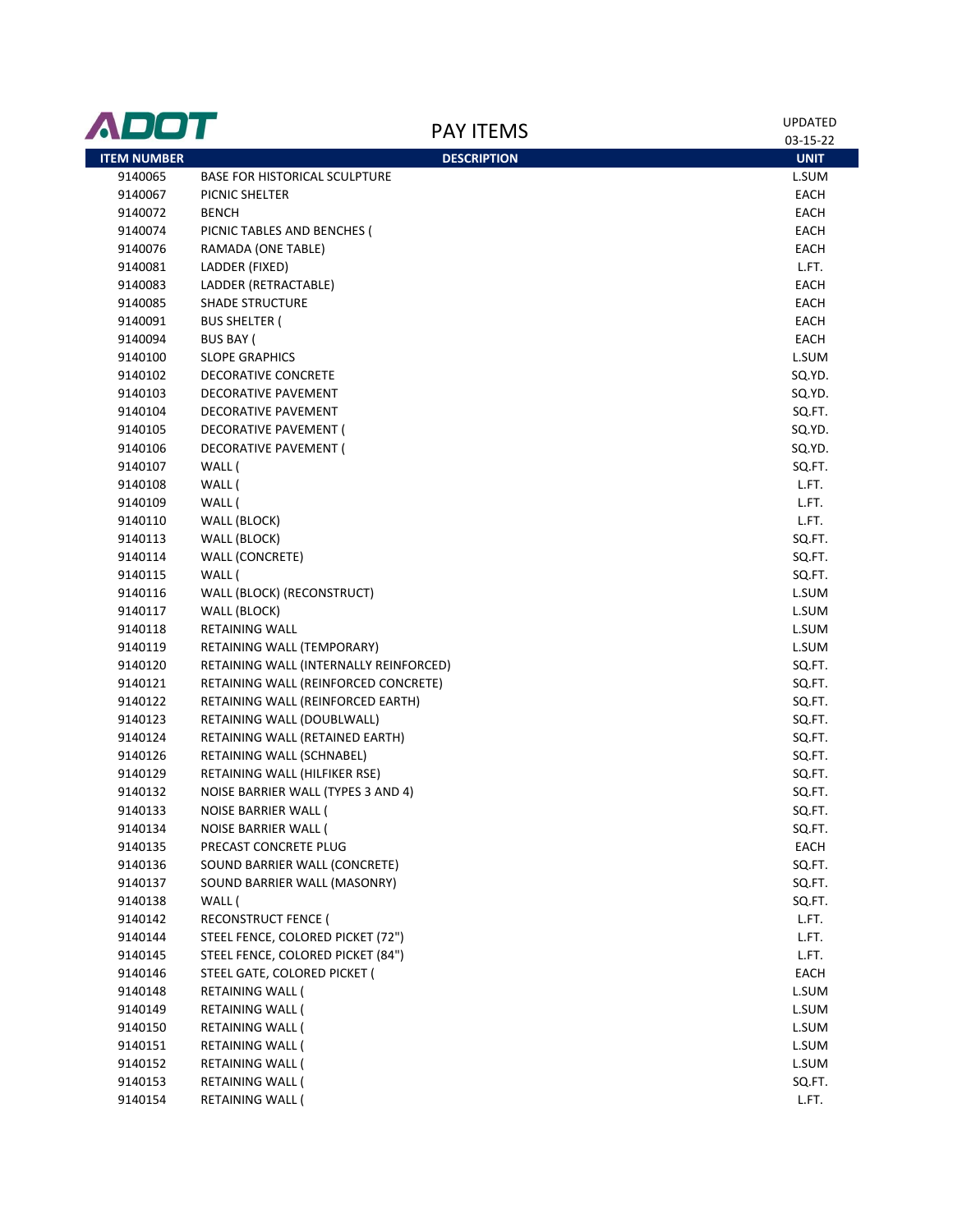| ADOT               |                                                                                    | <b>PAY ITEMS</b>   | <b>UPDATED</b><br>03-15-22 |
|--------------------|------------------------------------------------------------------------------------|--------------------|----------------------------|
| <b>ITEM NUMBER</b> |                                                                                    | <b>DESCRIPTION</b> | <b>UNIT</b>                |
| 9140155            | RETAINING WALL (                                                                   |                    | SQ.FT.                     |
| 9140156            | RETAINING WALL (                                                                   |                    | SQ.FT.                     |
| 9140157            | RETAINING WALL (                                                                   |                    | SQ.FT.                     |
| 9140158            | RETAINING WALL (                                                                   |                    | SQ.FT.                     |
| 9140159            | RETAINING WALL (                                                                   |                    | L.SUM                      |
| 9140160            | RETAINING WALL (                                                                   |                    | L.FT.                      |
| 9140161            | <b>RETAINING WALL (</b>                                                            |                    | L.SUM                      |
| 9140164            | RETAINING WALL (                                                                   |                    | L.SUM                      |
| 9140165            | RETAINING WALL (                                                                   |                    | L.SUM                      |
| 9140166            | RETAINING WALL (                                                                   |                    | L.SUM                      |
| 9140170            | RETAINING WALL (                                                                   |                    | L.SUM                      |
| 9140177            | MECHANICALLY STABILIZED EMBANKMENT (                                               |                    | SQ.FT.                     |
| 9140178            | RETAINING WALL (REINFORCED CONCRETE CANTILEVER)                                    |                    | SQ.FT.                     |
| 9140179            | RETAINING WALL (MASONRY CANTILEVER)                                                |                    | SQ.FT.                     |
| 9140180            | <b>RETAINING WALL (</b>                                                            |                    | SQ.FT.                     |
| 9140181            | <b>RETAINING WALL (</b>                                                            |                    | SQ.FT.                     |
| 9140401            | TREE GRATE (                                                                       |                    | EACH                       |
| 9140501            | <b>TREE WELL</b>                                                                   |                    | EACH                       |
| 9141091            | SECURITY ALARM SYSTEM                                                              |                    | EACH                       |
| 9141101            | BUILDING (ADMINISTRATIVE)                                                          |                    | L.SUM                      |
| 9141103            | <b>BUILDING (</b>                                                                  |                    | L.SUM                      |
| 9141106            | <b>BUILDING (</b>                                                                  |                    | L.SUM                      |
| 9141107            | <b>BUILDING (</b>                                                                  |                    | L.SUM                      |
| 9141151            | <b>BUILDING (RESTROOM)</b>                                                         |                    | EACH                       |
| 9141152            | <b>BUILDING (RESTROOM)</b>                                                         |                    | EACH                       |
| 9141403            | <b>STRUCTURE (WEIGH STATION)</b>                                                   |                    | L.SUM                      |
| 9141471            | U.S. WEST COMMUNICATIONS CABLE SUPPORT AND RELOCATION                              |                    | L.SUM                      |
| 9141472            | U.S. WEST COMMUNICATIONS CABLE RELOCATION                                          |                    | L.SUM                      |
| 9141499            | <b>TEMPORARY SUPPORT</b>                                                           |                    | L.SUM                      |
| 9141500            | <b>TEMPORARY SUPPORT</b>                                                           |                    | L.SUM                      |
| 9141501            | <b>TEMPORARY SUPPORT SYSTEM</b>                                                    |                    | L.SUM                      |
| 9141503            | PEDESTRIAN OVERPASS STRUCTURE (                                                    |                    | L.SUM                      |
| 9141504            | PEDESTRIAN OVERPASS STRUCTURE (                                                    |                    | L.SUM                      |
| 9141505            | PEDESTRIAN OVERPASS STRUCTURE (                                                    |                    | L.SUM                      |
| 9141701            | <b>HATCH COVER</b>                                                                 |                    | EACH                       |
| 9141801            | PIPE PLUG (                                                                        |                    | EACH                       |
| 9141802            | PIPE PLUG (                                                                        |                    | EACH                       |
| 9143001            | <b>BIKE RACK</b>                                                                   |                    | EACH                       |
| 9143002            | <b>BIKE RACK</b>                                                                   |                    | EACH                       |
| 9144011            | METAL BENCH/SEAT (FREE STANDING)                                                   |                    | EACH                       |
| 9144101            | DRINKING FOUNTAIN                                                                  |                    | EACH                       |
| 9145100            | <b>ACCESS CONTROL GATE (</b>                                                       |                    | EACH                       |
| 9145102            | GLARE SCREEN AND ACCESS CONTROL FENCE (                                            |                    | L.FT.                      |
|                    |                                                                                    |                    |                            |
| 9145103<br>9145104 | GLARE SCREEN AND ACCESS CONTROL FENCE (<br>GLARE SCREEN AND ACCESS CONTROL FENCE ( |                    | L.FT.<br>L.FT.             |
| 9147103            | HEATING, VENTILATING AND AIR CONDITION SYSTEM                                      |                    | L.SUM                      |
| 9160001            | <b>EMBANKMENT CURB</b>                                                             |                    | L.FT.                      |
|                    |                                                                                    |                    | L.FT.                      |
| 9160011            | <b>EMBANKMENT CURB (</b>                                                           |                    | L.FT.                      |
| 9170001            | EMBANKMENT SPILLWAY (C-4.10)                                                       |                    | L.FT.                      |
| 9170002            | EMBANKMENT SPILLWAY (C-4.10) (<br><b>EMBANKMENT SPILLWAY</b>                       |                    |                            |
| 9170003            |                                                                                    |                    | L.FT.                      |
| 9170005            | <b>EMBANKMENT SPILLWAY (</b>                                                       |                    | L.FT.                      |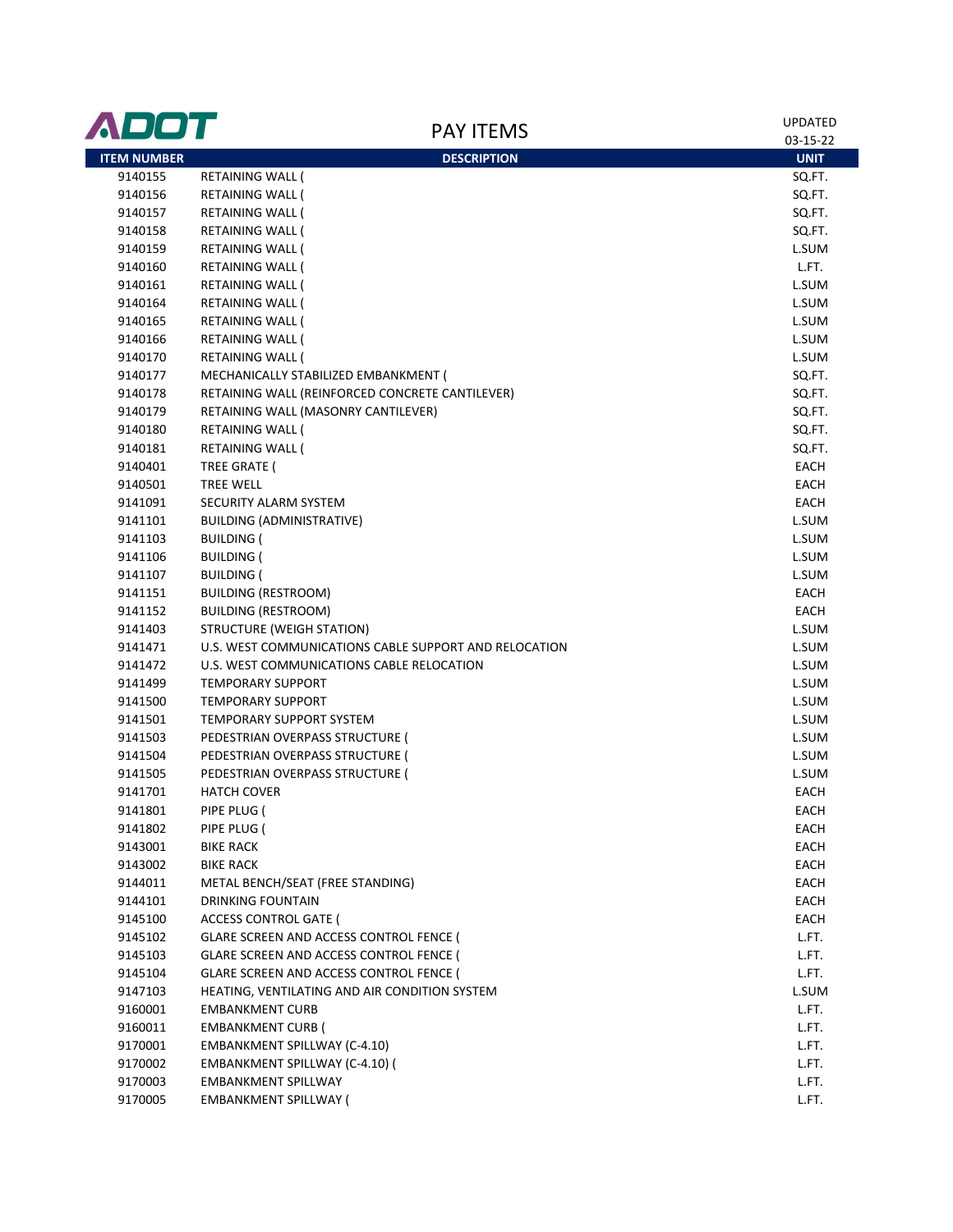| ADOT               | <b>PAY ITEMS</b>                                     | <b>UPDATED</b><br>03-15-22 |
|--------------------|------------------------------------------------------|----------------------------|
| <b>ITEM NUMBER</b> | <b>DESCRIPTION</b>                                   | <b>UNIT</b>                |
| 9170006            | <b>EMBANKMENT SPILLWAY</b>                           | EACH                       |
| 9170007            | <b>EMBANKMENT SPILLWAY</b>                           | EACH                       |
| 9170008            | <b>WELL BY-PASS CHANNEL</b>                          | EACH                       |
| 9170011            | <b>EMBANKMENT DOWNDRAINS (C-4.20)</b>                | L.FT.                      |
| 9170012            | <b>EMBANKMENT DOWNDRAINS (C-4.20) (</b>              | L.FT.                      |
| 9170016            | EMBANKMENT DOWNDRAINS (CORRUGATED METAL FLUME)       | L.FT.                      |
| 9170017            | <b>EMBANKMENT DOWNDRAINS (</b>                       | L.SUM                      |
| 9170018            | DOWNDRAIN (                                          | L.FT.                      |
| 9170020            | INLET CONCRETE CHANNEL (                             | <b>EACH</b>                |
| 9170021            | INLET (C-4.10) (SINGLE)                              | <b>EACH</b>                |
| 9170022            | INLET (C-4.10) (DOUBLE)                              | EACH                       |
| 9170023            | INLET (C-4.10) (SINGLE) (                            | EACH                       |
| 9170024            | INLET (C-4.10) (DOUBLE) (                            | EACH                       |
| 9170031            | INLET (C-4.20) (SINGLE)                              | EACH                       |
| 9170032            | INLET (C-4.20) (DOUBLE)                              | EACH                       |
| 9170033            | INLET (C-4.20) (SINGLE) (                            | EACH                       |
| 9170034            | INLET (C-4.20) (DOUBLE) (                            | EACH                       |
| 9170037            | INLET (                                              | EACH                       |
| 9170039            | <b>CURB INLET (</b>                                  | EACH                       |
| 9170041            | <b>OUTLET (C-4.10)</b>                               | EACH                       |
| 9170042            | <b>OUTLET (C-4.20)</b>                               | EACH                       |
| 9170043            | <b>OUTLET (C-4.10) (</b>                             | EACH                       |
| 9170044            | <b>OUTLET (C-4.20) (</b>                             | EACH                       |
| 9170045            | OUTLET (                                             | EACH                       |
| 9170046            | OUTLET (                                             | EACH                       |
| 9170047            | OUTLET (                                             | EACH                       |
| 9170048            | OUTLET (                                             | EACH                       |
| 9170050            | EMBANKMENT SPILLWAY, ROCK                            | L.FT.                      |
| 9170053            | SPILLWAY (RIPRAP)                                    | EACH                       |
| 9170054            | <b>INLET, ROCK</b>                                   | EACH                       |
| 9170056            | INLET, ROCK (GROUTED)                                | EACH                       |
| 9170058            | <b>OUTLET, ROCK</b>                                  | EACH                       |
| 9170071            | SPILLWAY (                                           | L.SUM                      |
| 9170073            | SPILLWAY (                                           | L.SUM                      |
| 9170074            | SPILLWAY (                                           | <b>EACH</b>                |
| 9170076            | SPILLWAY (                                           | EACH                       |
| 9170077            | DOWNDRAIN (                                          | EACH                       |
| 9170101            | <b>MEDIAN SPILLWAY</b>                               | L.FT.                      |
| 9170201            | CURB OPENING AND TRANSITION, TYPE I (9 FT TO 15 FT)  | EACH                       |
| 9170202            | CURB OPENING AND TRANSITION, TYPE I (16 FT TO 20 FT) | EACH                       |
| 9170211            | CURB OPENING AND TRANSITION, TYPE II (9 FT TO 15 FT) | EACH                       |
| 9171001            | <b>EMBANKMENT SCUPPER (</b>                          | EACH                       |
| 9190001            | CONCRETE GORE PAVING                                 | SQ.YD.                     |
| 9200001            | <b>CONCRETE DITCH PAVING</b>                         | L.FT.                      |
| 9200002            | CONCRETE DITCH PAVING                                | SQ.YD.                     |
| 9200010            | DECORATIVE PAVEMENT                                  | SQ.YD.                     |
| 9200910            | <b>CONCRETE LINED DITCH (</b>                        | SQ.YD.                     |
| 9201001            | <b>CONCRETE LINED CHANNEL</b>                        | SQ.YD.                     |
| 9201002            | <b>CONCRETE LINED CHANNEL</b>                        | L.SUM                      |
| 9201003            | <b>CONCRETE LINED DITCH (3")</b>                     | SQ.YD.                     |
| 9201004            | <b>CONCRETE CHANNEL LINING (4")</b>                  | SQ.YD.                     |
| 9201005            | <b>CONCRETE CHANNEL LINING (5")</b>                  | SQ.YD.                     |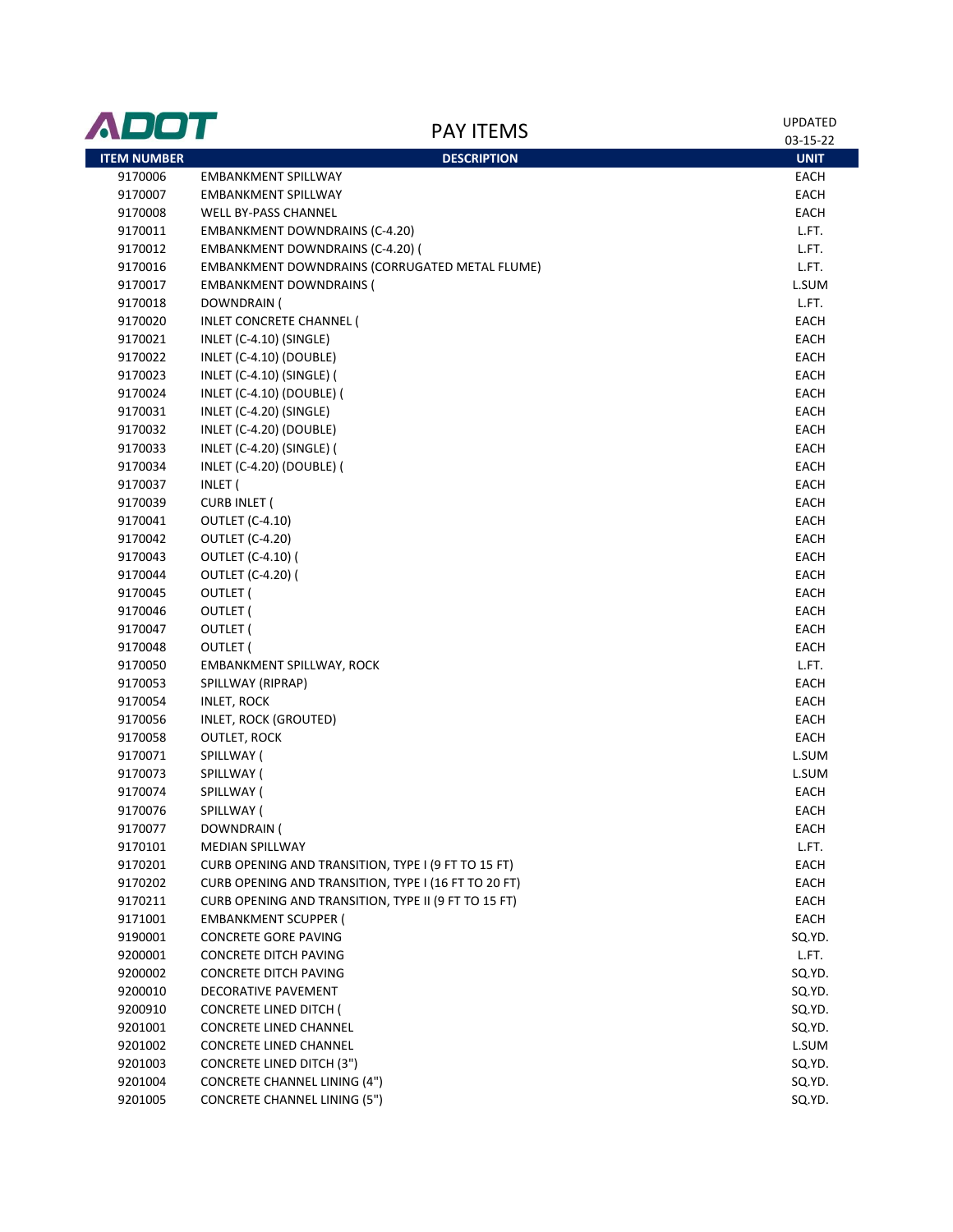| ADOT               | <b>PAY ITEMS</b>                                                  | <b>UPDATED</b><br>03-15-22 |
|--------------------|-------------------------------------------------------------------|----------------------------|
| <b>ITEM NUMBER</b> | <b>DESCRIPTION</b>                                                | <b>UNIT</b>                |
| 9201006            | <b>CONCRETE CHANNEL LINING (6")</b>                               | SQ.YD.                     |
| 9201008            | <b>CONCRETE CHANNEL LINING (8")</b>                               | SQ.YD.                     |
| 9201017            | <b>CONCRETE CHANNEL LINING (</b>                                  | SQ.YD.                     |
| 9201021            | CONCRETE CHANNEL LINING (6") (                                    | SQ.YD.                     |
| 9201101            | SOIL CEMENT CHANNEL LINING                                        | CU.YD.                     |
| 9202001            | <b>CHANNEL SPILLWAY</b>                                           | L.FT.                      |
| 9202006            | RESHAPE, COMPACT AND CONCRETE LINE IRRIGATION DITCH               | L.FT.                      |
| 9210011            | <b>MEDIAN PAVING</b>                                              | SQ.YD.                     |
| 9210012            | <b>MEDIAN PAVING (</b>                                            | SQ.YD.                     |
| 9210013            | <b>MEDIAN PAVING (</b>                                            | SQ.YD.                     |
| 9210016            | MEDIAN PAVING (DECORATIVE PAVEMENT)                               | SQ.YD.                     |
| 9210017            | MEDIAN PAVING (EXPOSED AGGREGATE)                                 | SQ.YD.                     |
| 9210021            | MEDIAN PAVING (                                                   | SQ.YD.                     |
| 9210100            | <b>CONCRETE UNIT PAVERS</b>                                       | SQ.YD.                     |
| 9230003            | ON-THE-JOB TRAINING WITH GOALS                                    | <b>HOUR</b>                |
| 9230004            | ON-THE-JOB TRAINING WITHOUT GOALS                                 | <b>HOUR</b>                |
| 9240010            | <b>FORCE ACCOUNT WORK (</b>                                       | L.SUM                      |
| 9240011            | FORCE ACCOUNT WORK (                                              | L.SUM                      |
| 9240012            | <b>FORCE ACCOUNT WORK (</b>                                       | L.SUM                      |
| 9240013            | FORCE ACCOUNT WORK (REMOVAL OF TRASH, DEBRIS & LITTER)            | L.SUM                      |
| 9240014            | FORCE ACCOUNT WORK (                                              | L.SUM                      |
| 9240015            | FORCE ACCOUNT WORK (                                              | L.SUM                      |
| 9240016            | FORCE ACCOUNT WORK (                                              | L.SUM                      |
| 9240017            | FORCE ACCOUNT WORK (                                              | L.SUM                      |
| 9240018            | FORCE ACCOUNT WORK (                                              | L.SUM                      |
| 9240019            | FORCE ACCOUNT WORK (                                              | L.SUM                      |
| 9240020            | FORCE ACCOUNT WORK (                                              | L.SUM                      |
| 9240022            | FORCE ACCOUNT WORK (PROVIDE WATER SERVICE)                        | L.SUM                      |
| 9240023            | FORCE ACCOUNT WORK (                                              | L.SUM                      |
| 9240024            | FORCE ACCOUNT WORK (                                              | L.SUM                      |
| 9240025            | FORCE ACCOUNT WORK (                                              | L.SUM                      |
| 9240026            | FORCE ACCOUNT WORK (BRIDGE DECK REPAIR)                           | L.SUM                      |
| 9240030            | FORCE ACCOUNT WORK (LABORATORY TESTS FOR CONSTRUCTION MONITORING) | L.SUM                      |
| 9240032            | FORCE ACCOUNT WORK (BASELINE MONITORING LABOR COSTS)              | L.SUM                      |
| 9240038            | MISCELLANEOUS WORK (                                              | SQ.FT.                     |
| 9240039            | MISCELLANEOUS WORK (                                              | EACH-DAY                   |
| 9240040            | MISCELLANEOUS WORK (                                              | EACH-DAY                   |
| 9240041            | MISCELLANEOUS WORK (                                              | M.GAL.                     |
| 9240042            | MISCELLANEOUS WORK (                                              | M.GAL.                     |
| 9240043            | MISCELLANEOUS WORK (                                              | <b>HOUR</b>                |
| 9240044            | MISCELLANEOUS WORK (                                              | <b>HOUR</b>                |
| 9240045            | MISCELLANEOUS WORK (                                              | DAY                        |
| 9240046            | MISCELLANEOUS WORK (                                              | CU.YD.                     |
| 9240047            | MISCELLANEOUS WORK (                                              | CU.YD.                     |
| 9240048            | MISCELLANEOUS WORK (                                              | M.BD.FT.                   |
| 9240049            | MISCELLANEOUS WORK (                                              | M.GAL.                     |
| 9240050            | MISCELLANEOUS WORK (                                              | L.SUM                      |
| 9240051            | MISCELLANEOUS WORK (                                              | L.SUM                      |
| 9240052            | MISCELLANEOUS WORK (                                              | L.SUM                      |
| 9240053            | MISCELLANEOUS WORK (                                              | L.SUM                      |
| 9240054            | MISCELLANEOUS WORK (                                              | L.SUM                      |
| 9240055            | MISCELLANEOUS WORK (                                              | L.SUM                      |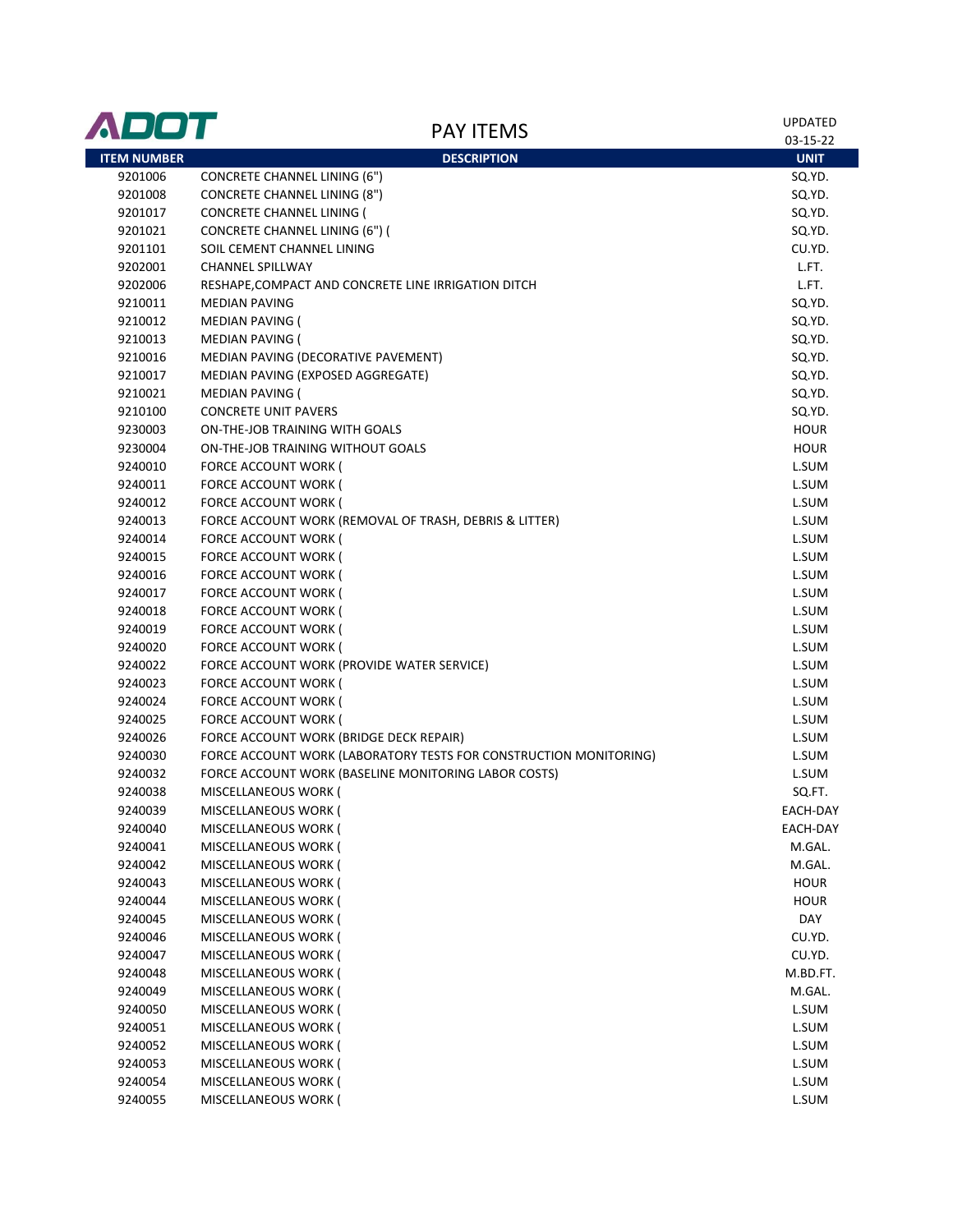| ADOT               |                                                 |                    | <b>UPDATED</b> |
|--------------------|-------------------------------------------------|--------------------|----------------|
|                    |                                                 | <b>PAY ITEMS</b>   | 03-15-22       |
| <b>ITEM NUMBER</b> |                                                 | <b>DESCRIPTION</b> | <b>UNIT</b>    |
| 9240056            | MISCELLANEOUS WORK (                            |                    | L.SUM          |
| 9240057            | MISCELLANEOUS WORK (                            |                    | L.SUM          |
| 9240058            | MISCELLANEOUS WORK (                            |                    | L.SUM          |
| 9240059            | MISCELLANEOUS WORK (                            |                    | L.SUM          |
| 9240060            | MISCELLANEOUS WORK (                            |                    | L.SUM          |
| 9240061            | MISCELLANEOUS WORK (                            |                    | L.SUM          |
| 9240062            | MISCELLANEOUS WORK (                            |                    | L.SUM          |
| 9240063            | MISCELLANEOUS WORK (                            |                    | L.SUM          |
| 9240064            | MISCELLANEOUS WORK (                            |                    | L.SUM          |
| 9240065            | MISCELLANEOUS WORK (                            |                    | L.SUM          |
| 9240066            | MISCELLANEOUS WORK (                            |                    | L.SUM          |
| 9240067            | MISCELLANEOUS WORK (                            |                    | L.SUM          |
| 9240068            | MISCELLANEOUS WORK (                            |                    | L.SUM          |
| 9240069            | MISCELLANEOUS WORK (                            |                    | L.SUM          |
| 9240070            | MISCELLANEOUS WORK (                            |                    | L.SUM          |
| 9240071            | MISCELLANEOUS WORK (                            |                    | L.SUM          |
| 9240072            | MISCELLANEOUS WORK (                            |                    | L.SUM          |
| 9240073            | MISCELLANEOUS WORK (                            |                    | L.SUM          |
| 9240074            | MISCELLANEOUS WORK (                            |                    | L.SUM          |
| 9240075            | MISCELLANEOUS WORK (                            |                    | L.SUM          |
| 9240076            | MISCELLANEOUS WORK (                            |                    | L.SUM          |
| 9240077            | MISCELLANEOUS WORK (                            |                    | L.SUM          |
| 9240078            | MISCELLANEOUS WORK (                            |                    | L.SUM          |
| 9240079            | MISCELLANEOUS WORK (                            |                    | L.SUM          |
| 9240080            | MISCELLANEOUS WORK (                            |                    | L.SUM          |
| 9240081            | MISCELLANEOUS WORK (                            |                    | L.SUM          |
| 9240082            | MISCELLANEOUS WORK (                            |                    | L.SUM          |
| 9240083            | MISCELLANEOUS WORK (                            |                    | L.SUM          |
| 9240084            | MISCELLANEOUS WORK (                            |                    | L.SUM          |
| 9240085            | MISCELLANEOUS WORK (                            |                    | L.SUM          |
| 9240086            | MISCELLANEOUS WORK (                            |                    | L.SUM          |
| 9240088            | MISCELLANEOUS WORK (                            |                    | L.SUM          |
| 9240089            | MISCELLANEOUS WORK (                            |                    | L.SUM          |
| 9240090            | MISCELLANEOUS WORK (                            |                    | L.SUM          |
| 9240091            | MISCELLANEOUS WORK (                            |                    | L.SUM          |
| 9240092            | MISCELLANEOUS WORK (                            |                    | L.SUM          |
| 9240093            | MISCELLANEOUS WORK (                            |                    | L.SUM          |
| 9240094            | MISCELLANEOUS WORK (                            |                    | L.SUM          |
| 9240095            | MISCELLANEOUS WORK (                            |                    | L.SUM          |
| 9240096            | MISCELLANEOUS WORK (                            |                    | L.SUM          |
| 9240097            | MISCELLANEOUS WORK (                            |                    | L.SUM          |
| 9240098            | MISCELLANEOUS WORK (                            |                    | L.SUM          |
| 9240099            | MISCELLANEOUS WORK (                            |                    | L.SUM          |
| 9240100            | MISCELLANEOUS WORK (                            |                    | L.SUM          |
| 9240101            | MISCELLANEOUS WORK (RESIDENT ENGINEER USE ONLY) |                    | L.SUM          |
| 9240102            | MISCELLANEOUS WORK (                            |                    | L.SUM          |
| 9240103            | MISCELLANEOUS WORK (                            |                    | L.SUM          |
| 9240104            | MISCELLANEOUS WORK (                            |                    | L.SUM          |
| 9240105            | MISCELLANEOUS WORK (                            |                    | L.SUM          |
| 9240106            | MISCELLANEOUS WORK (                            |                    | L.SUM          |
| 9240107            | MISCELLANEOUS WORK (                            |                    | L.SUM          |
| 9240108            | MISCELLANEOUS WORK (                            |                    | L.SUM          |
|                    |                                                 |                    |                |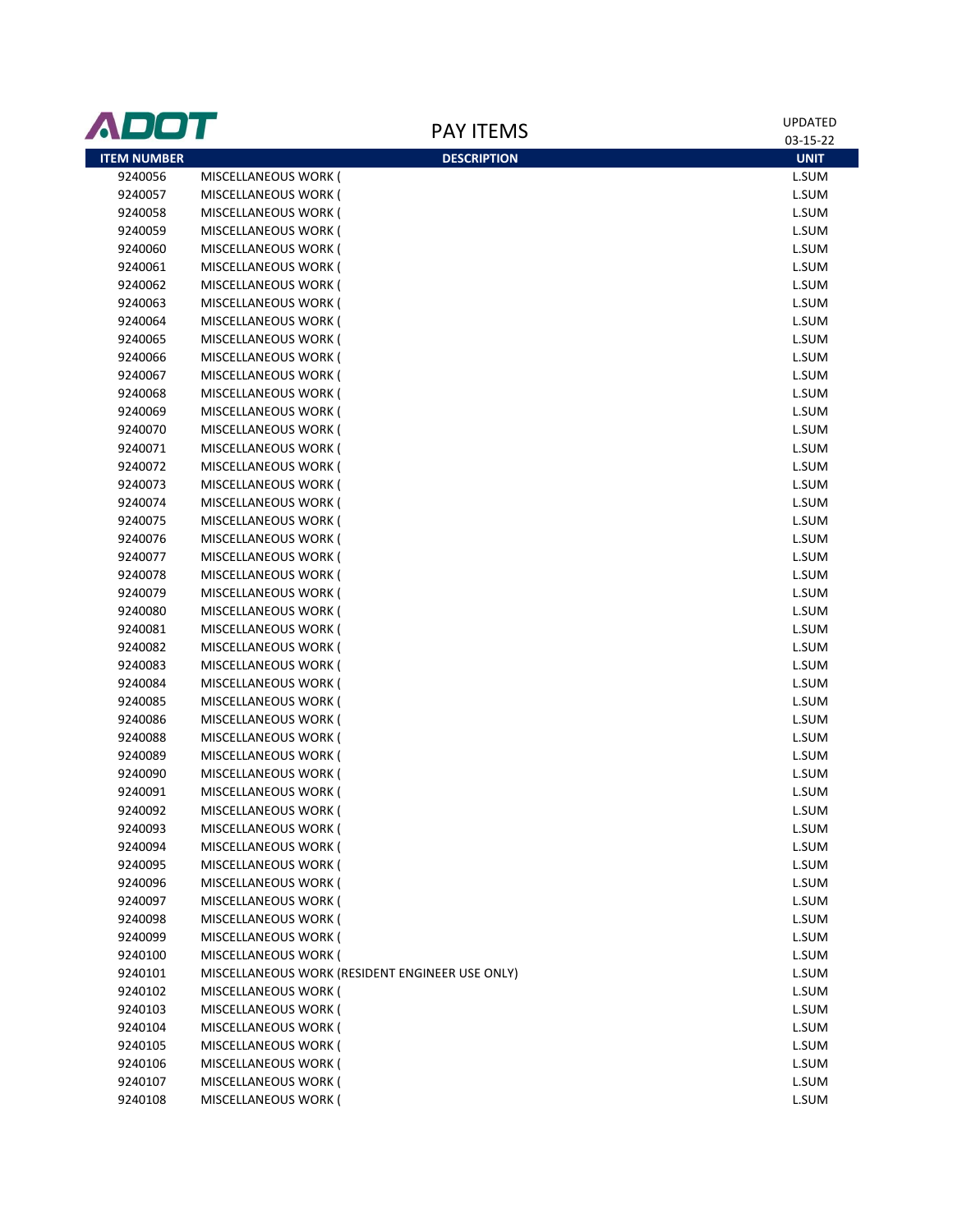| <b>ADOT</b>        |                      | <b>PAY ITEMS</b>   | <b>UPDATED</b> |
|--------------------|----------------------|--------------------|----------------|
|                    |                      |                    | 03-15-22       |
| <b>ITEM NUMBER</b> |                      | <b>DESCRIPTION</b> | <b>UNIT</b>    |
| 9240109            | MISCELLANEOUS WORK ( |                    | L.SUM          |
| 9240110            | MISCELLANEOUS WORK ( |                    | CU.FT.         |
| 9240111            | MISCELLANEOUS WORK ( |                    | L.FT.          |
| 9240112            | MISCELLANEOUS WORK ( |                    | L.FT.          |
| 9240113            | MISCELLANEOUS WORK ( |                    | L.FT.          |
| 9240114            | MISCELLANEOUS WORK ( |                    | <b>HOUR</b>    |
| 9240115            | MISCELLANEOUS WORK ( |                    | L.FT.          |
| 9240116            | MISCELLANEOUS WORK ( |                    | LB.            |
| 9240117            | MISCELLANEOUS WORK ( |                    | SQ.FT.         |
| 9240118            | MISCELLANEOUS WORK ( |                    | SQ.FT.         |
| 9240119            | MISCELLANEOUS WORK ( |                    | EACH           |
| 9240120            | MISCELLANEOUS WORK ( |                    | EACH           |
| 9240121            | MISCELLANEOUS WORK ( |                    | EACH           |
| 9240122            | MISCELLANEOUS WORK ( |                    | EACH           |
| 9240123            | MISCELLANEOUS WORK ( |                    | <b>MONTH</b>   |
| 9240124            | MISCELLANEOUS WORK ( |                    | <b>MONTH</b>   |
| 9240125            | MISCELLANEOUS WORK ( |                    | <b>MONTH</b>   |
| 9240126            | MISCELLANEOUS WORK ( |                    | L.SUM          |
| 9240127            | MISCELLANEOUS WORK ( |                    | EACH           |
| 9240128            | MISCELLANEOUS WORK ( |                    | CU.FT.         |
| 9240129            | MISCELLANEOUS WORK ( |                    | SQ.YD.         |
| 9240130            | MISCELLANEOUS WORK ( |                    | EACH/DAY       |
| 9240131            | MISCELLANEOUS WORK ( |                    | EACH           |
| 9240132            | MISCELLANEOUS WORK ( |                    | EACH-DAY       |
| 9240133            | MISCELLANEOUS WORK ( |                    | EACH           |
| 9240134            | MISCELLANEOUS WORK ( |                    | EACH           |
| 9240135            | MISCELLANEOUS WORK ( |                    | EACH           |
| 9240136            | MISCELLANEOUS WORK ( |                    | EACH           |
| 9240137            | MISCELLANEOUS WORK ( |                    | M.GAL.         |
| 9240138            | MISCELLANEOUS WORK ( |                    | M.GAL.         |
| 9240139            | MISCELLANEOUS WORK ( |                    | SQ.YD.         |
| 9240140            | MISCELLANEOUS WORK ( |                    | <b>TON</b>     |
| 9240141            | MISCELLANEOUS WORK ( |                    | <b>TON</b>     |
| 9240142            | MISCELLANEOUS WORK ( |                    | CU.YD.         |
| 9240143            | MISCELLANEOUS WORK ( |                    | C.Y.MI.        |
| 9240144            | MISCELLANEOUS WORK ( |                    | L.FT.          |
| 9240145            | MISCELLANEOUS WORK ( |                    | L.FT.          |
| 9240146            | MISCELLANEOUS WORK ( |                    | L.FT.          |
| 9240147            | MISCELLANEOUS WORK ( |                    | L.FT.          |
| 9240148            | MISCELLANEOUS WORK ( |                    | L.FT.          |
| 9240149            | MISCELLANEOUS WORK ( |                    | L.FT.          |
| 9240150            | MISCELLANEOUS WORK ( |                    | L.FT.          |
| 9240151            | MISCELLANEOUS WORK ( |                    | L.FT.          |
| 9240152            | MISCELLANEOUS WORK ( |                    | L.FT.          |
| 9240153            | MISCELLANEOUS WORK ( |                    | L.FT.          |
| 9240154            | MISCELLANEOUS WORK ( |                    | L.FT.          |
| 9240155            | MISCELLANEOUS WORK ( |                    | L.FT.          |
| 9240156            | MISCELLANEOUS WORK ( |                    | L.FT.          |
| 9240157            | MISCELLANEOUS WORK ( |                    | L.FT.          |
| 9240158            | MISCELLANEOUS WORK ( |                    | L.FT.          |
| 9240159            | MISCELLANEOUS WORK ( |                    | L.FT.          |
| 9240160            | MISCELLANEOUS WORK ( |                    | L.FT.          |
|                    |                      |                    |                |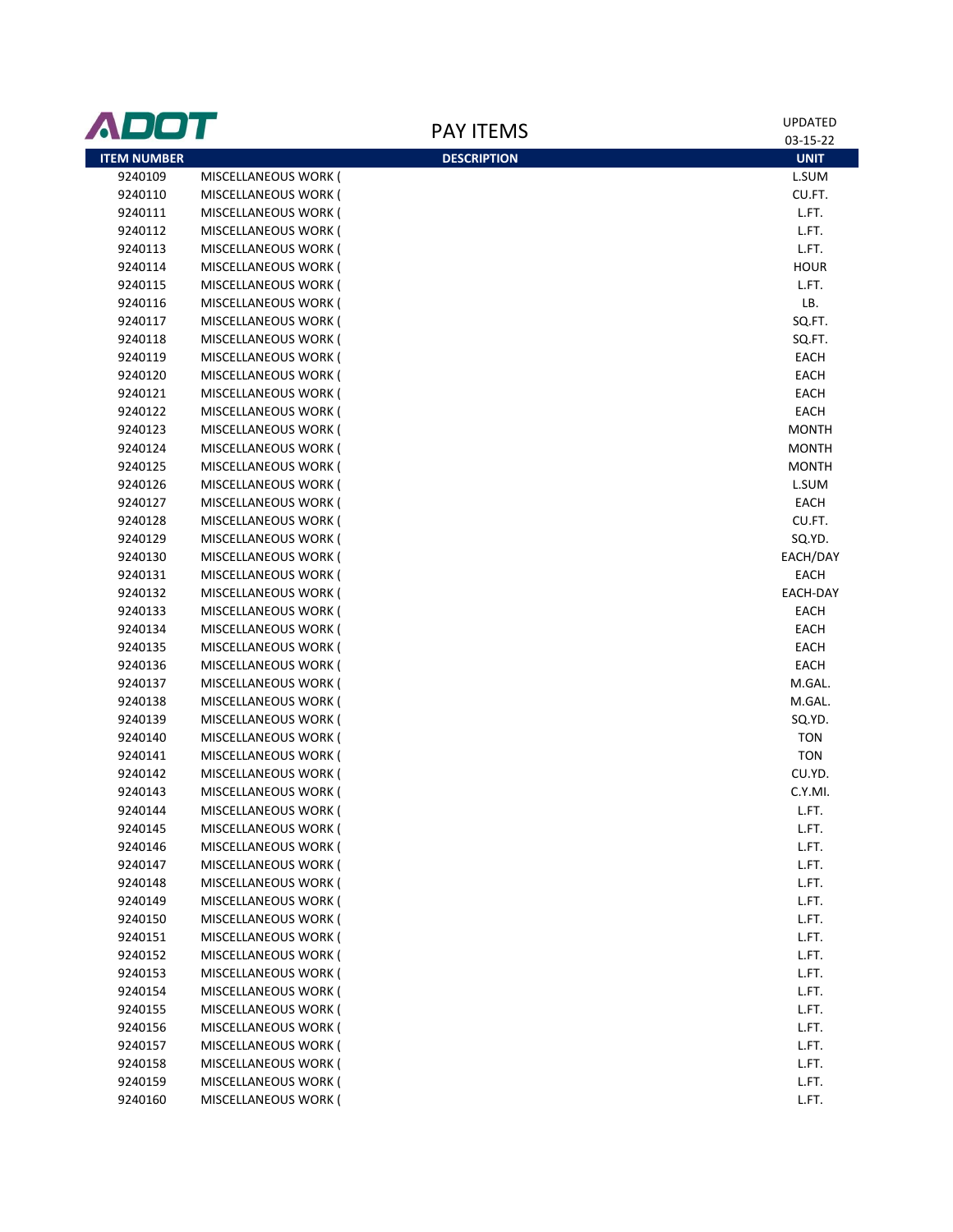| ADOT               | <b>PAY ITEMS</b>                                  | <b>UPDATED</b>  |
|--------------------|---------------------------------------------------|-----------------|
|                    |                                                   | 03-15-22        |
| <b>ITEM NUMBER</b> | <b>DESCRIPTION</b>                                | <b>UNIT</b>     |
| 9240161            | MISCELLANEOUS WORK (                              | L.FT.           |
| 9240162            | MISCELLANEOUS WORK (                              | L.FT.           |
| 9240163            | MISCELLANEOUS WORK (                              | L.FT.           |
| 9240164            | MISCELLANEOUS WORK (                              | L.FT.           |
| 9240165            | MISCELLANEOUS WORK (                              | L.FT.           |
| 9240166            | MISCELLANEOUS WORK (                              | L.FT.           |
| 9240167            | MISCELLANEOUS WORK (                              | L.FT.           |
| 9240168            | MISCELLANEOUS WORK (                              | L.FT.           |
| 9240169            | MISCELLANEOUS WORK (                              | L.FT.           |
| 9240170            | <b>CONTRACTOR QUALITY CONTROL</b>                 | L.SUM           |
| 9240171            | MISCELLANEOUS WORK (                              | EACH            |
| 9240172            | MISCELLANEOUS WORK (                              | EACH            |
| 9240173            | MISCELLANEOUS WORK (                              | EACH            |
| 9240174            | MISCELLANEOUS WORK (                              | EACH            |
| 9240175            | MISCELLANEOUS WORK (                              | EACH            |
| 9240176            | MISCELLANEOUS WORK (                              | EACH            |
| 9240177            | MISCELLANEOUS WORK (                              | EACH            |
| 9240178            | MISCELLANEOUS WORK (                              | EACH            |
| 9240179            | MISCELLANEOUS WORK (                              | EACH            |
| 9240180            | <b>QUALITY MANAGEMENT</b>                         | L.SUM           |
| 9240181            | MISCELLANEOUS WORK (                              | SQ.YD.          |
| 9240182            | MISCELLANEOUS WORK (                              | SQ.YD.          |
| 9240183            | MISCELLANEOUS WORK (                              | LB.             |
| 9240184            | MISCELLANEOUS WORK (                              | <b>TON</b>      |
| 9240185            | MISCELLANEOUS WORK (                              | <b>MONTH</b>    |
| 9240186            | MISCELLANEOUS WORK (                              | MONTH           |
| 9240187            | MISCELLANEOUS WORK (                              | EACH            |
| 9240188            | MISCELLANEOUS WORK (                              | EACH            |
| 9240189            | MISCELLANEOUS WORK (                              | EACH            |
| 9240190            | CONTRACTOR-SPECIFIED COMPLETION TIME              | CAL-DAY         |
| 9240191            | MISCELLANEOUS WORK (                              | SQ.YD.          |
| 9240192            | MISCELLANEOUS WORK (                              | SQ.YD.          |
| 9240210            | SAWCUT GROOVE FOR STRIPING (DIAMOND BLADE)        | L.FT.           |
| 9240211            | SAWCUT GROOVE FOR STRIPING (CARBIDE BLADE)        | L.FT.           |
| 9240250            | OPERATE AND MAINTAIN DEPARTMENT OWNED WATER WELLS | <b>WELL-DAY</b> |
| 9240252            | GROUNDWATER WITHDRAWAL                            | ACRE/FT.        |
| 9240311            | RAILROAD PERSONNEL (                              | DAY             |
| 9240460            | RETIRE EXISTING GAS LINE (                        | L.SUM           |
| 9240501            | TRAFFIC CONTROLLER, TIRE RIPPER                   | EACH            |
| 9240551            | RECONSTRUCT TRAFFIC CONTROLLER, TIRE RIPPER       | EACH            |
| 9240710            | PAVEMENT SURFACE TEXTURE RESTORATION              | SQ.YD.          |
| 9241212            | <b>SLIDE POST</b>                                 | EACH            |
| 9241252            | WOOD POSTS                                        | EACH            |
| 9250001            | CONSTRUCTION SURVEYING AND LAYOUT                 | L.SUM           |
| 9250002            | CONSTRUCTION SURVEYING AND LAYOUT (               | L.SUM           |
| 9250101            | <b>ONE-PERSON SURVEY PARTY</b>                    | <b>HOUR</b>     |
| 9250102            | <b>TWO-PERSON SURVEY PARTY</b>                    | <b>HOUR</b>     |
| 9250103            | THREE-PERSON SURVEY PARTY                         | <b>HOUR</b>     |
| 9250105            | OFFICE SURVEY TECHNICIAN                          | <b>HOUR</b>     |
| 9250106            | <b>SURVEY MANAGER</b>                             | <b>HOUR</b>     |
| 9260001            | <b>ENGINEERS FIELD OFFICE</b>                     | <b>MONTH</b>    |
| 9260002            | <b>ENGINEERS FIELD OFFICE (PROJECT)</b>           | MONTH           |
|                    |                                                   |                 |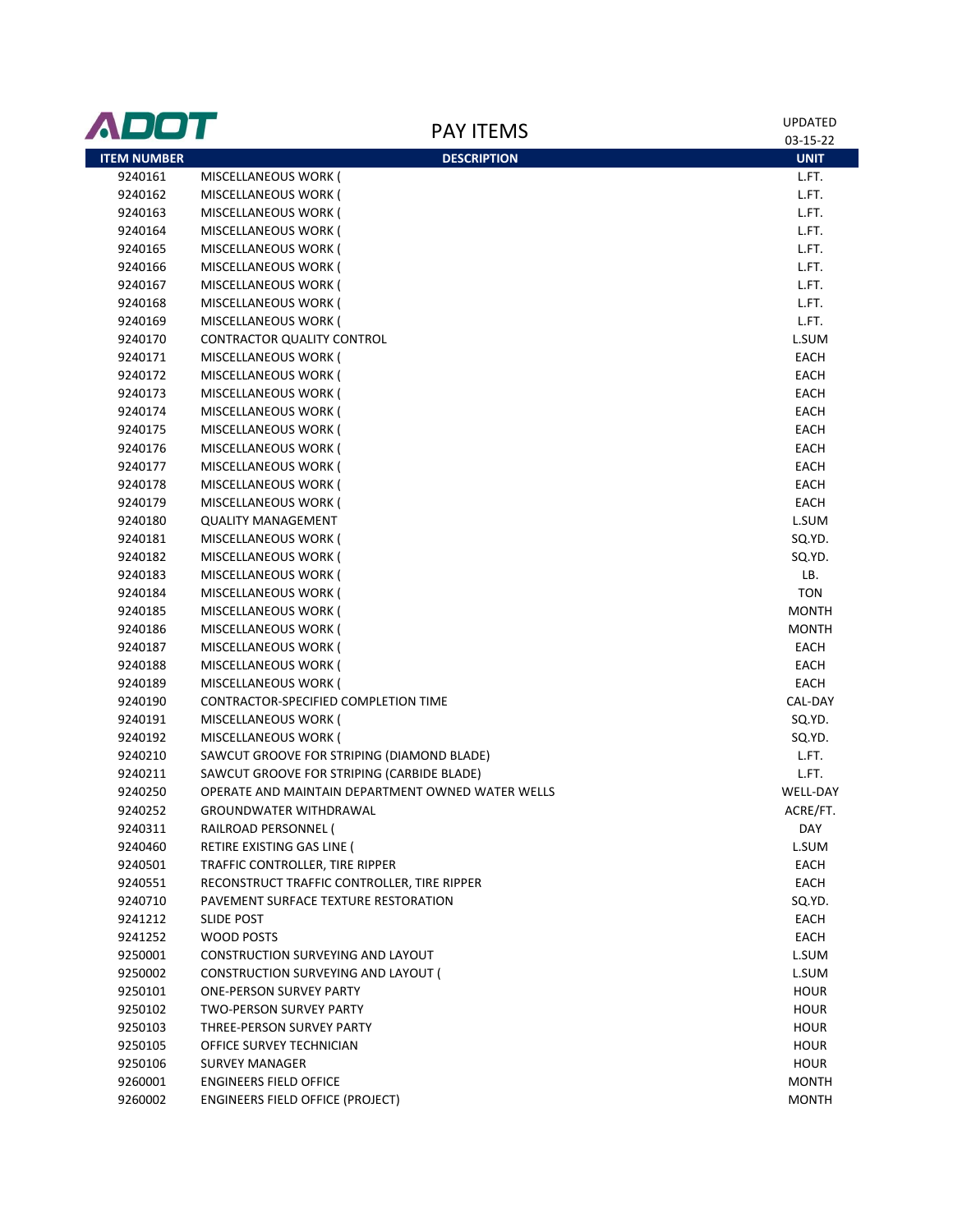| <b>ADOT</b>        | <b>PAY ITEMS</b>                                                 | <b>UPDATED</b><br>03-15-22 |
|--------------------|------------------------------------------------------------------|----------------------------|
| <b>ITEM NUMBER</b> | <b>DESCRIPTION</b>                                               | <b>UNIT</b>                |
| 9260004            | <b>ENGINEERS FIELD OFFICE</b>                                    | L.SUM                      |
| 9260005            | ENGINEERS FIELD OFFICE (DESIGN)                                  | L.SUM                      |
| 9270001            | <b>WOODEN FENCE (</b>                                            | L.FT.                      |
| 9270927            | <b>ENGINEERS FIELD LABORATORY</b>                                | L.SUM                      |
| 9280001            | <b>FORMED RUMBLE STRIP</b>                                       | L.FT.                      |
| 9280005            | <b>FORMED RUMBLE STRIP</b>                                       | L.FT.                      |
| 9280031            | <b>CUT GROOVE RUMBLE STRIP (</b>                                 | L.FT.                      |
| 9280034            | GROUND-IN RUMBLE STRIP (6 INCH)                                  | L.FT.                      |
| 9280036            | GROUND-IN RUMBLE STRIP (8 INCH)                                  | L.FT.                      |
| 9280037            | GROUND-IN RUMBLE STRIP (12 INCH)                                 | L.FT.                      |
| 9290001            | MECHANICALLY STABILIZED EARTH RETAINING WALLS                    | SQ.FT.                     |
| 9300111            | <b>CONSOLIDATION GROUTING (FURNISH &amp; INSTALL GROUT PIPE)</b> | L.FT.                      |
| 9400001            | CMAR ALLOWANCE (                                                 | L.SUM                      |
| 9400002            | <b>CMAR ALLOWANCE (</b>                                          | L.SUM                      |
| 9400003            | CMAR ALLOWANCE (                                                 | L.SUM                      |
| 9400004            | CMAR ALLOWANCE (                                                 | L.SUM                      |
| 9400005            | <b>CMAR ALLOWANCE (</b>                                          | L.SUM                      |
| 9400006            | <b>CMAR ALLOWANCE (</b>                                          | L.SUM                      |
| 9400007            | CMAR ALLOWANCE (                                                 | L.SUM                      |
| 9400008            | CMAR ALLOWANCE (                                                 | L.SUM                      |
| 9400009            | <b>CMAR ALLOWANCE (</b>                                          | L.SUM                      |
| 9400010            | CMAR ALLOWANCE (                                                 | L.SUM                      |
| 9400011            | CMAR ALLOWANCE (                                                 | L.SUM                      |
| 9400012            | CMAR ALLOWANCE (                                                 | L.SUM                      |
| 9400013            | CMAR ALLOWANCE (                                                 | L.SUM                      |
| 9400014            | CMAR ALLOWANCE (                                                 | L.SUM                      |
| 9400015            | CMAR ALLOWANCE (                                                 | L.SUM                      |
| 9400020            | CMAR ALLOWANCE (                                                 | EACH                       |
| 9400021            | CMAR ALLOWANCE (                                                 | EACH                       |
| 9400030            | CMAR ALLOWANCE (                                                 | L.FT.                      |
| 9400031            | <b>CMAR ALLOWANCE (</b>                                          | L.FT.                      |
| 9400032            | <b>CMAR ALLOWANCE (</b>                                          | L.FT.                      |
| 9400040            | CMAR ALLOWANCE (                                                 | SQ.FT.                     |
| 9400041            | CMAR ALLOWANCE (                                                 | SQ.FT.                     |
| 9400050            | CMAR ALLOWANCE (                                                 | SQ.YD.                     |
| 9400051            | <b>CMAR ALLOWANCE (</b>                                          | SQ.YD.                     |
| 9400052            | <b>CMAR ALLOWANCE (</b>                                          | SQ.YD.                     |
| 9400060            | CMAR ALLOWANCE (                                                 | CU.YD.                     |
| 9400061            | <b>CMAR ALLOWANCE (</b>                                          | CU.YD.                     |
| 9400062            | <b>CMAR ALLOWANCE (</b>                                          | CU.YD.                     |
| 9400070            | CMAR ALLOWANCE (                                                 | <b>TON</b>                 |
| 9400071            | CMAR ALLOWANCE (                                                 | <b>TON</b>                 |
| 9400080            | <b>CMAR ALLOWANCE (</b>                                          | DAY                        |
| 9400085            | <b>CMAR ALLOWANCE (</b>                                          | <b>HOUR</b>                |
| 9400086            | CMAR ALLOWANCE (                                                 | <b>HOUR</b>                |
| 9400090            | CMAR ALLOWANCE (                                                 | LB.                        |
| 9401001            | SOUTH MOUNTAIN PROFESSIONAL SERVICES                             | L.SUM                      |
| 9401002            | SOUTH MOUNTAIN CONSTRUCT                                         | L.SUM                      |
| 9401010            | SOUTH MOUNTAIN ROUTINE MAINTENANCE                               | L.SUM                      |
| 9401011            | SOUTH MOUNTAIN CAPITAL ASSET REPLACEMENT                         | L.SUM                      |
| 9401012            | SOUTH MOUNTAIN SUPPLEMENTAL AGREEMENTS                           | DOLLAR                     |
| 9401013            | SOUTH MOUNTAIN SUPPLEMENTAL AGREEMENTS PROFESSIONAL SERVICES     | <b>DOLLAR</b>              |